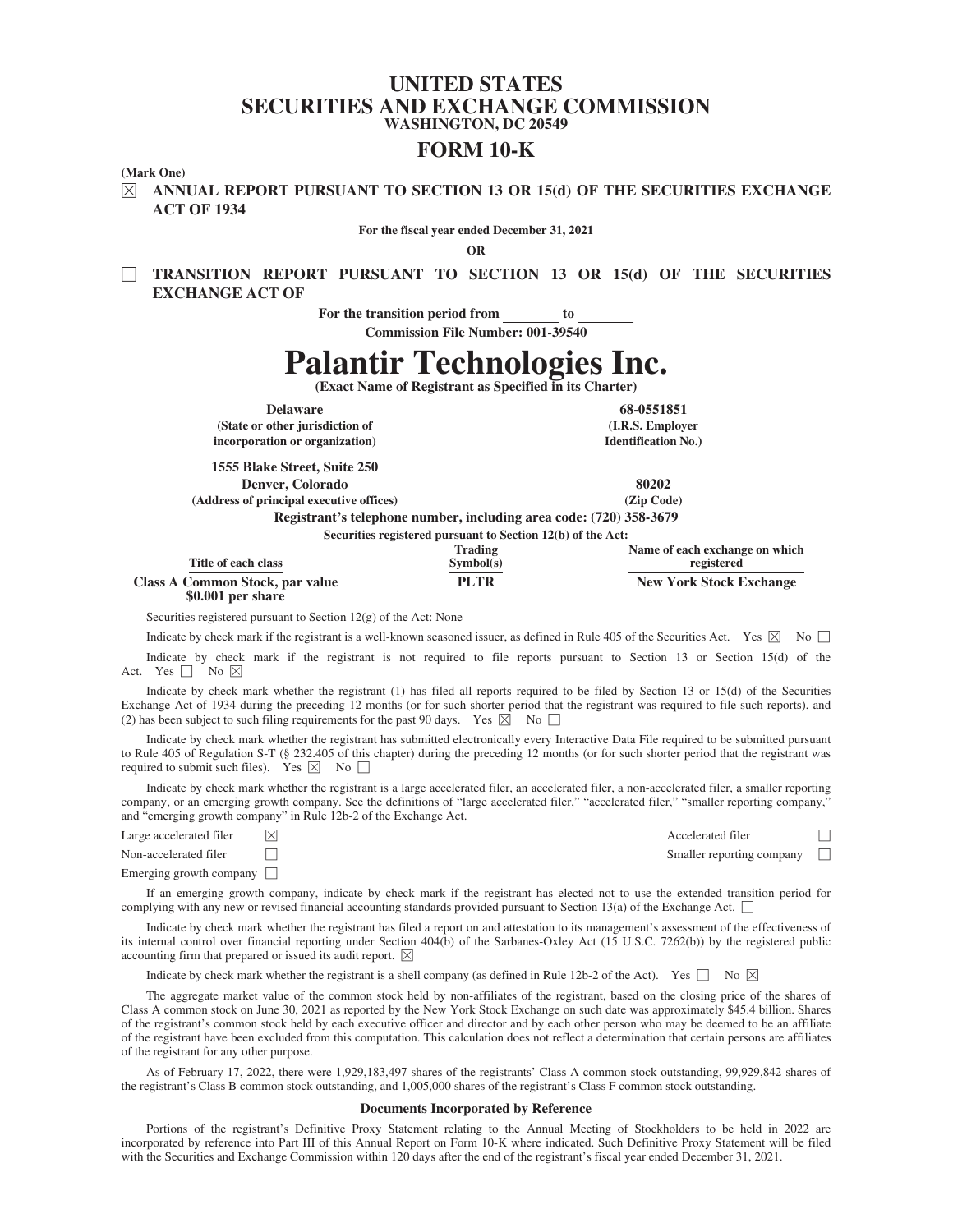## **TABLE OF CONTENTS**

## **PART I**

| Item 1.     | <b>Business</b>                                                                                                 | 5   |
|-------------|-----------------------------------------------------------------------------------------------------------------|-----|
| Item 1A.    | <b>Risk Factors</b>                                                                                             | 13  |
| Item 1B.    | <b>Unresolved Staff Comments</b>                                                                                | 73  |
| Item 2.     | Properties                                                                                                      | 73  |
| Item 3.     | <b>Legal Proceedings</b>                                                                                        | 73  |
| Item 4.     | Mine Safety Disclosures                                                                                         | 73  |
|             | <b>PART II</b>                                                                                                  |     |
| Item 5.     | Market for Registrant's Common Equity, Related Stockholder Matters and Issuer Purchases<br>of Equity Securities | 74  |
| Item 6.     | [Reserved]                                                                                                      | 75  |
| Item 7.     | Management's Discussion and Analysis of Financial Condition and Results of Operations                           | 76  |
| Item 7A.    | Quantitative and Qualitative Disclosures About Market Risk                                                      | 95  |
| Item 8.     | Financial Statements and Supplementary Data                                                                     | 97  |
| Item 9      | Changes in and Disagreements With Accountants on Accounting and Financial Disclosure                            | 137 |
| Item 9A.    | <b>Controls and Procedures</b>                                                                                  | 137 |
| Item 9B.    | Other Information                                                                                               | 138 |
| Item 9C.    | Disclosure Regarding Foreign Jurisdictions that Prevent Inspections                                             | 138 |
|             | <b>PART III</b>                                                                                                 |     |
| Item 10.    | Directors, Executive Officers and Corporate Governance                                                          | 139 |
| Item 11.    | <b>Executive Compensation</b>                                                                                   | 139 |
| Item 12.    | Security Ownership of Certain Beneficial Owners and Management and Related Stockholder<br><b>Matters</b>        | 139 |
| Item 13.    | Certain Relationships and Related Transactions, and Director Independence                                       | 139 |
| Item 14.    | Principal Accountant Fees and Services                                                                          | 139 |
|             | <b>PART IV</b>                                                                                                  |     |
| Item 15.    | <b>Exhibit and Financial Statement Schedules</b>                                                                | 140 |
| Item $16$ . | Form 10-K Summary                                                                                               | 142 |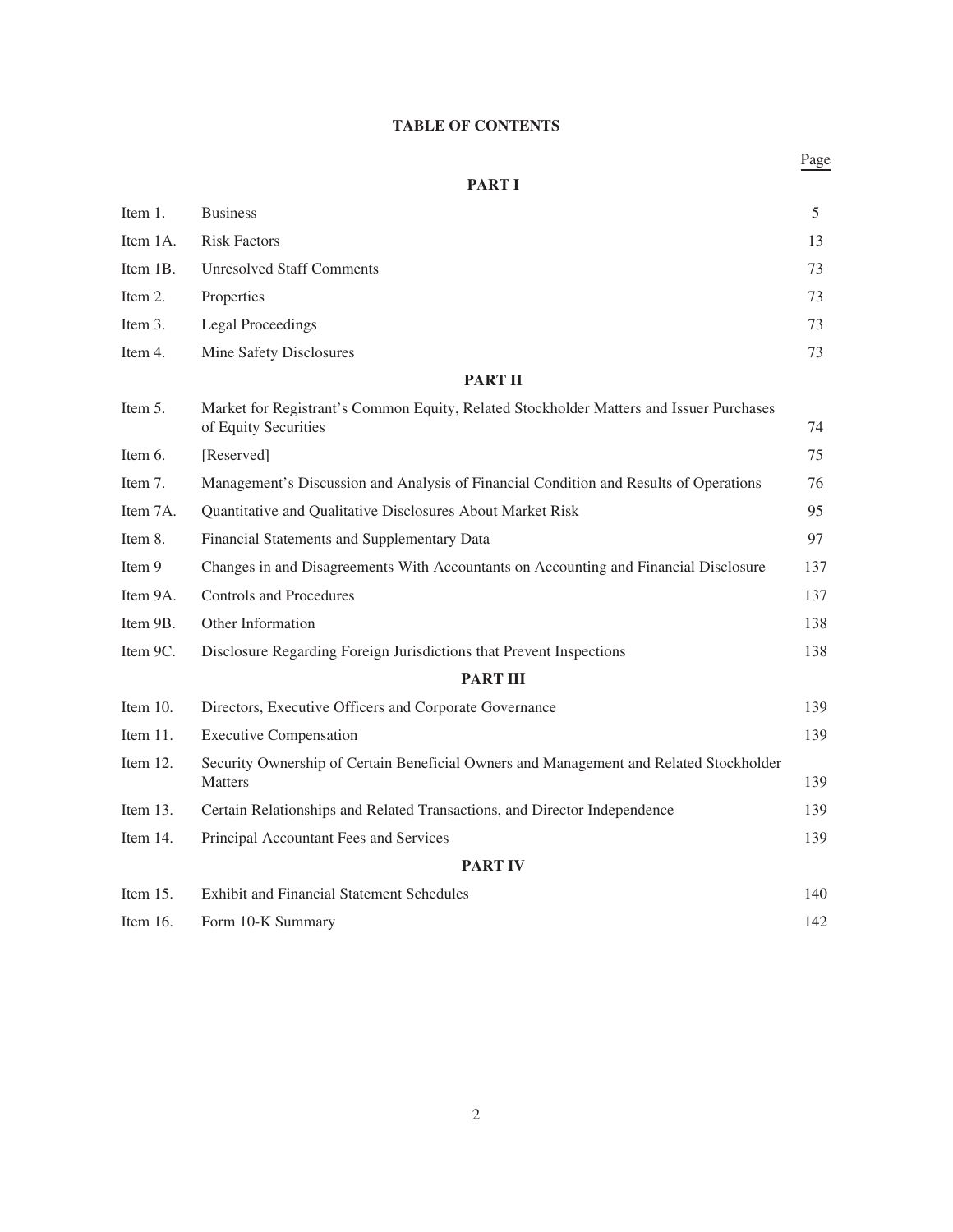### **SPECIAL NOTE REGARDING FORWARD-LOOKING STATEMENTS**

This Annual Report on Form 10-K contains forward-looking statements within the meaning of the federal securities laws, which statements involve substantial risks and uncertainties. Forward-looking statements generally relate to future events or our future financial or operating performance. In some cases, you can identify forward-looking statements because they contain words such as "may," "will," "should," "expect," "plan," "anticipate," "could," "can," "would," "intend," "target," "goal," "outlook," "project," "contemplate," "believe," "estimate," "predict," "potential," "future," or "continue" or the negative of these words or other similar terms or expressions that concern our expectations, strategy, plans, or intentions. Forward-looking statements contained in this Annual Report on Form 10-K include, but are not limited to, statements about:

- our expectations regarding financial performance and liquidity, including but not limited to our expectations regarding revenue, cost of revenue, operating expenses, stock-based compensation, our ability to achieve and maintain future profitability and cash flows;
- our ability to successfully execute our business and growth strategy;
- the sufficiency of our cash and cash equivalents to meet our liquidity needs;
- the demand for our platforms in general;
- our ability to increase our number of customers and revenue generated from customers;
- our expectations regarding the future contribution margin of our existing and future customers;
- our expectations regarding our ability to quickly and effectively integrate our platforms for our existing and future customers;
- our ability to develop new platforms, and enhancements to existing platforms, and bring them to market in a timely manner;
- our market share, category positions, and market trends, including our ability to grow our business in large government and commercial organizations, including our expectations regarding the impact of Federal Acquisition Streamlining Act of 1994 ("FASA");
- our ability to compete with existing and new competitors in existing and new markets and products;
- our expectations regarding anticipated technology needs and developments and our ability to address those needs and developments with our platforms;
- our expectations regarding litigation and legal and regulatory matters;
- our expectations regarding our ability to meet existing performance obligations and maintain the operability of our products;
- our expectations regarding the effects of existing and developing laws and regulations, including with respect to taxation, privacy, data protection, and cybersecurity;
- our expectations regarding new and evolving markets;
- our ability to develop and protect our brand;
- our ability to maintain the security and availability of our platforms;
- our expectations and management of future growth;
- our expectations concerning relationships with third parties, including our customers, equity method investment partners, and vendors;
- our expectations regarding our recent investments in, and enterprise agreements with, various entities, including special purpose acquisition companies and/or other privately-held or publicly-traded entities;
- our ability to maintain, protect, and enhance our intellectual property;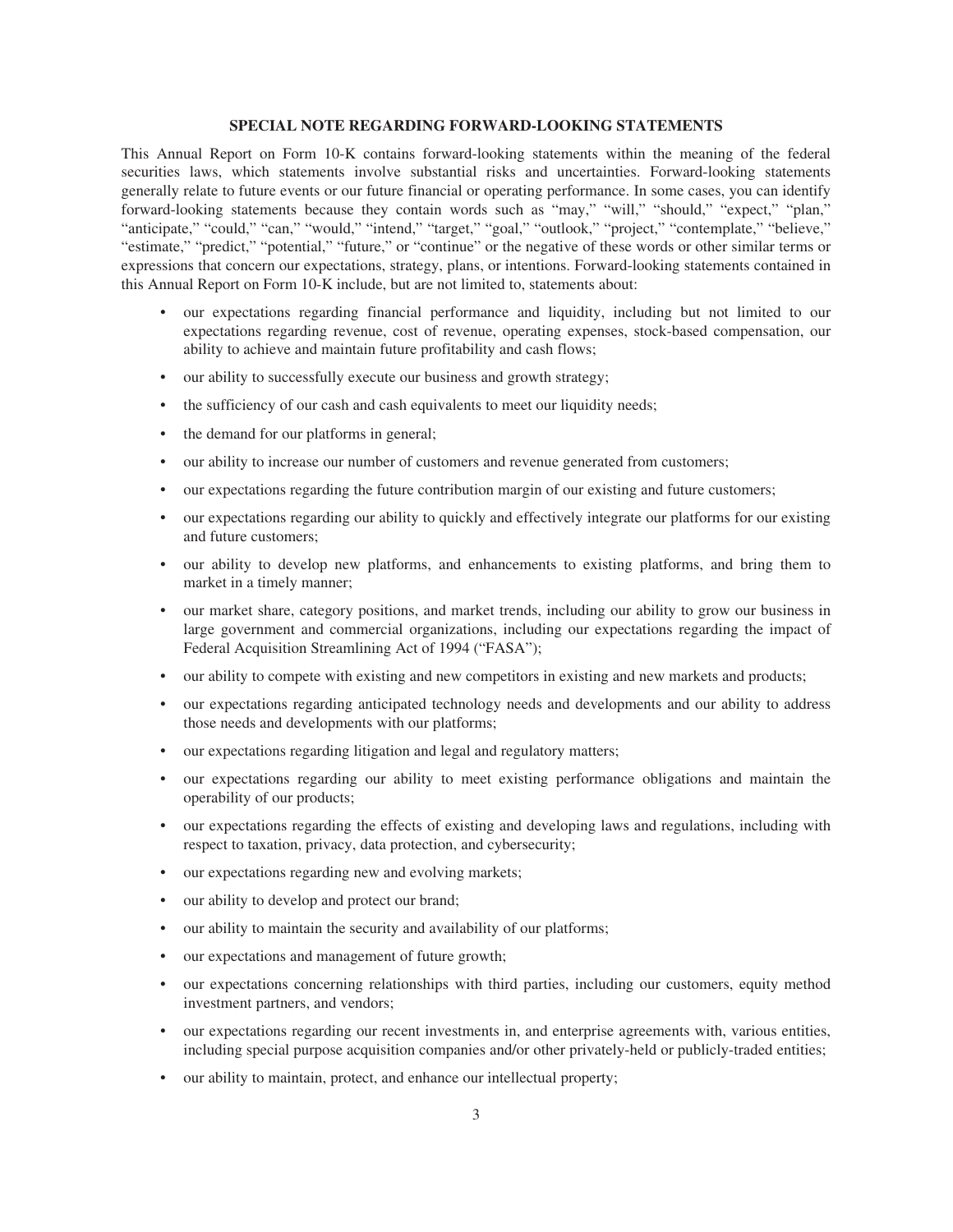- our expectations regarding our multi-class stock and governance structure and the benefits thereof;
- the impact of the ongoing coronavirus ("COVID-19" or "COVID") pandemic, including on our and our customers', vendors', and partners' respective businesses and the markets in which we and our customers, vendors, and partners operate; and
- the increased expenses associated with being a public company.

We caution you that the foregoing list may not contain all of the forward-looking statements made in this Annual Report on Form 10-K.

You should not rely upon forward-looking statements as predictions of future events. We have based the forward-looking statements contained in this Annual Report on Form 10-K primarily on our current expectations and projections about future events and trends that we believe may affect our business, financial condition, results of operations, and prospects. The outcome of the events described in these forward-looking statements is subject to risks, uncertainties, and other factors, including those described in the section titled "*Risk Factors*" and elsewhere in this Annual Report on Form 10-K. Moreover, we operate in a very competitive and rapidly changing environment. New risks and uncertainties emerge from time to time and it is not possible for us to predict all risks and uncertainties that could have an impact on any forward-looking statements contained in this Annual Report on Form 10-K. We cannot assure you that the results, events, and circumstances reflected in the forward-looking statements will be achieved or occur, and actual results, events, or circumstances could differ materially from those described in such forward-looking statements.

Neither we nor any other person assumes responsibility for the accuracy and completeness of any of these forward-looking statements. Moreover, the forward-looking statements made in this Annual Report on Form 10-K relate only to events as of the date on which the statements are made. We undertake no obligation to update any forward-looking statements made in this Annual Report on Form 10-K to reflect events or circumstances after the date of this Annual Report on Form 10-K or to reflect new information or the occurrence of unanticipated events, except as required by law. We may not actually achieve the plans, intentions or expectations disclosed in our forward-looking statements and you should not place undue reliance on our forward-looking statements. Our forward-looking statements do not reflect the potential impact of any future acquisitions, mergers, dispositions, restructurings, joint ventures, partnerships, channel sales relationships, or investments we may make.

In addition, statements that "we believe" and similar statements reflect our beliefs and opinions on the relevant subject. These statements are based upon information available to us as of the date of this Annual Report on Form 10-K, and while we believe such information forms a reasonable basis for such statements, such information may be limited or incomplete, and our statements should not be read to indicate that we have conducted an exhaustive inquiry into, or review of, all potentially available relevant information. These statements are inherently uncertain and investors are cautioned not to unduly rely upon these statements.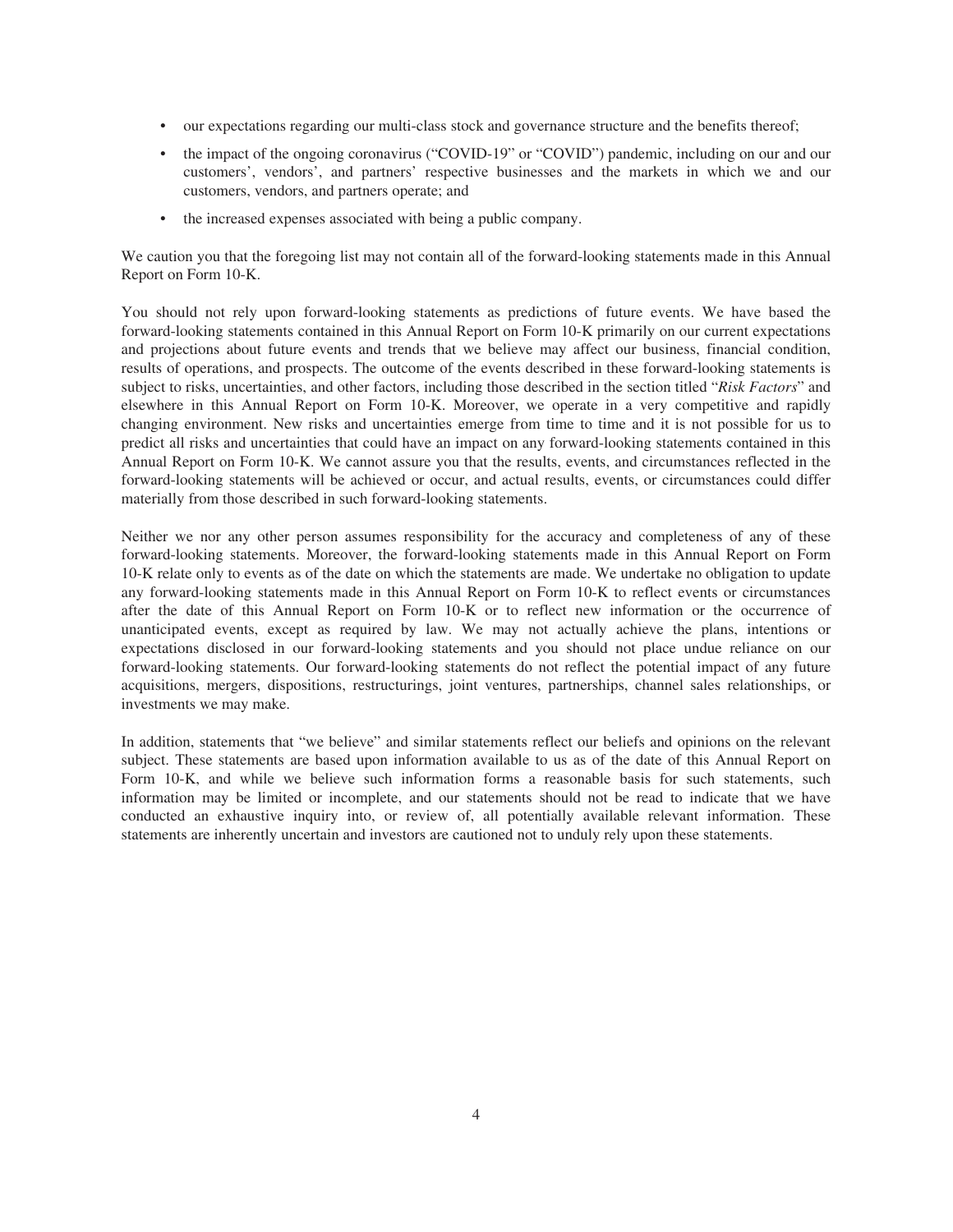### **PART I**

### <span id="page-4-0"></span>**ITEM 1. BUSINESS**

## **Overview**

We build software that empowers organizations to effectively integrate their data, decisions, and operations at scale.

We were founded in 2003 and started building software for the intelligence community in the United States to assist in counterterrorism investigations and operations. We later began working with commercial enterprises, who often faced fundamentally similar challenges in working with data.

We have built three principal software platforms, Palantir Gotham ("Gotham"), Palantir Foundry ("Foundry"), and Palantir Apollo ("Apollo"). Gotham and Foundry enable institutions to transform massive amounts of information into an integrated data asset that reflects their operations. For over a decade, Gotham has surfaced insights for global defense agencies, the intelligence community, disaster relief organizations and beyond. And Foundry is becoming a central operating system not only for individual institutions but also for entire industries. Apollo is a cloud-agnostic, single control layer that coordinates ongoing delivery of new features, security updates, and platform configurations, helping to ensure the continuous operation of critical systems and allowing our customers to run their software in virtually any environment.

Recent crises and systemic shocks, such as the COVID-19 pandemic, have made clear to many of our customers that accommodating the extended timelines ordinarily required to realize results from implementing new software solutions is not a viable option. As a result, customers are increasingly adopting our software, which can be ready in days, over internal software development efforts, which may take months or years. See further discussion in the section titled *"Management's Discussion and Analysis of Financial Condition and Results of Operation — Overview — COVID-19 Impact."*

### **Our Platforms**

We have built three principal software platforms: Gotham, Foundry, and Apollo. Our software platforms provide the critical infrastructure needed to integrate our customers' data and operations and run their software in virtually any environment.

The vertically integrated nature of Gotham and Foundry allows users of varying technical abilities to collaborate effectively in our platforms. Data engineers can integrate new data sources, analysts can clean and transform data, data scientists can write models, business users can conduct daily workflows, and senior leaders can make critical decisions. The two platforms can either be used separately or bundled together as a single ecosystem.

Data, analyses, decisions, and the metadata around each are secured with fine-grained access controls that propagate from source data to shared analyses. Each platform is comprised of user-facing applications that are targeted to the specific industries and sectors in which they are used.

Despite their differences, Gotham and Foundry both serve as central operating systems for our customers. Where they vary in specific functionality, they align in approach. Both platforms, backed by Apollo, can be deployed in almost any environment.

Similarly, customers can now use Apollo to enable continuous deployment, configuration management, and central software operations management across almost any environment for their own software products.

### *Gotham*

Gotham enables users to identify patterns hidden deep within datasets, ranging from signals intelligence sources to reports from confidential informants. It also facilitates the hand-off between analysts and operational users, helping operators plan and execute real-world responses to threats that have been identified within the platform. Gotham is now used broadly across government functions.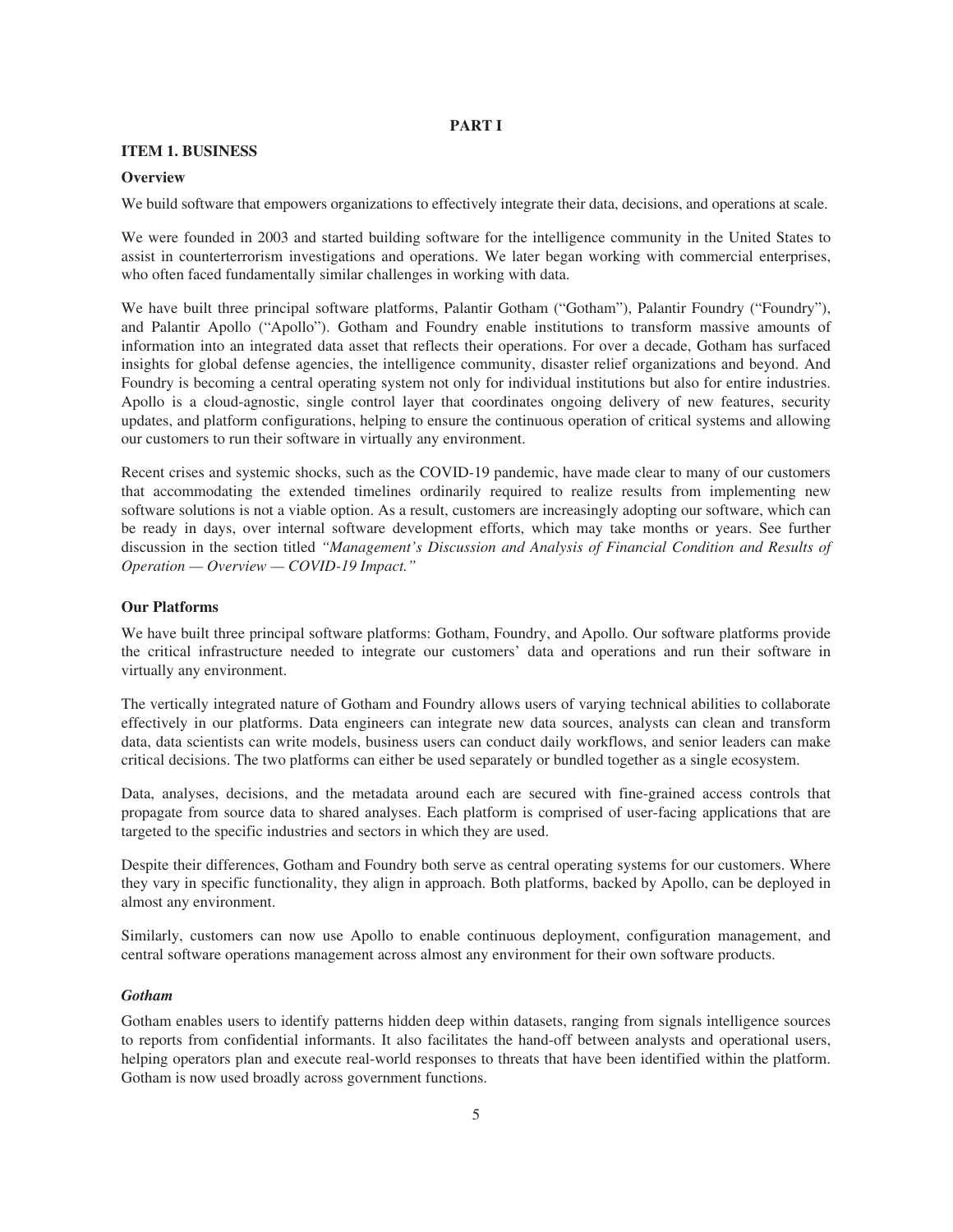We also offer Gotham to our commercial customers, including to those in the financial services industry in connection with fraud investigations.

#### *Foundry*

Foundry transforms the ways organizations operate by creating a central operating system for their data. Individual users can integrate and analyze the data they need in one place. The speed with which users can experiment and test new ideas is what makes the software stick.

Data projects often fail because the steps and methods used to build data pipelines are difficult to understand and recreate. We built Foundry's backend to solve the root of this problem. The platform's graphical interface does the rest, allowing users to track and trace their pipelines so they know what the rows and columns in their tables represent and why they are there. All of our commercial customers now use it, as do several of our government customers.

### *Apollo*

We have always prioritized meeting our customers wherever they need us most. We originally built Apollo to enable the continuous delivery of our software wherever our customers are: in the cloud, on-premises, or even more rugged environments. Today, Apollo enables the rapid, secure delivery of our software and updates across our business.

In 2021, we began offering Apollo as a commercial solution to allow our customers to securely deploy their own software in virtually any environment. Apollo provides a single control layer to coordinate ongoing delivery of new features, security updates, and platform configurations.

### **Our Customers**

We work with many of the world's leading government and commercial institutions. As of December 31, 2021, we had 237 customers.

An overview of those customers and the ways in which they use our software follows below.

#### *Overview*

Our software is currently used across more than 50 industries around the world.

Of the \$1.5 billion in revenue that we generated in 2021, 58% came from customers in the government segment, and 42% came from customers in the commercial segment.

Our business continues to have a global presence. In 2021, we earned 57% of our revenue from customers in the United States, and 43% from those abroad.

Our average revenue per customer during the trailing twelve months ended December 31, 2021 was \$6.5 million, which is down from 2020, when our average revenue per customer during the trailing twelve months ended December 31, 2020 was \$7.9 million, reflecting our continued acceleration in customer acquisition.

The average revenue for our top twenty customers during the trailing twelve months ended December 31, 2021 was \$43.6 million, and is up from 2020, when the average revenue from our top 20 customers during the trailing twelve months ended December 31, 2020 was \$33.2 million, demonstrating our expanding relationships with existing customers.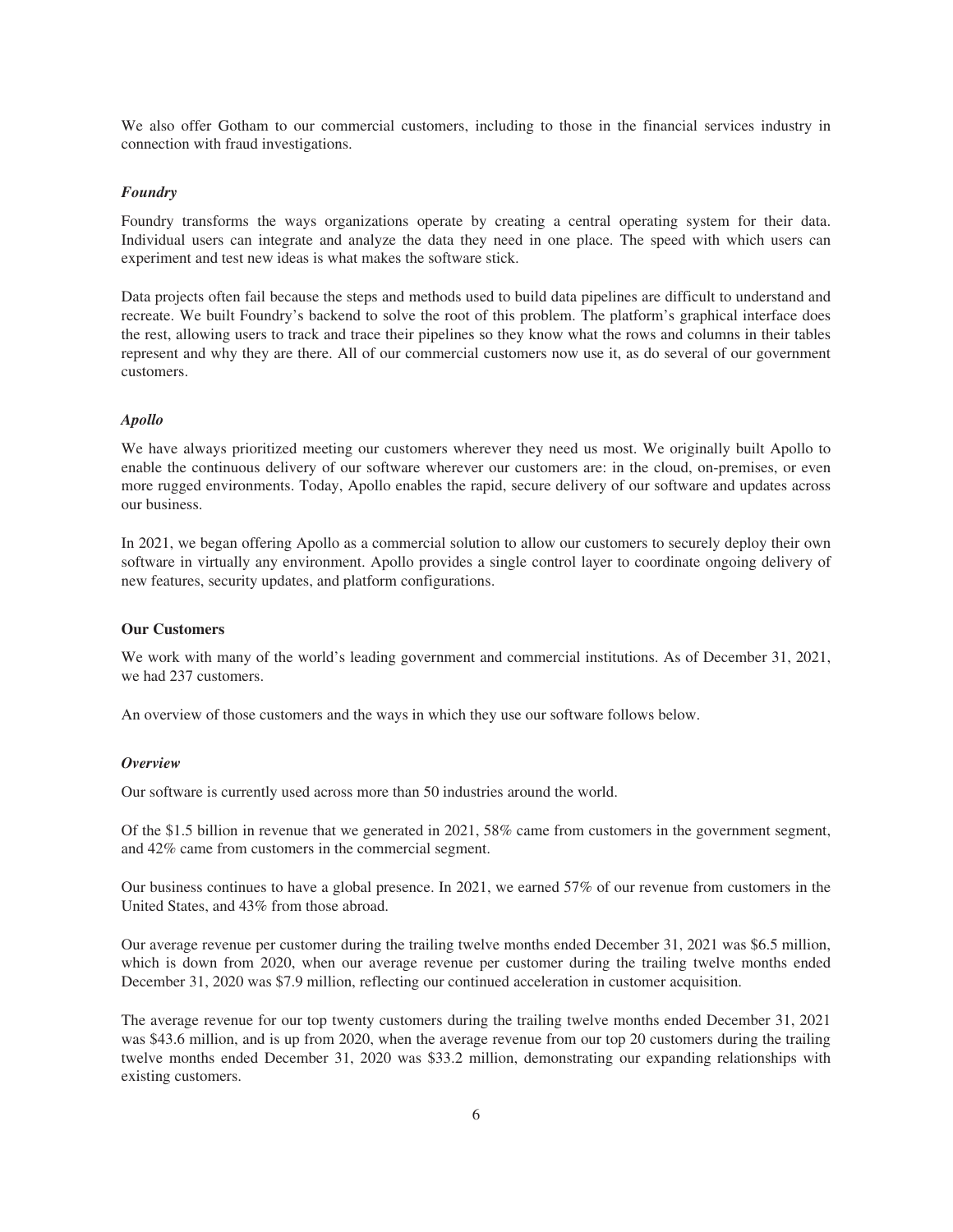### *Our Software at Work*

Our software is in the hands of factory workers, soldiers, clinicians, prosecutors, investigators, claims adjusters, technicians, intelligence analysts, and social workers around the world. It is used by assembly workers in France, pharmaceutical researchers in Germany, public health administrators in the United Kingdom, and special forces personnel and senior military officials in the United States.

#### *Industries and Sectors*

In addition to supporting individual institutions, our platforms have become central operating systems for entire industries and sectors.

Our work with Airbus, for example, was initially focused on the production of the A350 aircraft. The deployment of our software soon grew into Skywise, our aviation platform that has become the central operating system of the airline industry.

Skywise connects more than 9,000 aircraft across more than 100 airlines. Decision makers at each of these institutions use Skywise to more efficiently design, manufacture, service, operate, and maintain their global fleets.

Similarly, when it comes to our work with defense and intelligence agencies, our software is not only used by individual organizations but is also used to enable sharing of information and collaboration across agencies and countries. This is made possible by our software's access controls, which enable agencies to work on the same platform simultaneously and securely.

#### **Sales and Marketing**

Our approach to sales and marketing is built around the first two phases of our business model, as described in the section titled "*Management's Discussion and Analysis of Financial Condition and Results of Operation — Our Business Model*": customer acquisition (in the Acquire phase) and account growth (in the Expand phase).

#### *Customer Acquisition*

Our customer acquisition strategy targets large-scale, hard-to-execute opportunities at large government and commercial institutions. The high installation costs, high failure risks, complexity of data environments, and the long sales cycles associated with these opportunities raise the barriers to entry for competition. The larger, more complex, and more technologically demanding the problem, the more likely we are to succeed. Additionally, we have begun expanding access to our platforms to early- and growth-stage companies, including startups, as we continue our outreach efforts to an increasingly broad swath of our potential market.

Across both the public and private sectors, there is a history of failures when investing in new technologies. One U.S. military department spent more than \$1 billion building an enterprise resource planning system from scratch. The system was never delivered, and the project was terminated.

Many of our customers have had similar experiences investing millions — even billions — of dollars in digital transformation projects, enterprise data warehouses, and digital twin initiatives that never really worked.

These failures have made both software buyers and vendors highly risk-averse. Institutions often doubt that any vendor can implement a working solution and are unwilling to invest. On the other hand, smaller technology companies are often unable to compete for complex, large-scale opportunities because installation costs and the risks of failure are too high, and the sales cycles too long.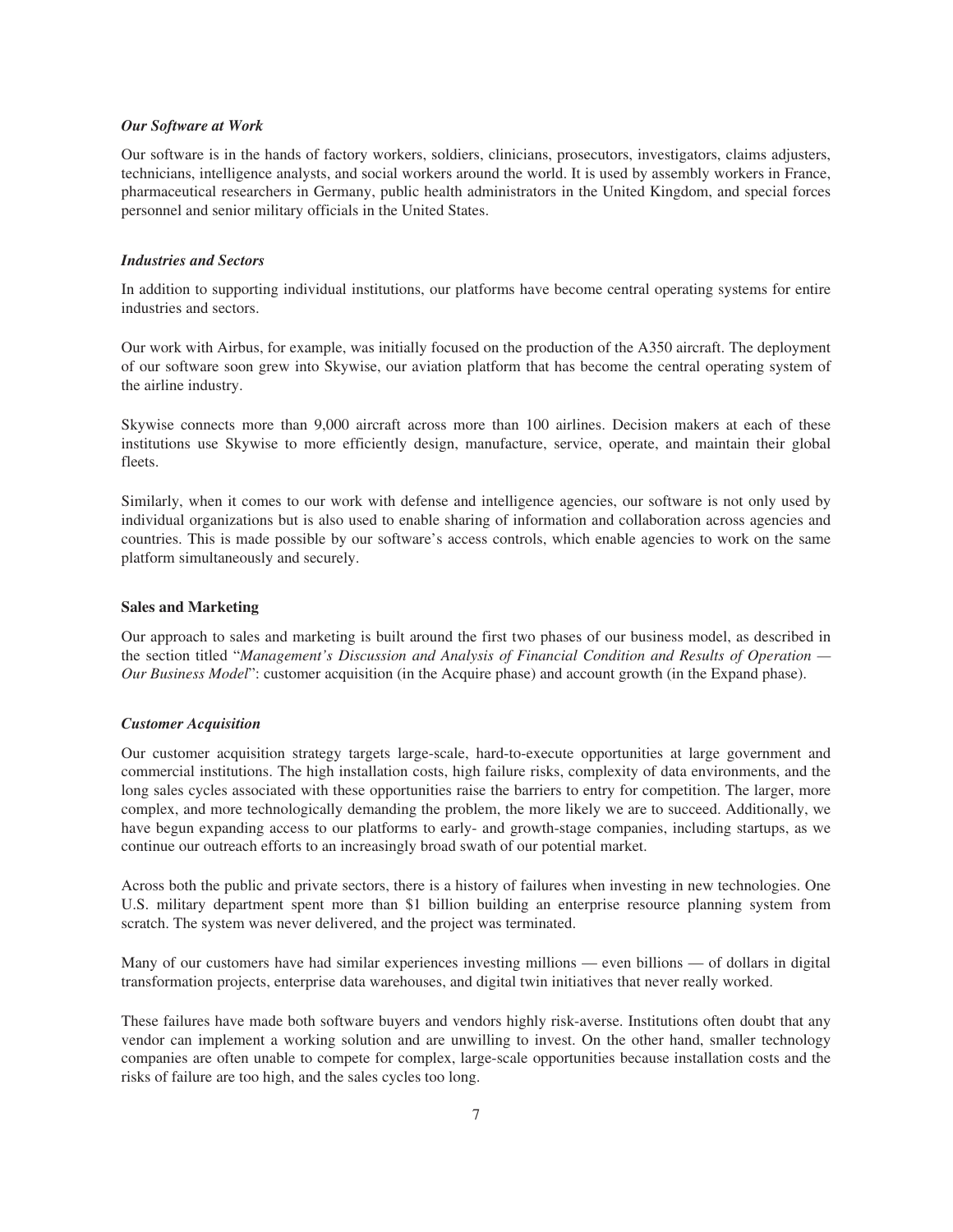These are precisely the opportunities we target. Rather than reject projects with risky and resource intensive installation requirements, we actively seek them out.

There are a number of sales and marketing strategies that have accelerated our ability to acquire customers in recent years:

### *Expansion of Access to Platforms*

We have recently begun to expand access to our platforms to early- and growth-stage companies, including startups, as we continue our outreach efforts to an increasingly broad swath of the potential market.

The speed with which our platforms can be deployed has significantly expanded the range of potential customers with which we plan on partnering over the long term. We anticipate that our reach among an increasingly broad set of customers, in both the commercial and government sectors, will accelerate moving forward. We believe that, as these new partners grow, we will grow with them.

We have also made a number of investments in companies whose businesses rely on the ability of their organizations to manage and analyze data effectively at scale.

Our proximity to these businesses and the industries in which they are operating has enhanced, and is expected to continue enhancing, our own product and business development efforts, as we continue expanding access to our platforms to the broadest possible set of customers.

### *Direct Sales Force*

We have invested and continue to invest in an account-based sales force to identify new customers and opportunities.

We believe that our decision to grow our sales force in recent years has resulted in multiple new customers that are in the Fortune 100 and include leading government agencies around the world. We will continue to expand headcount in our direct sales force.

#### *Sector and Industry Platforms*

We are developing industry operating systems to help companies and government agencies manage operations across their entire organizations. These operating systems allow our software to be distributed at scale to institutions within given industries.

For example, Skywise is our aviation platform that we have developed in partnership with Airbus. Our approach with Airbus involves a collaborative go-to-market strategy to distribute the Foundry platform across the aviation industry. The adoption of our software has been swift. Since June 2017, Skywise has expanded from zero to more than one hundred airlines on the platform. Each one is now an existing or potential customer.

We are working on similar partnerships in the insurance, healthcare, automotive, and government sectors, which we anticipate will have a significant impact on our business moving forward.

### *U.S. Government*

We intend to capture an even greater share of U.S. federal government spending on software systems, following our 2018 legal victory in federal court. The ruling requires the government to consider commercially available products, such as our software, before attempting to build its own.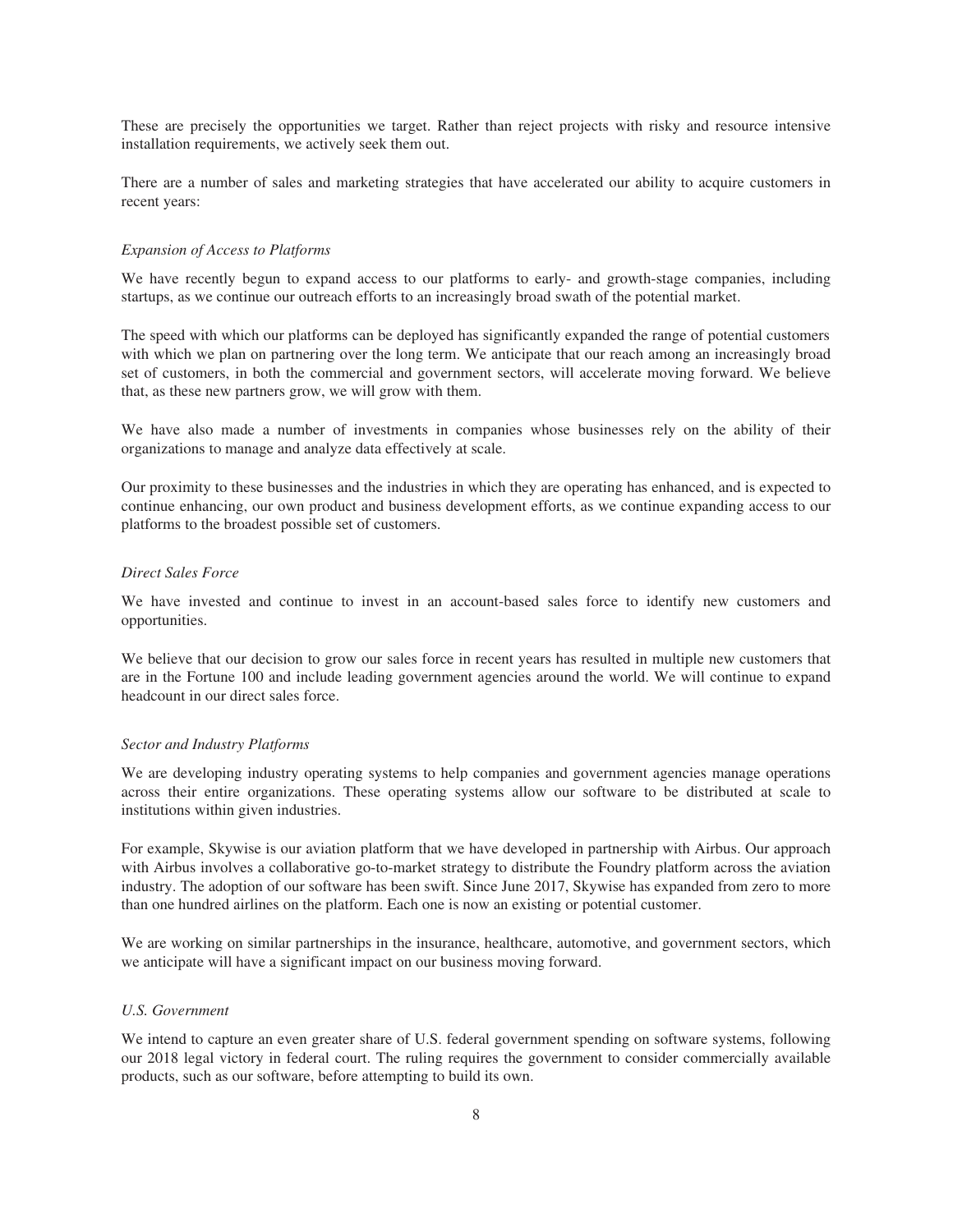See the section titled *"Management's Discussion and Analysis of Financial Condition and Results of Operation — Overview — Our Customers"* for a discussion of the terms of our government contracts.

#### *Channel Sales & Cloud Partnerships*

We are exploring the development of channel sales partnerships for specific industries and sectors by partnering closely with leading providers of public, private, and hybrid cloud services, which have relationships with essentially every major enterprise in the world and have large, existing sales forces.

This channel emerged as an extension of the large computing requirements for our platforms and the migration towards the cloud as the hosting environment of choice for many customers. The existing footprint of these providers provides us with access to their large customer base and expands our distribution capabilities.

#### *Joint Ventures & New Business Partnerships*

We intend to continue to form joint ventures and new business partnerships, where we believe specific industries or sectors require a local partner and additional investment in order to realize the full potential of our platforms.

### *Account Growth*

There are a number of sales and marketing strategies that we use to drive revenue growth at an account.

These strategies include (1) creating new ecosystem partnerships to extend the platform beyond the customer's four walls into the operations of its partners and suppliers, (2) selling additional productized cross-industry software capabilities, and (3) selling strategic implementations of our software against specific use cases, which deliver competitive differentiation.

Our sales and marketing strategies allow us to scale existing customer contracts horizontally to include additional divisions or functions within a single institution and vertically to include additional users and user groups. In tackling the customer's most pressing and challenging problems first, we establish the trust needed to expand platform usage across the full enterprise.

#### **Research and Development**

We believe that in order to fully address the most complex and valuable challenges that our customers face, we must experience and understand their problems firsthand. To do so, we embed with our users. Our research and development function is responsible for the design, development, testing, validation, and refinement of our platforms, and embedding with our users allows us to identify research and development opportunities for our platforms or new products. We focus on innovating and developing new features and modules for our existing platforms, or new products, and further enhancing the functionality, reliability, usability, and performance of our platforms. By leveraging the tens of thousands of front-line hours across various industries and using emerging technologies, we can better anticipate customer needs and bring new use cases and new applications of existing services to our existing and potential customers. We have made, and will continue to make, significant investments in research and development to broaden our platform capabilities, strengthen our existing platforms and innovate.

#### **Privacy and Civil Liberties**

We are committed to ensuring that our software is as effective as possible while preserving individuals' fundamental rights to privacy and civil liberties. We have made deep investments to ensure that safeguarding privacy and civil liberties protections remains central to our software and business practices.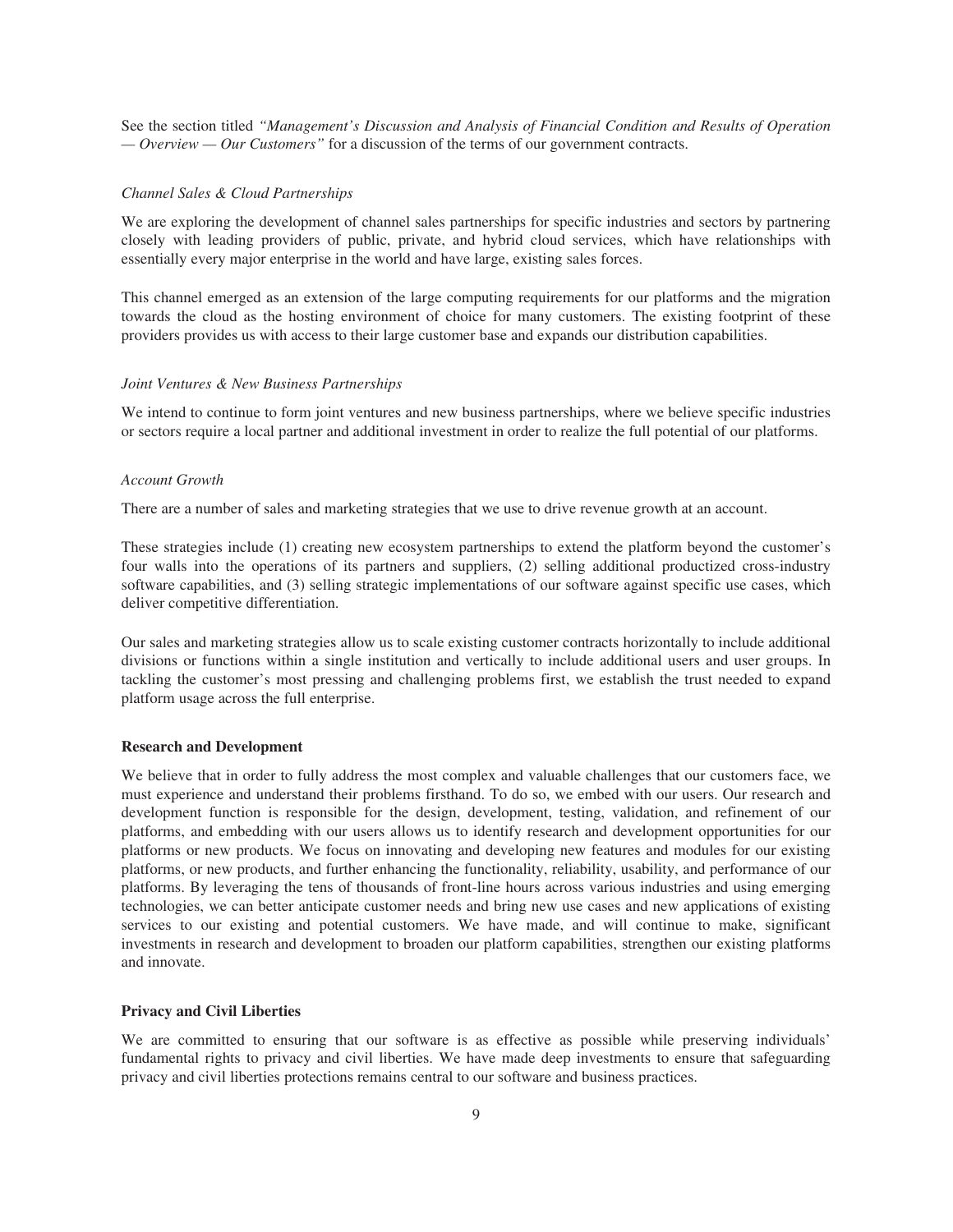Our platforms were built from the start to protect individual privacy and prevent the misuse of information. We are not in the business of collecting, mining, or selling data. We build software platforms that enable our customers to integrate their own data — data that they already have.

The same technology that makes Palantir so analytically powerful — its ability to construct a model of the real world from countless data points — is what allows our customers to monitor and control access to that data and its use.

### *Principles*

As we build software to answer questions of increasing significance and complexity, we apply a set of principles at all stages of the development of our software and its deployment.

- *Systems must incorporate privacy from the beginning of the design process*. Our goal has always been to eliminate the perceived trade-offs between privacy and utility. To do this, we treat privacy as a fundamental concern at every stage of the engineering process.
- *Decisions that can affect individuals' rights and liberties cannot be left solely to computers*. Our customers are using data to inform decisions with significant implications for individuals. Rather than relying on algorithms that inhibit accountability, our software empowers humans to make informed decisions.
- *Technology is not the answer to every problem*. Some decisions carry implications that are too complex or significant to be automated. We strive to understand major world problems and think critically about whether it's possible to build complementary solutions in an ethically responsible way.

### *Customer Impact*

Some examples of the ways in which our software facilitates data protection at our customers follow below.

- Our platforms provide a secure, privacy-protective cloud-based data enclave to centralize data on COVID-19 for collaborative clinical research.
- Our platforms serve as the central analytics system of a major law enforcement agency in northern Europe. Scandinavia has long been at the forefront of data protection, and our software facilitates effective implementation of its rigorous privacy policies.
- A customer in Europe needed to adhere to rigorous purpose specification and proportionality requirements during sensitive analytical workflows. We worked with the customer to implement technical measures requiring analysts to provide reviewable justifications for access. Those controls were further supported by auditing capabilities to ensure that data processing satisfied legitimate purposes under the relevant regulations.
- A multinational insurer sought to build and apply machine-learning models to surface fraudulent insurance claims, while ensuring that processing was sufficiently transparent, interpretable, and accountable to decision makers and oversight authorities. We helped to configure and implement a number of supporting privacy-enhancing features, including pseudonymization processes to minimize data exposure, rigorous documentation of machine learning model features and parameters, and auditing tools for users and regulators.

### *Our Team*

We employ a team of engineers, lawyers, and social scientists to ensure that our company remains a leader in the field when it comes to privacy practices and software development.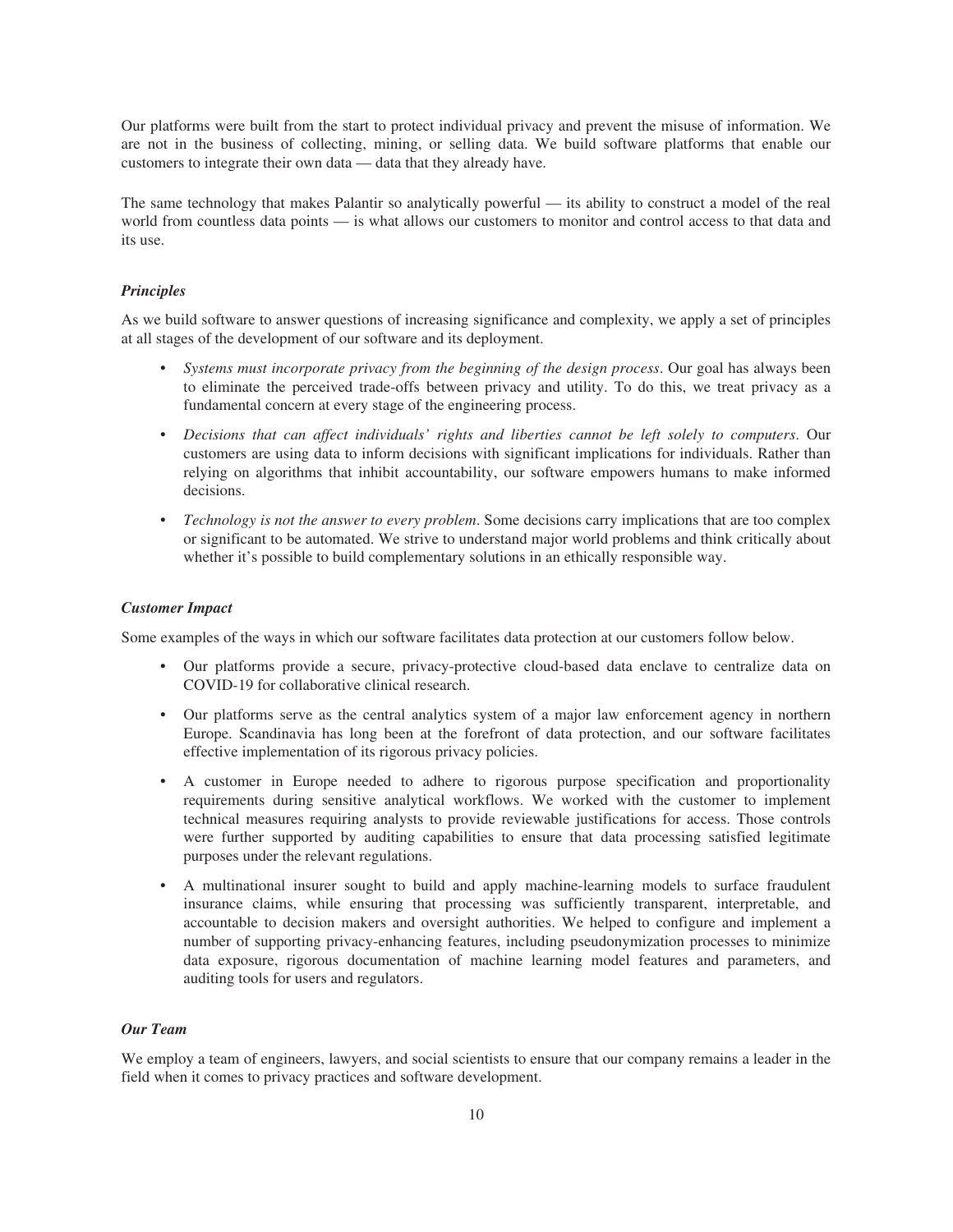The Privacy and Civil Liberties Engineering team is responsible for ensuring a culture of responsibility around the development and use of our technology by leading the development of privacy-enhancing technologies, publishing research, consulting with policymakers, helping our customers implement data governance best practices, and facilitating company-wide dialogue on ethical issues. The team is supported by the Palantir Council of Advisors on Privacy and Civil Liberties, a group of independent experts in privacy law, policy, and ethics who help us to understand and address the implications of our work.

### *Privacy-Enhancing Technologies*

- *Access Controls*. Our platforms provide highly granular access restrictions with subtle and flexible access permissions, such as temporal and purpose-based limitations. This allows for precision data management — even, at times, across multiple, independent databases — that closely aligns access with customer specifications. For example, a user sees only the specific information necessary for a defined task (e.g., investigating a specific crime or determining whether to extend credit to an individual).
- *Sensitive Data Inference*. Institutions managing sprawling collections of data often struggle to keep track of which data assets include sensitive fields such as personal identifiers or health records. Our software provides inference tools to assist institutions in detecting the presence of such data so that they can flag and handle the data appropriately.
- *Federation*. Federation allows users to search and analyze data from multiple, independent databases without duplicating and centralizing data in a single place. Our platforms provide intelligent query interfaces that reduce the complexity of federation so that users can access the information they need without directly integrating the source into the platform.
- *Audit Logging and Analysis*. User actions including searches, data use justifications, access requests, analyst collaborations, and report generation — within a system must be recorded to ensure that authorized oversight entities, both internal to an institution and external, can confirm appropriate and lawful data usage. Our platforms maintain audit logs and make them accessible to (and readable by) authorized users to help them both retroactively investigate and proactively identify misuse of systems.
- *Data Integrity and Redress*. Our platforms track the provenance and version history of all data in the system so that users can assess the reliability of the data and review and correct inaccuracies. Providing users with well-curated, up-to-date data reduces the risks of erroneous conclusions.
- *Data Retention and Deletion*. Institutions must be able to implement flexible and auditable retention policies and verify that data flagged for deletion has truly been purged from the system. Our platforms enable institutions to schedule and manage the removal of old or irrelevant information as required by data management best practices or applicable regulations.

### **Competition**

We are fundamentally competing with the internal software development efforts of our potential customers.

Organizations frequently attempt to build their own data platforms before turning to buy ours. In trying to build something on their own, they generally rely on a patchwork of custom solutions, outside consultants, IT services companies, packaged enterprise and open source software, and significant internal IT resources.

In addition, our competitors include large enterprise software companies, government contractors, and system integrators. We also face competition from emerging companies as well as established companies that are only now beginning to enter this market.

The principal competitive factors in the markets in which we operate include:

• platform capabilities and product functionality;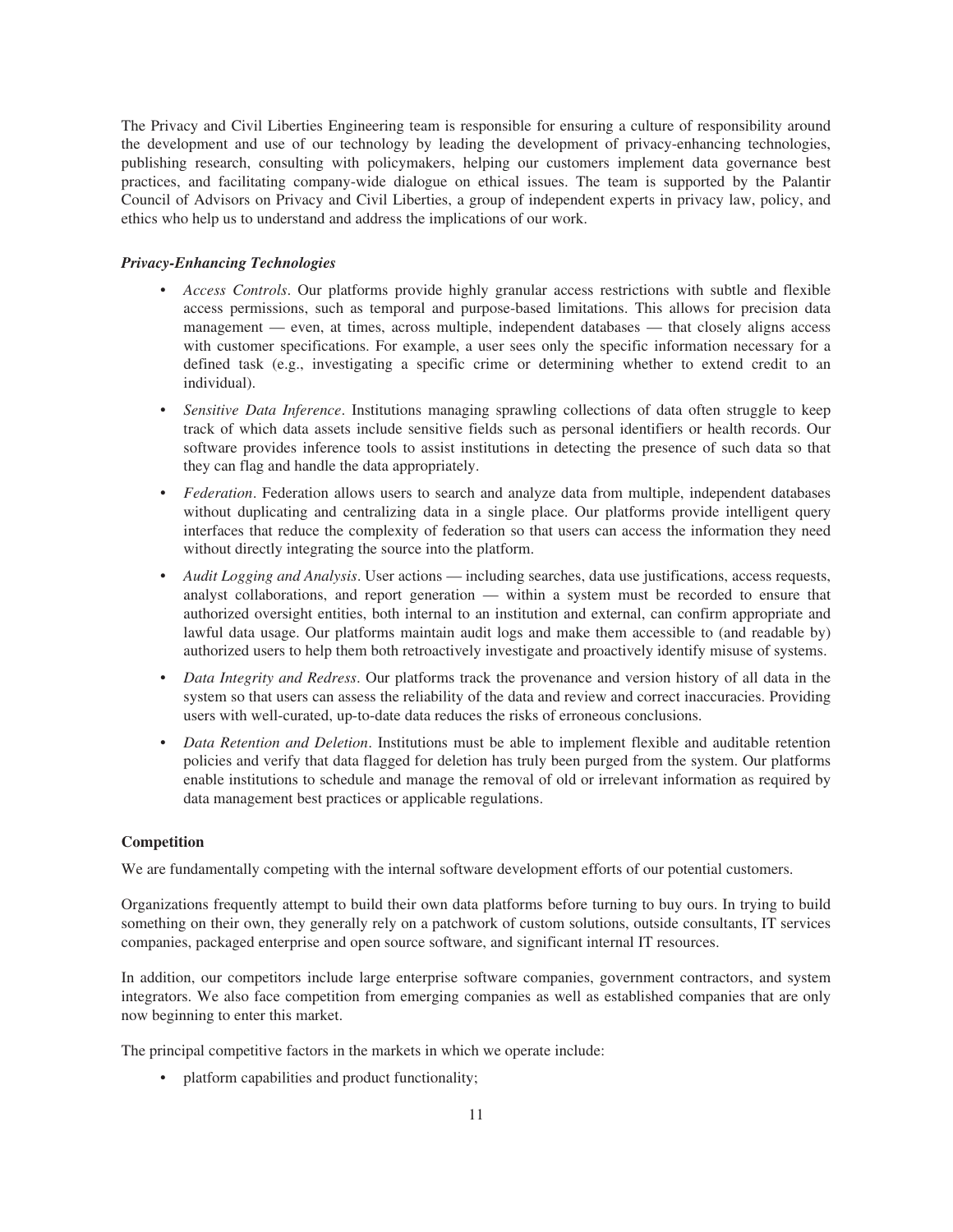- data security and privacy;
- ease and speed of adoption, use, and deployment;
- product innovation;
- pricing and cost structures;
- customer experience, including support; and
- brand awareness and reputation.

While we believe we generally compete favorably with our competitors, as well as with software developed by customers internally, based on these competitive factors, some of our competitors have greater name recognition, longer operating histories, and larger customer bases; larger sales and marketing budgets and resources and the capacity to leverage their sales efforts and marketing expenditures across a broader portfolio of products; broader, deeper, or otherwise more established relationships with technology, channel, and distribution partners and customers; wider geographic presence or greater access to larger potential customer bases; greater focus in specific geographies; lower labor and research and development costs; larger and more mature intellectual property portfolios; and substantially greater financial, technical, and other resources to provide support, to make acquisitions, and to develop and introduce new products.

### **Intellectual Property**

We believe that our intellectual property rights are valuable and important to our business. We rely on a combination of patents, copyrights, trademarks, trade secrets, know-how, contractual provisions, and confidentiality procedures to protect our intellectual property rights.

We seek to protect our proprietary inventions relevant to our business through patent protection in the United States and abroad; however, we are not dependent on any particular patent or application for the operation of our business.

In addition, we have registered "Palantir" as a trademark in the United States and other jurisdictions. We also have registered trademarks for "Gotham," "Palantir Foundry," and our corporate logo, and are the registered holder of a variety of domestic and international domain names that include "Palantir," including, most importantly, "Palantir.com."

In addition to the protection provided by our intellectual property rights, we enter into proprietary information and invention assignment agreements or similar agreements with our employees, consultants, and contractors. We further control the use of our proprietary technology and intellectual property rights through provisions in our agreements with customers.

### **Seasonality**

We generally experience seasonality in the timing of recognition of revenue as a result of the timing of the execution of our contracts and, to a lesser extent, the existence of certain acceptance criteria, as we have historically executed many of our contracts in the third and fourth quarters due to the fiscal year ends and procurement cycles of our customers and at times we may start work prior to finalizing such contracts. See "*Risk Factors—Seasonality may cause fluctuations in our results of operations and position.*"

### **Employees and Human Capital**

Our employees are critical to the success of our business. As of December 31, 2021, we had 2,920 full-time employees, including 1,058 employees employed outside of the United States. We also engage part-time employees, independent contractors, and third-party personnel to supplement our workforce.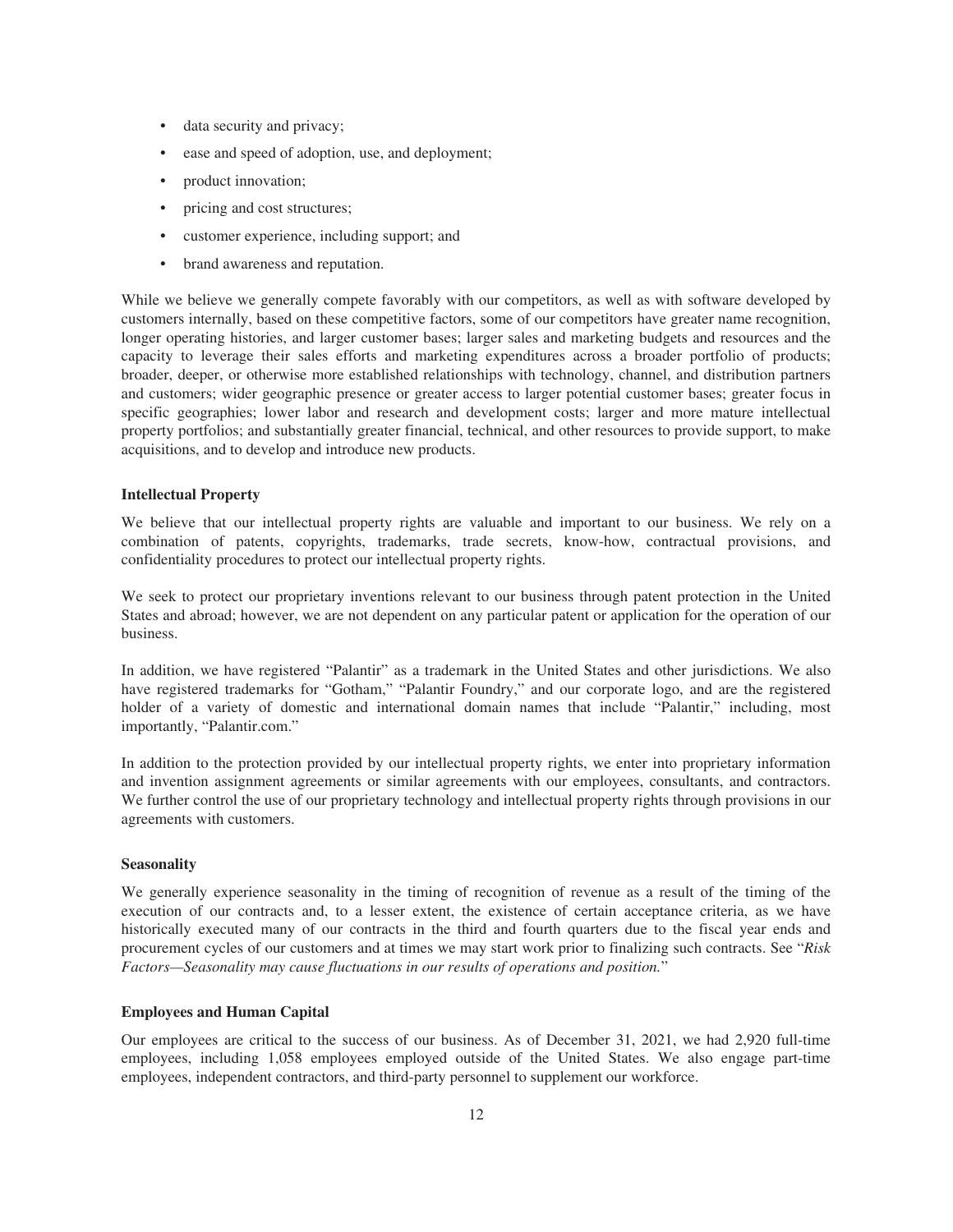Other than our employees in France, who are represented by a works council, none of our employees is represented by a labor union. We have not experienced any work stoppages due to employee disputes, and we believe that our employee relations are strong.

Our human capital resources objectives include recruiting, retaining, training, and motivating our personnel. We strive to foster a diverse and inclusive culture and environment which encourages active dialogue and robust engagement on the issues most salient to employee satisfaction and believe our employees are empowered to play a significant role in shaping the direction and success of the company. One avenue for employees to contribute their voices is through Affinity Groups: employee-led resource groups that celebrate unique perspectives and backgrounds and help guide our Diversity, Equity & Inclusion (DEI) business initiatives. We also conduct regular company-wide surveys to assess the sentiment toward our values and culture, and our employees' well-being and overall health. These surveys allow Palantir to get actionable feedback and drive awareness, discussion, and change.

#### *Diversity, Equity, & Inclusion*

To achieve our best outcomes, Palantir needs people who bring a wide range of backgrounds, perspectives, and lived experiences. Our DEI team takes the lead in working to increase awareness and accountability and promote active allyship throughout Palantir. We acknowledge that each member of our increasingly diverse community has their own needs, experiences, and opportunities.

#### **Available Information**

Our website is https://www.palantir.com, our investor relations website is https://investors.palantir.com, our LinkedIn account is @Palantir Technologies and our Twitter account is @PalantirTech. We have used, and intend to continue to use, our website, investor relations website, LinkedIn, and Twitter accounts as a means of disclosing material non-public information and for complying with our disclosure obligations under Regulation FD. The following filings are available through our investor relations website after we file them with the Securities and Exchange Commission ("SEC"): Annual Report on Form 10-K, Quarterly Reports on Form 10-Q, current reports on Form 8-K, and our Proxy Statement for our annual meeting of stockholders. These filings are also available for download free of charge on our investor relations website. The SEC also maintains an Internet website that contains reports, proxy statements and other information about issuers, like us, that file electronically with the SEC. The address of that website is www.sec.gov.

We webcast our earnings calls and certain events we participate in or host with members of the investment community on our investor relations website. Additionally, we provide notifications of news or announcements regarding our financial performance, including SEC filings, investor events, press and earnings releases, and blogs as part of our investor relations website. Further corporate governance information, including our corporate governance guidelines, code of business conduct and ethics, and committee charters is also available on our investor relations website under the heading "Governance." The contents of the websites provided above are not intended to be incorporated by reference into this Annual Report on Form 10-K or in any other report or document we file with the SEC. Further, our references to the URLs for these websites are intended to be inactive textual references only.

### <span id="page-12-0"></span>**ITEM 1A. RISK FACTORS**

*Investing in our Class A common stock involves a high degree of risk. You should carefully consider the risks and uncertainties described below, together with all of the other information in this Annual Report on Form 10-K, including the section titled "Management's Discussion and Analysis of Financial Condition and Results of Operations" and our consolidated financial statements and accompanying notes, before making a decision to invest in our Class A common stock. Our business, financial condition, results of operations, or prospects could also be harmed by risks and uncertainties not currently known to us or that we currently do not believe are*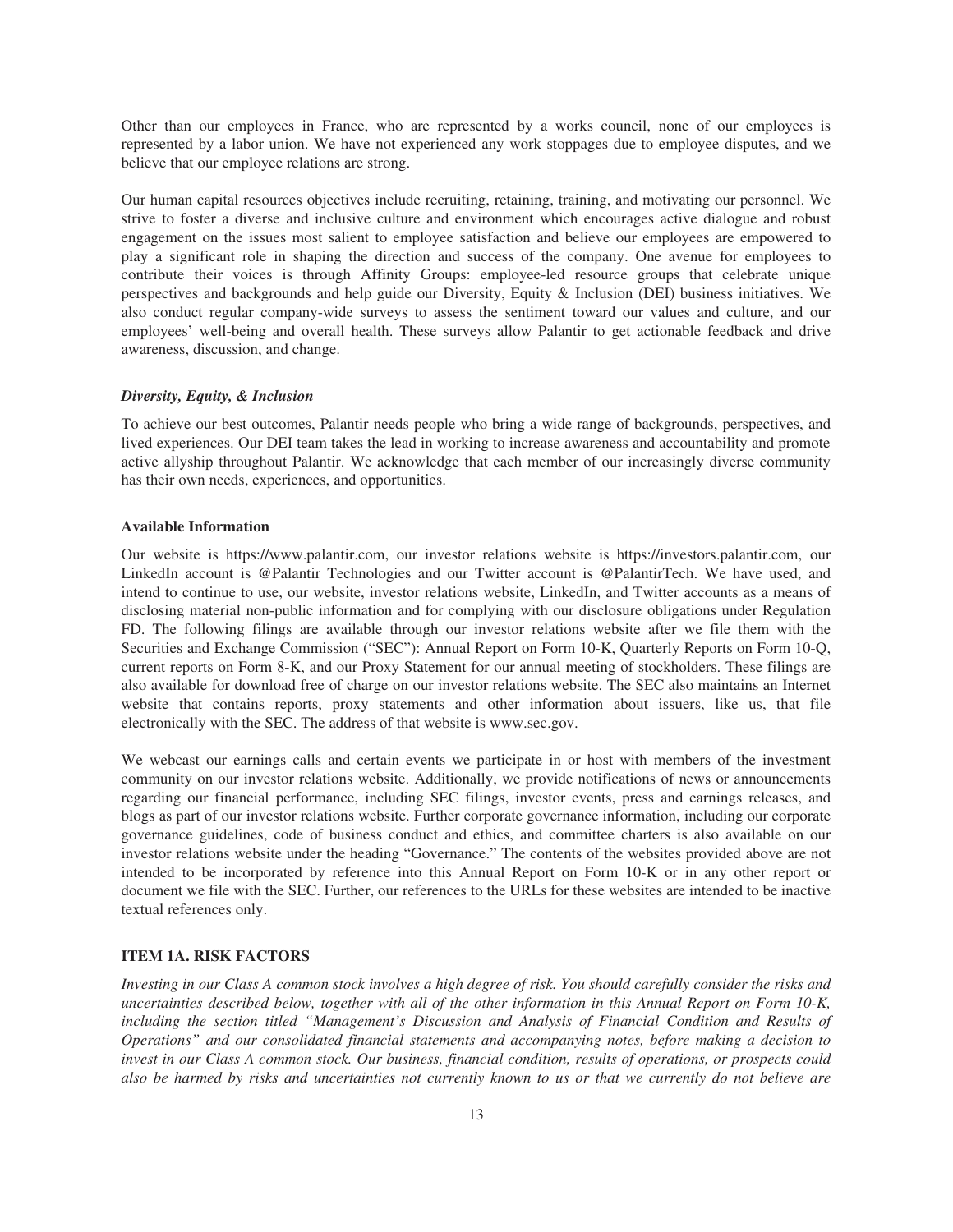*material. If any of the risks actually occur, our business, financial condition, results of operations, and prospects could be adversely affected. In that event, the trading price of our Class A common stock could decline, and you could lose part or all of your investment.*

#### **Risk Factor Summary**

Our business is subject to numerous risks and uncertainties that you should consider before investing in our Class A common stock. These risks are described more fully below and include, but are not limited to, risks relating to the following:

- we have incurred losses each year and we may not become profitable in the future;
- we may not be able to sustain our revenue growth rate;
- our sales efforts involve considerable time and expense and our sales cycle is often long and unpredictable;
- a limited number of customers account for a substantial portion of our revenue;
- our results of operations and our key business measures are likely to fluctuate significantly on a quarterly basis;
- seasonality may cause fluctuations in our results of operations and position;
- our platforms are complex and may have a lengthy implementation process;
- we may not successfully develop and deploy new technologies to address the needs of our customers;
- our platforms must operate with third-party products and services;
- we may be unable to hire, retain, train, and motivate qualified personnel and senior management and deploy our personnel and resources to meet customer demand;
- we may be unable to successfully build, expand, and deploy our marketing and sales organization;
- we may not be able to maintain and enhance our brand and reputation;
- unfavorable news or social media coverage may harm our reputation and business;
- exclusive arrangements or unique terms with customers or partners may result in significant risks or liabilities to us;
- we face intense competition in our markets;
- we may be unable to maintain or properly manage our culture as we grow;
- we may not enter into relationships with potential customers if we consider their activities to be inconsistent with our organizational mission or values;
- joint ventures, channel sales relationships, platform partnerships, and strategic alliances may be unsuccessful;
- we may not be successful in executing our strategy to increase our sales to larger customers;
- breach of the systems of any third parties upon which we rely, our customers' cloud or on-premises environments, or our internal systems or unauthorized access to data;
- the COVID-19 pandemic may continue to significantly affect our business and operations;
- the market for our platforms and services may develop more slowly than we expect;
- we have made and may continue to make strategic investments to support key business initiatives, including in privately-held and publicly-traded companies as well as alternative investments, and we may not realize a return on these investments;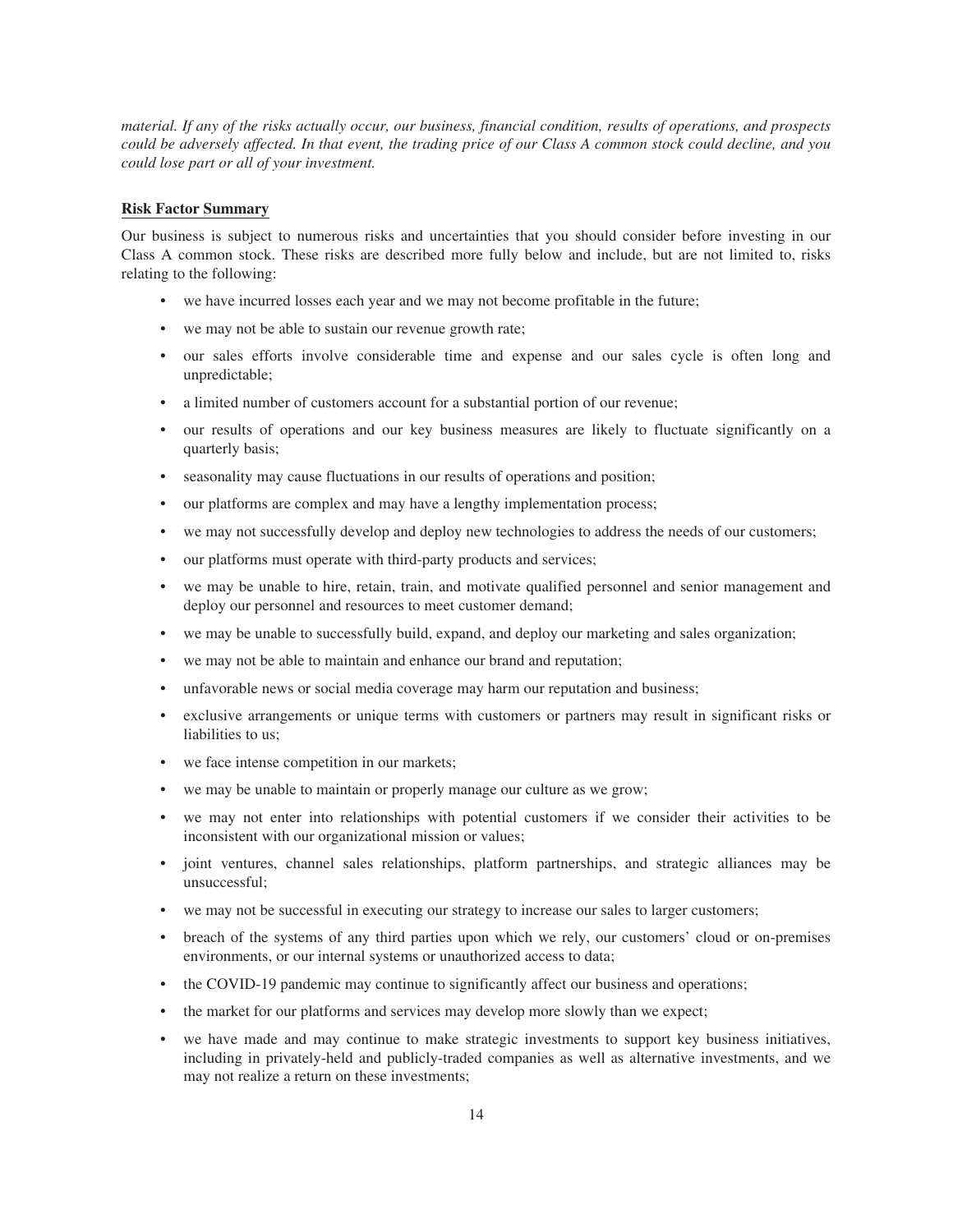- issues raised by the use of artificial intelligence in our platforms may result in reputational harm or liability;
- we depend on computing infrastructure of third parties and they may experience errors, disruption, performance problems, or failure;
- we may fail to adequately obtain, maintain, protect, and enforce our intellectual property and other proprietary rights;
- we may be subject to intellectual property rights claims;
- there may be real or perceived errors, failures, defects, or bugs in our platforms;
- we rely on the availability of third-party technology that may be difficult to replace or that may cause errors;
- our business is subject to complex and evolving U.S. and non-U.S. laws and regulations regarding privacy, data protection and security, technology protection, and other matters;
- our non-U.S. sales and operations subject us to additional risks and regulations;
- we may encounter unfavorable outcomes in legal, regulatory, and administrative inquiries and proceedings;
- we may fail to receive and maintain government contracts or there may be changes in the contracting or fiscal policies of the public sector;
- many of our customer contracts may be terminated by the customer at any time for convenience and may contain other provisions permitting the customer to discontinue contract performance;
- we may not realize the full deal value of our customer contracts;
- there may be a decline in the U.S. and other government budgets, changes in spending or budgetary priorities, or delays in contract awards; and
- the multi-class structure of our common stock, the Founder Voting Trust Agreement, and the Founder Voting Agreement concentrate voting power with certain stockholders, in particular, our Founders and their affiliates.

### **Risks Related to Our Business and Industry**

## *We have incurred losses each year since our inception, we expect our operating expenses to increase, and we may not become profitable in the future.*

We have incurred losses each year since our inception as reflected in our consolidated statements of operations included elsewhere in this filing, and we may never achieve or maintain profitability. In addition, our operating expenses have increased over time. As we continue to expand our business, industry verticals, and the breadth of our operations, upgrade our infrastructure, hire additional employees, expand into new markets, invest in research and development, invest in sales and marketing, including expanding our sales organization and related sales-based payments that may come with such expansion, lease more real estate to accommodate our anticipated future growth, and incur costs associated with general administration, including expenses related to being a public company, we expect that our costs of revenue and operating expenses will continue to increase. To the extent we are successful in increasing our customer base, we may also incur increased losses because the costs associated with acquiring and growing our customers via our Acquire, Expand, and Scale business model and with research and development are generally incurred upfront, while our revenue from customer contracts is generally recognized over the contract term. Furthermore, our sales model often requires us to spend months and invest significant resources working with customers on pilot deployments at no or low cost to them, which may result in no or minimal future revenue. We may not be able to increase our revenue at a rate sufficient to offset increases in our costs of revenue and operating expenses in the near term or at all, which would prevent us from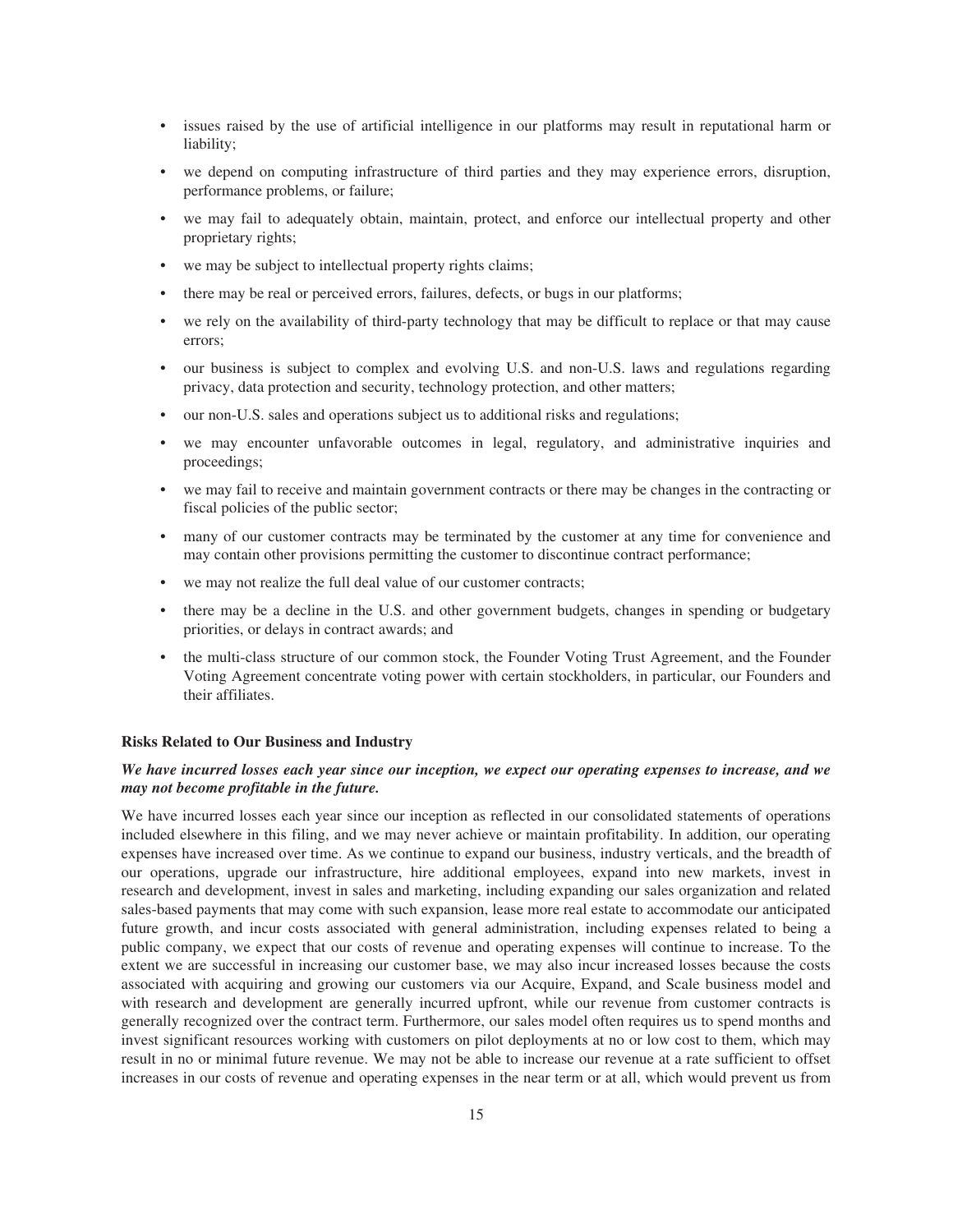achieving or maintaining profitability in the future. Any failure by us to achieve, and then sustain or increase, profitability on a consistent basis could adversely affect our business, financial condition, and results of operations.

#### *We may not be able to sustain our revenue growth rate in the future.*

Although our revenue has increased in recent periods, there can be no assurances that revenue will continue to grow or do so at current rates, and you should not rely on the revenue of any prior quarterly or annual period as an indication of our future performance. Our revenue growth rate may decline in future periods. Many factors may contribute to declines in our revenue growth rate, including increased competition, slowing demand for our platforms from existing and new customers, a failure by us to continue capitalizing on growth opportunities, terminations of existing contracts or failure to exercise existing options by our customers, and the maturation of our business, among others. If our revenue growth rate declines, our business, financial condition, and results of operations could be adversely affected.

### *Our sales efforts involve considerable time and expense and our sales cycle is often long and unpredictable.*

Our results of operations may fluctuate, in part, because of the intensive nature of our sales efforts and the length and unpredictability of our sales cycle. As part of our sales efforts, we invest considerable time and expense evaluating the specific organizational needs of our potential customers and educating these potential customers about the technical capabilities and value of our platforms and services. We often also provide our platforms to potential customers at no or low cost initially to them for evaluation purposes through short-term pilot deployments of our platforms in the Acquire phase of our business model, and there is no guarantee that we will be able to move customers from the Acquire phase into later phases. In addition, we have a growing direct sales force, and our sales efforts have historically depended on the significant involvement of our senior management team. The length of our sales cycle, from initial demonstration of our platforms to sale of our platforms and services, tends to be long and varies substantially from customer to customer. Our sales cycle often lasts six to nine months but can extend to a year or more for some customers. Because decisions to purchase our platforms involve significant financial commitments, potential customers generally evaluate our platforms at multiple levels within their organization, each of which often have specific requirements, and typically involve their senior management.

Our results of operations depend on sales to enterprise customers, which make product purchasing decisions based in part or entirely on factors, or perceived factors, not directly related to the features of the platforms, including, among others, that customer's projections of business growth, uncertainty about economic conditions (including as a result of the ongoing COVID-19 pandemic), capital budgets, anticipated cost savings from the implementation of our platforms, potential preference for such customer's internally-developed software solutions, perceptions about our business and platforms, more favorable terms offered by potential competitors, and previous technology investments. In addition, certain decision makers and other stakeholders within our potential customers tend to have vested interests in the continued use of internally developed or existing software, which may make it more difficult for us to sell our platforms and services. As a result of these and other factors, our sales efforts typically require an extensive effort throughout a customer's organization, a significant investment of human resources, expense and time, including by our senior management, and there can be no assurances that we will be successful in making a sale to a potential customer. If our sales efforts to a potential customer do not result in sufficient revenue to justify our investments, our business, financial condition, and results of operations could be adversely affected.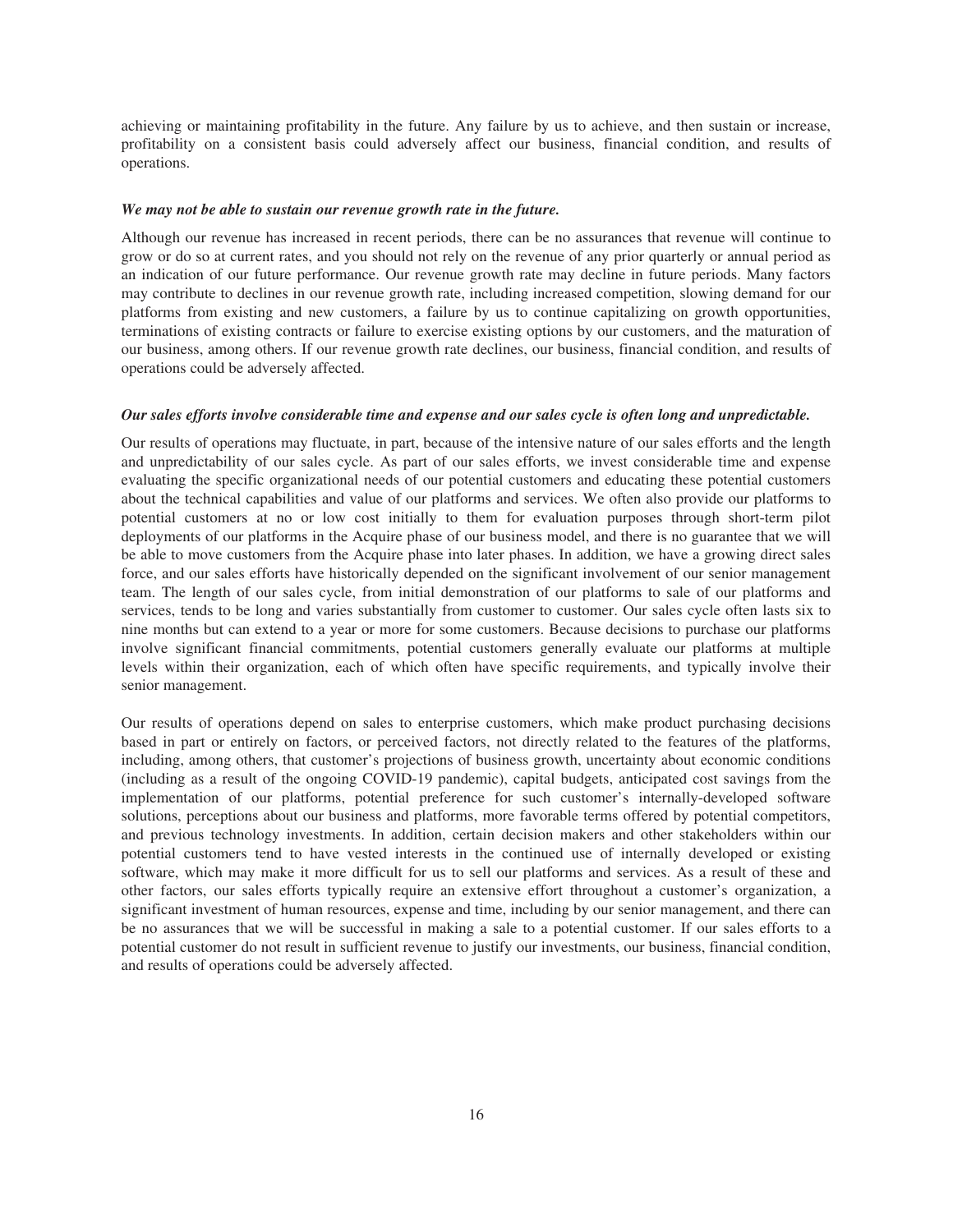## *Historically, existing customers have expanded their relationships with us, which has resulted in a limited number of customers accounting for a substantial portion of our revenue. If existing customers do not make subsequent purchases from us or renew their contracts with us, or if our relationships with our largest customers are impaired or terminated, our revenue could decline, and our results of operations would be adversely impacted.*

We derive a significant portion of our revenue from existing customers that expand their relationships with us. Increasing the size and number of the deployments of our existing customers is a major part of our growth strategy. We may not be effective in executing this or any other aspect of our growth strategy.

Our top three customers together accounted for 18% and 25% of our revenue for the years ended December 31, 2021 and 2020, respectively. Our top three customers by revenue, for the year ended December 31, 2021, have been with us for an average of five years as of December 31, 2021. Certain of our customers, including customers that represent a significant portion of our business, have in the past reduced their spend with us or terminated their agreements with us, which has reduced our anticipated future payments or revenue from these customers, and which has required us to refund some previously paid amounts to these customers. It is not possible for us to predict the future level of demand from our larger customers for our platforms and applications.

While we generally offer contract terms up to five years in length, our customers sometimes enter into shorterterm contracts, such as one-year subscriptions, which may not provide for automatic renewal and may require the customer to opt-in to extend the term. Our customers have no obligation to renew, upgrade, or expand their agreements with us after the terms of their existing agreements have expired. In addition, many of our customer contracts permit the customer to terminate their contracts with us with notice periods of varying lengths, generally three to six months. If one or more of our customers terminate their contracts with us, whether for convenience, for default in the event of a breach by us, or for other reasons specified in our contracts, as applicable; if our customers elect not to renew their contracts with us; if our customers renew their contractual arrangements with us for shorter contract lengths or for a reduced scope; or if our customers otherwise seek to renegotiate terms of their existing agreements on terms less favorable to us, our business and results of operations could be adversely affected. This adverse impact would be even more pronounced for customers that represent a material portion of our revenue or business operations.

Our ability to renew or expand our customer relationships may decrease or vary as a result of a number of factors, including our customers' satisfaction or dissatisfaction with our platforms and services, the frequency and severity of software and implementation errors, our platforms' reliability, our pricing, the effects of general economic conditions, competitive offerings or alternatives, or reductions in our customers' spending levels. If our customers do not renew or expand their agreements with us or if they renew their contracts for shorter lengths or on other terms less favorable to us, our revenue may grow more slowly than expected or decline, and our business could suffer. Our business, financial condition, and results of operations would also be adversely affected if we face difficulty collecting our accounts receivable from our customers or if we are required to refund customer deposits.

Achieving renewal or expansion of deployments may require us to increasingly engage in sophisticated and costly sales efforts that may not result in additional sales. In addition, our customers' decisions to expand the deployment of our platforms depends on a number of factors, including general economic conditions, the functioning of our platforms, the ability of our forward-deployed engineers to assist our customers in identifying new use cases, modernizing their data architectures, and achieving success with data-driven initiatives, and our customers' satisfaction with our services. If our efforts to expand within our existing customer base are not successful, our business may suffer.

## *We may not realize the full deal value of our customer contracts, which may result in lower than expected revenue.*

As of December 31, 2021, the total remaining deal value of the contracts that we had been awarded by, or entered into with, commercial and government customers, including existing contractual obligations and contractual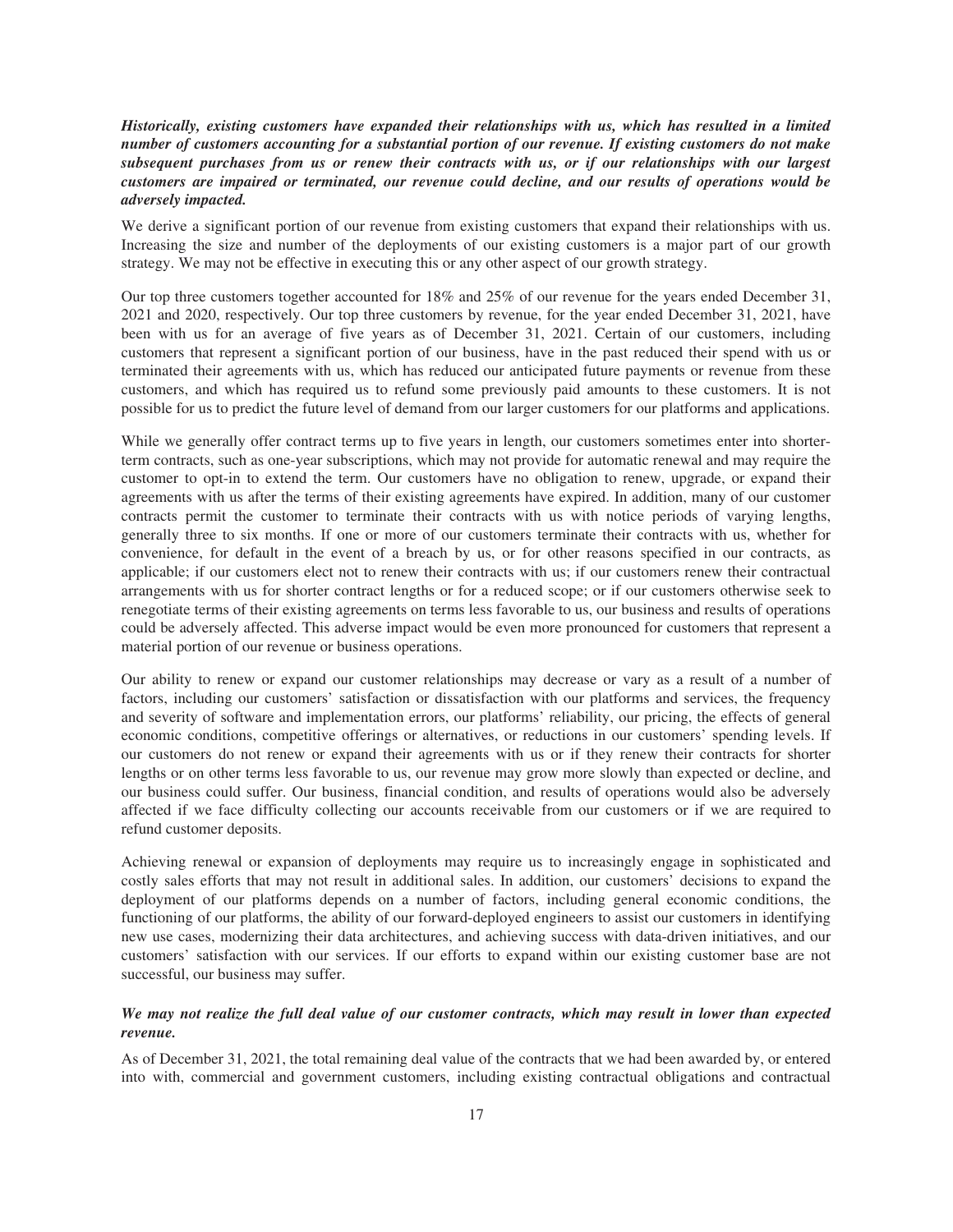options available to those customers, was \$3.8 billion. Of our total remaining deal value, as of December 31, 2021, \$2.6 billion was the remaining deal value of our contracts with commercial customers and \$1.2 billion was the remaining deal value of our contracts with government customers.

Many of these contracts are subject to termination for convenience provisions. Also, a majority of commercial contracts entered into in connection with our strategic investments are subject to termination, including for convenience in the event the proposed business combination is not completed. Additionally, the U.S. federal government is prohibited from exercising contract options more than one year in advance. As a result, there can be no guarantee that our customer contracts will not be terminated or that contract options will be exercised.

We historically have not realized all of the revenue from the full deal value of our customer contracts, and we may not do so in the future. This is because the actual timing and amount of revenue under contracts included are subject to various contingencies, including exercise of contractual options, customers not terminating their contracts, and renegotiation of contracts. In addition, delays in the completion of the U.S. government's budgeting process, the use of continuing resolutions, and a potential lapse in appropriations, or similar events in other jurisdictions, could adversely affect our ability to timely recognize revenue under certain government contracts.

## *Our results of operations and our key business measures are likely to fluctuate significantly on a quarterly basis in future periods and may not fully reflect the underlying performance of our business, which makes our future results difficult to predict and could cause our results of operations to fall below expectations.*

Our quarterly results of operations, including cash flows, have fluctuated significantly in the past and are likely to continue to do so in the future. Accordingly, the results of any one quarter should not be relied upon as an indication of future performance. Our quarterly results, financial position, and operations are likely to fluctuate as a result of a variety of factors, many of which are outside of our control, and as a result, may not fully reflect the underlying performance of our business. Fluctuation in quarterly results may negatively impact the value of our Class A common stock.

We typically close a large portion of our sales in the last several weeks of a quarter, which impacts our ability to plan and manage margins and cash flows. Our sales cycle is often long, and it is difficult to predict exactly when, or if, we will actually make a sale with a potential customer or when we will be able to move them to the Expand or Scale phases. As a result, large individual sales have, in some cases, occurred in quarters subsequent to those we anticipated, or have not occurred at all. The loss or delay of one or more large sales transactions in a quarter would impact our results of operations and cash flow for that quarter and any future quarters in which revenue from that transaction is lost or delayed. In addition, downturns in new sales may not be immediately reflected in our revenue because we generally recognize revenue over the term of our contracts. The timing of customer billing and payment varies from contract to contract. A delay in the timing of receipt of such collections, or a default on a large contract, may negatively impact our liquidity for the period and in the future. Because a substantial portion of our expenses are relatively fixed in the short-term and require time to adjust, our results of operations and liquidity would suffer if revenue falls below our expectations in a particular period.

Other factors that may cause fluctuations in our quarterly results of operations and financial position include, without limitation, those listed below:

- The success of our sales and marketing efforts, including the success of our pilot deployments;
- Our ability to increase our contribution margins and move our customers into the Expand or Scale phases;
- The timing of expenses and revenue recognition;
- The timing and amount of payments received from our customers;
- Termination of one or more large contracts by customers, including for convenience;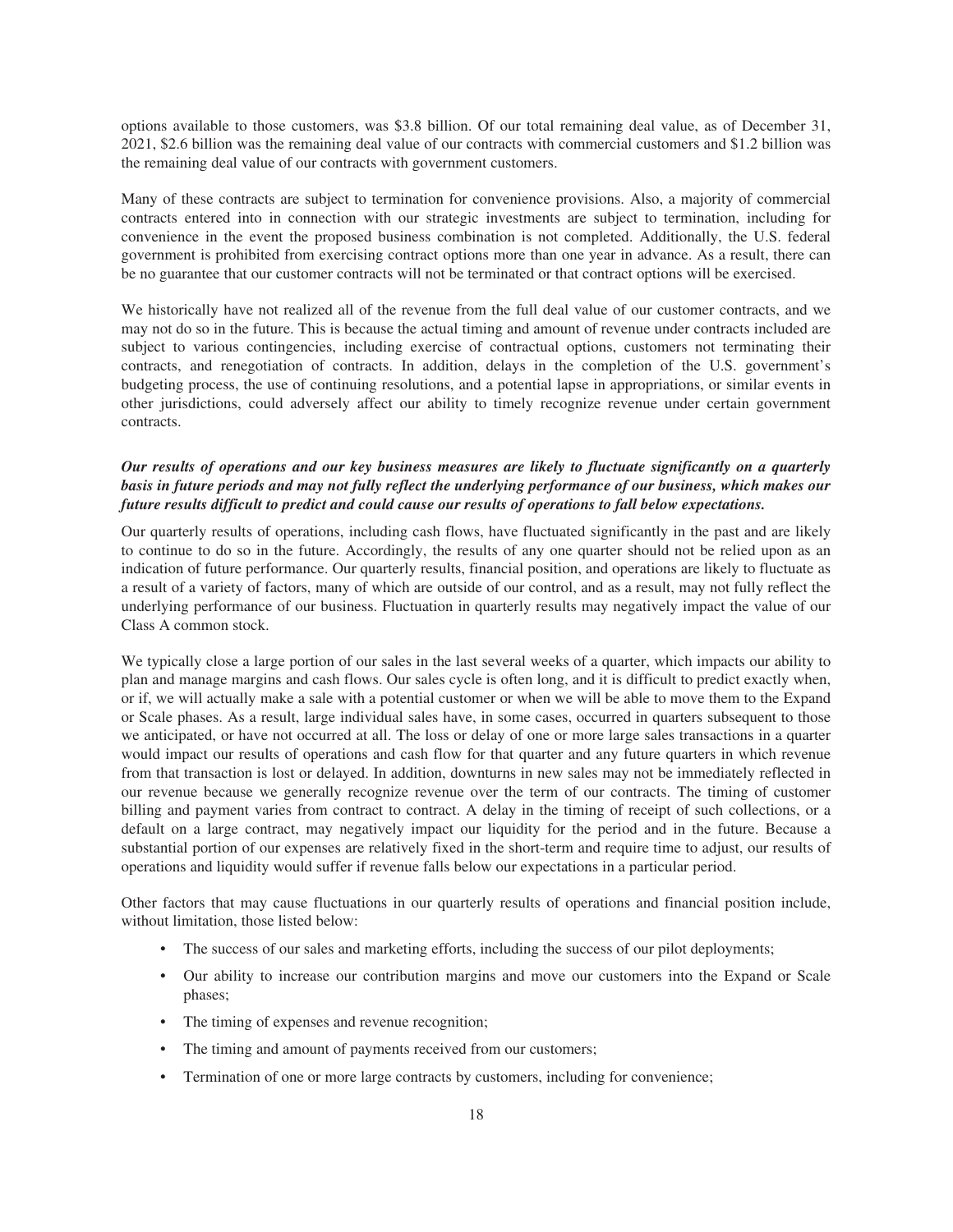- The time and cost-intensive nature of our sales efforts and the length and variability of sales cycles;
- The amount and timing of operating expenses related to the maintenance and expansion of our business and operations;
- The timing and effectiveness of new sales and marketing initiatives;
- Changes in our pricing policies or those of our competitors;
- The timing and success of new products, features, and functionality introduced by us or our competitors;
- Interruptions or delays in our operations and maintenance ("O&M") services;
- Cyberattacks and other actual or perceived data or security breaches or incidents;
- Our ability to hire and retain employees, in particular, those responsible for operations and maintenance of and the selling or marketing of our platforms, and develop and retain talented sales personnel who are able to achieve desired productivity levels in a reasonable period of time and provide sales leadership in areas in which we are expanding our sales and marketing efforts;
- The amount and timing of our stock-based compensation expenses;
- Changes in the way we organize and compensate our sales teams;
- Changes in the way we operate and maintain our platforms;
- Unforeseen negative results in operations from our partnerships, including those accounted for under the equity method;
- Changes in the competitive dynamics of our industry;
- The cost of and potential outcomes of existing and future claims or litigation, which could have a material adverse effect on our business;
- Changes in laws and regulations that impact our business, such as the Federal Acquisition Streamlining Act of 1994 ("FASA");
- Indemnification payments to our customers or other third parties;
- Ability to scale our business with increasing demands;
- The timing of expenses related to any future acquisitions; and
- General economic, regulatory, and market conditions, including the impact of the COVID-19 pandemic.

In addition, many of our contracts contain termination for convenience provisions, and we may be obligated to repay prepaid amounts or otherwise not realize anticipated future revenue should we fail to provide future services as anticipated. These factors make it difficult for us to accurately predict financial metrics for any particular period.

The variability and unpredictability of our quarterly results of operations, cash flows, or other operating metrics could result in our failure to meet our expectations or those of analysts that cover us or investors with respect to revenue or other key metrics for a particular period. If we fail to meet or exceed such expectations for these or any other reasons, the trading price of our Class A common stock could fall, and we could face costly lawsuits, including securities class action suits.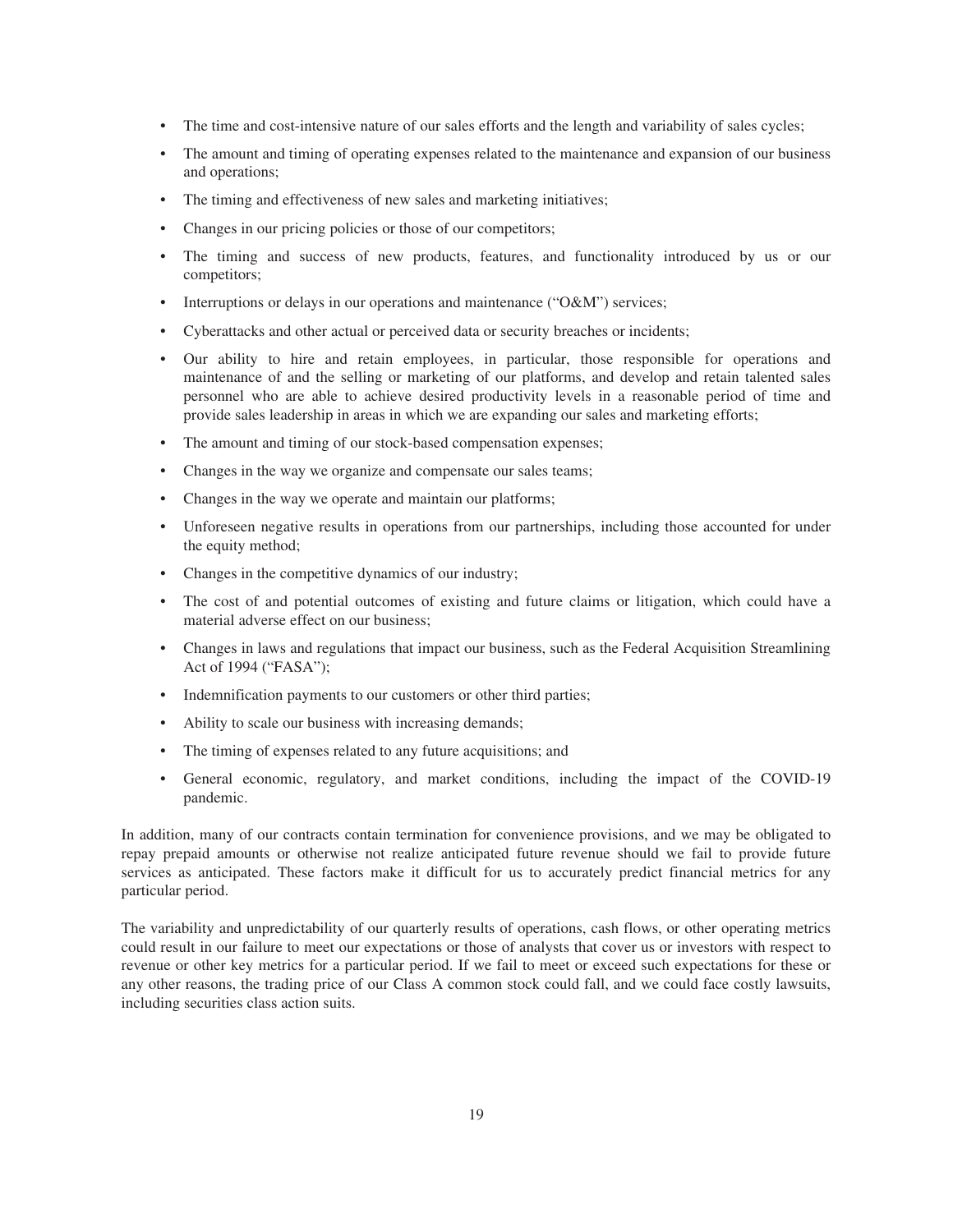### *Seasonality may cause fluctuations in our results of operations and position.*

Historically, the first quarter of our year generally has relatively lower sales, and sales generally increase in each subsequent quarter with substantial increases during our third and fourth quarters ending September 30 and December 31, respectively. We believe that this seasonality results from a number of factors, including:

- The fiscal year end procurement cycle of our government customers, and in particular U.S. government customers which have a fiscal year end of September 30;
- The fiscal year budgeting process for our commercial customers, many of which have a fiscal year end of December 31;
- Seasonal reductions in business activity during the summer months in the United States, Europe, and certain other regions; and
- Timing of projects and our customers' evaluation of our work progress.

This seasonality has historically impacted and may in the future continue to impact the timing of collections and recognized revenue. Because a significant portion of our customer contracts are typically finalized near the end of the year, and we typically invoice customers shortly after entering into a contract, we may receive a portion of our customer payments near the end of the year and record such payment as an increase in deferred revenue or customer deposits ("contract liabilities"), while the revenue from our customer contracts is generally recognized over the contract term. While we have historically billed and collected payments for multiple contract years from certain customers in advance, we have and may continue to shift to collecting payments on an annual or other basis.

While this has been the historical seasonal pattern of our quarterly sales, we believe that our customers' required timing for certain new government or commercial programs requiring new software may outweigh the nature or magnitude of seasonal factors that might have influenced our business to date. As a result, we may experience future growth from additional government or commercial mandates that do not follow the seasonal purchasing and evaluation decisions by our customers that we have historically observed.

For example, increased government spending on technology aimed at national defense, financial or policy regulation, cybersecurity, or healthcare mandates may drive customer demand at different times throughout our year, the timing of which we may not be able to anticipate and may cause fluctuations in our results of operations. The timing of our fiscal quarters and the U.S. federal government's September 30 fiscal year end also may impact sales to governmental agencies in the third quarter of our year, offsetting, at least in part, the otherwise seasonal downturn we have historically observed in later summer months.

Our rapid growth in recent years may obscure the extent to which seasonality trends have affected our business and may continue to affect our business. We expect that seasonality will continue to materially impact our business in the future and may become more pronounced over time. The seasonality of our business may cause continued or increased fluctuations in our results of operations and cash flows, which may prevent us from achieving our quarterly or annual forecasts or meeting or exceeding the expectations of research analysts or investors, which in turn may cause a decline in the trading price of our Class A common stock.

## *Our platforms are complex and may have a lengthy implementation process, and any failure of our platforms to satisfy our customers or perform as desired could harm our business, results of operations, and financial condition.*

Our platforms and services are complex and are deployed in a wide variety of network environments. Implementing our platforms can be a complex and lengthy process since we often configure our existing platforms for a customer's unique environment. Inability to meet the unique needs of our customers may result in customer dissatisfaction and/or damage to our reputation, which could materially harm our business. Further, the proper use of our platforms may require training of the customer and the initial or ongoing services of our technical personnel as well as O&M services over the contract term. If training and/or ongoing services require more of our expenditures than we originally estimated, our margins will be lower than projected.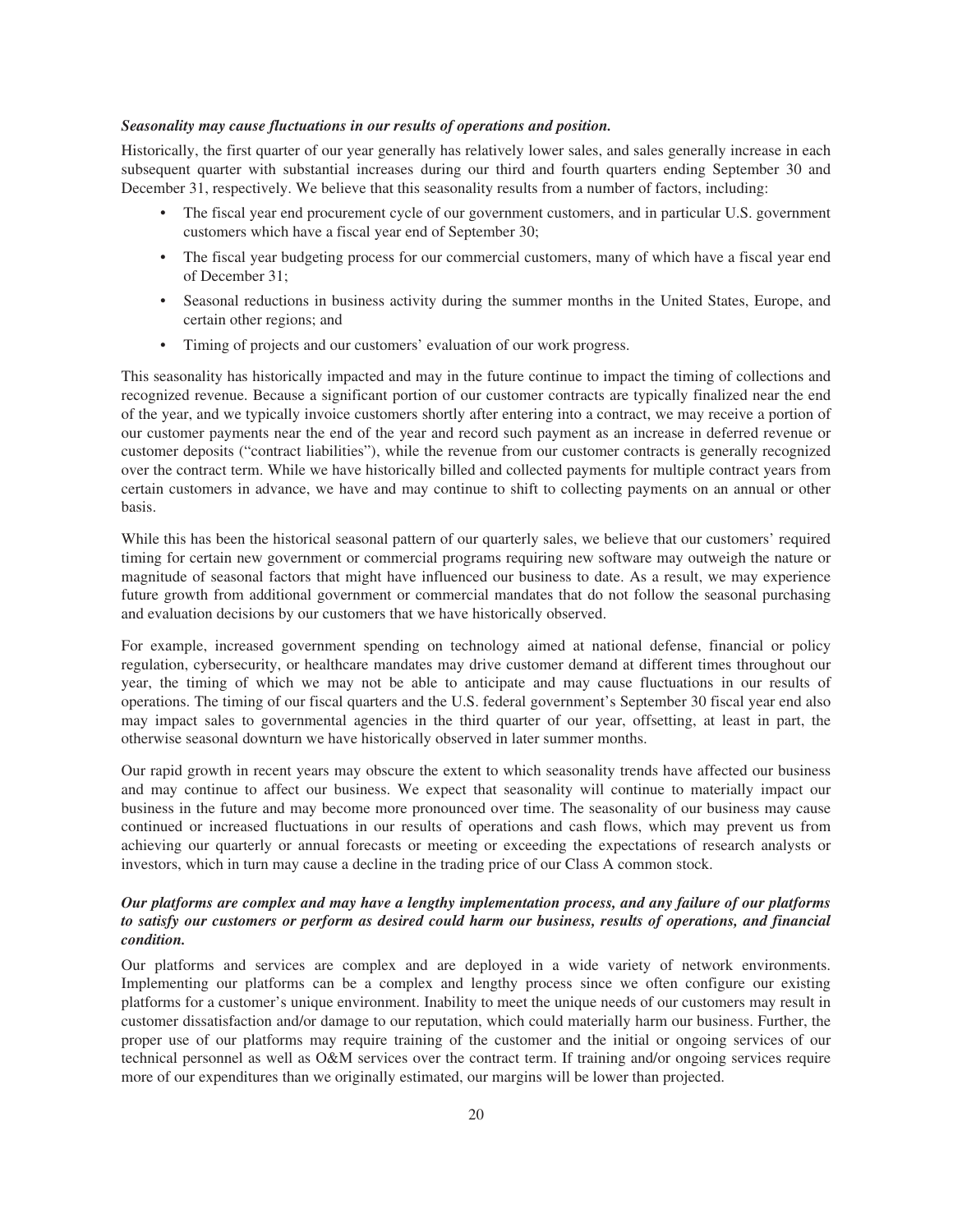In addition, if our customers do not use our platforms correctly or as intended, inadequate performance or outcomes may result. It is possible that our platforms may also be intentionally misused or abused by customers or their employees or third parties who obtain access and use of our platforms. Similarly, our platforms sometimes are used by customers with smaller or less sophisticated IT departments, potentially resulting in sub-optimal performance at a level lower than anticipated by the customer. Because our customers rely on our platforms and services to address important business goals and challenges, the incorrect or improper use or configuration of our platforms and O&M services, failure to properly train customers on how to efficiently and effectively use our platforms, or failure to properly provide implementation or analytical or maintenance services to our customers may result in contract terminations or non-renewals, reduced customer payments, negative publicity, or legal claims against us. For example, as we continue to expand our customer base, any failure by us to properly provide these services may result in lost opportunities for follow-on expansion sales of our platforms and services.

Furthermore, if customer personnel are not well trained in the use of our platforms, customers may defer the deployment of our platforms and services, may deploy them in a more limited manner than originally anticipated, or may not deploy them at all. If there is substantial turnover of the Company or customer personnel responsible for procurement and use of our platforms, our platforms may go unused or be adopted less broadly, and our ability to make additional sales may be substantially limited, which could negatively impact our business, results of operations, and growth prospects.

### *If we do not successfully develop and deploy new technologies to address the needs of our customers, our business and results of operations could suffer.*

Our success has been based on our ability to design software and products that enable the integration of data into a common operating environment to facilitate advanced data analysis, knowledge management, and collaboration. We spend substantial amounts of time and money researching and developing new technologies and enhanced versions of existing features to meet our customers' and potential customers' rapidly evolving needs. There is no assurance that our enhancements to our platforms or our new product features, capabilities, or offerings, including new product modules, will be compelling to our customers or gain market acceptance. If our research and development investments do not accurately anticipate customer demand or if we fail to develop our platforms in a manner that satisfies customer preferences in a timely and cost-effective manner, we may fail to retain our existing customers or increase demand for our platforms.

The introduction of new products and services by competitors or the development of entirely new technologies to replace existing offerings could make our platforms obsolete or adversely affect our business, financial condition, and results of operations. We may experience difficulties with software development, design, or marketing that delay or prevent our development, introduction, or implementation of new platforms, features, or capabilities. We have in the past experienced delays in our internally planned release dates of new features and capabilities, and there can be no assurance that new platforms, features, or capabilities will be released according to schedule. Any delays could result in adverse publicity, loss of revenue or market acceptance, or claims by customers brought against us, any of which could harm our business. Moreover, the design and development of new platforms or new features and capabilities to our existing platforms may require substantial investment, and we have no assurance that such investments will be successful. If customers do not widely adopt our new platforms, experiences, features, and capabilities, we may not be able to realize a return on our investment and our business, financial condition, and results of operations may be adversely affected.

Our new and existing platforms and changes to our existing platforms could fail to attain sufficient market acceptance for many reasons, including:

- Our failure to predict market demand accurately in terms of product functionality and to supply offerings that meet this demand in a timely fashion;
- Product defects, errors, or failures or our inability to satisfy customer service level requirements;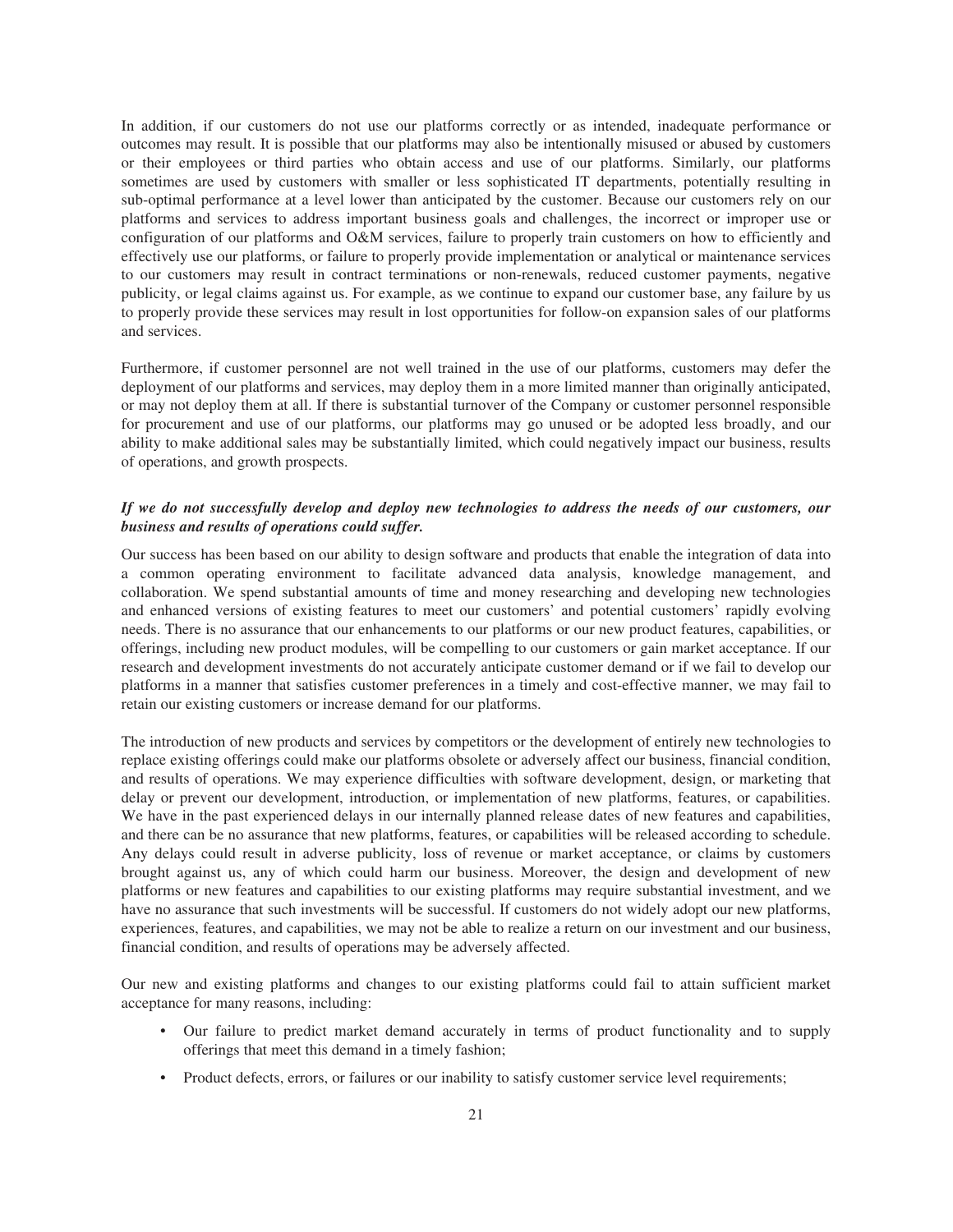- Negative publicity or negative private statements about the security, performance, or effectiveness of our platforms or product enhancements;
- Delays in releasing to the market our new offerings or enhancements to our existing offerings, including new product modules;
- Introduction or anticipated introduction of competing platforms or functionalities by our competitors;
- Inability of our platforms or product enhancements to scale and perform to meet customer demands;
- Receiving qualified or adverse opinions in connection with security or penetration testing, certifications or audits, such as those related to IT controls and security standards and frameworks or compliance;
- Poor business conditions for our customers, causing them to delay software purchases;
- Reluctance of customers to purchase proprietary software products;
- Reluctance of our customers to purchase products hosted by our vendors and/or service interruption from such providers; and
- Reluctance of customers to purchase products incorporating open source software.

If we are not able to continue to identify challenges faced by our customers and develop, license, or acquire new features and capabilities to our platforms in a timely and cost-effective manner, or if such enhancements do not achieve market acceptance, our business, financial condition, results of operations, and prospects may suffer and our anticipated revenue growth may not be achieved.

Because we derive, and expect to continue to derive, substantially all of our revenue from customers purchasing our platforms and products, market acceptance of these platforms and products, and any enhancements or changes thereto, is critical to our success.

## *The competitive position of our platforms depends in part on their ability to operate with third-party products and services, and if we are not successful in maintaining and expanding the compatibility of our platforms with such third-party products and services, our business, financial condition, and results of operations could be adversely impacted.*

The competitive position of our platforms depends in part on their ability to operate with products and services of third parties, software services, and infrastructure, including but not limited to, in connection with our joint ventures, channel sales relationships, platform partnerships, strategic alliances, and other similar arrangements where applicable. As such, we must continuously modify and enhance our platforms to adapt to changes in, or to be integrated or otherwise compatible with, hardware, software, networking, browser, and database technologies. In the future, one or more technology companies may choose not to support the operation of their hardware, software, or infrastructure, or our platforms may not support the capabilities needed to operate with such hardware, software, or infrastructure. In addition, to the extent that a third-party were to develop software or services that compete with ours, that provider may choose not to support one or more of our platforms. We intend to facilitate the compatibility of our platforms with various third-party hardware, software, and infrastructure by maintaining and expanding our business and technical relationships. If we are not successful in achieving this goal, our business, financial condition, and results of operations could be adversely impacted.

### *If we fail to manage future growth effectively, our business could be harmed.*

Since our founding in 2003, we have experienced rapid growth. We operate in a growing market and have experienced, and may continue to experience, significant expansion of our operations. This growth has placed, and may continue to place, a strain on our employees, management systems, operational, financial, and other resources. As we have grown, we have increasingly managed larger and more complex deployments of our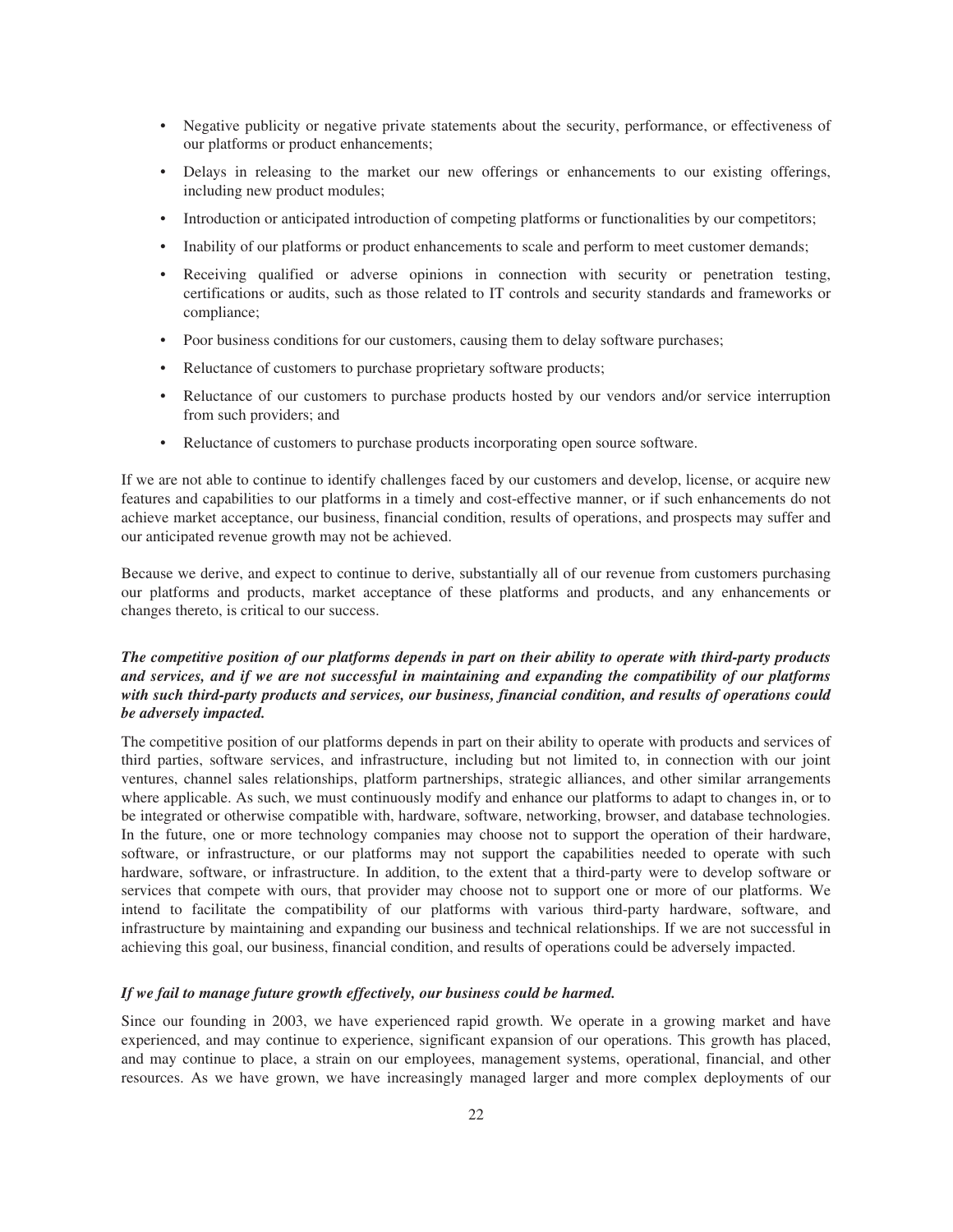platforms and services with a broader base of government and commercial customers. As we continue to grow, we face challenges of integrating, developing, retaining, and motivating a rapidly growing employee base in various countries around the world. For example, our headcount has grown from 313 full-time employees as of December 31, 2010 to 2,920 full-time employees as of December 31, 2021, with employees located both in the United States and outside the United States. In the event of continued growth of our operations, our operational resources, including our information technology systems, our employee base, or our internal controls and procedures may not be adequate to support our operations and deployments. Managing our growth may require significant expenditures and allocation of valuable management resources, improving our operational, financial, and management processes and systems, and effectively expanding, training, and managing our employee base. If we fail to achieve the necessary level of efficiency in our organization as it grows, our business, financial condition, and results of operations would be harmed. As our organization continues to grow, we may find it increasingly difficult to maintain the benefits of our traditional company culture, including our ability to quickly respond to customers, and avoid unnecessary delays that may be associated with a formal corporate structure. This could negatively affect our business performance or ability to hire or retain personnel in the near- or longterm.

In addition, our rapid growth may make it difficult to evaluate our future prospects. Our ability to forecast our future results of operations is subject to a number of uncertainties, including our ability to effectively plan for and model future growth. We have encountered in the past, and may encounter in the future, risks and uncertainties frequently experienced by growing companies with global operations in rapidly changing industries. If we fail to achieve the necessary level of efficiency in our organization as it grows, or if we are not able to accurately forecast future growth, our business, financial condition, and results of operations would be harmed.

## *If we are unable to hire, retain, train, and motivate qualified personnel and senior management, including Alexander Karp, one of our founders and our Chief Executive Officer, and deploy our personnel and resources to meet customer demand around the world, our business could suffer.*

Our ability to compete in the highly competitive technology industry depends upon our ability to attract, motivate, and retain qualified personnel. We are highly dependent on the continued contributions and customer relationships of our management and particularly on the services of Alexander Karp, our Chief Executive Officer. Mr. Karp was part of our founding team and has been integral to our growth since our founding. We believe that Mr. Karp's management experience would be difficult to replace. All of our executive officers and many key personnel are at-will employees and may terminate their employment relationship with us at any time. The loss of the services of our key personnel and any of our other executive officers, and our inability to find suitable replacements, could result in a decline in sales, delays in product development, and harm to our business and operations.

At times, we have experienced, and we may continue to experience, difficulty in hiring and retaining personnel with appropriate qualifications, and we may not be able to fill positions in a timely manner or at all. Potential candidates may not perceive our compensation package, including our equity awards, as favorably as personnel hired prior to our listing. In addition, our recruiting personnel, methodology, and approach may need to be altered to address a changing candidate pool and profile. We may not be able to identify or implement such changes in a timely manner. In addition, we may incur significant costs to attract and recruit skilled personnel, and we may lose new personnel to our competitors or other technology companies before we realize the benefit of our investment in recruiting and training them. As we move into new geographies, we will need to attract and recruit skilled personnel in those geographic areas, but it may be challenging for us to compete with traditional local employers in these regions for talent. If we fail to attract new personnel or fail to retain and motivate our current personnel who are capable of meeting our growing technical, operational, and managerial requirements on a timely basis or at all, our business may be harmed.

In addition, certain personnel may be required to receive various security clearances and substantial training in order to work on certain customer engagements or to perform certain tasks. Necessary security clearances may be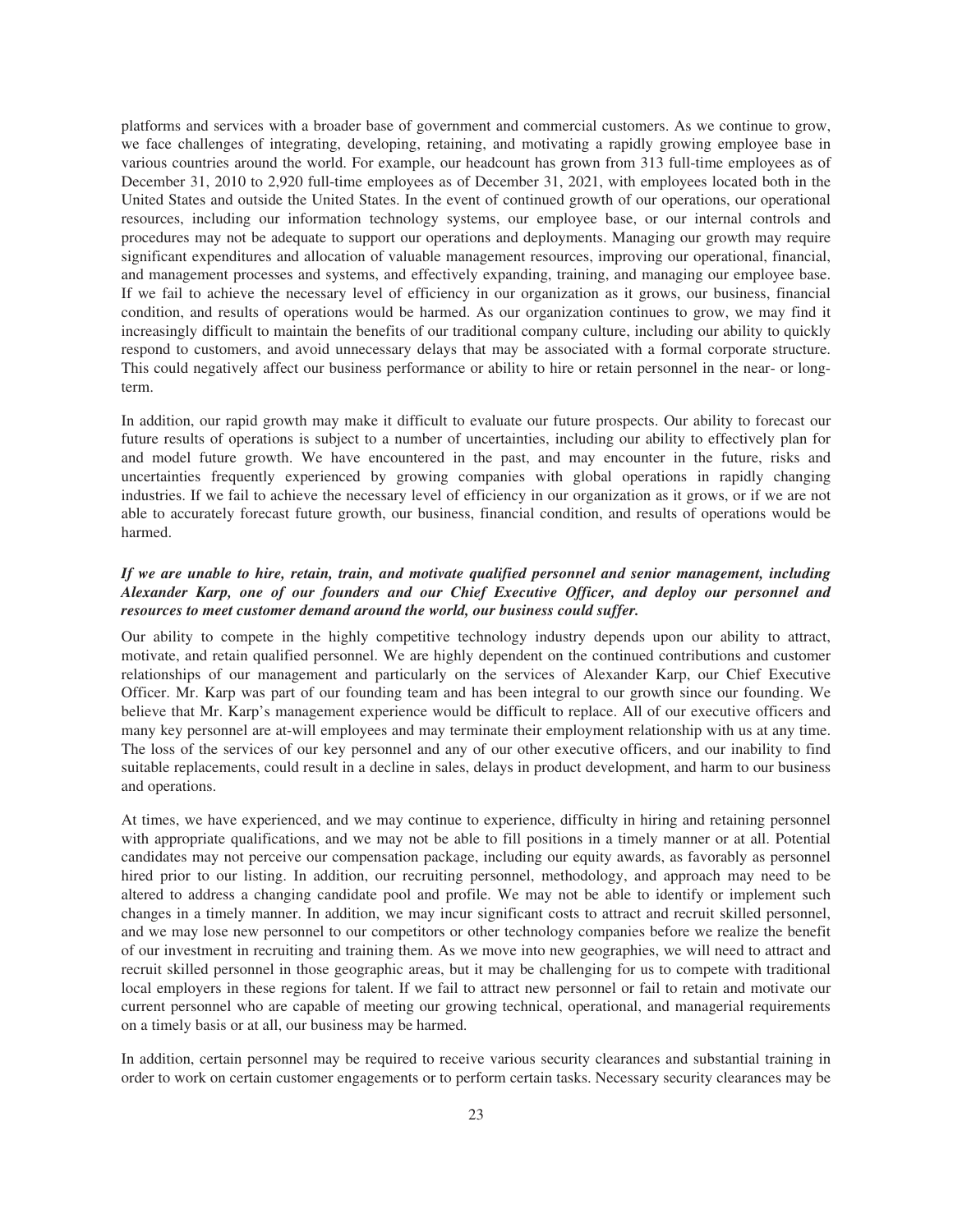delayed or unsuccessful, which may negatively impact our ability to perform on our U.S. and non-U.S. government contracts in a timely manner or at all.

Our success depends on our ability to effectively source and staff people with the right mix of skills and experience to perform services for our customers, including our ability to transition personnel to new assignments on a timely basis. If we are unable to effectively utilize our personnel on a timely basis to fulfill the needs of our customers, our business could suffer. Further, if we are not able to utilize the talent we need because of increased regulation of immigration or work visas, including limitations placed on the number of visas granted, limitations on the type of work performed or location in which the work can be performed, and new or higher minimum salary requirements, it could be more difficult to staff our personnel on customer engagements and could increase our costs.

We face intense competition for qualified personnel, especially engineering personnel, in major U.S. markets, where a large portion of our personnel are based, as well as in other non-U.S. markets where we expect to expand our non-U.S. operations. We incur costs related to attracting, relocating, and retaining qualified personnel in these highly competitive markets, including leasing real estate in prime areas in these locations. Further, many of the companies with which we compete for qualified personnel have greater resources than we have. If the perceived value of our equity awards declines, or if the mix of equity and cash compensation that we offer is less attractive than that of our competitors, it may adversely affect our ability to recruit and retain highly skilled personnel. Additionally, laws and regulations, such as restrictive immigration laws, may limit our ability to recruit outside of the United States. We seek to retain and motivate existing personnel through our compensation practices, company culture, and career development opportunities. If we fail to attract new personnel or to retain our current personnel, our business and operations could be harmed.

Volatility or lack of appreciation in the trading price of our Class A common stock may also affect our ability to attract and retain qualified personnel. Many of our senior and other key personnel hold equity awards that have vested in part or are exercisable, which could adversely affect our ability to retain these personnel. Personnel may be more likely to leave us if the shares they own or the shares underlying their vested options or RSUs have significantly appreciated in value. In addition, many of our personnel may be able to receive significant proceeds from sales of our equity in the public markets, which may reduce their motivation to continue to work for us. Any of these factors could harm our business, financial condition, and results of operations.

## *If we are unable to successfully build, expand, and deploy our marketing and sales organization in a timely manner, or at all, or to successfully hire, retain, train, and motivate our sales personnel, our growth and longterm success could be adversely impacted.*

We have a growing direct sales force and our sales efforts have historically depended on the significant direct involvement of our senior management team, including Mr. Karp. The successful execution of our strategy to increase our sales to existing customers, identify and engage new customers, and enter new U.S. and non-U.S. markets will depend, among other things, on our ability to successfully build and expand our sales organization and operations. Identifying, recruiting, training, and managing sales personnel requires significant time, expense, and attention, including from our senior management and other key personnel, which could adversely impact our business, financial condition, and results of operations in the short and long term.

In order to successfully scale our unique sales model, we must, and we intend to continue to, increase the size of our direct sales force, both in the United States and outside of the United States, to generate additional revenue from new and existing customers while preserving the cultural and mission-oriented elements of our company. If we do not hire a sufficient number of qualified sales personnel, our future revenue growth and business could be adversely impacted. It may take a significant period of time before our sales personnel are fully trained and productive, particularly in light of our unique sales model, and there is no guarantee we will be successful in adequately training and effectively deploying our sales personnel. In addition, we have invested, and may need to continue investing, significant resources in our sales operations to enable our sales organization to run effectively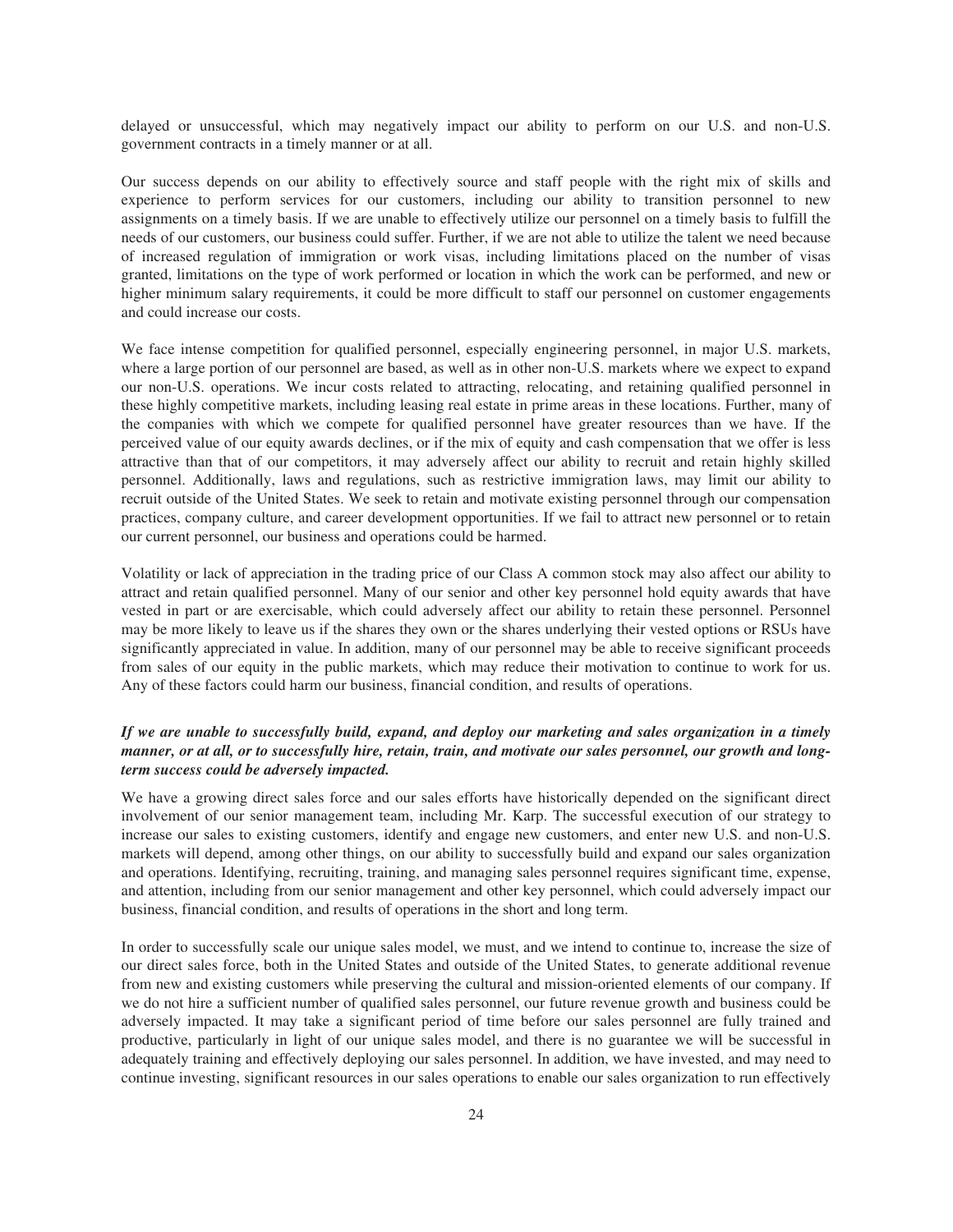and efficiently, including supporting sales strategy planning, sales process optimization, data analytics and reporting, and administering incentive compensation arrangements. Furthermore, hiring personnel in new countries requires additional setup and upfront costs that we may not recover if those personnel fail to achieve full productivity in a timely manner. Our business would be adversely affected if our efforts to build, expand, train, and manage our sales organization are not successful. We periodically change and make adjustments to our sales organization in response to market opportunities, competitive threats, management changes, product introductions or enhancements, acquisitions, sales performance, increases in sales headcount, cost levels, and other internal and external considerations. Any future sales organization changes may result in a temporary reduction of productivity, which could negatively affect our rate of growth. In addition, any significant change to the way we structure and implement the compensation of our sales organization may be disruptive or may not be effective and may affect our revenue growth. If we are unable to attract, hire, develop, retain, and motivate qualified sales personnel, if our new sales personnel are unable to achieve sufficient sales productivity levels in a reasonable period of time or at all, if our marketing programs are not effective or if we are unable to effectively build, expand, and manage our sales organization and operations, our sales and revenue may grow more slowly than expected or materially decline, and our business may be significantly harmed.

## *Our ability to sell our platforms and satisfy our customers is dependent on the quality of our services, and our failure to offer high quality services could have a material adverse effect on our sales and results of operations.*

Once our platforms are deployed and integrated with our customers' existing information technology investments and data, our customers depend on our O&M services to resolve any issues relating to our platforms. Increasingly, our platforms have been deployed in large-scale, complex technology environments, and we believe our future success will depend on our ability to increase sales of our platforms for use in such deployments. Further, our ability to provide effective ongoing services, or to provide such services in a timely, efficient, or scalable manner, may depend in part on our customers' environments and their upgrading to the latest versions of our platforms and participating in our centralized platform management and services.

In addition, our ability to provide effective services is largely dependent on our ability to attract, train, and retain qualified personnel with experience in supporting customers on platforms such as ours. The number of our customers has grown significantly, and that growth has and may continue to put additional pressure on our services teams. We may be unable to respond quickly enough to accommodate short-term increases in customer demand for our O&M services. We also may be unable to modify the future scope and delivery of our O&M services to compete with changes in the services provided by our competitors. Increased customer demand for support, without corresponding revenue, could increase costs and negatively affect our business and results of operations. In addition, as we continue to grow our operations and expand outside of the United States, we need to be able to provide efficient services that meet our customers' needs globally at scale, and our services teams may face additional challenges, including those associated with operating the platforms and delivering support, training, and documentation in languages other than English and providing services across expanded time-zones. If we are unable to provide efficient O&M services globally at scale, our ability to grow our operations may be harmed, and we may need to hire additional services personnel, which could negatively impact our business, financial condition, and results of operations.

Our customers typically need training in the proper use of and the variety of benefits that can be derived from our platforms to maximize the potential of our platforms. If we do not effectively deploy, update, or upgrade our platforms, succeed in helping our customers quickly resolve post-deployment issues, and provide effective ongoing services, our ability to sell additional products and services to existing customers could be adversely affected, we may face negative publicity, and our reputation with potential customers could be damaged. Many enterprise and government customers require higher levels of services than smaller customers. If we fail to meet the requirements of the larger customers, it may be more difficult to execute on our strategy to increase our penetration with larger customers. As a result, our failure to maintain high quality services may have a material adverse effect on our business, financial condition, results of operations, and growth prospects.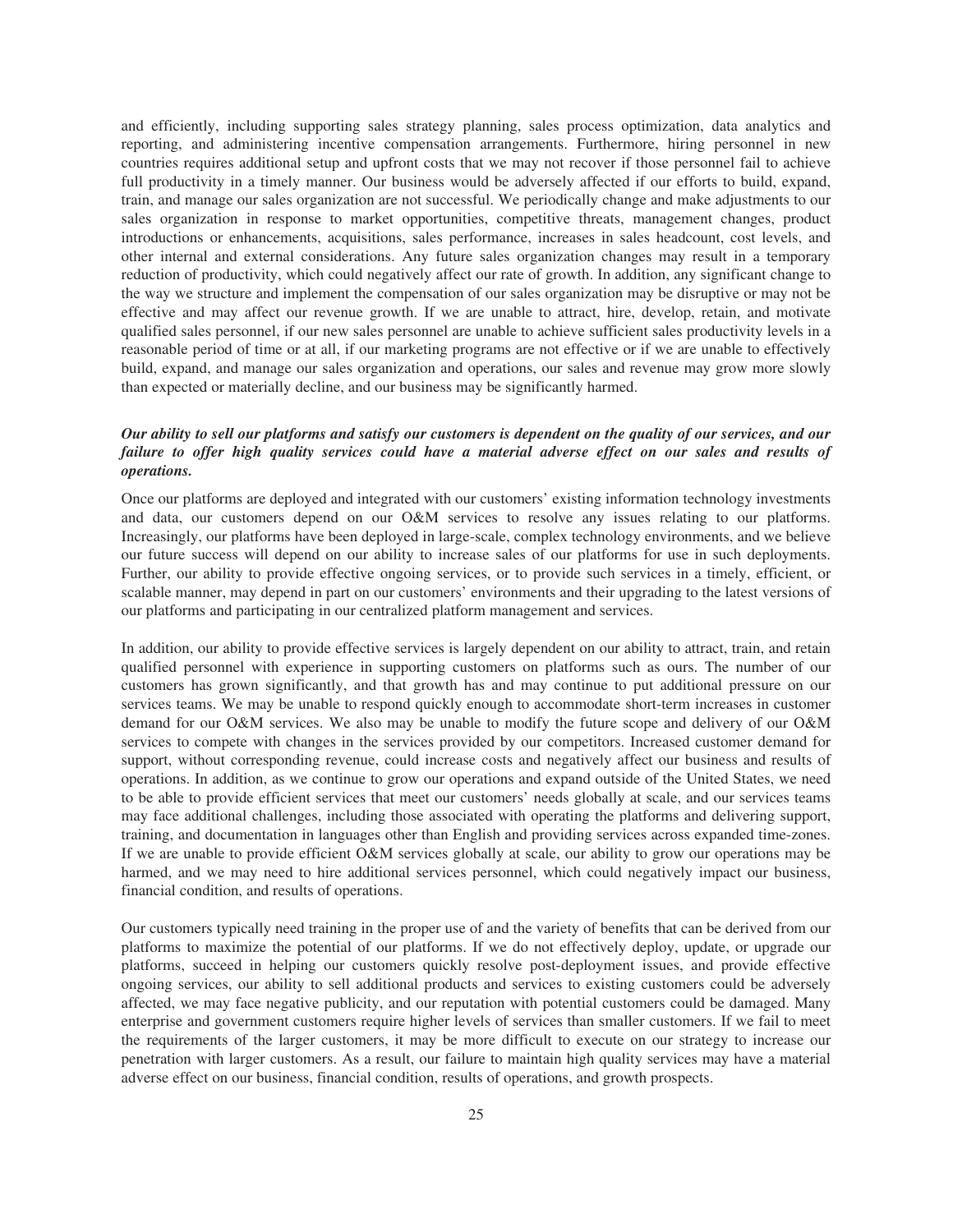## *If we are not able to maintain and enhance our brand and reputation, our relationships with our customers, partners, and employees may be harmed, and our business and results of operations may be adversely affected.*

We believe that maintaining and enhancing our brand identity and reputation is important to our relationships with, and to our ability to attract and retain customers, partners, investors, and employees. The successful promotion of our brand depends upon our ability to continue to offer high-quality software, maintain strong relationships with our customers, the community, and others, while successfully differentiating our platforms from those of our competitors. Unfavorable media coverage may adversely affect our brand and reputation. We anticipate that as our market becomes increasingly competitive, maintaining and enhancing our brand may become increasingly difficult and expensive. If we do not successfully maintain and enhance our brand identity and reputation, we may fail to attract and retain employees, customers, investors, or partners, grow our business, or sustain pricing power, all of which could adversely impact our business, financial condition, results of operations, and growth prospects. Additionally, despite our internal safeguards and efforts to the contrary, we cannot guarantee that our customers will not ultimately use our platforms for purposes inconsistent with our company values, and such uses may harm our brand and reputation.

## *Our reputation and business may be harmed by news or social media coverage of Palantir, including but not limited to coverage that presents, or relies on, inaccurate, misleading, incomplete, or otherwise damaging information.*

Publicly available information regarding Palantir has historically been limited, in part due to the sensitivity of our work with customers or contractual requirements limiting or preventing public disclosure of certain aspects of our work or relationships with certain customers. As our business has grown and as interest in Palantir and the technology industry overall has increased and we have engaged more actively with media and marketing efforts, we have attracted, and may continue to attract, significant attention from news and social media outlets, including unfavorable coverage and coverage that is not directly attributable to statements authorized by our leadership, that incorrectly reports on statements made by our leadership or employees and the nature of our work, perpetuates unfounded speculation about company involvements, or that is otherwise misleading. If such news or social media coverage presents, or relies on, inaccurate, misleading, incomplete, or otherwise damaging information regarding Palantir, such coverage could damage our reputation in the industry and with current and potential customers, employees, and investors, and our business, financial condition, results of operations, and growth prospects could be adversely affected. Due to the sensitive nature of our work and our confidentiality obligations and despite our ongoing efforts to provide increased transparency into our business, operations, and product capabilities, we may be unable to or limited in our ability to respond to such harmful coverage, which could have a negative impact on our business.

Our relationships with government customers and customers that are engaged in certain sensitive industries, including organizations whose products or activities are or are perceived to be harmful, has resulted in public criticism, including from political and social activists, and unfavorable coverage in the media. Activists have also engaged in public protests at our properties. Activist criticism of our relationships with customers could potentially engender dissatisfaction among potential and existing customers, investors, and employees with how we address political and social concerns in our business activities. Conversely, being perceived as yielding to activism targeted at certain customers could damage our relationships with certain customers, including governments and government agencies with which we do business, whose views may or may not be aligned with those of political and social activists. Actions we take in response to the activities of our customers, up to and including terminating our contracts or refusing a particular product use case could harm our brand and reputation. In either case, the resulting harm to our reputation could:

- cause certain customers to cease doing business with us;
- impair our ability to attract new customers, or to expand our relationships with existing customers;
- diminish our ability to recruit, hire, or retain employees;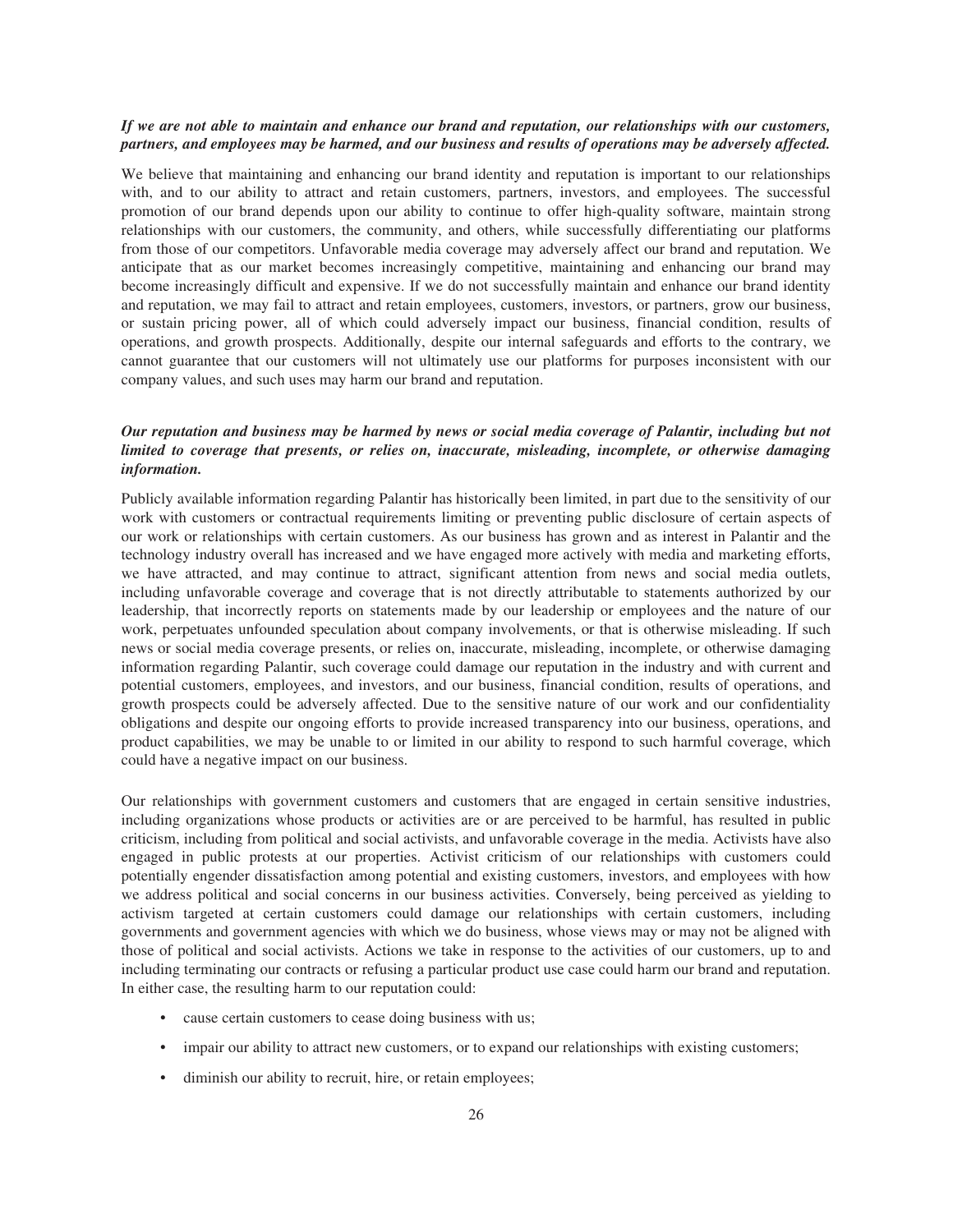- undermine our standing in professional communities to which we contribute and from which we receive expert knowledge; or
- prompt us to cease doing business with certain customers.

Any of these factors could adversely impact our business, financial condition, and results of operations.

## *Because we recognize a substantial portion of our revenue from our platforms and O&M services over the contractual term, downturns or upturns in new sales and renewals may not be immediately reflected in our results of operations.*

We generally recognize revenue from our platforms and O&M services over the contractual term. As a result, a portion of the revenue we recognize in each quarter is derived from customer contracts generally entered into during previous periods. Consequently, a decline in new or renewed contracts in any single quarter may have an immaterial impact on the revenue that we recognize for that quarter. However, such a decline would negatively affect our revenue in future quarters. Accordingly, the effect of significant downturns in sales or renewals, significant customer terminations, and potential changes in our contracting terms and pricing policies would not be fully reflected in our results of operations until future periods. The timing of our revenue recognition model also makes it difficult for us to rapidly increase our revenue through additional sales in any given period, as revenue is generally recognized over the applicable contractual term.

### *Our pricing structures for our platforms and services may change from time to time, which could adversely impact our business, financial condition, and results of operations.*

We expect that we may change our pricing model from time to time, including as a result of competition, global economic conditions, general reductions in our customers' spending levels, pricing studies, or changes in how our platforms are broadly consumed. Similarly, as we introduce new products and services, or as a result of the evolution of our existing platforms and services, we may have difficulty determining the appropriate price structure for our products and services. In addition, as new and existing competitors introduce new products or services that compete with ours, or revise their pricing structures, we may be unable to attract new customers at the same price or based on the same pricing model as we have used historically. Moreover, as we continue to target selling our platforms and services to larger organizations, these larger organizations may demand substantial price concessions. As we expand access to our products to early- or growth-stage compaines, our pricing model and product and service offerings for such customers may be tailored to be attractive for such customers. In addition, we may need to change pricing policies to accommodate government pricing guidelines for our contracts with federal, state, local, and foreign governments and government agencies. If we are unable to modify or develop pricing models and strategies that are attractive to existing and prospective customers, while enabling us to significantly grow our sales and revenue relative to our associated costs and expenses in a reasonable period of time, our business, financial condition, and results of operations may be adversely impacted.

## *If our customers are not able or willing to accept our product-based business model, instead of a labor-based business model, our business and results of operations could be negatively impacted.*

Our platforms are generally offered on a productized basis to minimize our customers' overall cost of acquisition, maintenance, and deployment time of our platforms. Many of our customers and potential customers are instead generally familiar with the practice of purchasing or licensing software through labor contracts, where custom software is written for specific applications, the intellectual property in such software is often owned by the customer, and the software typically requires additional labor contracts for modifications, updates, and services during the life of that specific software. Customers may be unable or unwilling to accept our model of commercial software procurement. Should our customers be unable or unwilling to accept this model of commercial software procurement, our growth could be materially diminished, which could adversely impact our business, financial condition, results of operations, and growth prospects.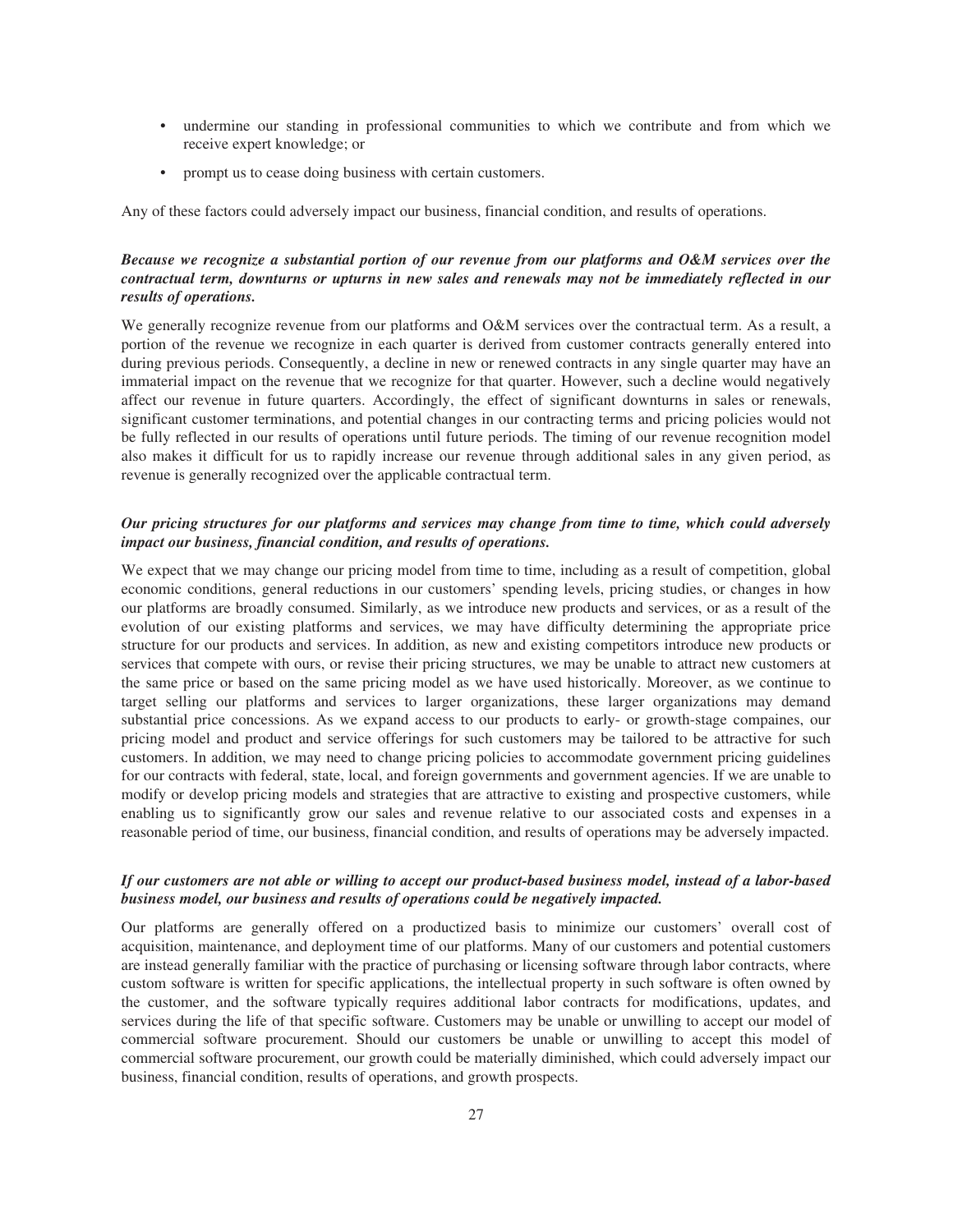## *We have entered into, and expect in the future to enter into, agreements with our customers that include exclusivity arrangements or unique contractual or pricing terms, which may result in significant risks or liabilities to us.*

Our contracts with our customers are typically non-exclusive, but we have historically entered into arrangements with our customers and our partners that include exclusivity provisions, and we expect to continue to do so in the future. These exclusivity provisions limit our ability to license our platforms and provide services to specific customers, or to compete in certain geographic markets and industries, which may limit our growth and negatively impact our results. In addition, we have entered into joint ventures and strategic alliances with our customers, as described below, which also limit our ability to compete in certain geographic markets or industry verticals.

Historically, we have in limited circumstances entered into unique contractual and pricing arrangements with our customers, including some that may be outside of our typical scope of business, including arrangements relating to non-cash items.

### *We face intense competition in our markets, and we may lack sufficient financial or other resources to maintain or improve our competitive position.*

The markets for our platforms are very competitive, and we expect such competition to continue or increase in the future. A significant number of companies are developing products that currently, or in the future may, compete with some or all aspects of our proprietary platforms. We may not be successful in convincing the management teams of our potential customers to deploy our platforms in lieu of existing software solutions or in-house software development projects often favored by internal IT departments or other competitive products and services. In addition, our competitors include large enterprise software companies, government contractors, and system integrators, and we may face competition from emerging companies as well as established companies who have not previously entered this market. Additionally, we may be required to make substantial additional investments in our research, development, services, marketing, and sales functions in order to respond to competition, and there can be no assurance that we will be able to compete successfully in the future.

Many of our existing competitors have, and some of our potential competitors could have, substantial competitive advantages such as:

- Greater name recognition, longer operating histories, and larger customer bases;
- Larger sales and marketing budgets and resources and the capacity to leverage their sales efforts and marketing expenditures across a broader portfolio of products;
- Broader, deeper, or otherwise more established relationships with technology, channel and distribution partners, and customers;
- Wider geographic presence or greater access to larger potential customer bases;
- Greater focus in specific geographies;
- Lower labor and research and development costs;
- Larger and more mature intellectual property portfolios; and
- Substantially greater financial, technical, and other resources to provide services, to make acquisitions, and to develop and introduce new products and capabilities.

In addition, some of our larger competitors have substantially broader and more diverse product and service offerings and may be able to leverage their relationships with distribution partners and customers based on other products or incorporate functionality into existing products to gain business in a manner that discourages customers from purchasing our platforms, including by selling at zero or negative margins, product bundling, or offering closed technology platforms. Potential customers may also prefer to purchase from their existing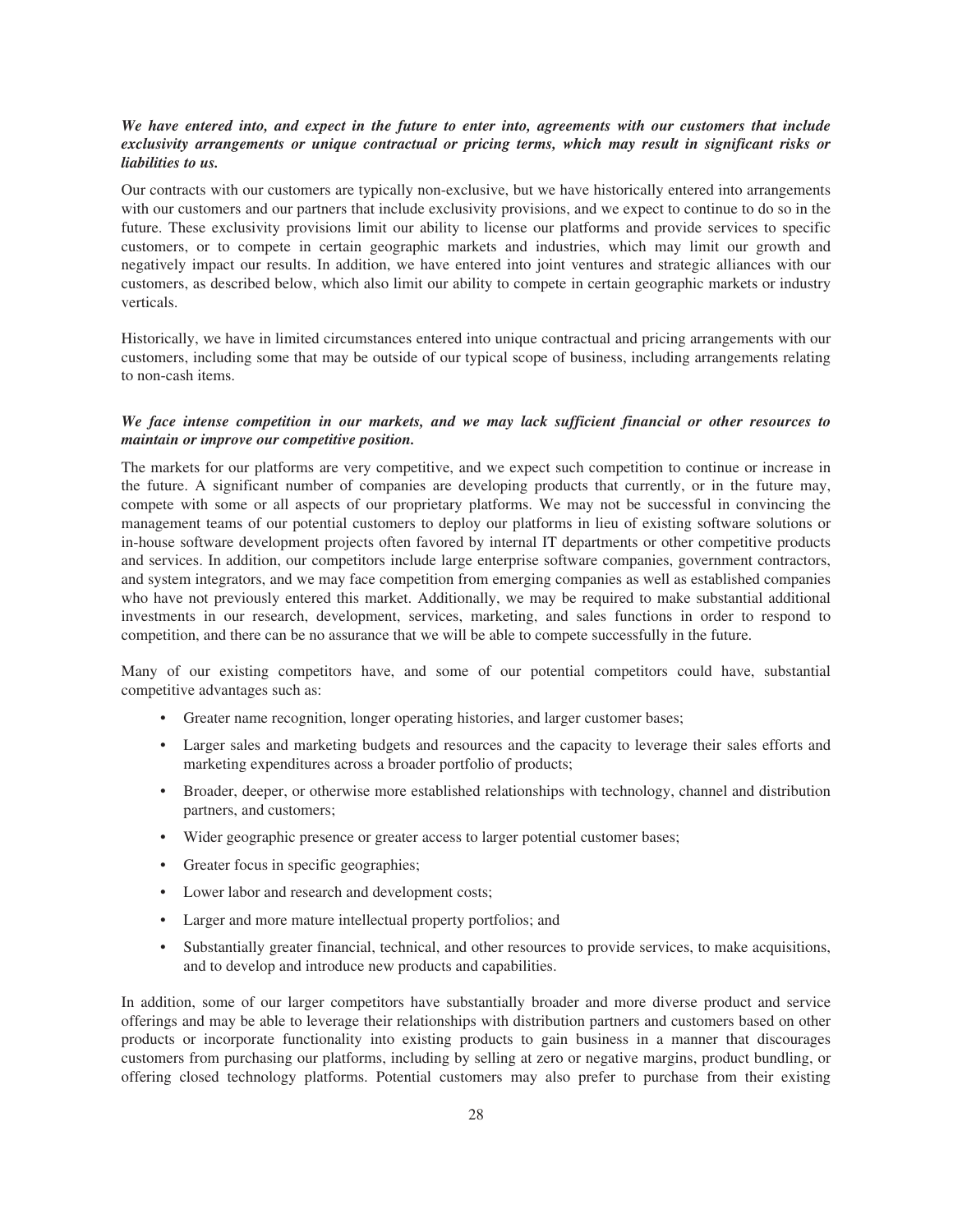provider rather than a new provider regardless of platform performance or features. As a result, even if the features of our platforms offer advantages that others do not, customers may not purchase our platforms. These larger competitors often have broader product lines and market focus or greater resources and may therefore not be as susceptible to economic downturns or other significant reductions in capital spending by customers. If we are unable to sufficiently differentiate our platforms from the integrated or bundled products of our competitors, such as by offering enhanced functionality, performance, or value, we may see a decrease in demand for those platforms, which could adversely affect our business, financial condition, and results of operations.

In addition, new, innovative start-up companies and larger companies that are making significant investments in research and development may introduce products that have greater performance or functionality, are easier to implement or use, incorporate technological advances that we have not yet developed, or implemented or may invent similar or superior platforms and technologies that compete with our platforms. Our current and potential competitors may also establish cooperative relationships among themselves or with third parties that may further enhance their resources.

Some of our competitors have made or could make acquisitions of businesses that allow them to offer more competitive and comprehensive solutions. As a result of such acquisitions, our current or potential competitors may be able to accelerate the adoption of new technologies that better address customer needs, devote greater resources to bring these products and services to market, initiate or withstand substantial price competition, or develop and expand their product and service offerings more quickly than we do. These competitive pressures in our market, or our failure to compete effectively, may result in fewer orders, reduced revenue and margins, and loss of market share. In addition, it is possible that industry consolidation may impact customers' perceptions of the viability of smaller or even mid-size software firms and consequently customers' willingness to purchase from such firms.

We may not compete successfully against our current or potential competitors. If we are unable to compete successfully, or if competing successfully requires us to take costly actions in response to the actions of our competitors, our business, financial condition and results of operations could be adversely affected. In addition, companies competing with us may have an entirely different pricing or distribution model. Increased competition could result in fewer customer orders, price reductions, reduced margins, and loss of market share, any of which could harm our business and results of operations.

## *Our culture emphasizes rapid innovation and advancement of successful hires who may in some cases have limited prior industry expertise and prioritizes customer outcomes over short-term financial results, and if we cannot maintain or properly manage our culture as we grow, our business may be harmed.*

We have a culture that encourages employees to quickly develop and launch key technologies and platforms intended to solve our customers' most important problems and prioritizes the advancement of employees to positions of significant responsibility based on merit despite, in some cases, limited prior work or industry experience. Much of our hiring into technical roles comes through our internship program or from candidates joining us directly from undergraduate or graduate engineering programs rather than industry hires. Successful entry-level hires are often quickly advanced and rewarded with significant responsibilities, including in important customer-facing roles as project managers, development leads, and product managers. Larger competitors, such as defense contractors, system integrators, and large software and service companies that traditionally target large enterprises typically have more sizeable direct sales forces staffed by individuals with significantly more industry experience than our customer-facing personnel, which may negatively impact our ability to compete with these larger competitors. We have historically operated with a relatively flat reporting and organization structure and have few formal promotions. As our business grows and becomes more complex, the staffing of customer-facing personnel, some of whom may have limited industry experience, may result in unintended outcomes or in decisions that are poorly received by customers or other stakeholders. For example, in many cases we launch, at our expense, pilot deployments with customers without a long-term contract in place, and some of those deployments have not resulted in the customer's adoption or expansion of its use of our platforms and services,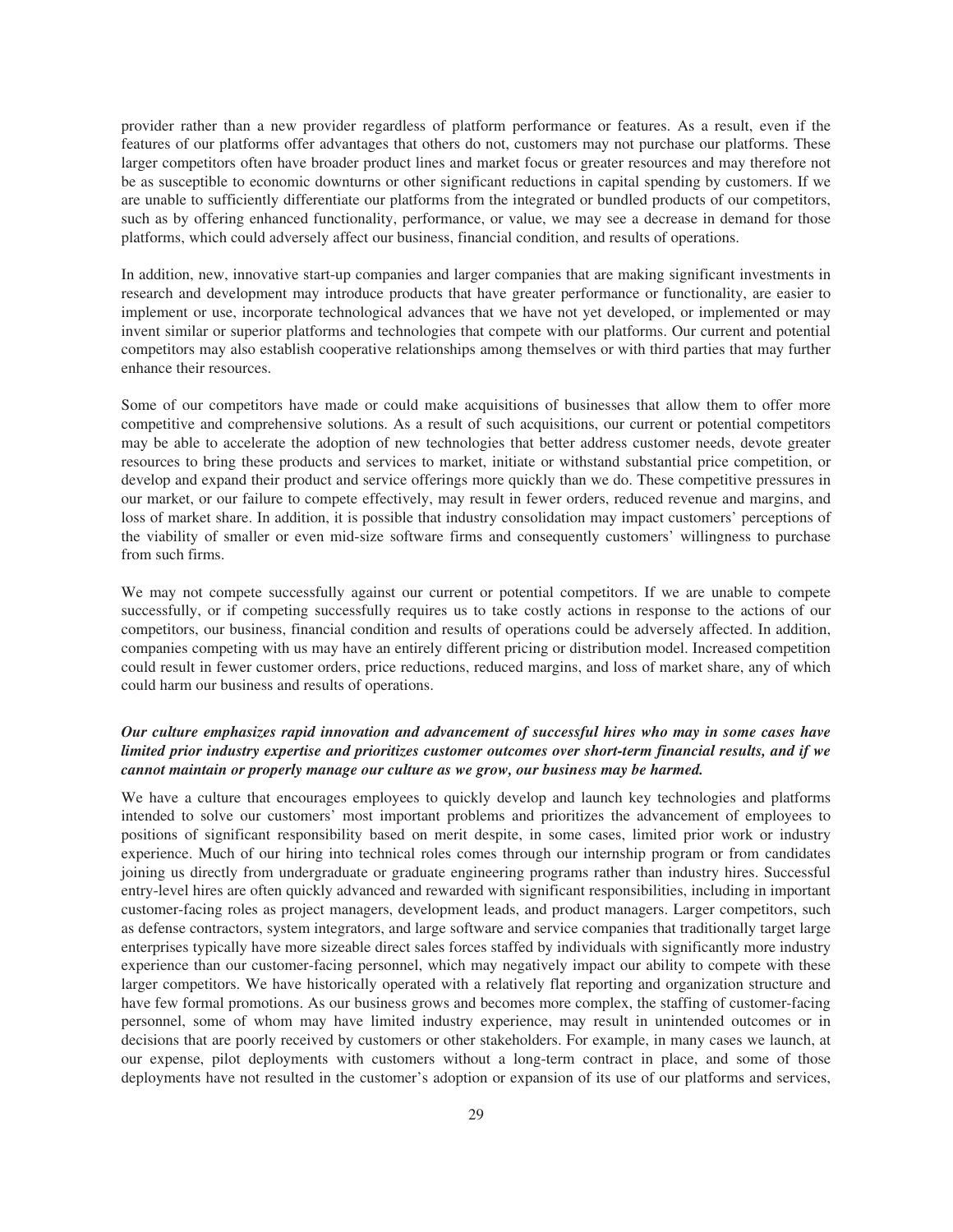or the generation of significant, or any, revenue or payments. In addition, as we continue to grow, including geographically, we may find it difficult to maintain our culture.

Our culture also prioritizes customer outcomes over short-term financial results, and we frequently make service and product decisions that may reduce our short-term revenue or cash flow if we believe that the decisions are consistent with our mission and responsive to our customers' goals and thereby have the potential to improve our financial performance over the long term. These decisions may not produce the long-term benefits and results that we expect or may be poorly received in the short term by the public markets, in which case our customer growth and our business, financial condition, and results of operations may be harmed.

## *We may not enter into relationships with potential customers if we consider their activities to be inconsistent with our organizational mission or values.*

We generally do not enter into business with customers or governments whose positions or actions we consider inconsistent with our mission to support Western liberal democracy and its strategic allies. Our decisions to not enter into these relationships may not produce the long-term financial benefits and results that we expect, in which case our growth prospects, business, and results of operations could be harmed. Although we endeavor to do business with customers and governments that are aligned with our mission and values, we cannot predict how the activities and values of our government and private sector customers will evolve over time, and they may evolve in a manner inconsistent with our mission.

## *We do not work with the Chinese communist party and have chosen not to host our platforms in China, which may limit our growth prospects.*

Our leadership believes that working with the Chinese communist party is inconsistent with our culture and mission. We do not consider any sales opportunities with the Chinese communist party, do not host our platforms in China, and impose limitations on access to our platforms in China in order to protect our intellectual property, to promote respect for and defend privacy and civil liberties protections, and to promote data security. Our decision to avoid this large potential market may limit our growth prospects and could adversely impact our business, results of operations, and financial condition, and we may not compete successfully against our current or potential competitors who choose to work in China.

## *Joint ventures, channel sales relationships, platform partnerships, and strategic alliances may have a material adverse effect on our business, results of operations and prospects.*

We expect to continue to enter into joint ventures, channel sales relationships (including original equipment manufacturer ("OEM") and reseller relationships), platform partnerships, and strategic alliances as part of our longterm business strategy. Joint ventures, channel sales relationships, platform partnerships, strategic alliances, and other similar arrangements involve significant investments of both time and resources, and there can be no assurances that they will be successful. They may present significant challenges and risks, including that they may not advance our business strategy, we may get an unsatisfactory return on our investment or lose some or all of our investment, they may distract management and divert resources from our core business, including our business development and product development efforts, they may expose us to unexpected liabilities, they may conflict with our increased sales hiring and direct sales strategy, or we may choose a partner that does not cooperate as we expect them to and that fails to meet its obligations or that has economic, business, or legal interests or goals that are inconsistent with ours. For example, in January 2021, we entered into a channel sales relationship with International Business Machines Corporation ("IBM"), pursuant to which IBM is supplying a new product leveraging certain components of Foundry integrated with IBM's Cloud Pak for Data. In addition, in November 2019, we created a jointly controlled entity in Japan with SOMPO Holdings, Inc. We believe this arrangement offers our business strategic operational advantages within the Japanese market, but it also limits our ability to independently sell our platforms, provide certain services, engage certain customers, or compete in Japanese markets or industry verticals, which limits our opportunities for growth in Japan and, depending on the success of the entity, may negatively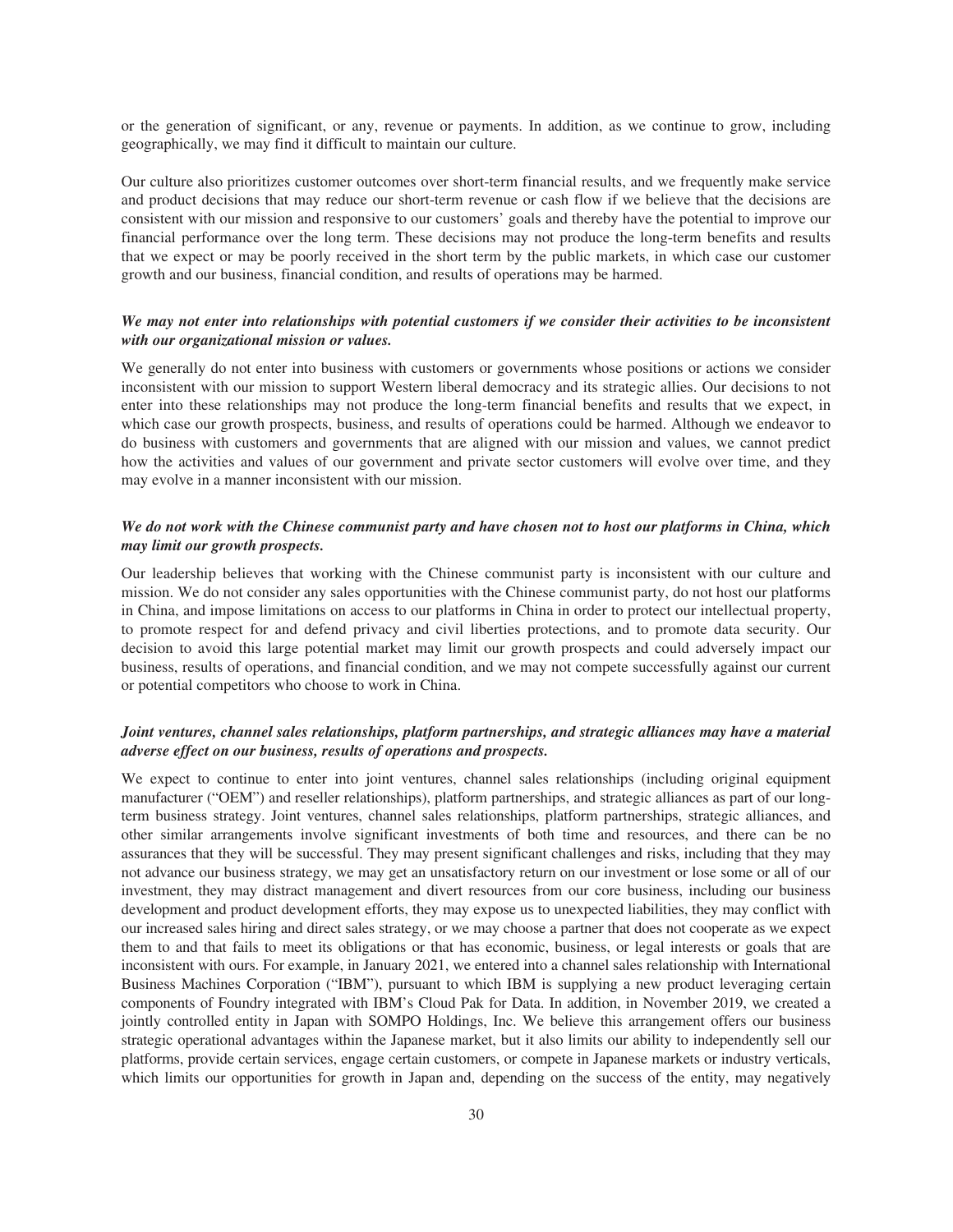impact our results. Additionally, in 2016, we entered into a partnership with Airbus S.A.S. ("Airbus") that, over time, developed into the Skywise platform partnership, which provides our business strategic advantages but also limits our ability to independently provide our platforms to certain airlines and companies that compete with Airbus.

Entry into certain joint ventures, channel sales relationships, platform partnerships, or strategic alliances now or in the future may be subject to government regulation, including review by U.S. or foreign government entities related to foreign direct investment. If a joint venture or similar arrangement were subject to regulatory review, such regulatory review might limit our ability to enter into the desired strategic alliance and thus our ability to carry out our long-term business strategy.

As our joint ventures, channel sales relationships, platform partnerships, and strategic alliances come to an end or terminate, we may be unable to renew or replace them on comparable terms, or at all. When we enter into joint ventures, channel sales relationships, platform partnerships, and strategic alliances, our partners may be required to undertake some portion of sales, marketing, implementation services, engineering services, or software configuration that we would otherwise provide. In such cases, our partner may be less successful than we would have otherwise been absent the arrangement and our ability to influence, or have visibility into, the sales, marketing, and related efforts of our partners may be limited. In the event we enter into an arrangement with a particular partner, we may be less likely (or unable) to work with one or more direct competitors of our partner with which we would have worked absent the arrangement. We may have interests that are different from our joint venture partners and/or which may affect our ability to successfully collaborate with a given partner. Similarly, one or more of our partners in a joint venture, channel sales relationship, platform partnership, or strategic alliance may independently suffer a bankruptcy or other economic hardship that negatively affects its ability to continue as a going concern or successfully perform on its obligation under the arrangement. In addition, customer satisfaction with our products provided in connection with these arrangements may be less favorable than anticipated, negatively impacting anticipated revenue growth and results of operations of arrangements in question. Further, some of our strategic partners offer competing products and services or work with our competitors. As a result of these and other factors, many of the companies with which we have or are seeking joint ventures, channel sales relationships, platform partnerships, or strategic alliances may choose to pursue alternative technologies and develop alternative products and services in addition to or in lieu of our platforms, either on their own or in collaboration with others, including our competitors. If we are unsuccessful in establishing or maintaining our relationships with these partners, our ability to compete in a given marketplace or to grow our revenue would be impaired, and our results of operations may suffer. Even if we are successful in establishing and maintaining these relationships with our partners, we cannot assure you that these relationships will result in increased customer usage of our platforms or increased revenue. Additionally, if our partners' brand, reputation, or products are negatively impacted in any way, that could impact our expected outcomes in those markets.

Further, winding down joint ventures, channel sales relationships, platform partnerships, or other strategic alliances can result in additional costs, litigation, and negative publicity. Any of these events could adversely affect our business, financial condition, results of operations, and growth prospects.

#### *If we are not successful in executing our sales strategy, our results of operations may suffer.*

An important part of our growth strategy is to increase sales of our platforms to large enterprises and government entities. Sales to large enterprises and government entities involve risks that may not be present (or that are present to a lesser extent) with sales to small-to-mid-sized entities. These risks include:

- Increased leverage held by large customers in negotiating contractual arrangements with us;
- Changes in key decision makers within these organizations that may negatively impact our ability to negotiate in the future;
- Customer IT departments may perceive that our platforms and services pose a threat to their internal control and advocate for legacy or internally developed solutions over our platforms;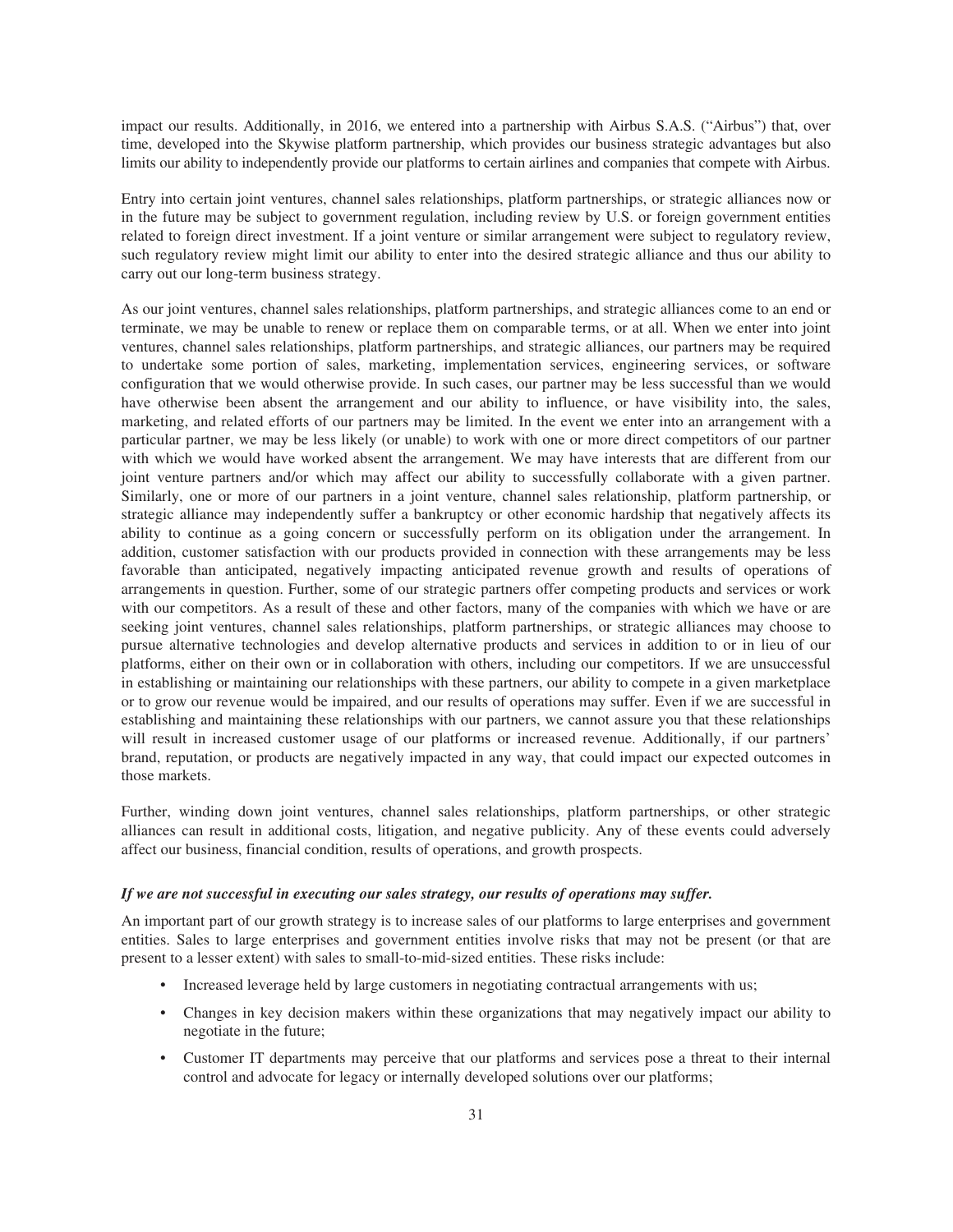- Resources may be spent on a potential customer that ultimately elects not to purchase our platforms and services;
- More stringent requirements in our service contracts, including stricter service response times, and increased penalties for any failure to meet service requirements;
- Increased competition from larger competitors, such as defense contractors, system integrators, or large software and service companies that traditionally target large enterprises and government entities and that may already have purchase commitments from those customers; and
- Less predictability in completing some of our sales than we do with smaller customers.

Large enterprises and government entities often undertake a significant evaluation process that results in a lengthy sales cycle, in some cases over twelve months, requiring approvals of multiple management personnel and more technical personnel than would be typical of a smaller organization. Due to the length, size, scope, and stringent requirements of these evaluations, we typically provide short-term pilot deployments of our platforms at no or low cost in the Acquire phase. We sometimes spend substantial time, effort, and money in our sales efforts without producing any sales. The success of the investments that we make in the Acquire phase depends on factors such as our ability to identify potential customers for which our platforms have an opportunity to add significant value to the customer's organization, our ability to identify and agree with the potential customer on an appropriate pilot deployment to demonstrate the value of our platforms, and whether we successfully execute on such pilot deployment. Even if the pilot deployment is successful, we or the customer could choose not to enter into a larger contract for a variety of reasons. For example, product purchases by large enterprises and government entities are frequently subject to budget constraints, leadership changes, multiple approvals, and unplanned administrative, processing, and other delays, any of which could significantly delay or entirely prevent our realization of sales. Finally, large enterprises and government entities typically (i) have longer implementation cycles, (ii) require greater product functionality and scalability and a broader range of services, including design services, (iii) demand that vendors take on a larger share of risks, (iv) sometimes require acceptance provisions that can lead to a delay in revenue recognition, (v) typically have more complex IT and data environments, and (vi) expect greater payment flexibility from vendors.

Customers, and sometimes we, may also engage third parties to be the users of our platforms, which may result in contractual complexities and risks, require additional investment of time and human resources to train the third parties and allow third parties (who may be building competitive projects or engaging in other competitive activities) to influence our customers' perception of our platforms. All these factors can add further risk to business conducted with these customers. If sales expected from a large customer for a particular quarter are not realized in that quarter or at all, our business, financial condition, results of operations, and growth prospects could be materially and adversely affected.

In addition, part of our growth strategy involves supporting a broader possible set of customers, including earlyand growth-stage companies, typically by selling them our platform under a subscription model. Sales to earlyand growth-stage companies involve risks that vary from those present with sales to large or otherwise established organizations, in part due to their limited operating history and uncertain resources for future operations.

If we are not successful in executing our sales strategy, our business, financial condition, results of operations, and growth prospects could be adversely affected.

### *The ongoing global COVID-19 pandemic has significantly affected our business and operations.*

In light of the uncertain and rapidly evolving situation relating to the spread of COVID-19, we took precautionary measures intended to minimize the risk of the virus to our employees, our customers, and the communities in which we operate, including temporarily closing our offices worldwide and virtualizing,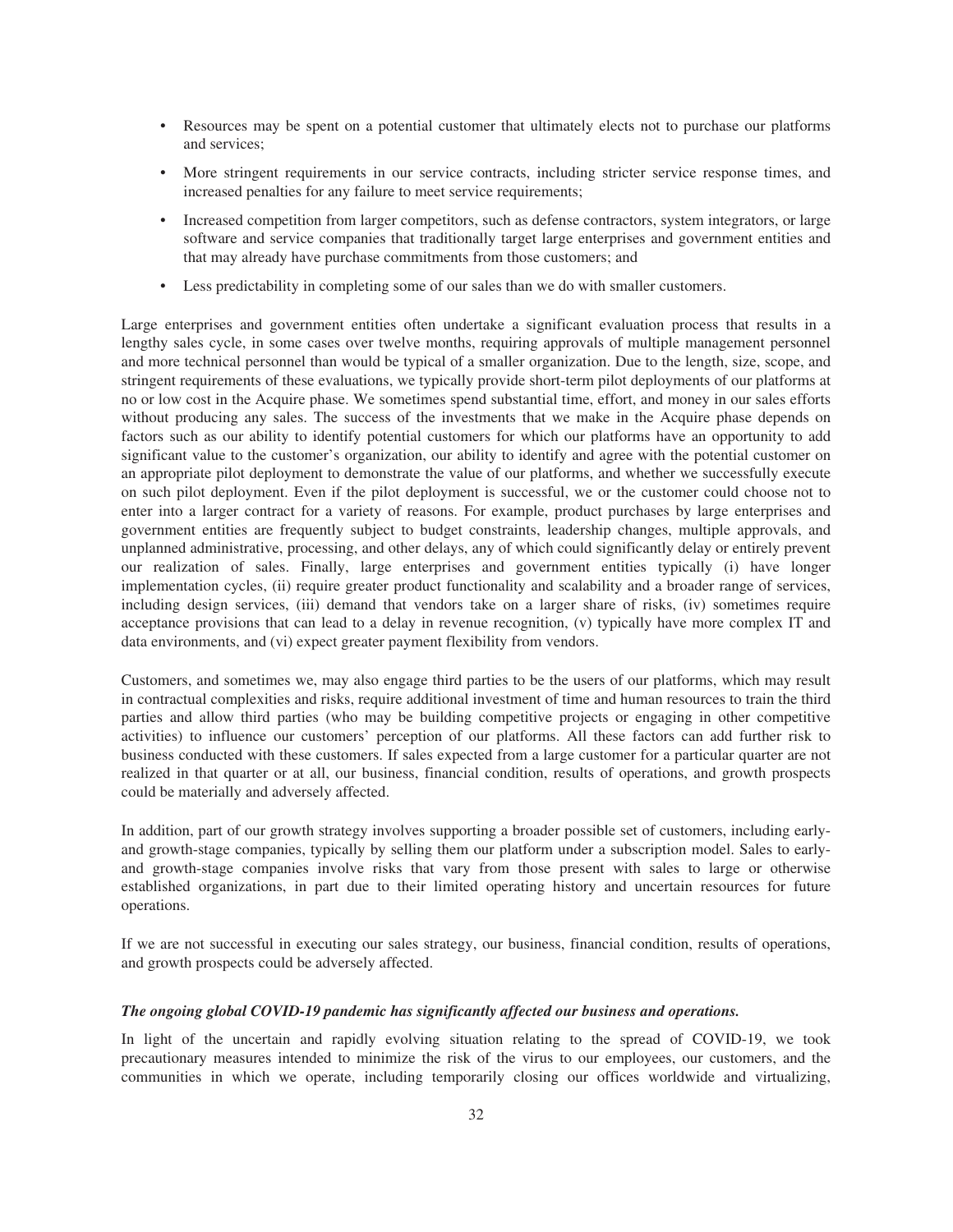postponing, or canceling customer, employee, or industry events, which may negatively impact our business. We have however, begun to reopen our offices and will continue to monitor the COVID-19 pandemic to determine if additional actions are required. While the COVID-19 pandemic has provided certain new opportunities for our business to expand, it has also created many negative headwinds that present risks to our business and results of operations. For example, the COVID-19 pandemic has generally disrupted the operations of our customers and prospective customers, and may continue to disrupt their operations, including as a result of travel restrictions and/or business shutdowns, uncertainty in the financial markets or other harm to their business and financial results, which could result in a reduction to information technology budgets, delayed purchasing decisions, longer sales cycles, extended payment terms, the timing of payments, and postponed or canceled projects, all of which would negatively impact our business and operating results, including sales and cash flows. We do not yet know the net impact of the COVID-19 pandemic on our business and cannot guarantee that it will not be materially negative. Although we continue to monitor the situation and may adjust our current policies as more information and public health guidance become available, the ongoing effects of the COVID-19 pandemic and/or the precautionary measures that we have adopted may create operational and other challenges, any of which could harm our business and results of operations.

Historically, a significant portion of our field sales, operations and maintenance, and professional services have been conducted in person. Currently, as a result of certain work and travel restrictions related to the COVID-19 pandemic, and the precautionary measures that we have adopted, many of our field sales and professional services activities are still being conducted remotely, which has resulted in a decrease in our travel and office expenditures. However, we expect our travel and office expenditures to increase in the future as we resume such travel and continue to reopen our offices, which could negatively impact our financial condition and results of operations. As of the date of this Annual Report on Form 10-K, we do not yet know the extent of the negative impact of such restrictions and precautionary measures on our ability to attract new customers or retain and expand our relationships with existing customers.

In addition, COVID-19 may disrupt the operations of our customers and partners for an indefinite period of time, including as a result of travel restrictions and/or business shutdowns, all of which could negatively impact our business, financial condition, and results of operations. Moreover, the potential impact on our workforce and business of implementing government orders or rules requiring COVID-19 vaccinations, including but not limited to the U.S. executive order requiring COVID-19 vaccination for federal contractor employees, is currently unknown.

Although the majority of our workforce worked remotely during the COVID-19 pandemic, there was minimal disruption in our ability to ensure the effective operation of our software platforms. As local situations permit, we continue to open our offices in at least a limited capacity and are allowing business travel to resume, while continuing to closely monitor the pandemic. It is possible that remote work arrangements may have a negative impact on our operations; the execution of our business plans; our ability to recruit, train, manage, and retain employees; our ability to maintain and strengthen our company culture; the productivity and availability of key personnel and other employees necessary to conduct our business; and on third-party service providers who perform critical services for us, or otherwise cause operational failures due to changes in our normal business practices necessitated by the pandemic and related governmental actions. If a natural disaster, power outage, connectivity issue, or other event occurred that impacted our employees' ability to work remotely, it may be difficult or, in certain cases, impossible, for us to continue our business for a substantial period of time. The increase in remote working may also result in increased consumer privacy, data security, and fraud risks, and our understanding of applicable legal and regulatory requirements, as well as the latest guidance from regulatory authorities in connection with the COVID-19 pandemic, may be subject to legal or regulatory challenge, particularly as regulatory guidance evolves in response to future developments.

More generally, the COVID-19 pandemic has and is expected to continue to adversely affect economies and financial markets globally, leading to a continued economic downturn, which may decrease technology spending generally and could adversely affect demand for our platforms and services. It is not possible at this time to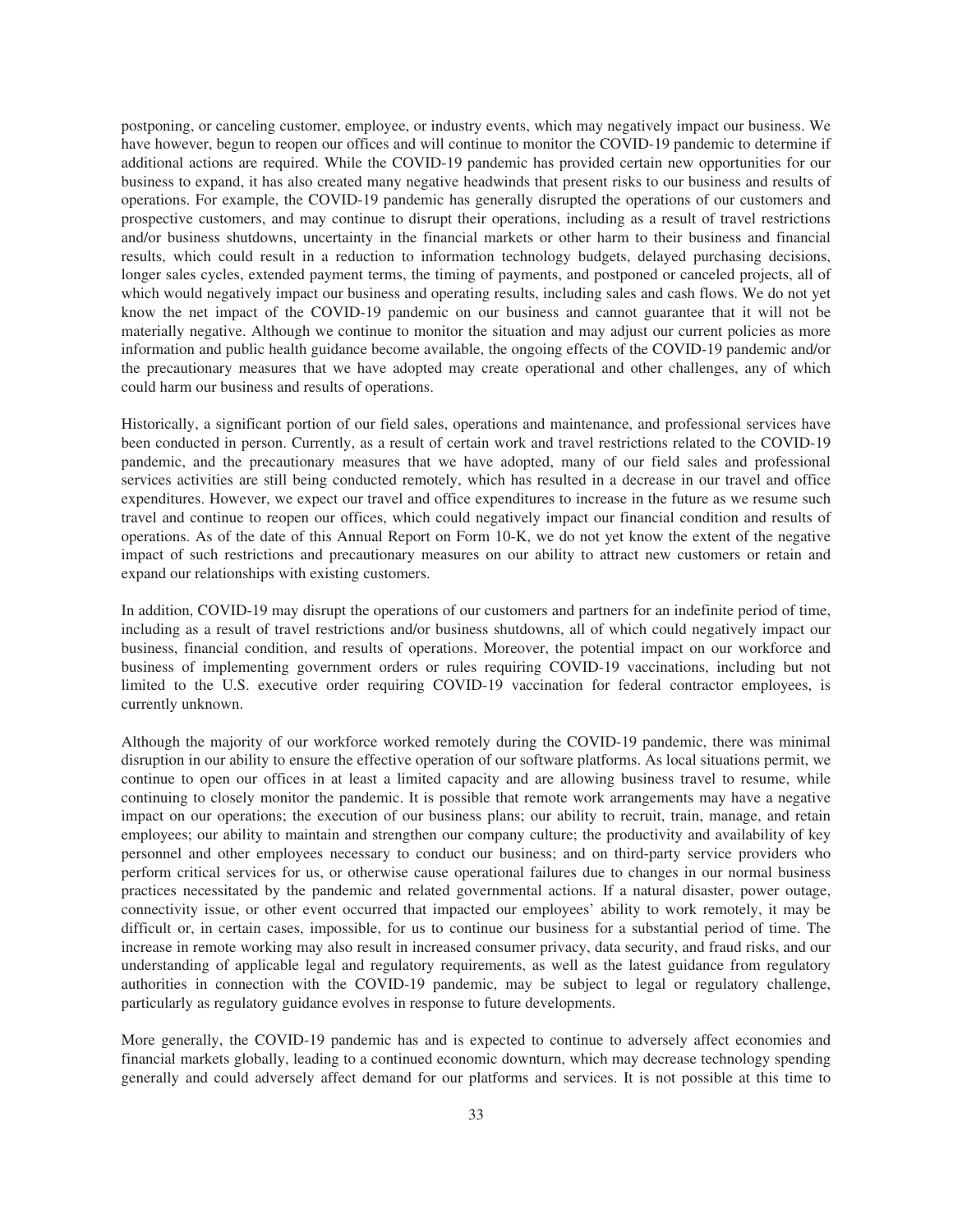estimate the full impact that COVID-19 will have on our business, as the impact will depend on future developments, which are highly uncertain and cannot be predicted.

Moreover, to the extent the COVID-19 pandemic adversely affects our business, financial condition, and results of operations, it may also have the effect of heightening many of the other risks described in this *"Risk Factors"* section, including but not limited to, those related to our ability to increase sales to existing and new customers, continue to perform on existing contracts, develop and deploy new technologies, expand our marketing capabilities and sales organization, generate sufficient cash flow to service our indebtedness, and comply with the covenants in the agreements that govern our indebtedness.

### *If the market for our platforms and services develops more slowly than we expect, our growth may slow or stall, and our business, financial condition, and results of operations could be harmed.*

The market for our platforms is rapidly evolving. Our future success will depend in large part on the growth and expansion of this market, which is difficult to predict and relies on a number of factors, including customer adoption, customer demand, changing customer needs, the entry of competitive products, the success of existing competitive products, potential customers' willingness to adopt an alternative approach to data collection, storage, and processing and their willingness to invest in new software after significant prior investments in legacy data collection, storage, and processing software. The estimates and assumptions that are used to calculate our market opportunity are subject to change over time, and there is no guarantee that any particular number or percentage of the organizations covered by our market opportunity estimates will pay for our platforms and services at all or generate any particular level of revenue for us. Even if the market in which we compete meets the size estimates and growth forecasts, our business could fail to grow at the levels we expect or at all for a variety of reasons outside our control, including competition in our industry. Further, if we or other data management and analytics providers experience security breaches or incidents; loss, corruption, or unavailability of or unauthorized access to customer data; disruptions in delivery; or other problems, this market as a whole, including our platforms, may be negatively affected. If software for the challenges that we address does not achieve widespread adoption, or there is a reduction in demand caused by a lack of customer acceptance, technological challenges, weakening economic conditions (including due to the COVID-19 pandemic), security or privacy concerns, competing technologies and products, decreases in corporate spending, or otherwise, or, alternatively, if the market develops but we are unable to continue to penetrate it due to the cost, performance, and perceived value associated with our platforms, or other factors, it could result in decreased revenue and our business, financial condition, and results of operations could be adversely affected.

## *We will face risks associated with the growth of our business in new commercial markets and with new customer verticals, and we may neither be able to continue our organic growth nor have the necessary resources to dedicate to the overall growth of our business.*

We plan to expand our operations in new commercial markets, including those where we may have limited operating experience, and may be subject to increased business, technology and economic risks that could affect our financial results. In recent periods, we have increased our focus on commercial customers. In the future, we may increasingly focus on such customers, including in the banking, financial services, healthcare, pharmaceutical, manufacturing, telecommunication, automotive, airlines and aerospace, consumer packaged goods, insurance, retail, transportation, shipping and logistics, energy and other emerging industries. Entering new verticals and expanding in the verticals in which we are already operating will continue to require significant resources and there is no guarantee that such efforts will be successful or beneficial to us. Historically, sales to new customers have often led to additional sales to the same customers or similarly situated customers. As we expand into and within new and emerging markets and heavily regulated industry verticals, we will likely face additional regulatory scrutiny, risks, and burdens from the governments and agencies which regulate those markets and industries. While this approach to expansion within new commercial markets and verticals has proven successful in the past, it is uncertain we will achieve the same penetration and organic growth in the future and our reputation, business, financial condition, and results of operations could be negatively impacted.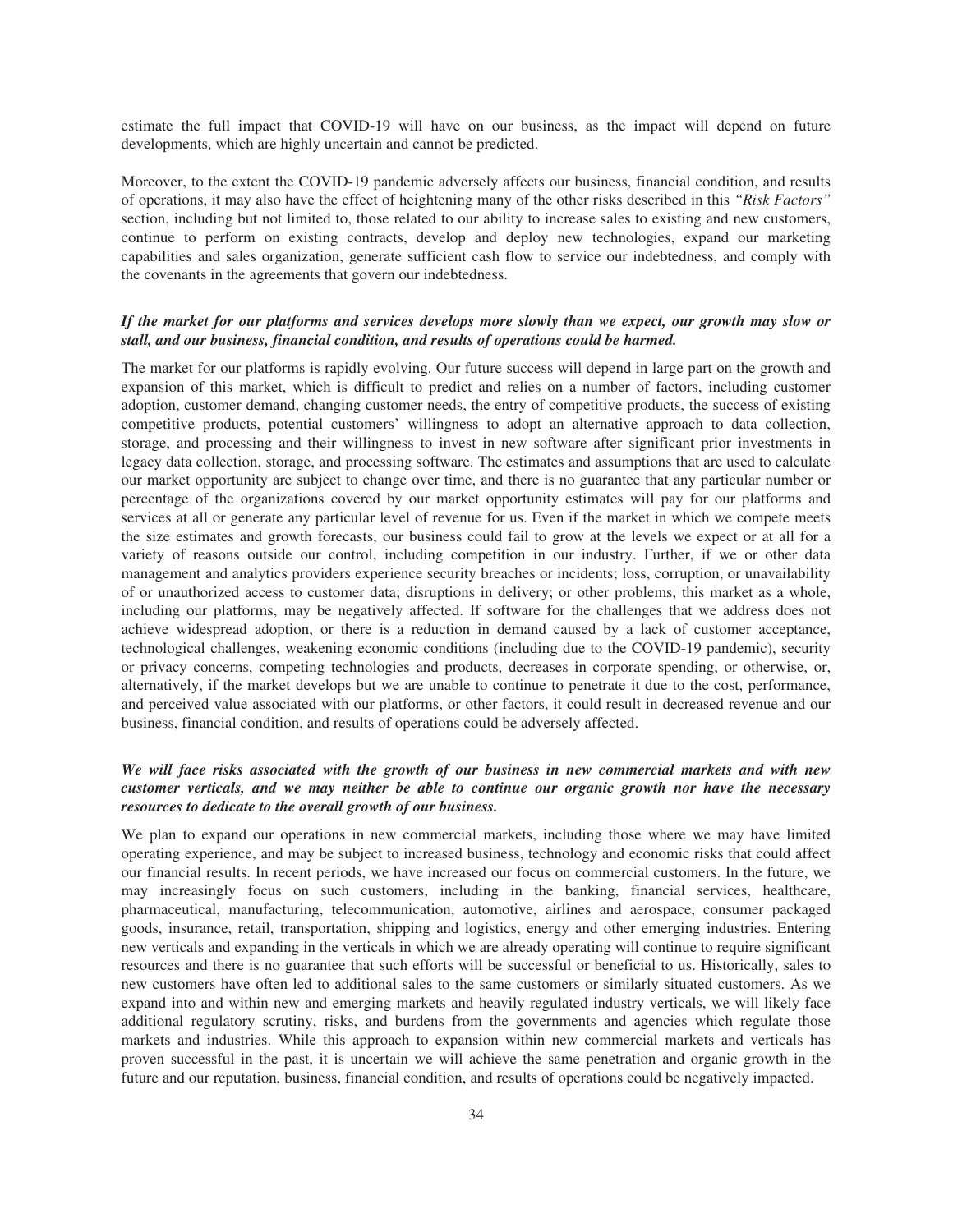## *In the future, we may not be able to secure the financing necessary to operate and grow our business as planned, or to make acquisitions.*

In the future, we may seek to raise or borrow additional funds to expand our product or business development efforts, make acquisitions or otherwise fund or grow our business and operations. During April 2021, we fully repaid our outstanding term loans in an aggregate principal amount of \$200.0 million and mutually agreed with the lenders and other applicable parties under our secured credit facility to amend our credit facility to, among other things, increase the revolving commitments under the credit facility by \$200.0 million, for total undrawn revolving commitments of \$400.0 million. Any principal amounts outstanding under our secured credit facility will be due and payable in June 2023, and any interest or facility payments are due and payable quarterly or more or less frequently in certain circumstances. Additional equity or debt financing may not be available on favorable terms, or at all.

Historically, we have funded our operations and capital expenditures primarily through equity issuances, proceeds from option exercises, debt, and cash received from our customers. Although we currently anticipate that our existing cash and cash equivalents will be sufficient to meet our cash needs for at least the next twelve months, we may require additional financing, and we may not be able to obtain debt or equity financing on favorable terms, if at all. If we raise equity financing to fund operations or on an opportunistic basis, our stockholders may experience significant dilution of their ownership interests. If adequate funds are not available on acceptable terms, or at all, we may be unable to, among other things:

- Develop new products, features, capabilities, and enhancements;
- Continue to expand our product development, sales, and marketing organizations;
- Recruit, hire, train, and retain employees;
- Respond to competitive pressures or unanticipated working capital requirements; or
- Pursue acquisition or other growth or investment opportunities.

Our inability to take any of these actions because adequate funds are not available on acceptable terms could have an adverse impact on our business, financial condition, results of operations, and growth prospects.

#### *Our debt agreements contain restrictions that may limit our flexibility in operating our business.*

Our credit agreement and related documents, including our pledge and security agreements, contain, and instruments governing any future indebtedness of ours would likely contain, a number of covenants that will impose significant operating and financial restrictions on us, including restrictions on our ability to, among other things:

- Create liens on certain assets;
- Incur additional debt;
- Consolidate, merge, sell or otherwise dispose of all or substantially all of our assets;
- Sell certain assets:
- Pay dividends on or make distributions in respect of our capital stock;
- Place restrictions on certain activities of subsidiaries;
- Transact with our affiliates; and
- Use a portion of our cash resources.

Any of these restrictions could limit our ability to plan for or react to market conditions and could otherwise restrict corporate activities. Any failure to comply with these covenants could result in a default under our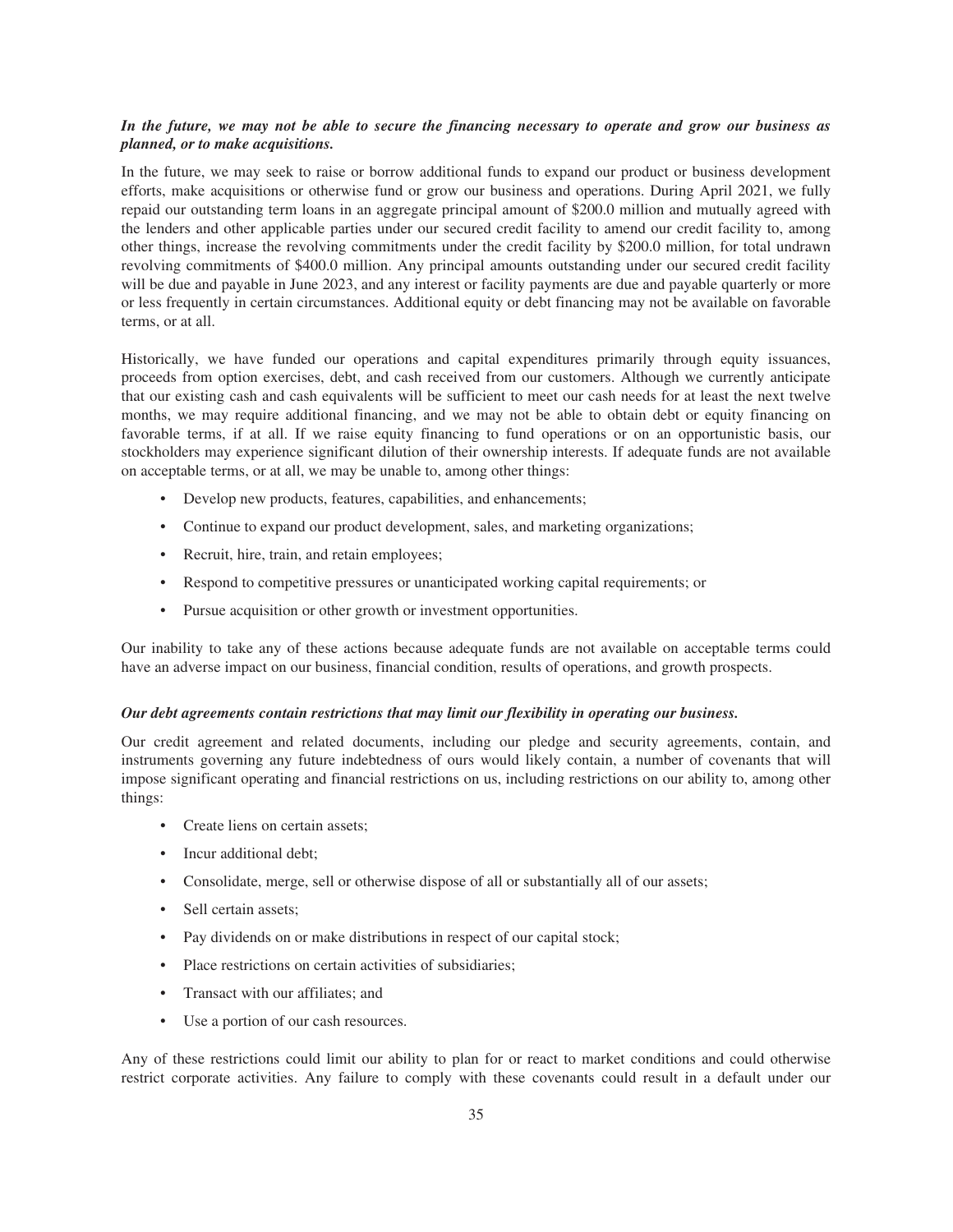secured credit facility or instruments governing any future indebtedness of ours. Additionally, our credit facility is secured by substantially all of our assets. Upon a default, unless waived, the lenders under our secured credit facility could elect to terminate their commitments and cease making further loans, and, when amounts are outstanding, foreclose on our assets pledged to such lenders to secure our obligations under our credit agreement and force us into bankruptcy or liquidation. In addition, a default under our secured credit facility could trigger a cross default under agreements governing any future indebtedness. If we experience a default under our secured credit facility or instruments governing our future indebtedness, our business, financial condition, and results of operations may be adversely impacted.

In addition, a portion of our cash is pledged as cash collateral for letters of credit and bank guarantees which support certain of our real estate leases, customer contracts, and other guarantees and financing obligations. While these obligations remain outstanding and are cash collateralized, we do not have access to and cannot use the pledged cash for our operations or to repay our other indebtedness. As of December 31, 2021, we were in compliance with all covenants and restrictions associated with our secured credit facility.

### *Variable rate indebtedness that we may incur under our secured credit facility will subject us to interest rate risk, which could cause our debt service obligations to increase significantly.*

As of December 31, 2021, no borrowings were outstanding under our secured credit facility. Any borrowings under the secured credit facility bear interest at variable rates, which exposes us to interest rate risk. Our loans under our secured credit facility would incur interest at LIBOR (or the applicable benchmark replacement rate) plus 2.75% or a base rate plus 1.75% and are payable quarterly or more or less frequently in certain circumstances.

## *We may acquire or invest in companies and technologies, which may divert our management's attention, and result in additional dilution to our stockholders. We may be unable to integrate acquired businesses and technologies successfully or achieve the expected benefits of such acquisitions or investments. We are subject to risks associated with our investments, including a partial or complete loss of invested capital.*

As part of our business strategy, we have engaged in strategic transactions and alternative investments in the past and expect to evaluate and consider potential strategic transactions, including acquisitions of, or investments in, businesses, technologies, services, products and other assets in the future. We also may enter into relationships with other businesses to expand our products or our ability to provide services. An acquisition, investment or business relationship may result in unforeseen risks, operating difficulties and expenditures, including the following:

- Any such transactions may negatively affect our financial results because it may require us to incur charges or assume substantial debt or other liabilities, may cause adverse tax consequences or unfavorable accounting treatment, may expose us to claims and disputes by third parties, including intellectual property claims and disputes, or may not generate sufficient financial return to offset additional costs and expenses related to such transactions;
- Costs and potential difficulties associated with the requirement to test and assimilate the internal control processes of the acquired business;
- We may encounter difficulties or unforeseen expenditures assimilating or integrating the businesses, technologies, infrastructure, products, personnel, or operations of the acquired companies, particularly if the key personnel of the acquired company choose not to work for us or if we are unable to retain key personnel, if their technology is not easily adapted to work with ours, or if we have difficulty retaining the customers of any acquired business due to changes in ownership, management, or otherwise;
- We may not realize the expected benefits of the transactions;
- The transaction may disrupt our ongoing business, divert resources, increase our expenses, result in unfavorable public perception, and distract our management;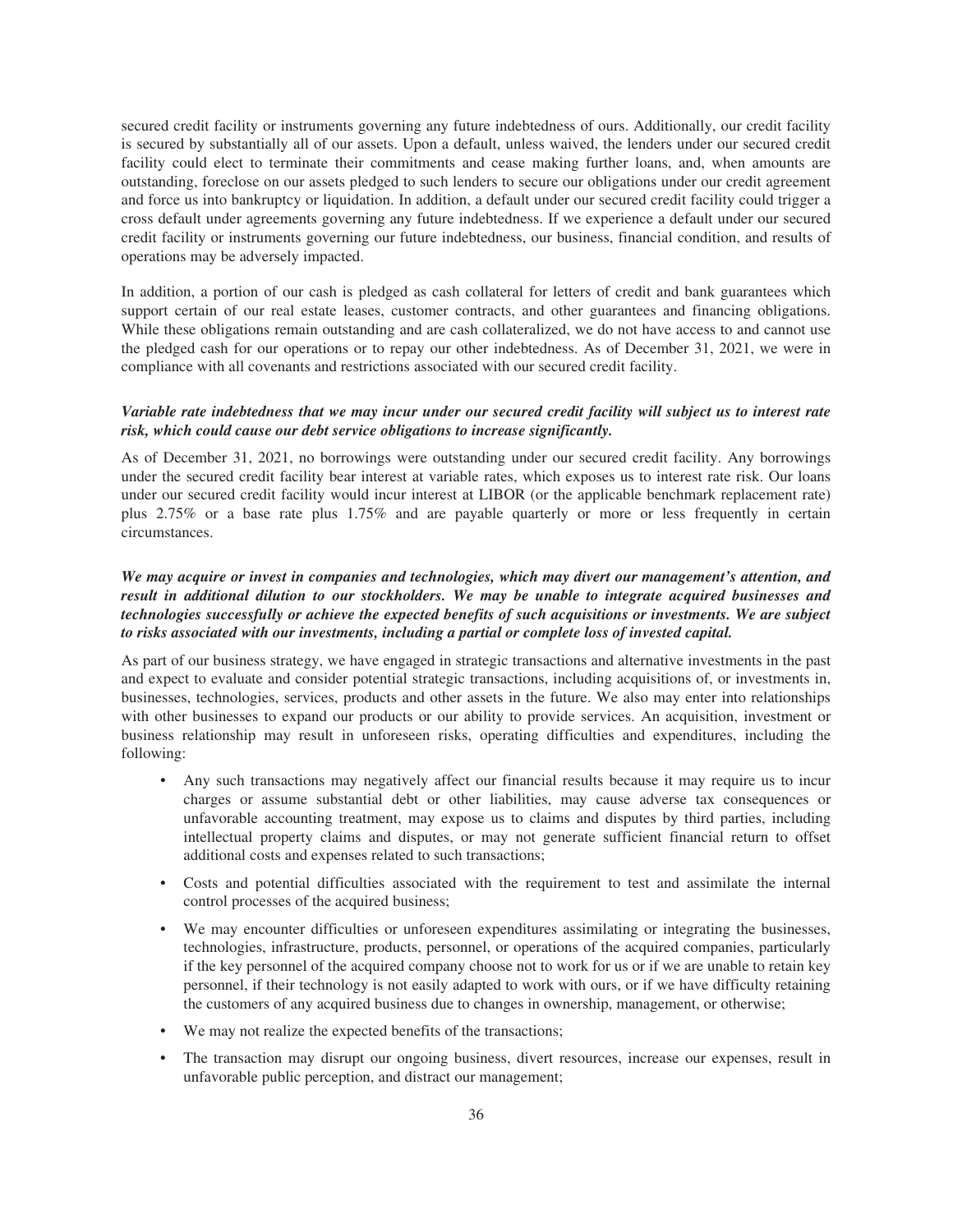- An acquisition may result in a delay or reduction of customer purchases for both us and the company acquired due to customer uncertainty about continuity and effectiveness of service from either company;
- The potential impact on relationships with existing customers, vendors, and distributors as business partners;
- The potential that our due diligence of the applicable company or business does not identify significant problems or liabilities, or that we underestimate the costs and effects of identified liabilities;
- Exposure to litigation or other claims in connection with, or inheritance of claims or litigation risk as a result of, the transaction, including but not limited to claims from former employees, customers, or other third parties, which may differ from or be more significant than the risks our business faces;
- Potential goodwill impairment charges related to acquisitions;
- We may encounter difficulties in, or may be unable to, successfully sell any acquired products;
- The transaction may involve the entry into geographic or business markets in which we have little or no prior experience or where competitors have stronger market positions;
- An acquisition may require us to comply with additional laws and regulations, or to engage in substantial remediation efforts to cause the acquired company to comply with applicable laws or regulations, or result in liabilities resulting from the acquired company's failure to comply with applicable laws or regulations;
- Our use of cash to pay for the transaction would limit other potential uses for our cash;
- If we incur debt to fund such a transaction, such debt may subject us to material restrictions on our ability to conduct our business as well as financial maintenance covenants; and
- To the extent that we issue a significant amount of equity securities in connection with such transactions, existing stockholders may be diluted and earnings per share may decrease.

We have made and may continue to make strategic investments pursuant to certain approved agreements ("Investment Agreements") to purchase, or commit to purchase, securities of various entities, including special purpose acquisition companies and/or other privately-held or publicly-traded entities (each, an "Investee").

As of December 31, 2021, we had outstanding approved investment commitments, subject to the applicable terms and conditions, to purchase a total of 13.5 million shares for an aggregate purchase price of \$134.5 million. The closings of certain of such investments are contingent upon the completion of a proposed business combination between the applicable Investee and other applicable parties, and are subject to numerous terms and conditions, including approvals of the stockholders of applicable parties and regulatory review, which are inherently uncertain.

Additionally, in connection with approving and signing the Investment Agreements, we and each Investee or an associated entity entered into a commercial contract for access to our products and services. The total value of such commercial contracts, including investments that have already closed, is \$767.9 million, which is inclusive of \$116.2 million of contractual options. The terms of such contracts, including these contractual options, range from three to ten years. Many of these commercial contracts are subject to various termination provisions, including, as applicable, for convenience in the event a proposed business combination or our proposed investment is not completed. Parties to certain of these and other commercial contracts entered into in connection with our investments may elect to exercise termination rights, including, to the extent applicable, in the event a proposed business combination is not completed, which would negatively impact our expected revenue and collections. The total revenue recognized by us from the commercial contracts during the fiscal year ended December 31, 2021 was \$48.3 million. In addition to the above, as of December 31, 2021, we have entered into certain commercial contracts, the total value of which is \$168.0 million, that are contingent on the corresponding contemplated investment agreements being negotiated, approved, and executed.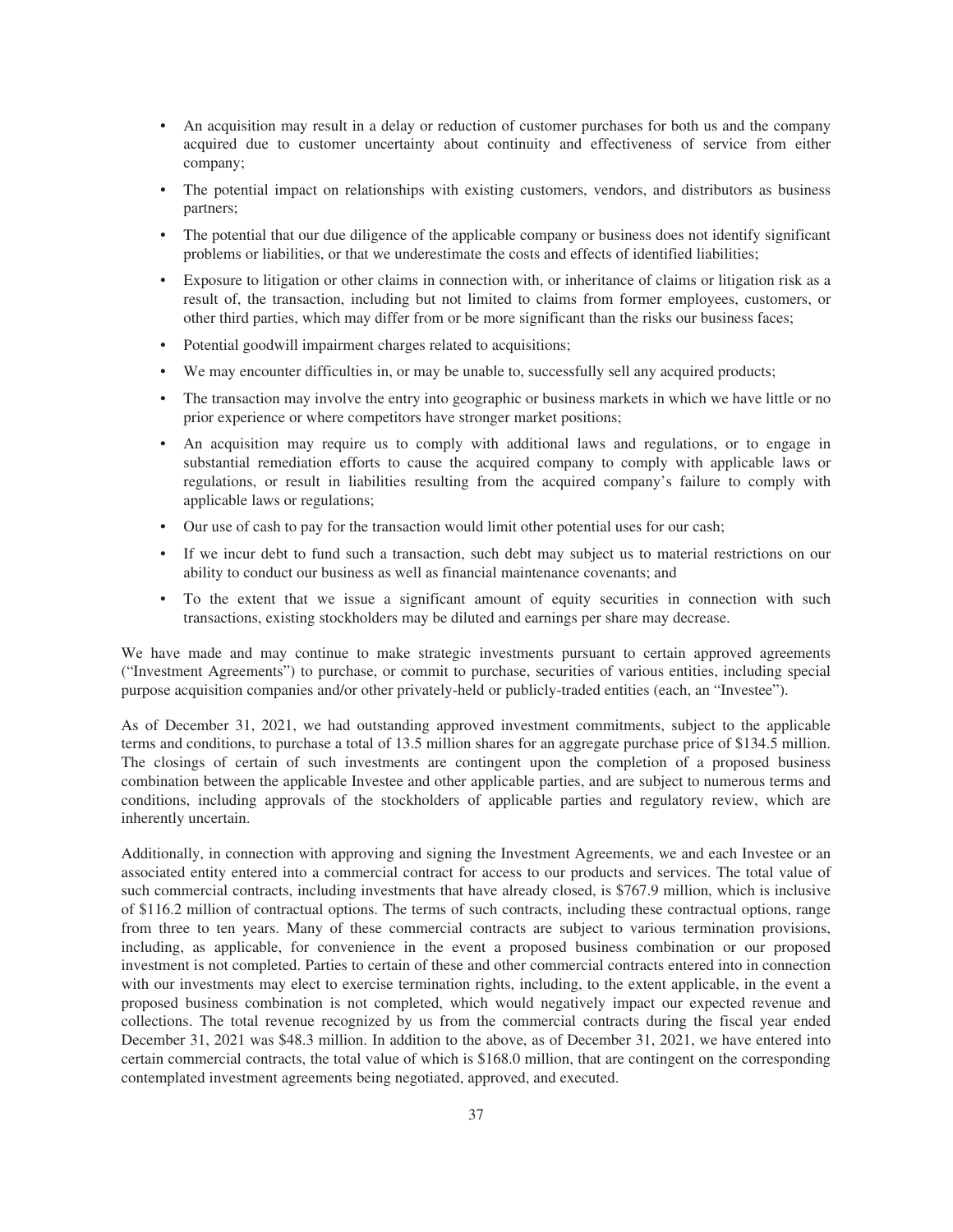If the companies that we enter into commercial contracts with, including, as applicable, companies that complete their proposed business combinations as contemplated, are unable to generate sufficient revenues or profitability or to access any necessary financing or funding in a timely manner or on favorable terms to them, our commercial contracts and expected revenue and collections would be negatively impacted. These companies may be engaged in businesses that involve novel and unproven technologies, products, and services and such companies may be unable to perform their obligations under any commercial contracts that we enter into with them, in a timely manner or at all.

Our ability to sell or transfer, or realize value from our investments may be limited by applicable securities laws and regulations, including the requirement that offers or sales of securities must be registered with the Securities and Exchange Commission ("SEC") pursuant to applicable laws or qualify for an exemption from such registration, and our ability to liquidate and realize value from our investments may be negatively and materially impacted by any delays or limitations on our ability to offer, sell, or transfer our investments. In addition, our investments are speculative in nature and may be volatile or decline in value or be entirely lost, which could have a negative impact on our future financial position, results of operations, and cash flows.

The occurrence of any of these risks could have a material adverse effect on our business, results of operations, and financial condition. Moreover, we cannot assure you that we would not be exposed to unknown liabilities.

## **Risks Related to Intellectual Property, Information Technology, Data Privacy, and Security**

*If any of the systems of any third parties upon which we rely, our customers' cloud or on-premises environments, or our internal systems, are breached or if unauthorized access to customer or third-party data is otherwise obtained, public perception of our platforms and O&M services may be harmed, and we may lose business and incur losses or liabilities.*

Our success depends in part on our ability to provide effective data security protection in connection with our technology platforms and services, and we rely on information technology networks and systems to securely store, transmit, index, and otherwise process electronic information. Because our platforms and services are used by our customers to store, transmit, index, or otherwise process and analyze large data sets that often contain proprietary, confidential, and/or sensitive information (including in some instances personal or identifying information and personal health information), our software is perceived as an attractive target for attacks by computer hackers or others seeking unauthorized access, and our software faces threats of unintended exposure, exfiltration, alteration, deletion, or loss or unavailability of data. Additionally, because many of our customers use our platforms to store, transmit, and otherwise process proprietary, confidential, or sensitive information, and complete mission critical tasks, they have a lower risk tolerance for security vulnerabilities in our platforms and services than for vulnerabilities in other, less critical, software products and services.

Our platforms and services operate in conjunction with, and we are dependent upon, third-party products and components across a broad ecosystem. There have been and may continue to be significant attacks on certain third-party providers, and we cannot guarantee that our or our third-party providers' systems and networks have not been breached or that they do not contain exploitable defects or bugs that could result in a breach of or disruption to our systems and networks or the systems and networks of third parties that support us and our platforms and services. If there is a security vulnerability, error, or other bug in one of these third-party products or components and if there is a security exploit targeting them, we could face increased costs, claims, liability, reduced revenue, and harm to our reputation or competitive position. The natural sunsetting or phasing out of third-party products and operating systems that we use requires that our infrastructure teams reallocate time and attention to migration and updates, during which period potential security vulnerabilities could be exploited.

We, and the third-party vendors upon which we rely, have experienced, and may in the future experience, cybersecurity attacks and threats, including threats or attempts to disrupt our information technology infrastructure and unauthorized attempts to gain access to sensitive or confidential information. Our and our third-party vendors' technology systems may be damaged, disrupted, or compromised by malicious events, such as cyberattacks (including computer viruses, ransomware, and other malicious and destructive code, phishing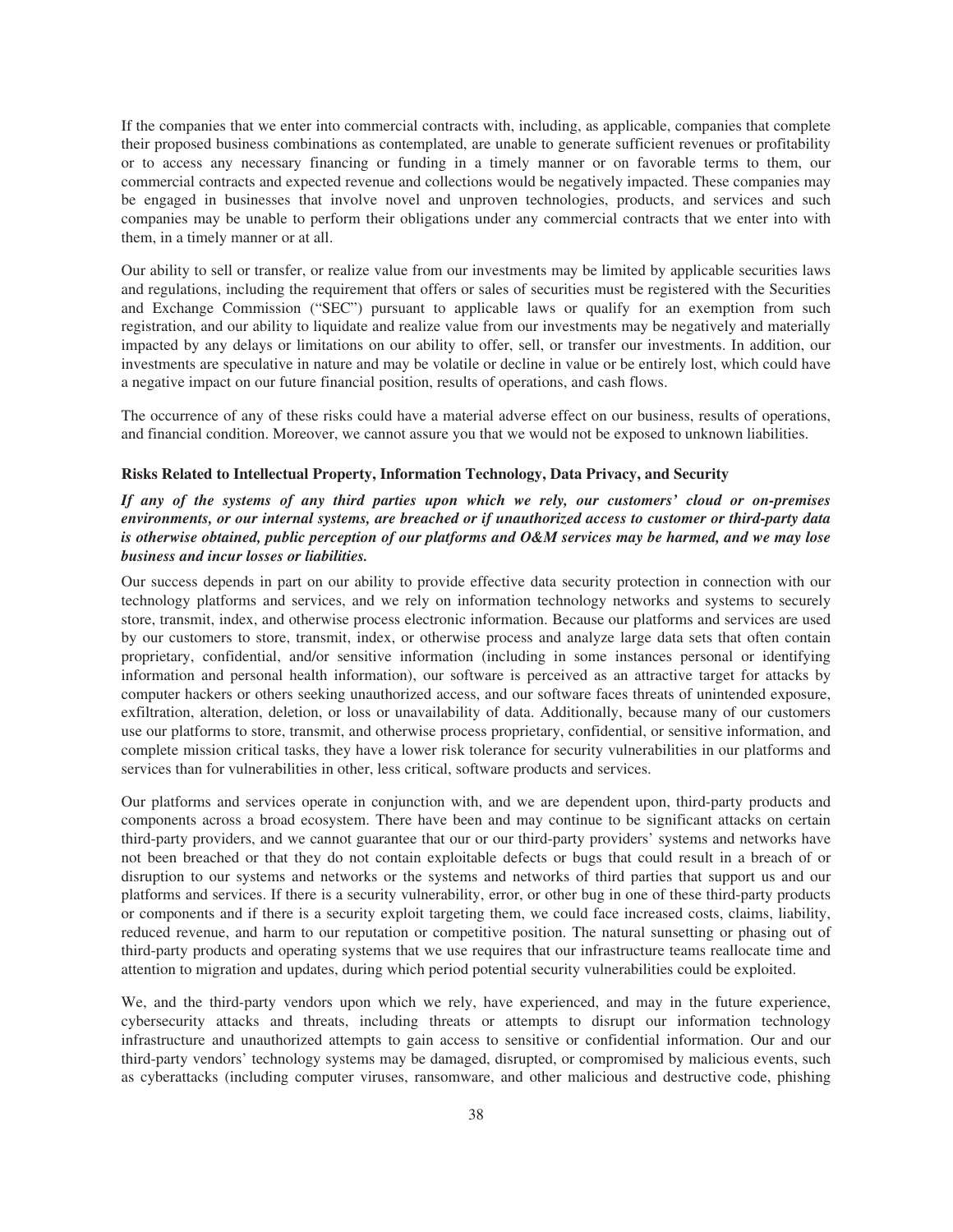attacks, and denial of service attacks), physical or electronic security breaches, natural disasters, fire, power loss, telecommunications failures, personnel misconduct, and human error. Such attacks or security breaches may be perpetrated by internal bad actors, such as employees or contractors, or by third parties (including traditional computer hackers, persons involved with organized crime, or foreign state or foreign state-supported actors). Cybersecurity threats can employ a wide variety of methods and techniques, which may include the use of social engineering techniques or supply-chain attacks, are constantly evolving, and have become increasingly complex and sophisticated; all of which increase the difficulty of detecting and successfully defending against them. Furthermore, because the techniques used to obtain unauthorized access or sabotage systems change frequently and generally are not identified until after they are launched against a target, we and our third-party vendors may be unable to anticipate these techniques or implement adequate preventative measures. Although prior known cyberattacks directed at us have not had a material impact on our financial results, and we are continuing to bolster our threat detection and mitigation processes and procedures, we cannot guarantee that past, future, or ongoing cyberattacks or other security breaches or incidents against us or a third party, if successful, will not have a material impact on our business or financial results, whether directly or indirectly. While we have security measures in place to protect our information and our customers' information and to prevent data loss and other security breaches and incidents, we have not always been able to do so and there can be no assurance that in the future we will be able to anticipate or prevent security breaches or incidents, or unauthorized access of our information technology systems or the information technology systems of the third-party vendors upon which we rely. Despite our implementation of network security measures and internal information security policies, data stored on personnel computer systems is also vulnerable to similar security breaches and incidents, unauthorized tampering or human error.

Many governments have enacted laws requiring companies to provide notice of security breaches or incidents involving certain types of data, including personal data. In addition, most of our customers, including U.S. government customers, contractually require us to notify them of certain data security breaches and incidents. If an actual or perceived breach of security measures, unauthorized access to our system or the systems of the thirdparty vendors that we rely upon, or any other cybersecurity attack, threat, or incident occurs, we may face direct or indirect liability, costs, or damages, contract termination, our reputation in the industry and with current and potential customers may be compromised, our ability to attract new customers could be negatively affected, and our business, financial condition, and results of operations could be materially and adversely affected.

Further, unauthorized access to our or our third-party vendors' information technology systems or data or other security breaches or incidents could result in the loss, corruption, or unavailability of information; significant remediation costs; litigation, disputes, regulatory action, or investigations that could result in damages, material fines, and penalties; indemnity obligations; interruptions in the operation of our business, including our ability to provide new product features, new platforms, or services to our customers; damage to our operation technology networks and information technology systems; and other liabilities. Moreover, our remediation efforts may not be successful. Any or all of these issues, or the perception that any of them have occurred, could negatively affect our ability to attract new customers, cause existing customers to terminate or not renew their agreements, hinder our ability to obtain and maintain required or desirable cybersecurity certifications, and result in reputational damage, any of which could materially adversely affect our results of operations, financial condition, and future prospects. There can be no assurance that any limitations of liability provisions in our license arrangements with customers or in our agreements with vendors, partners, or others would be enforceable, applicable, or adequate or would otherwise protect us from any such liabilities or damages with respect to any particular claim.

We maintain cybersecurity insurance and other types of insurance, subject to applicable deductibles and policy limits, but our insurance may not be sufficient to cover all costs associated with a potential data security incident. We also cannot be sure that our existing general liability insurance coverage and coverage for cyber liability or errors or omissions will continue to be available on acceptable terms or will be available in sufficient amounts to cover one or more large claims or that the insurer will not deny coverage as to any future claim. The successful assertion of one or more large claims against us that exceed available insurance coverage, or the occurrence of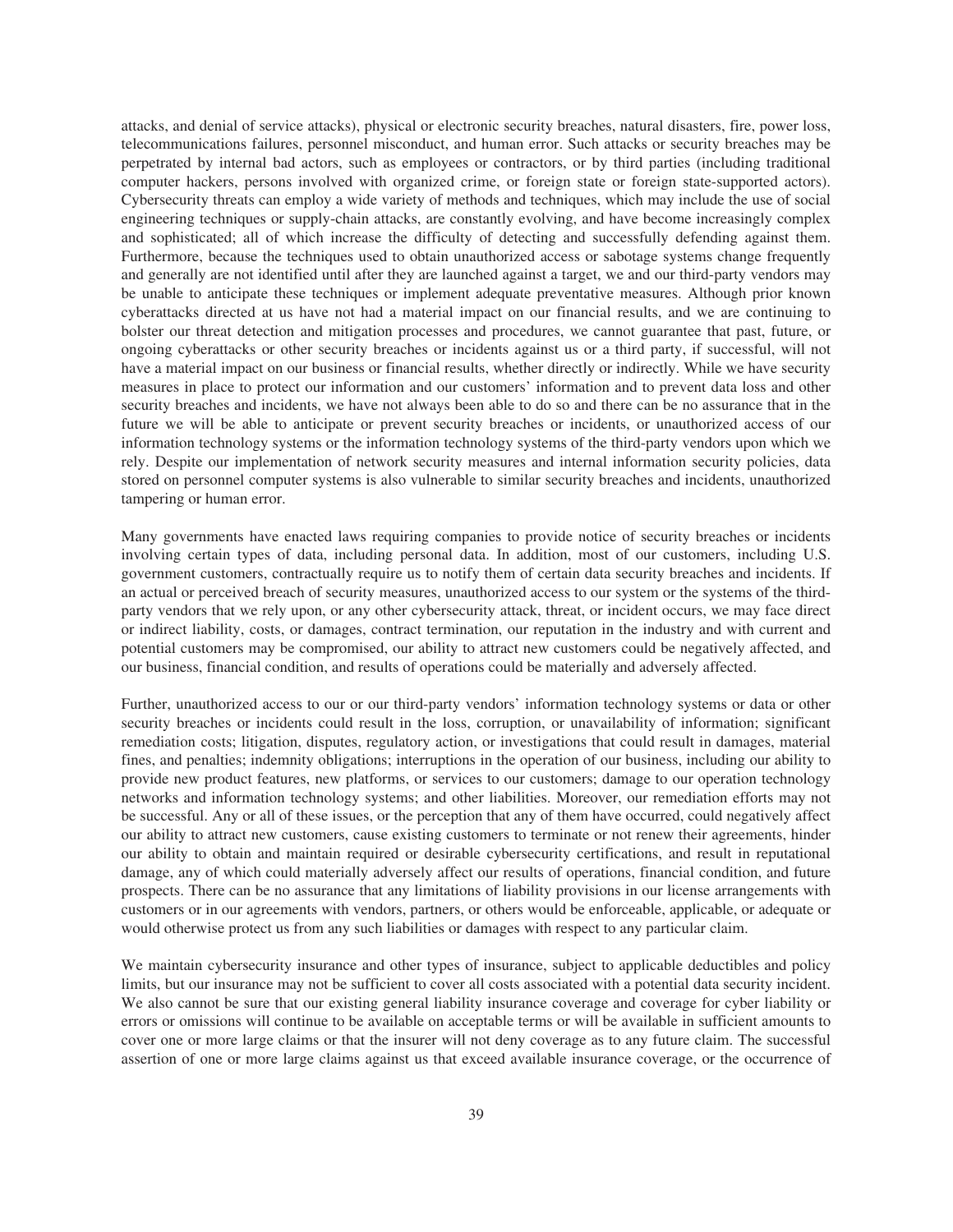changes in our insurance policies, including premium increases or the imposition of large deductible or co-insurance requirements, could harm our financial condition.

## *Issues raised by the use of artificial intelligence ("AI") (including machine learning) in our platforms may result in reputational harm or liability.*

AI is enabled by or integrated into some of our technology platforms and is a significant and potentially growing element of our business. As with many developing technologies, AI presents risks and challenges that could affect its further development, adoption, and use, and therefore our business. AI algorithms may be flawed. Datasets may be insufficient, of poor quality, or contain biased information. Inappropriate or controversial data practices by, or practices reflecting inherent biases of, data scientists, engineers, and end-users of our systems could impair the acceptance of AI solutions. If the recommendations, forecasts, or analyses that AI applications assist in producing are deficient or inaccurate, we could be subjected to competitive harm, potential legal liability, and brand or reputational harm. Some AI scenarios present ethical issues. Though our technologies and business practices are designed to mitigate many of these risks, if we enable or offer AI solutions that are controversial because of their purported or real impact on human rights, privacy, employment, or other social issues, we may experience brand or reputational harm.

# *We depend on computing infrastructure operated by Amazon Web Services ("AWS"), Microsoft, and other third parties to support some of our customers and any errors, disruption, performance problems, or failure in their or our operational infrastructure could adversely affect our business, financial condition, and results of operations.*

We rely on the technology, infrastructure, and software applications, including software-as-a-service offerings, of certain third parties, such as AWS and Microsoft Azure, in order to host or operate some or all of certain key technology platform features or functions of our business, including our cloud-based services (including Palantir Cloud), customer relationship management activities, billing and order management, and financial accounting services. Additionally, we rely on computer hardware purchased in order to deliver our platforms and services. We do not have control over the operations of the facilities of the third parties that we use. If any of these thirdparty services experience errors, disruptions, security issues, or other performance deficiencies, if they are updated such that our platforms become incompatible, if these services, software, or hardware fail or become unavailable due to extended outages, interruptions, defects, or otherwise, or if they are no longer available on commercially reasonable terms or prices (or at all), these issues could result in errors or defects in our platforms, cause our platforms to fail, our revenue and margins could decline, or our reputation and brand to be damaged, we could be exposed to legal or contractual liability, our expenses could increase, our ability to manage our operations could be interrupted, and our processes for managing our sales and servicing our customers could be impaired until equivalent services or technology, if available, are identified, procured, and implemented, all of which may take significant time and resources, increase our costs, and could adversely affect our business. Many of these third-party providers attempt to impose limitations on their liability for such errors, disruptions, defects, performance deficiencies, or failures, and if enforceable, we may have additional liability to our customers which may not be compensated by our third-party providers which are responsible for the liability.

We have experienced, and may in the future experience, disruptions, failures, data loss, corruption, unavailability, outages, and other performance problems with our infrastructure or cloud-based offerings due to a variety of factors, which have included or may in the future include infrastructure changes, introductions of new functionality, human or software errors, employee misconduct, capacity constraints, denial of service attacks, phishing attacks, computer viruses, ransomware, and other malicious or destructive code, or other securityrelated incidents, and our disaster recovery planning may not be sufficient for all situations. If we experience disruptions, failures, data loss, outages, or other performance problems, our business, financial condition, and results of operations could be adversely affected.

Our systems and the third-party systems upon which we and our customers rely are also vulnerable to damage or interruption from catastrophic occurrences such as earthquakes, floods, fires, power loss, telecommunication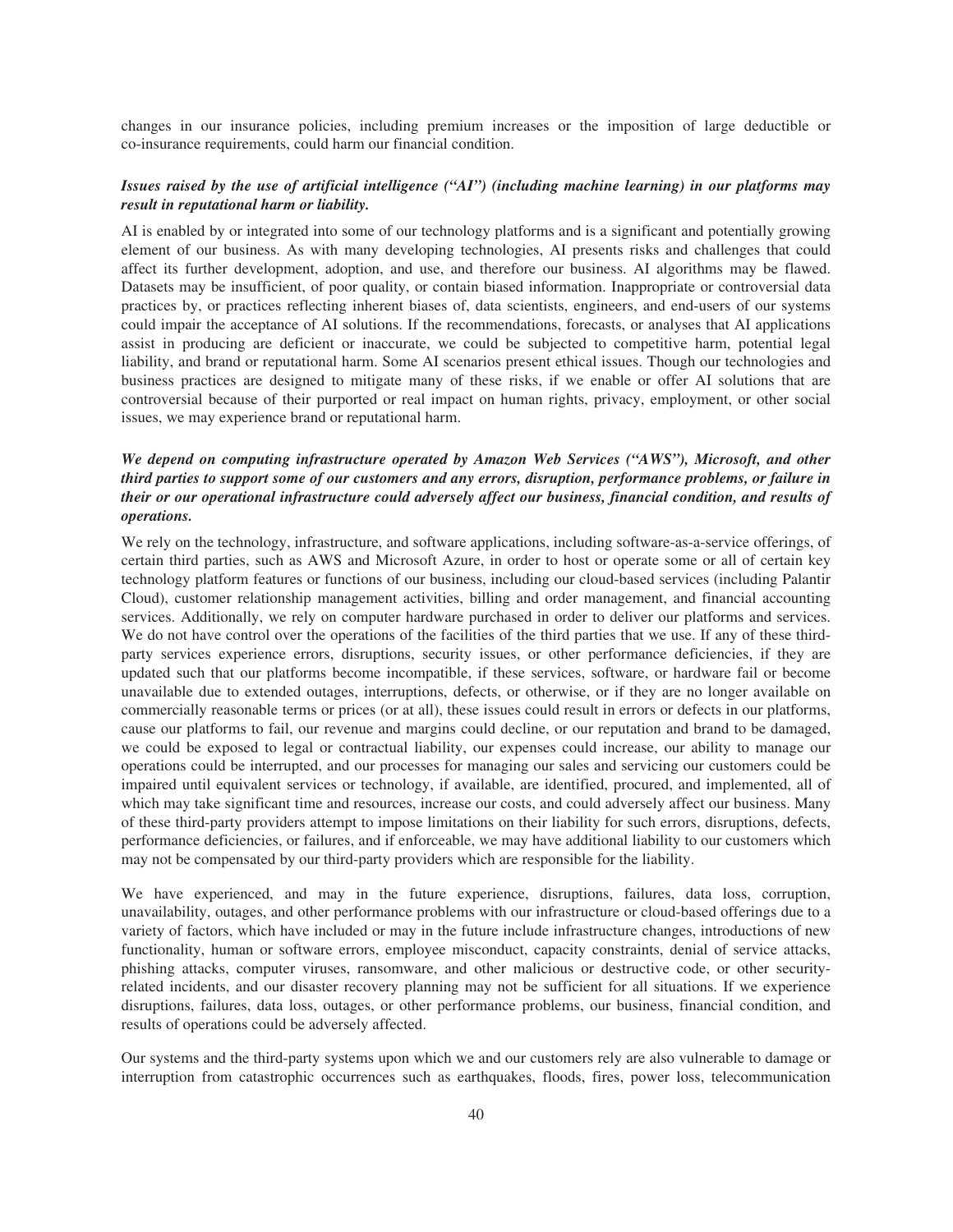failures, cybersecurity threats, terrorist attacks, natural disasters, public health crises such as the COVID-19 pandemic, geopolitical and similar events, or acts of misconduct. Moreover, we have business operations in the San Francisco Bay Area, which is a seismically active region. Despite any precautions we may take, the occurrence of a catastrophic disaster or other unanticipated problems at our or our third-party vendors' hosting facilities, or within our systems or the systems of third parties upon which we rely, could result in interruptions, performance problems, or failure of our infrastructure, technology, or platforms, which may adversely impact our business. In addition, our ability to conduct normal business operations could be severely affected. In the event of significant physical damage to one of these facilities, it may take a significant period of time to achieve full resumption of our services, and our disaster recovery planning may not account for all eventualities. In addition, any negative publicity arising from these disruptions could harm our reputation and brand and adversely affect our business.

Furthermore, our platforms are in many cases important or essential to our customers' operations, including in some cases, their cybersecurity or oversight and compliance programs, and subject to service level agreements ("SLAs"). Any interruption in our service, whether as a result of an internal or third-party issue, could damage our brand and reputation, cause our customers to terminate or not renew their contracts with us or decrease use of our platforms and services, require us to indemnify our customers against certain losses, result in our issuing credit or paying penalties or fines, subject us to other losses or liabilities, cause our platforms to be perceived as unreliable or unsecure, and prevent us from gaining new or additional business from current or future customers, any of which could harm our business, financial condition, and results of operations.

Moreover, to the extent that we do not effectively address capacity constraints, upgrade our systems as needed, and continually develop our technology and network architecture to accommodate actual and anticipated changes in technology, our business, financial condition, and results of operations could be adversely affected. The provisioning of additional cloud hosting capacity requires lead time. AWS, Microsoft Azure, and other third parties have no obligation to renew their agreements with us on commercially reasonable terms, or at all. If AWS, Microsoft Azure, or other third parties increase pricing terms, terminate or seek to terminate our contractual relationship, establish more favorable relationships with our competitors, or change or interpret their terms of service or policies in a manner that is unfavorable with respect to us, we may be required to transfer to other cloud providers or invest in a private cloud. If we are required to transfer to other cloud providers or invest in a private cloud, we could incur significant costs and experience possible service interruption in connection with doing so, or risk loss of customer contracts if they are unwilling to accept such a change.

A failure to maintain our relationships with our third-party providers (or obtain adequate replacements), and to receive services from such providers that do not contain any material errors or defects, could adversely affect our ability to deliver effective products and solutions to our customers and adversely affect our business and results of operations.

## *Our policies regarding customer confidential information and support for individual privacy and civil liberties could cause us to experience adverse business and reputational consequences.*

We strive to protect our customers' confidential information and individuals' privacy interests consistent with applicable laws, directives, and regulations. Consequently, we do not provide information about our customers to third parties without legal process. From time to time, government entities may seek our assistance with obtaining information about our customers or could request that we modify our technology platforms in a manner to permit access or monitoring. In light of our confidentiality and privacy commitments, we may legally challenge law enforcement or other government requests to provide information, to obtain encryption keys, or to modify or weaken encryption. To the extent that we do not provide assistance to or comply with requests from government entities, or if we challenge those requests publicly or in court, we may experience adverse political, business, and reputational consequences among certain customers or portions of the public. Conversely, to the extent that we do provide such assistance, or do not challenge those requests publicly in court, we may experience adverse political, business, and reputational consequences from other customers or portions of the public arising from concerns over privacy or the government's activities.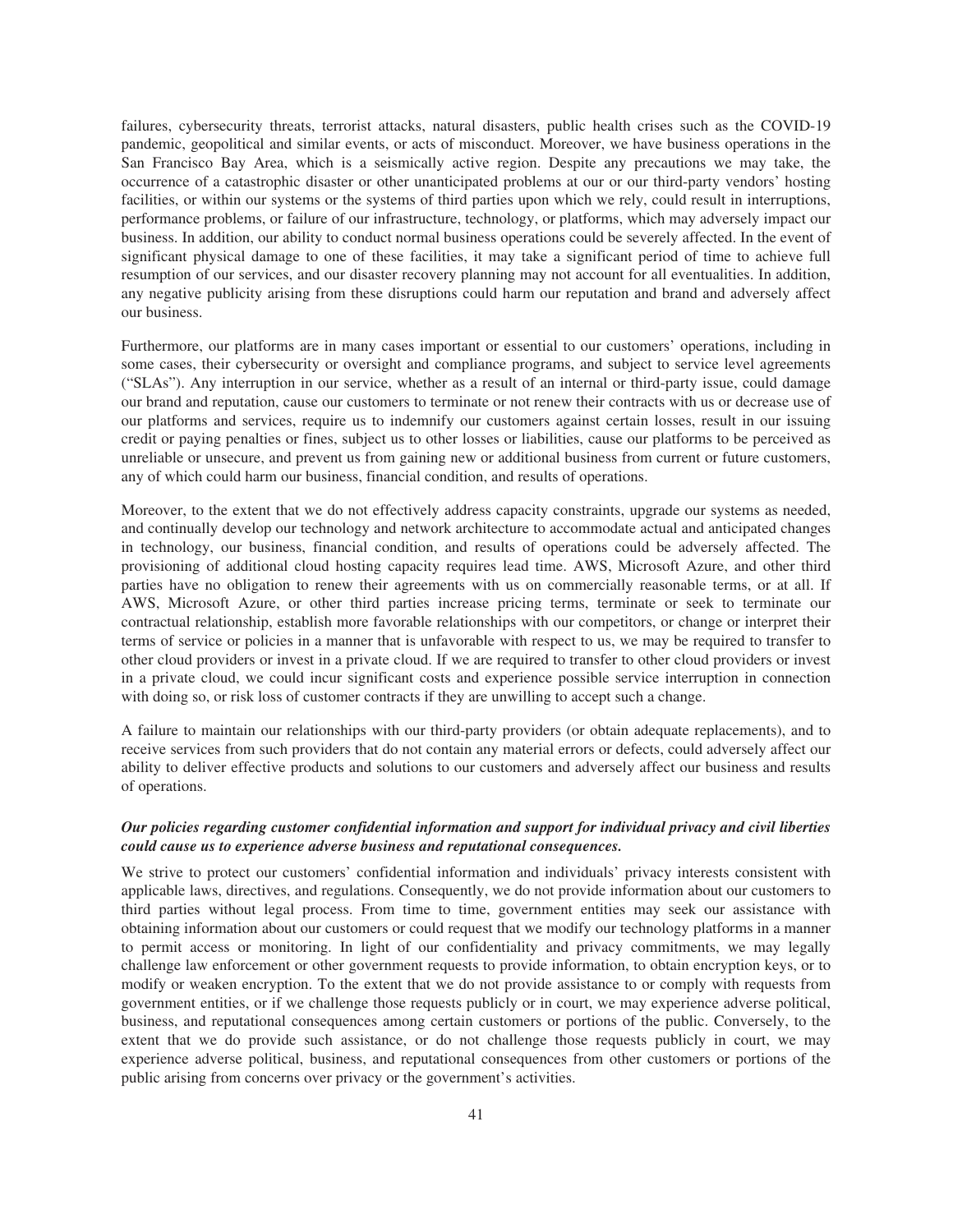## *Failure to adequately obtain, maintain, protect and enforce our intellectual property and other proprietary rights could adversely affect our business.*

Our success and ability to compete depends in part on our ability to protect proprietary methods and technologies that we develop under a combination of patent and other intellectual property and proprietary rights in the United States and other jurisdictions outside the United States so that we can prevent others from using our inventions and proprietary information and technology. Despite our efforts, third parties may attempt to disclose, obtain, copy, or use our intellectual property or other proprietary information or technology without our authorization, and our efforts to protect our intellectual property and other proprietary rights may not prevent such unauthorized disclosure or use, misappropriation, infringement, reverse engineering or other violation of our intellectual property or other proprietary rights. Effective protection of our rights may not be available to us in every country in which our technology platforms or services are available. The laws of some countries may not be as protective of intellectual property and other proprietary rights as those in the United States, and mechanisms for enforcement of intellectual property and other proprietary rights may be inadequate. Also, our involvement in standard setting activity or the need to obtain licenses from others may require us to license our intellectual property. Accordingly, despite our efforts, we may be unable to prevent third parties from using our intellectual property or other proprietary information or technology.

In addition, we may be the subject of intellectual property infringement or misappropriation claims, which could be very time-consuming and expensive to settle or litigate and could divert our management's attention and other resources. These claims could also subject us to significant liability for damages if we are found to have infringed patents, copyrights, trademarks, or other intellectual property rights, or breached trademark co-existence agreements or other intellectual property licenses and could require us to cease using or to rebrand all or portions of our platforms. Any of our patents, copyrights, trademarks, or other intellectual property rights may be challenged by others or invalidated through administrative process or litigation.

While we have issued patents and patent applications pending, we may be unable to obtain patent protection for the technology covered in our patent applications or such patent protection may not be obtained quickly enough to meet our business needs. Furthermore, the patent prosecution process is expensive, time-consuming, and complex, and we may not be able to prepare, file, prosecute, maintain, and enforce all necessary or desirable patent applications at a reasonable cost or in a timely manner. The scope of patent protection also can be reinterpreted after issuance and issued patents may be invalidated. Even if our patent applications do issue as patents, they may not issue in a form that is sufficiently broad to protect our technology, prevent competitors or other third parties form competing with us or otherwise provide us with any competitive advantage. Even if our patents issue in a form that covers our technology, enforcing patents against suspected infringers is time consuming, expensive, and involves risks associated with litigation, including the risk the suspected infringers file counterclaims against us.

In addition, any of our patents, copyrights, trademarks, or other intellectual property or proprietary rights may be challenged, narrowed, invalidated, held unenforceable, or circumvented in litigation or other proceedings, including, where applicable, opposition, re-examination, *inter partes* review, post-grant review, interference, nullification and derivation proceedings, and equivalent proceedings in foreign jurisdictions, and such intellectual property or other proprietary rights may be lost or no longer provide us meaningful competitive advantages. Such proceedings may result in substantial cost and require significant time from our management, even if the eventual outcome is favorable to us. Third parties also may legitimately and independently develop products, services, and technology similar to or duplicative of our platforms. In addition to protection under intellectual property laws, we rely on confidentiality or license agreements that we generally enter into with our corporate partners, employees, consultants, advisors, vendors, and customers, and generally limit access to and distribution of our proprietary information. However, we cannot be certain that we have entered into such agreements with all parties who may have or have had access to our confidential information or that the agreements we have entered into will not be breached or challenged, or that such breaches will be detected. Furthermore, non-disclosure provisions can be difficult to enforce, and even if successfully enforced, may not be entirely effective. We cannot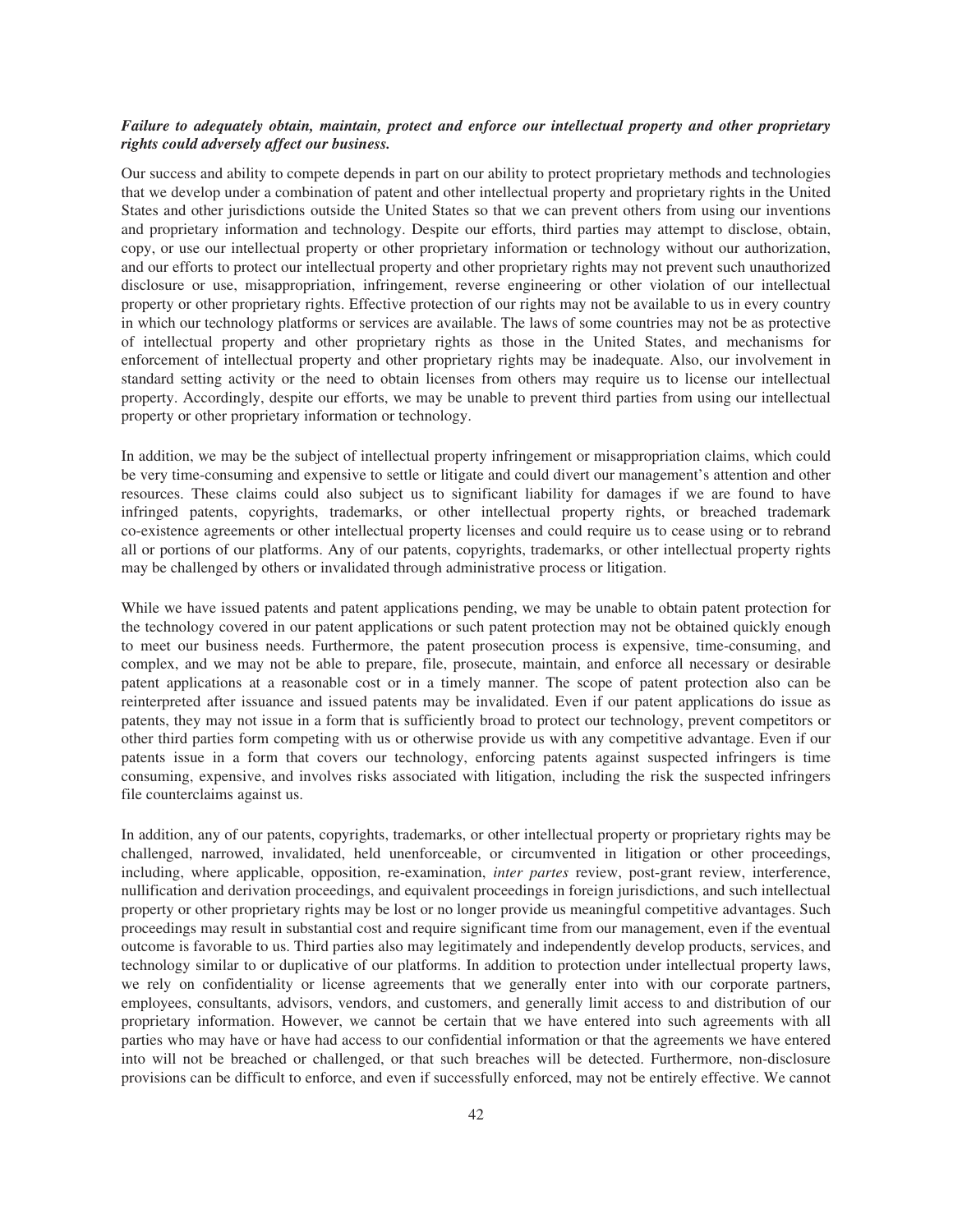guarantee that any of the measures we have taken will prevent infringement, misappropriation, or other violation of our technology or other intellectual property or proprietary rights. Because we may be an attractive target for cyberattacks, we also may have a heightened risk of unauthorized access to, and misappropriation of, our proprietary and competitively sensitive information. We may be required to spend significant resources to monitor and protect our intellectual property and other proprietary rights, and we may conclude that in at least some instances the benefits of protecting our intellectual property or other proprietary rights may be outweighed by the expense or distraction to our management. We may initiate claims or litigation against third parties for infringement, misappropriation, or other violation of our intellectual property or other proprietary rights or to establish the validity of our intellectual property or other proprietary rights. Any such litigation, whether or not it is resolved in our favor, could be time-consuming, result in significant expense to us and divert the efforts of our technical and management personnel. Furthermore, attempts to enforce our intellectual property rights against third parties could also provoke these third parties to assert their own intellectual property or other rights against us, or result in a holding that invalidates or narrows the scope of our rights, in whole or in part.

# *We have been, and may in the future be, subject to intellectual property rights claims, which are extremely costly to defend, could require us to pay significant damages and could limit our ability to use certain technologies.*

Our success and ability to compete also depends in part on our ability to operate without infringing, misappropriating or otherwise violating the intellectual property or other proprietary rights of third parties. Companies in the software and technology industries, including some of our current and potential competitors, own large numbers of patents, copyrights, trademarks and trade secrets and frequently pursue litigation based on allegations of infringement, misappropriation or other violations of intellectual property rights. In addition, many of these companies have the capability to dedicate substantial resources to enforce their intellectual property rights and to defend claims that may be brought against them. Such litigation also may involve non-practicing patent assertion entities or companies who use their patents as a means to extract license fees by threatening costly litigation or that have minimal operations or relevant product revenue and against whom our patents may provide little or no deterrence or protection. We have received notices, and may continue to receive notices in the future, that claim we have infringed, misappropriated, misused or otherwise violated other parties' intellectual property rights, and, to the extent we become exposed to greater visibility, we face a higher risk of being the subject of intellectual property infringement, misappropriation or other violation claims, which is not uncommon with respect to software technologies in particular. There may be third-party intellectual property rights, including issued patents or pending patent applications, that cover significant aspects of our technologies, or business methods. There may also be third-party intellectual property rights, including trademark registrations and pending applications, that cover the goods and services that we offer in certain regions. We may also be exposed to increased risk of being the subject of intellectual property infringement, misappropriation, or other violation claims as a result of acquisitions and our incorporation of open source and other third-party software into, or new branding for, our technology platforms, as, among other things, we have a lower level of visibility into the development process with respect to such technology or the care taken to safeguard against infringement, misappropriation, or other violation risks. In addition, former employers of our current, former, or future employees may assert claims that such employees have improperly disclosed to us confidential or proprietary information of these former employers. Any intellectual property claims, with or without merit, are difficult to predict, could be very time-consuming and expensive to settle or litigate, could divert our management's attention and other resources, and may not be covered by the insurance that we carry. These claims could subject us to significant liability for damages, potentially including treble damages if we are found to have willfully infringed a third party's intellectual property rights. These claims could also result in our having to stop using technology, branding or marks found to be in violation of a third party's rights and any necessary rebranding could result in the loss of goodwill. We could be required to seek a license for the intellectual property, which may not be available on commercially reasonable terms or at all. Even if a license were available, we could be required to pay significant royalties, which would increase our expenses. As a result, we could be required to develop alternative non-infringing technology, branding or marks, which could require significant effort and expense. If we cannot license rights or develop technology for any infringing aspect of our business, we would be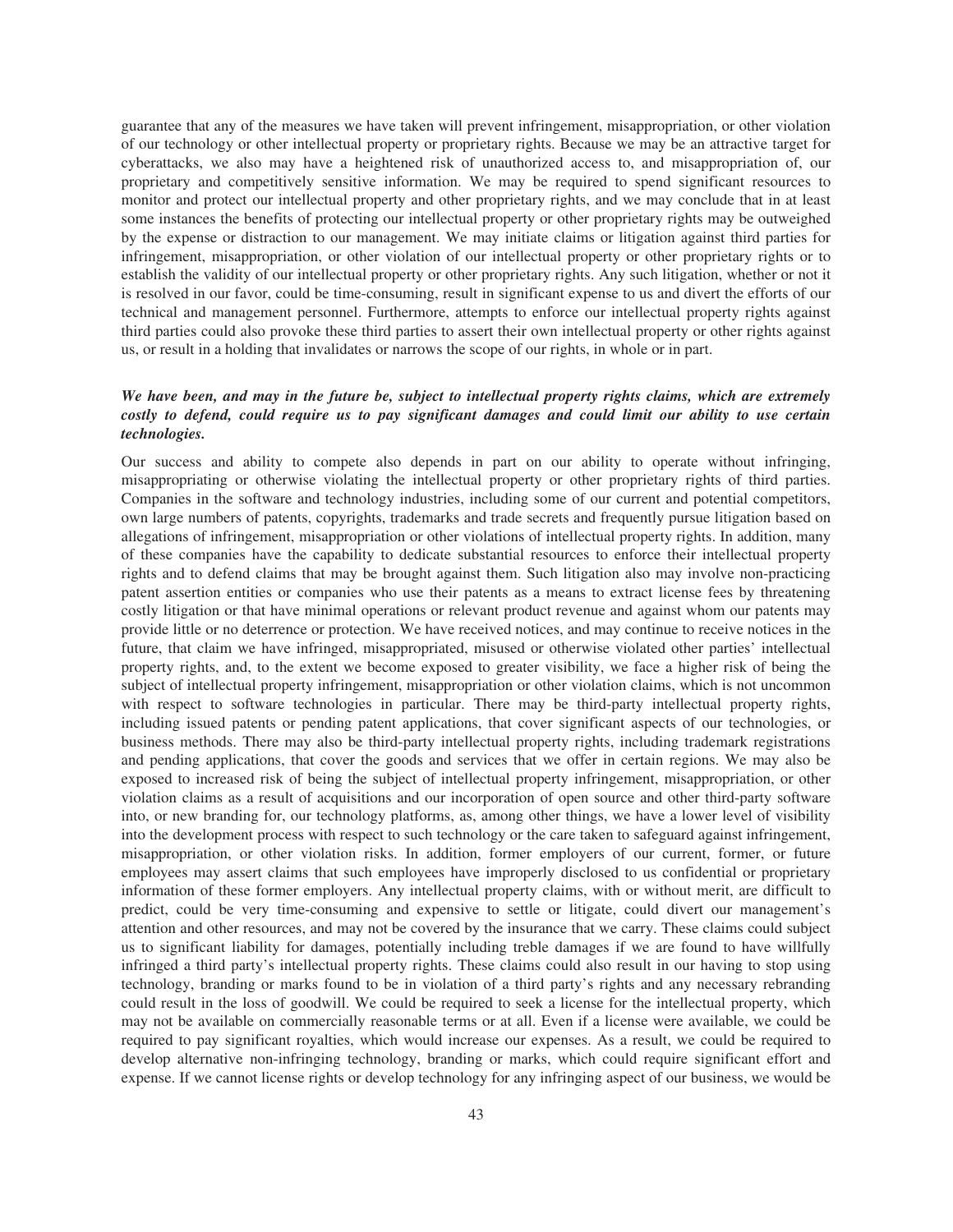forced to limit or stop sales of one or more of our platforms or features, we could lose existing customers, and we may be unable to compete effectively. Any of these results would harm our business, financial condition, and results of operations.

Further, our agreements with customers and other third parties may include indemnification provisions under which we agree to indemnify them for losses suffered or incurred as a result of third-party claims of intellectual property infringement, misappropriation, or other violations of intellectual property rights, damages caused by us to property or persons, or other liabilities relating to or arising from our platforms, services, or other contractual obligations. Large indemnity payments could harm our business, financial condition, and results of operations. Any dispute with a customer with respect to such obligations could have adverse effects on our relationship with that customer and other existing customers and new customers and harm our business and results of operations.

## *Real or perceived errors, failures, defects, or bugs in our platforms could adversely affect our results of operations and growth prospects.*

Because we offer very complex technology platforms, undetected errors, defects, failures, or bugs may occur, especially when platforms or capabilities are first introduced or when new versions or other product or infrastructure updates are released. Our platforms are often installed and used in large-scale computing environments with different operating systems, software products and equipment, and data source and network configurations, which may cause errors or failures in our platforms or may expose undetected errors, failures, or bugs in our platforms. Despite testing by us, errors, failures, or bugs may not be found in new software or releases until after commencement of commercial shipments. In the past, errors have affected the performance of our platforms and can also delay the development or release of new platforms or capabilities or new versions of platforms, adversely affect our reputation and our customers' willingness to buy platforms from us, and adversely affect market acceptance or perception of our platforms. Many of our customers use our platforms in applications that are critical to their businesses or missions and may have a lower risk tolerance to defects in our platforms than to defects in other, less critical, software products. Any errors or delays in releasing new software or new versions of platforms or allegations of unsatisfactory performance, errors, defects or failures in released software could cause us to lose revenue or market share, increase our service costs, cause us to incur substantial costs in redesigning the software, cause us to lose significant customers, subject us to liability for damages and divert our resources from other tasks, any one of which could materially and adversely affect our business, results of operations and financial condition. In addition, our platforms could be perceived to be ineffective for a variety of reasons outside of our control. Hackers or other malicious parties could circumvent our or our customers' security measures, and customers may misuse our platforms resulting in a security breach or perceived product failure.

Real or perceived errors, failures, or bugs in our platforms and services, or dissatisfaction with our services and outcomes, could result in customer terminations and/or claims by customers for losses sustained by them. In such an event, we may be required, or we may choose, for customer relations or other reasons, to expend additional resources in order to help correct any such errors, failures, or bugs. Although we have limitation of liability provisions in our standard software licensing and service agreement terms and conditions, these provisions may not be enforceable in some circumstances, may vary in levels of protection across our agreements, or may not fully or effectively protect us from such claims and related liabilities and costs. We generally provide a warranty for our software products and services and an SLA for our performance of software operations via our O&M services to customers. In the event that there is a failure of warranties in such agreements, we are generally obligated to correct the product or service to conform to the warranty provision as set forth in the applicable SLA, or, if we are unable to do so, the customer is entitled to seek a refund of the purchase price of the product and service (generally prorated over the contract term). The sale and support of our products also entail the risk of product liability claims. We maintain insurance to protect against certain claims associated with the use of our products, but our insurance coverage may not adequately cover any claim asserted against us. In addition, even claims that ultimately are unsuccessful could result in our expenditure of funds in litigation and divert management's time and other resources.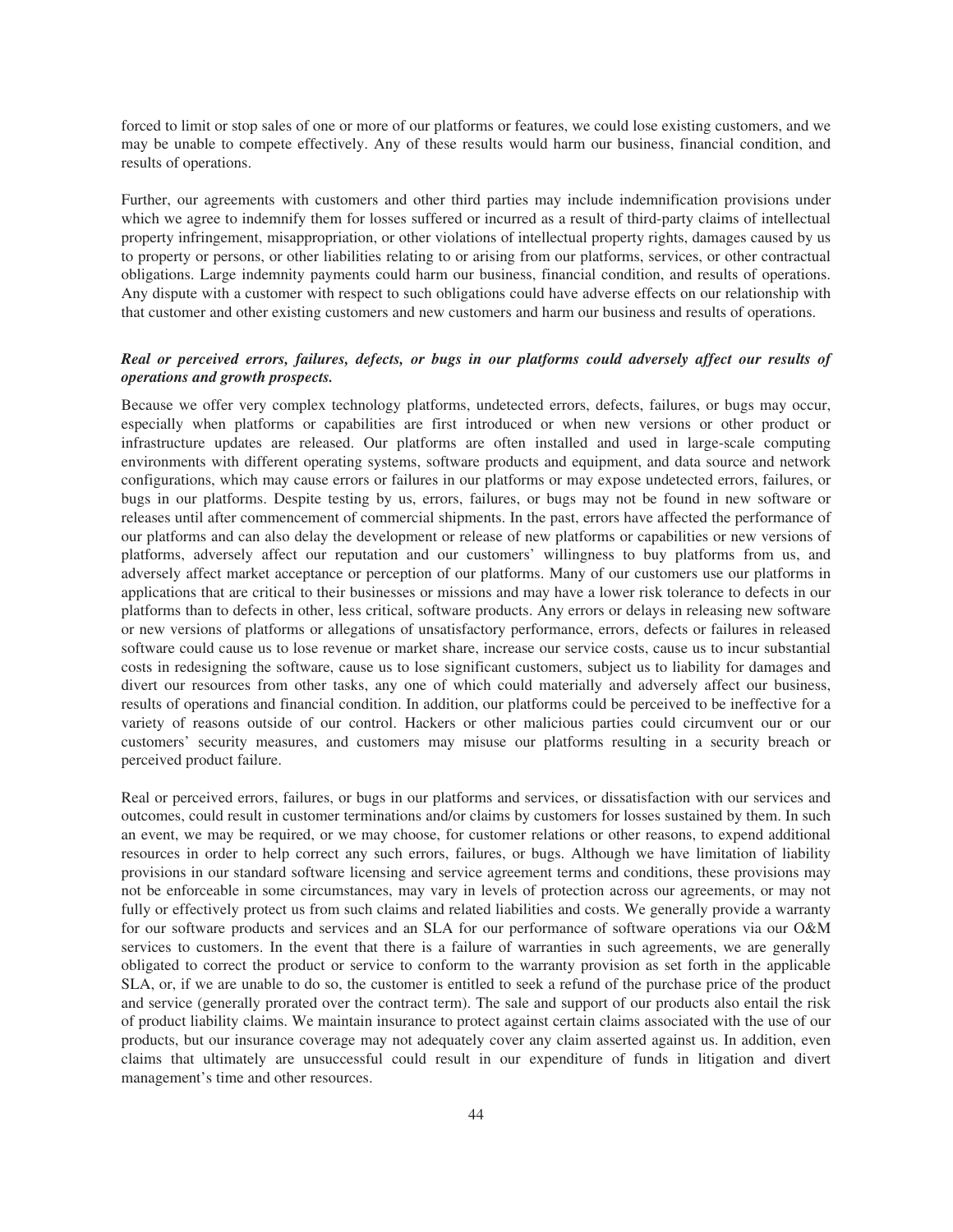In addition, our platforms integrate a wide variety of other elements, and our platforms must successfully interoperate with products from other vendors and our customers' internally developed software. As a result, when problems occur for a customer using our platforms, it may be difficult to identify the sources of these problems, and we may receive blame for a security, access control, or other compliance breach that was the result of the failure of one of other elements in a customer's or another vendor's IT, security, or compliance infrastructure. The occurrence of software or errors in data, whether or not caused by our platforms, could delay or reduce market acceptance of our platforms and have an adverse effect on our business and financial performance, and any necessary revisions may cause us to incur significant expenses. The occurrence of any such problems could harm our business, financial condition, and results of operations. If an actual or perceived breach of information correctness, auditability, integrity, or availability occurs in one of our customers' systems, regardless of whether the breach is attributable to our platforms, the market perception of the effectiveness of our platforms could be harmed. Alleviating any of these problems could require additional significant expenditures of our capital and other resources and could cause interruptions, delays, or cessation of our product licensing, which could cause us to lose existing or potential customers and could adversely affect our business, financial condition, results of operations, and growth prospects.

## *We rely on the availability of licenses to third-party technology that may be difficult to replace or that may cause errors or delay implementation of our platforms and services should we not be able to continue or obtain a commercially reasonable license to such technology.*

Our technology platforms include software or other intellectual property licensed from third parties. It may be necessary in the future to renew licenses relating to various aspects of these platforms or to seek new licenses for existing or new platforms or other products. There can be no assurance that the necessary licenses would be available on commercially acceptable terms, if at all. Third parties may terminate their licenses with us for a variety of reasons, including actual or perceived failures or breaches of security or privacy, or reputational concerns, or they may choose not to renew their licenses with us. In addition, we may be subject to liability if third-party software that we license is found to infringe, misappropriate, or otherwise violate intellectual property or privacy rights of others. The loss of, or inability to obtain, certain third-party licenses or other rights or to obtain such licenses or rights on favorable terms, or the need to engage in litigation regarding these matters, could result in product roll-backs, delays in product releases until equivalent technology can be identified, licensed or developed, if at all, and integrated into our platforms, and may have a material adverse effect on our business, financial condition, and results of operations. Moreover, the inclusion in our platforms of software or other intellectual property licensed from third parties on a nonexclusive basis could limit our ability to differentiate our platforms from products of our competitors and could inhibit our ability to provide the current level of service to existing customers.

In addition, any data that we license from third parties for potential use in our platforms may contain errors or defects, which could negatively impact the analytics that our customers perform on or with such data. This may have a negative impact on how our platforms are perceived by our current and potential customers and could materially damage our reputation and brand.

Changes in or the loss of third-party licenses could lead to our platforms becoming inoperable or the performance of our platforms being materially reduced resulting in our potentially needing to incur additional research and development costs to ensure continued performance of our platforms or a material increase in the costs of licensing, and we may experience decreased demand for our platforms.

# *Our platforms contain "open source" software, and any failure to comply with the terms of one or more of these open source licenses could negatively affect our business.*

Our technology platforms are distributed with software licensed by its authors or other third parties under "open source" licenses. Some of these licenses contain requirements that we make available source code for modifications or derivative works we create based upon the open source software, and that we license these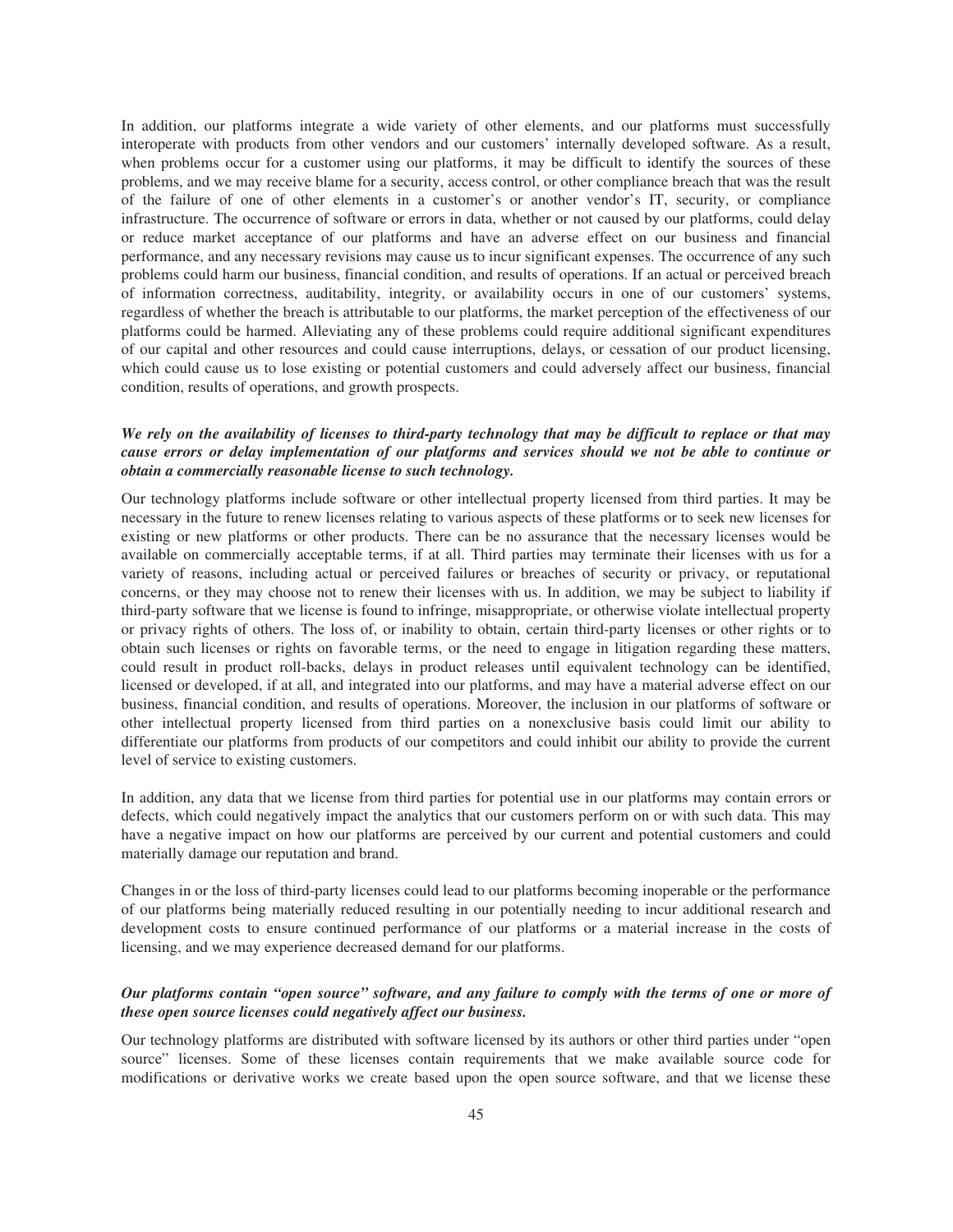modifications or derivative works under the terms of a particular open source license or other license granting third-parties certain rights of further use. If we combine our proprietary software with open source software in a certain manner, we could, under certain provisions of the open source licenses, be required to release the source code of our proprietary software. In addition to risks related to license requirements, usage of open source software can lead to greater risks than use of third-party commercial software, as open source licensors generally do not provide updates, warranties, support, indemnities, assurances of title, or controls on origin of the software, and are provided on an "as-is" basis. Likewise, some open source projects have known security and other vulnerabilities and architectural instabilities, or are otherwise subject to security attacks due to their wide availability, and are provided on an "as-is" basis. We have established processes to help alleviate these risks, including a review process for screening requests from our development organization for the use of open source software, and the use of software tools to review our source code for open source software, but we cannot be sure that all open source software is submitted for approval prior to use in our platforms or that such software tools will be effective. In addition, open source license terms may be ambiguous and many of the risks associated with usage of open source software cannot be eliminated, and could, if not properly addressed, negatively affect our business. If we were found to have inappropriately used open source software, we may be required to re-engineer our platforms, to release proprietary source code, to discontinue the sale of our platforms in the event re-engineering could not be accomplished on a timely basis, or to take other remedial action that may divert resources away from our development efforts, any of which could adversely affect our business, results of operations, financial condition, and growth prospects. In addition, if the open source software we use is no longer maintained by the relevant open source community, then it may be more difficult to make the necessary revisions to our software, including modifications to address security vulnerabilities, which could impact our ability to mitigate cybersecurity risks or fulfill our contractual obligations to our customers. We may also face claims from copyright owners seeking to enforce the terms of an open source license governing the software, including by demanding release of the open source software, derivative works or our proprietary source code that was developed using such software. Such claims, with or without merit, could result in litigation, could be timeconsuming and expensive to settle or litigation, including copyright infringement claims, could divert our management's attention and other resources, could require us to lease some of our proprietary code, or could require us to devote additional research and development resources to change our software, any of which could adversely affect our business.

Additionally, we have intentionally made certain proprietary software available on an open source basis, both by contributing modifications back to existing open source projects, and by making certain internally developed tools available pursuant to open source licenses, and we plan to continue to do so in the future. While we have established procedures, including a review process for any such contributions, which is designed to protect any code that may be competitively sensitive, we cannot guarantee that this process has always been applied consistently. Even when applied, because any software source code we contribute to open source projects is publicly available, our ability to protect our intellectual property rights with respect to such software source code may be limited or lost entirely, and we may be unable to prevent our competitors or others from using such contributed software source code for competitive purposes, or for commercial or other purposes beyond what we intended.

Many of these risks associated with usage of open source software could be difficult to eliminate or manage, and could, if not properly addressed, negatively affect the performance of our offerings and our business.

#### **Risks Related to Legal, Regulatory, and Accounting**

*Our business is subject to complex and evolving U.S. and non-U.S. laws and regulations regarding privacy, data protection and security, technology protection, and other matters. Many of these laws and regulations are subject to change and uncertain interpretation, and could result in claims, changes to our business practices, monetary penalties, increased cost of operations, or otherwise harm our business.*

We are subject to a variety of local, state, national, and international laws, directives, and regulations in the United States and abroad that involve matters central to our business, including privacy and data protection, data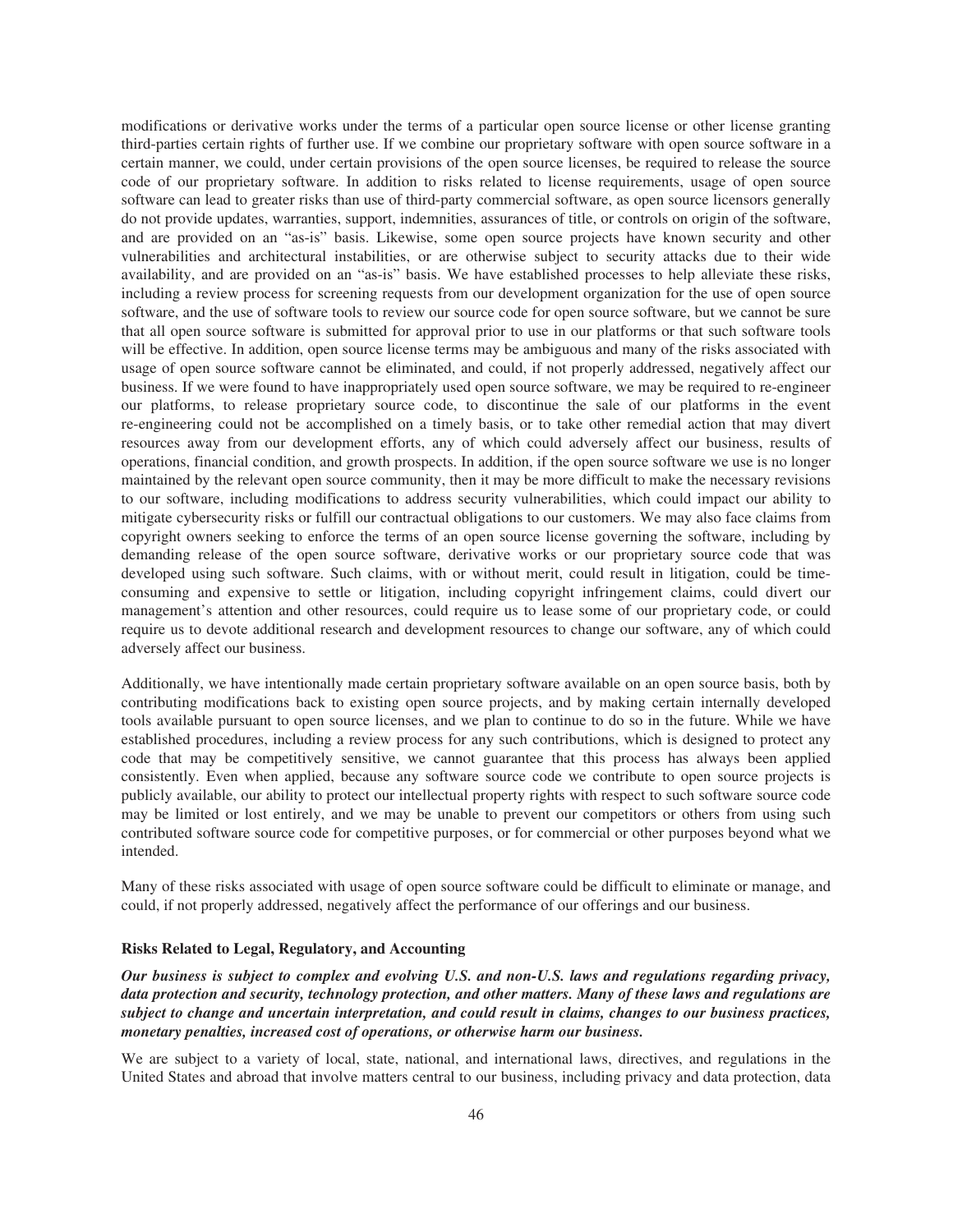security, data storage, retention, transfer and deletion, technology protection, and personal information. Foreign data protection, data security, privacy, and other laws and regulations can impose different obligations or be more restrictive than those in the United States. These U.S. federal and state and foreign laws and regulations, which, depending on the regime, may be enforced by private parties or government entities, are constantly evolving and can be subject to significant change, and they are likely to remain uncertain for the foreseeable future. In addition, the application, interpretation, and enforcement of these laws and regulations are often uncertain, particularly in the new and rapidly evolving software and technology industry in which we operate, and may be interpreted and applied inconsistently from country to country and inconsistently with our current policies and practices. A number of proposals are pending before U.S. federal, state, and foreign legislative and regulatory bodies that could significantly affect our business. For example, legal challenges in Europe to the mechanisms allowing companies to transfer personal data from the European Economic Area to certain other jurisdictions, including the United States, could result in further limitations on the ability to transfer data across borders, particularly if governments are unable or unwilling to reach new or maintain existing agreements that permit cross-border data transfers. The California state legislature passed the California Consumer Privacy Act ("CCPA") in 2018 and California voters approved a ballot measure subsequently establishing the California Privacy Rights Act ("CPRA") in 2020, which will jointly regulate the processing of personal information of California residents and increase the privacy and security obligations of entities handling certain personal information of California residents, including requiring covered companies to provide new disclosures to California consumers, and affords such consumers new abilities to opt-out of certain sales of personal information. The CCPA came into effect on January 1, 2020, and the California Attorney General may bring enforcement actions, with penalties for violations of the CCPA. The CPRA will go into effect on January 1, 2023, instilling enforcement authority in a new dedicated regulatory body, the California Privacy Protection Agency, which will begin carrying out enforcement actions as soon as six months after the enactment date. While aspects of both the CCPA and CPRA and their interpretations remain to be determined in practice, we are committed to complying with their applicable obligations. More generally, some observers have noted the CCPA could mark the beginning of a trend toward more stringent privacy legislation in the United States, as observed with the subsequent Virginia Consumer Data Protection Act ("VCDPA"), enacted in March 2021 and scheduled to become effective on January 1, 2023, and the more recent Colorado Privacy Act ("CPA"), which was enacted in June 2021, will become effective on July 1, 2023. The VCDPA and CPA are comprehensive privacy laws that share similarities with the CCPA, the CPRA, and legislation proposed in other states. We cannot yet fully predict the impact of the CCPA, CPRA, VCDPA, CPA, and other new laws or regulations on our business or operations, but developments regarding these and all privacy and data protection laws and regulations around the world may require us to modify our data processing practices and policies and to incur substantial costs and expenses in an effort to maintain compliance on an ongoing basis. Outside of the United States, virtually every jurisdiction in which we operate has established its own legal framework relating to privacy, data protection, and information security matters with which we and/or our customers must comply. Laws and regulations in these jurisdictions apply broadly to the collection, use, storage, retention, disclosure, security, transfer, and other processing of data that identifies or may be used to identify or locate an individual. Some countries and regions, including the European Union, are considering or have passed legislation that imposes significant obligations in connection with privacy, data protection, and information security that could increase the cost and complexity of delivering our platforms and services, including the European General Data Protection Regulation ("GDPR") which took effect in May 2018. Complying with the GDPR or other data protection laws, directives, and regulations as they emerge may cause us to incur substantial operational costs or require us to modify our data handling practices on an ongoing basis. Non-compliance with the GDPR specifically may result in administrative fines or monetary penalties of up to 4% of worldwide annual revenue in the preceding financial year or  $\epsilon$ 20 million (whichever is higher) for the most serious infringements, and could result in proceedings against us by governmental entities or other related parties and may otherwise adversely impact our business, financial condition, and results of operations.

The overarching complexity of laws and regulations relating to privacy, data protection, and information security around the world pose a compliance challenge that could manifest in costs, damages, or liability in other forms as a result of failure to implement proper programmatic controls, failure to adhere to those controls, or the malicious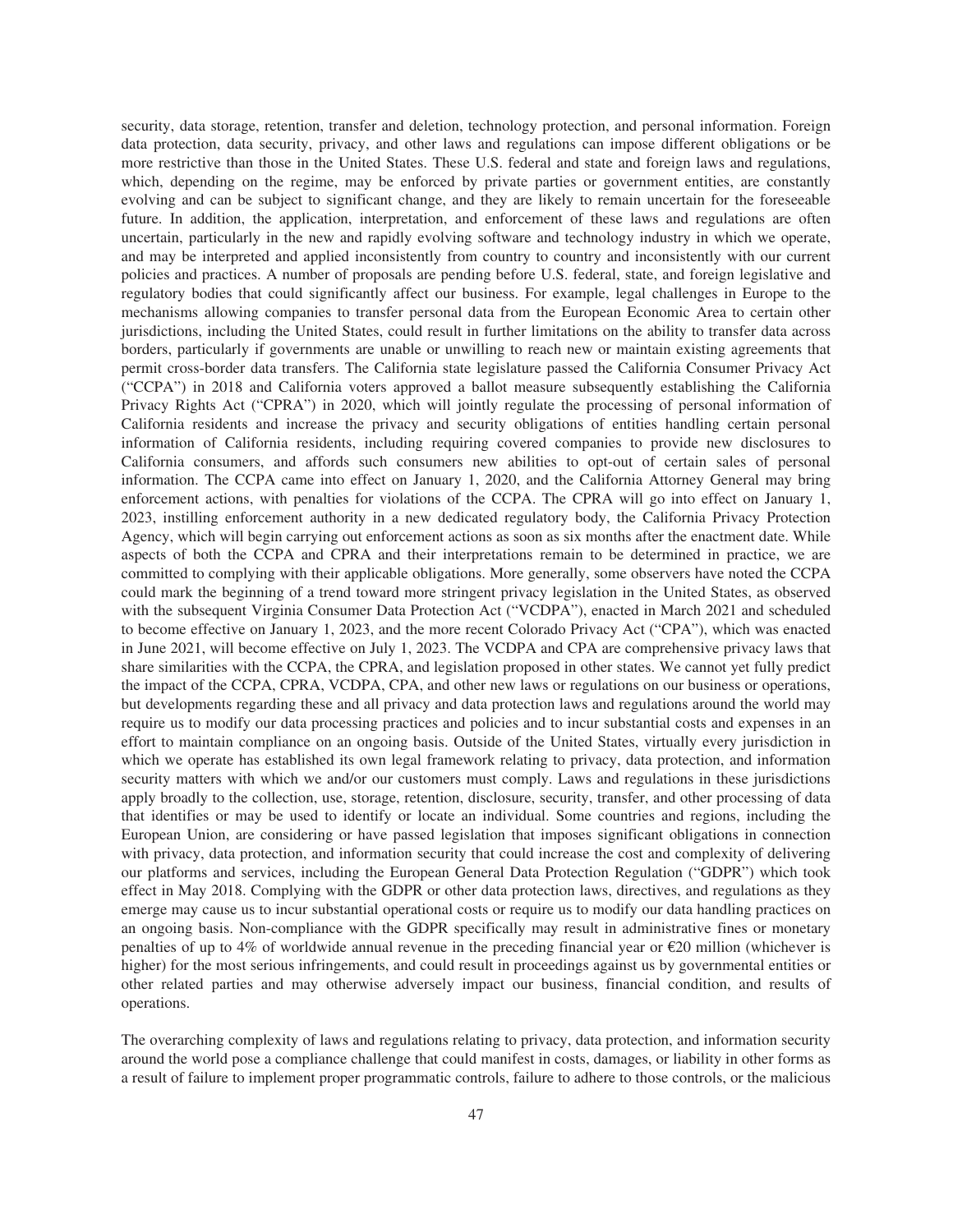or inadvertent breach of applicable privacy and data protection requirements by us, our employees, our business partners, or our customers.

In addition to government regulation, self-regulatory standards and other industry standards may legally or contractually apply to us, be argued to apply to us, or we may elect to comply with such standards or to facilitate our customers' compliance with such standards. Because privacy, data protection, and information security are critical competitive factors in our industry, we may make statements on our website, in marketing materials, or in other settings about our data security measures and our compliance with, or our ability to facilitate our customers' compliance with, these standards. We also expect that there will continue to be new proposed laws and regulations concerning privacy, data protection, and information security, and we cannot yet determine the impact such future laws, regulations and standards, or amendments to or re-interpretations of existing laws and regulations, industry standards, or other obligations may have on our business. New laws, amendments to or re-interpretations of existing laws and regulations, industry standards, and contractual and other obligations may require us to incur additional costs and restrict our business operations. As these legal regimes relating to privacy, data protection, and information security continue to evolve, they may result in ever-increasing public scrutiny and escalating levels of enforcement and sanctions. Furthermore, because the interpretation and application of laws, standards, contractual obligations and other obligations relating to privacy, data protection, and information security are uncertain, these laws, standards, and contractual and other obligations may be interpreted and applied in a manner that is, or is alleged to be, inconsistent with our data management practices, our policies or procedures, or the features of our platforms, or we may simply fail to properly develop or implement our practices, policies, procedures, or features in compliance with such obligations. If so, in addition to the possibility of fines, lawsuits, and other claims, we could be required to fundamentally change our business activities and practices or modify our platforms, which could have an adverse effect on our business. We may be unable to make such changes and modifications in a commercially reasonable manner or at all, and our ability to fulfill existing obligations, make enhancements, or develop new platforms and features could be limited. Furthermore, the costs of compliance with, and other burdens imposed by, the laws, regulations, and policies that are applicable to the businesses of our customers may limit the use and adoption of, and reduce the overall demand for, our platforms.

These existing and proposed laws and regulations can be costly to comply with and can make our platforms and services less effective or valuable, delay or impede the development of new products, result in negative publicity, increase our operating costs, require us to modify our data handling practices, limit our operations, impose substantial fines and penalties, require significant management time and attention, or put our data or technology at risk. Any failure or perceived failure by us or our platforms to comply with the laws, regulations, directives, policies, industry standards, or legal obligations of the U.S., European Union, or other governmental or non-governmental bodies at the regional, national, or supra-national level relating to privacy, data protection, or information security, or any security incident that results in actual or suspected loss of or the unauthorized access to, or acquisition, use, release, or transfer of, personal information, personal data, or other customer or sensitive data or information may result in governmental investigations, inquiries, enforcement actions and prosecutions, private claims and litigation, indemnification or other contractual obligations, other remedies, including fines or demands that we modify or cease existing business practices, or adverse publicity, and related costs and liabilities, which could significantly and adversely affect our business and results of operations.

### *Our non-U.S. sales and operations subject us to additional risks and regulations that can adversely affect our results of operations.*

Our successes to date have primarily come from customers in relatively stable and developed countries, but we are in the process of entering new and emerging markets in non-U.S. countries, including with COVID-19 response efforts and defense, law enforcement, national security, and other government agencies, as part of our growth strategy. These new and emerging markets may involve uncertain business, technology, and economic risks and may be difficult or impossible for us to penetrate, even if we were to commit significant resources to do so.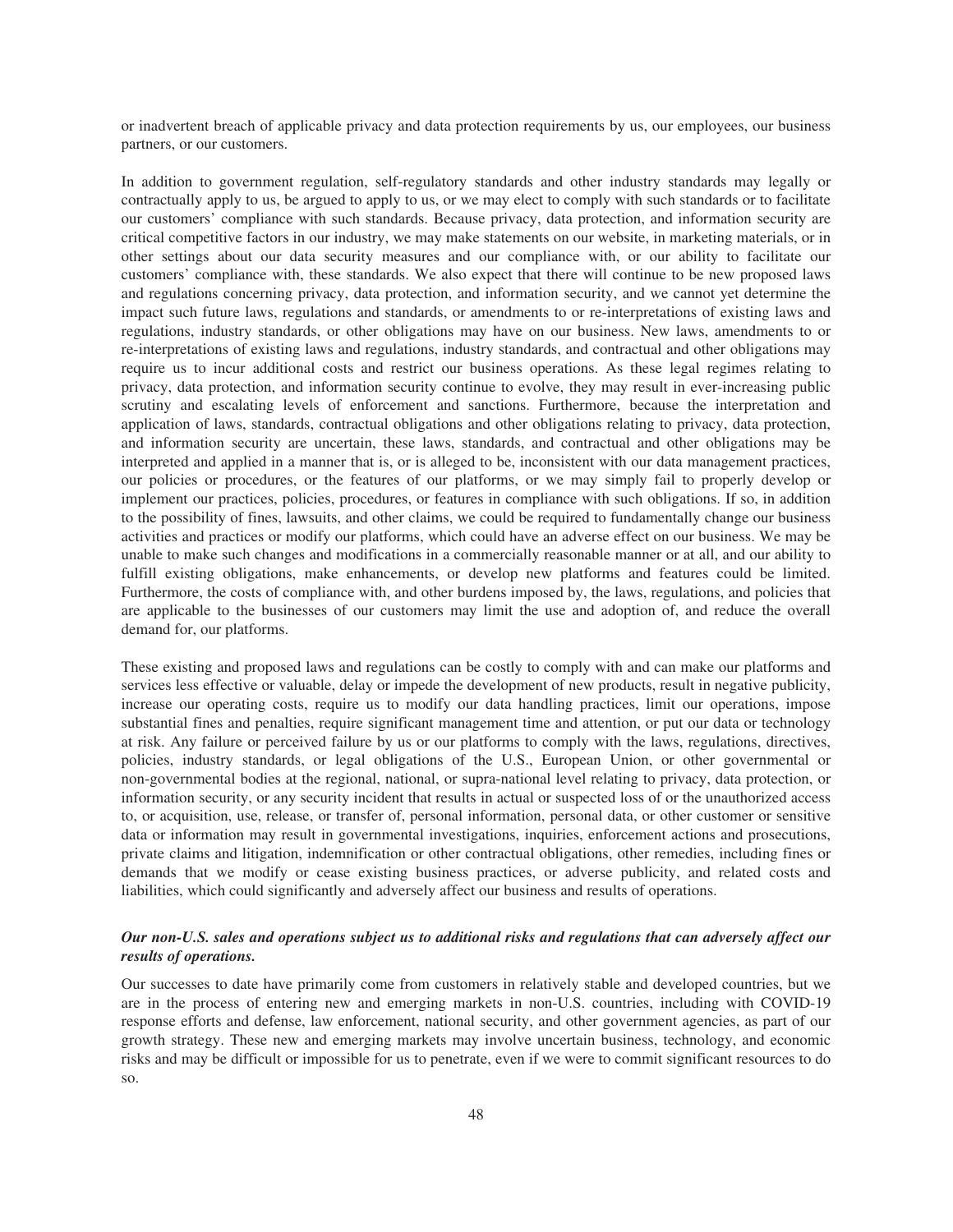We currently have sales personnel and sales and services operations in the United States and certain countries around the world. To the extent that we experience difficulties in recruiting, training, managing, or retaining non-U.S. staff, and specifically sales management and sales personnel staff, we may experience difficulties in sales productivity in, or market penetration of, non-U.S. markets. Our ability to convince customers to expand their use of our platforms or renew their subscription, license, or maintenance and service agreements with us is correlated to, among other things, our direct engagement with the customer. To the extent we are restricted or unable to engage with non-U.S. customers effectively with our limited sales force and services capacity, we may be unable to grow sales to existing customers to the same degree we have experienced in the United States.

Our non-U.S. operations subject us to a variety of risks and challenges, including:

- Increased management, travel, infrastructure, and legal and financial compliance costs and time associated with having multiple non-U.S. operations, including but not limited to compliance with local employment laws and other applicable laws and regulations;
- Longer payment cycles, greater difficulty in enforcing contracts, difficulties in collecting accounts receivable, especially in emerging markets, and the likelihood that revenue from non-U.S. system integrators, government contractors, and customers may need to be recognized when cash is received, at least until satisfactory payment history has been established, or upon confirmation of certain acceptance criteria or milestones;
- The need to adapt our platforms for non-U.S. customers whether to accommodate customer preferences or local law;
- Differing regulatory and legal requirements and possible enactment of additional regulations or restrictions on the use, import, or re-export of our platforms or the provision of services, which could delay, restrict, or prevent the sale or use of our platforms and services in some jurisdictions;
- Compliance with multiple and changing foreign laws and regulations, including those governing employment, privacy, data protection, information security, data transfer, and the risks and costs of non-compliance with such laws and regulations;
- New and different sources of competition not present in the United States;
- Heightened risks of unfair or corrupt business practices in certain geographies and of improper or fraudulent sales arrangements that may cause us to withdraw from particular markets, or impact financial results and result in restatements of financial statements and irregularities in financial statements;
- Volatility in non-U.S. political and economic environments, including by way of examples, the potential effects of COVID-19 and the United Kingdom's departure from the European Union;
- Weaker protection of intellectual property rights in some countries and the risk of potential theft, copying, or other compromises of our technology, data, or intellectual property in connection with our non-U.S. operations, whether by state-sponsored malfeasance or other foreign entities or individuals;
- Volatility and fluctuations in currency exchange rates, including that, because many of our non-U.S. contracts are denominated in U.S. dollars, an increase in the strength of the U.S. dollar may make doing business with us less appealing to a non-U.S. dollar denominated customer;
- Management and employee communication and integration problems resulting from language differences, cultural differences, and geographic dispersion;
- Difficulties in repatriating or transferring funds from, or converting currencies in, certain countries;
- Potentially adverse tax consequences, including multiple and possibly overlapping tax regimes, the complexities of foreign value-added tax systems, and changes in tax laws;
- Lack of familiarity with local laws, customs, and practices, and laws and business practices favoring local competitors or partners; and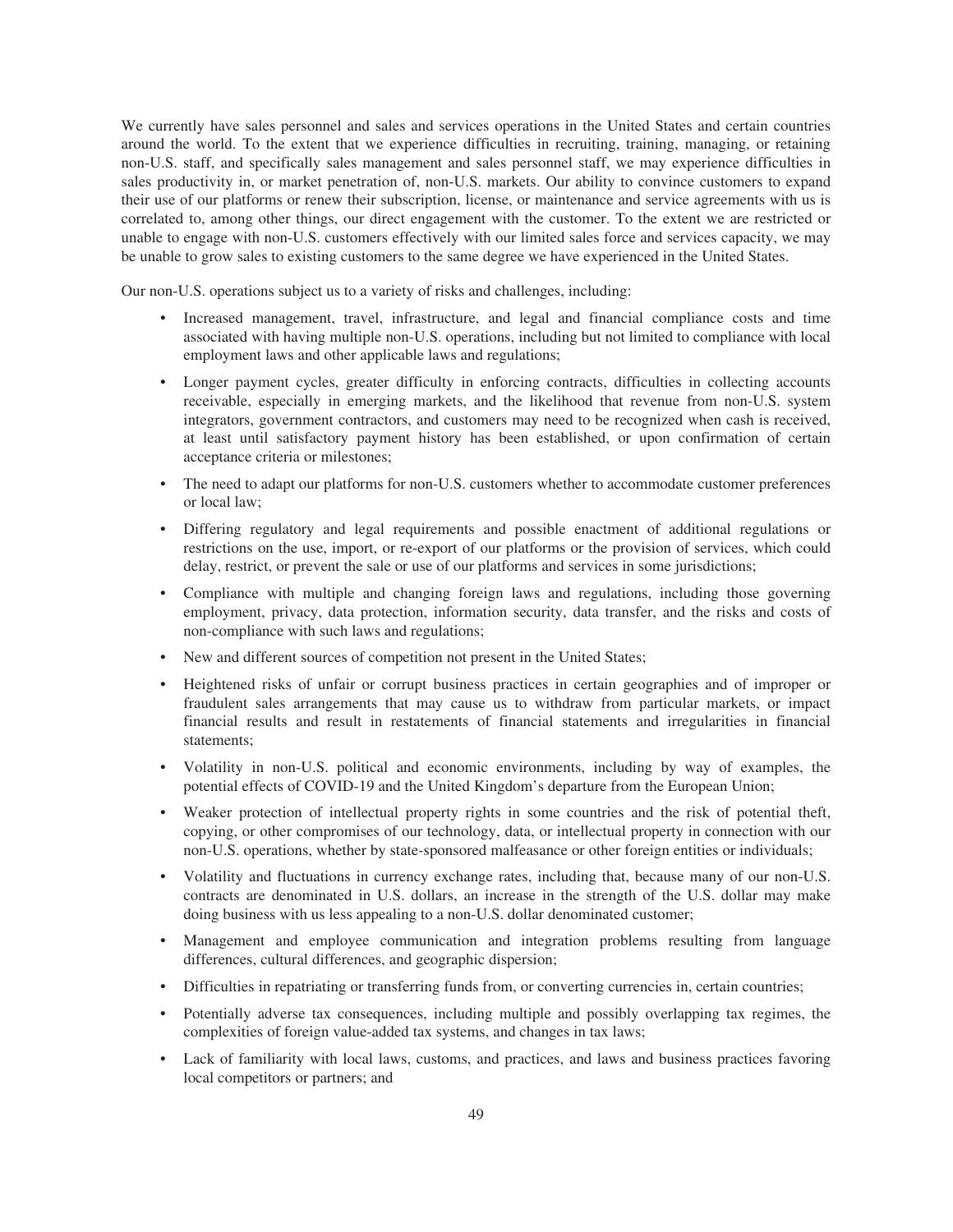• Interruptions to our business operations and our customers' business operations subject to events such as war, incidents of terrorism, natural disasters, public health concerns or epidemics (such as the COVID-19 pandemic), shortages or failures of power, internet, telecommunications, or hosting service providers, cyberattacks or malicious acts, or responses to these events.

In addition to the factors above, foreign governments may take administrative, legislative, or regulatory action that could materially interfere with our ability to sell our platforms in certain countries. For example, foreign governments may require a percentage of prime contracts be fulfilled by local contractors or provide special incentives to government-backed local customers to buy from local competitors, even if their products are inferior to ours. Moreover, both the U.S. government and foreign governments may regulate the acquisition of or import of our technologies or our entry into certain foreign markets or partnership with foreign third parties through investment screening or other regulations. Such regulations may apply to certain non-U.S. joint ventures, platform partnerships and strategic alliances that may be integral to our long-term business strategy.

Compliance with laws and regulations applicable to our non-U.S. operations increases our cost of doing business in foreign jurisdictions. We may be unable to keep current with changes in foreign government requirements and laws as they change from time to time. Failure to comply with these regulations could subject us to investigations, sanctions, enforcement actions, disgorgement of profits, fines, damages, civil and criminal penalties, injunctions, or other collateral consequences. In many foreign countries, it is common for others to engage in business practices that are prohibited by our internal policies and procedures or U.S. regulations applicable to us. In addition, although we have implemented policies and procedures designed to ensure compliance with these laws and policies, there can be no assurance that all of our employees, contractors, partners, and agents will comply with these laws and policies. Violations of laws or key control policies by our employees, contractors, partners, or agents could result in delays in revenue recognition, financial reporting misstatements, governmental sanctions, fines, penalties, or the prohibition of the importation or exportation of our platforms. In addition, responding to any action may result in a significant diversion of management's attention and resources and an increase in professional fees. Enforcement actions and sanctions or failure to prevail in any possible civil or criminal litigation could harm our business, reputation, financial condition, and results of operations.

Also, we are expanding operations, including our work with existing commercial customers, into countries in Asia, Europe, the Middle East, and elsewhere, which may place restrictions on the transfer of data and potentially the import and use of foreign encryption technology. Any of these risks could harm our non-U.S. operations and reduce our non-U.S. sales, adversely affecting our business, results of operations, financial condition, and growth prospects.

Some of our business partners also have non-U.S. operations and are subject to the risks described above. Even if we are able to successfully manage the risks of our own non-U.S. operations, our business may be adversely affected if our business partners are not able to successfully manage these risks.

# *Failure to comply with governmental laws and regulations could harm our business, and we have been, and expect to be, the subject of legal and regulatory inquiries, which may result in monetary payments or may otherwise negatively impact our reputation, business, and results of operations.*

Our business is subject to regulation by various federal, state, local, and foreign governments in which we operate. In certain jurisdictions, the regulatory requirements imposed by foreign governments may be more stringent than those in the United States. Noncompliance with applicable regulations or requirements could subject us to investigations, administrative proceedings, sanctions, enforcement actions, disgorgement of profits, fines, damages, litigation, civil and criminal penalties, termination of contracts, exclusion from sales channels or sales opportunities, injunctions, or other consequences. Such matters may include, but are not limited to, claims, disputes, allegations, or investigations related to alleged violations of laws or regulations relating to anticorruption requirements, lobbying or conflict-of-interest requirements, export or other trade controls, data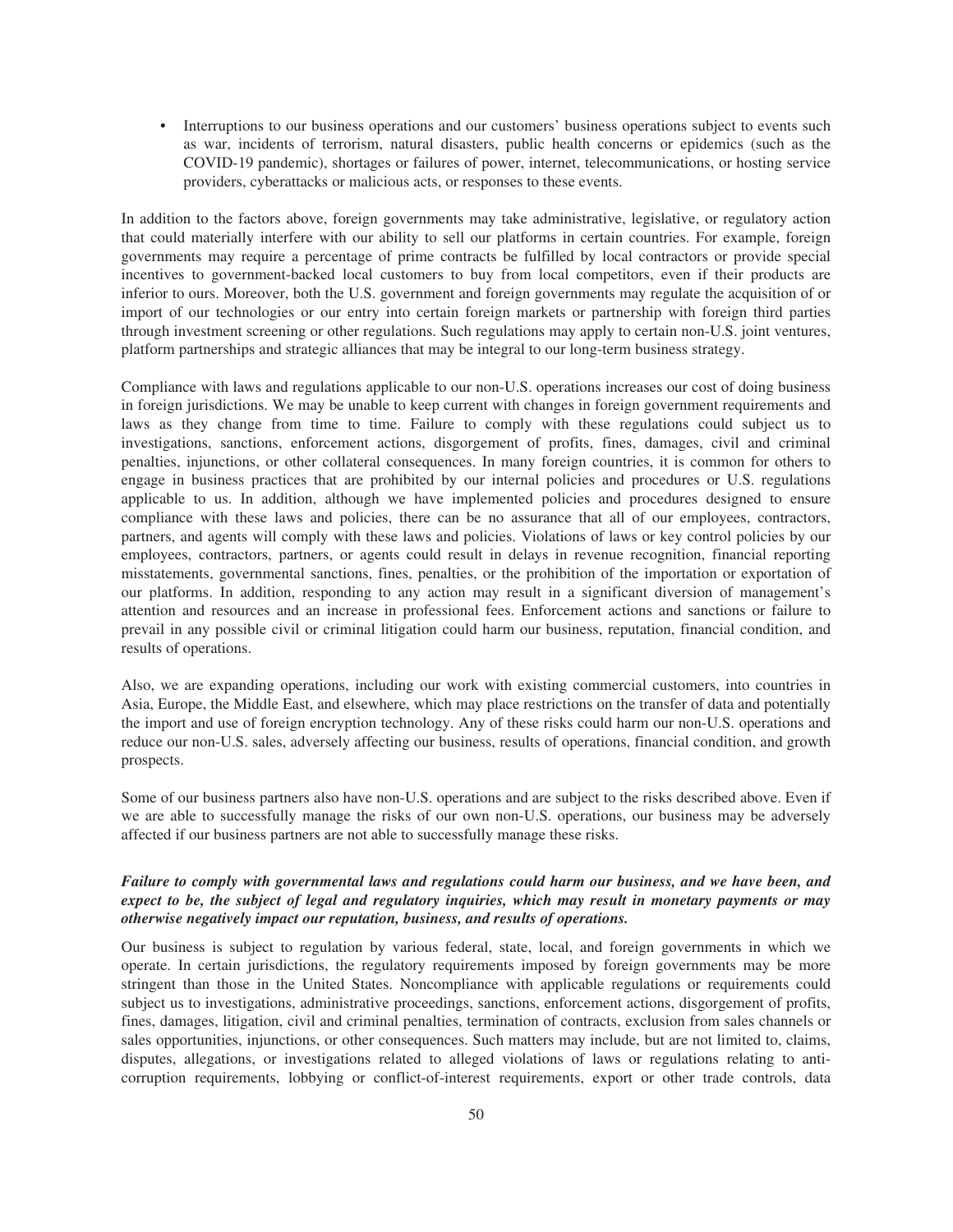privacy or data protection requirements, or laws or regulations relating to employment, procurement, cybersecurity, securities, or antitrust/competition requirements. The effects of recently imposed and proposed actions are uncertain because of the dynamic nature of governmental action and responses. We may be subject to government inquiries that drain our time and resources, tarnish our brand among customers and potential customers, prevent us from doing business with certain customers or markets, including government customers, affect our ability to hire, attract and maintain qualified employees, or require us to take remedial action or pay penalties. From time to time, we receive formal and informal inquiries from governmental agencies and regulators regarding our compliance with laws and regulations or otherwise relating to our business or transactions. Any negative outcome from such inquiries or investigations or failure to prevail in any possible civil or criminal litigation could adversely affect our business, reputation, financial condition, results of operations, and growth prospects.

# *We have previously been, and may currently or in the future become, involved in a number of legal, regulatory, and administrative inquiries and proceedings, and unfavorable outcomes in litigation or other of these matters could negatively impact our business, financial conditions, and results of operations.*

We have previously been, may currently be, and from time to time going forward may become involved in and subject to regulatory or other governmental inquiries or investigations, or governmental or private-party litigation or proceedings for a variety of claims or disputes. These claims, lawsuits, and proceedings could involve labor and employment, discrimination and harassment, commercial disputes, intellectual property rights (including patent, trademark, copyright, trade secret, and other proprietary rights), class actions, general contract, tort, defamation, data privacy rights, antitrust, common law fraud, government regulation, or compliance, alleged federal and state securities and "blue sky" law violations or other investor claims, and other matters. Derivative claims, lawsuits, and proceedings, which may, from time to time, be asserted against our directors by our stockholders, could involve breach of fiduciary duty, failure of oversight, corporate waste claims, and other matters. One of our stockholders with respect to whom we are currently engaged in litigation as described in the notes to our consolidated financial statements has threatened to bring various of these claims. In addition, our business and results may be adversely affected by the outcome of any currently pending or any future legal, regulatory, and/or administrative claims or proceedings, including through monetary damages or injunctive relief.

The number and significance of our legal disputes and inquiries may increase as we continue to grow larger, as our business expands in employee headcount, scope, and geographic reach, and as our platforms and services become more complex. Additionally, if customers fail to pay us under the terms of our agreements, we may be adversely affected due to the cost of enforcing the terms of our contracts through litigation. Litigation or other proceedings can be expensive and time consuming and can divert our resources and leadership's attention from our primary business operations. The results of our litigation also cannot be predicted with certainty. If we are unable to prevail in litigation, we could incur payments of substantial monetary damages or fines, or undesirable changes to our platforms or business practices, and accordingly, our business, financial condition, or results of operations could be materially and adversely affected. Furthermore, if we accrue a loss contingency for pending litigation and determine that it is probable, any disclosures, estimates, and reserves we reflect in our financial statements with regard to these matters may not reflect the ultimate disposition or financial impact of litigation or other such matters. These proceedings could also result in negative publicity, which could harm customer and public perception of our business, regardless of whether the allegations are valid or whether we are ultimately found liable. Additional information regarding certain of the lawsuits we are involved in is described further in *Note 9. Commitments and Contingencies* in our consolidated financial statements included elsewhere in this Annual Report on Form 10-K.

### *Failure to comply with anti-bribery and anti-corruption laws could subject us to penalties and other adverse consequences.*

As we operate and sell our platforms and services around the world, we are subject to the United States Foreign Corrupt Practices Act ("FCPA"), the UK Bribery Act, the U.S. domestic bribery statute contained in 18 U.S.C. §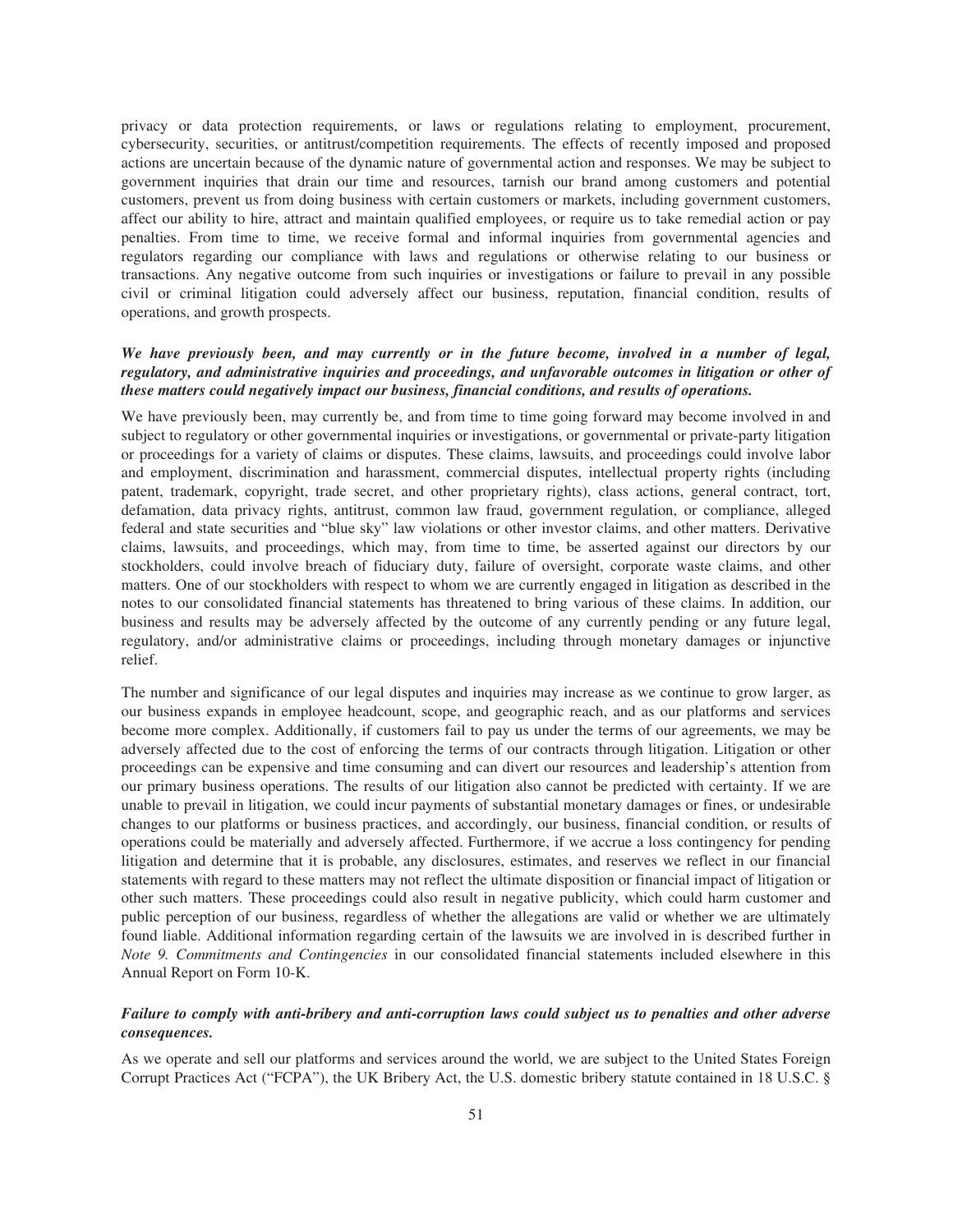201, the United States Travel Act, and other anti-corruption and anti-bribery laws and regulations in the jurisdictions in which we do business, both domestic and abroad. These laws and regulations generally prohibit improper payments or offers of improper payments to government officials, political parties, or commercial partners for the purpose of obtaining or retaining business or securing an improper business advantage.

We have operations, deal with and make sales to governmental or quasi-governmental entities in the United States and in non-U.S. countries, including those known to experience corruption, particularly certain emerging countries in East Asia, Eastern Europe, Africa, South America, and the Middle East, and further expansion of our non-U.S. sales efforts may involve additional regions.

Corruption issues pose a risk in every country and jurisdiction, but in many countries, particularly in countries with developing economies, it may be more common for businesses to engage in practices that are prohibited by the FCPA or other applicable laws and regulations, and our activities in these countries pose a heightened risk of unauthorized payments or offers of payments by one of our employees or third-party business partners, representatives, and agents that could be in violation of various laws including the FCPA. The FCPA, U.K. Bribery Act and other applicable anti-bribery and anti-corruption laws also may hold us liable for acts of corruption and bribery committed by our third-party business partners, representatives, and agents. We and our third-party business partners, representatives, and agents may have direct or indirect interactions with officials and employees of government agencies or state-owned or affiliated entities and we may be held liable for the corrupt or other illegal activities of our employees or such third parties even if we do not explicitly authorize such activities. The FCPA or other applicable laws and regulations also require that we keep accurate books and records and maintain internal controls and compliance procedures designed to prevent any such actions. While we have implemented policies and procedures to address compliance with such laws, we cannot assure you that our employees or other third parties working on our behalf will not engage in conduct in violation of our policies or applicable law for which we might ultimately be held responsible. Violations of the FCPA, the UK Bribery Act, and other laws may result in whistleblower complaints, adverse media coverage, investigations, imposition of significant legal fees, loss of export privileges, as well as severe criminal or civil sanctions, including suspension or debarment from U.S. government contracting, and we may be subject to other liabilities and adverse effects on our reputation, which could negatively affect our business, results of operations, financial condition, and growth prospects. In addition, responding to any enforcement action may result in a significant diversion of management's attention and resources and significant defense costs and other professional fees. Our exposure for violating these laws increases as our non-U.S. presence expands and as we increase sales and operations in foreign jurisdictions.

# *Governmental trade controls, including export and import controls, sanctions, customs requirements, and related regimes, could subject us to liability or loss of contracting privileges or limit our ability to compete in certain markets.*

Our offerings are subject to U.S. export controls, and we incorporate encryption technology into certain of our offerings. Our controlled software offerings and the underlying technology may be exported outside of the United States only with the required export authorizations, which may include license requirements in some circumstances. Additionally, our current or future products may be classified under the Commerce Department Export Administration Regulations ("EAR") or as defense articles subject to the United States International Traffic in Arms Regulations ("ITAR"). Most of our products, including our core software platforms, have been classified under the EAR and are generally exportable without needing a specific license, under an EAR exception for encrypted software. If a product, or component of a product, is classified under the ITAR, or is ineligible for the EAR encryption exception, then those products could be exported outside the United States only if we obtain the applicable export license or qualify for a different license exception. In certain contexts, the services we provide might be classified as defense services subject to the ITAR separately from the products we provide. Compliance with the EAR, ITAR, and other applicable regulatory requirements regarding the export of our products, including new releases of our products and/or the performance of services, may create delays in the introduction of our products in non-U.S. markets, prevent our customers with non-U.S. operations from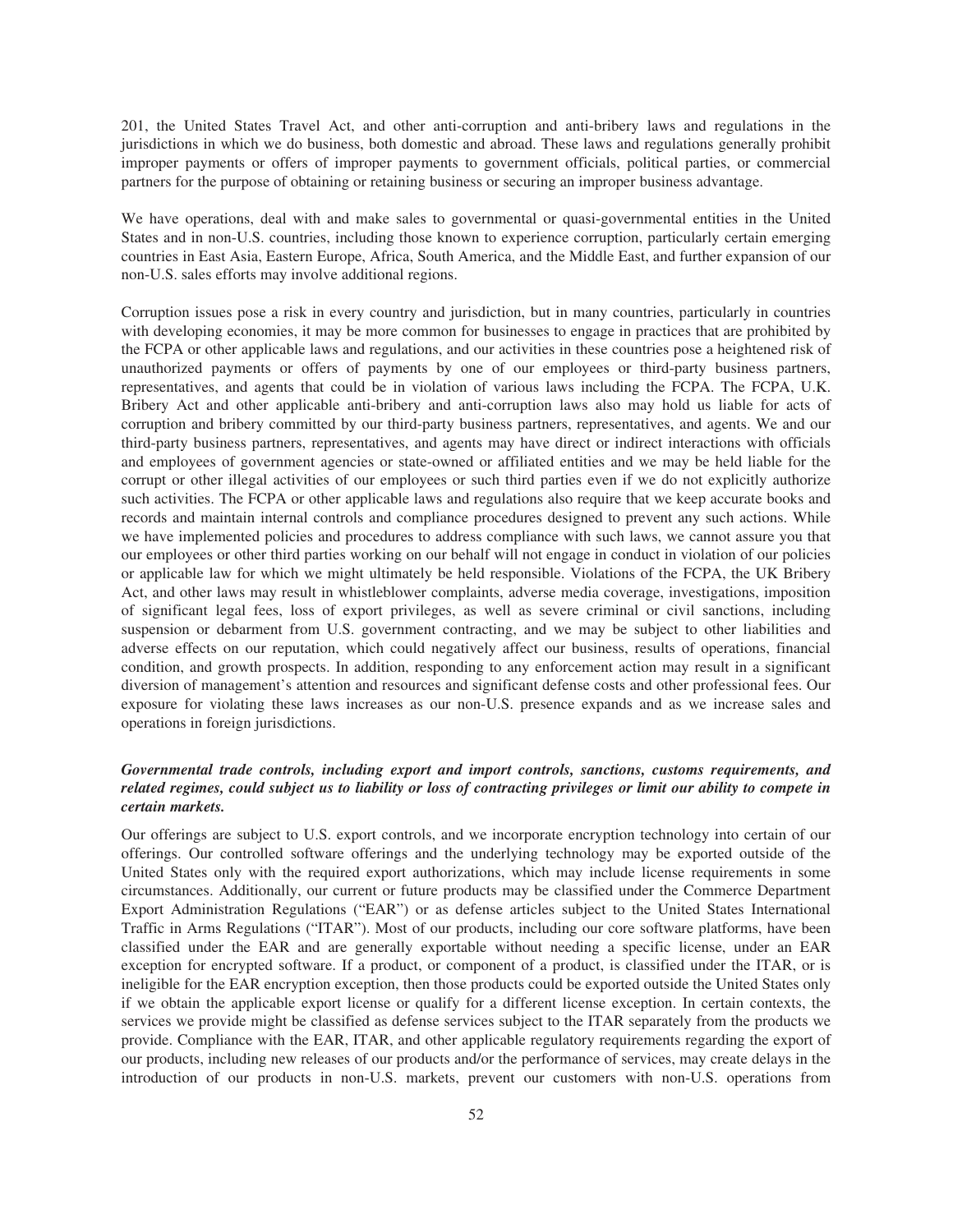deploying our products throughout their global systems or, in some cases, prevent the export of our products to some countries altogether.

Furthermore, our activities are subject to the economic sanctions, laws and regulations of the United States and other jurisdictions. Such controls prohibit the shipment or transfer of certain products and services without the required export authorizations or export to countries, governments, and persons targeted by applicable sanctions. We take precautions to prevent our offerings from being exported in violation of these laws, including: (i) seeking to proactively classify our platforms and obtain authorizations for the export and/or import of our platforms where appropriate, (ii) implementing certain technical controls and screening practices to reduce the risk of violations, and (iii) requiring compliance with U.S. export control and sanctions obligations in customer and vendor contracts. However, we cannot guarantee the precautions we take will prevent violations of export control and sanctions laws.

As discussed above, if we misclassify a product or service, export or provide access to a product or service in violation of applicable restrictions, or otherwise fail to comply with export regulations, we may be denied export privileges or subjected to significant per violation fines or other penalties, and our platforms may be denied entry into other countries. Any decreased use of our platforms or limitation on our ability to export or sell our platforms would likely adversely affect our business, results of operations and financial condition. Violations of U.S. sanctions or export control laws can result in fines or penalties, including civil penalties of over \$300,000 or twice the value of the transaction, whichever is greater, per EAR violation and a civil penalty of over \$1,000,000 for ITAR violations. In the event of criminal knowing and willful violations of these laws, fines of up to \$1,000,000 per violation and possible incarceration for responsible employees and managers could be imposed.

We also note that if we or our business partners or counterparties, including licensors and licensees, prime contractors, subcontractors, sublicensors, vendors, customers, shipping partners, or contractors, fail to obtain appropriate import, export, or re-export licenses or permits, notwithstanding regulatory requirements or contractual commitments to do so, or if we fail to secure such contractual commitments where necessary, we may also be adversely affected, through reputational harm as well as other negative consequences, including government investigations and penalties. For instance, violations of U.S. sanctions or export control laws can result in fines or penalties, including significant civil and criminal penalties per violation, depending on the circumstances of the violation or violations.

Negative consequences for violations or apparent violations of trade control requirements may include the absolute loss of the right to sell our platforms or services to the government of the United States, or to other public bodies, or a reduction in our ability to compete for such sales opportunities. Further, complying with export control and sanctions regulations for a particular sale may be time-consuming and may result in the delay or loss of sales opportunities.

Also, various countries, in addition to the United States, regulate the import and export of certain encryption and other technology, including import and export permitting and licensing requirements, and have enacted laws that could limit our ability to distribute our platforms or could limit our customers' abilities to implement our platforms in those countries. Any new export restrictions, new legislation, changes in economic sanctions, or shifting approaches in the enforcement or scope of existing regulations, or in the countries, persons, or technologies targeted by such regulations, could result in decreased use of our platforms by existing customers with non-U.S. operations, declining adoption of our platforms by new customers with non-U.S. operations, limitation of our expansion into new markets, and decreased revenue.

# *Changes in accounting principles or their application to us could result in unfavorable accounting charges or effects, which could adversely affect our results of operations and growth prospects.*

We prepare consolidated financial statements in accordance with U.S. generally accepted accounting principles ("GAAP"). In particular, we make certain estimates and assumptions related to the adoption and interpretation of these principles including the recognition of our revenue and the accounting for our provision for income taxes.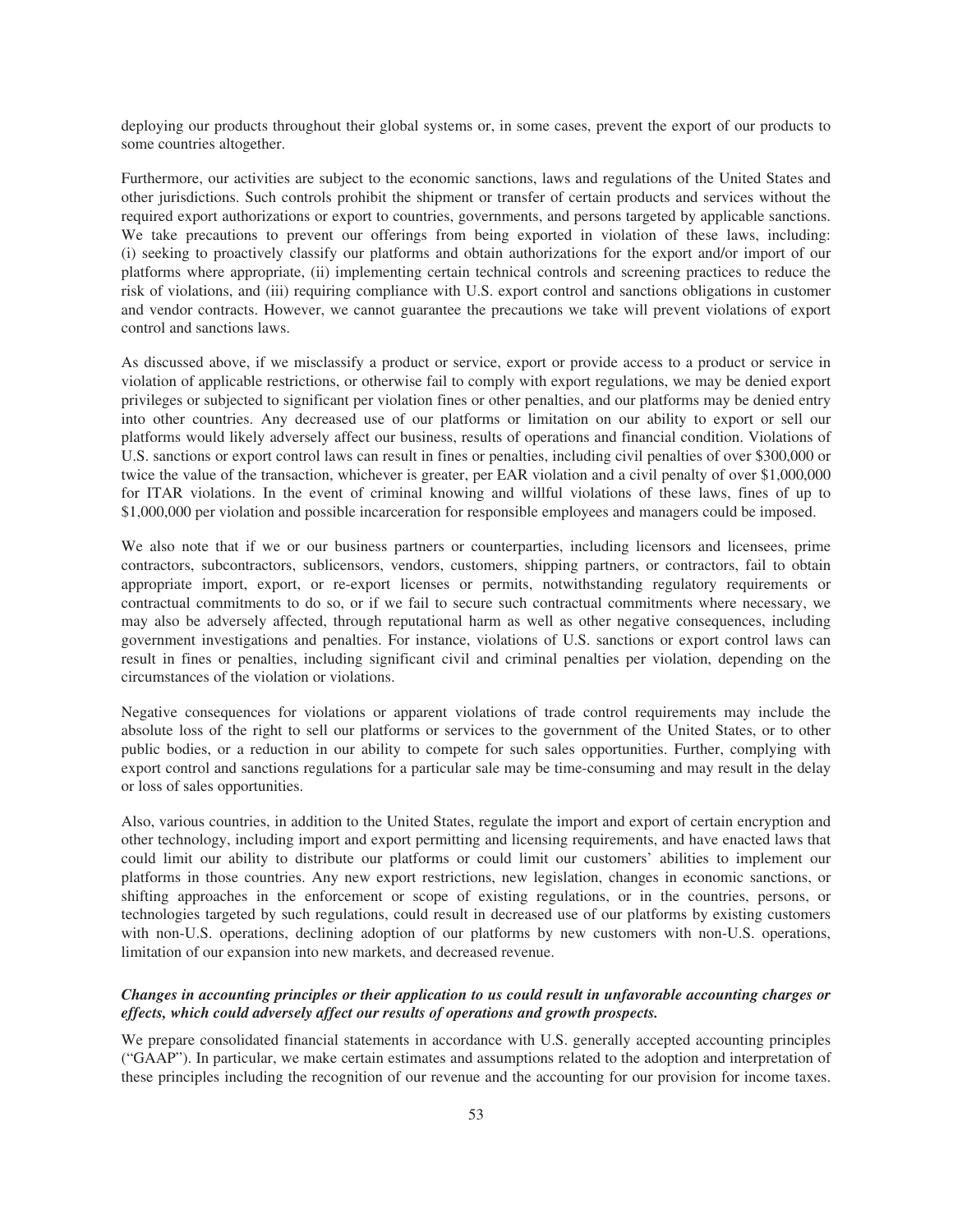If these assumptions turn out to be incorrect, our financial results and position could materially differ from our expectations and could be materially adversely affected. A change in any of these principles or guidance, or in their interpretations or application to us, may have a significant effect on our reported results, as well as our processes and related controls, and may retroactively affect previously reported results or our forecasts, which may negatively impact our financial statements.

# *If our judgments or estimates relating to our critical accounting policies are based on assumptions that change or prove to be incorrect, our results of operations could fall below expectations of securities analysts and investors, resulting in a decline in our stock price.*

The preparation of our financial statements in conformity with GAAP requires management to make judgments, estimates, and assumptions that affect the amounts reported in the consolidated financial statements and accompanying notes. We base our estimates on historical experience and on various other assumptions that we believe to be reasonable under the circumstances, as provided in the section titled *"Management's Discussion and Analysis of Financial Condition and Results of Operations"* the results of which form the basis for making judgments about the carrying values of assets, liabilities, and equity, and the amount of revenue and expenses that are not readily apparent from other sources. Our results of operations may be adversely affected if our assumptions change or if actual circumstances differ from those in our assumptions, which could cause our results of operations to fall below the expectations of securities analysts and investors, resulting in a decline in the trading price of our Class A common stock. Significant judgments, estimates, and assumptions used in preparing our consolidated financial statements include, or may in the future include, those related to revenue recognition and income taxes.

#### *We could be subject to additional tax liabilities.*

We are subject to federal, state, and local income taxes in the U.S. and numerous foreign jurisdictions. Determining our provision for income taxes requires significant management judgment, and the ultimate tax outcome may be uncertain. In addition, our provision for income taxes is subject to volatility and could be adversely affected by many factors, including, among other things, changes to our operating or holding structure, changes in the amounts of earnings in jurisdictions with differing statutory tax rates, changes in the valuation of deferred tax assets and liabilities, and changes in U.S. and foreign tax laws. Tax authorities in the United States and various foreign jurisdictions may disagree with our calculation of research and development tax credits, cross-jurisdictional transfer pricing, or other matters and assess additional taxes, interest or penalties. While we regularly assess the likely outcomes of these examinations to determine the adequacy of our provision for income taxes and we believe that our financial statements reflect adequate reserves to cover any such contingencies, there can be no assurance that the outcomes of such examinations will not have a material impact on our results of operations and cash flows. If U.S. or other foreign tax authorities change applicable tax laws, our overall taxes could increase, and our financial condition or results of operations may be adversely impacted.

# *We may not be able to utilize a significant portion of our net operating loss carryforwards and tax credits, which could adversely affect our results of operations.*

We record an asset for the future tax benefits from unused U.S. federal, state, and non-U.S. net operating losses ("NOLs") and tax credits subject to a full valuation allowance. Federal, state. and non-U.S. taxing bodies often place limitations on NOLs and tax credit carryforward benefits. As a result, we may not be able to utilize our NOLs and tax credits. In general, under Section 382 of the United States Internal Revenue Code of 1986 (the "Code"), a corporation that undergoes an ownership change is subject to limitations on its ability to utilize its pre-change NOLs to offset future taxable income. Future changes in our stock ownership, some of which are outside of our control, could result in an ownership change under Section 382 of the Code. If our existing NOLs are subject to limitations arising from an ownership change, our ability to utilize NOLs could be limited by Section 382 of the Code, and a certain amount of our prior year NOLs could expire without benefit. Changes in the law may also impact our ability to use our NOLs and tax credit carryforwards.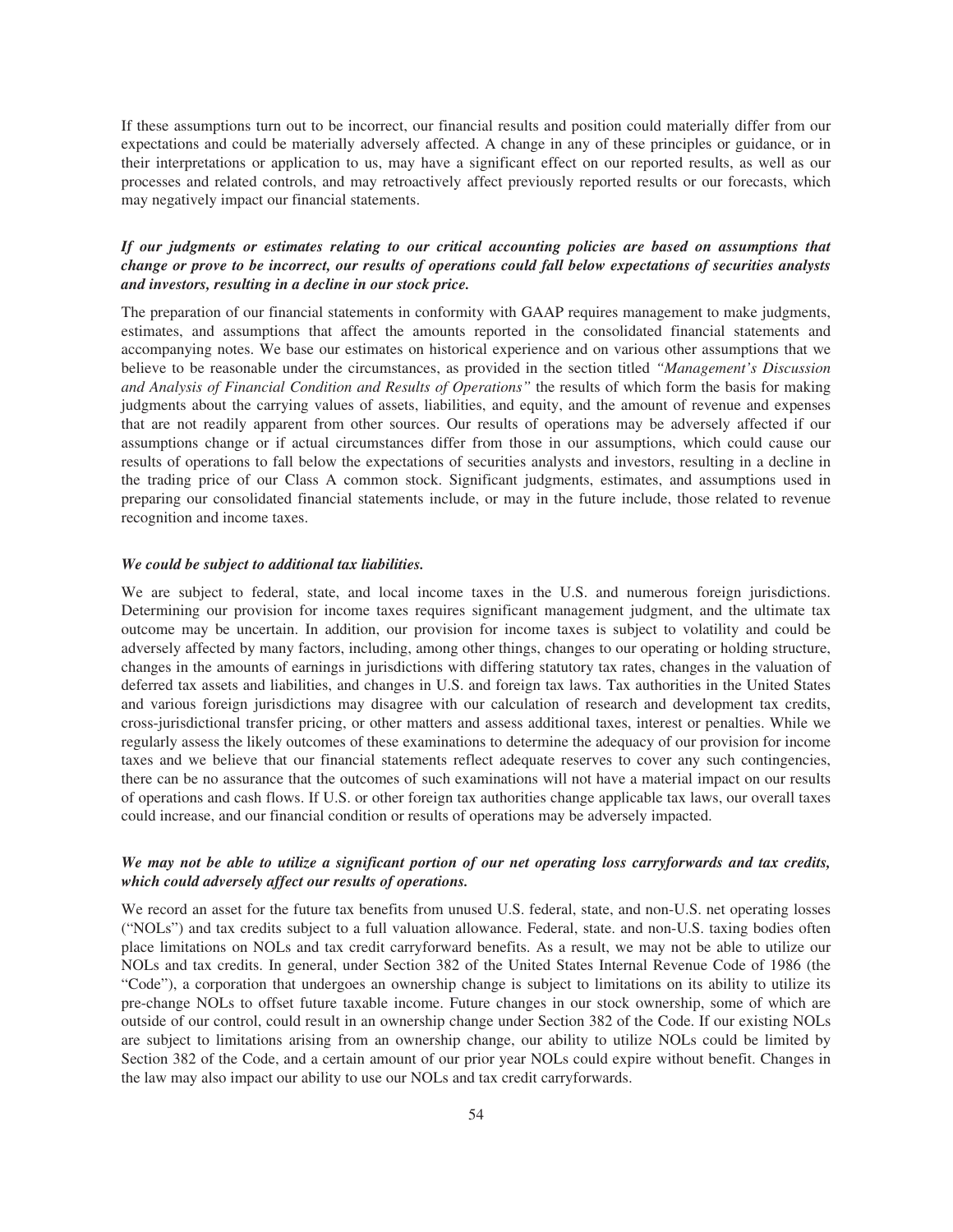There is also a risk that the expiration of our existing NOLs or tax credits or a limitation on their use to offset future income tax liabilities could result from statutory or regulatory changes, especially in reaction to the COVID-19 pandemic.

## *Our results of operations may be harmed if we are required to collect sales or other related taxes for our license arrangements in jurisdictions where we have not historically done so.*

States and some local taxing jurisdictions have differing rules and regulations governing sales and use taxes, and these rules and regulations are subject to varying interpretations that may change over time. We collect and remit U.S. sales and use tax, value-added tax ("VAT"), and goods and services tax ("GST") in a number of jurisdictions. It is possible, however, that we could face sales tax, VAT, or GST audits and that our liability for these taxes could exceed our estimates as state and non-U.S. tax authorities could still assert that we are obligated to collect additional tax amounts from our customers and remit those taxes to those authorities. We could also be subject to audits in states and non-U.S. jurisdictions for which we have not accrued tax liabilities. One or more states or countries may seek to impose incremental or new sales, use, or other tax collection obligations on us or may determine that such taxes should have, but have not been, paid by us.

#### **Risks Related to Relationships and Business with the Public Sector**

# *A significant portion of our business depends on sales to the public sector, and our failure to receive and maintain government contracts or changes in the contracting or fiscal policies of the public sector could have a material adverse effect on our business.*

We derive a significant portion of our revenue from contracts with federal, state, local, and foreign governments and government agencies, and we believe that the success and growth of our business will continue to depend on our successful procurement of government contracts. For example, we have historically derived, and expect to continue to derive, a significant portion of our revenue from sales to agencies of the U.S. federal government, either directly by us or through other government contractors. Our perceived relationship with the U.S. government could adversely affect our business prospects in certain non-U.S. geographies or with certain non-U.S. governments.

Sales to such government agencies are subject to a number of challenges and risks. Selling to government agencies can be highly competitive, expensive, and time-consuming, often requiring significant upfront time and expense without any assurance that these efforts will generate a sale. We also must comply with laws and regulations relating to the formation, administration, and performance of contracts, which provide public sector customers rights, many of which are not typically found in commercial contracts.

Accordingly, our business, financial condition, results of operations, and growth prospects may be adversely affected by certain events or activities, including, but not limited to:

- Changes in fiscal or contracting policies or decreases in available government funding;
- Changes in government programs or applicable requirements;
- Restrictions in the grant of personnel security clearances to our employees;
- Ability to maintain facility clearances required to perform on classified contracts for U.S. federal government and foreign government agencies;
- Changes in the political environment, including before or after a change to the leadership within the government administration, and any resulting uncertainty or changes in policy or priorities and resultant funding;
- Changes in the government's attitude towards the capabilities that we offer, especially in the areas of national defense, cybersecurity, and critical infrastructure, including the financial, energy, telecommunications, and healthcare sectors;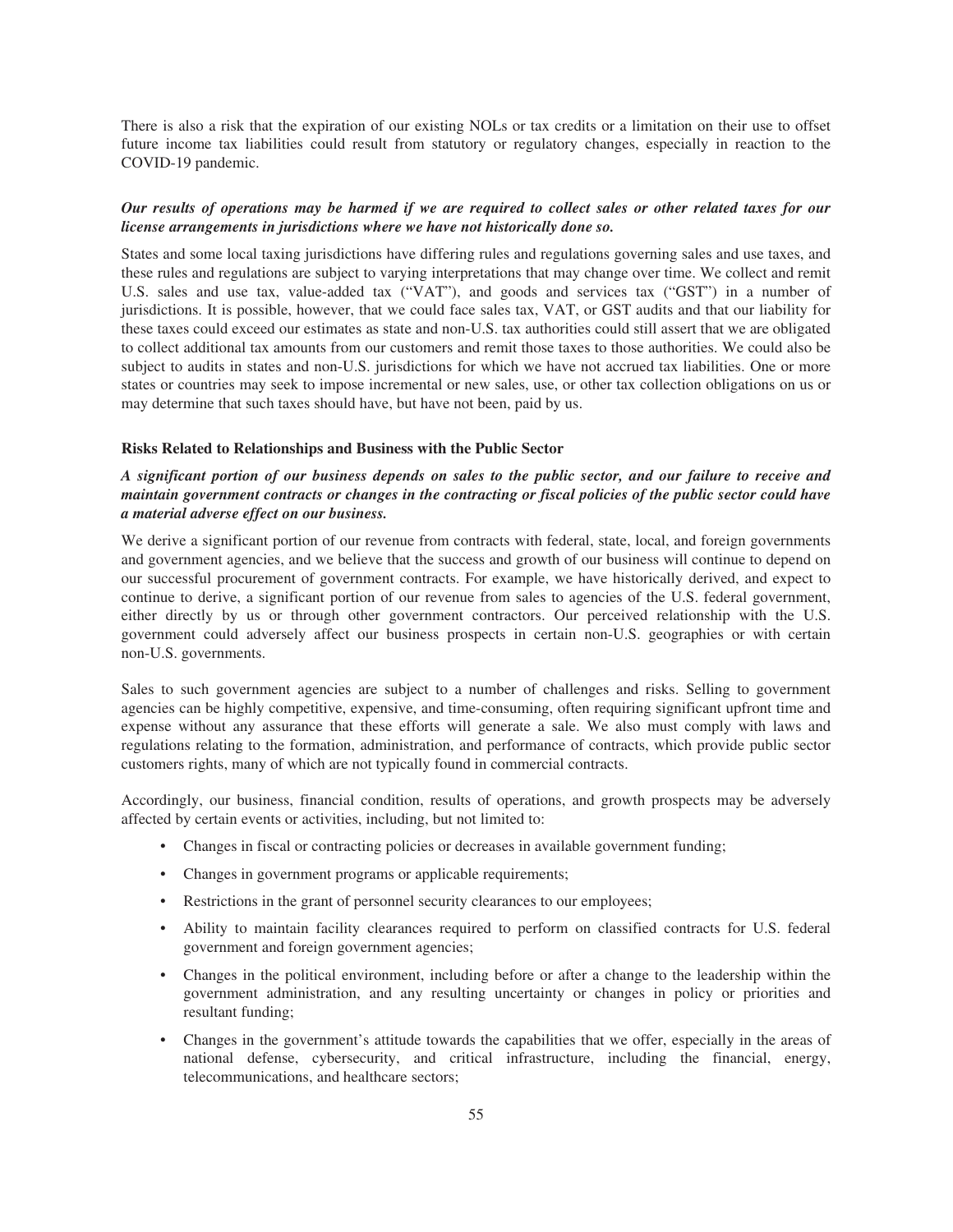- Changes in the government's attitude towards us as a company or our platforms as viable or acceptable software solutions;
- Appeals, disputes, or litigation relating to government procurement, including but not limited to bid protests by unsuccessful bidders on potential or actual awards of contracts to us or our partners by the government;
- The adoption of new laws or regulations or changes to existing laws or regulations;
- Budgetary constraints, including automatic reductions as a result of "sequestration" or similar measures and constraints imposed by any lapses in appropriations for the federal government or certain of its departments and agencies;
- Influence by, or competition from, third parties with respect to pending, new, or existing contracts with government customers;
- Changes in political or social attitudes with respect to security or data privacy issues;
- Potential delays or changes in the government appropriations or procurement processes, including as a result of events such as war, incidents of terrorism, natural disasters, and public health concerns or epidemics, such as the coronavirus pandemic; and
- Increased or unexpected costs or unanticipated delays caused by other factors outside of our control, such as performance failures of our subcontractors.

Any such event or activity, among others, could cause governments and governmental agencies to delay or refrain from purchasing our platforms and services in the future, reduce the size or payment amounts of purchases from existing or new government customers, or otherwise have an adverse effect on our business, results of operations, financial condition, and growth prospects.

## *We have contracts with governments that involve classified programs, which may limit investor insight into portions of our business.*

We derive a portion of our revenue from programs with governments and government agencies that are subject to security restrictions (e.g., contracts involving classified information, classified contracts, and classified programs), which preclude the dissemination of information and technology that is classified for national security purposes under applicable law and regulation. In general, access to classified information, technology, facilities, or programs requires appropriate personnel security clearances, is subject to additional contract oversight and potential liability, and may also require appropriate facility clearances and other specialized infrastructure. In the event of a security incident involving classified information, technology, facilities, or programs or personnel holding clearances, we may be subject to legal, financial, operational, and reputational harm. We are limited in our ability to provide specific information about these classified programs, their risks, or any disputes or claims relating to such programs. As a result, investors have less insight into our classified programs than our other businesses and therefore less ability to fully evaluate the risks related to our classified business or our business overall. However, historically the business risks associated with our work on classified programs have not differed materially from those of our other government contracts.

### *Our business could be adversely affected if our employees cannot obtain and maintain required personnel security clearances or we cannot establish and maintain a required facility security clearance.*

Certain government contracts may require our employees to maintain various levels of security clearances and may require us to maintain a facility security clearance to comply with U.S. and international government agency requirements. Many governments have strict security clearance requirements for personnel who perform work in support of classified programs. Obtaining and maintaining security clearances for employees typically involves a lengthy process, and it can be difficult to identify, recruit, and retain employees who already hold security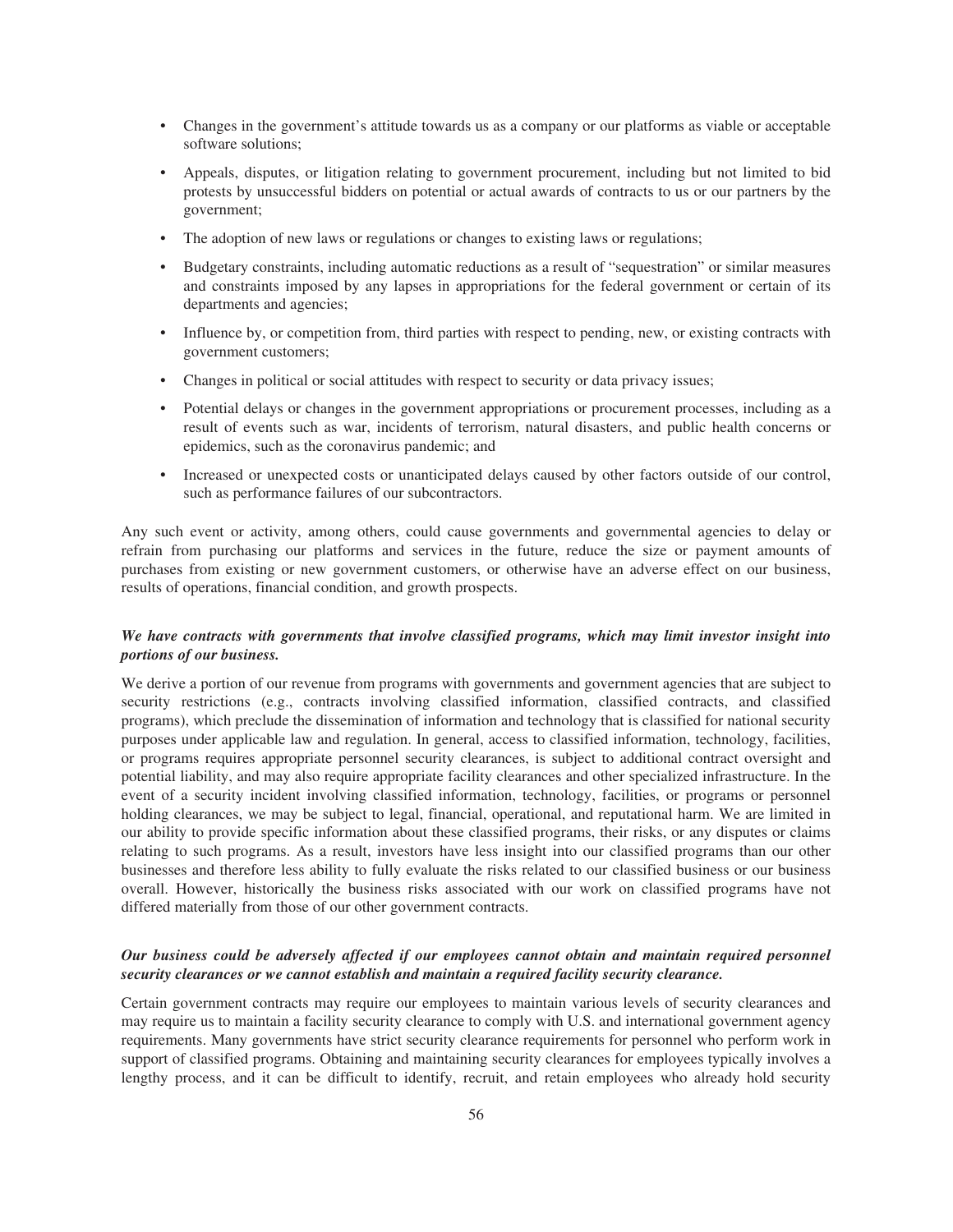clearances. If our employees are unable to obtain security clearances in a timely manner, or at all, or if our employees who hold security clearances are unable to maintain their clearances or terminate employment with us, then we may be unable to comply with relevant U.S. and international government agency requirements, or our customers requiring classified work could choose to terminate or decide not to renew one or more contracts requiring employees to obtain or maintain security clearances upon expiration. To the extent we are not able to obtain or maintain a facility security clearance, we may not be able to bid on or win new classified contracts, and existing contracts requiring a facility security clearance could be terminated, either of which would have an adverse impact on our business, financial condition, and results of operations.

*Many of our customer contracts may be terminated by the customer at any time for convenience and may contain other provisions permitting the customer to discontinue contract performance, and if terminated contracts are not replaced, our results of operations may differ materially and adversely from those anticipated. In addition, our contracts with government customers often contain provisions with additional rights and remedies favorable to such customers that are not typically found in commercial contracts.*

Many of our contracts, including our government contracts, contain termination for convenience provisions. Customers that terminate such contracts may also be entitled to a pro rata refund of the amount of the customer deposit for the period of time remaining in the contract term after the applicable termination notice period expires. Government contracts often contain provisions and are subject to laws and regulations that provide government customers with additional rights and remedies not typically found in commercial contracts. These rights and remedies allow government customers, among other things, to:

- Terminate existing contracts for convenience with short notice;
- Reduce orders under or otherwise modify contracts;
- For contracts subject to the Truth in Negotiations Act, reduce the contract price or cost where it was increased because a contractor or subcontractor furnished cost or pricing data during negotiations that was not complete, accurate, and current;
- For some contracts, (i) demand a refund, make a forward price adjustment, or terminate a contract for default if a contractor provided inaccurate or incomplete data during the contract negotiation process and (ii) reduce the contract price under triggering circumstances, including the revision of price lists or other documents upon which the contract award was predicated;
- Cancel multi-year contracts and related orders if funds for contract performance for any subsequent year become unavailable;
- Decline to exercise an option to renew a multi-year contract or issue task orders in connection with indefinite delivery/indefinite quantity ("IDIQ") contracts;
- Claim rights in solutions, systems, or technology produced by us, appropriate such work-product for their continued use without continuing to contract for our services, and disclose such work-product to third parties, including other government agencies and our competitors, which could harm our competitive position;
- Prohibit future procurement awards with a particular agency due to a finding of organizational conflicts of interest based upon prior related work performed for the agency that would give a contractor an unfair advantage over competing contractors, or the existence of conflicting roles that might bias a contractor's judgment;
- Subject the award of contracts to protest by competitors, which may require the contracting federal agency or department to suspend our performance pending the outcome of the protest and may also result in a requirement to resubmit offers for the contract or in the termination, reduction, or modification of the awarded contract;
- Suspend or debar us from doing business with the applicable government; and
- Control or prohibit the export of our services.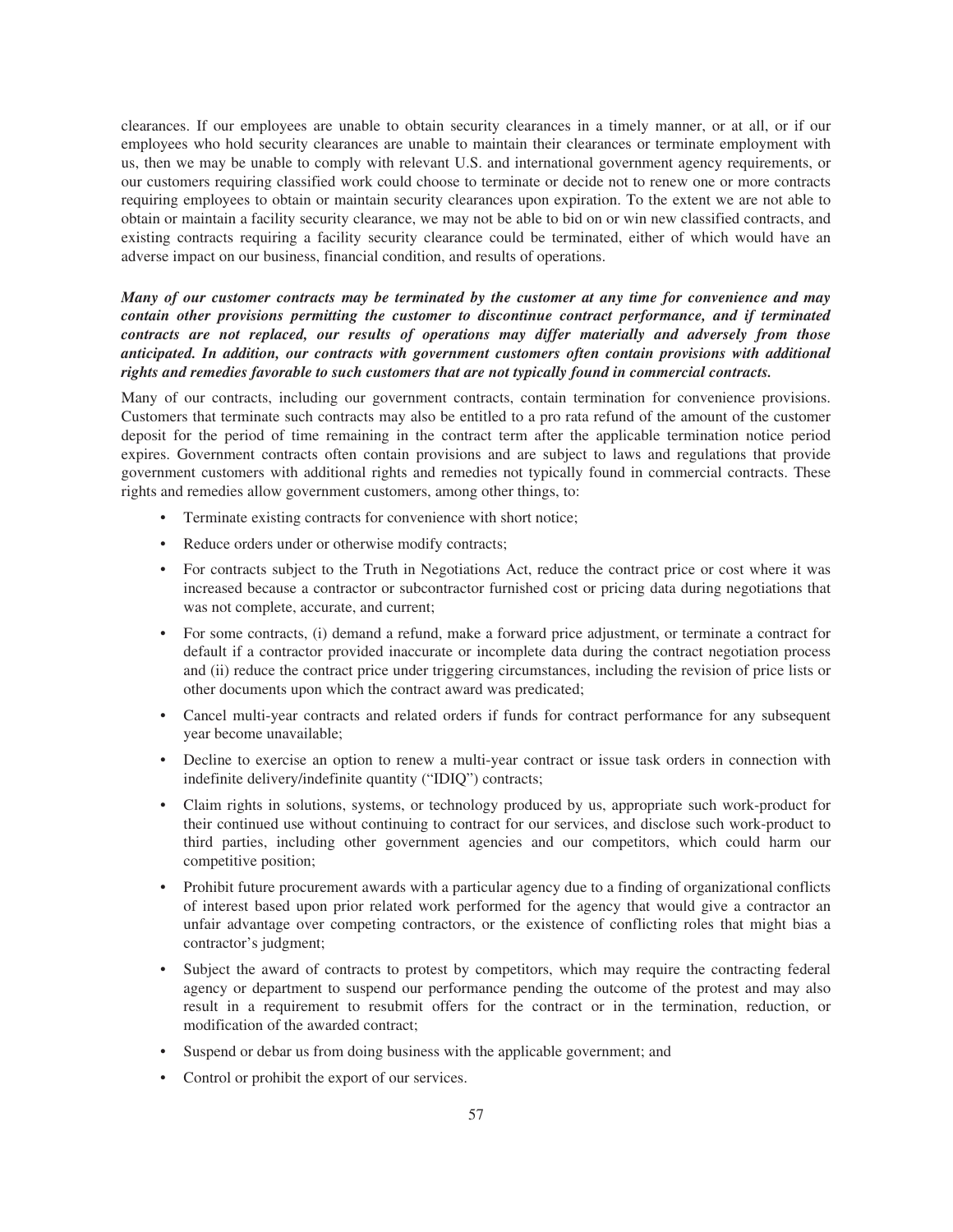If a customer were to unexpectedly terminate, cancel, or decline to exercise an option to renew with respect to one or more of our significant contracts, or if a government were to suspend or debar us from doing business with such government, our business, financial condition, and results of operations would be materially harmed.

### *Failure to comply with laws, regulations, or contractual provisions applicable to our business could cause us to lose government customers or our ability to contract with the U.S. and other governments.*

As a government contractor, we must comply with laws, regulations, and contractual provisions relating to the formation, administration, and performance of government contracts and inclusion on government contract vehicles, which affect how we and our partners do business with government agencies. As a result of actual or perceived noncompliance with government contracting laws, regulations, or contractual provisions, we may be subject to audits and internal investigations which may prove costly to our business financially, divert management time, or limit our ability to continue selling our platforms and services to our government customers. These laws and regulations may impose other added costs on our business, and failure to comply with these or other applicable regulations and requirements, including non-compliance in the past, could lead to claims for damages from our channel partners, penalties, and termination of contracts and suspension or debarment from government contracting for a period of time with government agencies. Any such damages, penalties, disruption, or limitation in our ability to do business with a government could adversely impact, and could have a material adverse effect on, our business, results of operations, financial condition, public perception, and growth prospects.

### *Evolving government procurement policies and increased emphasis on cost over performance could adversely affect our business.*

Federal, state, local, and foreign governments and government agencies could implement procurement policies that negatively impact our profitability. Changes in procurement policy favoring more non-commercial purchases, different pricing, or evaluation criteria or government contract negotiation offers based upon the customer's view of what our pricing should be may affect the predictability of our margins on such contracts or make it more difficult to compete on certain types of programs.

Governments and government agencies are continually evaluating their contract pricing and financing practices, and we have no assurance regarding the full scope and recurrence of any study and what changes will be proposed, if any, and their impact on our financial position, cash flows, or results of operations.

# *Increased competition and bid protests in a budget-constrained environment may make it more difficult to maintain our financial performance and customer relationships.*

A substantial portion of our business is awarded through competitive bidding. Even if we are successful in obtaining an award, we may encounter bid protests from unsuccessful bidders on any specific award. Bid protests could result, among other things, in significant expenses to us, contract modifications, or even loss of the contract award. Even where a bid protest does not result in the loss of a contract award, the resolution can extend the time until contract activity can begin and, as a result, delay the recognition of revenue. We also may not be successful in our efforts to protest or challenge any bids for contracts that were not awarded to us, and we would be required to incur significant time and expense in such efforts.

In addition, governments and agencies increasingly have relied on competitive contract award types, including IDIQ and other multi-award contracts, which have the potential to create pricing pressure and to increase our costs by requiring us to submit multiple bids and proposals. Multi-award contracts require us to make sustained efforts to obtain orders under the contract. The competitive bidding process entails substantial costs and managerial time to prepare bids and proposals for contracts that may not be awarded to us or may be split among competitors.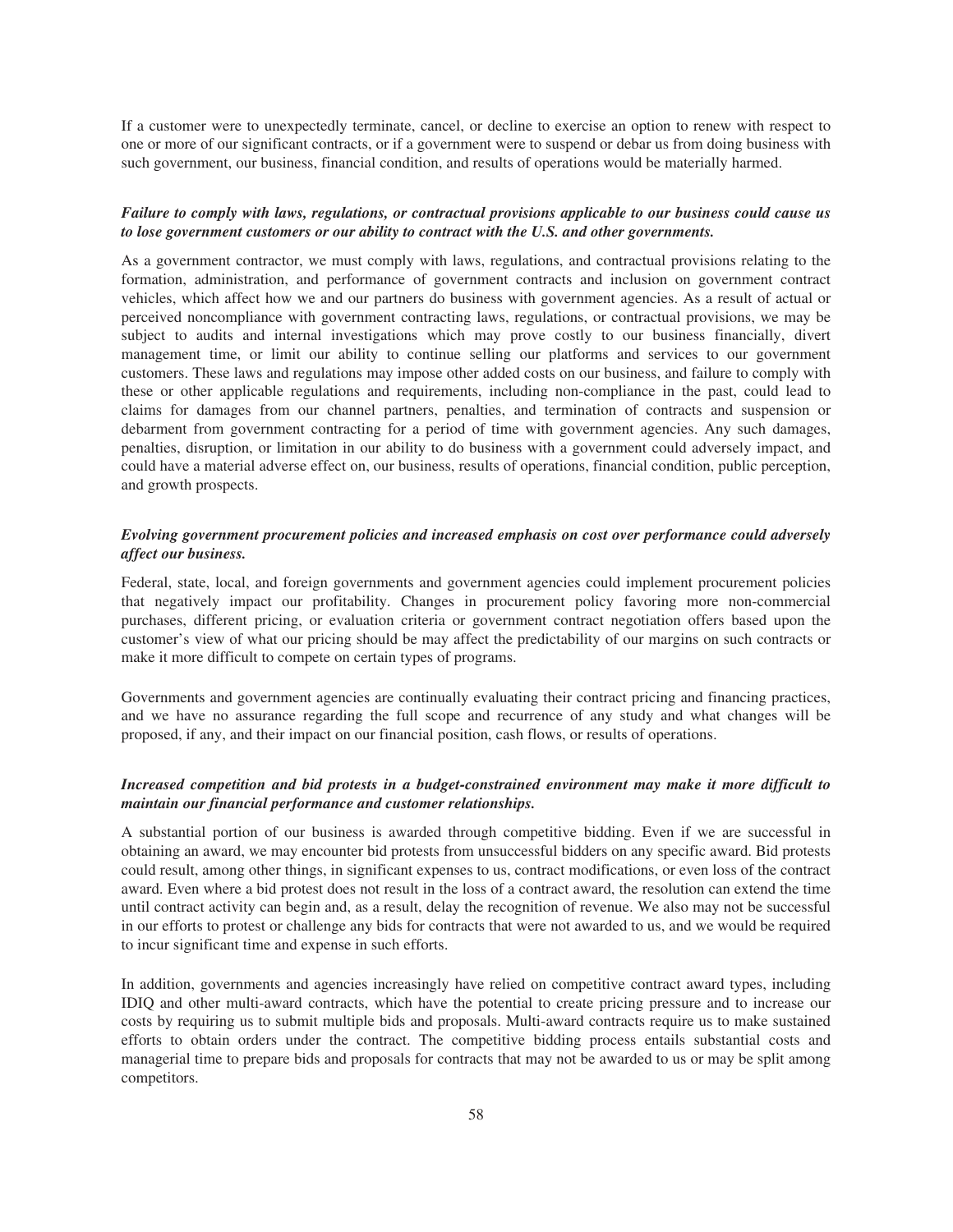We are experiencing increased competition while, at the same time, many of our customers are facing budget pressures, cutting costs, identifying more affordable solutions, performing certain work internally rather than hiring contractors, and reducing product development cycles. To remain competitive, we must maintain consistently strong customer relationships, seek to understand customer priorities, and provide superior performance, advanced technology solutions, and service at an affordable cost with the agility that our customers require to satisfy their objectives in an increasingly price competitive environment. Failure to do so could have an adverse impact on our business, financial condition, and results of operations.

### *The U.S. government may procure non-commercial developmental services rather than commercial products, which could materially impact our future U.S. government business and revenue.*

U.S. government agencies, including our customers, often award large developmental item and service contracts to build custom software rather than firm fixed-price contracts for commercial products. We sell commercial items and services and do not contract for non-commercial developmental services. The U.S. government is required to procure commercial items and services to the maximum extent practicable in accordance with FASA, 10 U.S.C. § 2377; 41 U.S.C. § 3307, and the U.S. government may instead decide to procure non-commercial developmental items and services if commercial items and services are not practicable. In order to challenge a government decision to procure developmental items and services instead of commercial items and services, we would be required to file a bid protest at the agency level and/or with the Government Accountability Office. This can result in contentious communications with government agency legal and contracting offices, and may escalate to litigation in federal court. The results of any future challenges or potential litigation cannot be predicted with certainty, however, and any dispute or litigation with the U.S. government may not be resolved in our favor; moreover, whether or not it is resolved in our favor, such disputes or litigation could result in significant expense and divert the efforts of our technical and management personnel. These proceedings could adversely affect our reputation and relationship with government customers and could also result in negative publicity, which could harm customer and public perception of our business. The enforcement of FASA has resulted in a significant increase in our business with the U.S. federal government. Any change in or repeal of FASA, or a contrary interpretation of FASA by a court of competent jurisdiction, would adversely affect our competitive position for U.S. federal government contracts.

## *A decline in the U.S. and other government budgets, changes in spending or budgetary priorities, or delays in contract awards may significantly and adversely affect our future revenue and limit our growth prospects.*

Because we generate a substantial portion of our revenue from contracts with governments and government agencies, and in particular from contracts with the U.S. government and government agencies, our results of operations could be adversely affected by government spending caps or changes in government budgetary priorities, as well as by delays in the government budget process, program starts, or the award of contracts or orders under existing contract vehicles, including as a result of a new U.S. administration. Current U.S. government spending levels for defense-related and other programs may not be sustained beyond government fiscal year 2022. Future spending and program authorizations may not increase or may decrease or shift to programs in areas in which we do not provide services or are less likely to be awarded contracts. Such changes in spending authorizations and budgetary priorities may occur as a result of shifts in spending priorities from defense-related and other programs as a result of competing demands for federal funds and the number and intensity of military conflicts or other factors.

The U.S. government also conducts periodic reviews of U.S. defense strategies and priorities which may shift Department of Defense budgetary priorities, reduce overall spending, or delay contract or task order awards for defense-related programs from which we would otherwise expect to derive a significant portion of our future revenue. A significant decline in overall U.S. government spending, a significant shift in spending priorities, the substantial reduction or elimination of particular defense-related programs, or significant budget-related delays in contract or task order awards for large programs could adversely affect our future revenue and limit our growth prospects.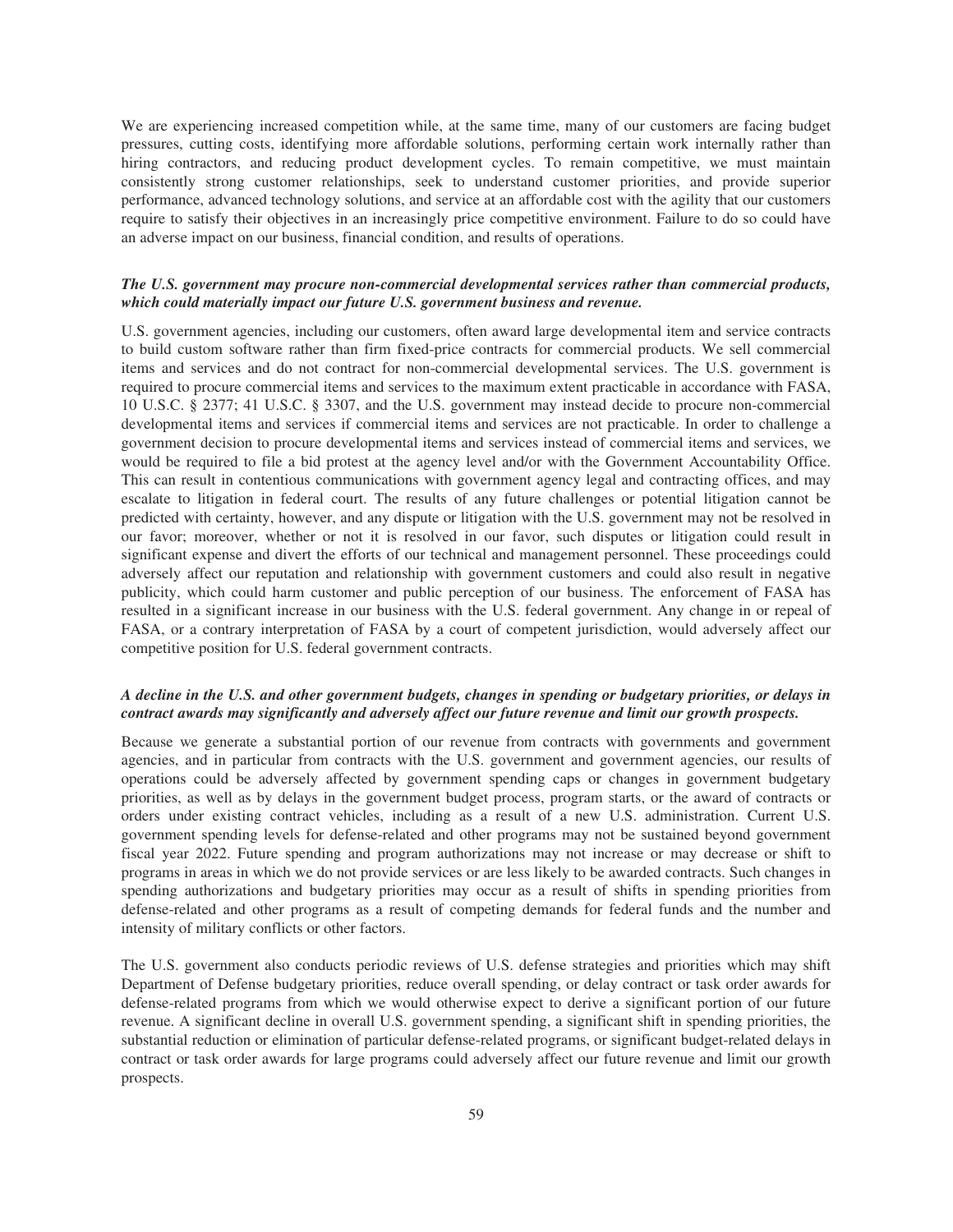#### **Risks Related to Ownership of Our Class A Common Stock**

# *The public trading price of our Class A common stock may be volatile and may decline regardless of our operating performance.*

Prior to the listing of our Class A common stock, there was no public market for shares of our Class A common stock. The market prices of the securities of other newly public companies have historically been highly volatile. The public trading price of our Class A common stock could be subject to fluctuations in response to various factors, including those listed in this Annual Report on Form 10-K, some of which are beyond our control. These fluctuations could cause you to lose all or part of your investment in our Class A common stock since you might be unable to sell your shares at or above the price you paid. Factors that could cause fluctuations in the public trading price of our Class A common stock include the following:

- The number of shares of our Class A common stock publicly owned and available for trading;
- Price and volume fluctuations in the overall stock market from time to time;
- Volatility in the trading prices and trading volumes of technology stocks;
- Changes in operating performance and stock market valuations of other technology companies generally, or those in our industry in particular;
- Sales or expected sales of shares of our Class A common stock by us or our stockholders;
- Short-selling of our Class A common stock or related derivative securities;
- Failure of securities analysts to maintain coverage of us, changes in financial estimates by securities analysts who follow our company or our failure to meet these estimates or the expectations of investors;
- Any financial projections we may provide to the public, any changes in those projections or our failure to meet those projections;
- Announcements by us or our competitors of new services or platform features;
- The public's reaction to our press releases, other public announcements, and filings with the SEC;
- Rumors and market speculation involving us or other companies in our industry;
- Actual or anticipated changes in our results of operations or fluctuations in our results of operations;
- Actual or anticipated developments in our business, our competitors' businesses, or the competitive landscape generally;
- Litigation involving us, our industry or both, or investigations by regulators into our operations or those of our competitors;
- Actual or perceived privacy or security breaches or other incidents;
- Developments or disputes concerning our intellectual property or other proprietary rights;
- Announced or completed acquisitions of businesses, services or technologies by us or our competitors;
- Changes in our management, including any departures of one of our Founders;
- New laws or regulations, public expectations regarding new laws or regulations or new interpretations of existing laws or regulations applicable to our business;
- Changes in accounting standards, policies, guidelines, interpretations, or principles;
- Any significant change in our management;
- Other events or factors, including those resulting from war, incidents of terrorism, pandemics, including the COVID-19 pandemic, or responses to these events; and
- General economic conditions and slow or negative growth of our markets.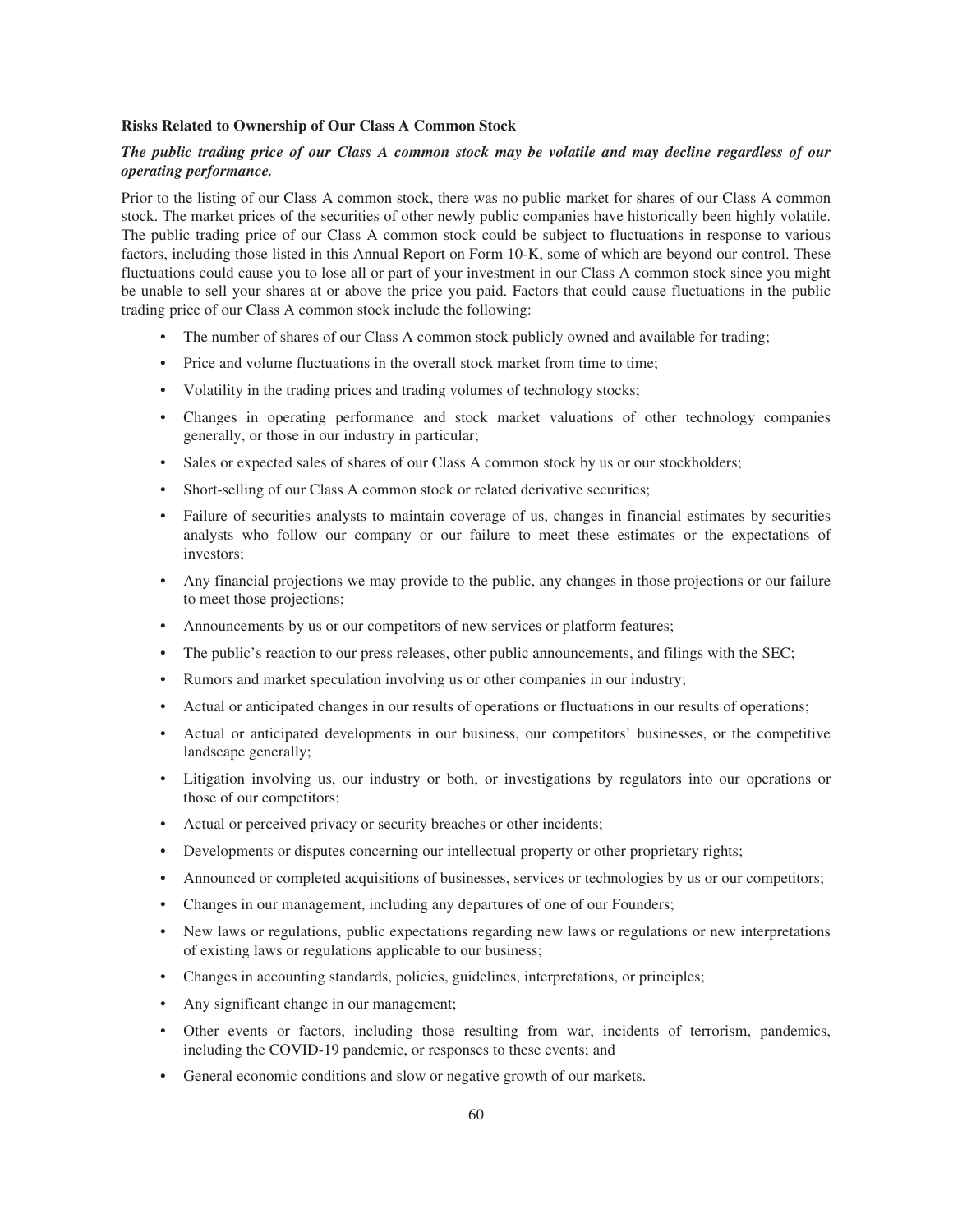In addition, stock markets, and the market for technology companies in particular, have experienced price and volume fluctuations that have affected and continue to affect the trading prices of equity securities of many companies. Stock prices of many companies, including technology companies, have fluctuated in a manner often unrelated to the operating performance of those companies. In the past, following periods of volatility in the overall market and the trading price of a particular company's securities, securities class action litigation has often been instituted against these companies. Such litigation, if instituted against us, could result in substantial costs and a diversion of our management's attention and resources and harm our business, financial condition, and results of operations.

# *Our amended and restated bylaws designate a state or federal court located within the State of Delaware as the exclusive forum for substantially all disputes between us and our stockholders, and also provide that the federal district courts will be the exclusive forum for resolving any complaint asserting a cause of action arising under the Securities Act of 1933, as amended, each of which could limit our stockholders' ability to choose the judicial forum for disputes with us or our directors, officers, stockholders, or employees.*

Our amended and restated bylaws provide that, unless we consent in writing to the selection of an alternative forum, the sole and exclusive forum for (a) any derivative action or proceeding brought on our behalf, (b) any action asserting a claim of breach of a fiduciary duty owed by any of our current or former directors, stockholders, officers, or other employees to us or our stockholders, (c) any action or proceeding asserting a claim arising pursuant to, or seeking to enforce any right, obligation or remedy under, any provision of the Delaware General Corporation Law, our amended and restated certificate of incorporation, or our amended and restated bylaws, (d) any action or proceeding as to which the Delaware General Corporation Law confers jurisdiction on the Court of Chancery of the State of Delaware, or (e) any action or proceeding asserting a claim that is governed by the internal affairs doctrine shall be the Court of Chancery of the State of Delaware (or, if the Court of Chancery does not have jurisdiction, another state court in Delaware or, if no state court in Delaware has jurisdiction, the federal district court for the District of Delaware) and any appellate court therefrom, in all cases subject to the court having jurisdiction over the claims at issue and the indispensable parties; provided that the exclusive forum provision will not apply to suits brought to enforce any liability or duty created by the Exchange Act.

Section 22 of the Securities Act of 1933, as amended (the "Securities Act"), creates concurrent jurisdiction for federal and state courts over all such Securities Act actions. Accordingly, both state and federal courts have jurisdiction to entertain such claims. To prevent having to litigate claims in multiple jurisdictions and the threat of inconsistent or contrary rulings by different courts, among other considerations, our amended and restated bylaws also provide that the federal district courts of the United States of America will be the exclusive forum for resolving any complaint asserting a cause of action arising under the Securities Act.

Any person or entity purchasing or otherwise acquiring or holding or owning (or continuing to hold or own) any interest in any of our securities shall be deemed to have notice of and consented to the foregoing bylaw provisions. Although we believe these exclusive forum provisions benefit us by providing increased consistency in the application of Delaware law and federal securities laws in the types of lawsuits to which each applies, the exclusive forum provisions may limit a stockholder's ability to bring a claim in a judicial forum of its choosing for disputes with us or any of our directors, officers, stockholders, or other employees, which may discourage lawsuits with respect to such claims against us and our current and former directors, officers, stockholders, or other employees. Our stockholders will not be deemed to have waived our compliance with the federal securities laws and the rules and regulations thereunder as a result of our exclusive forum provisions. Further, in the event a court finds either exclusive forum provision contained in our amended and restated bylaws to be unenforceable or inapplicable in an action, we may incur additional costs associated with resolving such action in other jurisdictions, which could harm our results of operations.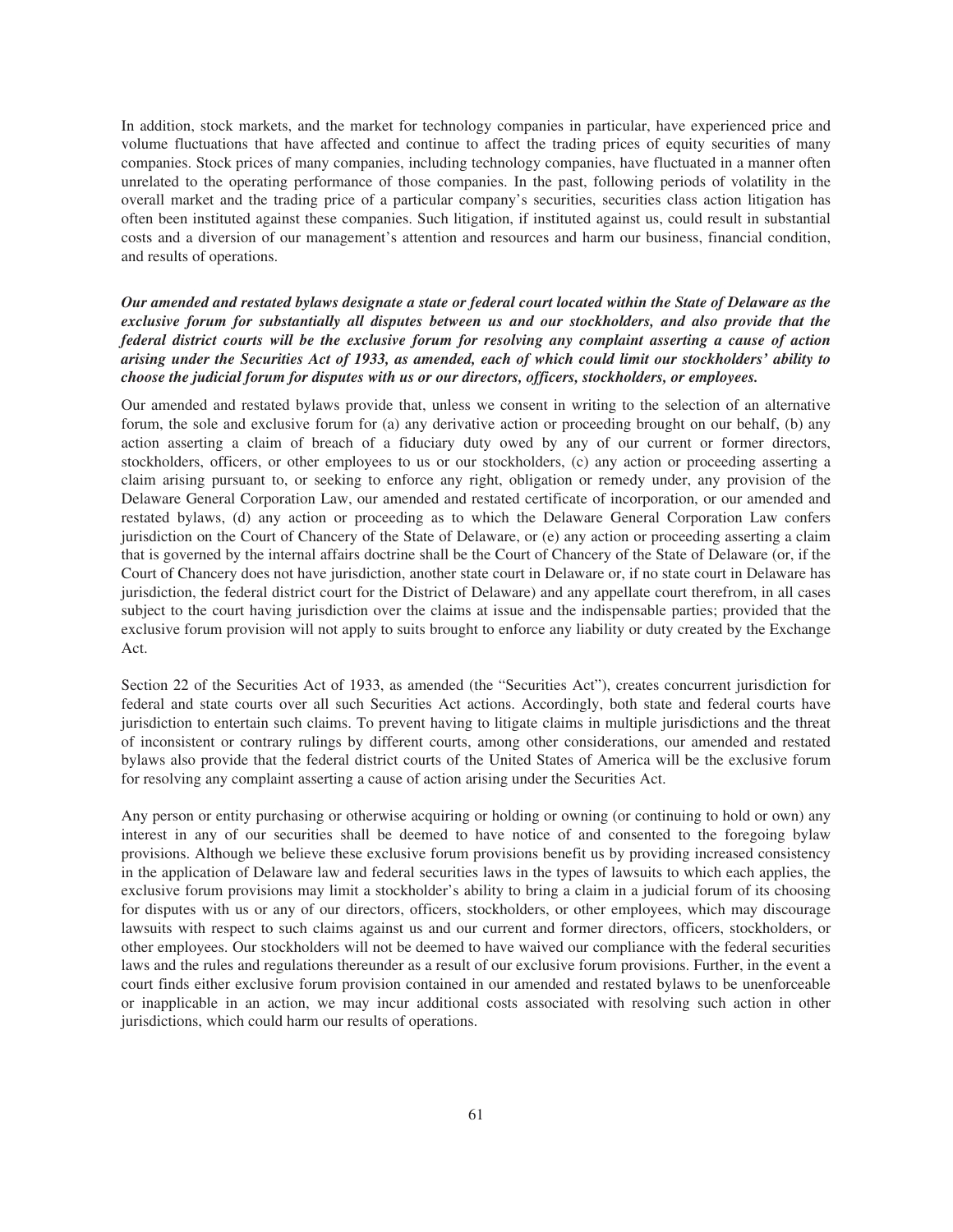# *Sales of substantial amounts of our Class A common stock in the public markets or the perception that sales might occur, including sales by our Founders and their affiliates, could cause the trading price of our Class A common stock to decline.*

Sales of substantial amounts of our Class A common stock in the public markets or the perception that sales might occur, could cause the trading price of our Class A common stock to decline.

In addition to the supply and demand and volatility risk factors discussed above, sales of a substantial number of shares of our Class A common stock into the public market, particularly sales by our directors, executive officers, and principal stockholders, or the perception that these sales might occur in large quantities, could cause the trading price of our Class A common stock to decline. As of December 31, 2021, approximately 10.8 million options will expire through December 2022 if not exercised prior to their respective expiration dates, and we expect many holders will elect to exercise such options prior to expiration. Upon exercise, the holders will receive shares of our Class A or Class B common stock, which may subsequently be sold.

As of December 31, 2021, there were 1,926,588,930 shares of our Class A common stock outstanding, 99,879,842 shares of our Class B common stock outstanding and 1,005,000 shares of our Class F common stock outstanding. Substantially all of these shares may be immediately sold, although sales by our affiliates remain subject to compliance with the volume limitations of Rule 144.

Further, as of December 31, 2021, there were outstanding options to purchase an aggregate of 157,133,260 shares of our Class A common stock and 192,818,835 shares of our Class B common stock and 97,798,554 shares of our Class A common stock and 55,950,000 shares of Class B common stock subject to RSUs. All shares of our common stock reserved for future issuance under our equity compensation plans have been registered for sale under the Securities Act. Subject to compliance with Rule 144 or the availability of an alternative exemption, the shares issued upon exercise of stock options or upon settlement of RSUs will be available for immediate resale in the United States in the open market.

While the registration rights of our non-affiliates pursuant to our Amended and Restated Investors' Rights Agreement dated August 24, 2020 requiring us to register shares owned by them for public sale in the United States have expired under the terms of that agreement, our affiliates who are party to the Amended and Restated Investors' Rights Agreement, including our Founders and certain of the entities affiliated with Peter Thiel, will retain the right to cause us to register shares held by them for resale until such rights terminate in accordance with our Amended and Restated Investors' Rights Agreement. Any registration statement we file to register additional shares, whether as a result of registration rights or otherwise and whether in connection with the exercise of stock options, the settlement of RSUs, or the exercise or settlement of other awards or otherwise, could cause the trading price of our Class A common stock to decline or be volatile.

We also may issue our capital stock or securities convertible into our capital stock from time to time in connection with a financing, acquisition, investments or otherwise. Any such issuance could result in substantial dilution to our existing stockholders and cause the trading price of our Class A common stock to decline.

# *Provisions in our amended and restated certificate of incorporation and amended and restated bylaws may discourage certain types of transactions that may involve an actual or threatened acquisition of the Company, which will likely depress the trading price of our Class A common stock.*

Our amended and restated certificate of incorporation and amended and restated bylaws contain provisions that may make the acquisition of our company more difficult, including the following:

• Our multi-class common stock structure, which provides our Founders and their affiliates with the ability to effectively control the outcome of matters requiring stockholder approval, even if they own significantly less than a majority of the shares of our outstanding common stock;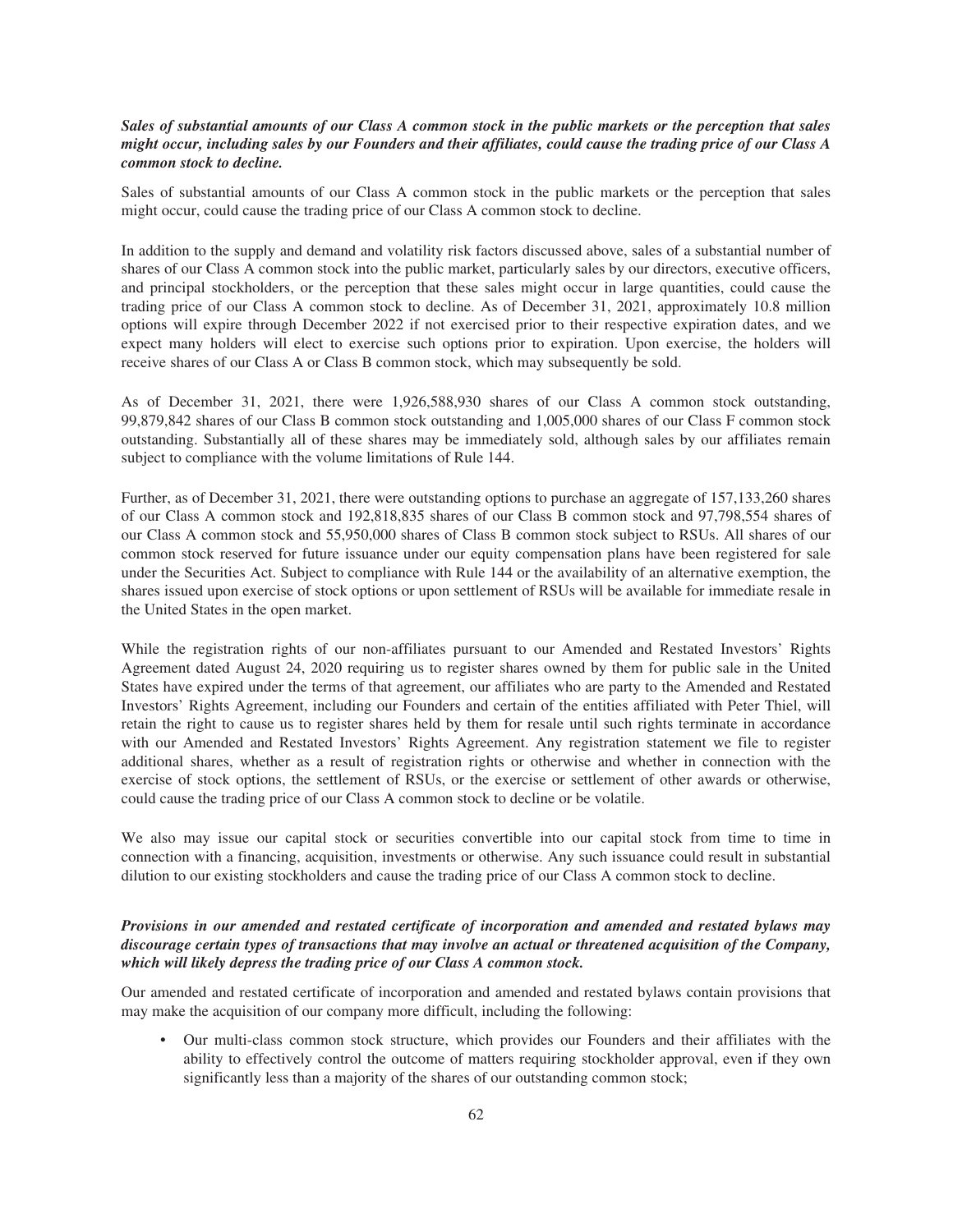- Prior to the Final Class F Conversion Date (as defined in our amended and restated certificate of incorporation), the holders of our common stock will only be able to take action by written consent if the action also receives the affirmative consent of a majority of the outstanding shares of our Class F common stock, and after such point the holders of our common stock will only be able to take action at a meeting of the stockholders and will not be able to take action by written consent for any matter;
- From and after the Final Class F Conversion Date, our Board of Directors will be classified into three classes of directors with staggered three-year terms;
- Our amended and restated certificate of incorporation does not provide for cumulative voting;
- Vacancies on our Board of Directors will be able to be filled only by our Board of Directors and not by stockholders;
- Our directors may only be removed as provided in the Delaware General Corporation Law;
- A special meeting of our stockholders may only be called by the chairperson of our Board of Directors, our Chief Executive Officer, our President, or our Board of Directors pursuant to a resolution adopted by a majority of the total number of authorized directorships, whether or not there exist any vacancies or other unfilled seats in previously authorized directorships;
- Our amended and restated certificate of incorporation authorizes undesignated preferred stock, the terms of which may be established and shares of which may be issued without further action by our stockholders, except that any designation and issuance of preferred stock must receive the affirmative vote of a majority of the outstanding shares of our Class F common stock; and
- Advance notice procedures apply for stockholders to nominate candidates for election as directors or to bring matters before an annual meeting of stockholders.

These provisions, alone or together, could discourage, delay or prevent a transaction involving a change in control of our company. These provisions could also discourage proxy contests and make it more difficult for stockholders to elect directors of their choosing and to cause us to take other corporate actions they desire, any of which, under certain circumstances, could limit the opportunity for our stockholders to receive a premium for their shares of our Class A common stock, and could also affect the price that some investors are willing to pay for our Class A common stock.

# *If securities or industry analysts do not publish research or publish inaccurate or unfavorable research about us, our business or our market, or if they change their recommendation regarding our Class A common stock adversely, the trading price and trading volume of our Class A common stock could decline.*

The trading market for our Class A common stock will depend in part on the research and reports that securities or industry analysts publish about us, our business, our market or our competitors. If one or more of the analysts who cover us downgrade our ordinary shares or publish inaccurate or unfavorable research about us, the trading price of our Class A common stock would likely decline. If these analysts publish target prices for our Class A common stock that are below the then-current public price of our Class A common stock, it could cause the trading price of our Class A common stock to decline significantly. Further, if one or more of these analysts cease coverage of Palantir or fail to publish reports on us regularly, demand for our Class A common stock could decrease, which might cause our Class A common stock trading price and trading volume to decline.

# *Although we currently are not considered to be a "controlled company" under the NYSE corporate governance rules, we may in the future become a controlled company due to the concentration of voting power among our Founders and their affiliates.*

Although we currently are not considered to be a "controlled company" under the NYSE corporate governance rules, we may in the future become a controlled company due to the concentration of voting power among our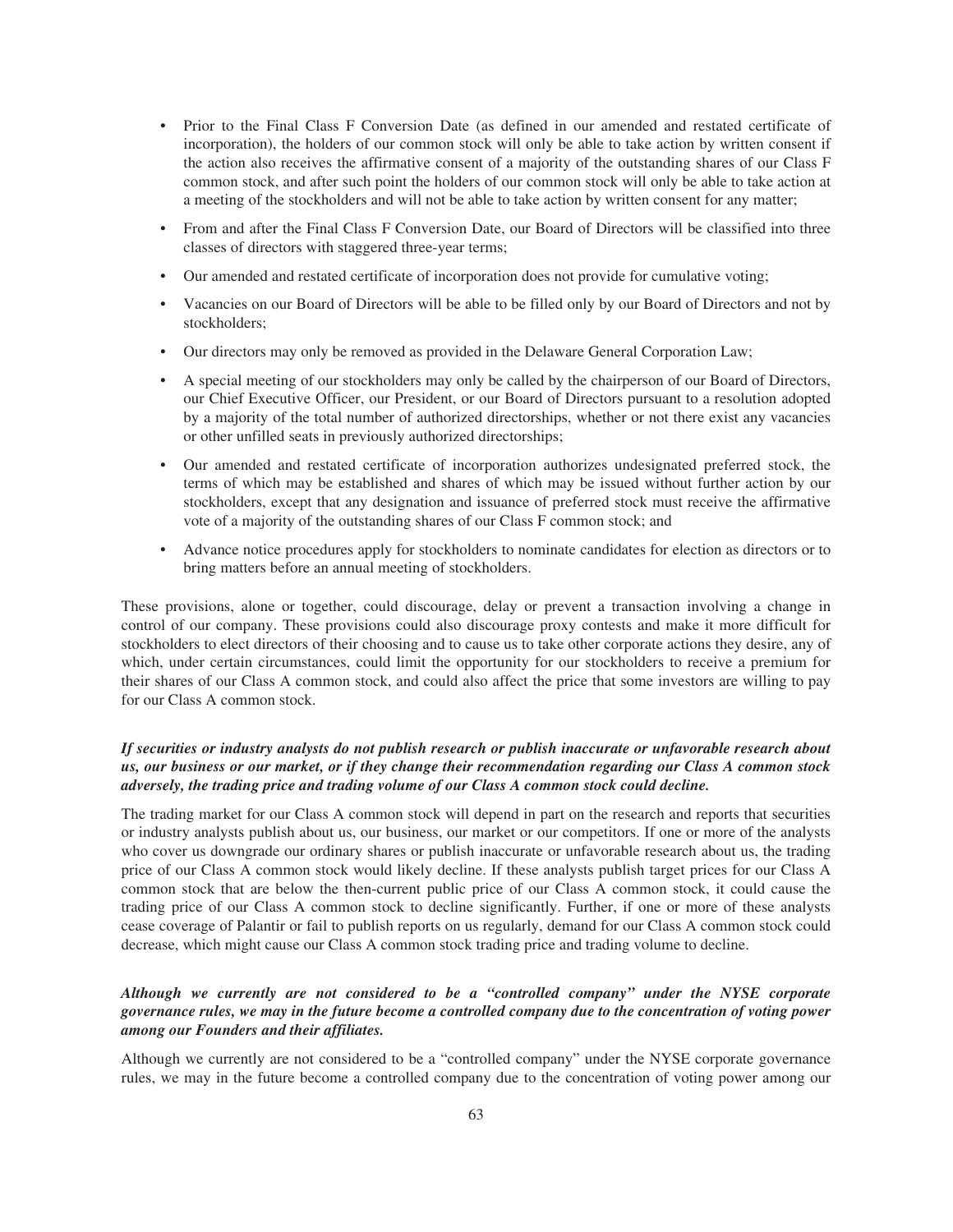Founders and their affiliates resulting from the issuance of our Class F common stock. See "*Risks Related to the Multiple Class Structure of our Common Stock, the Founder Voting Trust Agreement, and the Founder Voting Agreement*" below. A "controlled company" pursuant to the NYSE corporate governance rules is a company of which more than 50% of the voting power is held by an individual, group, or another company. In the event that our Founders and their affiliates or other stockholders acquire more than 50% of the voting power of the Company, we may in the future be able to rely on the "controlled company" exemptions under the NYSE corporate governance rules due to this concentration of voting power and the ability of our Founders and their affiliates to act as a group. If we were a controlled company, we would be eligible, and could elect, not to comply with certain of the NYSE corporate governance standards. Such standards include the requirement that a majority of directors on our Board of Directors are independent directors, subject to certain phase-in periods, and the requirement that our compensation, nominating and governance committee consist entirely of independent directors. In such a case, if the interests of our stockholders differ from the group of stockholders holding a majority of the voting power, our stockholders would not have the same protection afforded to stockholders of companies that are subject to all of the NYSE corporate governance standards, and the ability of our independent directors to influence our business policies and corporate matters may be reduced.

#### *We do not expect to pay dividends in the foreseeable future.*

We have never declared nor paid cash dividends on our capital stock. We currently intend to retain any future earnings to finance the operation and expansion of our business, and we do not anticipate declaring or paying any dividends to holders of our capital stock in the foreseeable future. In addition, our credit facility contains restrictions on our ability to pay dividends. Any determination to pay dividends in the future will be at the discretion of our Board of Directors. Consequently, stockholders must rely on sales of their Class A common stock after price appreciation, which may never occur, as the only way to realize any future gains on their investment.

### **Risks Related to the Multiple Class Structure of our Common Stock, the Founder Voting Trust Agreement, and the Founder Voting Agreement**

# *The multiple class structure of our common stock has the effect of concentrating voting power with certain stockholders, in particular, our Founders and their affiliates, which will effectively eliminate your ability to influence the outcome of important transactions, including a change in control.*

Our Class A common stock has one (1) vote per share, and our Class B common stock has ten (10) votes per share with respect to each matter submitted to our stockholders. Assuming that the Founders and certain of their affiliates collectively meet the Ownership Threshold (as defined below) on the applicable record date for a vote of the stockholders (except as provided in our amended and restated certificate of incorporation), shares of Class F common stock will generally have a number of votes per share in respect of a matter submitted to our stockholders that would cause the total votes of all shares of Class F common stock, together with the votes attributable to shares of Class A common stock and Class B common stock held by our Founders and their affiliates that are subject to the voting agreement among our Founders and Wilmington Trust, National Association (the "Founder Voting Agreement") and the votes attributable to shares of Class A common stock and Class B common stock held by our Founders and their affiliates that are designated as Designated Founders' Excluded Shares (as defined in our amended and restated certificate of incorporation), in each case entitled to vote on such matter, to equal, with respect to such matter, 49.999999% of the voting power of (i) all of the outstanding shares of capital stock of the Company entitled to vote on such matter (including in the case of the election of directors); or (ii) the shares present in person or represented by proxy and entitled to vote on such matter only if a majority of the shares present in person or represented by proxy and entitled to vote on such matter is the applicable voting standard (as applicable, "49.999999% of the Voting Power"). Accordingly, such Founders will effectively control all matters submitted to the stockholders for the foreseeable future, including the election of directors, amendments of our organizational documents, compensation matters, and any merger, consolidation, sale of all or substantially all of our assets, or other major corporate transaction requiring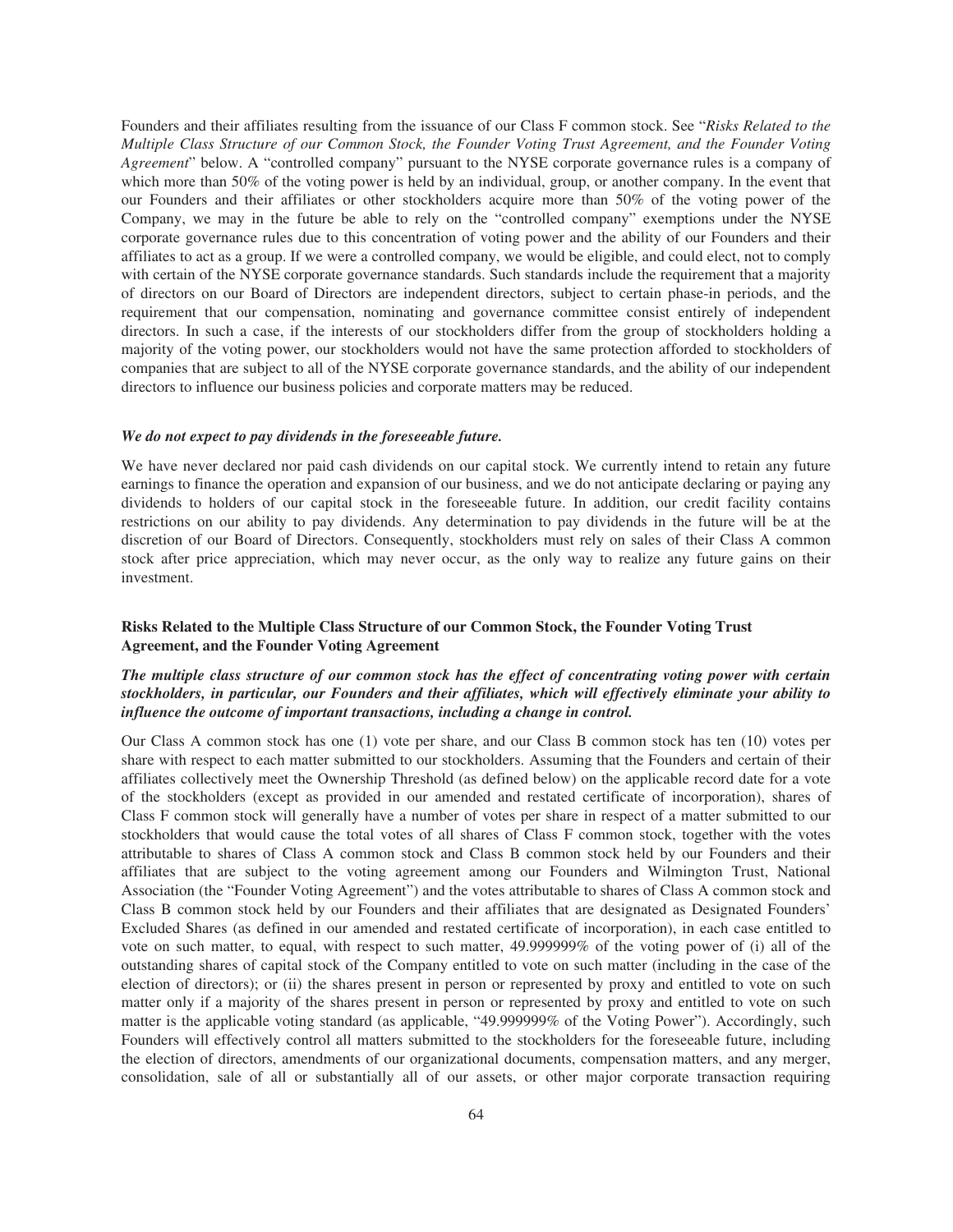stockholder approval. Our Founders and their affiliates also hold the substantial majority of our outstanding Class B common stock. Because of the ten-to-one voting ratio between our Class B and Class A common stock, even without regard to the voting power of the Class F common stock, our Founders and their affiliates collectively control a significant portion of the voting power of our capital stock based on their current ownership and may significantly increase their ownership of Class B common stock in the future due to the exercise of currently outstanding warrants and stock options or the settlement of RSUs.

The Founders may have interests that differ from yours and may vote in a way with which you disagree, and which may be adverse to your interests. This concentration of voting power is likely to have the effect of limiting the likelihood of an unsolicited merger proposal, unsolicited tender offer, or proxy contest for the removal of directors. As a result, our governance structure, including the provisions of our amended and restated certificate of incorporation, may have the effect of depriving our stockholders of an opportunity to sell their shares at a premium over prevailing market prices and make it more difficult to replace our directors and management.

## *The Founder Voting Trust Agreement and the Founder Voting Agreement also have the effect of concentrating voting power with our Founders and their affiliates, which will effectively eliminate your ability to influence the outcome of important transactions, including a change in control.*

All shares of our Class F common stock are held in a voting trust (the "Founder Voting Trust"), established by our Founders pursuant to a voting trust agreement (the "Founder Voting Trust Agreement") with Wilmington Trust, National Association as trustee (the "Trustee"). Our Founders are also currently party to the Founder Voting Agreement. Our Founders have agreed through the Founder Voting Trust Agreement and Founder Voting Agreement that all of the shares of Class F common stock and all of the shares of our capital stock over which they and their affiliates have granted a proxy under the Founder Voting Agreement will be voted in the manner instructed by a majority of our Founders who are then party to the Founder Voting Agreement. Accordingly, together with the multiple class structure of our common stock, such Founders will effectively control all matters submitted to the stockholders for the foreseeable future, including the election of directors, amendments of our organizational documents, compensation matters, and any merger, consolidation, sale of all or substantially all of our assets, or other major corporate transaction requiring stockholder approval.

Upon the withdrawal or removal of any of our Founders from the Founder Voting Agreement, including upon their death or disability, the remaining Founders or Founder, as the case may be, will determine the manner in which the shares of our Class F common stock as well as the shares subject to the Founder Voting Agreement are voted. In such cases, the voting power of our outstanding capital stock will be further concentrated among the remaining Founders, which may be as few as one. Further, if there are only two Founders who are party to the Founder Voting Agreement, one Founder will be able to effectively defeat any stockholder action, except for the election of directors or other matters that are decided by a plurality of votes, if his instruction to vote the shares of Class F common stock differs from the other Founder. The Founders who are then party to the Founder Voting Agreement will retain the right to direct the voting of the Class F common stock without regard to their employment status with us.

All shares of our Class F common stock are held in the Founder Voting Trust and voted pursuant to the Founder Voting Trust Agreement. Accordingly, our Founders who are then party to the Founder Voting Agreement will control any vote that requires the affirmative vote of the holders of a majority of our Class F common stock, including action of our stockholders by written consent, the designation or issuance by us of shares of preferred stock, and certain amendments to our amended and restated certificate of incorporation relating to our preferred stock.

Although we are a third-party beneficiary of the Founder Voting Agreement and the Founder Voting Trust Agreement, we do not have a general consent right with respect to amendments thereto, and either agreement may be amended or modified in the future in a manner that is adverse to our stockholders, which may include increasing the ability of one or more of our Founders to exercise control over matters submitted to a vote of our stockholders.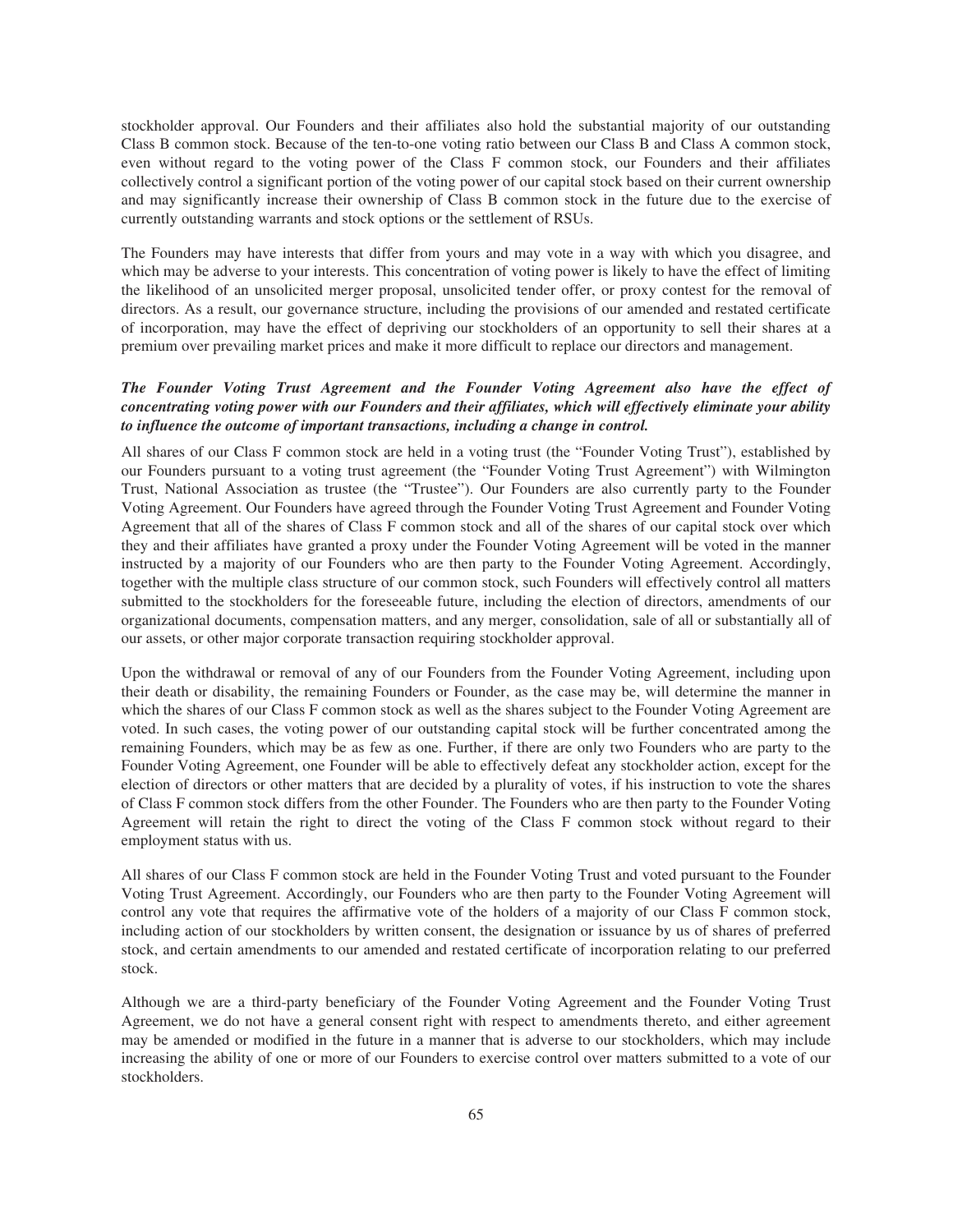## *In certain circumstances in the future, the Founders and their affiliates could have voting power that exceeds 49.999999% of the Voting Power.*

If the voting power of shares of Class A common stock and Class B common stock held by the Founders or their affiliates that are subject to the Founder Voting Agreement or are Designated Founders' Excluded Shares collectively equals greater than 49.999999% of the Voting Power with respect to a matter submitted to our stockholders, then the Class F common stock will have zero votes with respect to such matter. In this case, although the shares of our Class F common stock would generally be entitled to zero votes per share on that matter, all of the shares that are then subject to the Founder Voting Agreement would continue to be voted in accordance with the decision of a majority in number of the Founders who are then party to the Founder Voting Agreement.

For example, if the Founders and their affiliates hold shares other than the Class F common stock, such as Class B common stock, that, in the aggregate, have voting power that exceeds 49.999999% of the Voting Power with respect to a matter submitted to our stockholders, then the total voting power of the Founders and their affiliates would exceed 49.999999% of the Voting Power with respect to such matter. Our Founders and their affiliates may acquire additional shares of our Class A common stock or Class B common stock. Shares of our Class B common stock may be transferred (without converting into shares of Class A common stock) to, among others, our Founders or their affiliates, and such transfers to our Founders or their affiliates could increase the total voting power of the Founders and their affiliates above 49.999999% of the Voting Power with respect to such matter. Excluding the voting power of the Class F common stock, our Founders and their affiliates owned shares entitled to approximately 27.0% of the voting power of our outstanding capital stock in the aggregate as of February 17, 2022.

In addition, if one or two Founders withdraw from the Founder Voting Agreement, the total voting power of the Founders and their affiliates in the aggregate could exceed 49.999999% of the Voting Power. For instance, if one Founder has withdrawn from the Founder Voting Agreement and such withdrawing Founder votes his shares in the same manner as the shares of Class F common stock are voted pursuant to the Founder Voting Trust Agreement, then our Founders and their affiliates, in the aggregate, could exercise 49.999999% of the Voting Power of our capital stock plus the voting power of shares held by the withdrawing Founder (which would no longer represent a subset of the 49.999999% of the Voting Power of our capital stock voted by those Founders that remain party to the Founder Voting Agreement).

# *As a result of future issuances of our common stock or the disposal of shares of our common stock by our Founders and their affiliates, our Founders and their affiliates could have voting power that is substantially greater than, and outsized in comparison to, their economic interests and the percentage of our common stock that they hold.*

In certain circumstances, our Founders and their affiliates could have voting power that is substantially greater than, and outsized in comparison to, their economic interests and the percentage of our common stock that they hold. This separation between voting power and economic interests could cause conflicts of interest between our Founders and our other stockholders, which may result in our Founders undertaking, or causing us to undertake, actions that would be desirable for the Founders or their affiliates but would not be desirable for our other stockholders.

In the event that our Founders and their affiliates have less than 49.999999% of the Voting Power prior to giving effect to the voting power of the Class F common stock, the issuance of additional shares by us in the future to stockholders other than our Founders who are then party to the Founder Voting Agreement or their affiliates will dilute the economic interests of our Founders but will generally not result in further dilution of the voting power of such Founders and their affiliates. Because of the voting rights of the Class F common stock, such issuances will instead correspondingly increase the voting power of the Class F common stock. Any future issuances of additional shares of Class A common stock and Class B common stock will not be subject to approval by our stockholders except as required by the listing standards of the NYSE.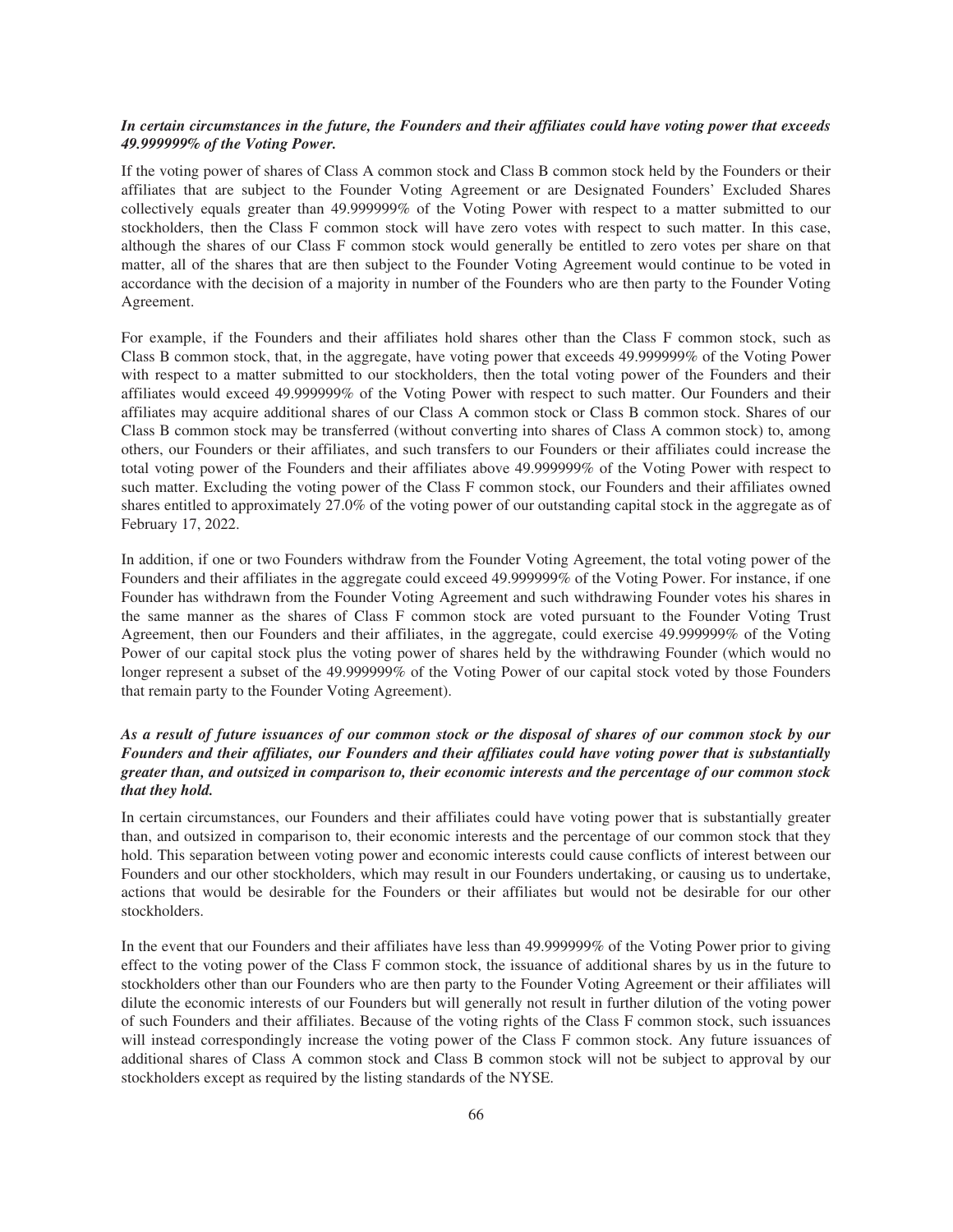In addition, our Founders and their affiliates are free to transfer or otherwise dispose of their shares of Class A common stock and Class B common stock without diminishing their voting power so long as our Founders and certain of their affiliates continue to collectively hold 100,000,000 Corporation Equity Securities (as defined in our amended and restated certificate of incorporation) on the applicable record date (subject to equitable adjustments as provided in our amended and restated certificate of incorporation) (the "Ownership Threshold"). Shares of our Class F common stock will not convert into shares of our Class B common stock, and our multiclass structure will not terminate, solely because our Founders and certain of their affiliates do not satisfy this Ownership Threshold on the applicable record date. Upon the withdrawal, or removal, of one or more of our Founders from the Founder Voting Agreement (including as a result of death or disability), the Ownership Threshold that must be met on the applicable record date will be reduced on a pro rata basis based on the ownership of Corporation Equity Securities (which excludes Designated Founders' Excluded Shares) of the Founders and certain of their affiliates as of August 10, 2020, which could substantially decrease the Ownership Threshold without reducing the effective voting power of the Class F common stock. Accordingly, our Founders who are then party to the Founder Voting Agreement will be able to achieve substantial liquidity in their holdings, and substantially diminish their economic interest in us, without diminishing their voting power.

Furthermore, meeting the Ownership Threshold on the applicable record date will not ensure that the Founders and their affiliates do not or will not have differing economic interests from the interests of holders of the Class A common stock. For example, the Founder Voting Agreement does not prohibit a Founder from hedging his economic exposure to our common stock; however, we have implemented a policy that will prohibit hedging by our directors, officers and employees, which currently includes the Founders. In addition, the trustee will vote shares of Class F common stock in accordance with the decision of a majority in number of the Founders who are then party to the Founder Voting Agreement, regardless of such Founders' relative ownership of any class of our common stock.

In August 2020, we granted two of our Founders, Mr. Karp, our Chief Executive Officer and a member of our Board of Directors, and Mr. Cohen, our President and a member of our Board of Directors, options and RSUs for an aggregate of 207.0 million shares of our Class B common stock (collectively, the "Founder Grants"), which will become vested, exercisable and/or settle upon the future satisfaction of service conditions and certain other conditions. These awards are expected to contribute to the Founders' ability to meet the Ownership Threshold on the applicable record date at least until the sale of such shares by Mr. Karp and Mr. Cohen.

# *Shares of our common stock designated by one or more of our Founders pursuant to our amended and restated certificate of incorporation may be voted or not voted by such Founders or their affiliates in their discretion and will reduce the voting power exercised in accordance with the decision of a majority in number of the Founders who are then party to the Founder Voting Agreement.*

Mr. Thiel has identified a portion of the shares of Class B common stock and Class A common stock beneficially owned by him and his affiliates as Designated Founders' Excluded Shares, which will not be subject to the Founder Voting Agreement. Such Designated Founders' Excluded Shares would reduce the total voting power that will be exercised in accordance with the decision of a majority in number of the Founders who are then party to the Founder Voting Agreement. Mr. Thiel or his affiliates would vote or not vote such Designated Founders' Excluded Shares in their discretion, which may include in a manner different than the voting power exercised in accordance with the decision of a majority in number of the Founders who are then party to the Founder Voting Agreement. Depending on certain circumstances, including the extent to which other holders of Class B common stock convert or sell such shares of Class B common stock, such Designated Founders' Excluded Shares may have significant voting power and increase Mr. Thiel or his affiliates' relative voting power compared to the other Founders. The shares identified by Mr. Thiel as Designated Founders' Excluded Shares represented less than 5% of the voting power of our outstanding capital stock as of February 17, 2022. In the future, Mr. Thiel or our other Founders could designate additional shares as Designated Founders' Excluded Shares.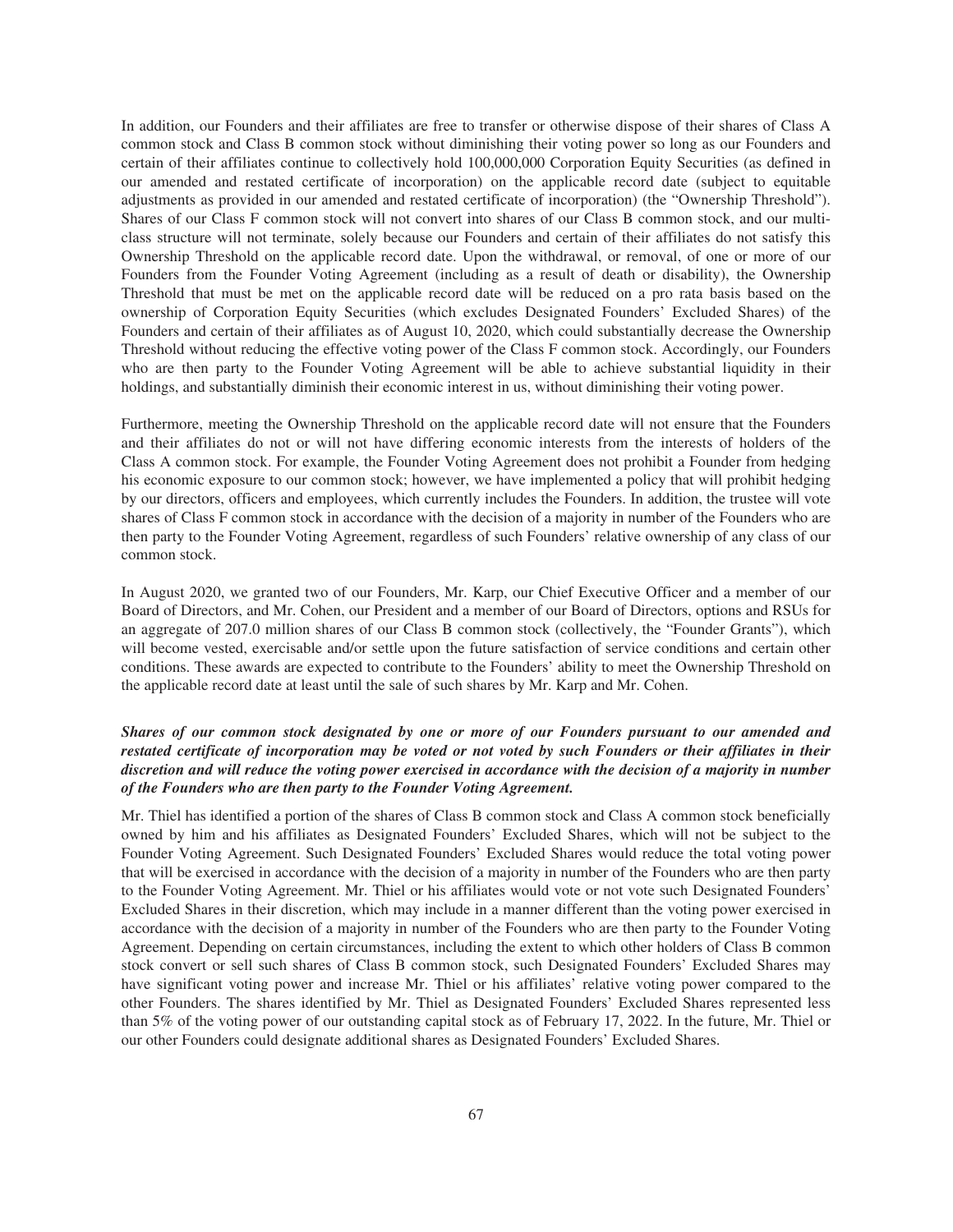# *The Ownership Threshold that must be met on any applicable record date is a small minority of our outstanding Corporation Equity Securities, and future issuances of Corporation Equity Securities may decrease this percentage.*

The Ownership Threshold that must be met on any applicable record date is currently 100,000,000 Corporation Equity Securities, which is a small minority of our outstanding Corporation Equity Securities. While the number of outstanding Corporation Equity Securities may exceed the number of shares of our outstanding capital stock, as a comparison, there were 2,027,473,772 shares of our common stock outstanding as of December 31, 2021. Except for certain equitable adjustments as provided in our amended and restated certificate of incorporation, future issuances of Corporation Equity Securities by us will not increase the Ownership Threshold that must be met on any applicable record date and, accordingly, will decrease the percentage of outstanding Corporation Equity Securities represented by the Ownership Threshold.

Upon the withdrawal, or removal, of one or more of our Founders from the Founder Voting Agreement (including as a result of death or disability), the Ownership Threshold that must be met on the applicable record date will be reduced on a pro rata basis based on the ownership of Corporation Equity Securities of the Founders and certain of their affiliates as of August 10, 2020. We expect that the Ownership Threshold will be reduced by approximately 57 million Corporation Equity Securities upon the withdrawal or removal from the Founder Voting Agreement of Alexander Karp, approximately 12 million Corporation Equity Securities upon the withdrawal or removal of Stephen Cohen, and approximately 31 million Corporation Equity Securities upon the withdrawal or removal of Peter Thiel if such withdrawals or removals were to happen.

In addition, in the future we could create a new class of equity securities with different economic or voting rights than existing classes. If we were to create a new class of equity security, because of the broad definition of "Corporation Equity Securities," such security could qualify as Corporation Equity Securities and therefore count towards the Ownership Threshold if held by our Founders who are then party to the Founder Voting Agreement or certain of their affiliates. If such security has lesser or no economic rights, it could have the effect of further increasing the divergence between the economic interests of our Founders who are then party to the Founder Voting Agreement and their affiliates, on the one hand, and the voting power of such Founders and their affiliates, on the other. Further, Corporation Equity Securities includes, among other things, any warrants, calls, options or other right, whether vested or unvested, to acquire from the Company certain voting or equity securities from the Company. Accordingly, the Board of Directors could issue additional equity securities, or additional options, RSUs, warrants or other rights to acquire equity securities (whether vested or unvested), to our Founders or certain of their affiliates, which would increase the number of Corporation Equity Securities they hold and enable them to meet the Ownership Threshold notwithstanding sales of Corporation Equity Securities that they currently hold. As a result, any Founders who are then party to the Founder Voting Agreement or certain of their affiliates could hold a nominal equity interest with little to no voting rights but meet the Ownership Threshold and therefore have voting power that provides effective control of our company.

### *The multiple class structure of our common stock features certain provisions that are novel or otherwise not common among other corporations with multiple class structures.*

A number of provisions relating to the multiple class structure of our common stock are novel or otherwise not common among other corporations with multiple class structures. For instance, our Founders who are then party to the Founder Voting Agreement are free to transfer or otherwise dispose of their shares of Class A common stock and Class B common stock without diminishing their voting control so long as our Founders who are then party to the Founder Voting Agreement and certain of their affiliates meet the Ownership Threshold on the applicable record date. Shares of our Class B common stock, which have ten (10) votes per share, may remain outstanding in perpetuity. Additionally, shares of our Class B common stock may be transferred (without converting into shares of Class A common stock) to, among others, our Founders or their affiliates, which could result in our Founders and their affiliates or other stockholders obtaining additional voting control.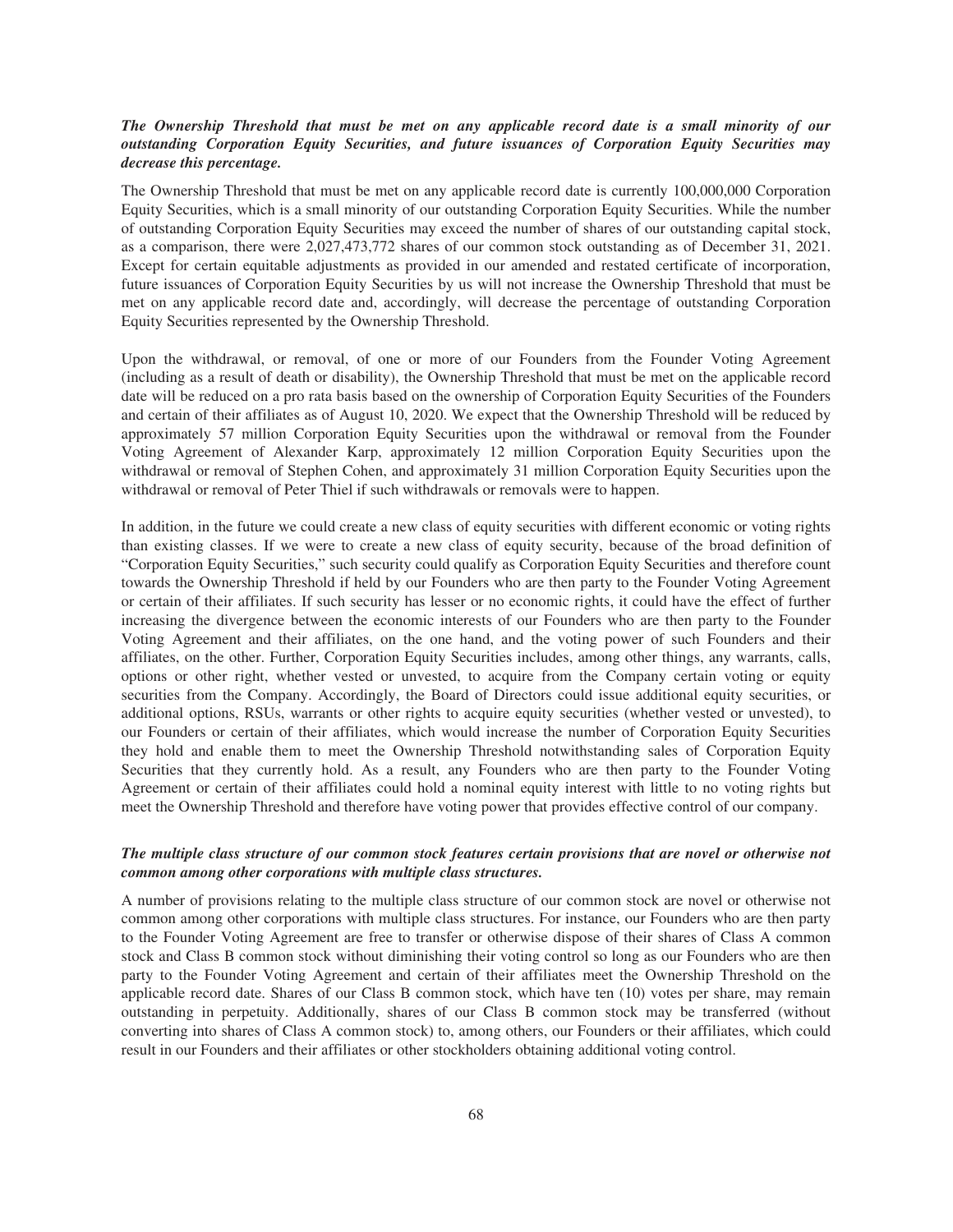Additionally, certain provisions of our amended and restated certificate of incorporation related to the calculation of the voting power of the Class F common stock may have an adverse effect on our stockholders other than our Founders. Under our amended and restated certificate of incorporation, our Founders have the right to challenge our calculation of the voting power of the Class F common stock. Such a challenge may cause delays in the certification of any vote of our stockholders or in the effectiveness of any action of our stockholders.

# *The multi-class structure of our common stock, the Founder Voting Trust Agreement and the Founder Voting Agreement by which our Founders exercise effective control over all matters submitted to a vote of our stockholders will exist for the foreseeable future.*

Shares of our Class F common stock will convert automatically into shares of our Class B common stock only if the Founder Voting Trust Agreement or the Founder Voting Agreement is terminated. Each of these agreements could remain in place until the death of our last living Founder. As of December 31, 2021, our Founders were 54, 54, and 39 years old. Further, upon a discretionary or compulsory withdrawal of a Founder as a beneficiary of the Founder Voting Trust Agreement, the Trustee will instruct our transfer agent and us to convert the withdrawing Founder's pro rata portion of the shares of Class F common stock held in the Founder Voting Trust at the time of the withdrawal into shares of Class B common stock in accordance with our amended and restated certificate of incorporation.

Because of the ten-to-one voting ratio between our Class B and Class A common stock, even if the Class F common stock converts to Class B common stock, our Founders will collectively control a significant portion of the voting power of our capital stock based on their current ownership. Future transfers by holders of shares of Class B common stock will generally result in those shares converting to Class A common stock, subject to limited exceptions, such as certain transfers effected for estate planning purposes and transfers between related entities. The conversion of Class B common stock to Class A common stock will have the effect, over time, of increasing the relative voting power of those individual holders of Class B common stock who retain their shares in the long term. If our Founders and their affiliates, individually or collectively, retain a significant portion of their holdings of Class B common stock for an extended period of time, they could, in the future, individually or collectively, continue to control a significant portion of the combined voting power of our Class A common stock and Class B common stock, even without the use of the Class F common stock, and such voting power could enable holders of Class B common stock to effectively control all matters subject to the stockholder approval. Shares of our Class B common stock may remain outstanding in perpetuity.

Further, if all, or a large portion, of the Founder Grants should be exercised or vest and settle, our Founders will increase their voting power of our Class B common stock. Although the terms of our amended and restated certificate of incorporation only provide for a separate vote of the holders of our Class B common stock on limited matters, under Delaware law, certain actions may require the approval of the holders of the Class B common stock voting as a separate class. For example, if we amend our amended and restated certificate of incorporation to adversely affect the special rights, powers, or preferences of our Class B common stock in a manner that does not so affect the Class A common stock or Class F common stock, Delaware law could require approval of the holders of our Class B common stock voting separately as single class. For any vote of the Class B common stock voting as a separate class, our Founders will significantly influence such vote if all, or a large portion, of the Founder Grants should vest and settle and the Founders retain such shares.

## *Our governance structure may negatively affect the decision by certain institutional investors to purchase or hold shares of our Class A common stock.*

The holding of low-voting stock, such as our Class A common stock, may not be permitted by the investment policies of certain institutional investors or may be less attractive to the portfolio managers of certain institutional investors. In addition, in July 2017, FTSE Russell and Standard & Poor's announced that they would cease to allow most newly public companies utilizing dual- or multi-class capital structures to be included in their indices. Affected indices include the Russell 2000 and the S&P 500, S&P MidCap 400, and S&P SmallCap 600, which together make up the S&P Composite 1500. Our multi-class capital structure may make us ineligible for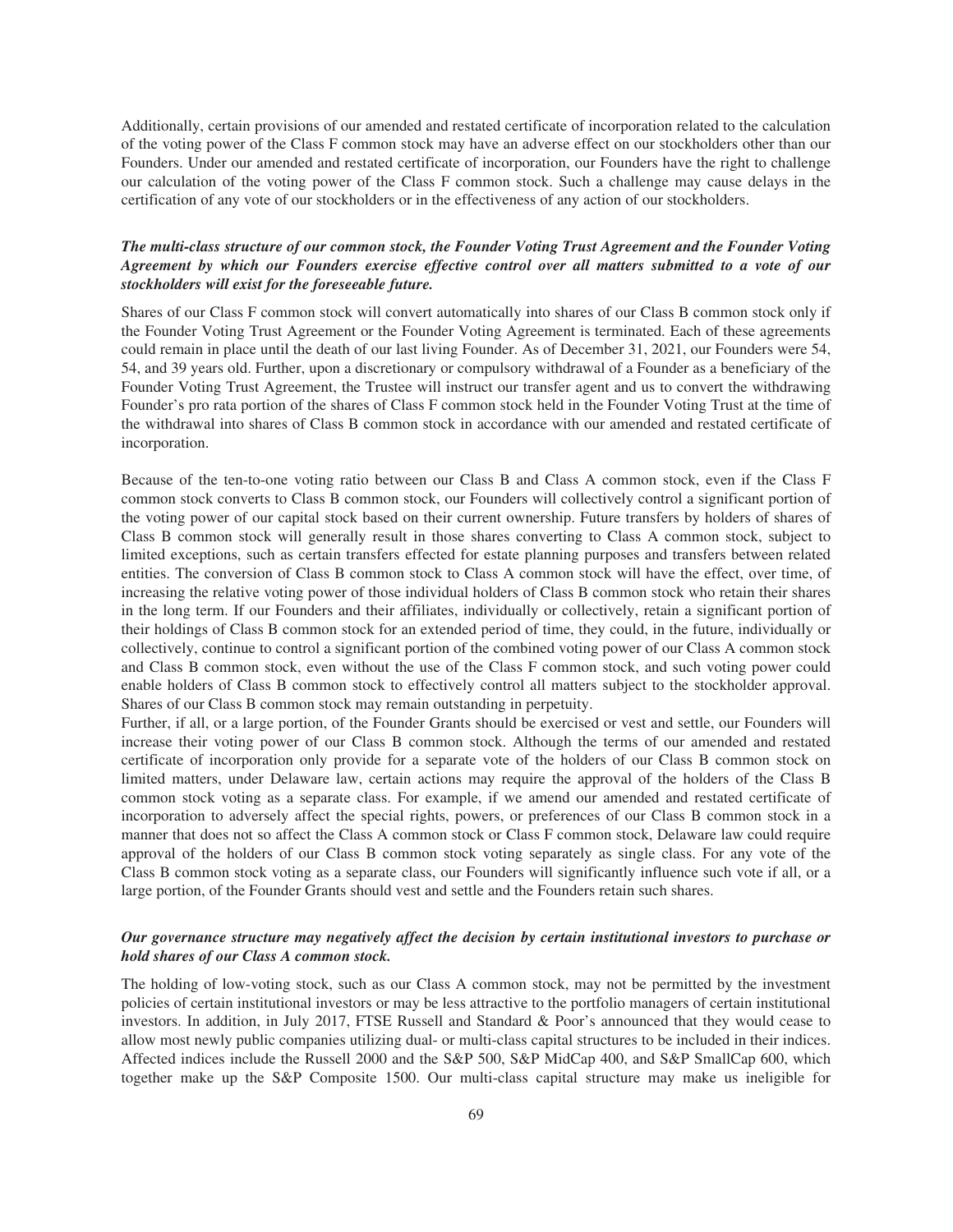inclusion in any of these and certain other indices, and as a result, mutual funds, exchange-traded funds, and other investment vehicles that attempt to passively track these indices would not invest in our stock. These policies may depress our valuation compared to those of other similar companies that are included.

# *Future issuances of our Class A common stock will dilute the voting power of our Class A common stockholders but may not result in further dilution of the voting power of our Founders who are then party to the Founder Voting Agreement.*

Future issuances of our Class A common stock will dilute the voting power of our Class A common stockholders, and future issuances to stockholders other than our Founders who are then party to the Founder Voting Agreement will dilute the economic interests of our Founders and their affiliates. However, because of the voting rights of the shares of Class F common stock, in the event that our Founders and their affiliates have less than 49.999999% of the Voting Power prior to giving effect to the voting power of the Class F common stock, future issuances of Class A common stock to stockholders other than our Founders and their affiliates will generally not result in dilution of the voting power of our Founders who are then party to the Founder Voting Agreement or their affiliates, but rather, will correspondingly increase the voting power of the Class F common stock. Any future issuances of additional shares of Class A common stock will not be subject to approval by our stockholders except as required by the listing standards of the NYSE.

#### **General Risk Factors**

#### *Adverse economic conditions or reduced technology spending may adversely impact our business.*

Our business depends on the economic health of our current and prospective customers and overall demand for technology. In addition, the purchase of our platforms and services is often discretionary and typically involves a significant commitment of capital and other resources. A further downturn in economic conditions, global political and economic uncertainty, a lack of availability of credit, a reduction in business confidence and activity, the curtailment of government or corporate spending, public health concerns or emergencies, financial market volatility, and other factors have in the past and may in the future affect the industries to which we sell our platforms and services. Our customers may suffer from reduced operating budgets, which could cause them to defer or forego purchases of our platforms or services. Moreover, competitors may respond to market conditions by lowering prices and attempting to lure away our customers, and the increased pace of consolidation in certain industries may result in reduced overall spending on our offerings. Uncertainty about global and regional economic conditions, a downturn in the technology sector or any sectors in which our customers operate, or a reduction in information technology spending even if economic conditions are stable, could adversely impact our business, financial condition, and results of operations in a number of ways, including longer sales cycles, lower prices for our platforms and services, material default rates among our customers, reduced sales of our platforms or services, and lower or no growth.

We cannot predict the timing, strength, or duration of any crises, economic slowdown or any subsequent recovery generally, or for any industry in particular. Although certain aspects of the effects of a crisis or an economic slowdown may provide potential new opportunities for our business, we cannot guarantee that the net impact of any such events will not be materially negative. Accordingly, if the conditions in the general economy and the markets in which we operate worsen from present levels, our business, financial condition, and results of operations could be adversely affected.

## *If we fail to maintain an effective system of internal controls, our ability to produce timely and accurate financial statements or comply with applicable regulations could be impaired.*

We are subject to the reporting requirements of the Exchange Act, the Sarbanes-Oxley Act, and the rules and regulations of the listing standards of the NYSE. We expect that the requirements of these rules and regulations will continue to increase our legal, accounting, and financial compliance costs, make some activities more difficult, time-consuming, and costly, and place significant strain on our personnel, systems, and resources.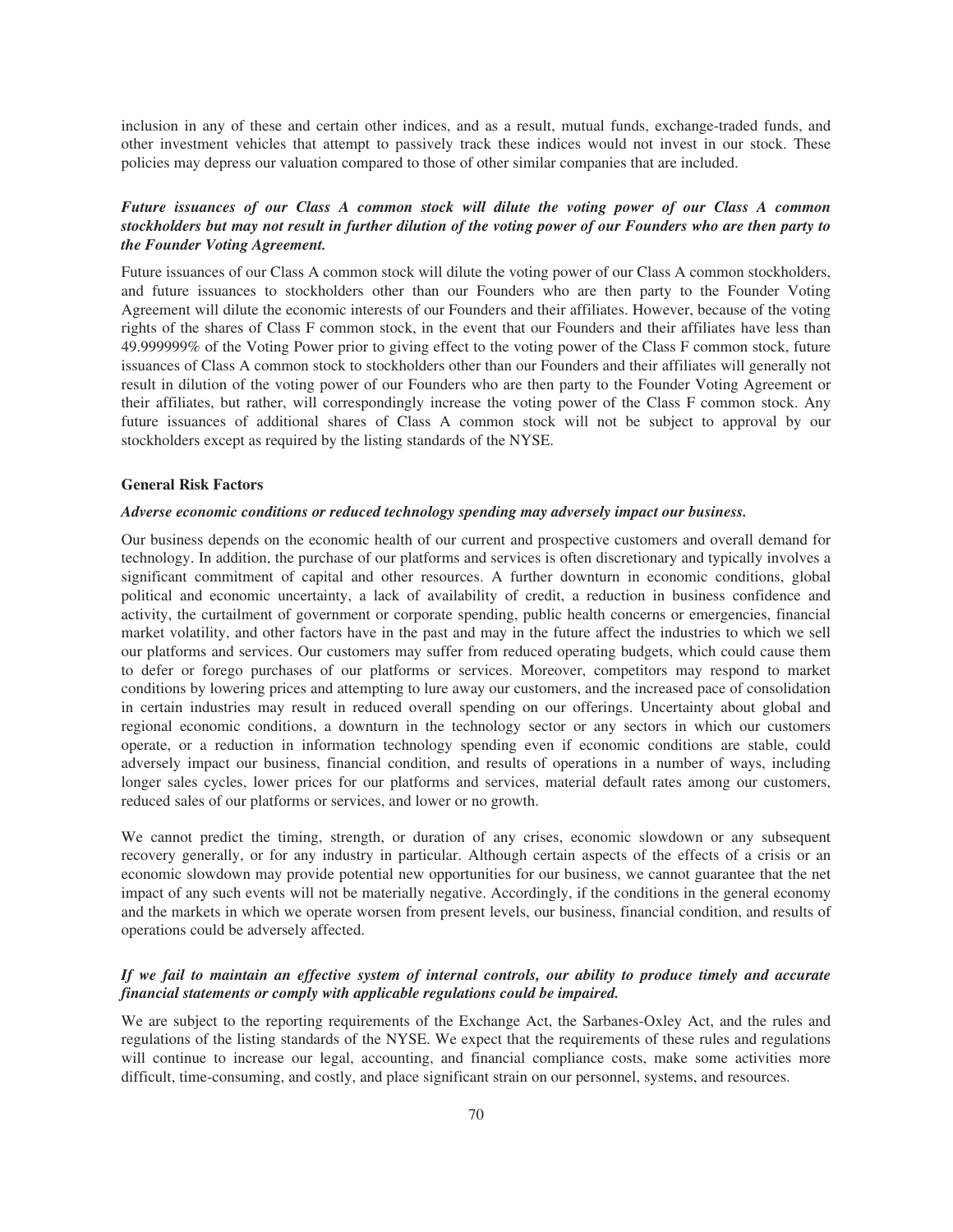The Sarbanes-Oxley Act requires, among other things, that we maintain effective disclosure controls and procedures and internal control over financial reporting. We have developed and refined our financial reporting and other disclosure controls and procedures, and will continue to do so. For example, we recently reimplemented our enterprise resource planning ("ERP") system. This may be disruptive to our business if the ERP system does not work as planned or if we experience issues relating to the reimplementation, in which case we may be unable to timely or accurately prepare financial reports, make payments to our suppliers and employees, or invoice and collect from our customers. Our controls are designed to ensure that information required to be disclosed by us in the reports that we will file with the SEC is recorded, processed, summarized, and reported within the time periods specified in SEC rules and forms and that information required to be disclosed in reports under the Exchange Act is accumulated and communicated to our principal executive and financial officers. We are also continuing to improve our internal control over financial reporting. Some members of our management team have limited or no experience managing a publicly traded company, interacting with public company investors, and complying with the increasingly complex laws pertaining to public companies, and we have limited accounting and financial reporting personnel and other resources with which to address our internal controls and related procedures, including complying with the auditor attestation requirements of Section 404 of the Sarbanes-Oxley Act that we are required to include in this Annual Report on Form 10-K for the year ended December 31, 2021. We will need to hire and successfully integrate additional accounting and financial staff with appropriate company experience and technical accounting knowledge, as well as implement and integrate new technological systems. In order to maintain and improve the effectiveness of our financial statement and disclosure controls and procedures and internal control over financial reporting, we have expended, and anticipate that we will continue to expend, significant resources, including accounting-related costs and significant management oversight.

Our current controls and any new controls that we develop may become inadequate because of changes in conditions in our business. Further, we have identified in the past, and may identify in the future, deficiencies in our controls. Any failure to develop or maintain effective controls or any difficulties encountered in their implementation or improvement could harm our results of operations or cause us to fail to meet our reporting obligations and may result in a restatement of our financial statements for prior periods. Any failure to implement and maintain effective internal control over financial reporting also could adversely affect the results of periodic management evaluations and annual independent registered public accounting firm attestation reports. Ineffective disclosure controls and procedures and internal control over financial reporting could also cause investors to lose confidence in our reported financial and other information, which could have a negative effect on the trading price of our Class A common stock. In addition, if we are unable to continue to meet these requirements, we may not be able to remain listed on the NYSE. As of December 31, 2021, we were required to comply with the SEC rules that implement Section 404 of the Sarbanes-Oxley Act and are therefore required to make a formal assessment of the effectiveness of our internal control over financial reporting for that purpose.

Our independent registered public accounting firm has formally attested to the effectiveness of our internal control over financial reporting commencing with this Annual Report on Form 10-K for the year ended December 31, 2021. Any failure to maintain effective disclosure controls and internal control over financial reporting could have an adverse effect on our business, financial condition and results of operations and could cause a decline in the market price of our Class A common stock.

# *We will incur increased costs and demands upon management as a result of complying with the laws and regulations affecting public companies which could adversely affect our business, financial condition, and results of operations.*

As a public company, we have incurred and will continue to incur greater legal, accounting, finance, and other expenses than we incurred as a private company. We are subject to the reporting requirements of the Exchange Act, the Sarbanes-Oxley Act, the Dodd-Frank Wall Street Reform and Consumer Protection Act of 2010 (the "Dodd-Frank Act") and the rules and regulations of the NYSE. These requirements have increased and will continue to increase our legal, accounting, and financial compliance costs and have made, and will continue to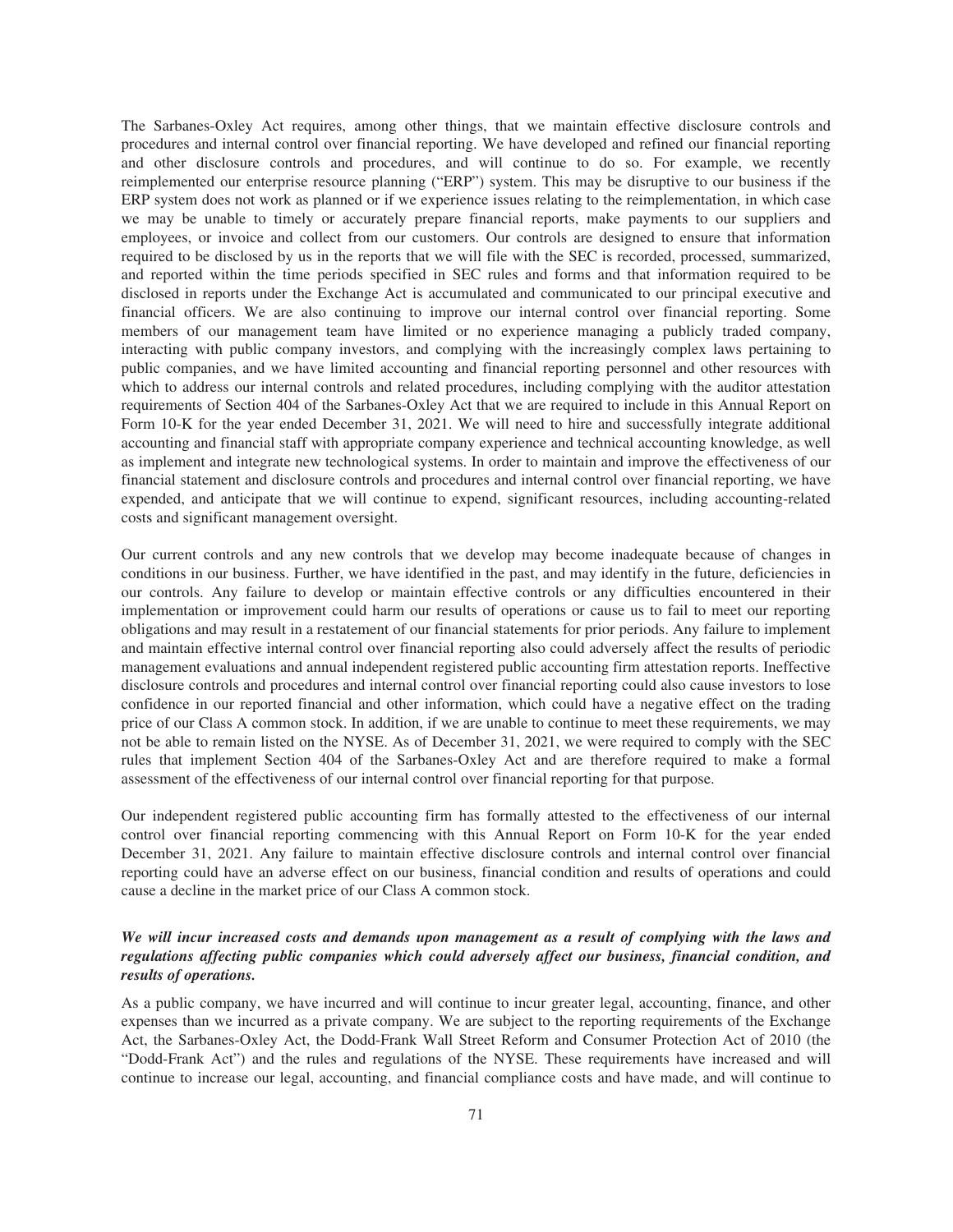make, some activities more time-consuming and costly. For example, the Exchange Act requires, among other things, that we file annual, quarterly, and current reports with respect to our business and results of operations. As a result of the complexity involved in complying with the rules and regulations applicable to public companies, our management's attention may be diverted from the day-to-day management of our business, which could harm our business, financial condition, and results of operations. Although we have already hired additional employees to assist us in complying with these requirements, we may need to hire more employees in the future or engage outside consultants, which will increase our operating expenses. Additionally, as a public company subject to additional rules and regulations and oversight, we may not have the same flexibility we had as a private company.

In addition, changing laws, regulations, and standards relating to corporate governance and public disclosure are creating uncertainty for public companies, increasing legal and financial compliance costs, and making some activities more time-consuming. These laws, regulations, and standards are subject to varying interpretations, in many cases due to their lack of specificity, and, as a result, their application in practice may evolve over time as new guidance is provided by regulatory and governing bodies. This could result in continuing uncertainty regarding compliance matters and higher costs necessitated by ongoing revisions to disclosure and governance practices. We intend to invest substantial resources to comply with evolving laws, regulations, and standards, and this investment may result in increased general and administrative expenses and a diversion of management's time and attention from business operations to compliance activities. If our efforts to comply with new laws, regulations, and standards differ from the activities intended by regulatory or governing bodies due to ambiguities related to their application and practice, regulatory authorities may initiate legal proceedings against us and our business may be harmed.

We also expect these rules and regulations to make it more expensive for us to obtain director and officer liability insurance, and we may be required to accept reduced policy limits and coverage or incur substantially higher costs to maintain the same or similar coverage. As a result, it may be more difficult for us to attract and retain qualified individuals to serve on our Board of Directors or as our executive officers.

We ceased to be an "emerging growth company" as defined in the Jumpstart our Business Startups Act of 2012 as of December 31, 2020. As a result, we have experienced, and expect to continue to experience, additional costs associated with being a public company, including costs associated with compliance with the auditor attestation requirement of Section 404 of the Sarbanes-Oxley Act, the adoption of certain ASUs upon losing such status, and additional disclosure requirements.

As a result of disclosure of information in this Annual Report on Form 10-K and other filings required of a public company, our business and financial condition will become more visible, which may result in an increased risk of threatened or actual litigation, including by competitors and other third parties. If such claims are successful, our business, financial condition, and results of operations could be harmed, and even if the claims do not result in litigation or are resolved in our favor, these claims, and the time and resources necessary to resolve them, could divert the resources of our management and harm our business, financial condition, and results of operations.

### *Natural disasters and other events beyond our control could harm our business.*

Natural disasters or other catastrophic events may cause damage or disruption to our operations, non-U.S. commerce and the global economy, and thus could have a negative effect on us. Our business operations are subject to interruption by natural disasters, earthquakes, flooding, fire, power shortages, pandemics such as the recent spread of COVID-19, terrorism, political unrest, telecommunications failure, vandalism, cyberattacks, geopolitical instability, war, the effects of climate change (such as drought, wildfires, increased storm severity, and sea level rise), and other events beyond our control. Although we maintain crisis management and disaster response plans, such events could make it difficult or impossible for us to deliver our services to our customers, could decrease demand for our services, could make existing customers unable or unwilling to fulfill their contractual requirements to us, including their payment obligations, and could cause us to incur substantial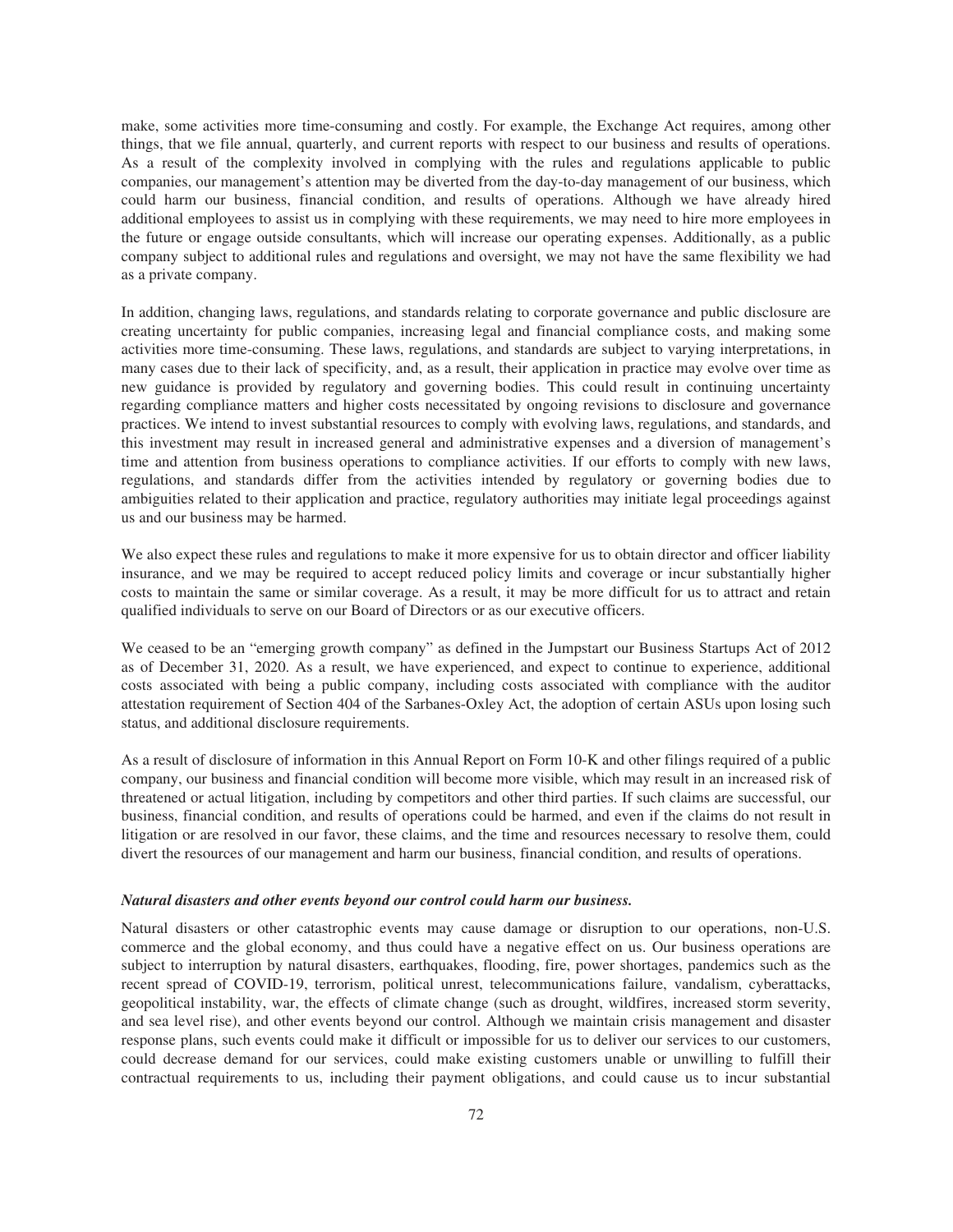expense, including expenses or liabilities arising from potential litigation. Our insurance may not be sufficient to cover losses or additional expense that we may sustain. Customer data could be lost, significant recovery time could be required to resume operations and our financial condition and results of operations could be adversely affected in the event of a major natural disaster or catastrophic event.

### *We may face exposure to foreign currency exchange rate fluctuations.*

Our results of operations and cash flows are subject to fluctuations due to changes in foreign currency exchange rates, particularly changes in the Euro and GBP. We expect our non-U.S. operations to continue to grow in the near term and we are continually monitoring our foreign currency exposure to determine if we should consider a hedging program. Today, our non-U.S. contracts are denominated in either U.S. dollars or local currency, while our non-U.S. operating expenses are often denominated in local currencies. Additionally, as we expand our non-U.S. operations, a larger portion of our operating expenses may be denominated in local currencies. Therefore, increases in the value of the U.S. dollar and decreases in the value of foreign currencies could result in the dollar equivalent of our revenues being lower.

# **ITEM 1B. UNRESOLVED STAFF COMMENTS**

None.

# **ITEM 2. PROPERTIES**

# **Facilities**

We have leased principal properties in Denver, Colorado, which is the location of our corporate headquarters; in Palo Alto, California; New York City, New York; and London, England. In addition, we lease various office space throughout the world.

We believe that our existing facilities are adequate to meet current requirements, and that suitable additional or substitute space will be available as needed to accommodate any further physical expansion of operations and for any additional offices.

# **ITEM 3. LEGAL PROCEEDINGS**

From time to time we are subject to legal proceedings and claims arising in the ordinary course of business. Based on our current knowledge, we believe that the amount or range of reasonably possible losses will not, either individually or in the aggregate, have a material adverse effect on our business, results of operations, or financial condition.

The results of any litigation cannot be predicted with certainty, and an unfavorable resolution in any legal proceedings could materially affect our future business, results of operations, or financial condition. Regardless of the outcome, litigation can have an adverse impact on us because of defense and settlement costs, diversion of management resources, and other factors.

For information on legal proceedings, refer to *Note 9. Commitments and Contingencies—Litigation and Legal Proceedings* in our consolidated financial statements included elsewhere in this Annual Report on Form 10-K.

# **ITEM 4. MINE SAFETY DISCLOSURE**

Not applicable.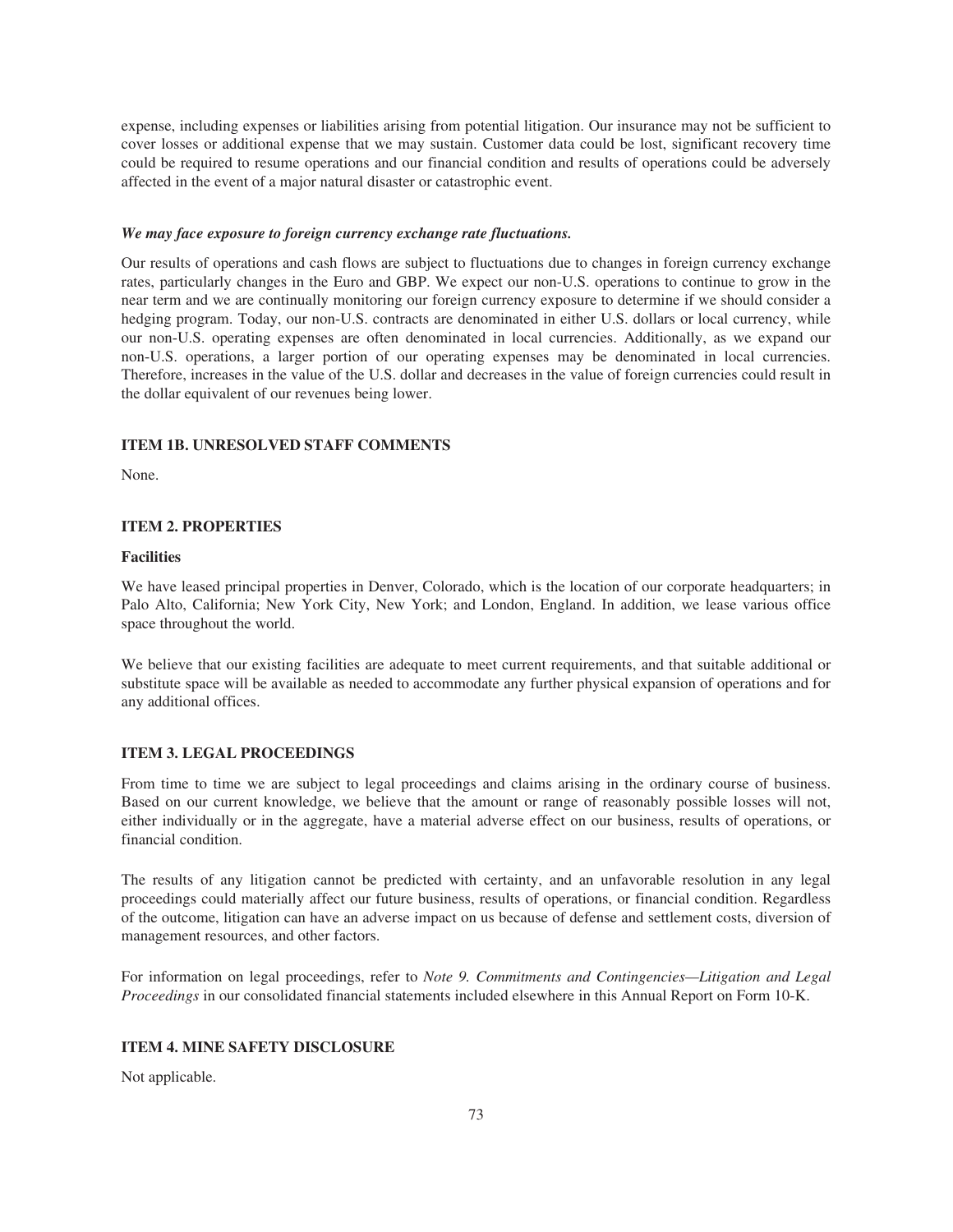# **PART II**

# **ITEM 5. MARKET FOR REGISTRANT'S COMMON EQUITY, RELATED STOCKHOLDER MATTERS, AND ISSUER PURCHASES OF EQUITY SECURITIES**

# **Market Information for Class A Common Stock**

Our Class A common stock has been listed on the New York Stock Exchange (the "NYSE") under the symbol "PLTR" since September 30, 2020. Prior to that date, there was no public trading market for our Class A common stock.

#### **Holders of Record**

As of February 17, 2022, there were 730 holders of record of our Class A common stock, 36 holders of record of our Class B common stock, and one holder of record of our Class F common stock. Because many of our shares of Class A common stock are held by brokers and other institutions on behalf of stockholders, we are unable to estimate the total number of stockholders represented by these record holders.

# **Dividend Policy**

We have never declared or paid any cash dividends on our capital stock. We intend to retain any future earnings and do not expect to pay any dividends in the foreseeable future. Any future determination to declare cash dividends will be made at the discretion of our Board of Directors, subject to applicable laws, and will depend on a number of factors, including our financial condition, results of operations, capital requirements, contractual restrictions, general business conditions, and other factors that our Board of Directors may deem relevant. In addition, the terms of our credit facility contain restrictions on our ability to declare and pay cash dividends on our capital stock, and we may enter into credit agreements or other borrowing arrangements in the future that may restrict our ability to declare and pay cash dividends.

# **Performance Graph**

*This performance graph shall not be deemed "soliciting material" or to be "filed" with the Securities Exchange Commission ("SEC") for purposes of Section 18 of the Securities Exchange Act of 1934, as amended ("Exchange Act"), or otherwise subject to the liabilities under that Section, and shall not be deemed to be incorporated by reference into any of our filings under the Securities Act or the Exchange Act.*

The following graph compares the cumulative total return to stockholders on our Class A common stock since September 30, 2020, the date of the Company's direct listing of its Class A common stock on the NYSE ("Direct Listing"), relative to the cumulative total returns of the Standard & Poor's 500 Index and the Standard & Poor's Information Technology Index over the same period. An investment of \$100 (with reinvestment of all dividends) is assumed to have been made in our Class A common stock and in each index at the market close on September 30, 2020, and its relative performance is tracked through December 31, 2021. The returns shown are based on historical results and are not intended to suggest future performance.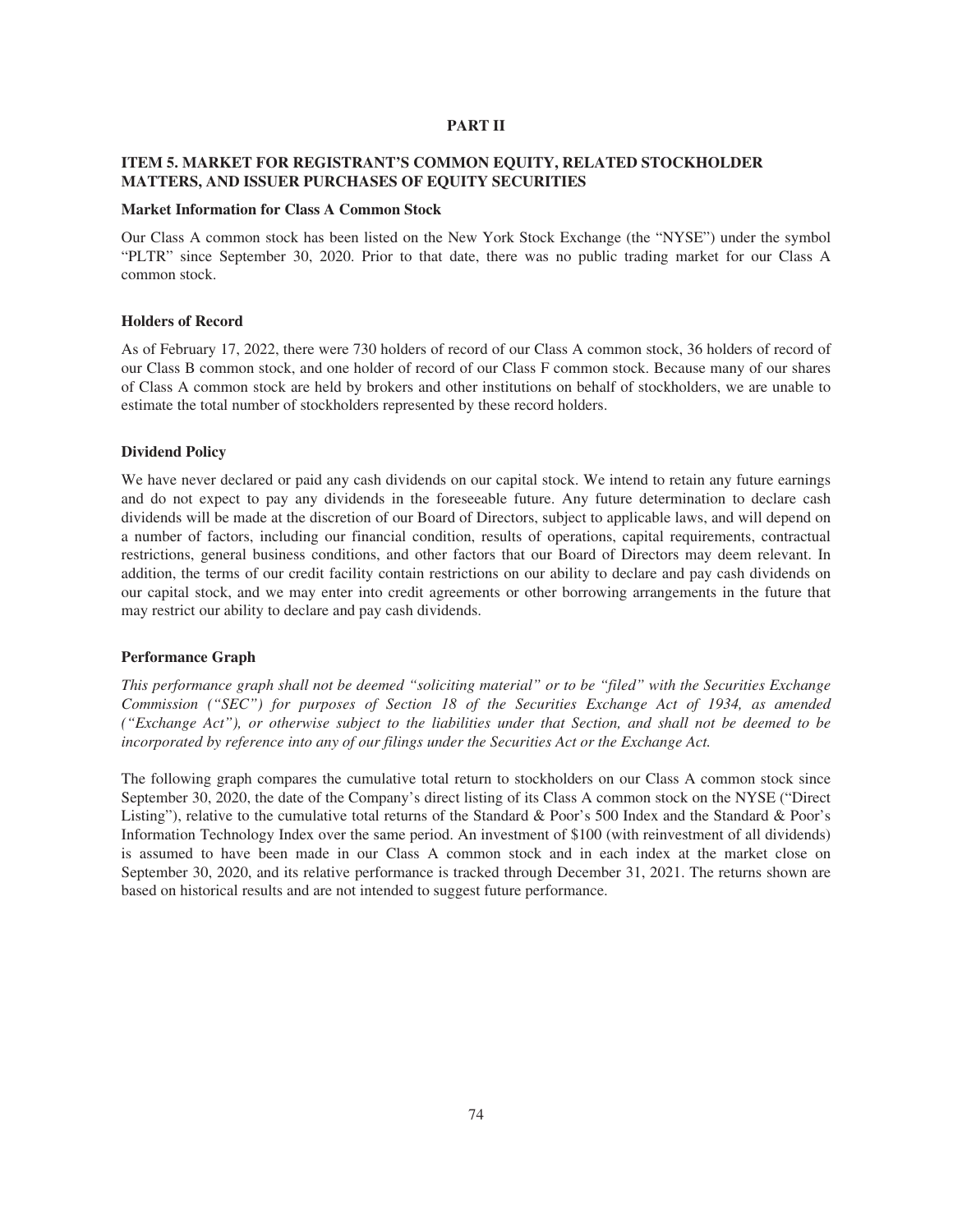# Performance Graph



Palantir Technologies Inc. (PLTR)  $\rightarrow$  S&P 500 Index  $\rightarrow$  S&P 500 Information Technology (Sector)

# **Unregistered Sales of Equity Securities**

None.

# **ITEM 6. [RESERVED]**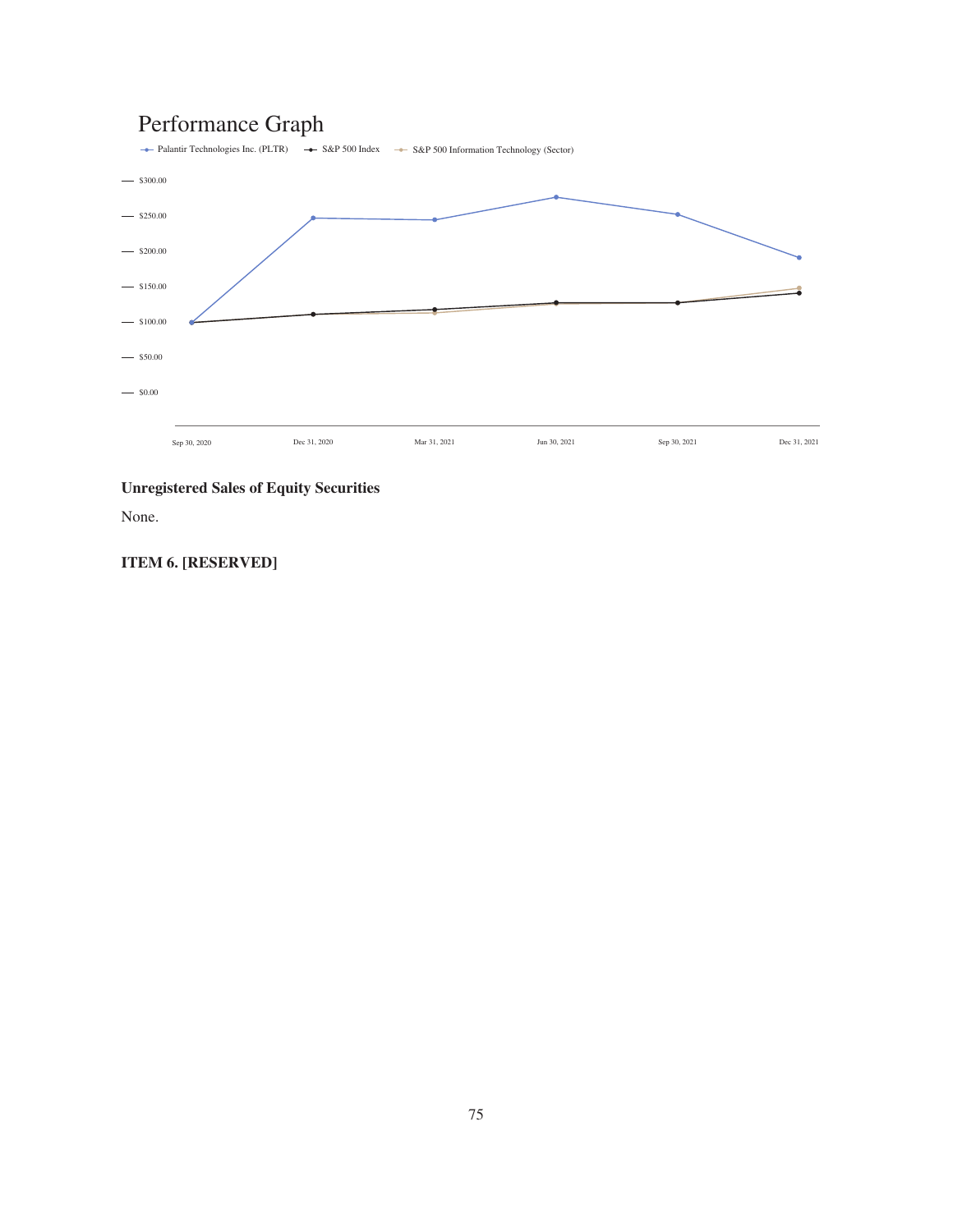# **ITEM 7. MANAGEMENT'S DISCUSSION AND ANALYSIS OF FINANCIAL CONDITION AND RESULTS OF OPERATIONS**

*The following discussion and analysis of our financial condition and results of operations should be read in conjunction with our consolidated financial statements and the accompanying notes thereto included elsewhere in this Annual Report on Form 10-K. This discussion contains forward-looking statements based upon current plans, expectations, and beliefs, involving risks and uncertainties. Our actual results may differ materially from those anticipated in these forward-looking statements. You should review the section titled "Special Note Regarding Forward-Looking Statements" for a discussion of forward-looking statements and the section titled "Risk Factors" for a discussion of factors that could cause actual results to differ materially from the results described in or implied by the forward-looking statements contained in the following discussion and analysis and elsewhere in this Annual Report on Form 10-K. Our historical results are not necessarily indicative of the results that may be expected for any period in the future.*

*This section of this Annual Report on Form 10-K generally discusses fiscal years 2021 and 2020 items and year-to-year comparisons between fiscal years 2021 and 2020. Discussions of fiscal year 2020 items and year-to-year comparisons between fiscal years 2020 and 2019 that are not included in this Annual Report on Form 10-K can be found in Part II, Item 7 of our Annual Report on Form 10-K for the fiscal year ended December 31, 2020, which was filed with the SEC on February 26, 2021.*

# **Overview**

We build software that empowers organizations to effectively integrate their data, decisions, and operations at scale.

We were founded in 2003 and started building software for the intelligence community in the United States to assist in counterterrorism investigations and operations. We later began working with commercial enterprises, who often faced fundamentally similar challenges in working with data.

We have built three principal software platforms, Gotham, Foundry, and Apollo. Gotham and Foundry enable institutions to transform massive amounts of information into an integrated data asset that reflects their operations. For over a decade, Gotham has surfaced insights for global defense agencies, the intelligence community, disaster relief organizations and beyond. Foundry is becoming a central operating system not only for individual institutions but also for entire industries. Apollo, which we began offering as a commercial solution in 2021, is a cloud-agnostic, single control layer that coordinates ongoing delivery of new features, security updates, and platform configurations, helping to ensure the continuous operation of critical systems. Apollo allows our customers to run their software in virtually any environment.

In addition to the investments we have made in our platforms, we plan to continue to expand our ability to sell our subscriptions globally by investing in resources to address the business needs of local markets, including, increasing our sales and marketing functions and activities, expanding our ecosystem of service partners to support local deployments, and investing in personnel to support our growing customer base and product offerings.

We believe that every institution faces challenges that our platforms were designed to address. Our focus in the near term is to build partnerships with institutions that have the leadership necessary to effect structural change within their organizations — to reconstitute their operations around data. Over the long term, we believe that every institution in the markets we serve is a potential partner.

We regularly evaluate partnerships and investment opportunities in complementary businesses, employee teams, technologies, and intellectual property rights in an effort to expand our product and service offerings. For example, we have approved and entered into Investment Agreements to purchase, or commit to purchase shares of various entities, including special purpose acquisition companies and/or other privately-held or publicly-traded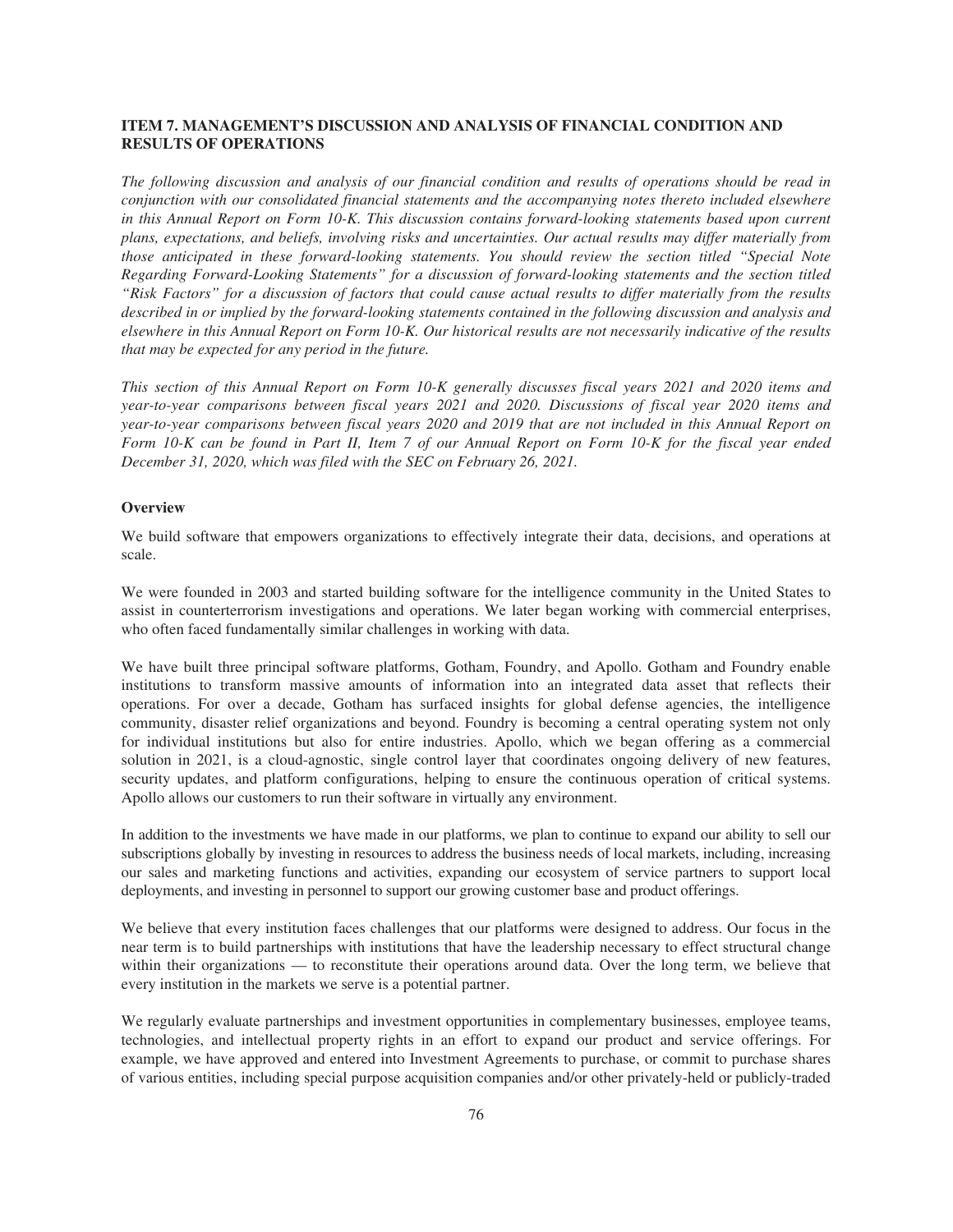entities. See further discussion in *Note 4. Investments and Fair Value Measurements* and *Note 9. Commitments and Contingencies—Investment Commitments.*

# *Our Business*

For the year ended December 31, 2021, we generated \$1.5 billion in revenue, reflecting a 41% growth rate from the year ended December 31, 2020, when we generated \$1.1 billion in revenue.

Our operating results continued to improve, including when adjusting for stock-based compensation. In the year ended December 31, 2021, we incurred losses from operations of \$411.0 million, or adjusted income from operations of \$473.5 million when excluding stock-based compensation and related employer payroll taxes. In the year ended December 31, 2020, our losses from operations were \$1.2 billion, or adjusted income from operations of \$189.9 million when excluding stock-based compensation, related employer payroll taxes, and non-recurring Direct Listing charges.

In the year ended December 31, 2021, our gross profit was \$1.2 billion, reflecting a gross margin of 78%, or 82% when excluding stock-based compensation. In the year ended December 31, 2020, our gross profit was \$740.1 million, reflecting a gross margin of 68%, or 81% when excluding stock-based compensation.

For more information about our adjusted income from operations, which excludes stock-based compensation, related employer payroll taxes, and non-recurring Direct Listing charges; and gross profit, and gross margin, which excludes stock-based compensation, as well as reconciliations from loss from operations and gross profit, see the section titled "*Non-GAAP Reconciliations*" below.

# *Our Customers*

We define a customer as an organization from which we have recognized revenue during the trailing twelvemonth period. During the period ended December 31, 2021, we had 237 customers, including companies in various commercial sectors as well as government agencies around the world. During the period ended December 31, 2020, we had 139 customers.

For large government agencies, where a single institution has multiple divisions, units, or subsidiary agencies, each such division, unit, or subsidiary agency that enters into a separate contract with us and is invoiced as a separate entity is treated as a separate customer. For example, while the U.S. Food and Drug Administration, Centers for Disease Control and Prevention, and National Institutes of Health are subsidiary agencies of the U.S. Department of Health and Human Services, we treat each of those agencies as a separate customer given that the governing structures and procurement processes of each agency are independent.

We have built lasting and significant customer relationships with some of the world's leading government institutions and companies, and are expanding our partnerships with early- and growth-stage companies. Our average revenue per customer during the trailing twelve months ended December 31, 2021 was \$6.5 million, which decreased 18% from an average of \$7.9 million in revenue per customer in the year ended December 31, 2020, reflecting our continued acceleration in customer acquisition. Our average revenue for the top twenty customers during the trailing twelve months ended December 31, 2021 was \$43.6 million, which grew 31% from an average of \$33.2 million in revenue from the top twenty customers during the trailing twelve months ended December 31, 2020, demonstrating our expanding relationships with existing customers.

Organizations in the commercial and government sectors face similar challenges when it comes to managing data, and we intend to expand our reach in both markets moving forward. In the year ended December 31, 2021, 58% of our revenue came from government customers and 42% came from commercial agencies. In the year ended December 31, 2021, we generated 57% of our revenue from customers in the United States and the remaining 43% from customers abroad.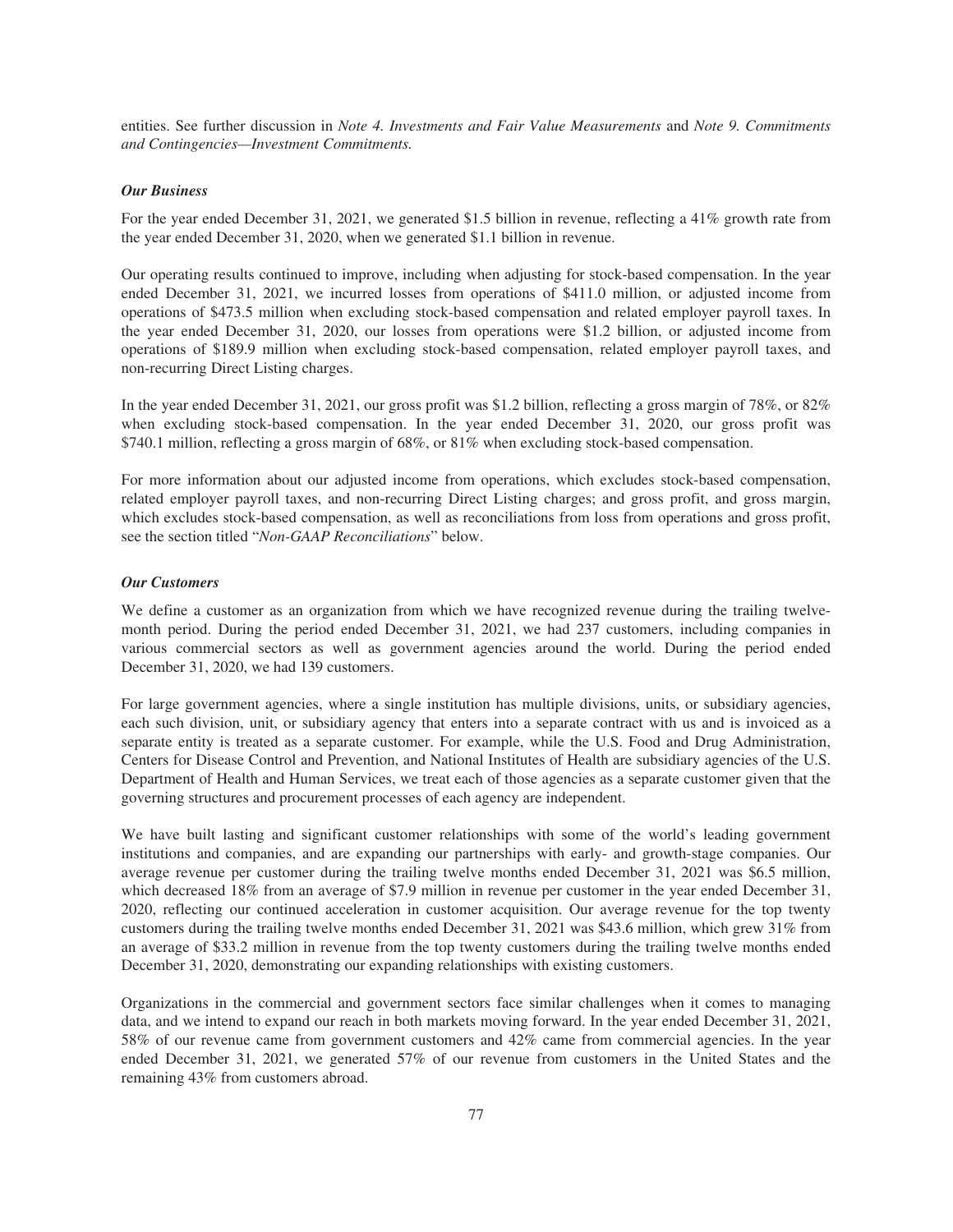# *Expansion of Access to Platforms*

We have recently begun to expand access to our platforms to early- and growth-stage companies, including startups, as we continue our outreach efforts to an increasingly broad swath of the potential market.

The speed with which our platforms can be deployed has significantly expanded the range of potential customers with which we plan on partnering over the long term. We anticipate that our reach among an increasingly broad set of customers, in both the commercial and government sectors, will accelerate moving forward. We believe that, as these new partners grow, we will grow with them.

We have also made a number of investments in companies whose businesses rely on the ability of their organizations to manage and analyze data effectively at scale.

Our proximity to these businesses and the industries in which they are operating has enhanced, and is expected to continue enhancing, our own product and business development efforts, as we continue expanding access to our platforms to the broadest possible set of customers.

# *COVID-19 Impact*

As a result of COVID-19, we continue to take precautionary measures in order to minimize the risk of the virus to our employees, our customers, and the communities in which we operate, which included the suspension of all non-essential business travel of employees and the temporary closure of all of our major offices. Although the majority of our workforce worked remotely, there was minimal disruption in our ability to ensure the effective operation of our software platforms. As local situations permit, we continue to reopen our offices, in at least a limited capacity, and are allowing business travel to resume, while continuing to closely monitor the pandemic.

The economic consequences of the COVID-19 pandemic have been challenging for certain of our customers and prospective customers. While the broader implications of the COVID-19 pandemic on our results of operations and overall financial performance remain uncertain, the COVID-19 pandemic has, to date, not had a material adverse impact on our results of operations. The economic effects of the pandemic and resulting societal changes are currently not predictable.

The COVID-19 pandemic has made clear to many of our customers that accommodating the extended timelines ordinarily required to realize results from implementing new software solutions is not an option during a crisis. As a result, customers are increasingly adopting our software, which can be ready in days, over internal software development efforts, which may take months or years.

We saw decreases in our travel and office-related expenditures, including during the temporary closures of our offices globally and reductions in related operating expenses, related to the ongoing COVID-19 pandemic. However, improvement of our contribution metric has also been driven by the expansion of existing customer accounts, improved sales efficiency, and the increasing deployment of centralized hosting and other software deployment infrastructure. While we expect our travel and office-related expenditures to increase moving forward, especially as we continue to reopen our offices, we do not expect such expenditures to return to their pre-pandemic levels, given that we have made significant investments in enabling employees to work with customers remotely.

See the section titled "*Risk Factors*" included elsewhere in this Annual Report on Form 10-K for further discussion of the possible impact of the COVID-19 pandemic on our business.

# **Our Business Model**

Our customers pay us to use the software platforms we have built. As of December 31, 2021, we expect to generate revenue under our existing customer contracts for an additional 3.5 years on a dollar-weighted average contract duration basis. Dollar-weighted average contract duration represents the length of time we expect to generate revenue on average, including existing contractual obligations and assuming that our customers will exercise all of the contractual options available to them, and is subject to change as we enter into new contracts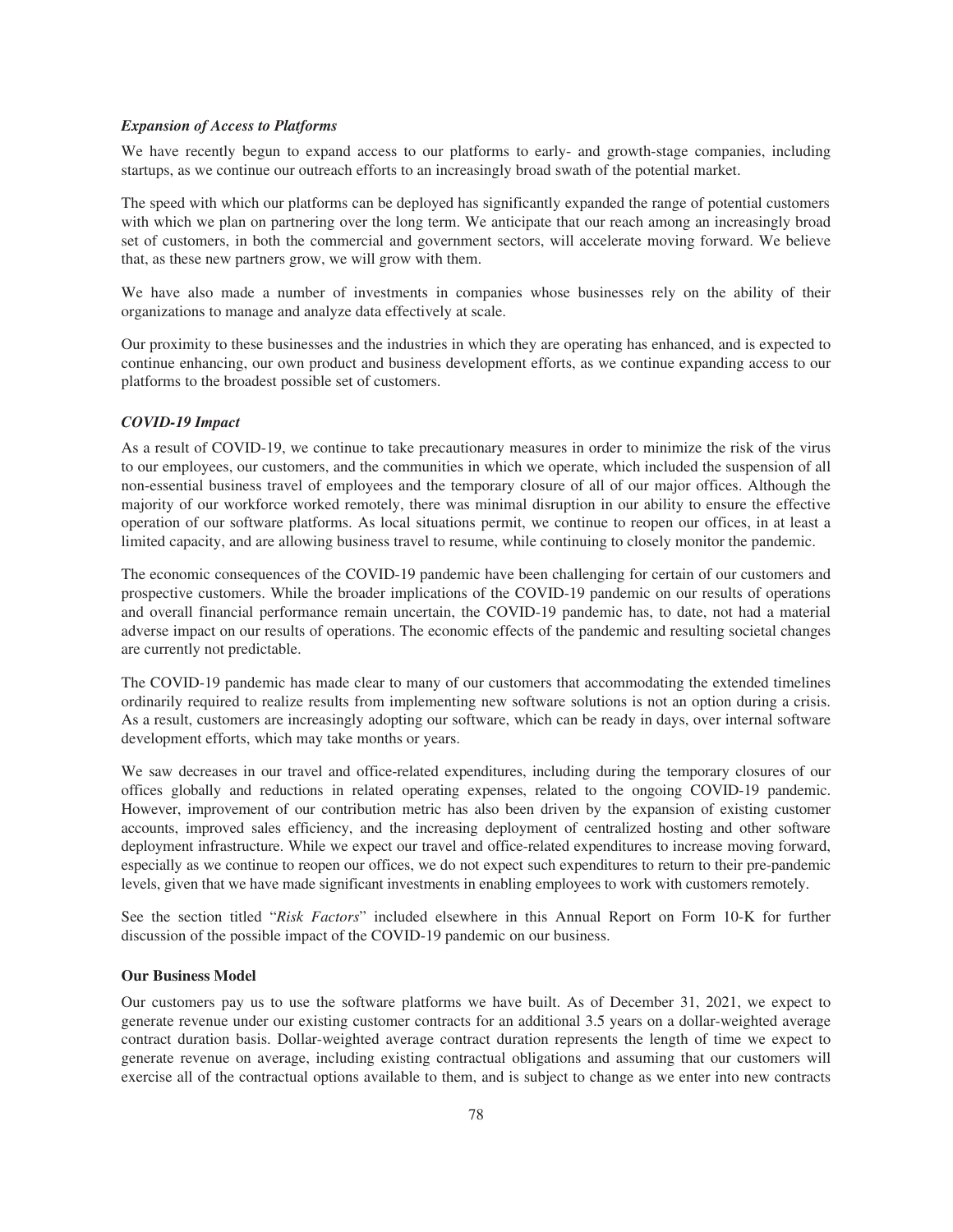or if customers terminate for convenience. We calculate this duration on a dollar-weighted basis to adjust for smaller deals. The timing of our customer billings and receipt of payments varies from contract to contract. Revenue is generally recognized over the contract term. Our contracts generally include terms that allow the customer to terminate the contract for convenience.

Our business model with respect to acquiring and growing our accounts has three phases: (1) Acquire, (2) Expand, and (3) Scale. We categorize all customers into cohorts on December 31st each year.

Our decisions about which customer relationships require further investment may change over time, based on our assessment of the potential long-term value that our software can generate for them.

As a result, customers may move back and forth through phases, as relationship needs and our assessment of the merits of further investment change. We enter into initial pilots with customers, generally at our own expense and without a guarantee of future returns, in order to access a unique set of opportunities that others may pass over for lack of resources and shorter investment horizons.

Some customers may have a rapid Acquire phase followed by a long Expand phase. Others may skip the Expand phase altogether and move immediately into the Scale phase. We manage customers at the account level, not by industry or sector, so that we can optimize on the specific growth opportunities for each.

In 2020, we generated a total of \$1.1 billion in revenue. Acquire phase customers cohorted as of December 31, 2020 generated \$0.3 million in revenue in 2020. Expand phase customers cohorted as of December 31, 2020 generated \$20.3 million in revenue in 2020. Scale phase customers cohorted as of December 31, 2020 generated \$1.1 billion in revenue in 2020.

In 2021, customers cohorted as of December 31, 2020 generated a total of \$1.5 billion in revenue. New customers acquired during the year ended December 31, 2021 generated an additional \$83.9 million in revenue and were assigned a cohort as of December 31, 2021. A more detailed discussion of the three phases, for purposes of illustration of how we manage accounts across the business, follows below.

# *Acquire*

We actively pursue discussions with existing and prospective customers in order to identify ways in which our software platforms can provide long-term value.

In the first phase, we typically acquire new opportunities with minimal risk to our customers through short-term pilot deployments of our software platforms at no or low cost to them. We believe in proving the value of our platforms to our customers. During these short-term pilots, we operate the accounts at a loss. We believe that our investments during this phase will drive future revenue growth.

We define a customer or potential customer as being in the Acquire phase if, as of the end of a calendar year, we have recognized less than \$100,000 in revenue from the customer that respective year. Customers may make nominal payments in connection with the evaluation of our software that we do not consider material in evaluating the performance of our accounts.

We evaluate the success of customer accounts in the Acquire phase based on the revenue such accounts generate in the following year. In 2020, we generated \$0.3 million in revenue from customers in the Acquire phase, which yielded a contribution loss of \$36.8 million. In 2021, those same customers generated \$45.1 million in revenue which yielded a contribution profit of \$7.2 million.

#### *Expand*

Our investment in this second phase is often significant as we seek to understand the principal challenges faced by our customers and ensure that our software delivers value and results.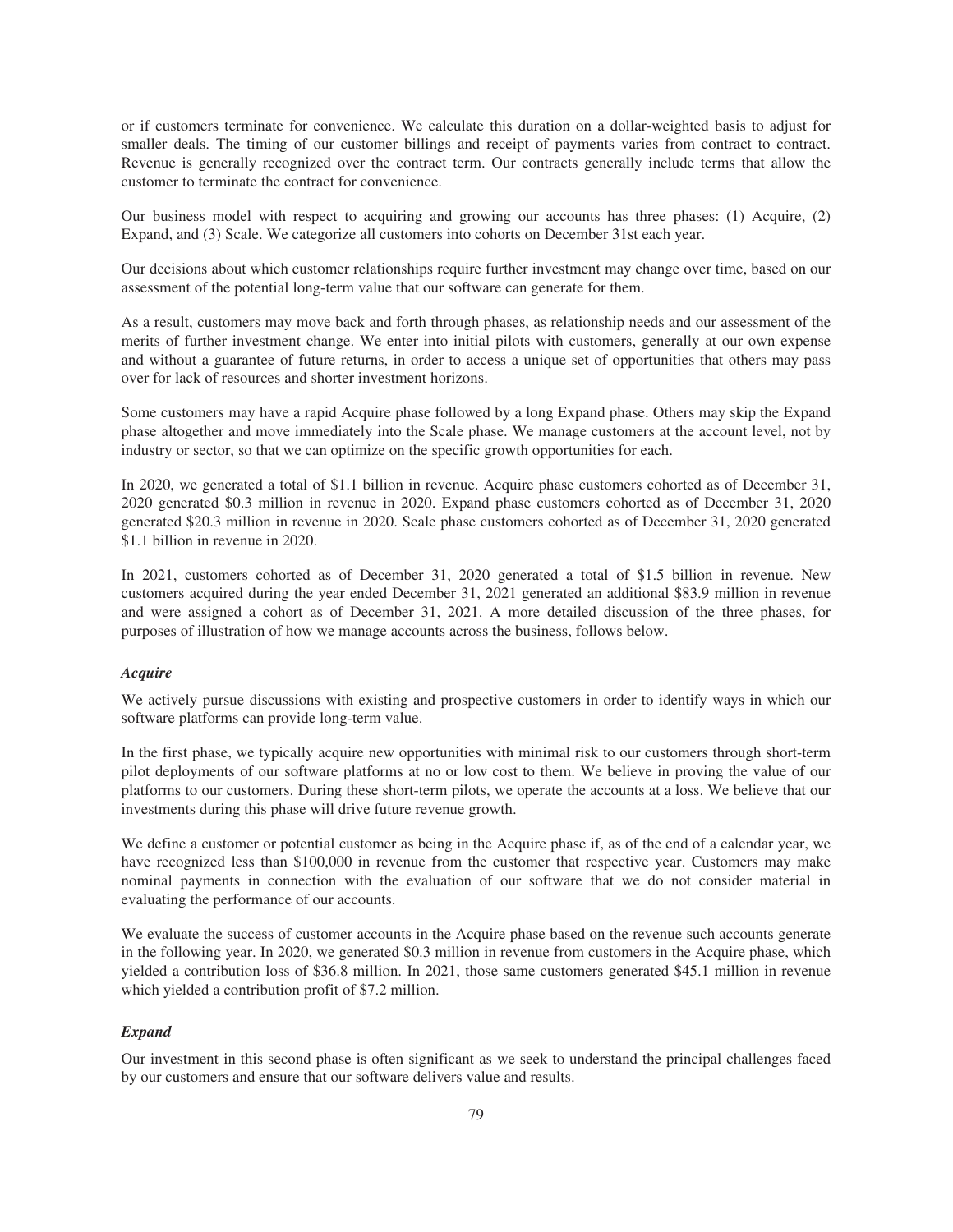We define a customer in the Expand phase as any customer from which we have recognized more than \$100,000 in revenue in a calendar year and whose account had a negative contribution margin during the year at issue, as determined as of the end of the year. In this phase, we operate at a loss, as measured by contribution margin, in order to drive future revenue growth and margin expansion.

In 2020, we generated \$20.3 million in revenue from customers that were in the Expand phase as of the end of that year, with a contribution margin of (159)%. In 2021, those same customers generated \$83.3 million in revenue, with a contribution margin of 45%.

## *Scale*

As customer accounts mature, our investment costs relative to revenue generally decrease, while the value our software provides to our customer increases, often significantly, as usage of the platform increases across the customer's operations. In this third phase, after having installed and configured the software across an entire enterprise, customers become more self-sufficient in their use of our platforms, including developing software and applications that run on top of our platforms, while still continuing to benefit from the support of our O&M services.

We define a customer in the Scale phase as any customer from which we recognized more than \$100,000 in revenue in a calendar year and whose account had a positive contribution margin during the year at issue, as determined as of the end of the year.

It is in the Scale phase of our partnerships with customers that we generally see contribution margin on particular accounts improve. In 2020, we generated \$1.1 billion in revenue from customers in the Scale phase, with a contribution margin of 63%. In 2021, those same customers generated \$1.3 billion in revenue with a contribution margin of 63%.

We believe that our customers will move into the Scale phase over the long term. We also believe that contribution margin for Scale phase accounts will increase further as we become more efficient at deploying our software platforms across the entirety of our customers' operations and at managing and operating our software.

# *Total Remaining Deal Value*

We are focused on building strategic relationships with, and delivering significant outcomes for, our customers over the long term. Our contracts with our customers reflect that long-term orientation, often lasting for multiple years at a time.

Total remaining deal value is the total remaining value of contracts that have been awarded by our government and commercial customers and includes existing contractual obligations and unexercised contract options available to those customers. Total remaining deal value presumes the exercise of all contract options and no termination of contracts; however, the majority of our contracts are subject to termination provisions, including for convenience, and there can be no guarantee that contracts are not terminated or that contract options will be exercised. Also included within total remaining deal value is remaining contract value from commercial contracts entered into in connection with our strategic investments, many of which are subject to termination, including for convenience in the event the proposed business combination is not completed.

As of December 31, 2021, the total remaining deal value of the contracts that we have been awarded by, or entered into with, government and commercial customers, including existing contractual obligations and contractual options available to those customers, was \$3.8 billion, up 35% from December 31, 2020, when our total remaining deal value of such contracts was \$2.8 billion.

Of our total remaining deal value, as of December 31, 2021, the total remaining deal value of the contracts that we entered into with commercial customers, including existing contractual obligations and available contractual options, was \$2.6 billion, up 71% from December 31, 2020, when the total remaining deal value of such contracts was \$1.5 billion.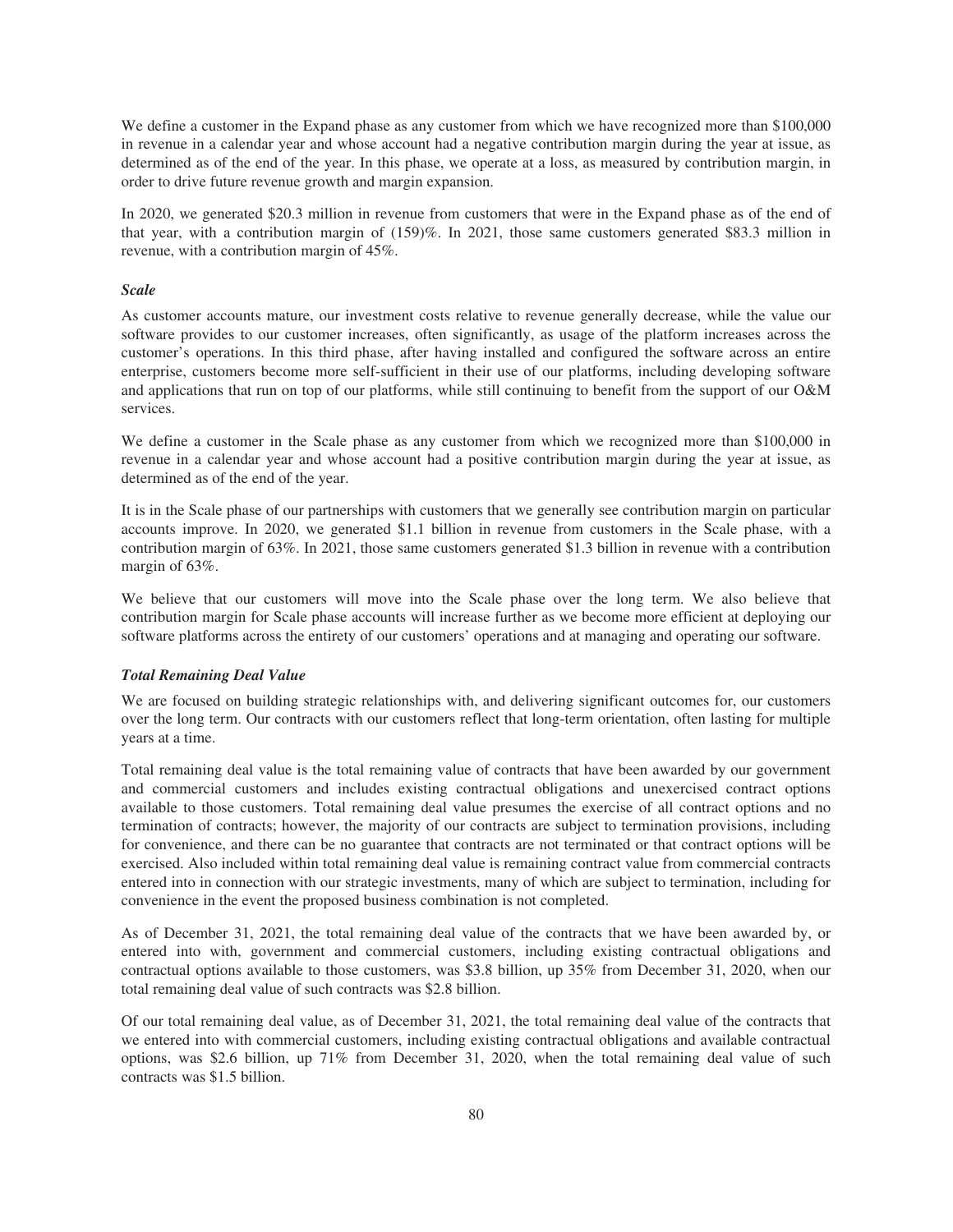As of December 31, 2021, the total remaining deal value of the contracts that we had been awarded by government agencies in the United States and allied countries around the world, including existing contractual obligations and contractual options available to those government agencies, was \$1.2 billion, down 6% from December 31, 2020, when the total value of such contracts was \$1.3 billion.

When calculating the total remaining deal value of government contracts, we do not include government contracts — also known as indefinite delivery, indefinite quantity ("IDIQ") contracts — totaling \$2.8 billion, as of December 31, 2021, that we have been awarded, but where the funding of such contracts has not yet been determined. The funding of these contracts is not guaranteed.

Many of our government and commercial contracts are subject to termination for convenience provisions. Additionally, the U.S. federal government is prohibited from exercising contract options more than one year in advance. As a result, there can be no guarantee that our customer contracts will not be terminated or that contract options will be exercised.

#### **Key Business Measure**

In addition to the measures presented in our consolidated financial statements, we use the following key non-GAAP business measure to help us evaluate our business, identify trends affecting our business, formulate business plans and financial projections, and make strategic decisions.

# *Contribution Margin*

We believe that the revenue we generate relative to the costs we incur in order to generate such revenue is an important measure of the efficiency of our business. We define contribution margin as revenue less our cost of revenue and sales and marketing expenses, excluding stock-based compensation, divided by revenue. At the end of each year, we categorize each customer account into one of the three phases based on its revenue and contribution margin for that year.

Revenue is allocated to each customer account directly. The cost of revenue and sales and marketing costs include both the costs associated with the deployment and operation of our software as well as expenses associated with identifying new customers and expanding partnerships with existing ones. Our software engineers working with existing customers often manage the deployment and operation of our platforms as well as identify new ways that those platforms can be used. To calculate the contribution by customer, we allocate cost of revenue and sales and marketing expenses, excluding stock-based compensation, to an account pro rata based on headcount and time spent on the account during the period. To the extent certain costs or personnel are not directly assigned to a specific account, they are allocated pro rata based on total headcount staffed during such period. Direct costs, such as third-party cloud hosting services, are directly allocated to the account to which they relate.

Contribution margin, both across our business and on specific customer accounts, is intended to capture how much we have earned from customers after accounting for the costs associated with deploying and operating our software, as well as any sales and marketing expenses involved in acquiring and expanding our partnerships with those customers, including allocated overhead. We exclude stock-based compensation as it is a non-cash expense.

We believe that our contribution margin across the business and on specific customer accounts provides an important measure of the efficiency of our operations over time. We have included contribution margin because it is a key measure used by our management to evaluate our performance, and we believe that it also provides useful information to investors and others in understanding and evaluating our operating results in the same manner as our management team. Our calculation of contribution margin may differ from similarly titled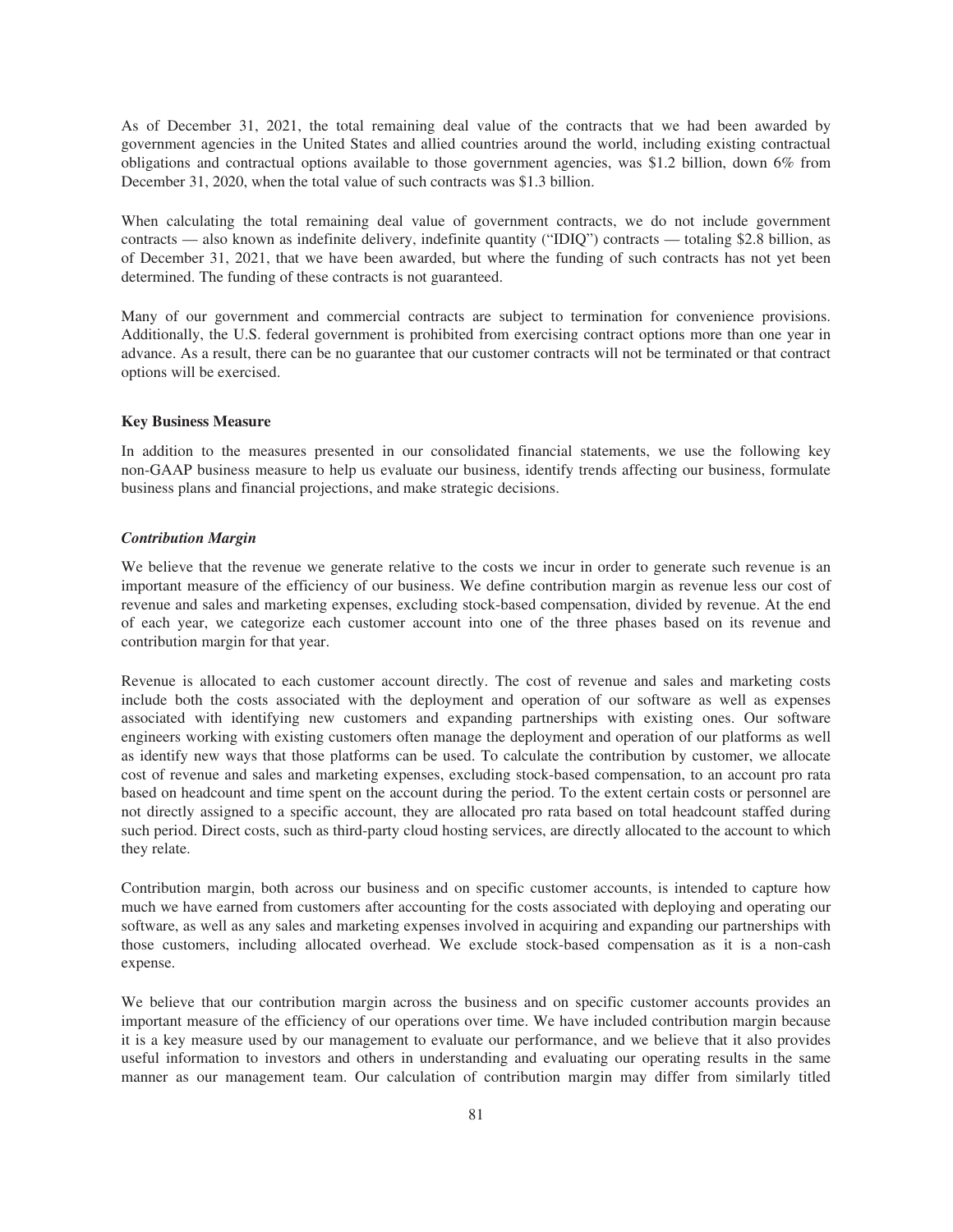measures, if any, reported by other companies. Contribution margin should not be considered in isolation from, or as a substitute for, financial information prepared in accordance with GAAP.

For more information about contribution margin, including the limitations of this measure, and a reconciliation to loss from operations, see the section titled "*Non-GAAP Reconciliations*" below.

# **Non-GAAP Reconciliations**

We use the non-GAAP measures contribution margin; gross profit and gross margin, excluding stock-based compensation; and adjusted income from operations, which excludes stock-based compensation, related employer payroll taxes, and non-recurring Direct Listing charges to help us evaluate our business, identify trends affecting our business, formulate business plans and financial projections, and make strategic decisions. We exclude stock-based compensation, which is a non-cash expense, from these non-GAAP financial measures because we believe that excluding this item provides meaningful supplemental information regarding operational performance and provides useful information to investors and others in understanding and evaluating our operating results in the same manner as our management team. Additionally, we exclude expenses primarily related to our Direct Listing during the quarter ended September 30, 2020 as they are a one-time non-recurring charge, and employer payroll taxes related to stock-based compensation as it is difficult to predict and outside of our control.

Our definitions may differ from the definitions used by other companies and therefore comparability may be limited. In addition, other companies may not publish these or similar metrics. Further, these metrics have certain limitations, as they do not include the impact of certain expenses that are reflected in our consolidated statement of operations. Thus, our non-GAAP contribution margin; gross profit and gross margin, excluding stock-based compensation; and adjusted income from operations should be considered in addition to, not as a substitute for, or in isolation from, measures prepared in accordance with GAAP.

We compensate for these limitations by providing reconciliations of these non-GAAP measures to the most comparable GAAP measures. We encourage investors and others to review our business, results of operations, and financial information in its entirety, not to rely on any single financial measure, and to view these non-GAAP measures in conjunction with the most directly comparable GAAP financial measures.

### *Contribution Margin*

The following table provides a reconciliation of contribution margin for the years ended December 31, 2021 and 2020 (in thousands, except percentages):

|                                         | <b>Years Ended December 31,</b> |           |             |             |
|-----------------------------------------|---------------------------------|-----------|-------------|-------------|
|                                         |                                 | 2021      | <b>2020</b> |             |
| Loss from operations                    |                                 | (411,046) | S           | (1,173,679) |
| Add:                                    |                                 |           |             |             |
| Research and development expenses (1)   |                                 | 237,189   |             | 203,597     |
| General and administrative expenses (1) |                                 | 295,071   |             | 293,637     |
| Total stock-based compensation expense  |                                 | 778,215   |             | 1,270,702   |
| Contribution                            |                                 | 899,429   |             | 594,257     |
| Contribution margin                     |                                 | 58%       |             | 54%         |
|                                         |                                 |           |             |             |

(1) Excludes stock-based compensation.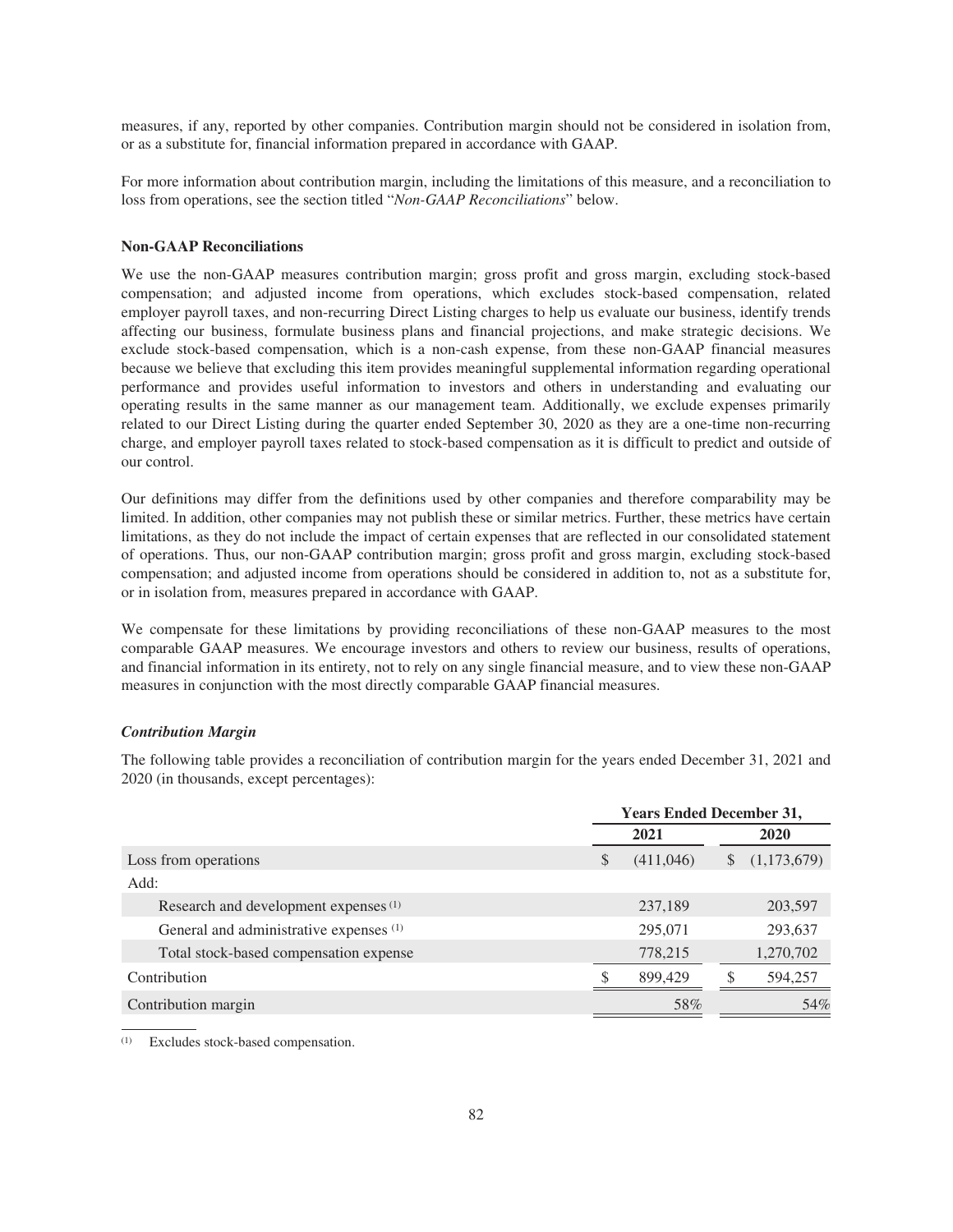# *Gross Profit and Gross Margin, Excluding Stock-Based Compensation*

The following table provides a reconciliation of gross profit and gross margin, excluding stock-based compensation for the years ended December 31, 2021 and 2020 (in thousands, except percentages):

|                                                  | <b>Years Ended December 31,</b> |      |         |  |
|--------------------------------------------------|---------------------------------|------|---------|--|
|                                                  | 2021                            | 2020 |         |  |
| Gross profit                                     | 1,202,485                       |      | 740,126 |  |
| Add: stock-based compensation                    | 68,546                          |      | 139,627 |  |
| Gross profit, excluding stock-based compensation | 1,271,031                       |      | 879,753 |  |
| Gross margin, excluding stock-based compensation | 82%                             |      | 81%     |  |

# *Adjusted Income from Operations*

The following table provides a reconciliation of adjusted income from operations, which excludes stock-based compensation, related employer payroll taxes, and non-recurring Direct Listing charges for the years ended December 31, 2021 and 2020 (in thousands):

|                                                                 | <b>Years Ended December 31,</b> |           |    |             |
|-----------------------------------------------------------------|---------------------------------|-----------|----|-------------|
|                                                                 |                                 | 2021      |    | 2020        |
| Loss from operations                                            | S                               | (411,046) | S. | (1,173,679) |
| Add: stock-based compensation                                   |                                 | 778,215   |    | 1,270,702   |
| Add: employer payroll taxes related to stock-based compensation |                                 | 106,283   |    | 39,105      |
| Add: non-recurring Direct Listing charges                       |                                 |           |    | 53,737      |
| Adjusted income from operations                                 |                                 | 473.452   |    | 189,865     |

# **Components of Results of Operations**

### *Revenue*

We generate revenue from the sale of subscriptions to access our software in our hosted environment along with ongoing O&M services ("Palantir Cloud"); software subscriptions in our customers' environments with ongoing O&M services ("On-Premises Software"); and professional services.

# *Palantir Cloud*

Our Palantir Cloud subscriptions grant customers the right to access the software functionality in a hosted environment controlled by Palantir and are sold together with stand-ready O&M services, as further described below. We promise to provide continuous access to the hosted software throughout the contract term. Revenue associated with Palantir Cloud subscriptions is generally recognized over the contract term on a ratable basis, which is consistent with the transfer of control of the Palantir services to the customer.

# *On-Premises Software*

Sales of our software subscriptions grant customers the right to use functional intellectual property, either on their internal hardware infrastructure or on their own cloud instance, over the contractual term and are also sold together with stand-ready O&M services. O&M services include critical updates and support and maintenance services required to operate the software and, as such, are necessary for the software to maintain its intended utility over the contractual term. Because of this requirement, we have concluded that the software subscriptions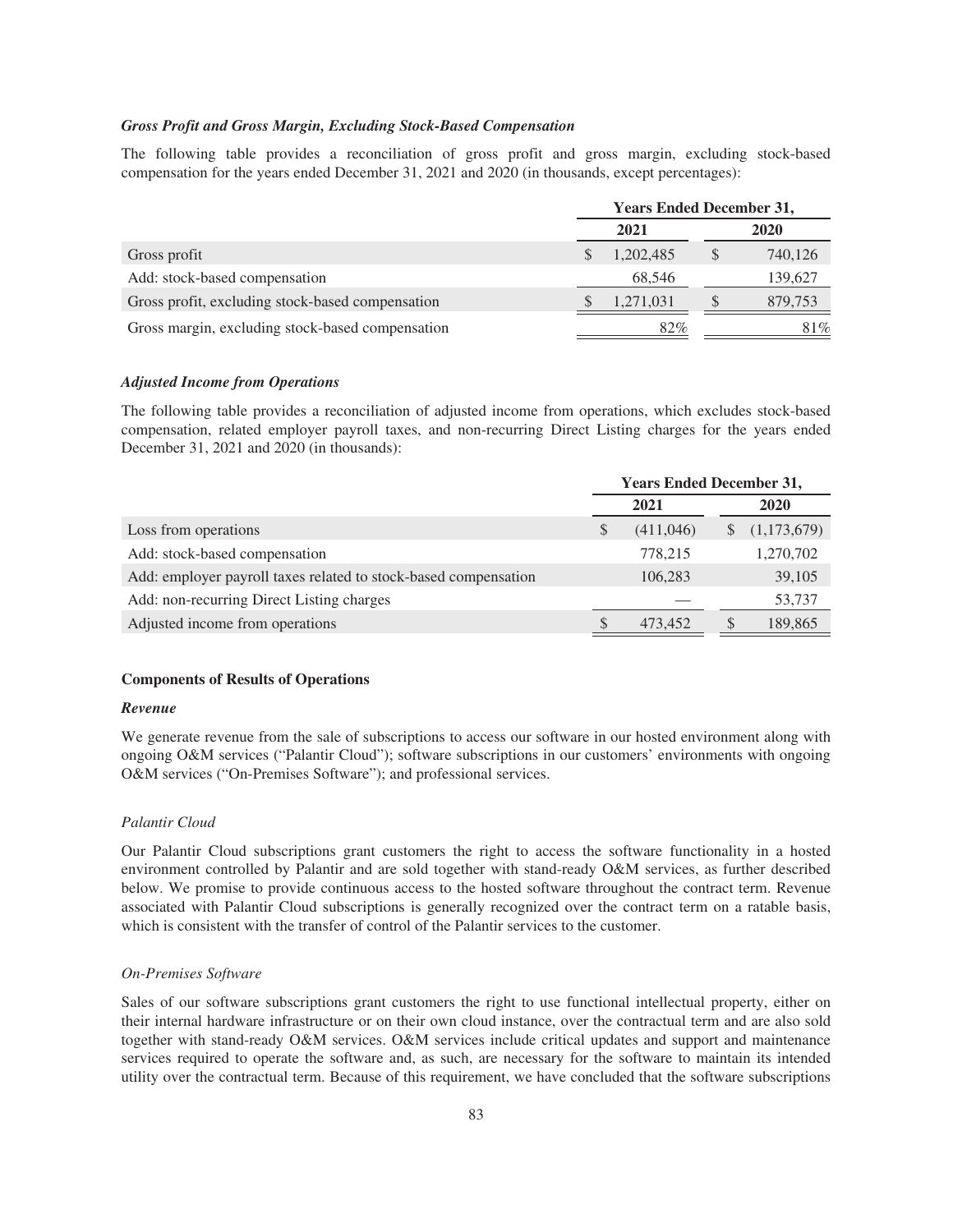and O&M services, which together we refer to as our On-Premises Software, are highly interdependent and interrelated and represent a single distinct performance obligation within the context of the contract. Revenue is generally recognized over the contract term on a ratable basis.

#### *Professional Services*

Our professional services support the customers' use of the software and include, as needed, on-demand user support, user-interface configuration, training, and ongoing ontology and data modeling support. Professional services contracts typically include the provision of on-demand professional services for the duration of the contractual term. These services are typically coterminous with a Palantir Cloud or On-Premises Software subscriptions. Professional services are on-demand, whereby we perform services throughout the contract period; therefore, the revenue is recognized over the contractual term.

# *Cost of Revenue*

Cost of revenue primarily includes salaries, stock-based compensation expense, and benefits for personnel involved in performing O&M and professional services, as well as third-party cloud hosting services, allocated overhead, and other direct costs.

We expect that cost of revenue will increase in absolute dollars as our revenue grows and will vary from period-to-period as a percentage of revenue.

# *Sales and Marketing*

Our sales and marketing efforts span all stages of our sales cycle, including personnel involved with sales functions, and executing pilots at new or existing customers. Sales and marketing costs primarily include salaries, stock-based compensation expense, and benefits for our sales force and personnel involved in sales functions, executing on pilots and customer growth activities; as well as third-party cloud hosting services for our pilots, marketing and sales event-related costs, and allocated overhead. Sales and marketing costs are generally expensed as incurred.

We expect that sales and marketing expenses will increase in absolute dollars as we continue to invest in our potential and current customers, in growing our business, sales force, and enhancing our brand awareness.

### *Research and Development*

Our research and development efforts are aimed at continuing to develop and refine our platforms, including adding new features and modules, increasing their functionality, and enhancing the usability of our platforms. Research and development costs primarily include salaries, stock-based compensation expense, and benefits for personnel involved in performing the activities to develop and refine our platforms, internal use third-party cloud hosting services and other IT-related costs, and allocated overhead. Research and development costs are expensed as incurred.

We plan to continue to invest in personnel to support our research and development efforts. As a result, we expect that research and development expenses will increase in absolute dollars for the foreseeable future as we continue to invest to support these activities.

# *General and Administrative*

General and administrative costs include salaries, stock-based compensation expense, and benefits for personnel involved in our executive, finance, legal, human resources, and administrative functions, as well as third-party professional services and fees, and allocated overhead.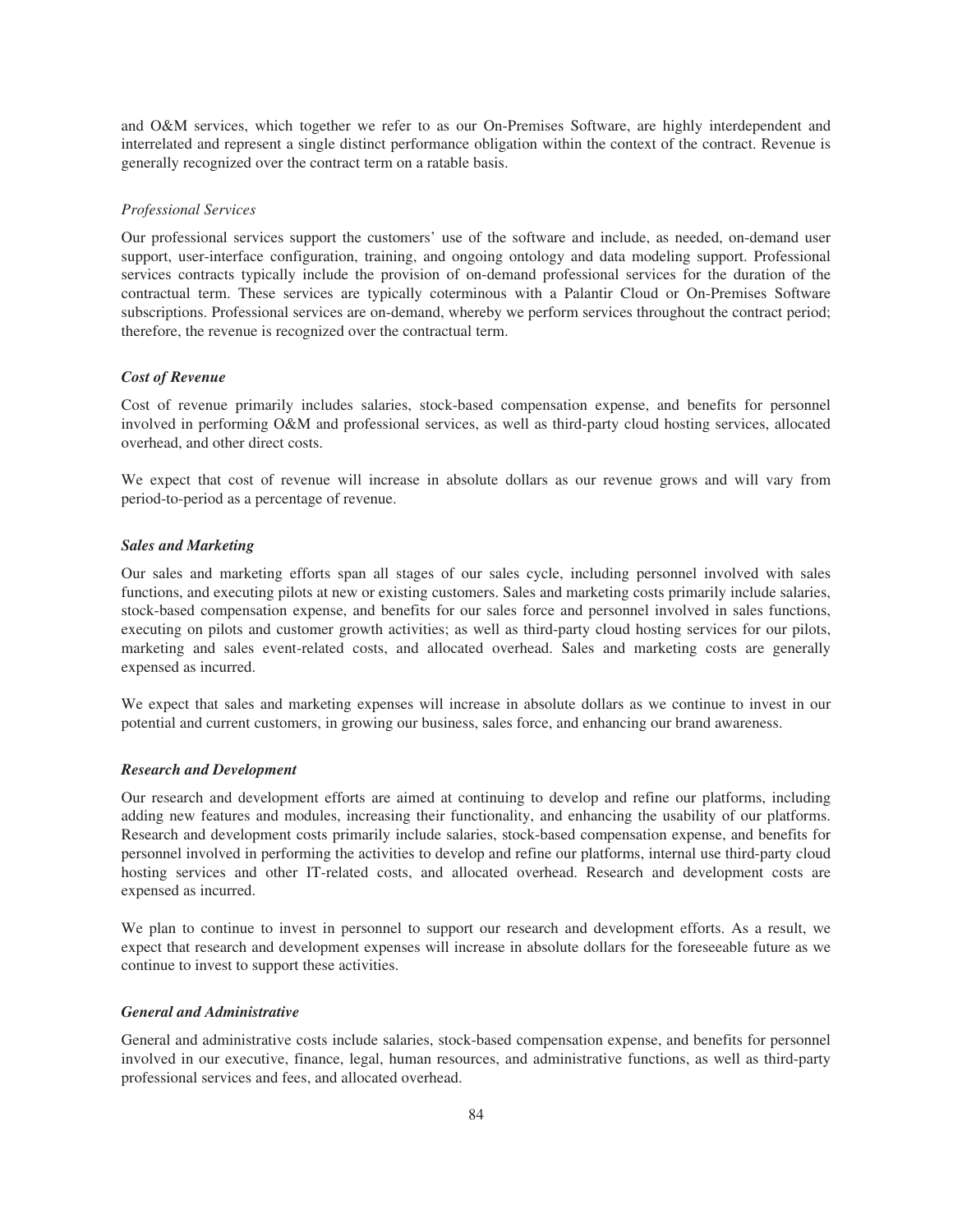We expect that general and administrative expenses will increase in absolute dollars as we hire additional personnel and enhance our systems, processes, and controls to support the growth in our business as well as our increased compliance and reporting requirements as a public company.

# *Interest Income*

Interest income consists primarily of interest income earned on our cash, cash equivalents, and restricted cash balances.

#### *Interest Expense*

Interest expense consists primarily of interest expense and commitment fees incurred under our credit facilities.

# *Other Income (Expense), Net*

Other income (expense), net consists primarily of foreign currency exchange gains and losses, realized and unrealized losses from investments, and our share of income and losses from our equity method investments.

# *Provision for (Benefit from) Income Taxes*

Provision for (benefit from) income taxes consists of income taxes related to foreign and state jurisdictions in which we conduct business and withholding taxes.

# *Segments*

We have two operating segments, commercial and government, which were determined based on the manner in which the chief operating decision maker ("CODM"), who is our chief executive officer, manages our operations for purposes of allocating resources and evaluating performance. Various factors, including our organizational and management reporting structure and customer type, were considered in determining these operating segments.

Our operating segments are described below:

- *Commercial*: This segment primarily serves customers working in non-government industries.
- *Government*: This segment primarily serves customers that are U.S. government and non-U.S. government agencies.

Segment profitability is evaluated based on contribution and contribution margin. Contribution is segment revenue less the related costs of revenue and sales and marketing expenses, excluding stock-based compensation expense. Contribution margin is contribution divided by revenue. To the extent costs of revenue or sales and marketing expenses are not directly attributable to a particular segment, they are allocated based upon headcount at each operating segment during the period. We use it, in part, to evaluate the performance of, and allocate resources to, each of our operating segments, which excludes certain operating expenses that are not allocated to operating segments because they are separately managed at the consolidated corporate level. These unallocated costs include stock-based compensation expense, research and development costs, and general and administrative costs, such as legal and accounting.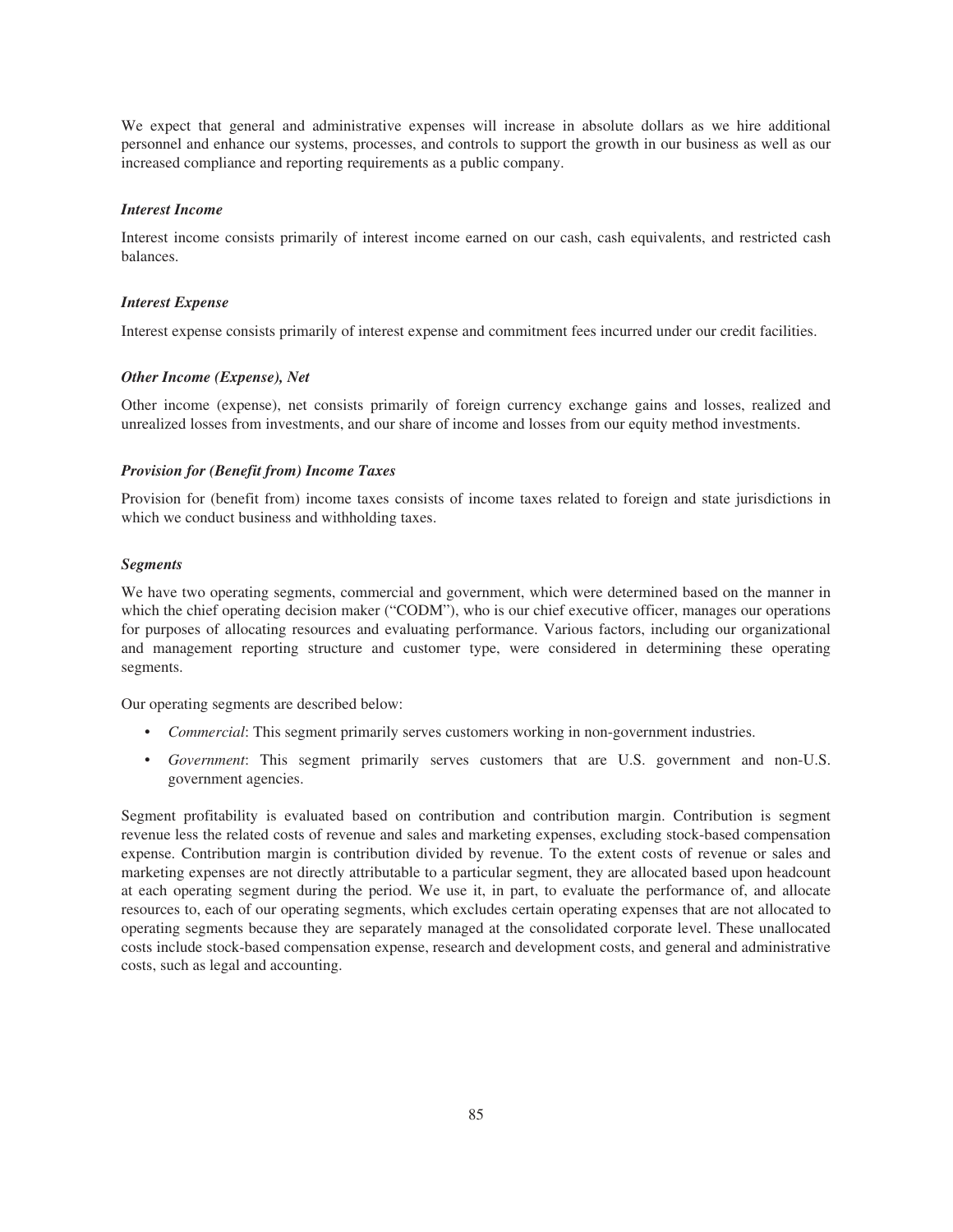# **Results of Operations**

The following table summarizes our consolidated statements of operations data (in thousands):

|                                                 | <b>Years Ended December 31,</b>         |                            |                  |  |  |  |  |
|-------------------------------------------------|-----------------------------------------|----------------------------|------------------|--|--|--|--|
|                                                 | 2021                                    | 2020                       | 2019             |  |  |  |  |
| Revenue                                         | 1,541,889<br>\$                         | $\mathcal{S}$<br>1,092,673 | \$<br>742,555    |  |  |  |  |
| Cost of revenue <sup>(1)</sup>                  | 339,404                                 | 352,547                    | 242,373          |  |  |  |  |
| Gross profit                                    | 1,202,485                               | 740,126                    | 500,182          |  |  |  |  |
| Operating expenses:                             |                                         |                            |                  |  |  |  |  |
| Sales and marketing <sup>(1)</sup>              | 614,512                                 | 683,701                    | 450,120          |  |  |  |  |
| Research and development <sup>(1)</sup>         | 387,487                                 | 560,660                    | 305,563          |  |  |  |  |
| General and administrative <sup>(1)</sup>       | 611,532                                 | 669,444                    | 320,943          |  |  |  |  |
| Total operating expenses                        | 1,613,531                               | 1,913,805                  | 1,076,626        |  |  |  |  |
| Loss from operations                            | (411,046)                               | (1, 173, 679)              | (576, 444)       |  |  |  |  |
| Interest income                                 | 1,607                                   | 4,680                      | 15,090           |  |  |  |  |
| Interest expense                                | (3,640)                                 | (14, 139)                  | (3,061)          |  |  |  |  |
| Other income (expense), net                     | (75, 415)                               | 4,111                      | (2,856)          |  |  |  |  |
| Loss before provision for (benefit from) income |                                         |                            |                  |  |  |  |  |
| taxes                                           | (488, 494)                              | (1,179,027)                | (567,271)        |  |  |  |  |
| Provision for (benefit from) income taxes       | 31,885                                  | (12, 636)                  | 12,375           |  |  |  |  |
| Net loss                                        | $\boldsymbol{\mathsf{S}}$<br>(520, 379) | \$<br>(1,166,391)          | \$<br>(579, 646) |  |  |  |  |

(1) Includes stock-based compensation expense as follows (in thousands):

|                                            | <b>Years Ended December 31,</b> |         |    |           |    |         |  |  |
|--------------------------------------------|---------------------------------|---------|----|-----------|----|---------|--|--|
|                                            |                                 | 2021    |    | 2020      |    | 2019    |  |  |
| Cost of revenue                            | \$                              | 68.546  | \$ | 139,627   | \$ | 27,904  |  |  |
| Sales and marketing                        |                                 | 242,910 |    | 398,205   |    | 79,215  |  |  |
| Research and development                   |                                 | 150,298 |    | 357,063   |    | 67,933  |  |  |
| General and administrative                 |                                 | 316,461 |    | 375,807   |    | 66,918  |  |  |
| Total stock-based compensation expense (i) |                                 | 778,215 | S  | 1,270,702 |    | 241,970 |  |  |

(i) On September 30, 2020, in connection with our Direct Listing, we incurred \$769.5 million and \$8.4 million of stock-based compensation using the accelerated attribution method related to the satisfaction of the performance-based vesting condition for RSUs and growth units, respectively, that had satisfied the service-based vesting condition as of such date.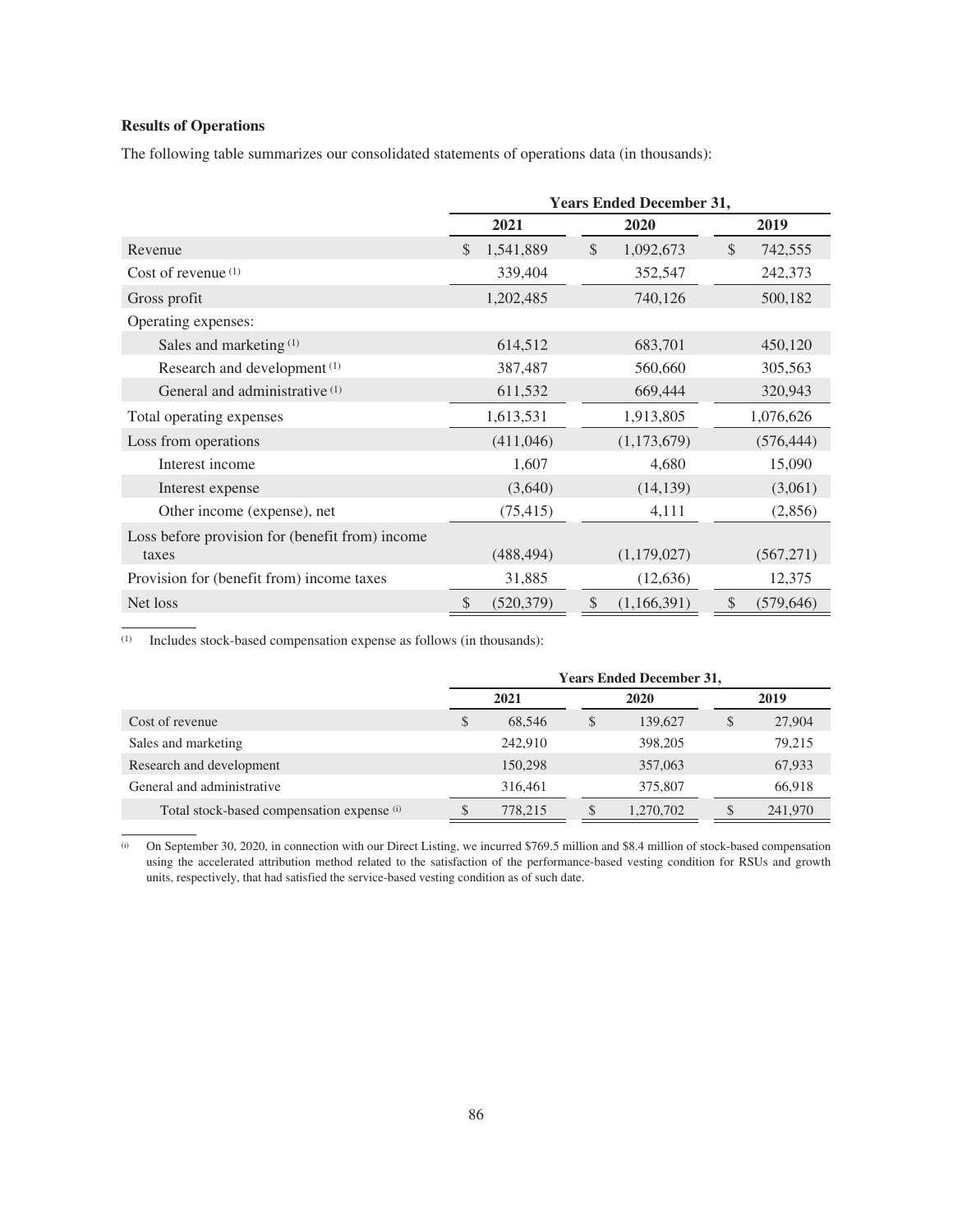The following table sets forth the components of our consolidated statements of operations data as a percentage of revenue:

|                                                       | <b>Years Ended December 31,</b> |        |                |  |  |
|-------------------------------------------------------|---------------------------------|--------|----------------|--|--|
|                                                       | 2021                            | 2020   | 2019           |  |  |
| Revenue                                               | 100%                            | 100%   | 100%           |  |  |
| Cost of revenue                                       | 22                              | 32     | 33             |  |  |
| Gross profit                                          | 78                              | 68     | 67             |  |  |
| Operating expenses:                                   |                                 |        |                |  |  |
| Sales and marketing                                   | 40                              | 63     | 61             |  |  |
| Research and development                              | 25                              | 51     | 41             |  |  |
| General and administrative                            | 40                              | 61     | 43             |  |  |
| Total operating expenses                              | 105                             | 175    | 145            |  |  |
| Loss from operations                                  | (27)                            | (107)  | (78)           |  |  |
| Interest income                                       |                                 |        | $\mathfrak{D}$ |  |  |
| Interest expense                                      |                                 | (1)    |                |  |  |
| Other income (expense), net                           | (5)                             |        |                |  |  |
| Loss before provision for (benefit from) income taxes | (32)                            | (108)  | (76)           |  |  |
| Provision for (benefit from) income taxes             | $\overline{2}$                  | (1)    | 2              |  |  |
| Net loss                                              | (34)%                           | (107)% | (78)%          |  |  |

# **Comparison of the Years Ended December 31, 2021 and 2020**

### *Revenue*

|               | <b>Years Ended December 31,</b> |           |           | <b>Change</b> |         |      |
|---------------|---------------------------------|-----------|-----------|---------------|---------|------|
|               |                                 | 2021      | 2020      |               | Amount  | $\%$ |
| Revenue:      |                                 |           |           |               |         |      |
| Government    | S                               | 897,356   | 610,198   | S             | 287,158 | 47%  |
| Commercial    |                                 | 644,533   | 482,475   |               | 162,058 | 34%  |
| Total revenue |                                 | 1,541,889 | 1,092,673 |               | 449,216 | 41%  |

Revenue increased by \$449.2 million, or 41%, for the year ended December 31, 2021 compared to 2020. Revenue from government customers increased by \$287.2 million, or 47%, for the year ended December 31, 2021 compared to 2020, primarily from customers in the United States. Of the increase, \$279.2 million was from customers existing as of December 31, 2020. Generally, increases in revenue from our existing customers are a result of increases in their adoption of our products and services within their organizations. Revenue from commercial customers increased by \$162.1 million, or 34%, for the year ended December 31, 2021 compared to 2020. Of the increase, \$98.4 million was from new customers, of which \$48.3 million was revenue from customers that we have entered into concurrent investment agreements with. See *Note 4. Investments and Fair Value Measurements* and *Note 9. Commitments and Contingencies* in our consolidated financial statements included elsewhere in this Annual Report on Form 10-K for additional information.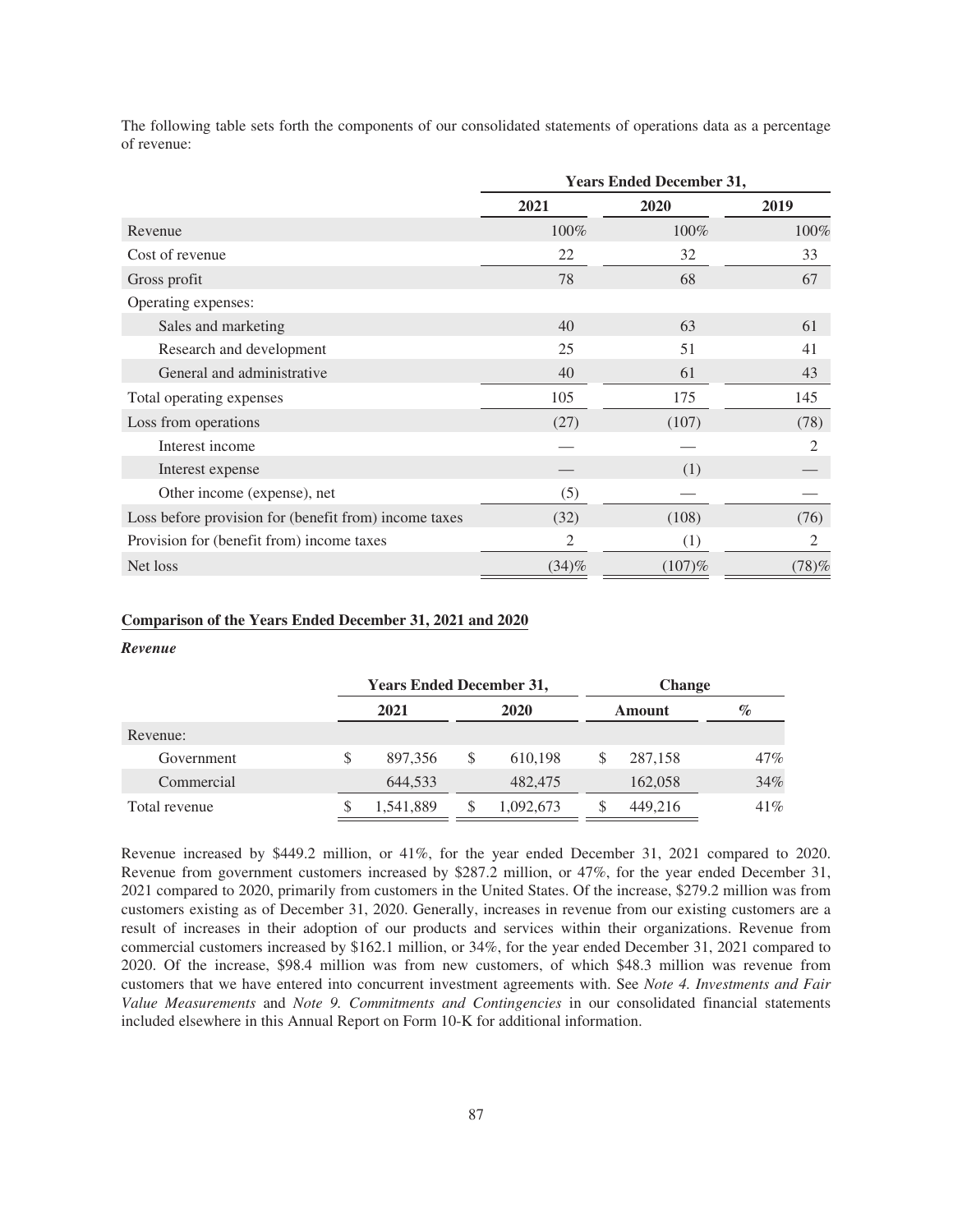# *Cost of Revenue and Gross Profit*

|                 |           | <b>Years Ended December 31,</b> | <b>Change</b> |         |  |
|-----------------|-----------|---------------------------------|---------------|---------|--|
|                 | 2021      | 2020                            | Amount        | $\%$    |  |
| Cost of revenue | 339,404   | 352,547                         | (13, 143)     | $(4)\%$ |  |
| Gross profit    | 1,202,485 | 740.126                         | 462,359       | 62%     |  |
| Gross margin    | 78%       | 68%                             | 10%           |         |  |

Cost of revenue for the year ended December 31, 2021 decreased by \$13.1 million, or 4%, compared to 2020. The decrease was primarily due to a decrease of \$71.1 million in stock-based compensation expense as a result of the recognition of cumulative stock-based compensation expense related to RSUs upon our Direct Listing in the prior year. This was partially offset by increases of \$43.6 million related to third-party cloud hosting services and \$15.4 million related to higher usage of field service representatives and other direct deployment costs.

Our gross margin for the year ended December 31, 2021 increased from 68% in 2020 to 78% as a result of efficiencies in supporting the revenue growth at our customer deployments, for example investments in our platforms, as well as a decrease in stock-based compensation expense as compared to the prior year.

## *Operating Expenses*

|                            | <b>Years Ended December 31,</b> |           |  | <b>Change</b> |  |               |          |
|----------------------------|---------------------------------|-----------|--|---------------|--|---------------|----------|
|                            |                                 | 2021      |  | 2020          |  | <b>Amount</b> | $\%$     |
| Sales and marketing        |                                 | 614,512   |  | 683,701       |  | (69,189)      | $(10)\%$ |
| Research and development   |                                 | 387,487   |  | 560,660       |  | (173, 173)    | (31)%    |
| General and administrative |                                 | 611,532   |  | 669,444       |  | (57, 912)     | (9)%     |
| Total operating expenses   |                                 | 1,613,531 |  | 1,913,805     |  | (300, 274)    | (16)%    |

#### *Sales and Marketing*

Sales and marketing expenses decreased by \$69.2 million, or 10%, for the year ended December 31, 2021 compared to 2020. The decrease was primarily due to decreases in personnel costs of \$107.6 million, which included a decrease of \$155.3 million in stock-based compensation expense as a result of the recognition of cumulative stock-based compensation expense related to RSUs upon our Direct Listing in the prior year; partially offset by increases of \$25.7 million from employer payroll taxes mainly driven by higher option exercises and \$21.6 million in payroll costs related to an increase in headcount attributable to our sales and marketing functions. Additionally, there was an increase of \$26.7 million in marketing and advertising expenses.

#### *Research and Development*

Research and development expenses decreased by \$173.2 million, or 31%, for the year ended December 31, 2021 compared to 2020. The decrease was primarily due to a decrease of \$206.8 million in stock-based compensation expense as a result of the recognition of cumulative stock-based compensation expense related to RSUs upon our Direct Listing in the prior year; partially offset by \$18.8 million in payroll costs related to an increase in headcount attributable to our research and development functions.

# *General and Administrative*

General and administrative expenses decreased by \$57.9 million, or 9%, for the year ended December 31, 2021 compared to 2020. The decrease in expenses was primarily due to a decrease in stock-based compensation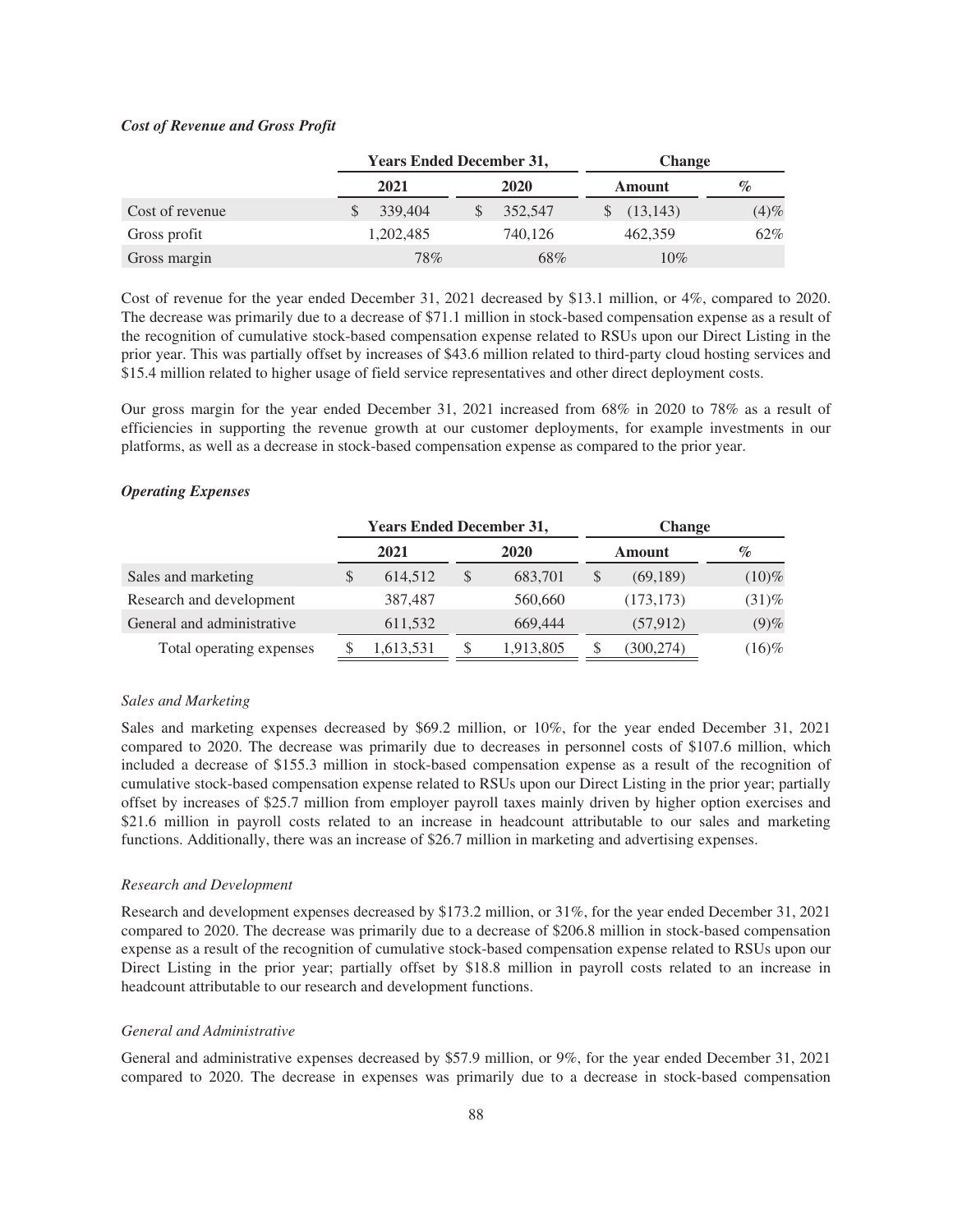expense of \$59.3 million as a result of the recognition of cumulative stock-based compensation expense related to RSUs upon our Direct Listing in the prior year; partially offset by increases of \$17.5 million in employer payroll taxes, mainly driven by higher option exercises. Additionally, there was a net decrease of \$48.8 million in legal professional services generally due to non-recurring legal services incurred in the prior year related to our Direct Listing.

### *Interest Income*

|                 | <b>Years Ended December 31,</b> |         |                         |  |
|-----------------|---------------------------------|---------|-------------------------|--|
|                 | 2021                            | 2020    | <b>Change</b><br>Amount |  |
| Interest income | \$1,607                         | \$4.680 | \$ (3,073)              |  |

Interest income decreased by \$3.1 million for the year ended December 31, 2021 compared to 2020 primarily due to a reduction in U.S. interest rates on interest earned from our cash, cash equivalents, and restricted cash.

# *Interest Expense*

|                  | <b>Years Ended December 31,</b> | <b>Change</b> |               |  |
|------------------|---------------------------------|---------------|---------------|--|
|                  | 2021                            | 2020          | <b>Amount</b> |  |
| Interest expense | $\frac{1}{2}$ (3.640)           | \$(14,139)    | \$10.499      |  |

Interest expense decreased by \$10.5 million for the year ended December 31, 2021 compared to 2020. The decrease was primarily due to the full repayment of the outstanding debt balance during the second quarter of 2021.

# *Other Income (Expense), Net*

|                             | <b>Years Ended December 31,</b> | <b>Change</b> |               |
|-----------------------------|---------------------------------|---------------|---------------|
|                             | 2021                            | 2020          | <b>Amount</b> |
| Other income (expense), net | \$(75,415)                      | \$ 4.111      | \$(79,526)    |

Other income (expense), net changed by \$79.5 million for the year ended December 31, 2021 compared to 2020 primarily due to unrealized losses, net from our investments in marketable securities.

# *Provision for (Benefit from) Income Taxes*

|                                           |          | <b>Years Ended December 31,</b> | <b>Change</b> |
|-------------------------------------------|----------|---------------------------------|---------------|
|                                           | 2021     | 2020                            | Amount        |
| Provision for (benefit from) income taxes | \$31,885 | \$(12,636)                      | \$44.521      |

We recorded a provision for income taxes of \$31.9 million for the year ended December 31, 2021 compared to a benefit from income taxes of \$12.6 million for the year ended December 31, 2020. The change was primarily due to the establishment of a valuation allowance against our U.K. deferred tax assets during the fourth quarter of 2021, partially offset by a one-time benefit related to the refund of the Company's U.K. 2019 taxes paid based on the tax election to carry back the 2020 U.K. net tax operating losses.

# **Liquidity and Capital Resources**

We generated positive cash flow from operations for the year ended December 31, 2021 as our customer billing cycles have continued to normalize and our growth in customer collections outpaced our operating expenses. We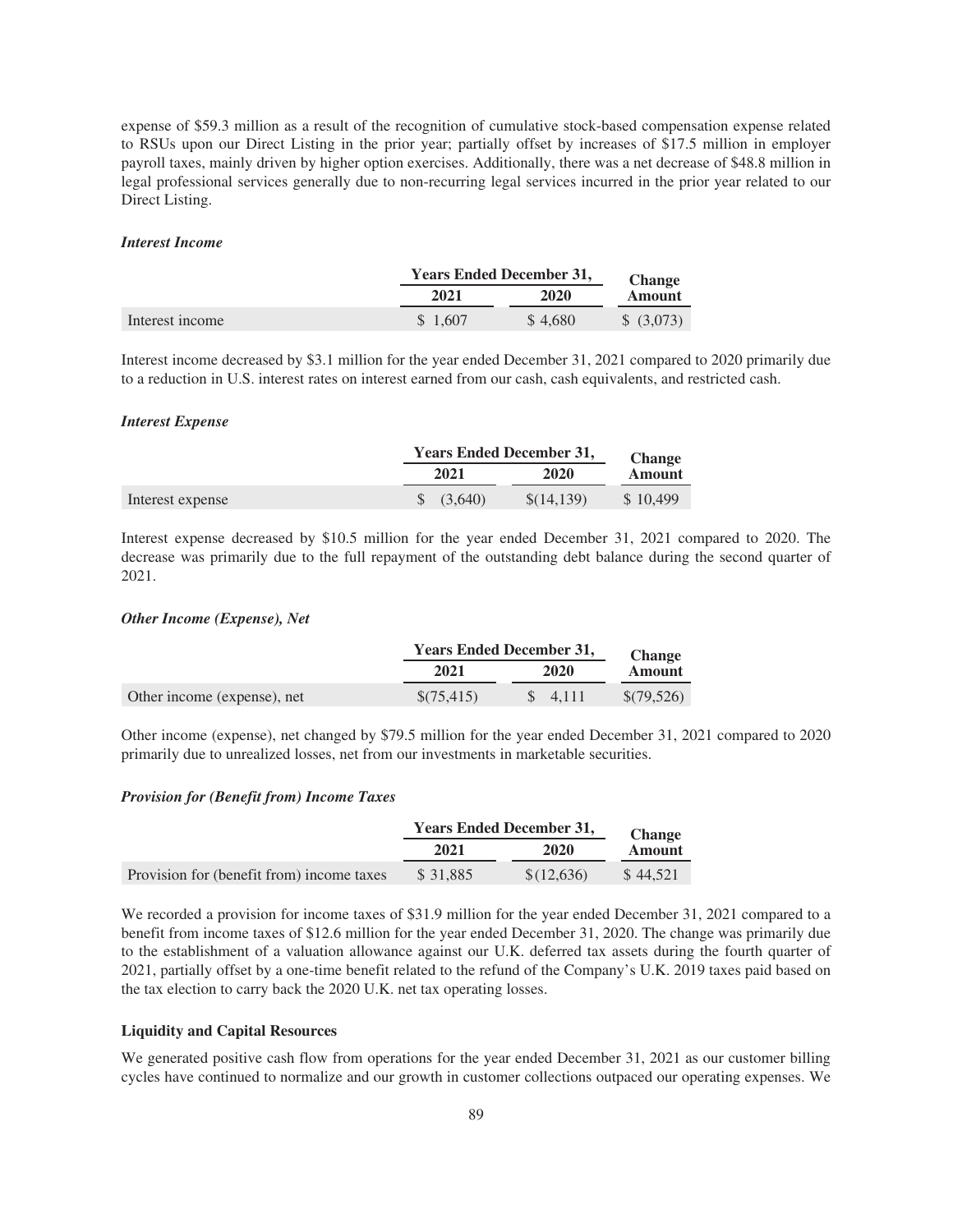had \$2.3 billion in cash and cash equivalents available as of December 31, 2021. We believe that cash flows generated from operations, cash, cash equivalents, available funds and access to financing sources, including our revolving credit facility, will be sufficient to meet our anticipated operating cash needs for at least the next twelve months. However, any projections of future cash needs and cash flows are subject to substantial uncertainty. Historically we generated negative cash flows from operations, and financed our operations primarily through the sale of our equity securities, including proceeds from option exercises, and payments received from our customers.

As of December 31, 2021, our accumulated deficit balance was \$5.5 billion, and our principal sources of liquidity were \$2.3 billion of cash and cash equivalents.

During April 2021, we repaid our outstanding term loans of \$200.0 million. As of December 31, 2021, we had no outstanding debt balances and an available and undrawn \$400.0 million revolving credit facility. For more information, see *Note 7. Debt* in our consolidated financial statements included elsewhere in this Annual Report on Form 10-K*.*

Our future capital requirements will depend on many factors, including, but not limited to the rate of our growth, our ability to attract and retain customers and their willingness and ability to pay for our products and services, and the timing and extent of spending to support our efforts to market and develop our products. Further, as of December 31, 2021, our approved investment commitments outstanding totaled \$134.5 million, which are in addition to the investments we made during the period, and we may enter into future arrangements to acquire or invest in businesses, products, services, strategic partnerships, and technologies. As such, we may be required to seek additional equity or debt financing. In the event that additional financing is required from outside sources, we may not be able to raise it on terms acceptable to us or at all. If additional funds are not available to us on acceptable terms, or at all, our business, financial condition, and results of operations could be adversely affected.

The following table summarizes our cash flows for the periods indicated (in thousands):

|                                                                           |            | <b>Years Ended December 31,</b> |   |            |
|---------------------------------------------------------------------------|------------|---------------------------------|---|------------|
|                                                                           | 2021       | 2020                            |   | 2019       |
| Net cash provided by (used in):                                           |            |                                 |   |            |
| Operating activities                                                      | 333.851    | \$<br>(296,608)                 | S | (165, 215) |
| Investing activities                                                      | (397, 912) | (14,920)                        |   | (21,964)   |
| Financing activities                                                      | 306,747    | 1,036,453                       |   | 324,533    |
| Effect of foreign exchange on cash, cash equivalents, and restricted cash | (3,918)    | 1,259                           |   | (2,227)    |
| Net increase (decrease) in cash, cash equivalents, and restricted cash    | 238,768    | \$<br>726.184                   | S | 135.127    |

# *Operating Activities*

Net cash provided by operating activities was \$333.9 million for the year ended December 31, 2021. The factors affecting our operating cash flows during this period were our net loss of \$520.4 million and changes in net operating assets and liabilities of \$92.1 million, offset by non-cash charges of \$946.3 million. The non-cash charges primarily consisted of \$778.2 million in stock-based compensation expense, \$73.3 million of net unrealized and realized losses and gains from marketable securities, and \$43.3 million of deferred income taxes mainly due to the recording of a full valuation allowance for our UK deferred tax assets. The change in net working capital was generally driven by decreases of \$80.2 million related to a decrease in deferred revenue and customer deposits, \$49.5 million related to increases in accounts receivable, prepaid expenses, and other current and noncurrent assets, and \$32.2 million related to a decrease in operating lease liabilities, current and noncurrent; offset by an increase of \$73.0 million in accounts payable and accrued liabilities.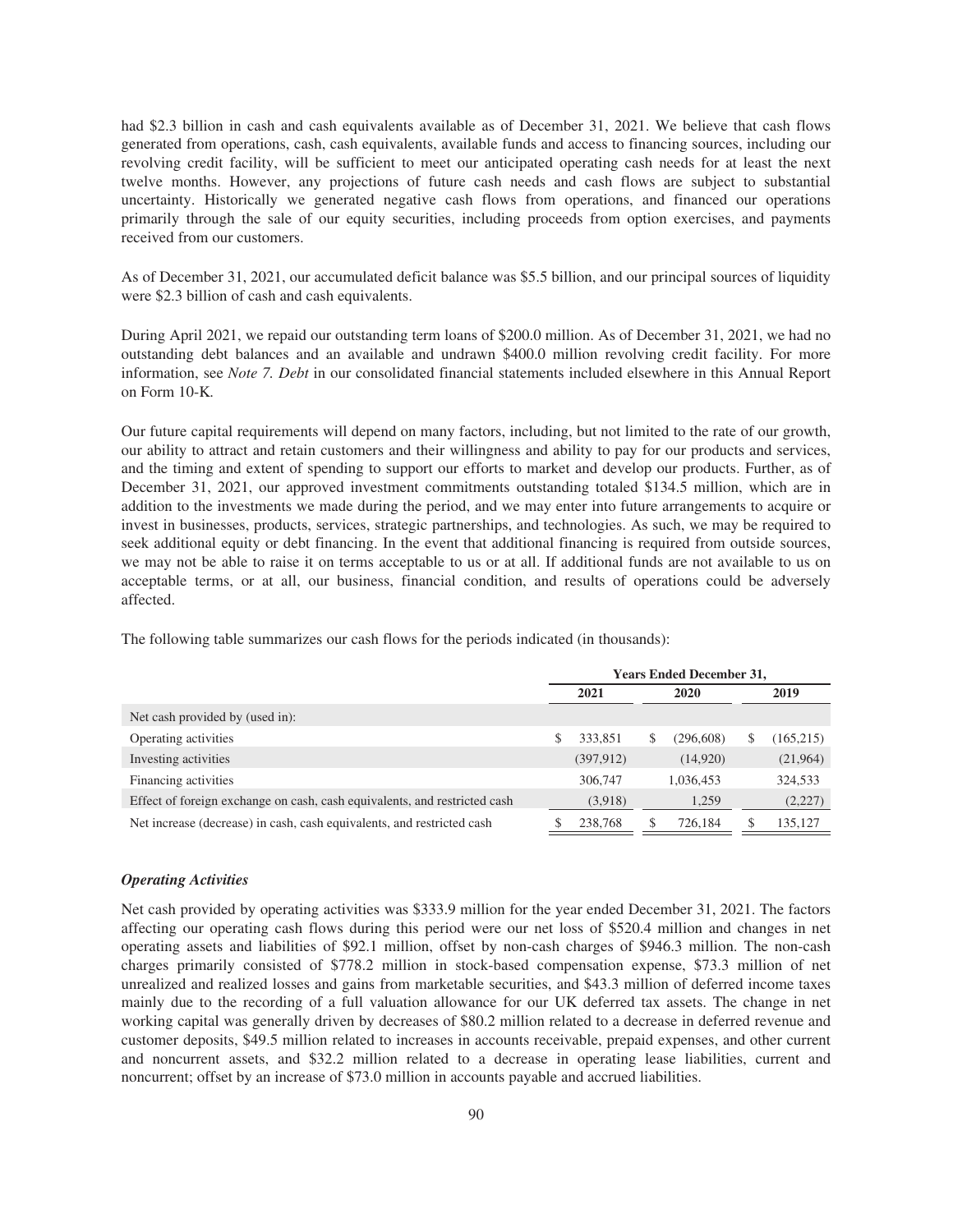Net cash used in operating activities was \$296.6 million for the year ended December 31, 2020. The factors affecting our operating cash flows during this period were our net loss of \$1.2 billion and changes in net working capital of \$454.1 million, offset by non-cash charges of \$1.3 billion, which primarily consisted of stock-based compensation expense. The change in net working capital generally consisted of a net decrease of \$261.8 million in deferred revenue and customer deposits, and an increase in assets of \$156.0 million mainly due to an increase in accounts receivable.

# *Investing Activities*

Net cash used in investing activities was \$397.9 million for the year ended December 31, 2021, which consisted of purchases of marketable securities of \$308.3 million, purchases of alternative investments of \$50.9 million, purchases of privately-held securities of \$23.0 million, and purchases of property and equipment of \$12.6 million.

Net cash used in investing activities was \$14.9 million for the year ended December 31, 2020, which consisted primarily of purchases of property and equipment of \$12.2 million.

# *Financing Activities*

Net cash provided by financing activities was \$306.7 million for the year ended December 31, 2021, which primarily consisted of proceeds from the exercise of common stock options of \$507.5 million, partially offset by repayments of \$200.0 million of debt.

Net cash provided by financing activities was \$1.0 billion for the year ended December 31, 2020, which primarily consisted of \$942.5 million of net proceeds from the issuance of common stock, \$199.4 million of net proceeds from borrowings under our credit facilities, \$298.8 million of proceeds from the exercise of common stock options, partially offset by repayments of \$400.0 million of debt.

# **Contractual Obligations and Commitments**

The following table summarizes our contractual obligations and commitments as of December 31, 2021 (in thousands):

|                                                                            |   |              |                     |    | <b>Payments Due by Period</b> |     |           |                      |
|----------------------------------------------------------------------------|---|--------------|---------------------|----|-------------------------------|-----|-----------|----------------------|
|                                                                            |   | <b>Total</b> | Less than<br>1 year |    | 1-3 years                     |     | 3-5 years | More than<br>5 years |
| Noncancelable purchase commitments <sup>(1)</sup>                          | S | 1,360,837    | 107.187             | S. | 474,001                       | \$. | 779,649   |                      |
| Operating lease commitments, net of sublease income amounts <sup>(2)</sup> |   | 190.313      | 40,798              |    | 63.554                        |     | 51,250    | 34.711               |
| Investment commitments $(3)$                                               |   | 134,500      | 134,500             |    |                               |     |           |                      |
| Total contractual obligations and commitments                              |   | 1.685.650    | 282,485             |    | 537.555                       |     | 830,899   | 34.711               |

<sup>(1)</sup> Noncancelable purchase commitments primarily relate to purchase commitments for third-party cloud hosting services and represents only contracts which are enforceable and legally binding. Obligations under contracts that we can cancel without a significant penalty are not included in the table above. Refer to *Note 9. Commitments and Contingencies* in our consolidated financial statements included elsewhere in this Annual Report on Form 10-K for additional information.

<sup>(2)</sup> The contractual commitment amounts under operating leases in the table above are primarily related to facility and equipment leases. Operating lease commitments are reflected net of \$132.7 million of sublease income from tenants in certain of our leased facilities. Refer to *Note 8. Leases* in our consolidated financial statements included elsewhere in this Annual Report on Form 10-K for additional information.

<sup>(3)</sup> Investment commitments relate to commitments under Investment Agreements we entered into with investees to purchase shares. The closings of certain of such Investments are contingent upon the completion of a proposed business combination between the applicable Investee and other applicable parties. Refer to *Note 4. Investments and Fair Value Measurements* and *Note 9. Commitments and Contingencies* in our consolidated financial statements included elsewhere in this Annual Report on Form 10-K for additional information.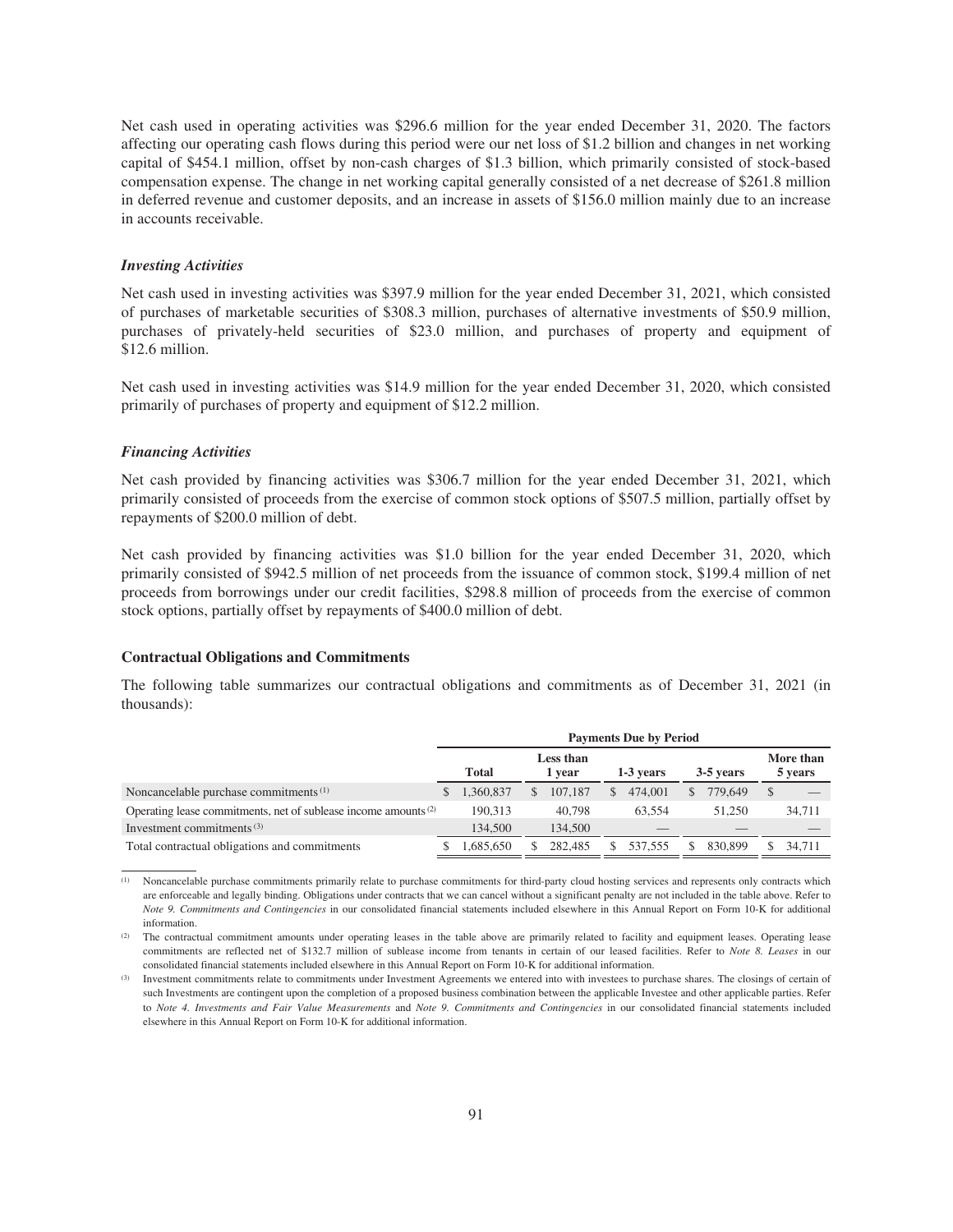The contractual obligations and commitments in the table above are associated with agreements that are enforceable and legally binding.

# *Contract Liabilities*

Our contract liabilities consist of deferred revenue and customer deposits.

Deferred revenue represents billings under noncancelable contracts before the related product or service is transferred to the customer. The portion of deferred revenue that is anticipated to be recognized as revenue during the succeeding twelve-month period is recorded as deferred revenue and the remaining portion is recorded as deferred revenue, noncurrent.

Customer deposits consist of refundable payments received for anticipated revenue generating activities in advance of the start of the contractual term or for the portion of a contract term that is subject to cancellation. The portion of customer deposits that is anticipated to be recognized as revenue during the succeeding twelve-month period is recorded as customer deposits and the remaining portion is recorded as customer deposits, noncurrent.

Our deferred revenue and deferred revenue, noncurrent as of December 31, 2021 were \$227.8 million and \$40.2 million, respectively. Our customer deposits and customer deposits, noncurrent as of December 31, 2021 were \$161.6 million and \$33.7 million, respectively. Our total deferred revenue and deferred revenue, noncurrent as of December 31, 2020 was \$189.5 million and \$50.5 million, respectively. Our total customer deposits and customer deposits, noncurrent as of December 31, 2020 was \$210.3 million and \$81.5 million, respectively.

# **Critical Accounting Policies and Estimates**

Our consolidated financial statements and the accompanying notes thereto included elsewhere in this Annual Report on Form 10-K are prepared in accordance with GAAP. The preparation of consolidated financial statements requires us to make estimates and assumptions that affect the reported amounts of assets, liabilities, revenue, costs and expenses, and related disclosures. We base our estimates on historical experience and on various other assumptions that we believe to be reasonable under the circumstances. Actual results could differ significantly from our estimates. To the extent that there are differences between our estimates and actual results, our future financial statement presentation, financial condition, results of operations, and cash flows will be affected.

We believe that the accounting policies described below involve a significant degree of judgment and complexity. Accordingly, we believe these are the most critical to aid in fully understanding and evaluating our consolidated financial condition and results of operations. For further information, see *Note 2. Significant Accounting Policies* in our consolidated financial statements included elsewhere in this Annual Report on Form  $10-K$ .

#### *Revenue Recognition*

We generate revenue from the sale of subscriptions to access our software Palantir Cloud and On-Premises Software, with ongoing O&M services and professional services.

In accordance with ASC 606, *Revenue from Contracts with Customers*, we recognized revenue upon the transfer of promised goods or services to customers in an amount that reflects the consideration to which we expect to be entitled in exchange for promised goods or services. We apply the following five-step revenue recognition model in accounting for our revenue arrangements:

- Identification of the contract(s) with the customer, including whether collectability of the consideration is probable by considering the customers' ability and intention to pay;
- Identification of the performance obligations in the contract;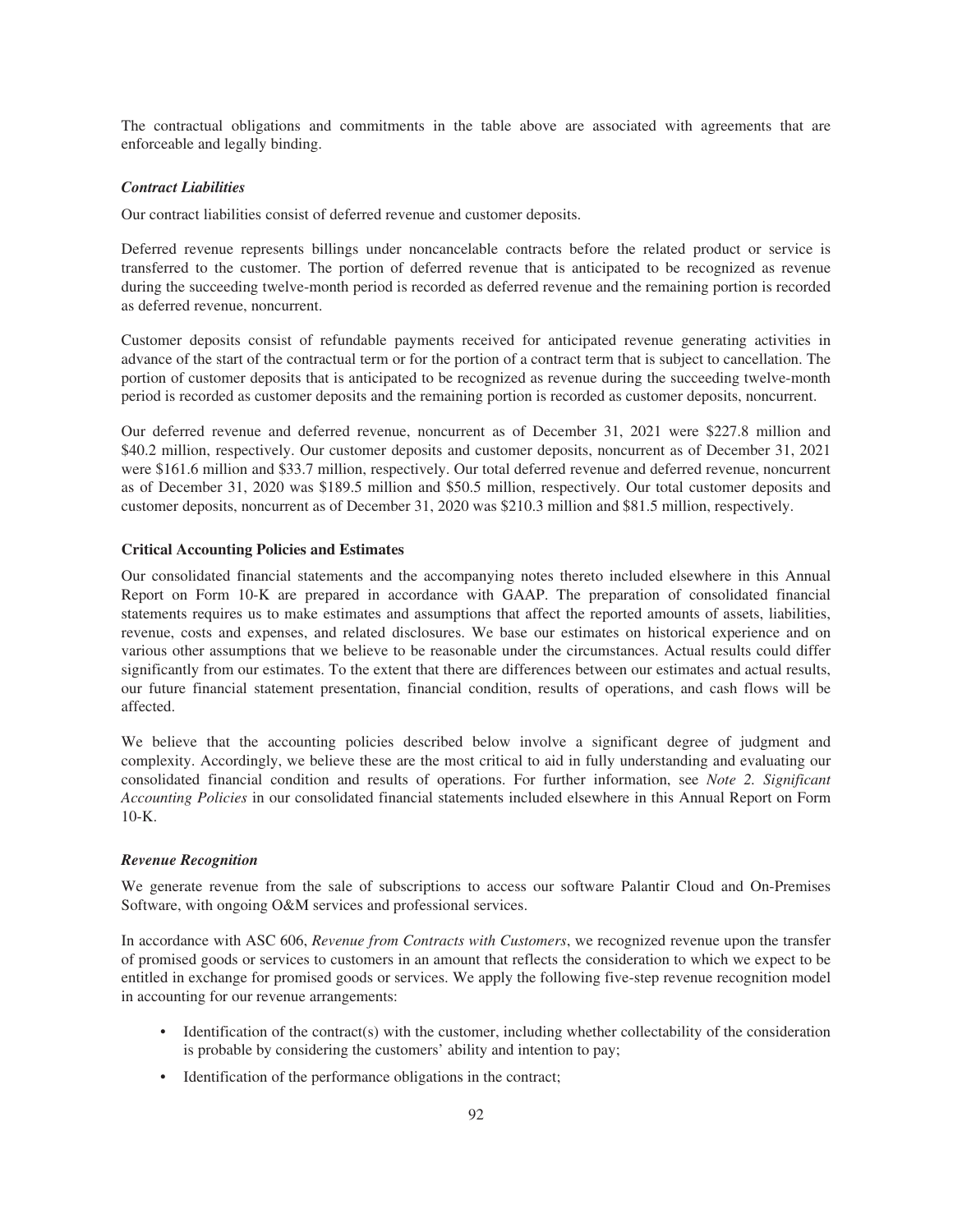- Determination of the transaction price;
- Allocation of the transaction price to the performance obligations in the contract; and
- Recognition of revenue when, or as, we satisfy a performance obligation.

Each of our significant performance obligations and our application of ASC 606 to our revenue arrangements is discussed in further detail below.

### *Palantir Cloud*

Our Palantir Cloud subscriptions grant customers the right to access the software functionality in a hosted environment controlled by Palantir and are also sold together with stand-ready O&M services. We promise to provide continuous access to the hosted software throughout the contract term. Revenue associated with Palantir Cloud subscriptions is generally recognized over the contract term on a ratable basis, which is consistent with the transfer of control of the Palantir Cloud services to the customer.

# *On-Premises Software*

Sales of our software subscriptions grant customers the right to use functional intellectual property, either on their internal hardware infrastructure or on their own cloud instance, over the contractual term and are sold together with stand-ready O&M services. The O&M services include critical updates, support, and maintenance services required to operate our software and, as such, are necessary for our software to maintain its intended utility over the contractual term. Because of this requirement, we have concluded that the software subscriptions and O&M services, which together we refer to as our On-Premises Software, are highly interdependent and interrelated and represent a single distinct performance obligation within the context of the contract. Revenue is generally recognized over the contract term on a ratable basis.

# *Professional Services*

Our professional services support the customers' use of the software and include, as needed, on-demand user support, user-interface configuration, training, and ongoing ontology and data modeling support. Professional services contracts typically include the provision of on-demand professional services for the duration of the contractual term. These services are typically coterminous with a Palantir Cloud subscription or the On-Premises Software. Professional services are on-demand, whereby we perform services throughout the contract period; therefore, the revenue is recognized over the contractual term.

### *Contract Liabilities*

The timing of customer billing and payment relative to the start of the service period varies from contract to contract; however, we bill many of our customers in advance of the provision of services under our contracts, resulting in contract liabilities consisting of either deferred revenue or customer deposits. Deferred revenue represents billings under noncancelable contracts before the related product or service is transferred to the customer. Customer deposits consist of refundable payments received in advance of the start of the contractual term or for anticipated revenue generating activities for the portion of a contract term that is subject to cancellation. Many of our arrangements include terms that allow the customer to terminate the contract for convenience and receive a pro-rata refund of the amount of the customer deposit for the period of time remaining in the contract term after the applicable termination notice period expires. In these arrangements, we concluded there are no enforceable rights and obligations after such notice period and therefore the consideration received or due from the customer that is subject to termination for convenience is recorded as customer deposits.

The payment terms and conditions vary by contract; however, our terms generally require payment within 30 to 60 days from the invoice date. In instances where the timing of revenue recognition differs from the timing of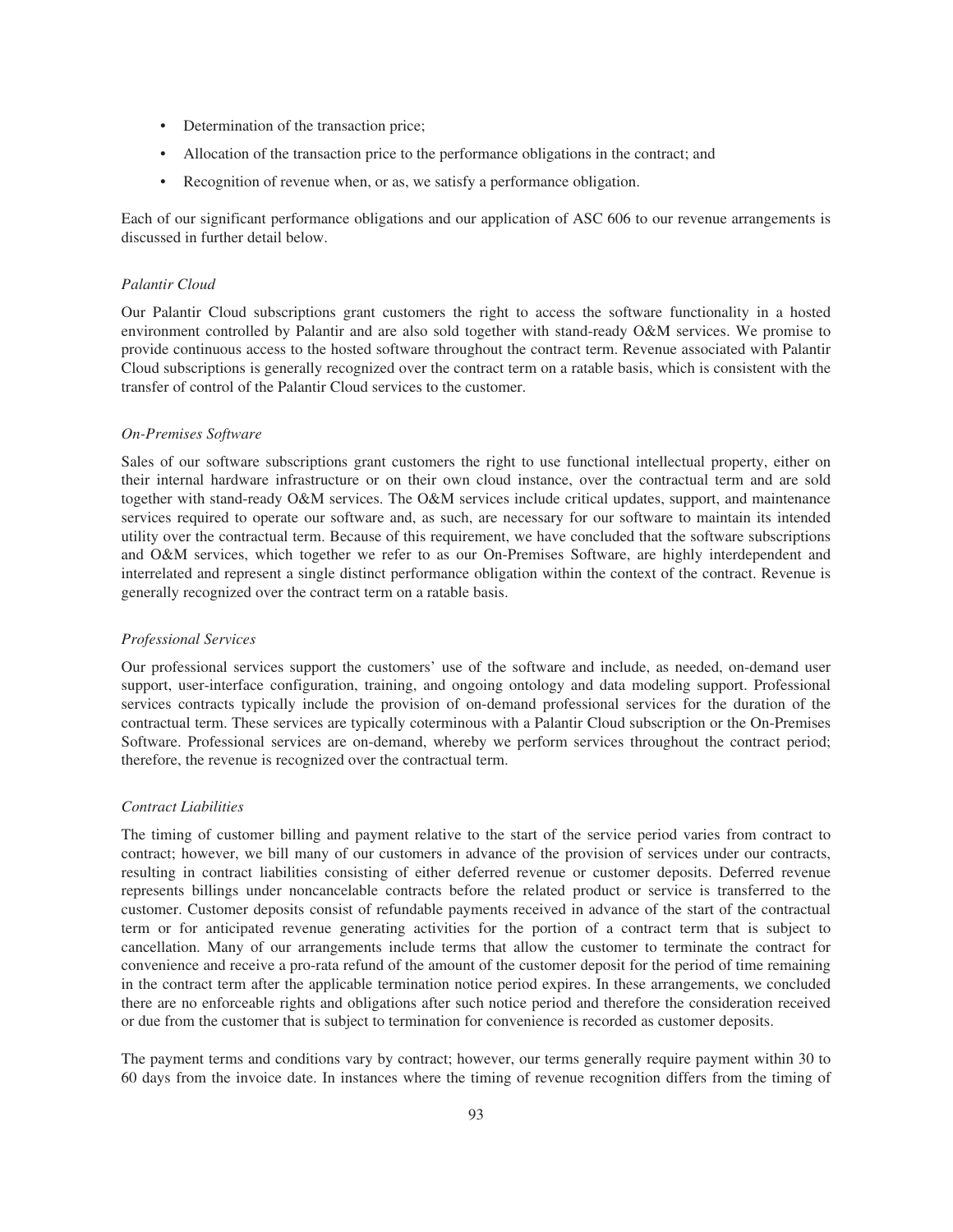payment, we elected to apply the practical expedient in accordance with ASC 606 to not adjust contract consideration for the effects of a significant financing component as we expect, at contract inception, that the period between when promised goods and services are transferred to the customer and when the customer pays for those goods and services will be one year or less. As such, we determined our contracts do not generally contain a significant financing component.

#### *Areas of Judgment and Estimation*

Our contracts with customers can include multiple promises to transfer goods or services to the customer. Determining whether promises are distinct performance obligations that should be accounted for separately – or not distinct within the context of the contract and, thus, accounted for together – requires significant judgment. We concluded that the promise to provide a software subscription is highly interdependent and interrelated with the promise to provide O&M services and such promises are not distinct within the context of our contracts and are accounted for as a single performance obligation for our On-Premises Software.

Additionally, the pricing of our contracts is generally fixed; however, it is possible for contracts to include variable consideration in the form of performance bonuses, which can be based on subjective or objective criteria. We include the estimated amount of variable consideration that we expect to receive to the extent it is probable that a significant revenue reversal will not occur. Any amounts received in the form of performance bonuses were not material in the periods presented.

Significant estimates and assumptions are used in the identification of performance obligations in customer contracts and collectability of contract consideration, including accounts receivable. Estimates and judgments are based on historical experience, forecasted events, and various other assumptions that management believes to be reasonable under the circumstances. Actual results could differ from those estimates and such differences could affect our financial position and results of operations.

### *Income Taxes*

We estimate our current tax expense together with assessing temporary differences resulting from differing treatment of items not currently deductible for tax purposes. These differences result in deferred tax assets and liabilities on our consolidated balance sheets, which are estimated based upon the difference between the financial statement and tax bases of assets and liabilities using the enacted tax rates that will be in effect when these differences reverse. In general, deferred tax assets represent future tax benefits to be received when certain expenses previously recognized in our consolidated statements of operations become deductible expenses under applicable income tax laws or loss or credit carryforwards are utilized. Accordingly, the realization of our deferred tax assets are dependent on future taxable income against which these deductions, losses, and credits can be utilized.

We evaluate the realizability of our deferred tax assets and recognize a valuation allowance when it is more likely than not that a future benefit on such deferred tax assets will not be realized. Because of our history of U.S. and U.K. net operating tax losses, we have established a full valuation allowance against potential future benefits for U.S. federal, state and U.K. deferred tax assets. We expect to maintain this full valuation allowance for the foreseeable future as it is more likely than not that some or all of those deferred tax assets may not be realized based on our history of losses. We consider all evidence, both positive and negative, in determining any required valuation allowance and will continue to evaluate the need for a valuation allowance on a regular basis. If certain factors change and we determine that the deferred tax assets are realizable at a more-likely-than-not level, we will adjust the valuation allowance in the period the determination is made. In the year ended December 31, 2021, due to the Company's current and projected U.K. tax losses, the Company has determined its U.K. deferred tax assets are currently not more likely than not to be realized, and accordingly, the Company established a full valuation allowance against its total net U.K. deferred tax assets. Changes in the valuation allowance, when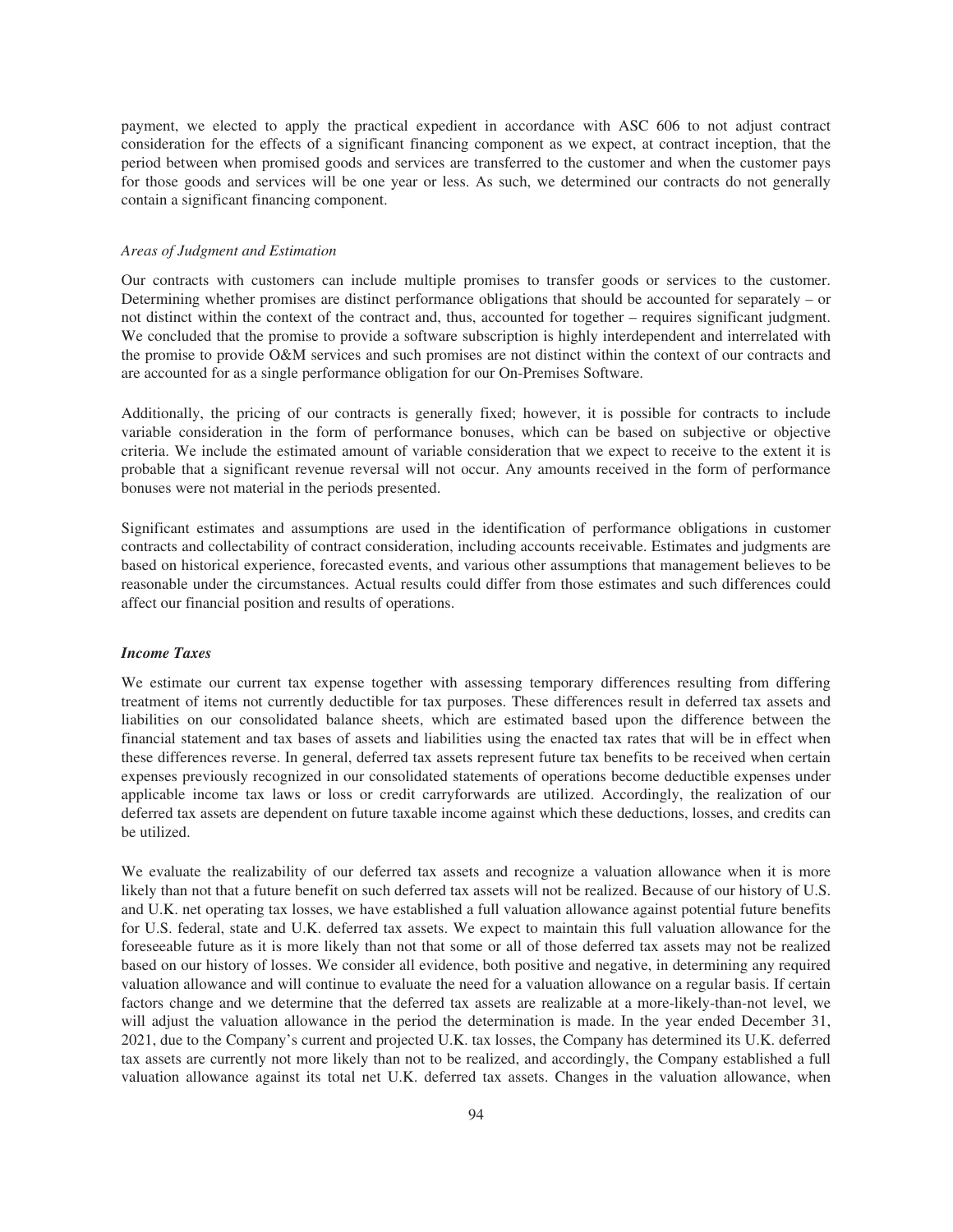recorded, would be included in our consolidated statements of operations. Our judgment is required in determining the valuation allowance recorded against our net deferred tax assets.

We recognize the tax benefit from an uncertain tax position only if it is more likely than not that the tax position will be sustained on examination by the taxing authorities based on the technical merits of the position. The tax benefits recognized in the consolidated financial statements from such positions are then measured based on the largest benefit that has a greater than 50% likelihood of being realized upon settlement. We recognize interest and penalties related to uncertain tax positions in our provision (benefit) for income taxes.

#### **Recent Accounting Pronouncements**

For information on recently issued accounting pronouncements, refer to *Note 2. Significant Accounting Policies* in our consolidated financial statements included elsewhere in this Annual Report on Form 10-K.

# **ITEM 7A. QUANTITATIVE AND QUALITATIVE DISCLOSURES ABOUT MARKET RISK**

We are exposed to market risks in the ordinary course of our business, which primarily relate to fluctuations in the value of our investments, interest rates, foreign exchange, and inflation.

### *Market Risk*

As of December 31, 2021, we had outstanding investments valued at \$234.2 million in marketable securities. We may continue to make additional investments or sell the existing investments. These investments are often in early- or growth-stage companies that have minimal public trading history; as such the fair value of these investments may fluctuate depending on the financial outcome and prospects of the investees, as well as global market conditions including recent and ongoing volatility related to the impacts of COVID-19. Additionally, early-stage companies are inherently risky because the technologies or products these companies have under development are typically in the early phases and may never materialize, and they may experience a decline in financial condition, which could result in a loss of a substantial part of our investment in these companies. We record gains or losses as the fair value of these investments change and as we sell them. We anticipate additional volatility to our consolidated statements of operations due to changes in market prices, and as such gains and losses are realized. During the fiscal year ended December 31, 2021, net unrealized losses of \$72.8 million related to marketable securities were recorded in other income (expense), net on the consolidated statements of operations.

# *Interest Rate Risk*

Our cash, cash equivalents, and restricted cash consist of cash, certificates of deposit, and money market funds. Our primary investment policy and strategies are focused on the preservation of capital and supporting our liquidity requirements, however, to a lesser extent we have made and may continue to make certain investments in early- and growth-stage companies as disclosed in *Note 4. Investments and Fair Value Measurements* and *Note 9. Commitments and Contingencies* and *Note 15. Subsequent Events* in our consolidated financial statements included elsewhere in this Annual Report on Form 10-K.

Due to the short-term nature of the financial instruments, we have not been exposed to, nor do we anticipate being exposed to, material risks due to changes in interest rates.

# *Foreign Currency Exchange Risk*

Our contracts with customers are primarily denominated in U.S. dollars, with a small amount denominated in foreign currencies. Our expenses are generally denominated in the currencies of the jurisdictions in which we conduct our operations, which are primarily in the United States, United Kingdom, and other European countries. Our results of current and future operations and cash flows are, therefore, subject to fluctuations due to changes in foreign currency exchange rates, particularly changes in the Euro and GBP. Additionally, fluctuations in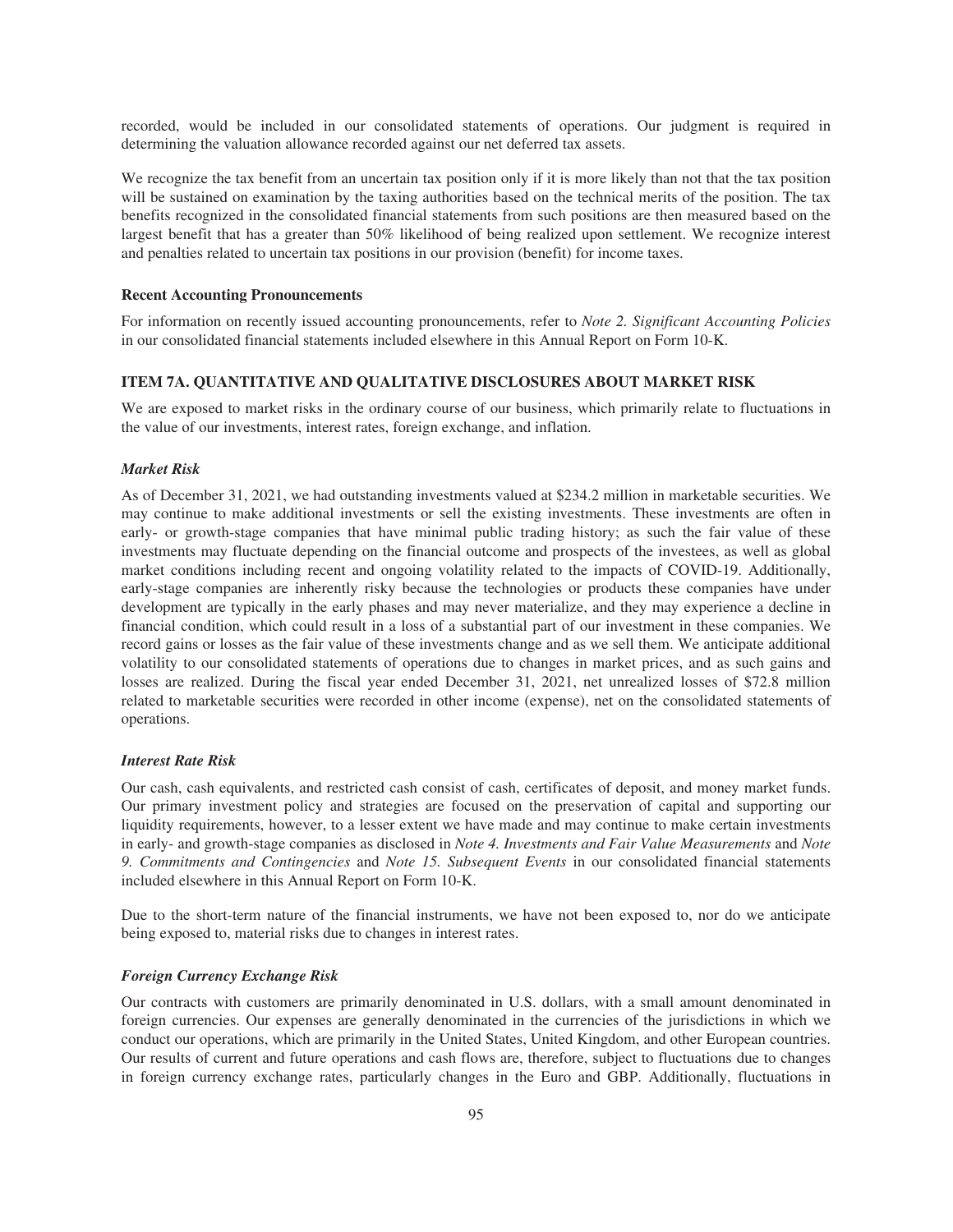foreign currency exchange rates may cause us to recognize transaction gains and losses in our statement of operations. To date, foreign currency transaction gains and losses have not been material to our consolidated financial statements, and we have not engaged in any foreign currency hedging transactions.

# *Inflation Risk*

We do not believe that inflation has had a material effect on our business, results of operations, or financial condition.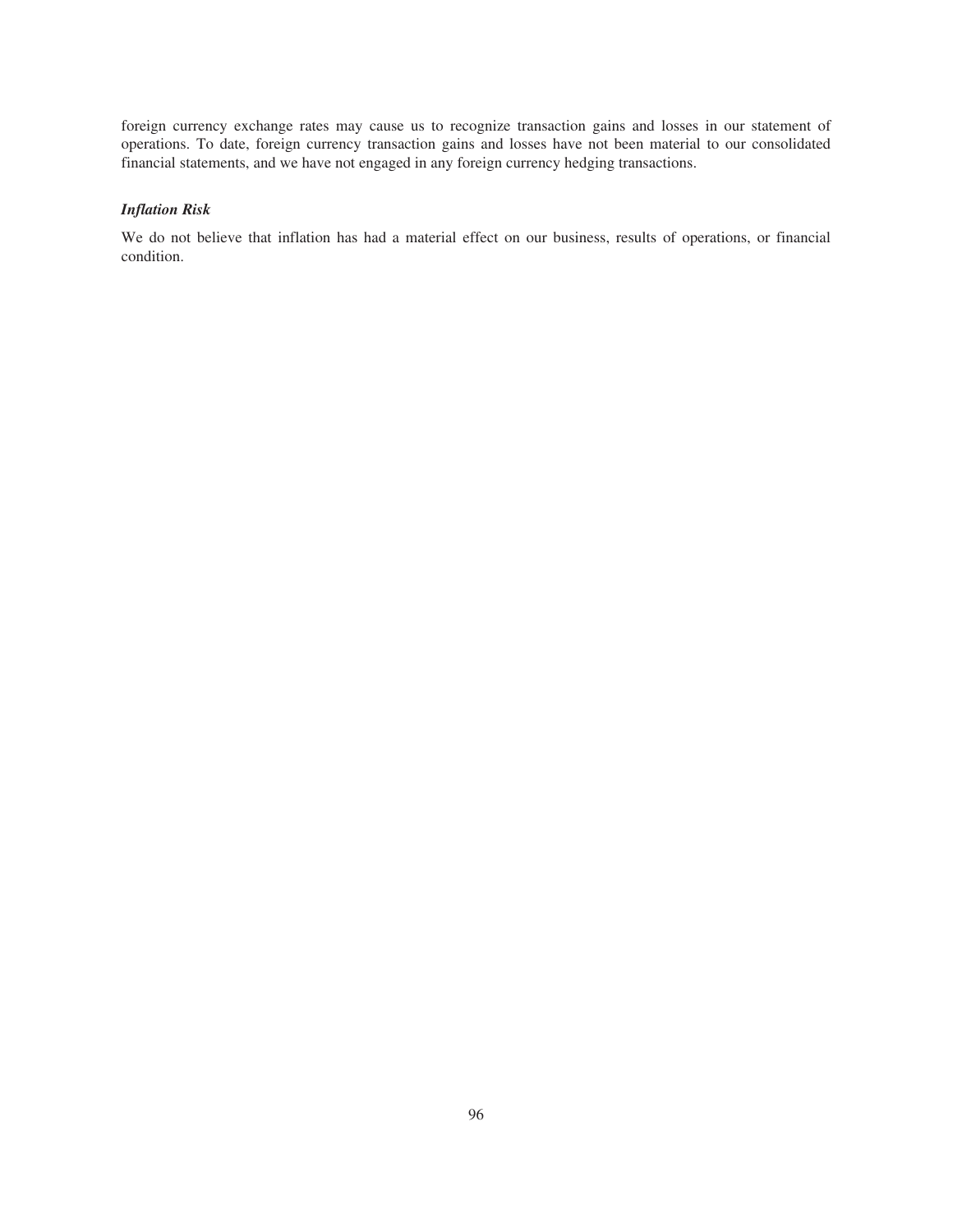# **ITEM 8. FINANCIAL STATEMENTS AND SUPPLEMENTARY DATA**

# **INDEX**

Page

| Reports of Independent Registered Public Accounting Firm (PCAOB ID: 42)                                                 | 98  |
|-------------------------------------------------------------------------------------------------------------------------|-----|
| <b>Consolidated Balance Sheets</b>                                                                                      | 101 |
| <b>Consolidated Statements of Operations</b>                                                                            | 102 |
| Consolidated Statements of Comprehensive Loss                                                                           | 103 |
| Consolidated Statements of Redeemable Convertible and Convertible Preferred Stock and Stockholders'<br>Equity (Deficit) | 104 |
| <b>Consolidated Statements of Cash Flows</b>                                                                            | 107 |
| Notes to Consolidated Financial Statements                                                                              | 109 |
|                                                                                                                         |     |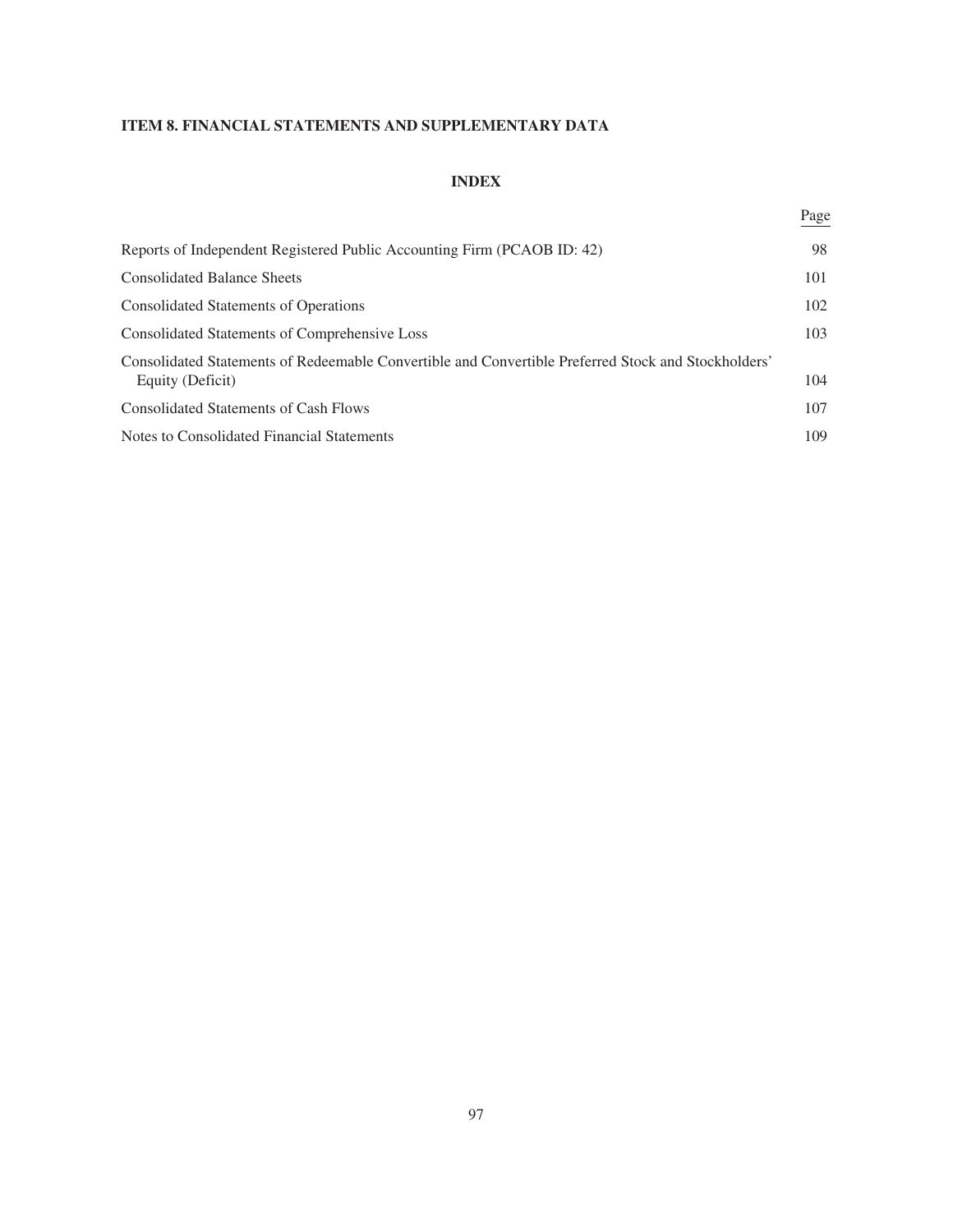# **Report of Independent Registered Public Accounting Firm**

<span id="page-97-0"></span>To the Stockholders and the Board of Directors of Palantir Technologies Inc.

# **Opinion on the Financial Statements**

We have audited the accompanying consolidated balance sheets of Palantir Technologies Inc. (the Company) as of December 31, 2021 and 2020, the related consolidated statements of operations, comprehensive loss, redeemable convertible and convertible preferred stock and stockholders' equity (deficit), and cash flows for each of the three years in the period ended December 31, 2021, and the related notes (collectively referred to as the "consolidated financial statements"). In our opinion, the consolidated financial statements present fairly, in all material respects, the financial position of the Company as of December 31, 2021 and 2020, and the results of its operations and its cash flows for each of the three years in the period ended December 31, 2021, in conformity with U.S. generally accepted accounting principles.

We also have audited, in accordance with the standards of the Public Company Accounting Oversight Board (United States) (PCAOB), the Company's internal control over financial reporting as of December 31, 2021, based on criteria established in Internal Control-Integrated Framework issued by the Committee of Sponsoring Organizations of the Treadway Commission (2013 framework) and our report dated February 24, 2022 expressed an unqualified opinion thereon.

# **Basis for Opinion**

These financial statements are the responsibility of the Company's management. Our responsibility is to express an opinion on the Company's financial statements based on our audits. We are a public accounting firm registered with the PCAOB and are required to be independent with respect to the Company in accordance with the U.S. federal securities laws and the applicable rules and regulations of the Securities and Exchange Commission and the PCAOB.

We conducted our audits in accordance with the standards of the PCAOB. Those standards require that we plan and perform the audit to obtain reasonable assurance about whether the financial statements are free of material misstatement, whether due to error or fraud. Our audits included performing procedures to assess the risks of material misstatement of the financial statements, whether due to error or fraud, and performing procedures that respond to those risks. Such procedures included examining, on a test basis, evidence regarding the amounts and disclosures in the financial statements. Our audits also included evaluating the accounting principles used and significant estimates made by management, as well as evaluating the overall presentation of the financial statements. We believe that our audits provide a reasonable basis for our opinion.

# **Critical Audit Matter**

The critical audit matter communicated below is a matter arising from the current period audit of the financial statements that was communicated or required to be communicated to the audit committee and that: (1) relates to accounts or disclosures that are material to the financial statements and (2) involved our especially challenging, subjective or complex judgments. The communication of the critical audit matter does not alter in any way our opinion on the consolidated financial statements, taken as a whole, and we are not, by communicating the critical audit matter below, providing a separate opinion on the critical audit matter or on the accounts or disclosures to which it relates.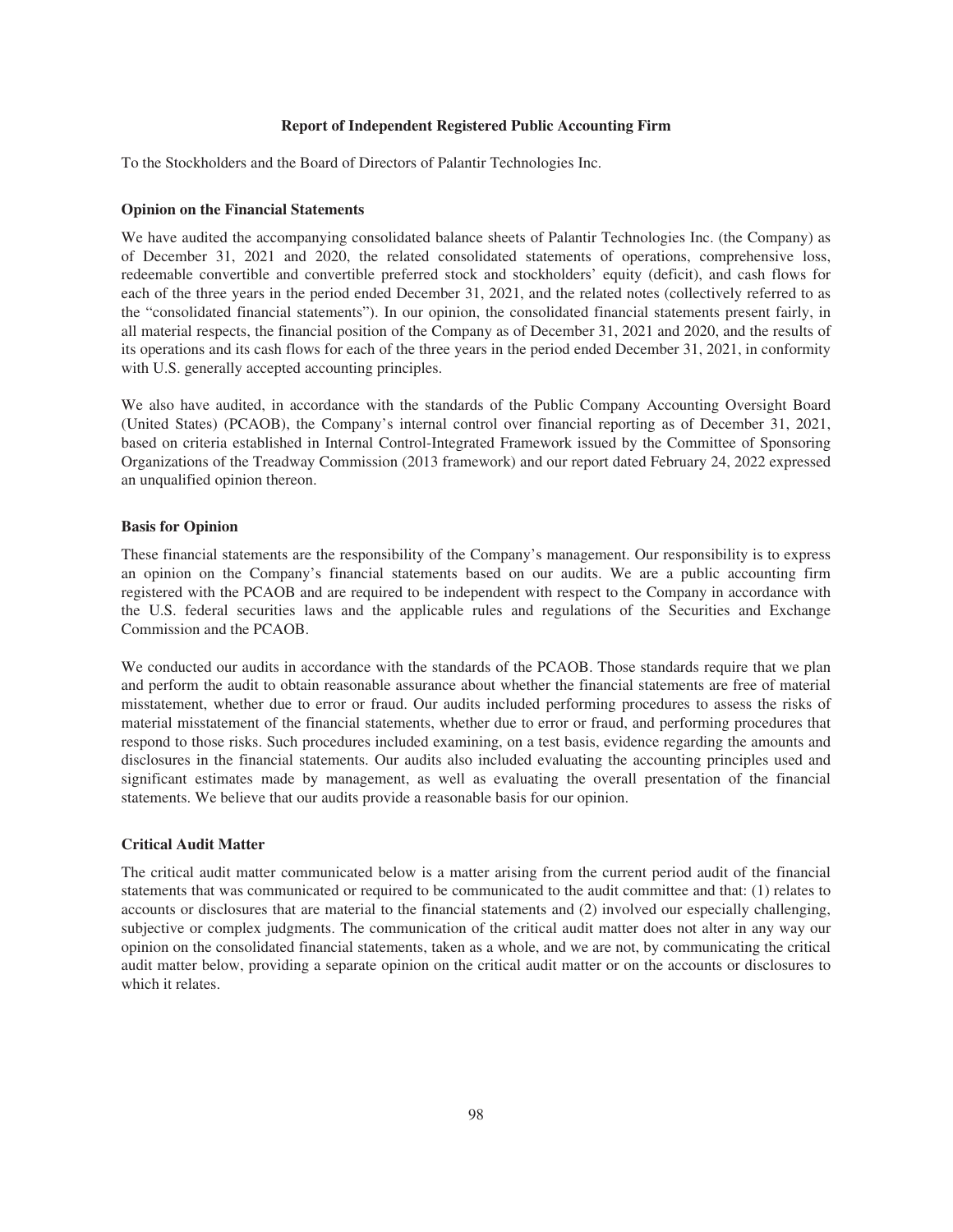# **Revenue Recognition**

*Description of the Matter* As discussed in Note 2 to the consolidated financial statements, the Company derives its revenue primarily from the sale of subscriptions to access its software in the Company's hosted environment with ongoing operations and maintenance ("O&M") services ("Palantir Cloud"), software licenses, primarily term licenses in the customers' environments, with ongoing O&M services ("On-Premises Software"), and professional services. Management applies significant judgment in identifying and evaluating any non-standard terms and conditions in customer arrangements which may impact the determination of performance obligations or the timing of revenue recognition. In addition, the determination as to whether the Company's On-Premises Software licenses and O&M services are considered distinct performance obligations that should be accounted for separately or combined as a single performance obligation requires significant judgment. The Company has concluded that the On-Premises Software licenses and O&M services are highly interdependent and interrelated and represent a single distinct performance obligation within the context of the contract that is generally recognized ratably over the contract term.

Auditing revenue recognition was complex and required a significant level of auditor judgment to identify and evaluate non-standard terms and conditions that impact revenue recognition and to assess whether the On-Premises software licenses and O&M services should be accounted for as distinct performance obligations or combined as a single performance obligation.

*How We Addressed the Matter in Our Audit* We obtained an understanding, evaluated the design and tested the operating effectiveness of the Company's controls to identify and evaluate terms and conditions and performance obligations in customer arrangements that would impact revenue recognition.

> Our substantive procedures included, among others, testing the completeness and accuracy of management's identification and evaluation of non-standard terms and conditions, reading executed contracts for a sample of revenue transactions and evaluating whether the Company appropriately applied its revenue recognition policy to the arrangements based on the terms and conditions therein and consistent with U.S. GAAP. In addition, we evaluated management's key assumptions and analysis of its performance obligations, including their assessment of the nature, interdependency, and level of integration between the On-Premises software license and O&M services. We also evaluated the appropriateness of the related disclosures in the consolidated financial statements.

/s/ Ernst & Young LLP

We have served as the Company's auditor since 2008.

San Jose, California February 24, 2022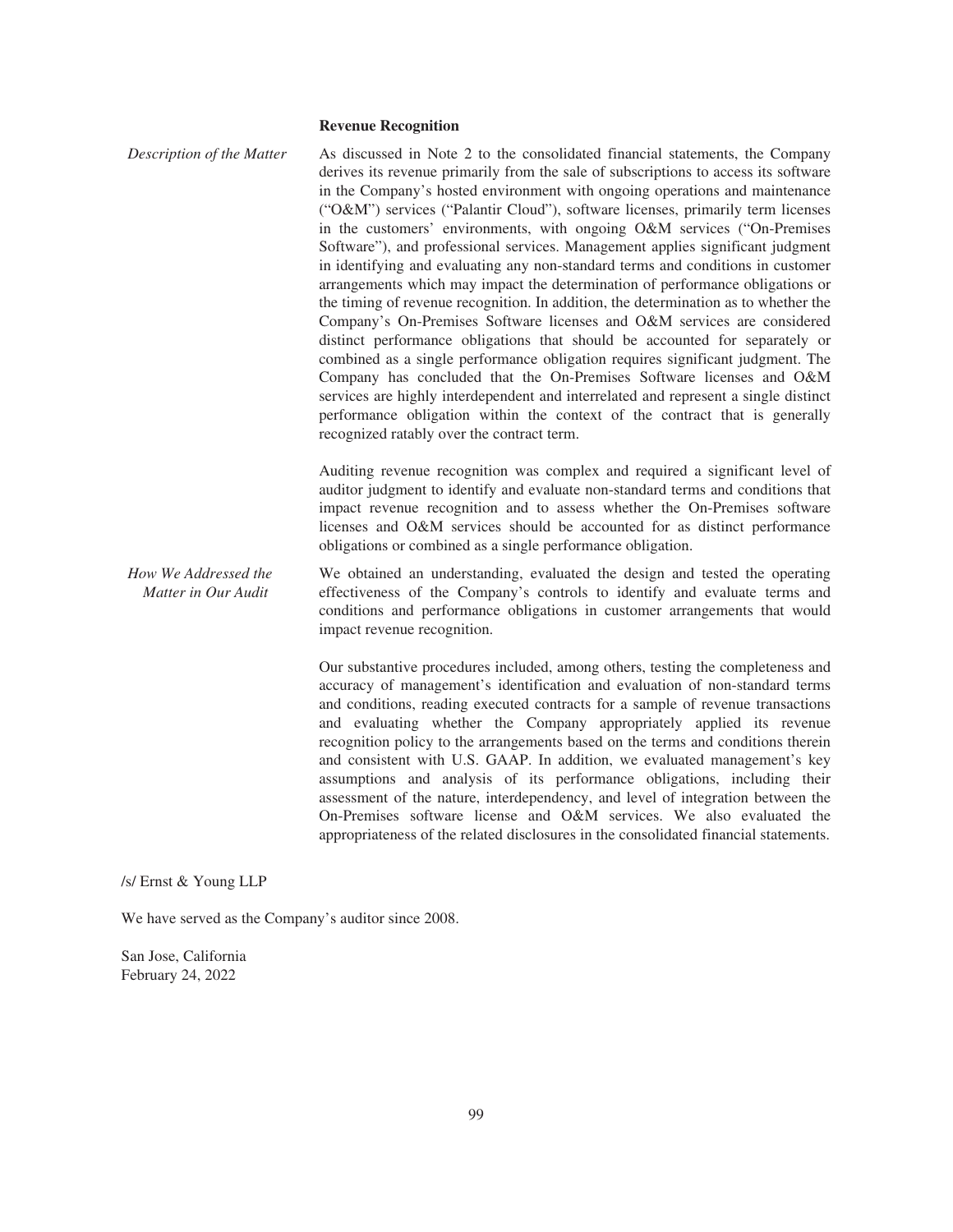# **Report of Independent Registered Public Accounting Firm**

To the Stockholders and the Board of Directors of Palantir Technologies Inc.

# **Opinion on Internal Control over Financial Reporting**

We have audited Palantir Technologies Inc.'s internal control over financial reporting as of December 31, 2021, based on criteria established in Internal Control-Integrated Framework issued by the Committee of Sponsoring Organizations of the Treadway Commission (2013 framework) (the COSO criteria). In our opinion, Palantir Technologies Inc. (the Company) maintained, in all material respects, effective internal control over financial reporting as of December 31, 2021, based on the COSO criteria.

We also have audited, in accordance with the standards of the Public Company Accounting Oversight Board (United States) (PCAOB), the consolidated balance sheets of the Company as of December 31, 2021 and 2020, the related consolidated statements of operations, comprehensive loss, redeemable convertible and convertible preferred stock and stockholders' equity (deficit), and cash flows for each of the three years in the period ended December 31, 2021, and the related notes and our report dated February 24, 2022 expressed an unqualified opinion thereon.

### **Basis for Opinion**

The Company's management is responsible for maintaining effective internal control over financial reporting and for its assessment of the effectiveness of internal control over financial reporting included in the accompanying Management's Report on Internal Control over Financial Reporting. Our responsibility is to express an opinion on the Company's internal control over financial reporting based on our audit. We are a public accounting firm registered with the PCAOB and are required to be independent with respect to the Company in accordance with the U.S. federal securities laws and the applicable rules and regulations of the Securities and Exchange Commission and the PCAOB.

We conducted our audit in accordance with the standards of the PCAOB. Those standards require that we plan and perform the audit to obtain reasonable assurance about whether effective internal control over financial reporting was maintained in all material respects.

Our audit included obtaining an understanding of internal control over financial reporting, assessing the risk that a material weakness exists, testing and evaluating the design and operating effectiveness of internal control based on the assessed risk, and performing such other procedures as we considered necessary in the circumstances. We believe that our audit provides a reasonable basis for our opinion.

# **Definition and Limitations of Internal Control Over Financial Reporting**

A company's internal control over financial reporting is a process designed to provide reasonable assurance regarding the reliability of financial reporting and the preparation of financial statements for external purposes in accordance with generally accepted accounting principles. A company's internal control over financial reporting includes those policies and procedures that (1) pertain to the maintenance of records that, in reasonable detail, accurately and fairly reflect the transactions and dispositions of the assets of the company; (2) provide reasonable assurance that transactions are recorded as necessary to permit preparation of financial statements in accordance with generally accepted accounting principles, and that receipts and expenditures of the company are being made only in accordance with authorizations of management and directors of the company; and (3) provide reasonable assurance regarding prevention or timely detection of unauthorized acquisition, use, or disposition of the company's assets that could have a material effect on the financial statements.

Because of its inherent limitations, internal control over financial reporting may not prevent or detect misstatements. Also, projections of any evaluation of effectiveness to future periods are subject to the risk that controls may become inadequate because of changes in conditions, or that the degree of compliance with the policies or procedures may deteriorate.

/s/ Ernst & Young LLP

San Jose, California February 24, 2022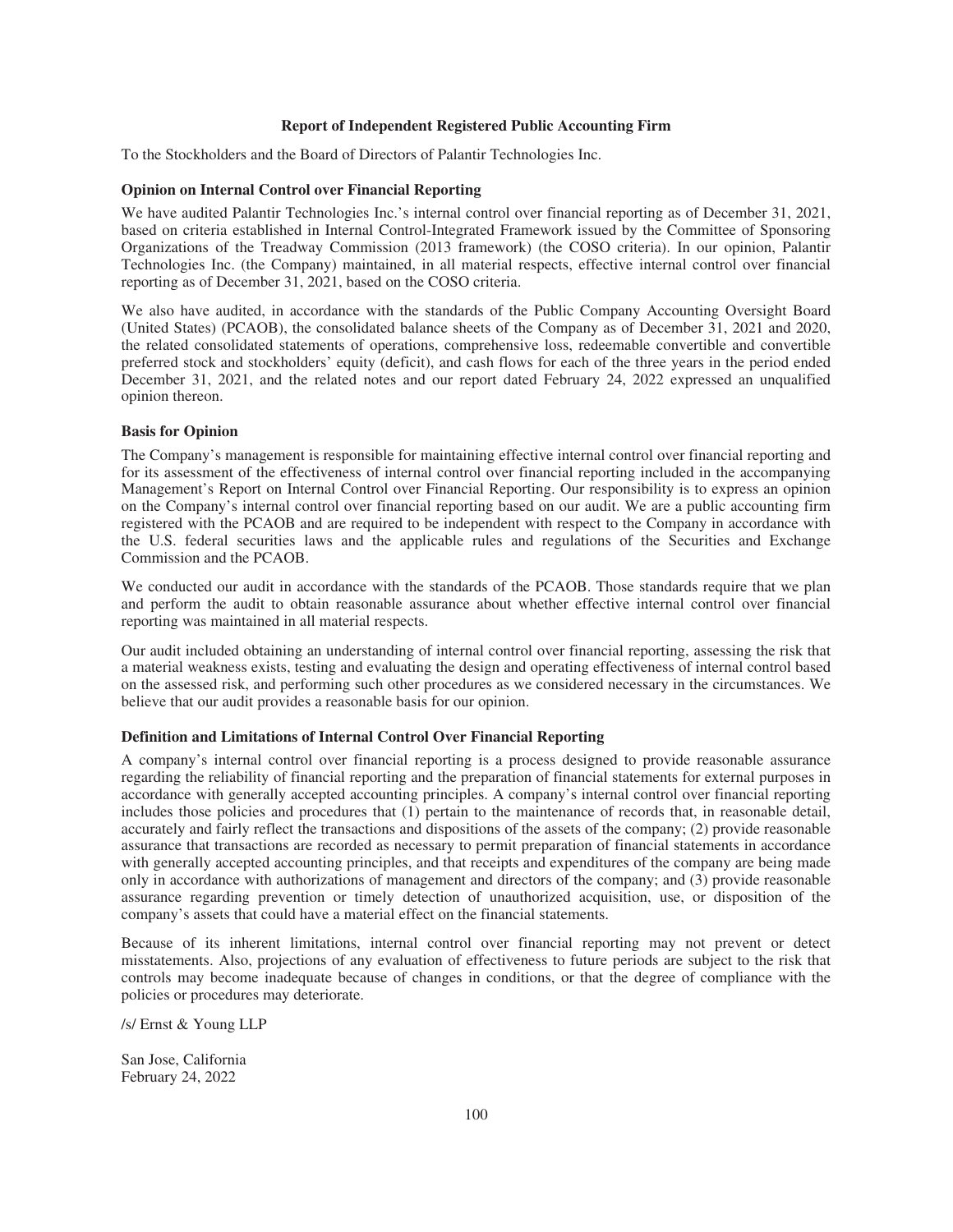# Palantir Technologies Inc. Consolidated Balance Sheets *(in thousands, except per share amounts)*

<span id="page-100-0"></span>

|                                                                                                                                                                                                                                                                                                                                                                                                                                                                            | As of December 31, |              |             |
|----------------------------------------------------------------------------------------------------------------------------------------------------------------------------------------------------------------------------------------------------------------------------------------------------------------------------------------------------------------------------------------------------------------------------------------------------------------------------|--------------------|--------------|-------------|
|                                                                                                                                                                                                                                                                                                                                                                                                                                                                            | 2021               |              | 2020        |
| <b>Assets</b>                                                                                                                                                                                                                                                                                                                                                                                                                                                              |                    |              |             |
| Current assets:                                                                                                                                                                                                                                                                                                                                                                                                                                                            |                    |              |             |
| Cash and cash equivalents                                                                                                                                                                                                                                                                                                                                                                                                                                                  | \$<br>2,290,674    | \$           | 2,011,323   |
| Restricted cash                                                                                                                                                                                                                                                                                                                                                                                                                                                            | 36,628             |              | 37,285      |
| Accounts receivable                                                                                                                                                                                                                                                                                                                                                                                                                                                        | 190,923            |              | 156,932     |
| Marketable securities                                                                                                                                                                                                                                                                                                                                                                                                                                                      | 234,153            |              |             |
| Prepaid expenses and other current assets                                                                                                                                                                                                                                                                                                                                                                                                                                  | 110,872            |              | 51,889      |
| Total current assets                                                                                                                                                                                                                                                                                                                                                                                                                                                       | 2,863,250          |              | 2,257,429   |
| Property and equipment, net                                                                                                                                                                                                                                                                                                                                                                                                                                                | 31,304             |              | 29,541      |
| Restricted cash, noncurrent                                                                                                                                                                                                                                                                                                                                                                                                                                                | 39,612             |              | 79,538      |
| Operating lease right-of-use assets                                                                                                                                                                                                                                                                                                                                                                                                                                        | 216,898            |              | 217,075     |
| Other assets                                                                                                                                                                                                                                                                                                                                                                                                                                                               | 96,386             |              | 106,921     |
| Total assets                                                                                                                                                                                                                                                                                                                                                                                                                                                               | \$<br>3,247,450    | $\mathbb{S}$ | 2,690,504   |
| <b>Liabilities and Stockholders' Equity</b>                                                                                                                                                                                                                                                                                                                                                                                                                                |                    |              |             |
| Current liabilities:                                                                                                                                                                                                                                                                                                                                                                                                                                                       |                    |              |             |
| Accounts payable                                                                                                                                                                                                                                                                                                                                                                                                                                                           | \$<br>74,907       | \$           | 16,358      |
| <b>Accrued liabilities</b>                                                                                                                                                                                                                                                                                                                                                                                                                                                 | 155,806            |              | 158,546     |
| Deferred revenue                                                                                                                                                                                                                                                                                                                                                                                                                                                           | 227,816            |              | 189,520     |
| Customer deposits                                                                                                                                                                                                                                                                                                                                                                                                                                                          | 161,605            |              | 210,320     |
| Operating lease liabilities                                                                                                                                                                                                                                                                                                                                                                                                                                                | 39,927             |              | 29,079      |
| Total current liabilities                                                                                                                                                                                                                                                                                                                                                                                                                                                  | 660,061            |              | 603,823     |
| Deferred revenue, noncurrent                                                                                                                                                                                                                                                                                                                                                                                                                                               | 40,217             |              | 50,525      |
| Customer deposits, noncurrent                                                                                                                                                                                                                                                                                                                                                                                                                                              | 33,699             |              | 81,513      |
| Debt, noncurrent, net                                                                                                                                                                                                                                                                                                                                                                                                                                                      |                    |              | 197,977     |
| Operating lease liabilities, noncurrent                                                                                                                                                                                                                                                                                                                                                                                                                                    | 220,146            |              | 229,800     |
| Other noncurrent liabilities                                                                                                                                                                                                                                                                                                                                                                                                                                               | 2,297              |              | 4,316       |
| <b>Total liabilities</b>                                                                                                                                                                                                                                                                                                                                                                                                                                                   | 956,420            |              | 1,167,954   |
| Commitments and Contingencies (Note 9)                                                                                                                                                                                                                                                                                                                                                                                                                                     |                    |              |             |
| Stockholders' equity:                                                                                                                                                                                                                                                                                                                                                                                                                                                      |                    |              |             |
| Preferred stock, \$0.001 par value: 2,000,000 shares authorized and 0 shares issued and outstanding<br>as of December 31, 2021 and 2020                                                                                                                                                                                                                                                                                                                                    |                    |              |             |
| Common stock, \$0.001 par value: 20,000,000 Class A shares authorized as of December 31, 2021<br>and $2020$ ; 1,926,589 shares issued and outstanding as of December 31, 2021, and 1,542,058<br>shares issued and outstanding as of December 31, 2020, respectively; 2,700,000 Class B shares<br>authorized as of December 31, 2021 and 2020; 99,880 and 249,077 shares issued and<br>outstanding as of December 31, 2021 and 2020, respectively; and 1,005 Class F shares |                    |              |             |
| authorized, issued, and outstanding as of December 31, 2021 and 2020                                                                                                                                                                                                                                                                                                                                                                                                       | 2,027              |              | 1,792       |
| Additional paid-in capital                                                                                                                                                                                                                                                                                                                                                                                                                                                 | 7,777,085          |              | 6,488,857   |
| Accumulated other comprehensive loss                                                                                                                                                                                                                                                                                                                                                                                                                                       | (2,349)            |              | (2,745)     |
| Accumulated deficit                                                                                                                                                                                                                                                                                                                                                                                                                                                        | (5,485,733)        |              | (4,965,354) |
| Total stockholders' equity                                                                                                                                                                                                                                                                                                                                                                                                                                                 | 2,291,030          |              | 1,522,550   |
| Total liabilities and stockholders' equity                                                                                                                                                                                                                                                                                                                                                                                                                                 | \$3,247,450        | \$           | 2,690,504   |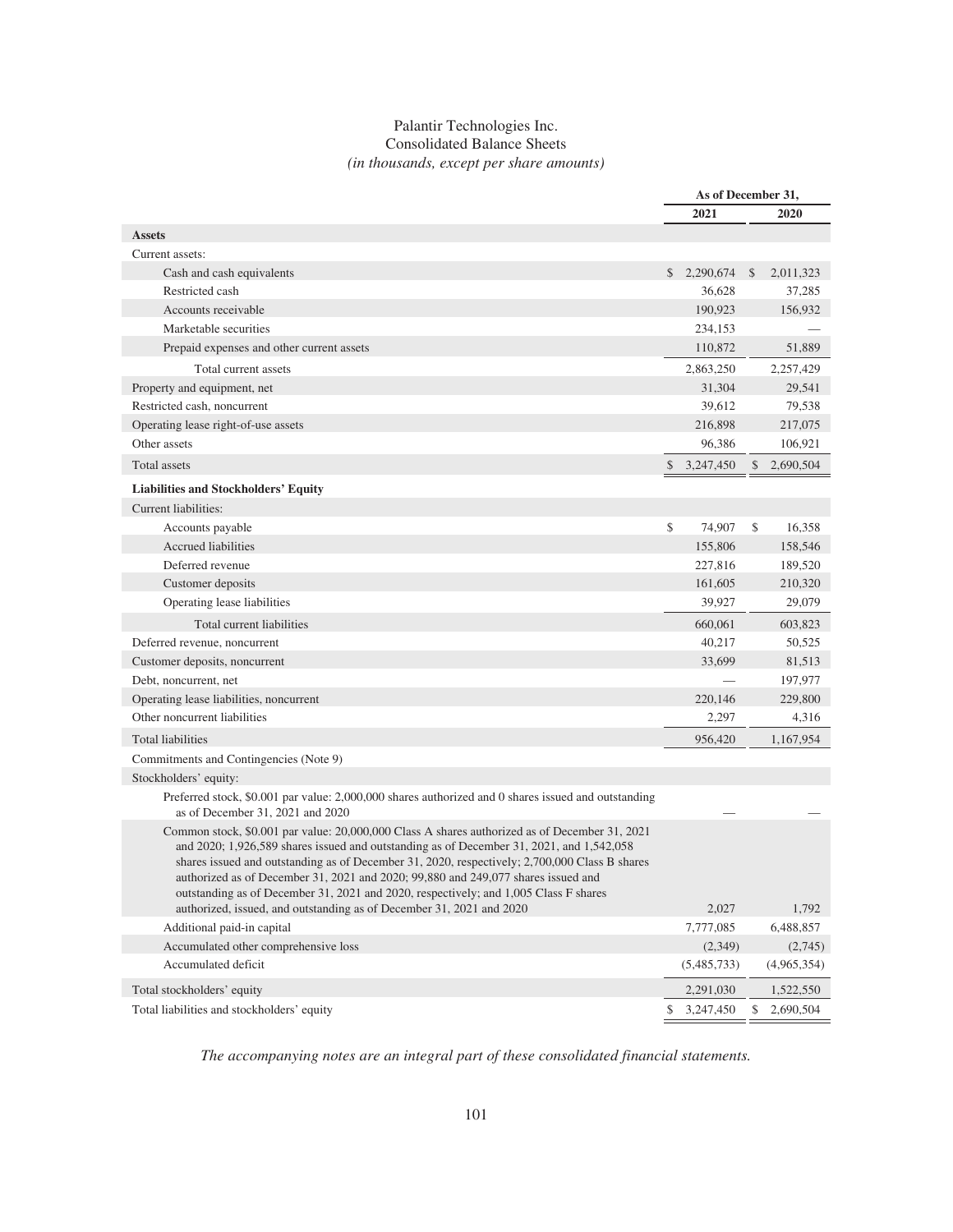# Palantir Technologies Inc. Consolidated Statements of Operations *(in thousands, except per share amounts)*

<span id="page-101-0"></span>

|                                                                                                                                          |               | <b>Years Ended December 31,</b> |              |
|------------------------------------------------------------------------------------------------------------------------------------------|---------------|---------------------------------|--------------|
|                                                                                                                                          | 2021          | 2020                            | 2019         |
| Revenue                                                                                                                                  | \$1,541,889   | \$1,092,673                     | \$742,555    |
| Cost of revenue                                                                                                                          | 339,404       | 352,547                         | 242,373      |
| Gross profit                                                                                                                             | 1,202,485     | 740,126                         | 500,182      |
| Operating expenses:                                                                                                                      |               |                                 |              |
| Sales and marketing                                                                                                                      | 614.512       | 683.701                         | 450,120      |
| Research and development                                                                                                                 | 387,487       | 560,660                         | 305,563      |
| General and administrative                                                                                                               | 611,532       | 669,444                         | 320,943      |
| Total operating expenses                                                                                                                 | 1,613,531     | 1,913,805                       | 1,076,626    |
| Loss from operations                                                                                                                     | (411,046)     | (1,173,679)                     | (576, 444)   |
| Interest income                                                                                                                          | 1,607         | 4,680                           | 15,090       |
| Interest expense                                                                                                                         | (3,640)       | (14, 139)                       | (3,061)      |
| Other income (expense), net                                                                                                              | (75, 415)     | 4,111                           | (2,856)      |
| Loss before provision for (benefit from) income taxes                                                                                    | (488, 494)    | (1,179,027)                     | (567, 271)   |
| Provision for (benefit from) income taxes                                                                                                | 31,885        | (12, 636)                       | 12,375       |
| Net loss                                                                                                                                 | \$ (520, 379) | \$(1,166,391)                   | \$ (579,646) |
| Net loss per share attributable to common stockholders, basic                                                                            | \$<br>(0.27)  | \$<br>(1.19)                    | \$<br>(1.02) |
| Net loss per share attributable to common stockholders, diluted                                                                          | \$<br>(0.27)  | \$<br>(1.20)                    | \$<br>(1.02) |
| Weighted-average shares of common stock outstanding used in computing net loss per<br>share attributable to common stockholders, basic   | 1,923,617     | 977,722                         | 576,959      |
| Weighted-average shares of common stock outstanding used in computing net loss per<br>share attributable to common stockholders, diluted | 1,923,617     | 979,330                         | 576,959      |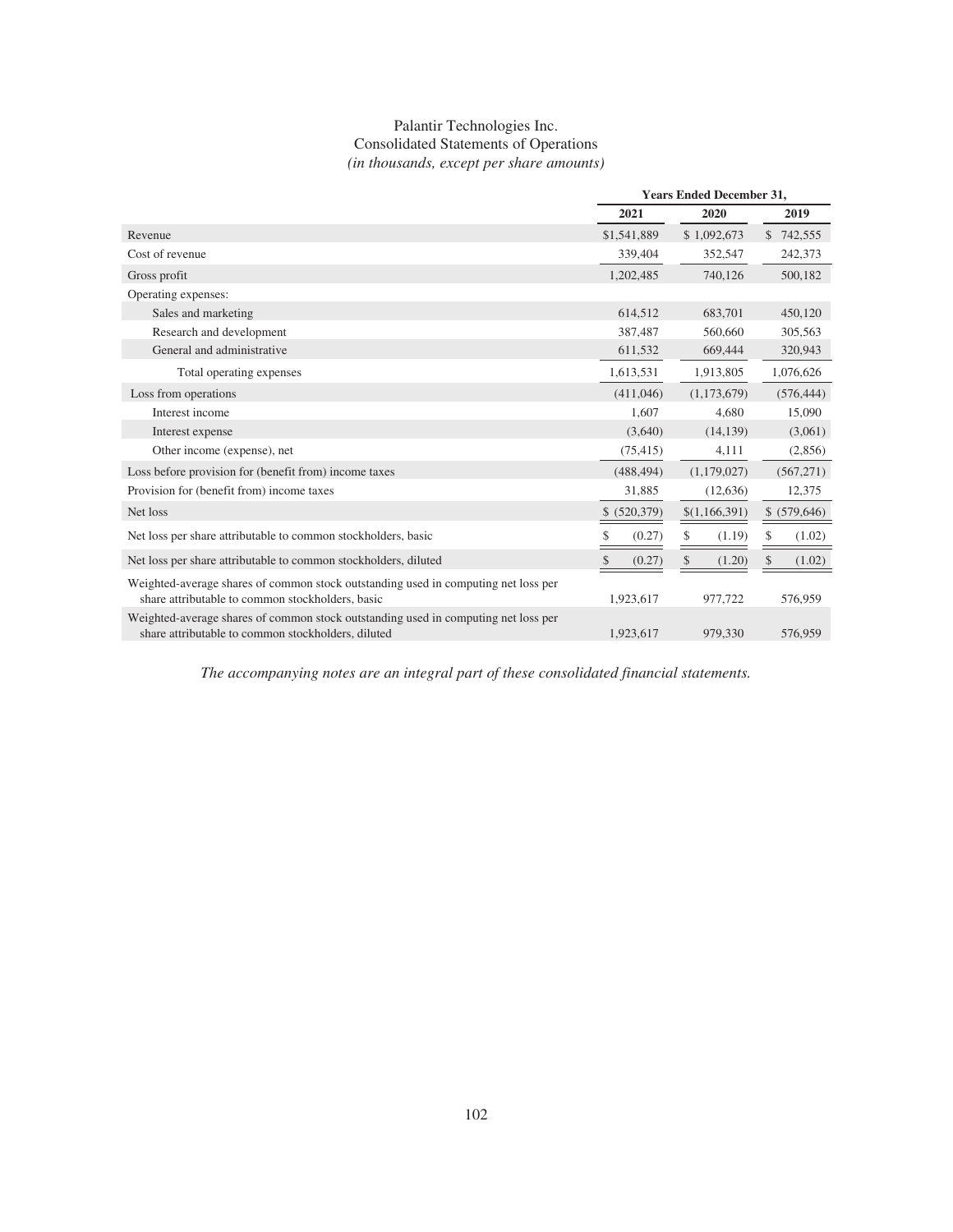# Palantir Technologies Inc. Consolidated Statements of Comprehensive Loss *(in thousands)*

<span id="page-102-0"></span>

|                                          |    |            |    | <b>Years Ended December 31,</b> |            |
|------------------------------------------|----|------------|----|---------------------------------|------------|
|                                          |    | 2021       |    | 2020                            | 2019       |
| Net loss                                 | S. | (520, 379) | \$ | (1,166,391)                     | (579, 646) |
| Other comprehensive loss                 |    |            |    |                                 |            |
| Foreign currency translation adjustments |    | 396        |    | (2,042)                         | (1, 465)   |
| Comprehensive loss                       |    | (519, 983) | S  | (1, 168, 433)                   | (581, 111) |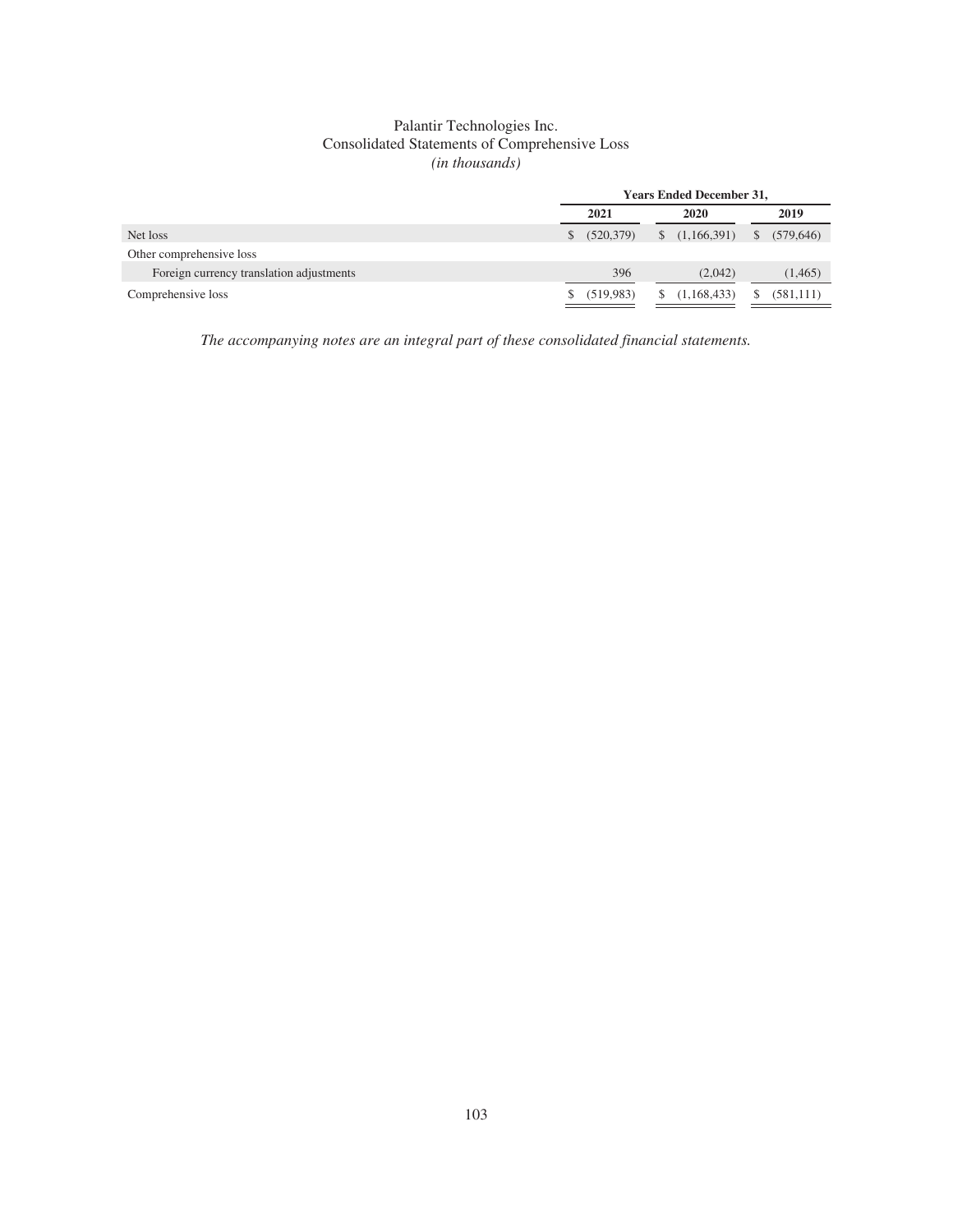|                                                                                                                                                 | <b>Preferred Stock</b> | Redeemable Convertible |                 | <b>Preferred Stock</b><br>Convertible | <b>Common Stock</b> |               | Additional<br>Paid-in |               | <b>Treasury Stock</b> | Accumulated<br><b>Other</b> | Comprehensive Accumulated Stockholders' | Total         |
|-------------------------------------------------------------------------------------------------------------------------------------------------|------------------------|------------------------|-----------------|---------------------------------------|---------------------|---------------|-----------------------|---------------|-----------------------|-----------------------------|-----------------------------------------|---------------|
|                                                                                                                                                 | <b>Shares</b>          | Amount                 | <b>Shares</b>   | Amount                                | <b>Shares</b>       | Amount        | Capital               | <b>Shares</b> | Amount                | Income (Loss)               | Deficit                                 | Deficit       |
| Balance as of December 31, 2018                                                                                                                 | 25,947                 | \$172,163              | 742,813         | \$2,087,560                           | 549,368             | \$570         | \$1,627,737           | 20,637        | \$(148, 621)          | 762<br>s                    | $$$ $(3,231,876)$                       | \$(1,751,428) |
| Cumulative effect of accounting changes                                                                                                         |                        |                        |                 |                                       |                     |               | (34)                  |               |                       |                             | 12,559                                  | 12,525        |
| Issuance of Series H redeemable convertible preferred<br>stock upon exercise of warrants                                                        | 2,949                  | 26,069                 |                 |                                       |                     |               |                       |               |                       |                             |                                         |               |
| Redemption of Series H redeemable convertible preferred<br>stock                                                                                | (23, 931)              | (168,000)              |                 |                                       |                     |               |                       |               |                       |                             |                                         |               |
| Sale of Series H redeemable convertible preferred stock                                                                                         | 1,068                  | 7,500                  |                 |                                       |                     |               |                       |               |                       |                             |                                         |               |
| preferred stock into convertible preferred stock upon<br>Reclassification of Series H redeemable convertible<br>expiration of redemption option | (2,016)                | (4, 163)               | 2,016           | 4,163                                 |                     |               |                       |               |                       |                             |                                         |               |
| Repurchase of Series A convertible preferred stock                                                                                              |                        |                        | $\widehat{\Xi}$ |                                       |                     |               |                       |               |                       |                             |                                         |               |
| Repurchase of Series D convertible preferred stock                                                                                              |                        |                        | $\circledS$     | $\widehat{\circ}$                     |                     |               |                       |               |                       |                             |                                         |               |
| Repurchase of Series F convertible preferred stock                                                                                              |                        |                        | (3,037)         | (5,386)                               |                     |               |                       |               |                       |                             |                                         |               |
| Distributed earnings attributable to participating securities                                                                                   |                        |                        |                 |                                       |                     |               | (8,481)               |               |                       |                             |                                         | (8,481)       |
| Conversion of Series F convertible stock to common stock                                                                                        |                        |                        | (10)            | (20)                                  | 10                  |               | $\overline{20}$       |               |                       |                             |                                         | $\Omega$      |
| Issuance of Series D convertible preferred stock upon<br>exercise of warrants                                                                   |                        |                        | 1,097           | 7,375                                 |                     |               |                       |               |                       |                             |                                         |               |
| Conversion of Series D convertible stock to common stock                                                                                        |                        |                        | (30)            | (24)                                  | $30\,$              |               | $\overline{24}$       |               |                       |                             |                                         | 24            |
| Sale of common stock, held in treasury                                                                                                          |                        |                        |                 |                                       | 16,584              |               | $(20,928)$ $(16,584)$ |               | 120,928               |                             |                                         | 100,000       |
| Repurchase of common stock, held in treasury                                                                                                    |                        |                        |                 |                                       | (2,340)             |               |                       | 2,340         | (11, 202)             |                             |                                         | (11,202)      |
| Issuance of common stock from the exercise of stock<br>options                                                                                  |                        |                        |                 |                                       | 17,845              | $\frac{8}{2}$ | 16,879                |               |                       |                             |                                         | 16,897        |
| Stock-based compensation                                                                                                                        |                        |                        |                 |                                       |                     |               | 242,114               |               |                       |                             |                                         | 242,114       |
| Other comprehensive loss                                                                                                                        |                        |                        |                 |                                       |                     |               |                       |               |                       | (1,465)                     |                                         | (1,465)       |
| Net loss                                                                                                                                        |                        |                        |                 |                                       |                     |               |                       |               |                       |                             | (579, 646)                              | (579, 646)    |
| Balance as of December 31, 2019                                                                                                                 | 4,017                  | 33,569<br>↔            | 742,840         | \$2,093,662                           | 581,497             | \$588         | \$1,857,331           | 6,393         | (38, 895)<br>s,       | (703)<br>S                  | $$$ $(3,798,963)$                       | \$(1,980,642) |

<span id="page-103-0"></span>Palantir Technologies Inc.<br>Consolidated Statements of Redeemable Convertible and Convertible Preferred Stock and Stockholders' Equity (Deficit) Consolidated Statements of Redeemable Convertible and Convertible Preferred Stock and Stockholders' Equity (Deficit) Palantir Technologies Inc. *(in thousands)*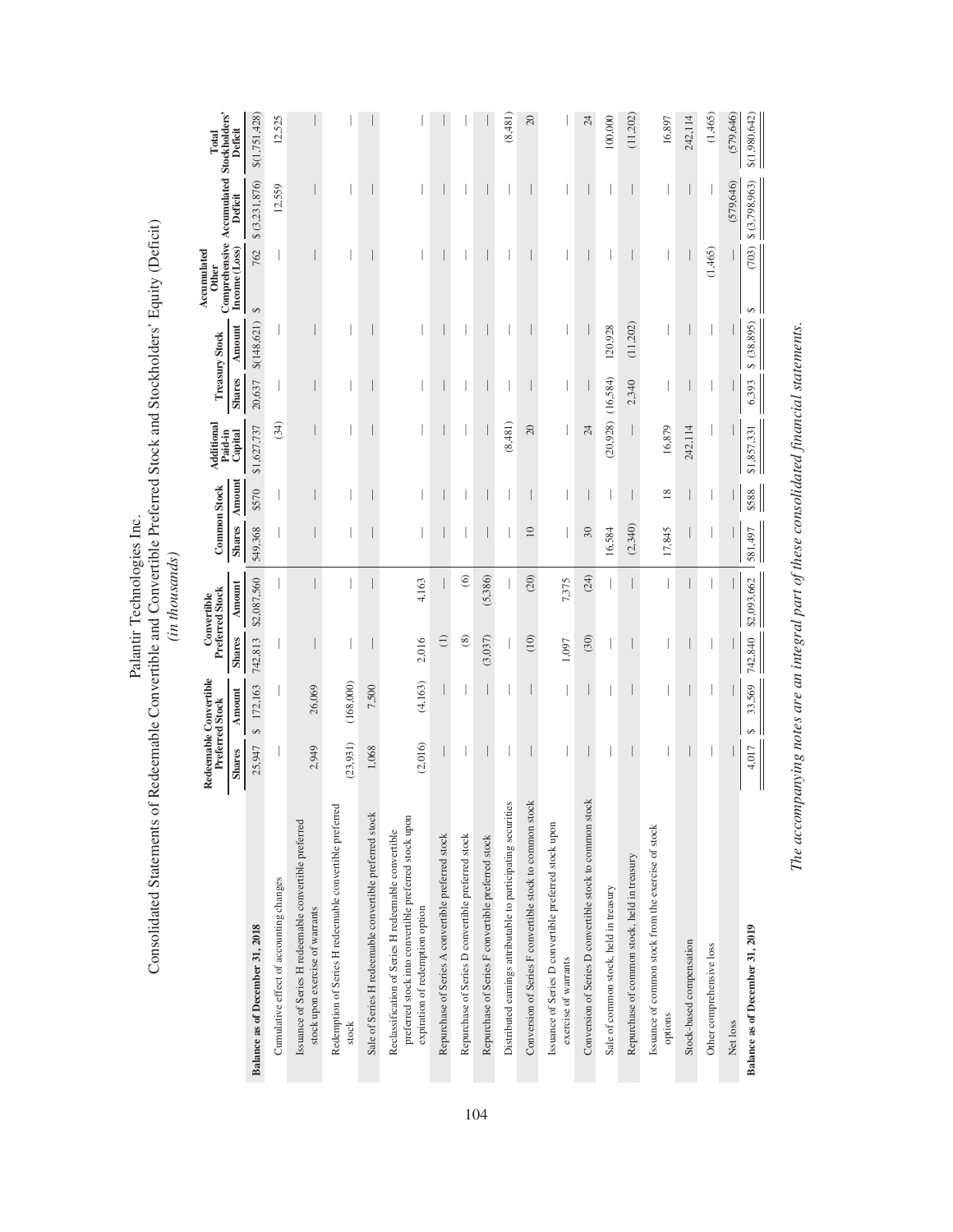|                                                                                                |               | Redeemable Convertible<br>Preferred Stock |               | <b>Preferred Stock</b><br>Convertible | <b>Common Stock</b> |                 | Additional<br>Paid-in | <b>Treasury Stock</b> |                  | Comprehensive Accumulated<br>Accumulated<br><b>Other</b> |                            | Stockholders'<br>(Deficit)<br>Total |
|------------------------------------------------------------------------------------------------|---------------|-------------------------------------------|---------------|---------------------------------------|---------------------|-----------------|-----------------------|-----------------------|------------------|----------------------------------------------------------|----------------------------|-------------------------------------|
|                                                                                                | <b>Shares</b> | Amount                                    | <b>Shares</b> | Amount                                | <b>Shares</b>       | Amount          | Capital               | <b>Shares</b>         | Amount           | Loss                                                     | Deficit                    | Equity                              |
| Balance as of December 31, 2019                                                                | 4,017         | 33,569<br>S                               | 742,840       | \$2,093,662                           | 581,497             | 588<br>$\Theta$ | \$1,857,331           | 6,393                 | S)<br>\$(38,895) | (703)                                                    | $$$ $(3,798,963)$          | \$(1,980,642)                       |
| Conversion of Series H-1 convertible preferred stock to<br>common stock                        |               |                                           | (28)          | (100)                                 | 28                  |                 | 100                   |                       |                  |                                                          |                            | 100                                 |
| Issuance of Series K convertible preferred stock                                               |               |                                           | 121           | 947                                   |                     |                 |                       |                       |                  |                                                          |                            |                                     |
| Issuance of Series D preferred stock upon net exercise of Series<br>D preferred stock warrants |               |                                           | 2,380         | 10,810                                |                     |                 |                       |                       |                  |                                                          |                            |                                     |
| Repurchase of common stock, held in treasury                                                   |               |                                           |               |                                       | (808)               |                 |                       | 808                   | (3,777)          |                                                          |                            | (3,777)                             |
| Retirement of treasury stock                                                                   |               |                                           |               |                                       |                     | $\widehat{C}$   | $(42,665)$ $(7,201)$  |                       | 42,672           |                                                          |                            |                                     |
| Issuance of common stock upon net exercise of common stock<br>warrants                         |               |                                           |               |                                       | 7,631               | $\infty$        | (8)                   |                       |                  |                                                          |                            |                                     |
| Issuance of common stock, net of issuance costs                                                |               |                                           |               |                                       | 206,501             | 207             | 942,322               |                       |                  |                                                          |                            | 942,529                             |
| Conversion of redeemable convertible preferred stock to<br>common stock                        | (4,017)       | (33,569)                                  |               |                                       | 4,017               | 4               | 33,565                |                       |                  |                                                          |                            | 33,569                              |
| Conversion of convertible preferred stock to common stock                                      |               |                                           | (745, 313)    | (2,105,319)                           | 793,726             | 794             | 2,104,525             |                       |                  |                                                          |                            | 2,105,319                           |
| Conversion of preferred stock warrants to common stock<br>warrants                             |               |                                           |               |                                       |                     |                 | 31,007                |                       |                  |                                                          |                            | 31,007                              |
| Issuance of common stock from the exercise of stock options                                    |               |                                           |               |                                       | 120,618             | 120             | 298,709               |                       |                  |                                                          |                            | 298,829                             |
| Issuance of common stock upon vesting of restricted stock units<br>(SUSY)                      |               |                                           |               |                                       | 82,430              | 82              | (82)                  |                       |                  |                                                          |                            |                                     |
| Stock-based compensation                                                                       |               |                                           |               |                                       |                     |                 | 1,264,254             |                       |                  |                                                          |                            | 1,264,254                           |
| Settlement of employee loan accounted for as a modification to<br>stock option                 |               |                                           |               |                                       | (3,500)             | $\widehat{f}$   | (201)                 |                       |                  |                                                          |                            | (205)                               |
| Other comprehensive loss                                                                       |               |                                           |               |                                       |                     |                 |                       |                       |                  | (2,042)                                                  |                            | (2,042)                             |
| Net loss                                                                                       |               |                                           |               |                                       |                     |                 |                       |                       |                  |                                                          | (1, 166, 391)              | (1, 166, 391)                       |
| Balance as of December 31, 2020                                                                |               | ↔                                         |               | ↔                                     | 1,792,140           | \$1,792         | \$6,488,857           | ↔                     | ÷                |                                                          | $(2,745)$ \$ $(4,965,354)$ | \$1,522,550                         |

Palantir Technologies Inc.<br>Consolidated Statements of Redeemable Convertible and Convertible Preferred Stock and Stockholders' Equity (Deficit) Consolidated Statements of Redeemable Convertible and Convertible Preferred Stock and Stockholders' Equity (Deficit) Palantir Technologies Inc. *(in thousands)*

The accompanying notes are an integral part of these consolidated financial statements. The accompanying notes are an integral part of these consolidated financial statements.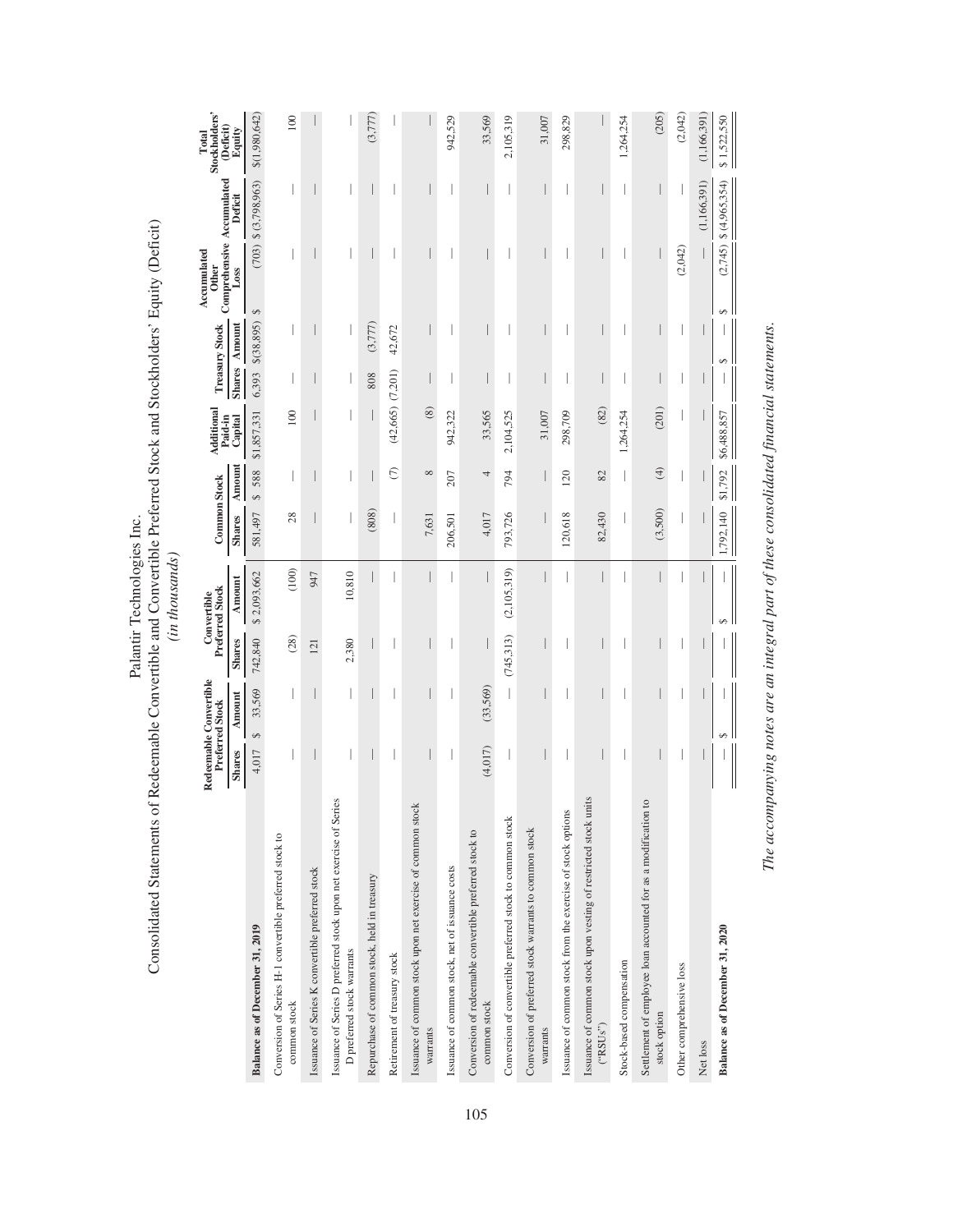# Palantir Technologies Inc.

# Consolidated Statements of Redeemable Convertible and Convertible Preferred Stock and Stockholders' Equity (Deficit) *(in thousands)*

|                                                                                  |               | <b>Common Stock</b> |            |              | <b>Additional</b><br>Paid-in | Accumulated<br>Other<br>Comprehensive Accumulated |                            | Total<br>Stockholders' |
|----------------------------------------------------------------------------------|---------------|---------------------|------------|--------------|------------------------------|---------------------------------------------------|----------------------------|------------------------|
|                                                                                  | <b>Shares</b> | Amount              |            |              | Capital                      | Loss                                              | <b>Deficit</b>             | <b>Equity</b>          |
| <b>Balance as of December 31, 2020</b>                                           | 1,792,140 \$  |                     | $1,792$ \$ |              | 6,488,857                    | <sup>\$</sup>                                     | $(2,745)$ \$ $(4,965,354)$ | 1,522,550<br>S         |
| Issuance of common stock from the exercise of stock options                      | 178,849       |                     | 178        |              | 507,277                      |                                                   |                            | 507,455                |
| Issuance of common stock upon vesting of RSUs                                    | 50,350        |                     | 50         |              | (50)                         |                                                   |                            |                        |
| Issuance of common stock upon vesting of growth units                            | 1,471         |                     |            |              | (1)                          |                                                   |                            |                        |
| Issuance of common stock upon net exercise of common stock<br>warrants and other | 4.664         |                     | 6          |              | 1.706                        |                                                   |                            | 1,712                  |
| Stock-based compensation                                                         |               |                     | --         |              | 779,296                      |                                                   |                            | 779,296                |
| Other comprehensive income                                                       |               |                     |            |              |                              | 396                                               |                            | 396                    |
| Net loss                                                                         |               |                     |            |              |                              |                                                   | (520, 379)                 | (520, 379)             |
| <b>Balance as of December 31, 2021</b>                                           | 2.027.474 \$  |                     | 2.027      | <sup>S</sup> | 7.777.085                    | (2,349)<br><b>S</b>                               | \$ (5,485,733)             | 2.291,030<br><b>S</b>  |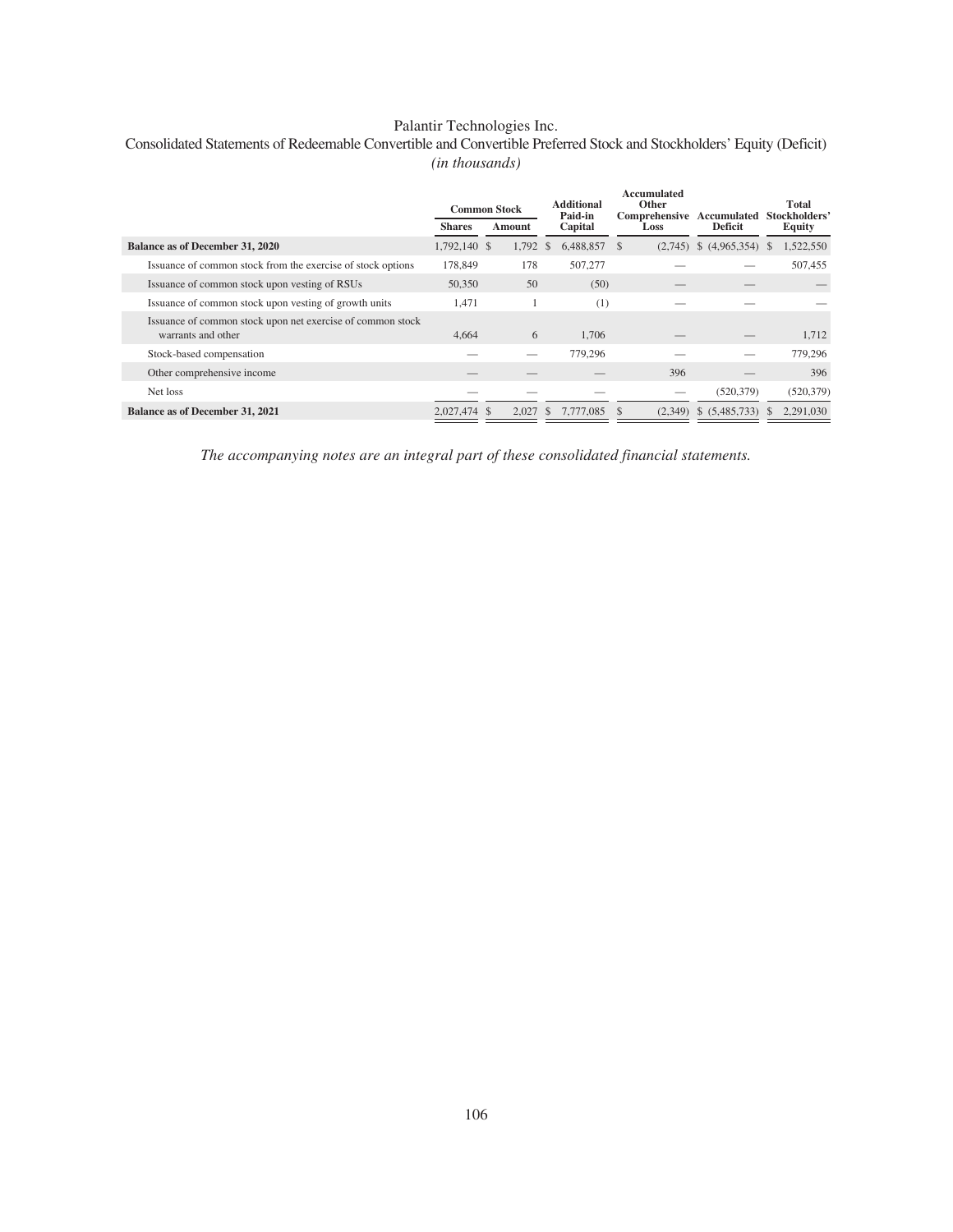# Palantir Technologies Inc. Consolidated Statements of Cash Flows *(in thousands)*

<span id="page-106-0"></span>

|                                                                                           |                 | <b>Years Ended December 31,</b> |                 |
|-------------------------------------------------------------------------------------------|-----------------|---------------------------------|-----------------|
|                                                                                           | 2021            | 2020                            | 2019            |
| <b>Operating activities</b>                                                               |                 |                                 |                 |
| Net loss                                                                                  | \$              | $(520,379)$ \$ $(1,166,391)$ \$ | (579, 646)      |
| Adjustments to reconcile net loss to net cash provided by (used in) operating activities: |                 |                                 |                 |
| Depreciation and amortization                                                             | 14,897          | 13,871                          | 12,255          |
| Stock-based compensation                                                                  | 778,215         | 1,270,702                       | 241,970         |
| Deferred income taxes                                                                     | 43,316          | (20, 385)                       | (7,199)         |
| Impairment of assets held for sale                                                        |                 | 674                             | 23,407          |
| Non-cash operating lease expense                                                          | 33,821          | 35,049                          |                 |
| Unrealized and realized loss (gain) from marketable securities, net                       | 73,311          |                                 |                 |
| Other operating activities                                                                | 2,722           | 3,606                           | 2,772           |
| Changes in operating assets and liabilities:                                              |                 |                                 |                 |
| Accounts receivable                                                                       | (35,237)        | (108, 476)                      | (23,905)        |
| Prepaid expenses and other current assets                                                 | (10, 929)       | (18, 565)                       | 18,809          |
| Other assets                                                                              | (3,345)         | (8,605)                         | (22, 251)       |
| Accounts payable                                                                          | 57,767          | (34,681)                        | 23,424          |
| <b>Accrued liabilities</b>                                                                | 15,245          | 38,505                          | 3,733           |
| Deferred revenue, current and noncurrent                                                  | 24,732          | (30,905)                        | (134, 396)      |
| Customer deposits, current and noncurrent                                                 | (104, 944)      | (230, 873)                      | 279,226         |
| Operating lease liabilities, current and noncurrent                                       | (32, 156)       | (43, 639)                       |                 |
| Other noncurrent liabilities                                                              | (3,185)         | 3,505                           | (3,414)         |
| Net cash provided by (used in) operating activities                                       | 333,851         | (296, 608)                      | (165, 215)      |
| <b>Investing activities</b>                                                               |                 |                                 |                 |
| Purchases of property and equipment                                                       | (12,627)        | (12, 236)                       | (13,096)        |
| Purchases of marketable securities                                                        | (308, 315)      |                                 |                 |
| Purchases of equity method investments                                                    |                 | (2,934)                         | (25,868)        |
| Return of capital from equity method investment                                           |                 |                                 | 17,000          |
| Purchases of alternative investments                                                      | (50, 941)       |                                 |                 |
| Purchases of privately-held securities                                                    | (23,009)        |                                 |                 |
| Other investing activities                                                                | (3,020)         | 250                             |                 |
| Net cash used in investing activities                                                     | (397, 912)      | (14,920)                        | (21,964)        |
| <b>Financing activities</b>                                                               |                 |                                 |                 |
| Proceeds from the issuance of common stock, net of issuance costs                         |                 | 942,529                         | 100,000         |
| Proceeds from issuance of debt, net of issuance costs                                     |                 | 199,369                         | 544,413         |
| Principal payments on borrowings                                                          | (200,000)       | (400,000)                       | (150,000)       |
| Proceeds from the exercise of common stock options                                        | 507,455         | 298,829                         | 16,897          |
| Repurchase of common stock                                                                |                 | (3,777)                         | (11,202)        |
| Proceeds from the sale of redeemable convertible preferred stock                          |                 |                                 | 7,500           |
| Redemption of redeemable convertible preferred stock                                      |                 |                                 | (168,000)       |
| Repurchase of convertible preferred stock                                                 |                 |                                 | (13, 873)       |
| Other financing activities                                                                | (708)           | (497)                           | (1,202)         |
| Net cash provided by financing activities                                                 | 306,747         | 1,036,453                       | 324,533         |
| Effect of foreign exchange on cash, cash equivalents, and restricted cash                 | (3,918)         | 1,259                           | (2,227)         |
| Net increase in cash, cash equivalents, and restricted cash                               | 238,768         | 726,184                         | 135,127         |
| Cash, cash equivalents, and restricted cash - beginning of period                         | 2,128,146       | 1,401,962                       | 1,266,835       |
| Cash, cash equivalents, and restricted cash - end of period                               | \$<br>2,366,914 | \$<br>2,128,146                 | \$<br>1,401,962 |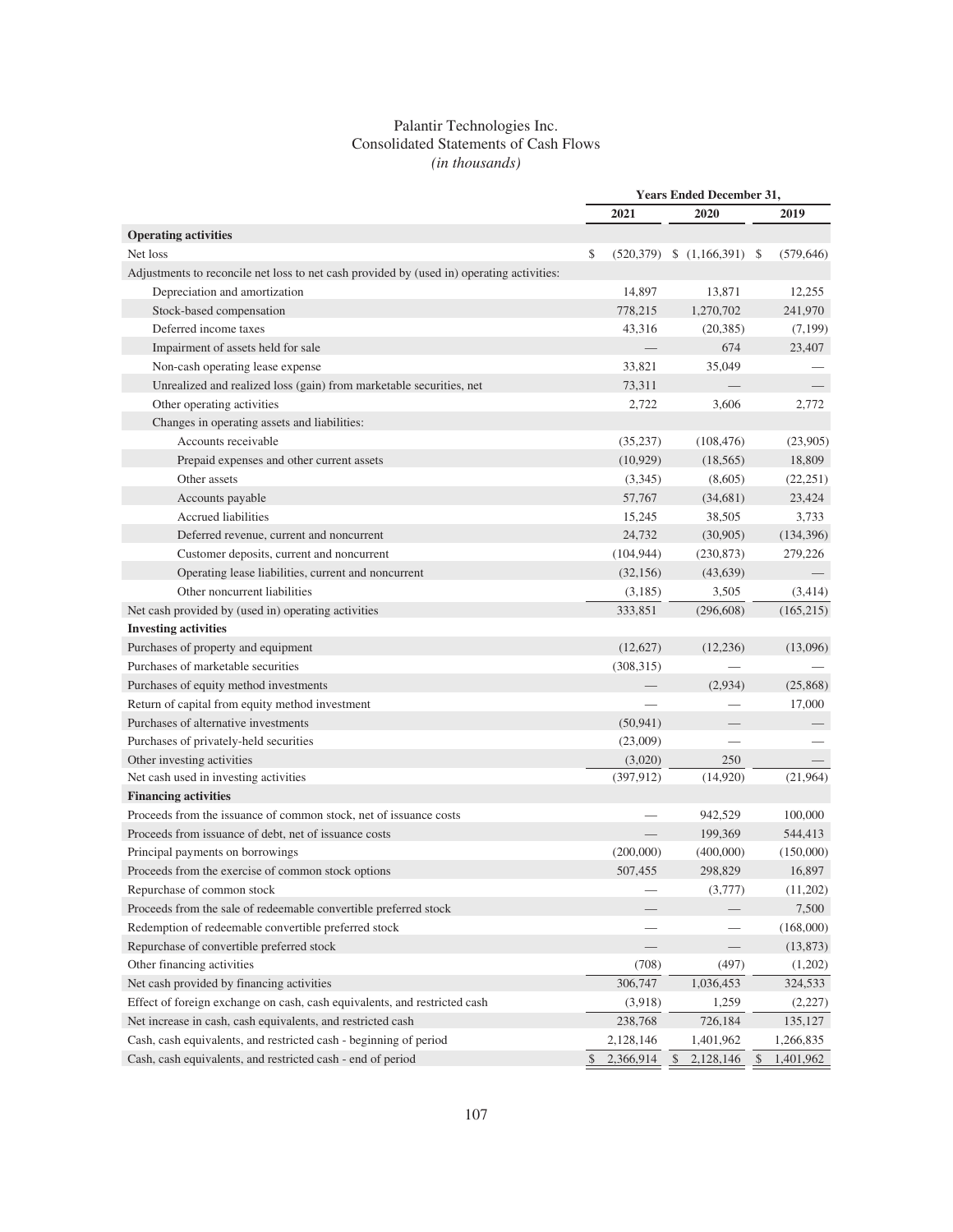# Palantir Technologies Inc. Consolidated Statements of Cash Flows *(in thousands)*

|                                                                                                                                     |    |       |               | <b>Years Ended December 31,</b> |              |        |
|-------------------------------------------------------------------------------------------------------------------------------------|----|-------|---------------|---------------------------------|--------------|--------|
|                                                                                                                                     |    | 2021  |               | 2020                            |              | 2019   |
| Supplemental disclosures of cash flow information:                                                                                  |    |       |               |                                 |              |        |
| Cash paid for income taxes                                                                                                          | \$ | 4,131 | <sup>\$</sup> | 14,283                          | <sup>S</sup> | 8,579  |
| Cash paid for interest                                                                                                              |    | 2,774 |               | 11,432                          |              | 2,710  |
| Supplemental disclosures of non-cash investing and financing information:                                                           |    |       |               |                                 |              |        |
| Conversion of redeemable convertible and convertible preferred stock to common stock                                                | S. |       | \$            | 2,138,988                       | -S           |        |
| Conversion of convertible preferred stock warrants to common stock warrants                                                         |    |       |               | 31,007                          |              |        |
| Cashless net exercise of warrants for redeemable convertible preferred stock                                                        |    |       |               |                                 |              | 26,069 |
| Cashless net exercise of warrants for convertible preferred stock                                                                   |    |       |               | 10,810                          |              | 7,375  |
| Reclassification of redeemable convertible preferred stock into convertible preferred<br>stock upon expiration of redemption option |    |       |               |                                 |              | 4.163  |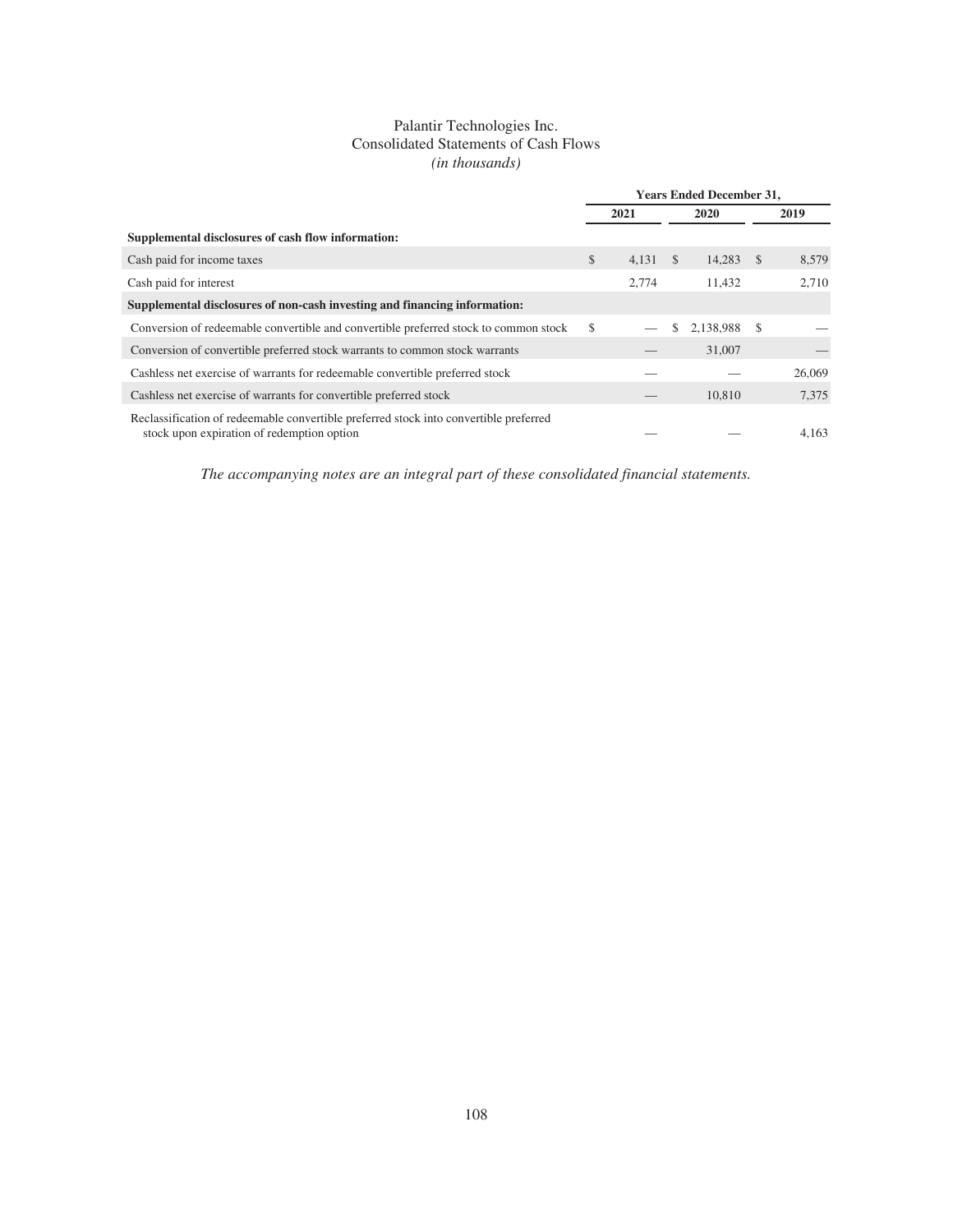### **1. Organization**

Palantir Technologies Inc. (including its subsidiaries, "Palantir" or "the Company") was incorporated in Delaware on May 6, 2003. The Company builds and deploys software platforms, that serve as the central operating systems for its customers.

#### **2. Significant Accounting Policies**

### *Basis of Presentation and Consolidation*

The accompanying consolidated financial statements have been prepared in accordance with U.S. generally accepted accounting principles ("GAAP") and applicable rules and regulations of the Securities and Exchange Commission ("SEC") regarding annual financial reporting. The accompanying consolidated financial statements include the accounts of Palantir Technologies Inc. and its consolidated subsidiaries. All significant intercompany balances and transactions have been eliminated in consolidation. Investments in entities where the Company holds at least a 20% ownership interest and has the ability to exercise significant influence over the investee, but not control, are accounted for using the equity method of accounting. For such investments, the share of the investee's results of operations is included as a component of other income (expense), net in the consolidated statements of operations and the investment balance is included in other assets and classified as noncurrent in the consolidated balance sheets. Certain prior year balances have been reclassified to conform to the current year presentation. Such reclassifications did not affect total revenues, loss from operations, net loss, or cash flows. The Company's fiscal year ends on December 31.

### *Direct Listing*

On September 30, 2020, the Company completed a direct listing of its Class A common stock on the New York Stock Exchange ("NYSE") (the "Direct Listing"). Immediately prior to the Direct Listing, all outstanding shares of redeemable convertible preferred stock and convertible preferred stock were converted into Class B common stock, and all of the Company's outstanding preferred stock warrants were converted into common stock warrants, which resulted in the reclassification of the warrants liability to additional paid-in capital.

#### *Use of Estimates*

The preparation of the consolidated financial statements in conformity with GAAP requires management to make certain estimates, judgments, and assumptions that affect the reported amounts of assets and liabilities, disclosure of contingent assets and liabilities at the date of the consolidated financial statements, and the reported amounts of revenue and expenses during the reporting periods.

Significant estimates and assumptions made in the accompanying consolidated financial statements include, but are not limited to, the identification of performance obligations in customer contracts; the valuation of deferred tax assets and uncertain tax positions; the collectability of contract consideration, including accounts receivable; the useful lives of tangible assets; and the incremental borrowing rate for operating leases. Estimates and judgments are based on historical experience, forecasted events, and various other assumptions that management believes to be reasonable under the circumstances. Actual results could differ from those estimates and such differences could affect the Company's financial position and results of operations.

#### *Segments*

The Company has two operating segments, commercial and government, which were determined based on the manner in which the chief operating decision maker ("CODM"), who is the chief executive officer, manages the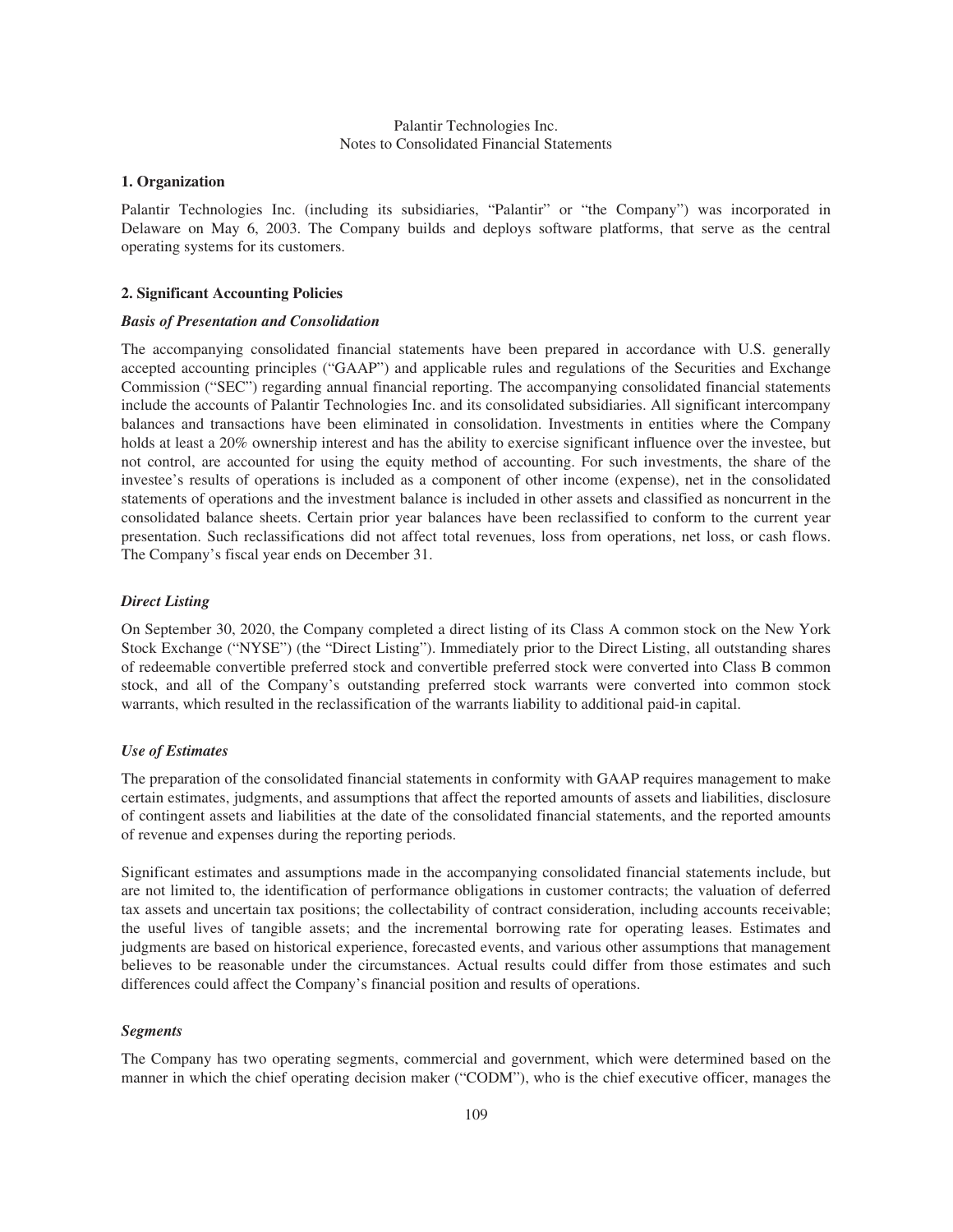operations of the Company for purposes of allocating resources and evaluating performance. Various factors, including the Company's organizational and management reporting structure and customer type, were considered in determining these operating segments.

The Company's operating segments are described below:

- *Commercial*: This segment primarily serves customers working in non-government industries.
- *Government*: This segment primarily serves customers that are United States ("U.S.") government and non-U.S. government agencies.

### *Cash, Cash Equivalents, and Restricted Cash*

The Company considers all highly liquid investments purchased with an original maturity of three months or less at the time of purchase to be cash equivalents. Cash equivalents primarily consist of amounts invested in money market funds.

Restricted cash primarily consists of cash and certificates of deposit that are held as collateral against letters of credit and guarantees that the Company is required to maintain for operating lease agreements, certain customer contracts, and other guarantees and financing arrangements.

The following table provides a reconciliation of cash, cash equivalents, and restricted cash reported within the consolidated balance sheets that sum to the total of the amounts shown in the consolidated statements of cash flows (in thousands):

|                                                   | As of December 31, |           |           |  |  |  |
|---------------------------------------------------|--------------------|-----------|-----------|--|--|--|
|                                                   | 2021               | 2020      | 2019      |  |  |  |
| Cash and cash equivalents                         | 2,290,674          | 2,011,323 | 1,079,154 |  |  |  |
| Restricted cash                                   | 36,628             | 37.285    | 52,099    |  |  |  |
| Restricted cash, noncurrent                       | 39.612             | 79.538    | 270,709   |  |  |  |
| Total cash, cash equivalents, and restricted cash | 2,366,914          | 2,128,146 | 1,401,962 |  |  |  |

#### *Accounts Receivable and Allowance for Credit Losses*

Accounts receivable are recorded at the invoiced amount, net of an allowance for credit losses, if any. The Company generally grants non-collateralized credit terms to its customers. Allowance for credit losses is based on the Company's best estimate of probable losses inherent in its accounts receivable portfolio and is determined based on expectations of the customer's ability to pay by considering factors such as customer type (commercial or government), historical experience, financial position of the customer, age of the accounts receivable, current economic conditions, including the ongoing COVID-19 pandemic, and reasonable and supportable forwardlooking factors about its portfolio and future economic conditions. Accounts receivable are written-off and charged against an allowance for credit losses when the Company has exhausted collection efforts without success. Based upon the Company's assessment as of December 31, 2021 and 2020, it did not record an allowance for credit losses as probable losses are not expected to be material.

#### *Concentrations of Risk*

Financial instruments that potentially subject the Company to significant concentrations of credit risk consist primarily of cash, cash equivalents, restricted cash, accounts receivable, and marketable securities. Cash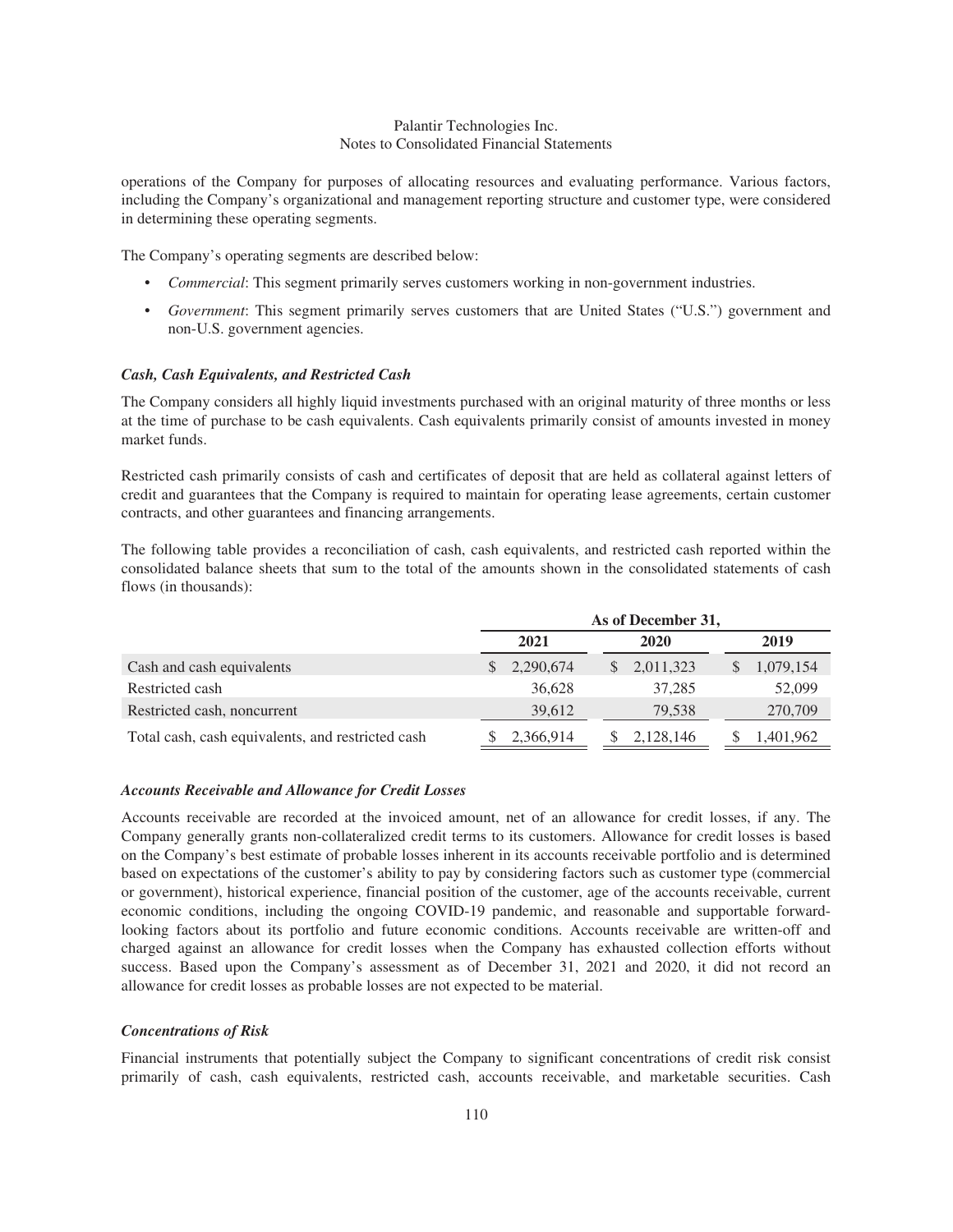equivalents primarily consist of money market funds with original maturities of three months or less, which are invested primarily with U.S. financial institutions. Cash deposits with financial institutions, including restricted cash, generally exceed federally insured limits. Management believes minimal credit risk exists with respect to these financial institutions and the Company has not experienced any losses on such amounts.

The Company is exposed to concentrations of credit risk with respect to accounts receivable presented on the consolidated balance sheets. The Company's accounts receivable balances as of December 31, 2021 and 2020 were \$190.9 million and \$156.9 million, respectively. No customer represented more than 10% of total accounts receivable as of December 31, 2021. Customer G represented 13% of total accounts receivable as of December 31, 2020. No other customer represented more than 10% of total accounts receivable as of December 31, 2020.

For the year ended December 31, 2021, no customer represented 10% or more of total revenue. For the year ended December 31, 2020, Customer F, which is in the government operating segment, represented 10% of total revenue. For the year ended December 31, 2019, Customer D, which is in the commercial operating segment, represented 12% of total revenue. No other customers represented more than 10% of total revenue for the years ended December 31, 2020 and 2019.

#### *Alternative Investments*

Alternative investments include gold bars and are recorded in prepaid expenses and other current assets on the consolidated balance sheets. The investments are initially recorded at cost and subsequently remeasured at the lower of cost or market each reporting period. Market value is determined by using quoted market prices of identical or similar assets from active markets. Unrealized losses are recorded in other income (expense), net in the consolidated statements of operations. Realized gains and losses are recorded in other income (expense), net upon realization.

#### *Property and Equipment, Net*

Property and equipment, net are stated at cost less accumulated depreciation and amortization. Depreciation is recognized using the straight-line method over the estimated useful lives of the respective assets, which are generally three years. Leasehold improvements are capitalized and amortized using the straight-line method over the shorter of the remaining lease term or the estimated useful life, which is generally five years. Maintenance and repairs that do not improve or extend the useful lives of the assets are expensed when incurred. Upon sale or retirement of assets, the cost and related accumulated depreciation and amortization are derecognized from the consolidated balance sheet and any resulting gain or loss is recorded in the consolidated statements of operations in the period realized.

### *Equity Method Investments*

In general, nonconsolidated investments in which the Company owns 20% to 50% of the affiliate's equity and has the ability to exercise significant influence but does not control are accounted for under the equity method. In making this determination, the Company first considers whether it has a direct or indirect controlling financial interest based on either the variable interest entity ("VIE") model or the voting interest entity ("VOE") model.

The Company adjusts the carrying value of its investment by its proportionate share of the net earnings or losses of the investee, adjustments for unrealized profits or losses on intra-entity transactions, impairment charges, dividends received, additional capital investments, and the amortization of basis differences during the respective reporting period. The Company's proportionate share of the net earnings or loss of its equity method investments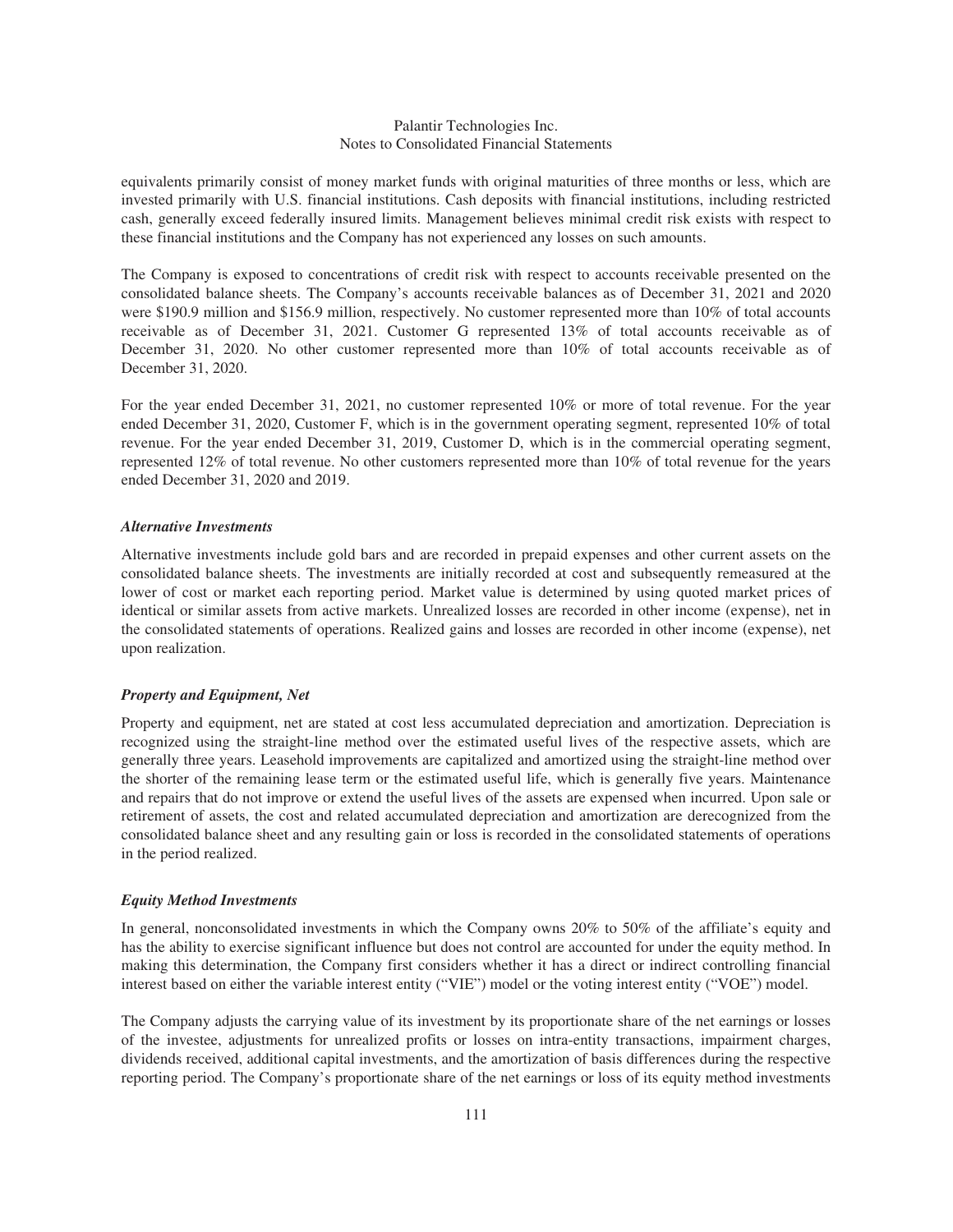are based on the most recently available financial statements of the investee and is reflected as a component of other income (expense), net in the consolidated statements of operations. The income tax benefit or expense related to the Company's interest in the net earnings or loss of the equity method investee is reported in the consolidated provision (benefit) for income taxes. The Company reviews the investments for impairment whenever factors indicate that the carrying amount of the investment might not be recoverable. In such a case, the decrease in value is recognized in the period the impairment occurs in the consolidated statements of operations.

#### *Privately-held Securities*

Equity securities in private-held companies without readily determinable fair values are recorded using the measurement alternative. Such investments are carried at cost, less any impairments, and are adjusted for subsequent observable price changes in orderly transactions for identical or similar investments of the same issuer. Changes in the basis of the equity securities are recognized in other income (expense), net in the consolidated statements of operations.

#### *Impairment of Long-Lived Assets*

Long-lived assets are reviewed for impairment annually or whenever events or changes in circumstances indicate that the carrying amount of an asset may not be recoverable. Recoverability is measured by comparing the carrying amount of an asset to the future undiscounted cash flows that the asset is expected to generate. If the carrying amount of an asset exceeds its estimated future cash flows, an impairment charge is recognized in the amount by which the carrying amount of the asset exceeds the fair value of the asset.

#### *Leases*

The Company adopted the Accounting Standard Update ("ASU") 2016-02, *Leases,* and additional ASUs issued to clarify and update the guidance in ASU 2016-02 (collectively "ASC 842"), as of January 1, 2020.

The Company determines if an arrangement is a lease at inception. An arrangement is or contains a lease if it conveys the right to control the use of an identified asset for a period of time in exchange for consideration. If a lease is identified, classification is determined at lease commencement. Operating lease liabilities are recognized at the present value of the future lease payments at the lease commencement date. The Company's leases do not provide an implicit interest rate and therefore the Company estimates its incremental borrowing rate to discount lease payments. The incremental borrowing rate reflects the interest rate that the Company would have to pay to borrow on a collateralized basis an amount equal to the lease payments in a similar economic environment over a similar term. Operating lease right-of-use ("ROU") assets are based on the corresponding lease liability adjusted for any lease payments made at or before commencement, initial direct costs, and lease incentives. Renewals or early terminations are not accounted for unless the Company is reasonably certain to exercise these options. Operating lease expense is recognized and the ROU asset is amortized on a straight-line basis over the lease term.

The Company has lease agreements with lease and non-lease components, which are accounted for as a single lease component. The Company elected to use the transition relief package of practical expedients but did not elect to use the hindsight practical expedient in determining a lease term and impairment of ROU assets at the adoption date. For short-term leases, defined as leases with a term of twelve months or less, the Company elected the practical expedient to not recognize an associated lease liability and ROU asset. Lease payments for shortterm leases are expensed on a straight-line basis over the lease term.

Operating leases are included in operating lease right-of-use assets, operating lease liabilities, and operating lease liabilities, non-current on the Company's consolidated balance sheets. Finance leases are not material.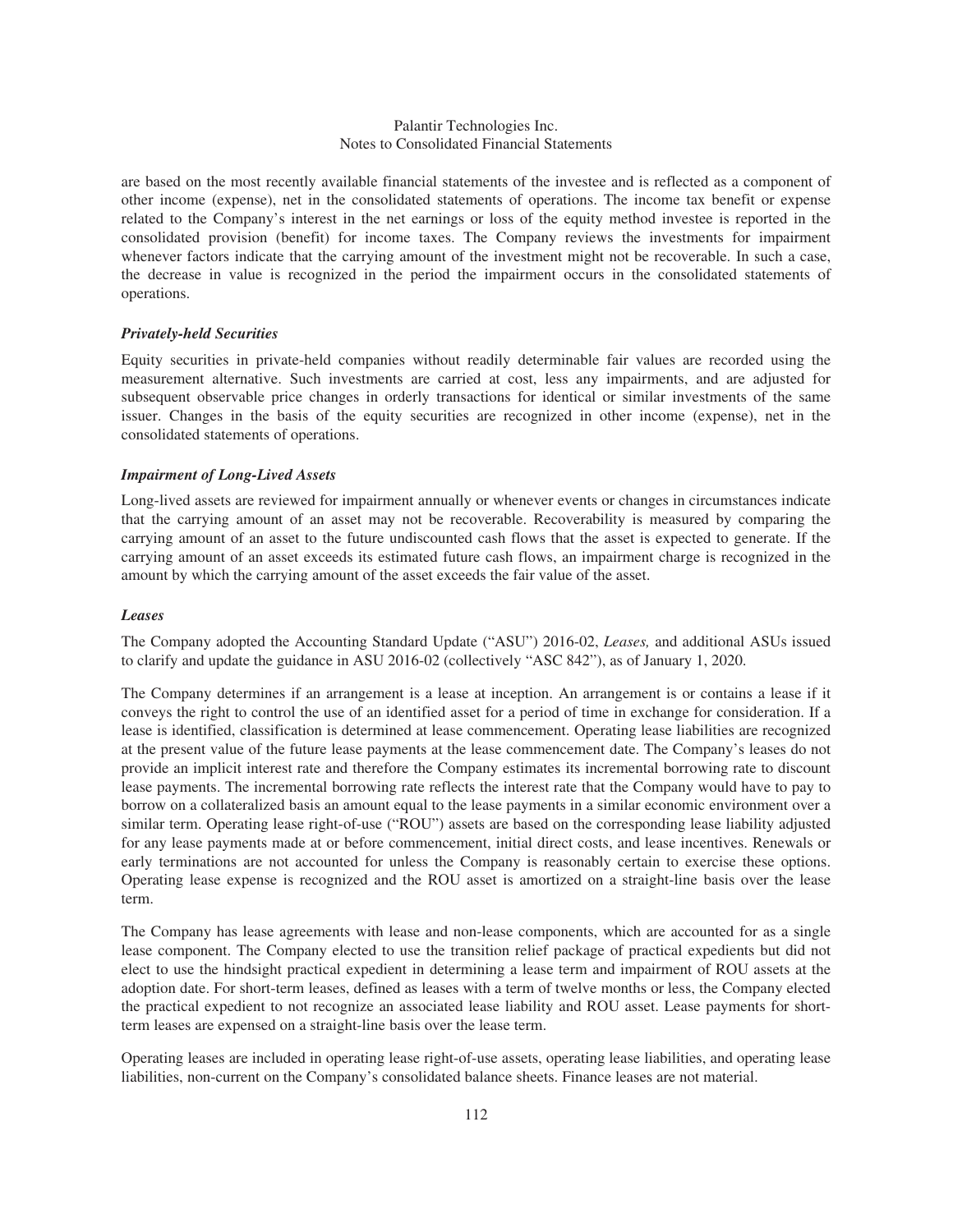### *Fair Value Measurement*

Fair value is defined as the exchange price that would be received for an asset or paid to transfer a liability, or an exit price, in the principal or most advantageous market for that asset or liability in an orderly transaction between market participants on the measurement date.

The Company measures fair value based on a three-level hierarchy of inputs, maximizing the use of observable inputs, where available, and minimizing the use of unobservable inputs when measuring fair value. A financial instrument's level within the three-level hierarchy is based on the lowest level of input that is significant to the fair value measurement. The three-level hierarchy of inputs is as follows:

*Level 1*: Observable inputs such as unadjusted, quoted prices in active markets for identical assets or liabilities at the measurement date;

*Level 2*: Observable inputs other than Level 1 prices, such as quoted prices for similar assets or liabilities, quoted prices in markets that are not active, or other inputs that are observable or can be corroborated by observable market data for substantially the full term of the assets or liabilities; and

*Level 3*: Unobservable inputs that are supported by little or no market activity and that are significant to the fair value of the assets or liabilities. These inputs are based on the Company's own assumptions about current market conditions and require significant management judgment or estimation.

Financial instruments consist of money market funds and certificates of deposit included in cash equivalents and restricted cash, accounts receivable, marketable securities, other assets accounted for at fair value, accounts payable, and accrued liabilities. Money market funds, certificates of deposit, and marketable securities are stated at fair value on a recurring basis. Accounts receivable, accounts payable, and accrued liabilities are stated at their carrying value, which approximates fair value due to the short time to the expected receipt or payment date.

### *Revenue Recognition*

The Company generates revenue from the sale of subscriptions to access its software in the Company's hosted environment, along with ongoing operations and maintenance ("O&M") services ("Palantir Cloud"); software licenses, primarily term licenses in the customers' environments, with ongoing O&M services ("On-Premises Software"); and professional services.

In accordance with Accounting Standards Codification ("ASC") Topic 606, *Revenue from Contracts with Customers*, the Company recognizes revenue upon the transfer of promised goods or services to customers in an amount that reflects the consideration to which the Company expects to be entitled in exchange for promised goods or services. The Company applies the following five-step revenue recognition model in accounting for its revenue arrangements:

- Identification of the contract(s) with the customer, including whether collectability of the consideration is probable by considering the customers' ability and intention to pay;
- Identification of the performance obligations in the contract;
- Determination of the transaction price;
- Allocation of the transaction price to the performance obligations in the contract; and
- Recognition of revenue when, or as, the Company satisfies a performance obligation.

Each of the Company's significant performance obligations and the Company's application of ASC 606 to its revenue arrangements is discussed in further detail below.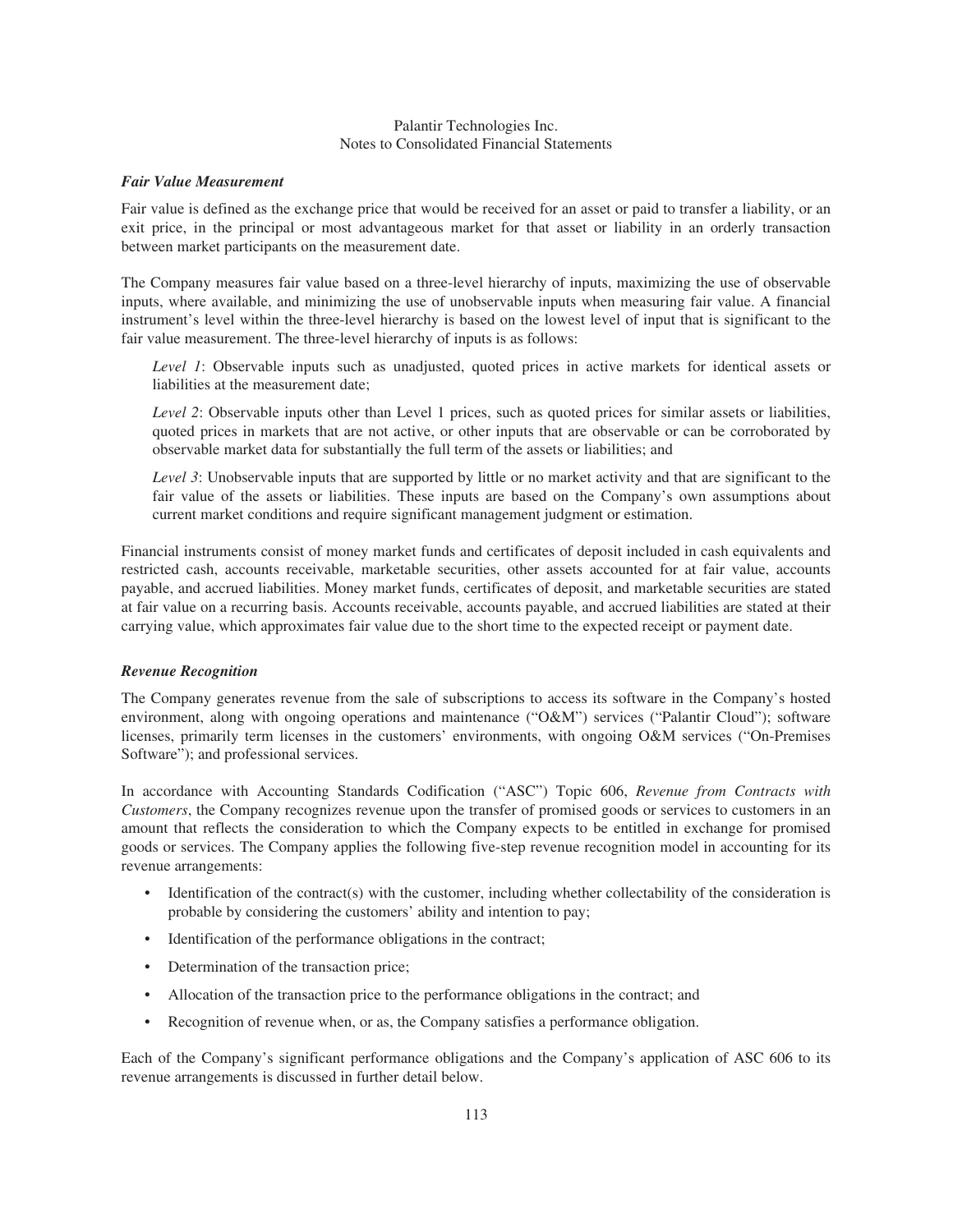## *Palantir Cloud*

The Company's Palantir Cloud subscriptions grant customers the right to access the software functionality in a hosted environment controlled by Palantir and are sold together with stand-ready O&M services, as further described below. The Company promises to provide continuous access to the hosted software throughout the contract term. Revenue associated with Palantir Cloud subscriptions is generally recognized over the contract term on a ratable basis, which is consistent with the transfer of control of the Palantir Cloud subscription to the customer.

### *On-Premises Software*

Sales of the Company's software licenses, primarily term licenses, grant customers the right to use functional intellectual property, either on their internal hardware infrastructure or on their own cloud instance, over the contractual term and are also sold together with stand-ready O&M services. The O&M services include critical updates, support, and maintenance services required to operate the software and, as such, are necessary for the software to maintain its intended utility over the contractual term. Because of this requirement, the Company has concluded that the software licenses and O&M services, which together the Company refers to as On-Premises Software, are highly interdependent and interrelated and represent a single distinct performance obligation within the context of the contract. Revenue is generally recognized over the contract term on a ratable basis.

### *Professional Services*

The Company's professional services support the customers' use of the software and include, as needed, on-demand user support, user-interface configuration, training, and ongoing ontology and data modeling support. Professional services contracts typically include the provision of on-demand professional services for the duration of the contractual term. These services are typically coterminous with a Palantir Cloud subscription or the On-Premises Software. Professional services are on-demand, whereby the Company performs services throughout the contract period; therefore, the revenue is recognized over the contractual term.

#### *Contract Liabilities*

The timing of customer billing and payment relative to the start of the service period varies from contract to contract; however, the Company bills many of its customers in advance of the provision of services under its contracts, resulting in contract liabilities consisting of either deferred revenue or customer deposits ("contract liabilities"). Deferred revenue represents billings under noncancelable contracts before the related product or service is transferred to the customer. Customer deposits consist of refundable payments received in advance of the start of the contractual term or for anticipated revenue generating activities for the portion of a contract term that is subject to cancellation. Many of the Company's arrangements include terms that allow the customer to terminate the contract for convenience and receive a pro-rata refund of the amount of the customer deposit for the period of time remaining in the contract term after the applicable termination notice period expires. In these arrangements, the Company concluded there are no enforceable rights and obligations after such notice period and therefore the consideration received or due from the customer that is subject to termination for convenience is recorded as customer deposits.

The payment terms and conditions vary by contract; however, the Company's terms generally require payment within 30 to 60 days from the invoice date. In instances where the timing of revenue recognition differs from the timing of payment, the Company elected to apply the practical expedient in accordance with ASC 606 to not adjust contract consideration for the effects of a significant financing component as the Company expects, at contract inception, that the period between when promised goods and services are transferred to the customer and when the customer pays for those goods and services will be one year or less. As such, the Company determined its contracts do not generally contain a significant financing component.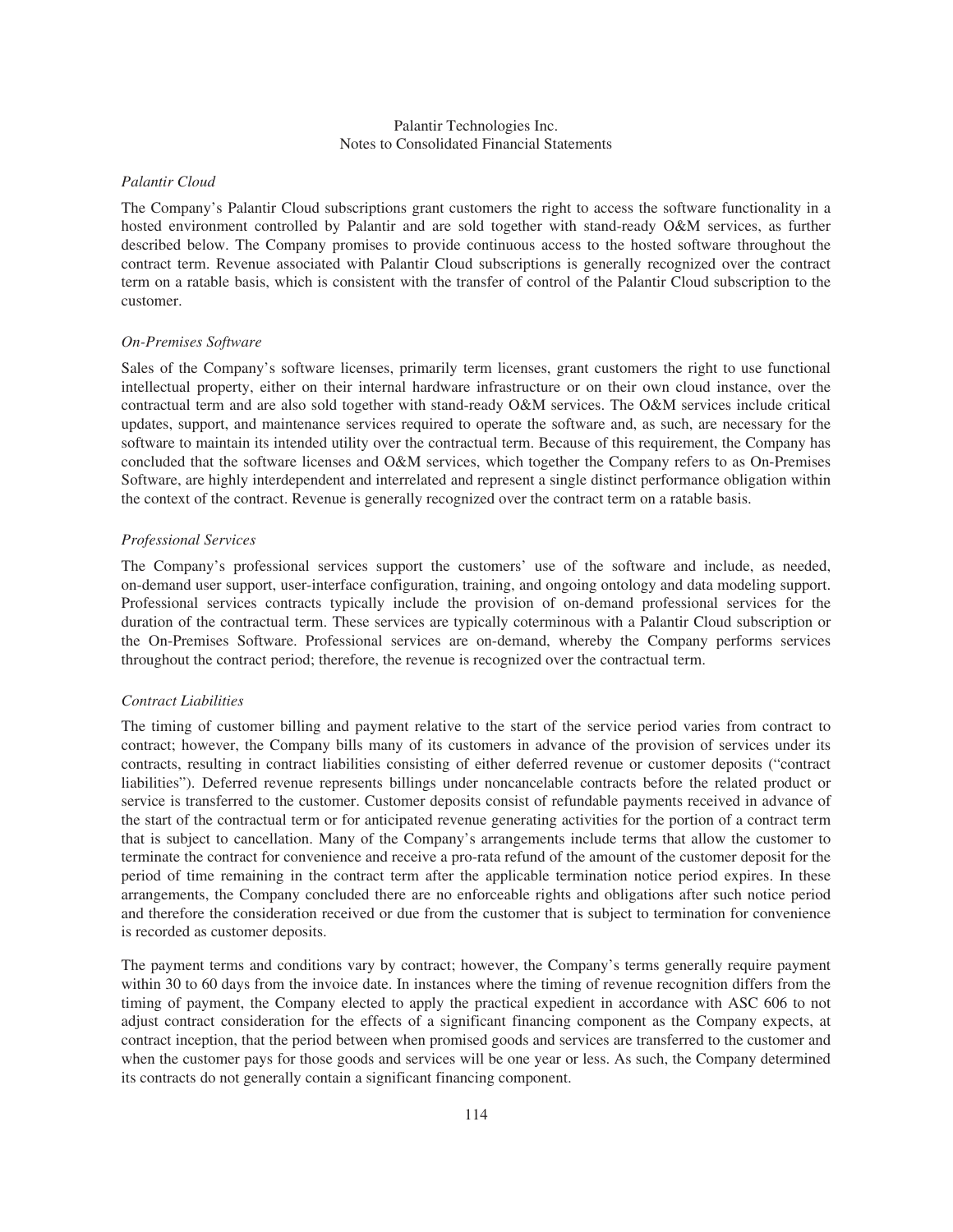### *Areas of Judgment and Estimation*

The Company's contracts with customers can include multiple promises to transfer goods or services to the customer. Determining whether promises are distinct performance obligations that should be accounted for separately — or not distinct within the context of the contract and, thus, accounted for together — requires significant judgment. The Company concluded that the promise to provide a software license is highly interdependent and interrelated with the promise to provide O&M services and such promises are not distinct within the context of its contracts and are accounted for as a single performance obligation as the Company's On-Premises Software.

Additionally, the pricing of the Company's contracts is generally fixed; however, it is possible for contracts to include variable consideration in the form of performance bonuses, which can be based on subjective or objective criteria. The Company includes the estimated amount of variable consideration that it expects to receive to the extent it is probable that a significant revenue reversal will not occur. Any amounts received in the form of performance bonuses were not material in the periods presented.

### *Costs to Obtain and Fulfill Contracts*

Incremental costs of obtaining a contract include only those costs that are directly related to the acquisition of contracts, including sales commissions, and that would not have been incurred if the contract had not been obtained. The Company recognizes a contract cost asset for the incremental costs of obtaining a contract with a customer if it is expected that the economic benefit and amortization period will be longer than one year. Costs to obtain contracts were not material in the periods presented.

The Company recognizes an asset for the costs to fulfill a contract with a customer if the costs are specifically identifiable, generate or enhance resources used to satisfy future performance obligations, and are expected to be recovered. Costs to fulfill contracts were not material in the periods presented.

### *Software Development Costs*

The Company evaluates capitalization of certain software development costs subsequent to the establishment of technological feasibility. Based on the Company's product development process and substantial development risks, technological feasibility is established for the Company's products when they are made available for general release. Accordingly, the Company has charged all such costs to research and development expense in the period incurred.

### *Cost of Revenue*

Cost of revenue primarily includes salaries, stock-based compensation expense, and benefits for personnel involved in performing O&M and professional services, as well as third-party cloud hosting services, allocated overhead, and other direct costs.

### *Sales and Marketing Costs*

Sales and marketing costs primarily include salaries, stock-based compensation expense, and benefits for personnel involved in sales functions, executing on pilots, and performing other brand building activities, as well as third-party cloud hosting services for our pilots, marketing and sales event-related costs, and allocated overhead. The Company generally charges all such costs to sales and marketing expense in the period incurred. Advertising costs are expensed as incurred and included in sales and marketing expense in the consolidated statements of operations. Advertising expense totaled \$26.3 million for the year ended December 31, 2021 and was immaterial for the years ended December 31, 2020 and 2019.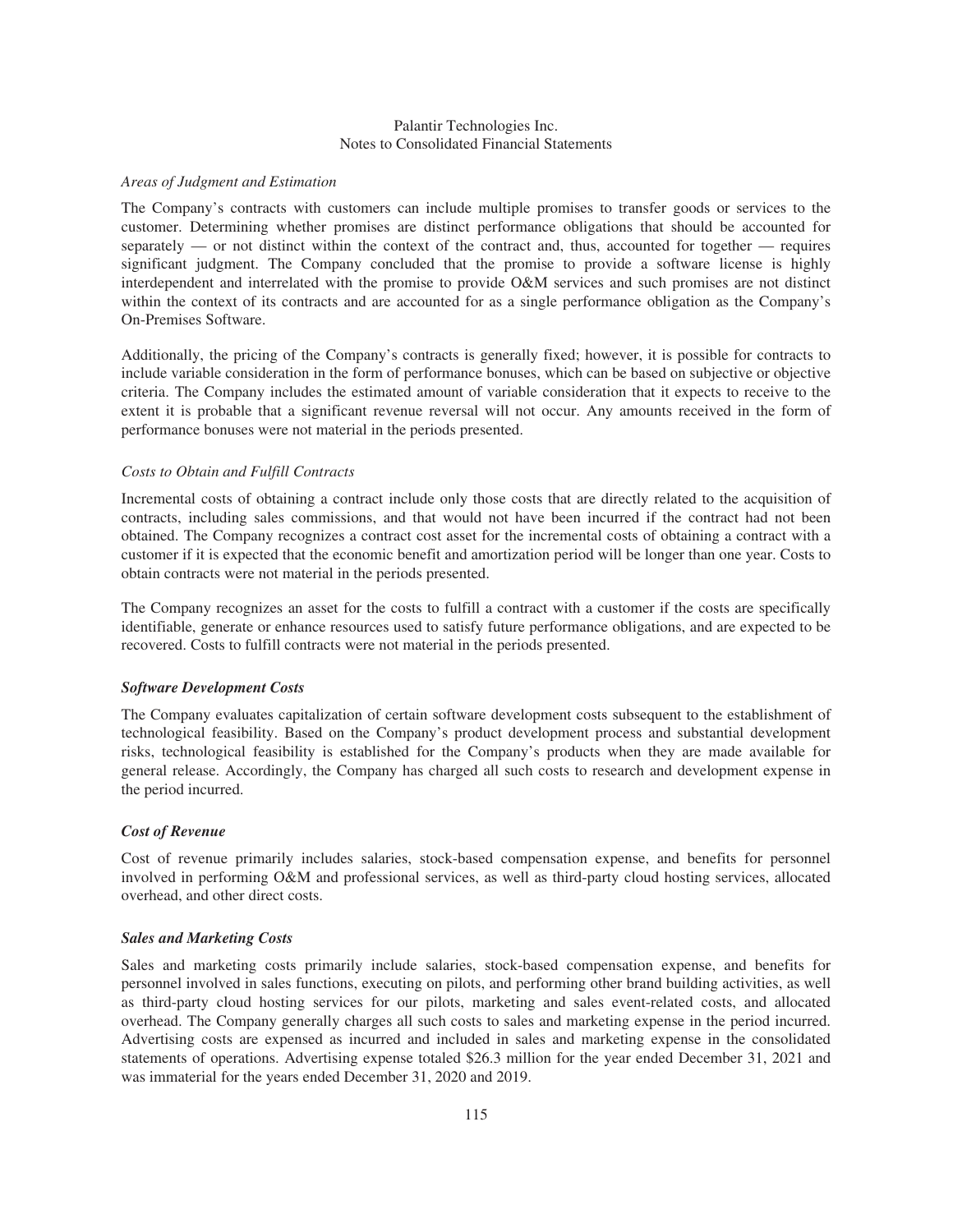#### *Research and Development Costs*

Research and development costs primarily include salaries, stock-based compensation expense, and benefits for personnel involved in performing the activities to develop and improve the Company's platforms, as well as third-party cloud hosting services, and allocated overhead. Research and development costs are expensed as incurred.

### *Commitments and Contingencies*

Liabilities for loss contingencies arising from claims, disputes, legal proceedings, fines and penalties, and other sources are recorded when it is probable that a liability has been or will be incurred and the amount of the liability can be reasonably estimated. Legal costs incurred in connection with loss contingencies are expensed as incurred. Recoveries of such legal costs from insurance policies are recorded as an offset to legal expenses in the period they are received.

### *Stock-Based Compensation*

The Company accounts for stock-based compensation expense in accordance with the fair value recognition and measurement provisions of GAAP, which require compensation cost for the grant-date fair value of stock-based awards to be recognized over the requisite service period. The Company determines the fair value of stock-based awards granted or modified on the grant date or modification date using appropriate valuation techniques.

### *Service-Based Vesting*

The Company grants RSUs and stock option awards, that vest only based upon the satisfaction of a service condition. For RSUs, the Company determines the grant-date fair value of the RSUs as the fair value of the Company's common stock on the grant date. The Company records stock-based compensation expense for stock options and RSUs that vest only based upon the satisfaction of a service condition on a straight-line basis over the requisite service period, which is generally four years. For stock option awards, the Company uses the Black-Scholes option pricing model to determine the fair value of the stock options granted. The Black-Scholes option pricing model requires the input of highly subjective assumptions, including the expected term of the option, the expected volatility of the price of the common stock, risk-free interest rates, and the expected dividend yield of the common stock. The assumptions used to determine the fair value of the option awards represent management's best estimates. These estimates involve inherent uncertainties and the application of management's judgment. The Company recognizes forfeitures as they occur.

### *Performance-Based Vesting*

The Company grants awards, including RSUs, that vest upon the satisfaction of both a service condition and a performance condition. The performance-based vesting condition for the RSUs granted prior to the Company's Direct Listing was satisfied upon the occurrence of the Direct Listing and are expensed using the accelerated attribution method over the remaining service period.

### *Employee Benefit Plan*

The Company sponsors a 401(k) tax-deferred savings plan for all employees who meet certain eligibility requirements. Participants may contribute, on a pretax and post-tax basis, a percentage of their qualifying annual compensation, but not to exceed a maximum contribution amount pursuant to Section 401(k) of the Internal Revenue Code. The Company may make additional matching contributions on behalf of the participants. The Company did not make matching contributions for the years ended December 31, 2021, 2020, and 2019.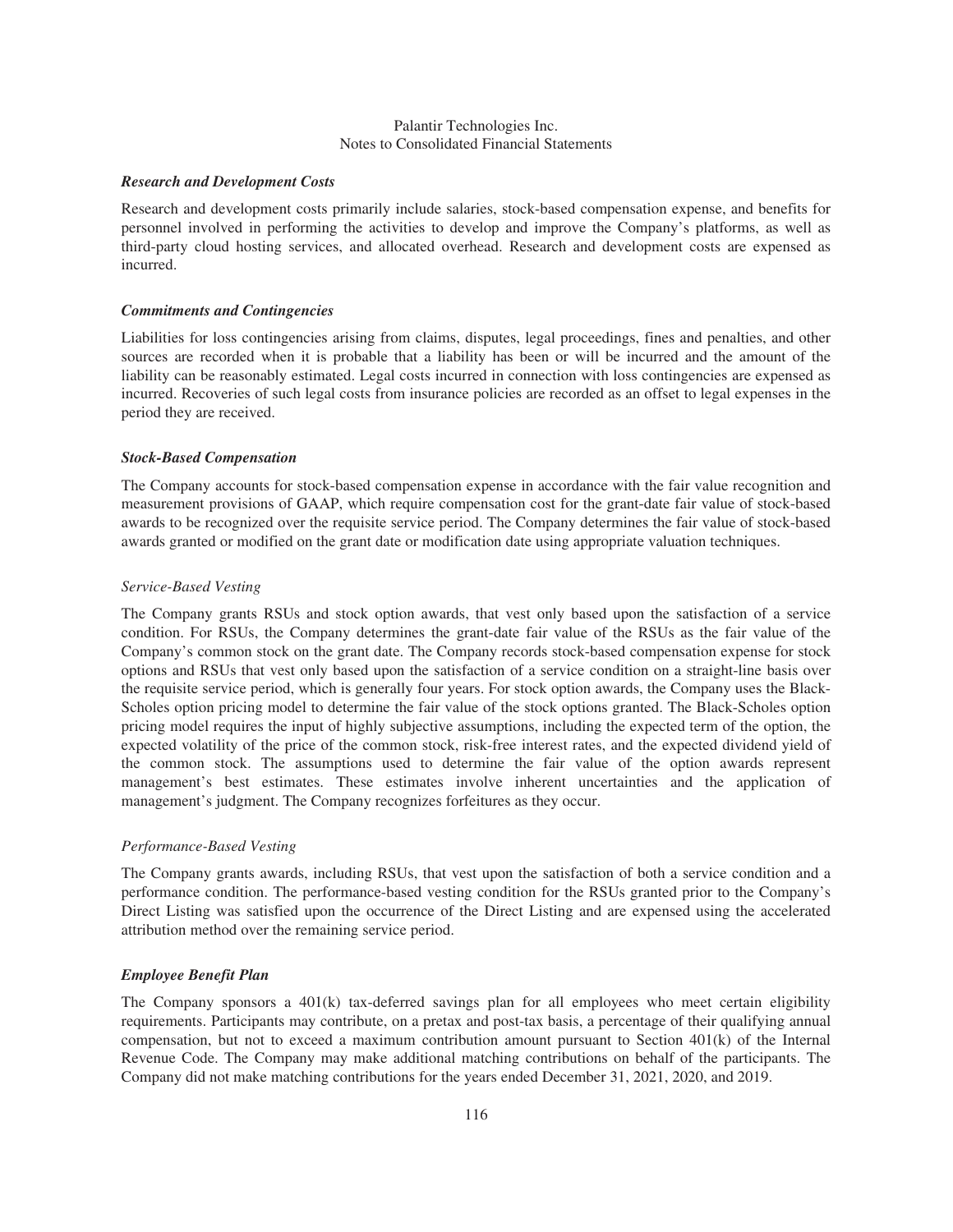## *Income Taxes*

The Company estimates its current tax expense together with assessing temporary differences resulting from differing treatment of items not currently deductible for tax purposes. These differences result in deferred tax assets and liabilities on the Company's consolidated balance sheets, which are estimated based upon the difference between the financial statement and tax bases of assets and liabilities using the enacted tax rates that will be in effect when these differences reverse. In general, deferred tax assets represent future tax benefits to be received when certain expenses previously recognized in the Company's consolidated statements of operations become deductible expenses under applicable income tax laws or loss or credit carryforwards are utilized. Accordingly, the realization of the Company's deferred tax assets are dependent on future taxable income against which these deductions, losses, and credits can be utilized.

The Company evaluates the realizability of its deferred tax assets and recognizes a valuation allowance when it is more likely than not that a future benefit on such deferred tax assets will not be realized. Changes in the valuation allowance, when recorded, would be included in the Company's consolidated statements of operations. Management's judgment is required in determining the Company's valuation allowance recorded against its net deferred tax assets.

The Company recognizes the tax benefit from an uncertain tax position only if it is more likely than not that the tax position will be sustained on examination by the taxing authorities based on the technical merits of the position. The tax benefits recognized in the consolidated financial statements from such positions are then measured based on the largest benefit that has a greater than 50% likelihood of being realized upon settlement. The Company recognizes interest and penalties related to uncertain tax positions in its provision (benefit) for income taxes. The Company is subject to the Global Intangible Low Taxed income ("GILTI") tax in the U.S. The Company has elected to treat taxes on future GILTI inclusions as a current period expense if and when incurred.

#### *Net Loss Per Share Attributable to Common Stockholders*

The Company computes net loss per share attributable to its common stockholders using the two-class method required for participating securities, which determines net loss per common share for each class of common stock and participating securities according to dividends declared or accumulated and participation rights in distributed and undistributed earnings. The two-class method requires income available to common stockholders for the period to be allocated between common stock and participating securities based upon their respective rights to receive dividends as if all income for the period had been distributed.

The rights, including the liquidation and dividend rights, of the holders of Class A, Class B, and Class F common stock (collectively, the "common stock") are identical, except with respect to voting and conversion. As the liquidation and dividend rights are identical, the undistributed earnings are allocated on a proportionate basis and the resulting net loss per share will, therefore, be the same for all classes of common stock on an individual or combined basis. As such, the Company has presented the net loss attributed to its common stock on a combined basis.

#### *Foreign Currency*

Generally the functional currency of the Company's international subsidiaries is the local currency of the country in which they operate. The Company translates the assets and liabilities of its non-U.S. dollar functional currency subsidiaries into U.S. dollars using exchange rates in effect at the end of each reporting period. Revenue and expenses for these subsidiaries are translated using rates that approximate those in effect during the period. Gains and losses from these translations are recognized as a cumulative translation adjustment and included in accumulated other comprehensive income (loss).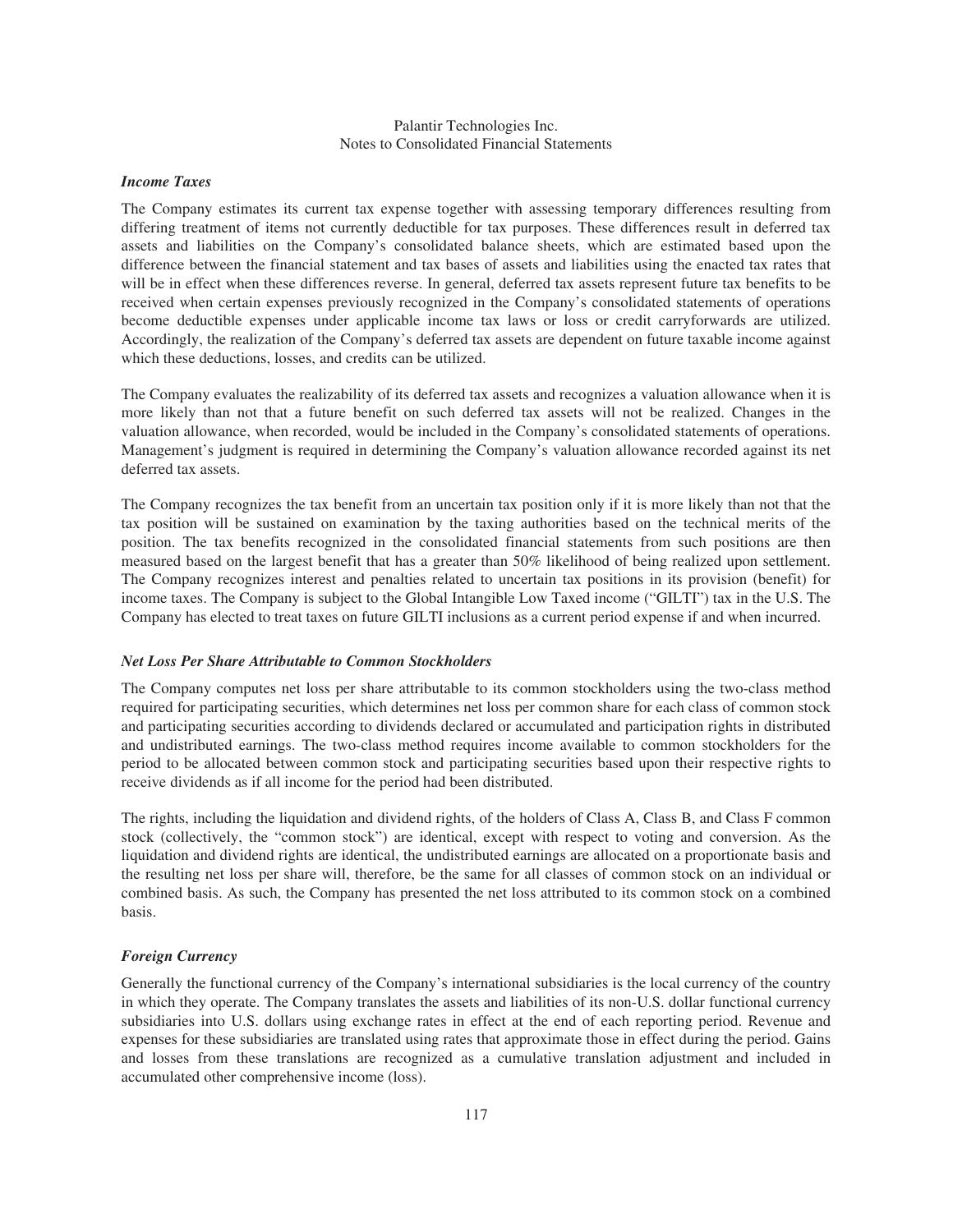For transactions that are not denominated in the local functional currency, the Company remeasures monetary assets and liabilities at exchange rates in effect at the end of each reporting period. Transaction gains and losses from the remeasurement are recognized in other income (expense), net within the consolidated statements of operations.

### *Recently Adopted Accounting Pronouncements*

In December 2019, the FASB issued ASU 2019-12, *Simplifying the Accounting for Income Taxes (Topic 740)* as part of its simplification initiative to reduce the cost and complexity in accounting for income taxes. ASU 2019-12 removes certain exceptions related to the approach for intraperiod tax allocation, the methodology for calculating income taxes in an interim period and the recognition of deferred tax liabilities for outside basis differences. ASU 2019-12 also amends other aspects of the guidance to help simplify and promote consistent application of GAAP. The Company adopted ASU 2019-12 as of January 1, 2021 using transition methods allowed under each aspect of the guidance. The adoption of the standard did not have a material impact on the Company's consolidated financial statements.

### **3. Contract Liabilities and Remaining Performance Obligations**

### *Contract Liabilities*

The Company's contract liabilities consist of deferred revenue and customer deposits. As of December 31, 2021 and 2020, the Company's contract liability balances were \$463.3 million and \$531.9 million, respectively. Revenue of \$378.4 million and \$477.7 million was recognized during the years ended December 31, 2021 and 2020, respectively, that was included in the contract liabilities balances as of December 31, 2020 and 2019, respectively.

### *Remaining Performance Obligations*

The Company's arrangements with its customers often have terms that span over multiple years. However, the Company allows many of its customers to terminate contracts for convenience prior to the end of the stated term with less than twelve months' notice. Revenue allocated to remaining performance obligations represents noncancelable contracted revenue that has not yet been recognized, which includes deferred revenue and, in certain instances, amounts that will be invoiced. The Company has elected the practical expedient allowing the Company to not disclose remaining performance obligations for contracts with original terms of twelve months or less. Cancelable contracted revenue, which includes customer deposits, is not considered a remaining performance obligation.

The Company's remaining performance obligations were \$1.1 billion as of December 31, 2021, of which the Company expects to recognize approximately 42% as revenue over the next twelve months.

### *Disaggregation of Revenue*

See *Note 14. Segment and Geographic Information* for disaggregated revenue by customer segment and geographic region.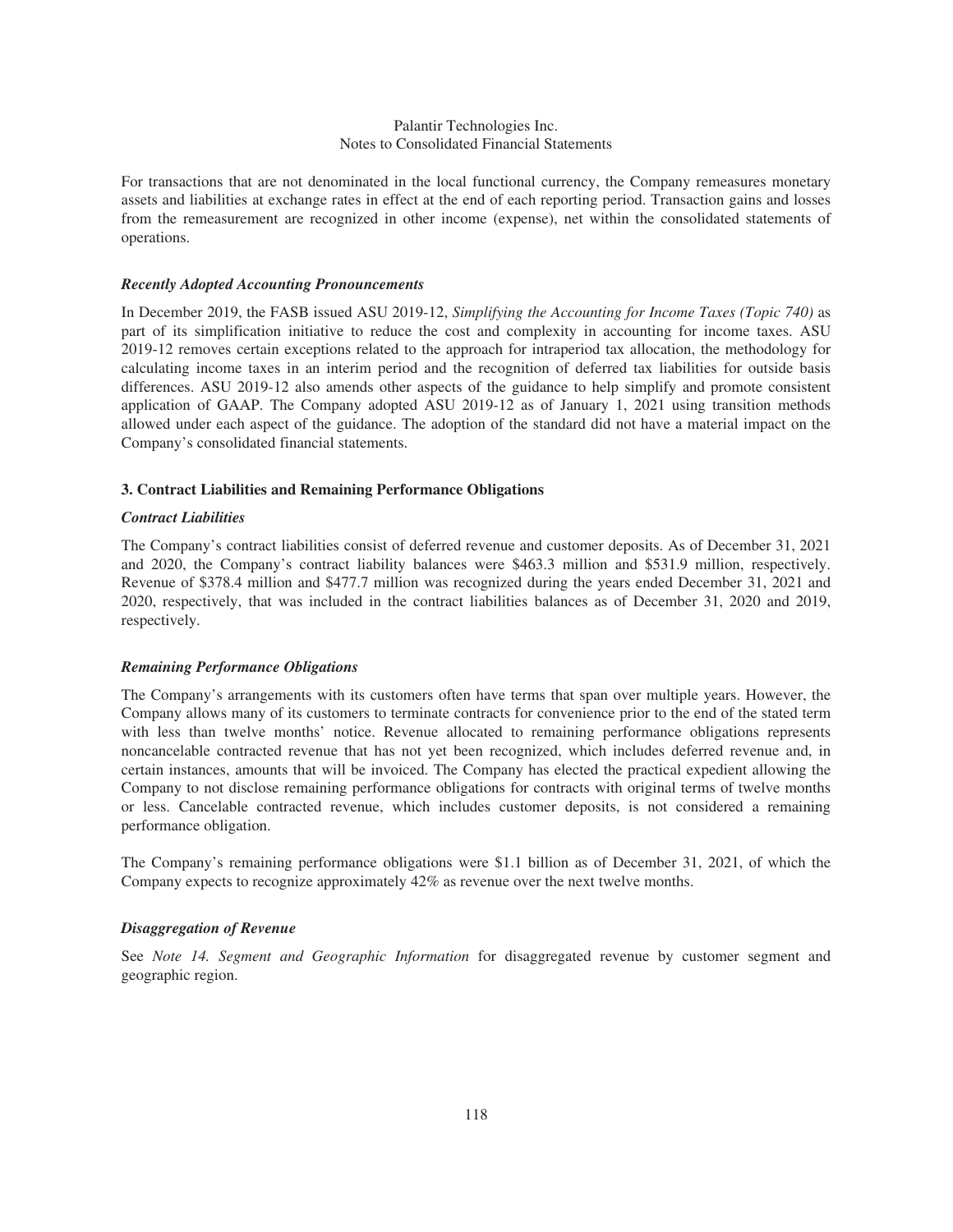### **4. Investments and Fair Value Measurements**

The following table presents the Company's assets and liabilities that are measured at fair value on a recurring basis and indicates the fair value hierarchy of the valuation (in thousands):

|                         |    | As of December 31, 2021 |                |                         |               |         |         |  |
|-------------------------|----|-------------------------|----------------|-------------------------|---------------|---------|---------|--|
|                         |    | <b>Total</b>            |                | <b>Level 1</b>          |               | Level 2 |         |  |
| <b>Assets:</b>          |    |                         |                |                         |               |         |         |  |
| Money market funds      | \$ | 507,317                 | $\sqrt$        | 507,317                 | \$            |         |         |  |
| Certificates of deposit |    | 51,892                  |                |                         |               | 51,892  |         |  |
| Marketable securities   |    | 234,153                 |                | 234,153                 |               |         |         |  |
| Total                   |    | 793,362                 | $\mathcal{S}$  | 741,470                 | \$.           | 51,892  |         |  |
|                         |    |                         |                | As of December 31, 2020 |               |         |         |  |
|                         |    | <b>Total</b>            | <b>Level 1</b> |                         | Level 2       |         | Level 3 |  |
| <b>Assets:</b>          |    |                         |                |                         |               |         |         |  |
| Money market funds      | \$ | 1,075,783               | $\mathbb{S}$   | 1,075,783               | $\mathcal{S}$ |         | \$      |  |
| Certificates of deposit |    | 74,097                  |                |                         |               | 74,097  |         |  |
| Total                   | S  | 1,149,880               | S              | 1,075,783               | S             | 74,097  | S       |  |

### *Certificates of Deposit*

The Company's Level 2 instruments consist of restricted cash invested in certificates of deposit. The fair value of such instruments is estimated based on valuations obtained from third-party pricing services that utilize industry standard valuation models, including both income-based and market-based approaches, for which all significant inputs are observable either directly or indirectly. These inputs include interest rate curves, foreign exchange rates, and credit ratings.

### *Marketable Securities*

Marketable securities consist of equity securities in publicly-traded companies and are recorded at fair market value each reporting period. Realized and unrealized gains and losses are recorded in other income (expense), net on the consolidated statements of operations. During the year ended December 31, 2021, the Company recorded net unrealized losses of \$72.8 million within other income (expense), net on the consolidated statements of operations.

### *Investments*

During 2021, the Company approved and entered into certain agreements ("Investment Agreements") to purchase, or commit to purchase, as further discussed in *Note 9. Commitments and Contingencies — Investment Commitments,* shares of various entities, including special purpose acquisition companies and/or other privatelyheld or publicly-traded entities (each, an "Investee," and such purchases, and commitments to purchase, the "Investments"). In connection with signing the Investment Agreements, each Investee or an associated entity and the Company entered into a commercial contract for access to the Company's products and services. The total value of such commercial contracts was \$767.9 million as of December 31, 2021, which is inclusive of \$116.2 million of contractual options. The terms of such contracts, including contractual options, range from three to ten years. The majority of these commercial contracts are subject to various termination provisions, including for convenience in the event a proposed business combination is not completed.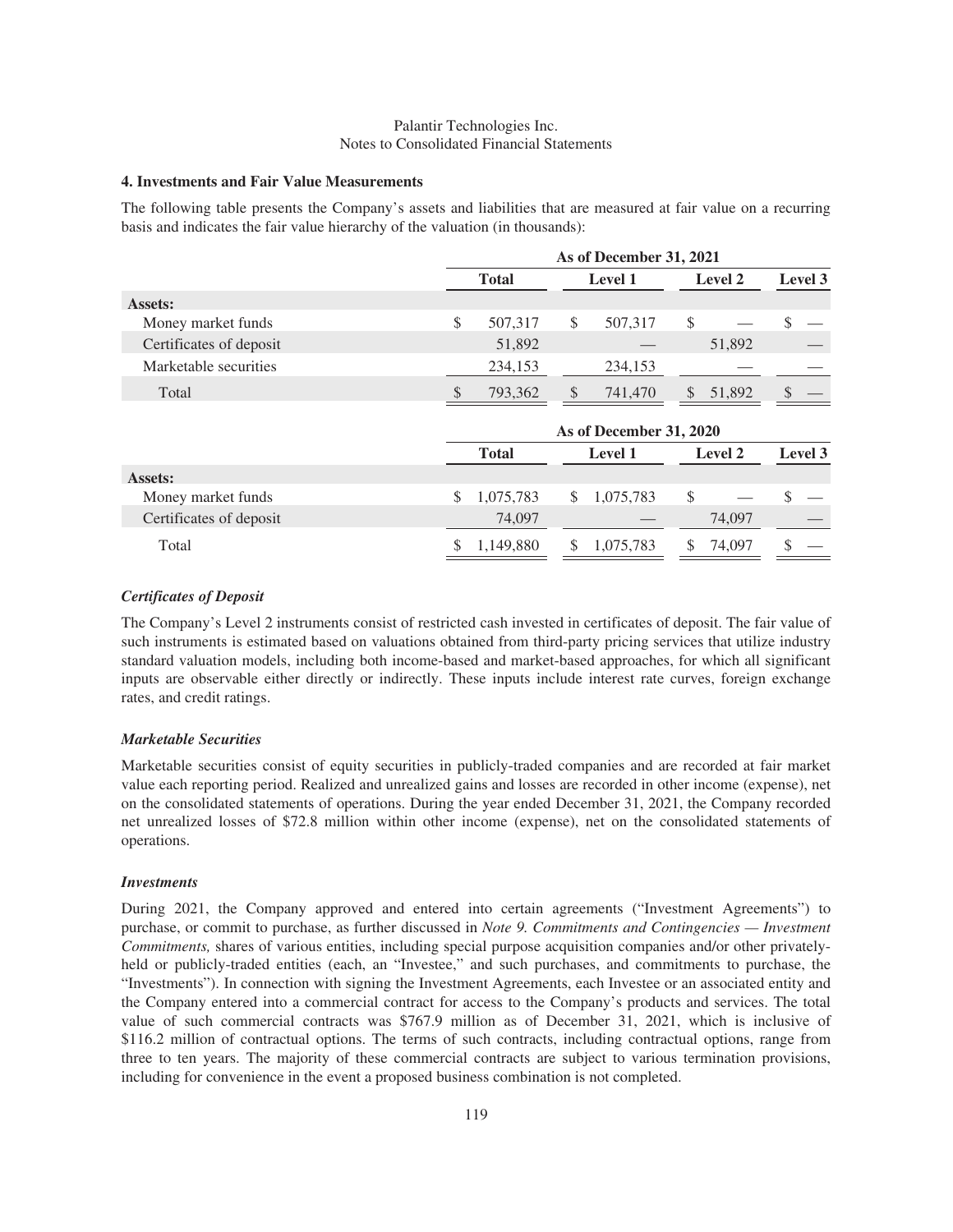During 2021, the Company assessed the concurrent agreements under the non-monetary guidance within ASC 606 — *Revenue from Contracts with Customers* as well as the commercial substance of each arrangement considering the customer's ability and intention to pay as well as the Company's obligation to perform under each contract. The total revenue recognized from these commercial contracts during the year ended December 31, 2021 was \$48.3 million.

The following table presents the details of the investments purchased under such Investment Agreements during the year ended December 31, 2021 (in thousands):

| Entity $(1)$                   | <b>Share Amount</b> |        | <b>Investment Amount</b> |
|--------------------------------|---------------------|--------|--------------------------|
| Celularity                     | 2,000               | $\$\,$ | 20,000                   |
| <b>Faraday Future</b>          | 2,500               |        | 25,000                   |
| Astrocast                      | 1,520               |        | 5,000                    |
| <b>BlackSky</b>                | 800                 |        | 8,000                    |
| Lilium                         | 4,100               |        | 41,000                   |
| <b>Sarcos Robotics</b>         | 2,100               |        | 21,000                   |
| <b>Roivant Sciences</b>        | 3,000               |        | 30,000                   |
| Babylon Health                 | 3,500               |        | 35,000                   |
| <b>Bird Global</b>             | 2,000               |        | 20,000                   |
| <b>Embark Trucks</b>           | 1,800               |        | 18,000                   |
| Wejo                           | 3,500               |        | 35,000                   |
| Pear Therapeutics              | 1,000               |        | 10,000                   |
| Boxed                          | 2,000               |        | 20,000                   |
| Skydweller <sup>(2)</sup>      | 3,000               |        | 3,000                    |
| Hyundai Oilbank <sup>(2)</sup> | 676                 |        | 20,000                   |
| AdTheorent                     | 1,500               |        | 15,000                   |
| Total                          | 34,996              | \$     | 326,000                  |

(1) Investments are in publicly-traded marketable securities, unless otherwise noted.

(2) Investment in privately-held company.

#### *Alternative Investments*

During the year ended December 31, 2021, the Company purchased \$50.9 million in 100-ounce gold bars. The gold bars will initially be kept in a secure third-party facility located in the northeastern United States. The Company is able to take physical possession of the gold bars stored at the facility at any time with reasonable notice. During the year ended December 31, 2021, unrealized losses on the Company's alternative investments were not material.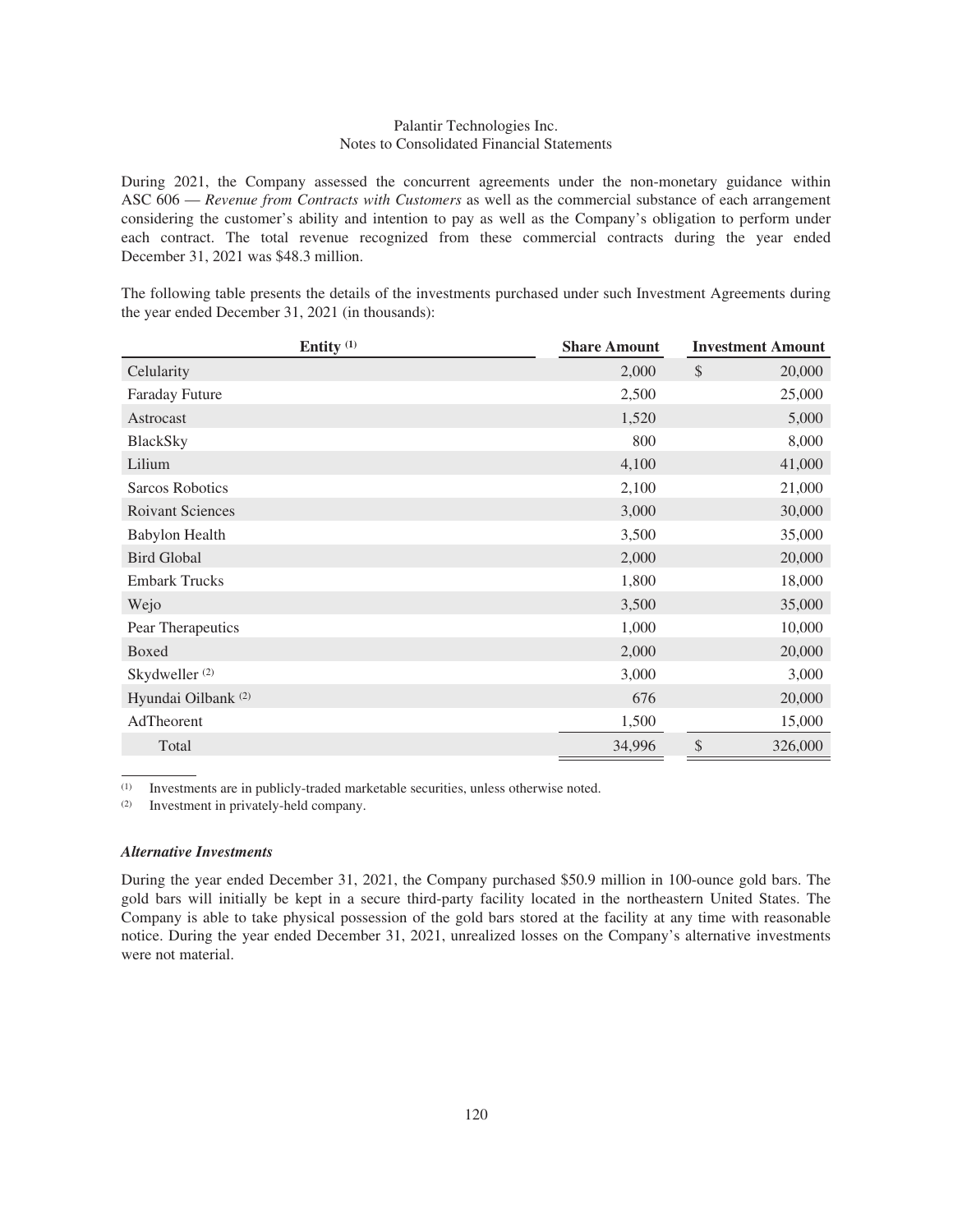### **5. Balance Sheet Components**

### *Property and Equipment, Net*

Property and equipment, net consisted of the following (in thousands):

|                                                 | As of December 31, |           |   |             |
|-------------------------------------------------|--------------------|-----------|---|-------------|
|                                                 | 2021               |           |   | <b>2020</b> |
| Leasehold improvements                          | S                  | 72,834    | S | 85,196      |
| Computer equipment, software, and other         |                    | 16,916    |   | 22,275      |
| Furniture and fixtures                          |                    | 8,358     |   | 9,976       |
| Construction in progress                        |                    | 3,126     |   | 493         |
| Total property and equipment, gross             |                    | 101,234   |   | 117,940     |
| Less: accumulated depreciation and amortization |                    | (69, 930) |   | (88, 399)   |
| Total property and equipment, net               |                    | 31,304    |   | 29.541      |

Depreciation and amortization expense related to property and equipment, net was \$12.8 million, \$13.9 million, and \$12.2 million for the years ended December 31, 2021, 2020, and 2019, respectively.

## *Accrued Liabilities*

Accrued liabilities consisted of the following (in thousands):

|                                      |      | As of December 31, |      |         |  |
|--------------------------------------|------|--------------------|------|---------|--|
|                                      | 2021 |                    | 2020 |         |  |
| Accrued payroll and related expenses |      | 60.732             |      | 85,466  |  |
| Accrued other liabilities            |      | 95,074             |      | 73,080  |  |
| Total accrued liabilities            |      | 155,806            |      | 158,546 |  |

### **6. Equity Method Investments**

### *Palantir Technologies Japan, K.K.*

During November 2019, the Company and SOMPO Holdings, Inc. ("SOMPO") created a Japanese Kabushiki Kaisha ("K.K."), Palantir Technologies Japan, K.K. ("Palantir Japan") to distribute Palantir platforms to the Japanese market. Upon closing of the transaction with SOMPO, the Company purchased a total of 100,000 shares of Palantir Japan common stock for \$25.0 million. The shares the Company received in exchange represent a 50% voting interest in Palantir Japan. The remaining 50% of the voting interest is held by SOMPO. The Company's investment in Palantir Japan is accounted for as an equity method investment as the Company is able to exercise significant influence over, but does not control, the investee.

#### **7. Debt**

#### *2014 Credit Facility*

In October 2014, the Company entered into an unsecured revolving credit facility which has been subsequently amended (the "2014 Credit Facility"). The revolving credit facility allows for the drawdown of up to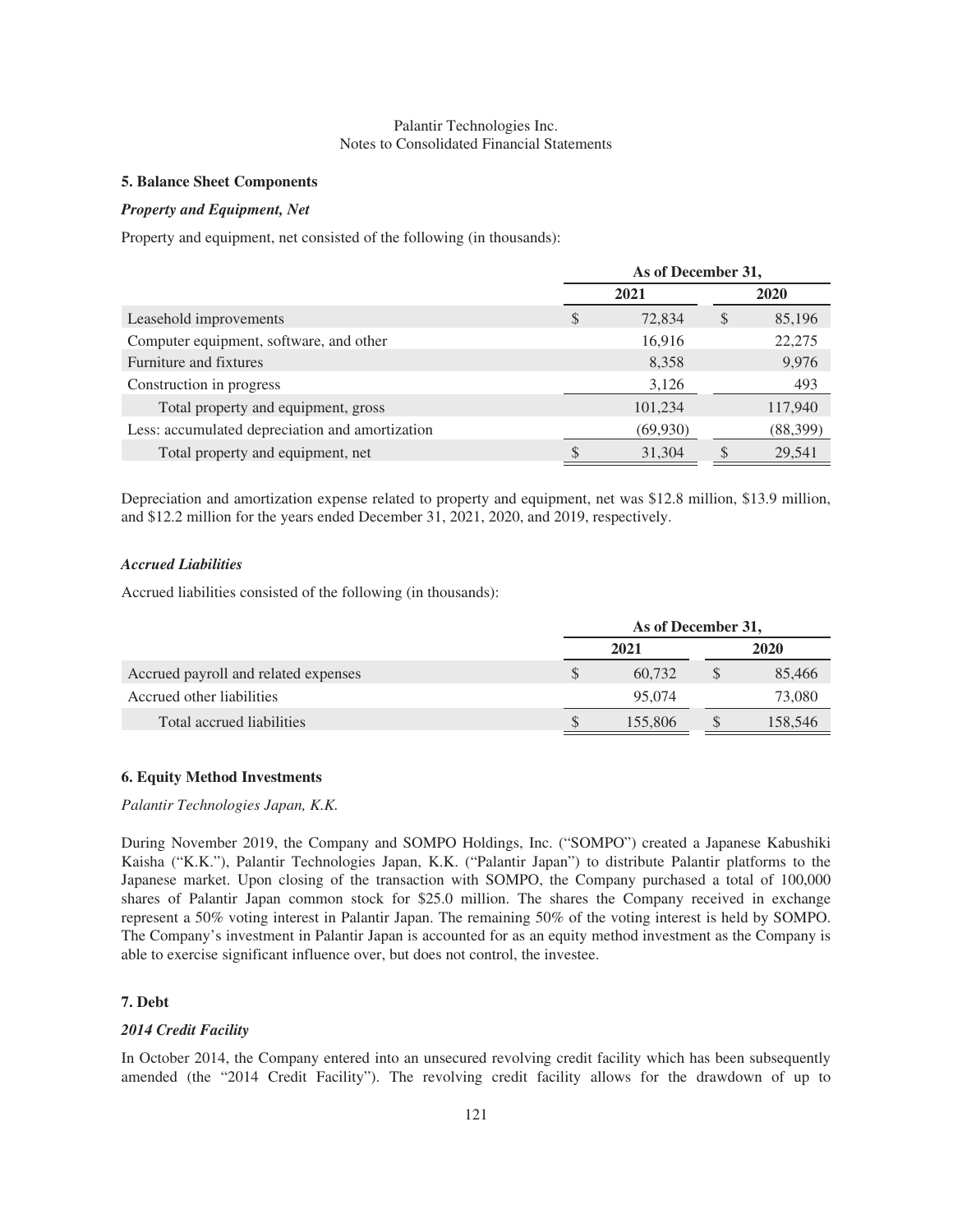\$400.0 million to fund working capital and general corporate expenditures. Outstanding balances under the 2014 Credit Facility incur interest at the London Interbank Offered Rate ("LIBOR"), or the applicable benchmark replacement rate, plus a margin of 2.75% per annum, subject to certain adjustments, and the Company incurs a commitment fee of 0.375% assessed on the daily average undrawn portion of revolving commitments. Interest and commitment fees are payable at the end of an interest period or at each three-month interval if the interest period is longer than three months. The 2014 Credit Facility, as amended, matures on June 4, 2023.

As of December 31, 2021, the Company had no amounts outstanding and a \$400.0 million undrawn revolving credit facility. As of December 31, 2020, the Company had \$200.0 million in outstanding debt.

The 2014 Credit Facility contains customary representations and warranties, and certain financial and nonfinancial covenants, including but not limited to maintaining minimum liquidity of \$50.0 million, and certain limitations on liens and indebtedness. The Company was in compliance with all covenants associated with the 2014 Credit Facility as of December 31, 2021.

### **8. Leases**

The Company has operating leases primarily for corporate office space, and equipment. Certain lease agreements contain renewal options, rent abatement, and escalation clauses that are factored into our determination of lease payments when appropriate. The Company's leases have remaining terms up to March 2032 with renewal terms up to June 2033 or options to terminate leases within the next six years.

Supplemental balance sheet information related to lease liabilities at December 31, 2021 and 2020 was as follows (in thousands):

|                                             |                                         | As of December 31, |         |    |         |
|---------------------------------------------|-----------------------------------------|--------------------|---------|----|---------|
| <b>Lease-Related Assets and Liabilities</b> | <b>Financial Statement Line Items</b>   | 2021               |         |    |         |
| Right-of-use assets:                        |                                         |                    |         |    |         |
| Operating leases                            | Operating lease right-of-use assets     | \$                 | 216,898 | \$ | 217,075 |
| Total right-of-use assets                   |                                         | S                  | 216,898 | S. | 217,075 |
| Lease liabilities:                          |                                         |                    |         |    |         |
| <b>Operating leases</b>                     | Operating lease liabilities             | \$                 | 39.927  | S  | 29,079  |
|                                             | Operating lease liabilities, noncurrent |                    | 220,146 |    | 229,800 |
| Total lease liabilities                     |                                         | S                  | 260,073 |    | 258,879 |

The components of lease expense included in the Company's consolidated statements of operations include (in thousands):

|                          | <b>Years Ended December 31,</b> |      |        |  |
|--------------------------|---------------------------------|------|--------|--|
|                          | 2021                            | 2020 |        |  |
| Operating lease expense  | 51,330                          | S    | 53,576 |  |
| Short-term lease expense | 4,165                           |      | 8,942  |  |
| Variable lease expense   | 7.518                           |      | 9,433  |  |
| Less: Sublease income    | 19.957                          |      | 19,769 |  |
| Total lease expense, net | 43,056                          |      | 52,182 |  |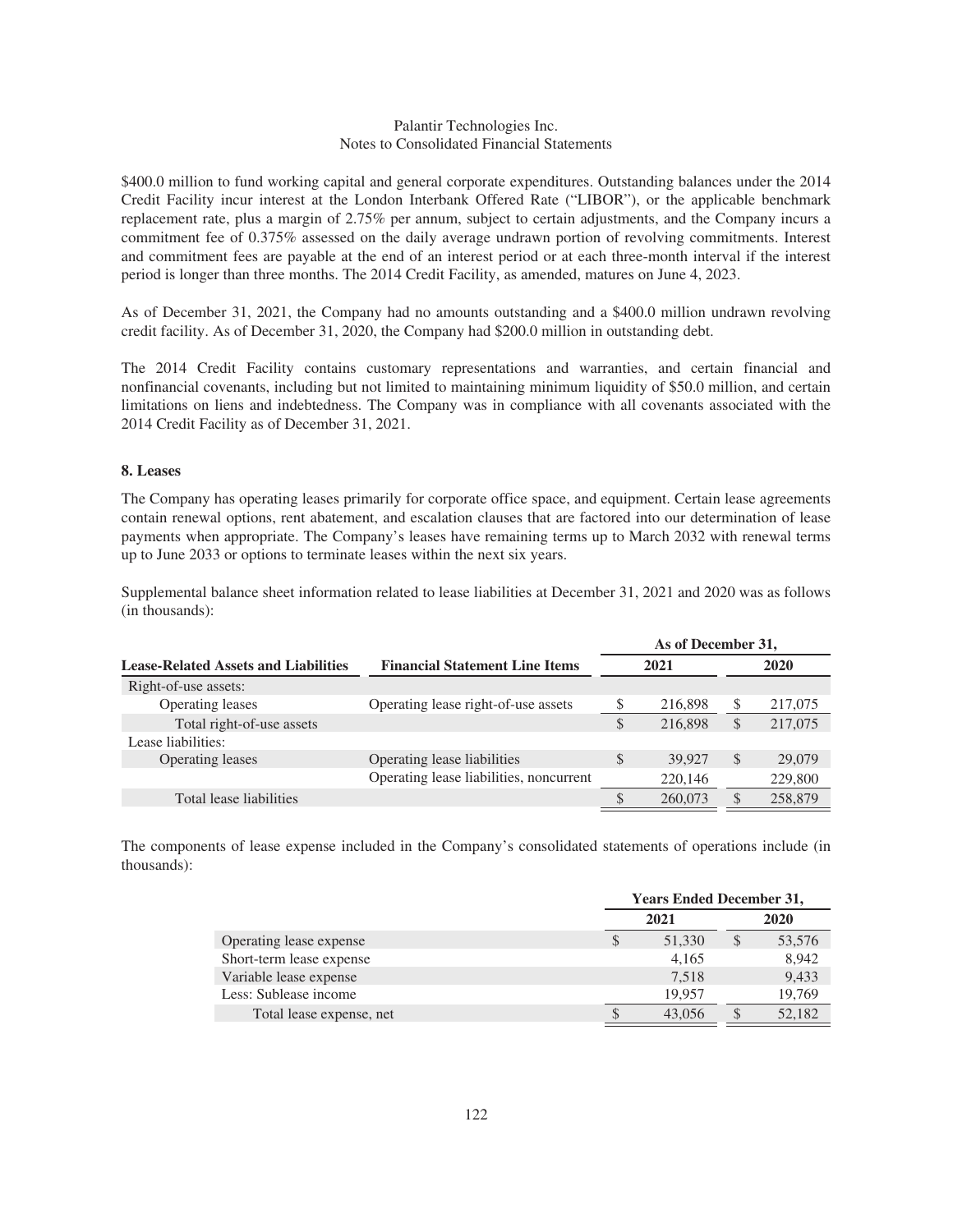Variable lease costs are primarily related to payments made to lessors for common area maintenance, property taxes, insurance, and other operating expenses. Short-term lease costs primarily represent temporary employee housing. Finance lease costs were not material for the years ended December 31, 2021 and 2020.

Maturities of operating lease liabilities as of December 31, 2021 were as follows (in thousands):

|                                   | As of December 31, 2021                      |    |                                        |    |                                        |  |
|-----------------------------------|----------------------------------------------|----|----------------------------------------|----|----------------------------------------|--|
|                                   | <b>Operating Lease</b><br><b>Commitments</b> |    | <b>Less: Sublease</b><br><b>Income</b> |    | <b>Net Lease</b><br><b>Commitments</b> |  |
| Year ended December 31,           |                                              |    |                                        |    |                                        |  |
| 2022                              | \$<br>53,258                                 | \$ | 12.461                                 | \$ | 40,797                                 |  |
| 2023                              | 54,206                                       |    | 18,274                                 |    | 35,932                                 |  |
| 2024                              | 44,025                                       |    | 16,403                                 |    | 27,622                                 |  |
| 2025                              | 42,163                                       |    | 14,210                                 |    | 27,953                                 |  |
| 2026                              | 37,045                                       |    | 13.748                                 |    | 23,297                                 |  |
| Thereafter                        | 92,365                                       |    | 57,653                                 |    | 34,712                                 |  |
| Total undiscounted liabilities    | 323,062                                      |    | 132,749                                |    | 190,313                                |  |
| Less: Imputed interest            | (62,989)                                     |    |                                        |    | (62,989)                               |  |
| Total operating lease liabilities | \$<br>260,073                                |    | 132,749                                |    | 127.324                                |  |

The weighted-average remaining lease term related to the Company's operating lease liabilities as of December 31, 2021 and 2020 was 6.9 years and 8.1 years, respectively. The weighted-average discount rate related to the Company's operating lease liabilities as of December 31, 2021 and 2020 was 6.03% and 6.34%, respectively.

The following table sets forth the supplemental information related to the Company's operating leases for the year ended December 31, 2021 (in thousands):

|                                                              |                      | <b>Years Ended December 31,</b> |
|--------------------------------------------------------------|----------------------|---------------------------------|
|                                                              | 2021                 | 2020                            |
| Cash paid for operating lease liabilities                    | $\frac{1}{2}$ 49.228 | \$ 58,157                       |
| Lease liabilities arising from obtaining right-of-use assets | \$ 34,606            | \$17.647                        |

Under ASC 840, during the year ended December 31, 2019, net rent expense was \$38.5 million, which included sublease income of \$14.8 million.

#### **9. Commitments and Contingencies**

#### *Letters of Credit and Guarantees*

The Company had irrevocable standby letters of credit and guarantees, including bank guarantees, outstanding in the amounts of \$76.2 million and \$116.8 million as of December 31, 2021 and 2020, respectively, which were fully collateralized. The Company is required to maintain these letters of credit and guarantees primarily in connection with operating lease agreements, certain customer contracts, and other guarantees and financing arrangements. As of December 31, 2021, these letters of credit and guarantees had expiration dates through August 2028.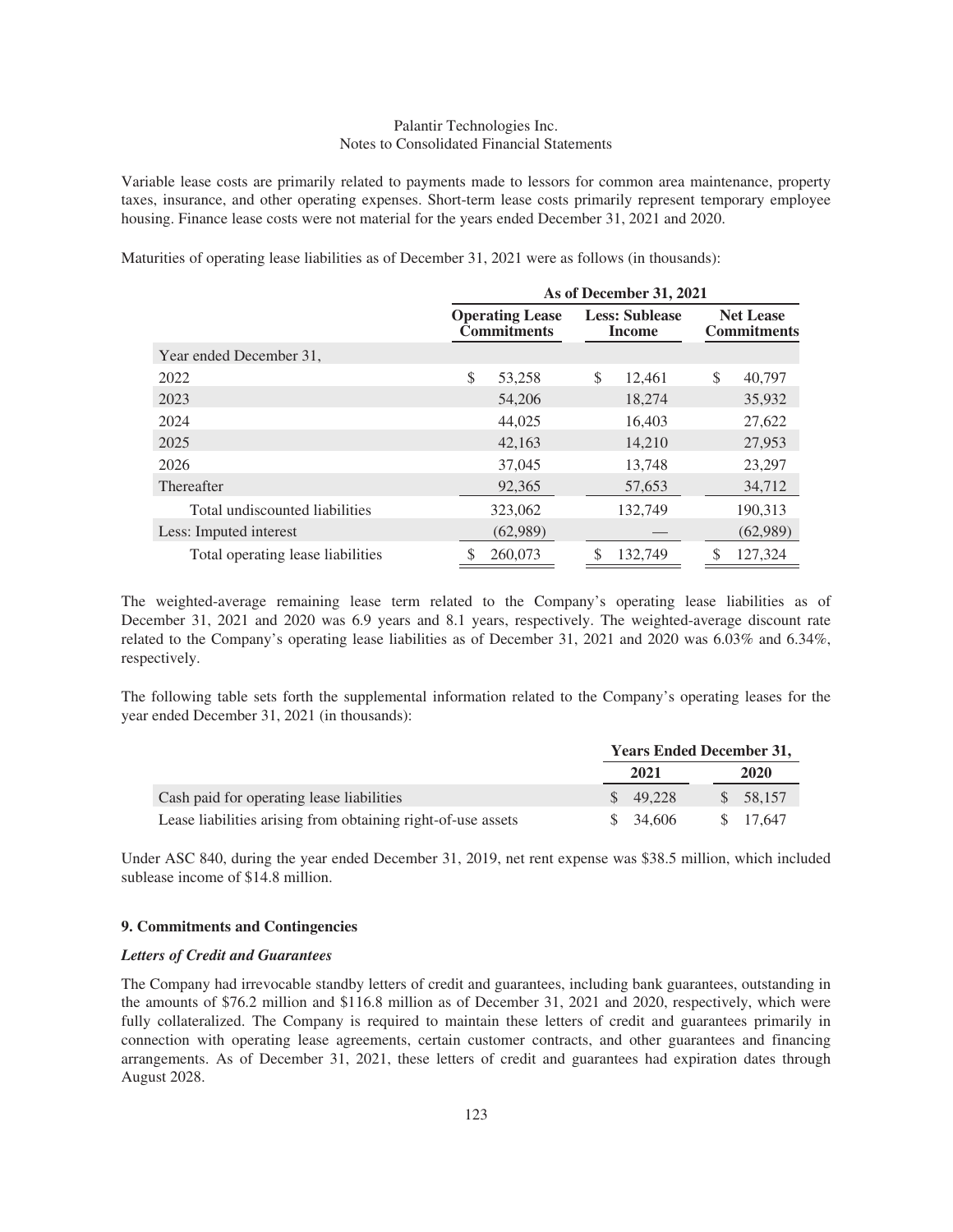## *Purchase Commitments*

In December 2019, the Company entered into, and subsequently amended, a minimum annual commitment to purchase cloud hosting services of at least \$1.49 billion over six contract years, with an optional carryover period through June 30, 2029, in exchange for various discounts on such services. If the spend does not meet the minimum annual commitment each year or at the end of the term, the Company is obligated to make a return payment. If the difference is greater than \$30.0 million for each of the first three contract years or \$50.0 million for each of the contract years thereafter ("relief amounts"), the Company has the option to pay the respective relief amount for that year for services to be utilized in the future and the excess amount of the difference above the relief amount would be added to the minimum annual commitment of the following year through the end of the contract. As of December 31, 2021, the Company had satisfied \$72.8 million of its \$167.0 million commitment for the contract year ending June 30, 2022.

In June 2020, the Company entered into an additional commitment to purchase at least \$45.0 million of cloud hosting services over a period of five years commencing on June 1, 2020 and ending on May 31, 2025. If the spend commitment is not met at the end of the term, the Company is obligated to pay the full amount of the outstanding balance ("shortfall payment"). The shortfall payment may be applied as a prepayment against consumption during an additional twelve-month coverage period expiring on May 31, 2026, at which time any unused amount would be forfeited. As of December 31, 2021, the Company had satisfied \$10.4 million of its commitment.

## *Investment Commitments*

The Company approved and entered into certain Investment Agreements with Investees, as further discussed in *Note 4. Investments and Fair Value Measurements—Investments.* As of December 31, 2021, the Company had outstanding investment commitments, subject to the applicable terms and conditions, to purchase a total of 13.5 million shares for an aggregate purchase price of \$134.5 million. The closings of certain of such Investments are contingent upon the completion of a proposed business combination between the applicable Investee and other applicable parties.

The following table presents details related to the Company's investment commitments outstanding as of December 31, 2021 (in thousands):

| <b>Investment</b><br><b>Entity</b><br><b>Agreement Date</b> |                    | <b>Committed</b><br><b>Share</b><br><b>Amount</b> | <b>Committed</b><br>Investment<br><b>Amount</b> |
|-------------------------------------------------------------|--------------------|---------------------------------------------------|-------------------------------------------------|
| Fast Radius $(1)(2)$                                        | July 18, 2021      | 2,000                                             | $\mathbb{S}$<br>20,000                          |
| Tritium $(1)(2)$                                            | July 27, 2021      | 1,500                                             | 15,000                                          |
| FinAccel                                                    | August 2, 2021     | 1,000                                             | 10,000                                          |
| Energy Vault (1)(2)                                         | September 8, 2021  | 850                                               | 8,500                                           |
| Electric vehicle charging company (1)                       | September 10, 2021 | 2,000                                             | 20,000                                          |
| Rigetti & Co, Inc. $(1)$                                    | October 6, 2021    | 1,000                                             | 10,000                                          |
| Telecommunications company (1)                              | October 6, 2021    | 1,600                                             | 16,000                                          |
| Rubicon Technologies <sup>(1)</sup>                         | December 15, 2021  | 3,500                                             | 35,000                                          |
| Total                                                       |                    | 13,450                                            | \$<br>134,500                                   |

<sup>(1)</sup> Commercial contract contains termination for convenience clauses in the event the proposed business combination and/or the Company's proposed investment is not completed.

<sup>(2)</sup> The Company's investment closed after December 31, 2021. See further discussion in *Note 15. Subsequent Events.*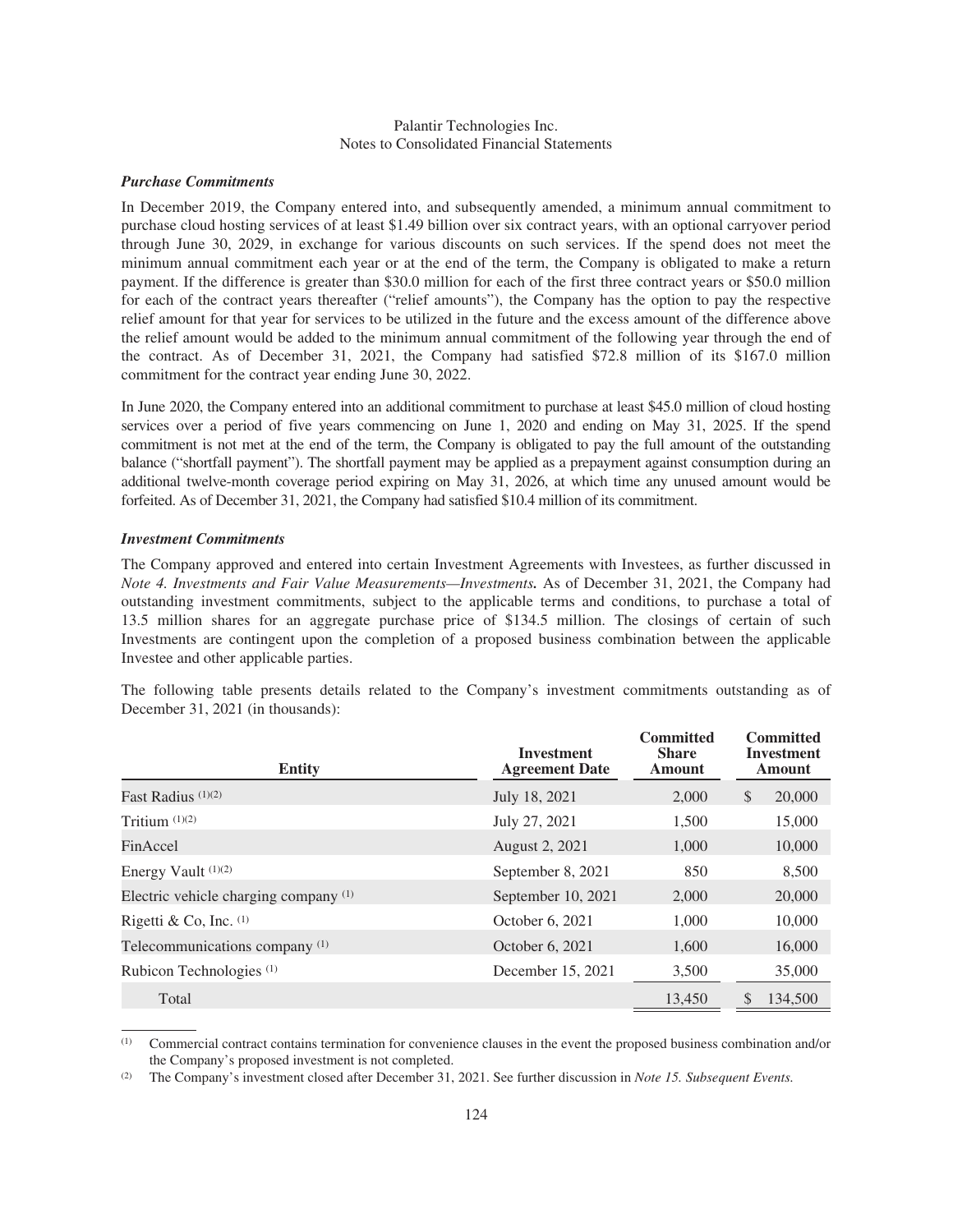### *Litigation and Legal Proceedings*

From time to time, third parties may assert patent infringement claims against the Company. In addition, from time to time, the Company may be subject to other legal proceedings and claims in the ordinary course of business, including claims of alleged infringement of trademarks, copyrights, and other intellectual property rights; employment claims; securities claims; investor claims; corporate claims; class action claims; and general contract, tort, or other claims. The Company may from time to time also be subject to various legal or government claims, disputes, or investigations. Such matters may include, but not be limited to, claims, disputes, allegations, or investigations related to warranty; refund; breach of contract; breach, leak, or misuse of personal data or confidential information; employment; government procurement; intellectual property; government regulation or compliance (including but not limited to anti-corruption requirements, export or other trade controls, data privacy or data protection, cybersecurity requirements, or antitrust/competition law requirements); securities; investor; corporate; or other matters. The Company establishes an accrual for loss contingencies when the loss is both probable and reasonably estimable.

On December 14, 2017, members of KT4 Partners LLC (Managing Member Marc Abramowitz) and Sandra Martin Clark, as trustee for the Marc Abramowitz Irrevocable Trust Number 7 (together, "KT4 Plaintiffs") filed an action in the Delaware Superior Court against the Company and Disruptive Technology Advisers LLC. The complaint alleges tortious interference with prospective economic advantage and civil conspiracy in connection with a potential sale of stock by the KT4 Plaintiffs to a third party. The KT4 Plaintiffs seek compensatory and punitive damages, interest, fees, and costs.

The Company believes the lawsuit brought by the KT4 Plaintiffs is without merit and is vigorously defending itself against it. Given the uncertainty of litigation it may be reasonably possible that the Company will incur a loss with regards to the matter; however, it cannot currently estimate a range of possible losses. Accordingly, the Company is unable at this time to estimate the overall effects that may result from the remaining case on its financial condition, results of operations, or cash flows.

As of December 31, 2021 and 2020, the Company was not aware of any currently pending legal matters or claims, individually or in the aggregate, that are expected to have a material adverse impact on its consolidated financial statements.

#### *Warranties and Indemnification*

The Company generally provides a warranty for its software products and services and a service level agreement ("SLA") for the Company's performance of software operations via its O&M services to its customers. The Company's products are generally warranted to perform substantially as described in the associated product documentation during the subscription term or for a period of up to 90 days where the software is hosted by the customer; and the Company includes O&M services as part of its subscription and license agreements to support this warranty and maintain the operability of the software. The Company's services are generally warranted to be performed in a professional manner and by an adequate staff with knowledge about the products. In the event there is a failure of such warranties, the Company generally is obligated to correct the product or service to conform to the warranty provision, as set forth in the applicable SLA, or, if the Company is unable to do so, the customer is entitled to seek a refund of the purchase price of the product and service (generally prorated over the contract term). Due to the absence of historical warranty claims, the Company's expectations of future claims related to products under warranty continue to be insignificant. The Company has not recorded warranty expense or related accruals as of December 31, 2021 and 2020.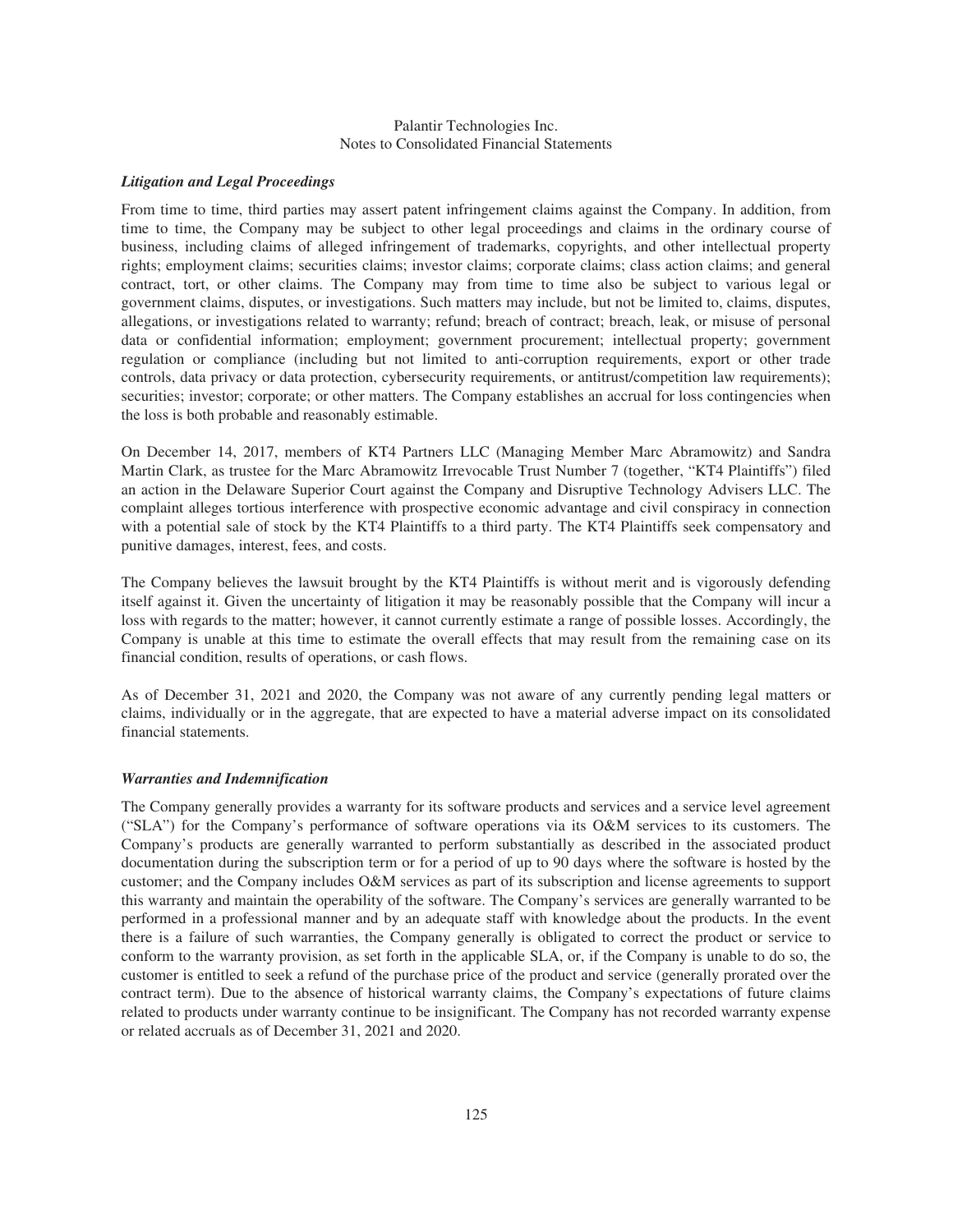The Company generally agrees to indemnify its customers against legal claims that the Company's software products infringe certain third-party intellectual property rights and accounts for its indemnification obligations. In the event of such a claim, the Company is generally obligated to defend its customer against the claim and to either settle the claim at the Company's expense or pay damages that the customer is legally required to pay to the third-party claimant. In addition, in the event of an infringement, the Company generally agrees to secure the right for the customer to continue using the infringing product; to modify or replace the infringing product; or, if those options are not commercially practicable, to refund the cost of the software, as prorated over the period. To date, the Company has not been required to make any payment resulting from infringement claims asserted against its customers and does not believe that the Company will be liable for such claims in the foreseeable future. As such, the Company has not recorded a liability for infringement costs as of December 31, 2021 and 2020.

The Company has obligations under certain circumstances to indemnify each of the defendant directors and certain officers against judgments, fines, settlements, and expenses related to claims against such directors and certain officers and otherwise to the fullest extent permitted under the law and the Company's bylaws and Amended and Restated Certificate of Incorporation.

### **10. Stockholders' Equity (Deficit)**

During September 2020, the Company filed an amended and restated certificate of incorporation, which became effective on the date of its filing. The amended and restated certificate of incorporation authorized the issuance of a total of 20,000,000,000 shares of Class A common stock, 2,700,000,000 shares of Class B common stock, and 1,005,000 shares of Class F common stock. Additionally, each of the Founders exchanged 335,000 shares of their Class B common stock for an equivalent number of shares of Class F common stock.

The Company's Class A, Class B, and Class F common stock all have the same rights, except with respect to voting and conversion rights. Class A and Class B common stock have voting rights of 1 and 10 votes per share, respectively. The Class F common stock has the voting rights generally described herein and each share of Class F common stock is convertible at any time, at the option of the holder thereof, into one share of Class B common stock. All shares of Class F common stock are held in a voting trust established by the Founders. The Class F common stock generally give the Founders the ability to control up to 49.999999% of the total voting power of the Company's capital stock, so long as the Founders and certain of their affiliates collectively meet a minimum ownership threshold, which was 100.0 million of the Company's equity securities as of December 31, 2021.

Holders of the common stock are entitled to dividends when, as, and if declared by the Company's Board of Directors, subject to the rights of the holders of all classes of stock outstanding having priority rights to dividends. No dividends have been declared as of December 31, 2021.

During the year ended December 31, 2020, the Company sold a total of 206,500,523 shares of its Class A common stock at a price of \$4.65 per share, for aggregate proceeds of \$942.5 million, net of issuance costs of \$17.7 million. Included in these sales were 107,526,881 shares of Class A common stock sold to SOMPO, a partner investor in the Company's equity method investee, Palantir Japan.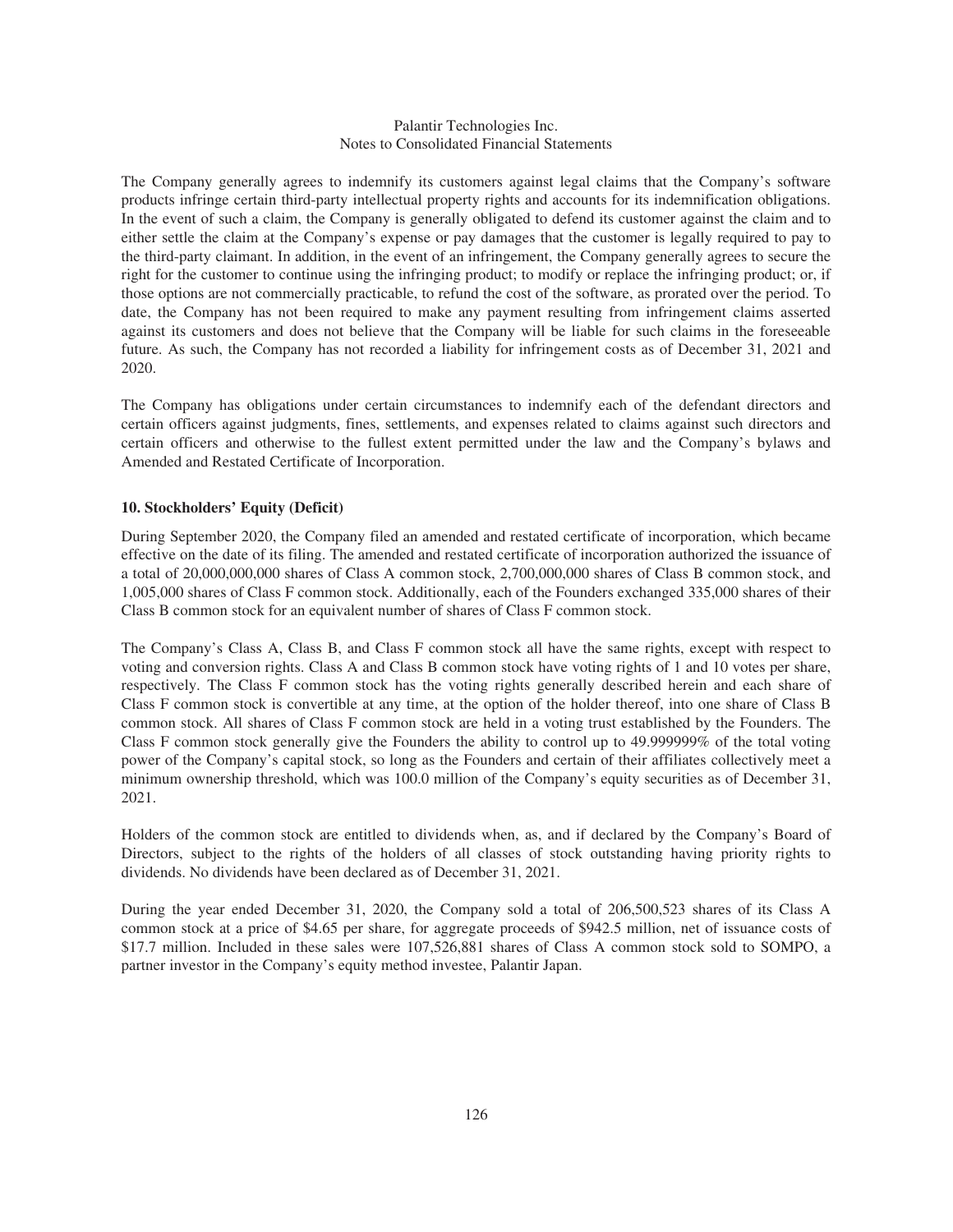The following represented the total authorized, issued, and outstanding shares for each class of common stock (in thousands):

|                      | As of December 31, 2021                |           | As of December 31, 2020 |           |                   |                                  |  |
|----------------------|----------------------------------------|-----------|-------------------------|-----------|-------------------|----------------------------------|--|
|                      | <b>Issued and</b><br><b>Authorized</b> |           | Outstanding             |           | <b>Authorized</b> | <b>Issued and</b><br>Outstanding |  |
| Class A Common Stock | 20,000,000                             | 1,926,589 | 20,000,000              | 1,542,058 |                   |                                  |  |
| Class B Common Stock | 2,700,000                              | 99.880    | 2,700,000               | 249,077   |                   |                                  |  |
| Class F Common Stock | 1.005                                  | 1.005     | 1.005                   | 1,005     |                   |                                  |  |
| Total                | 22,701,005                             | 2,027,474 | 22,701,005              | 1,792,140 |                   |                                  |  |

### **11. Stock-Based Compensation**

### *2020 Executive Equity Incentive Plan*

In August 2020, the Company's Board of Directors approved the 2020 Executive Equity Incentive Plan (the "Executive Equity Plan"). The Executive Equity Plan permitted the granting of NSOs and RSUs to the Company's employees, consultants, and directors. A total of 165,900,000 shares of the Company's Class B common stock were reserved for issuance under the Executive Equity Plan. During August 2020, options to purchase 162,000,000 shares of Class B common stock and restricted stock units covering 3,900,000 shares of the Company's Class B common stock were granted to certain officers.

The Executive Equity Plan was terminated prior to the Company's Direct Listing, and no additional awards will be granted under the Executive Equity Plan. However, the Executive Equity Plan will continue to govern the terms and conditions of the outstanding awards previously granted under the Executive Equity Plan.

#### *2020 Equity Incentive Plan*

In September 2020, prior to the Direct Listing, the Company's Board of Directors approved the 2020 Equity Incentive Plan ("2020 Plan"). The 2020 Plan provides for the grant of ISOs, NSOs, restricted stock, RSUs, SARs, and performance awards to the Company's employees, directors, and consultants. A total of 150,000,000 shares of the Company's Class A common stock were initially reserved for issuance pursuant to the 2020 Plan. In addition, the number of shares of Class A common stock reserved for issuance under the 2020 Plan includes certain shares of common stock subject to awards under the 2010 Plan and Executive Equity Plan in the case of certain occurrences such as expirations, terminations, exercise and tax-related withholding, or failures to vest. Shares of Class B common stock added to the 2020 Plan from the 2010 Plan or Executive Equity Plan are reserved for issuance under the Company's 2020 Plan as Class A common stock. The number of shares of Class A common stock available for issuance under the 2020 Plan will also include an annual increase on the first day of each fiscal year beginning on January 1, 2022, equal to the least of:

- 250,000,000 shares of the Company's Class A common stock;
- Five percent of the outstanding shares of the Company's common stock as of the last day of the immediately preceding fiscal year; or
- such other amount as the administrator of the 2020 Plan determines.

Under the 2020 Plan, the exercise price of options granted is generally at least equal to the fair market value of the Company's Class A common stock on the date of grant. The term of an ISO generally may not exceed ten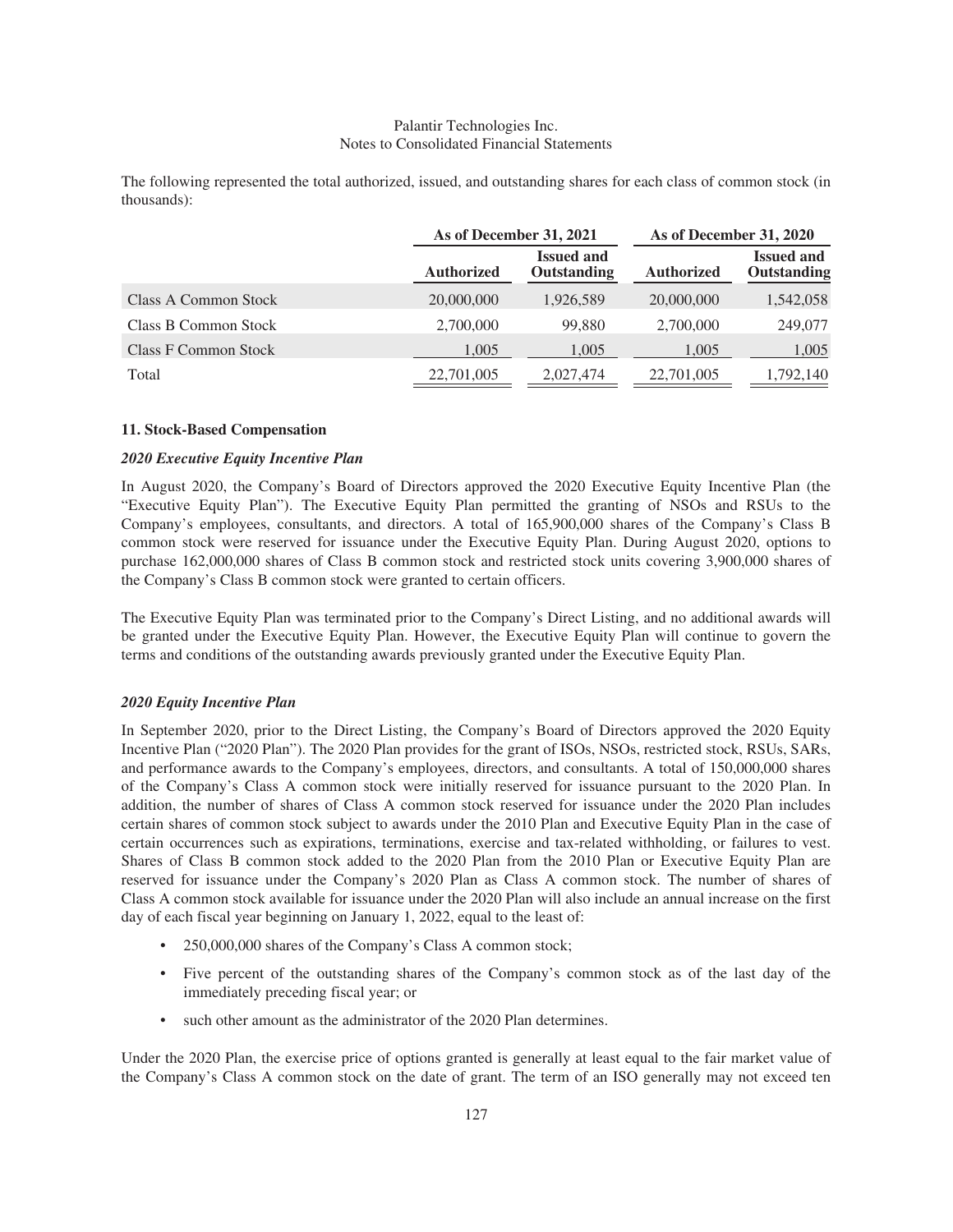years. Additionally, the exercise price of any ISO granted to a 10% stockholder shall not be less than 110% of the fair market value of the common stock on the date of grant, and the term of such option grant shall not exceed five years. Options and other equity awards become vested and, if applicable, exercisable based on terms determined by the Board of Directors or another plan administrator on the date of grant, which is typically four years for new employees and varies for subsequent grants.

### *Stock Options*

The following table summarizes stock option activity for the year ended December 31, 2021 (in thousands, except per share amounts):

|                                                           | <b>Options</b><br>Outstanding |    | Weighted-<br>Average<br><b>Exercise</b><br><b>Price Per</b><br><b>Share</b> | Weighted-<br>Average<br><b>Remaining</b><br><b>Contractual</b><br>Life (years) | Aggregate<br><b>Intrinsic Value</b> |
|-----------------------------------------------------------|-------------------------------|----|-----------------------------------------------------------------------------|--------------------------------------------------------------------------------|-------------------------------------|
| Balance as of December 31, 2020                           | 535,767                       | \$ | 6.12                                                                        | 7.99                                                                           | \$<br>9,340,245                     |
| Options exercised                                         | (178, 849)                    |    | 2.84                                                                        |                                                                                |                                     |
| Options canceled and forfeited                            | (6,966)                       |    | 5.12                                                                        |                                                                                |                                     |
| Balance as of December 31, 2021                           | 349,952                       | S  | 7.81                                                                        | 9.06                                                                           | \$<br>3,638,685                     |
| Options vested and exercisable as of<br>December 31, 2021 | 169,563                       | \$ | 5.10                                                                        | 7.75                                                                           | \$<br>2.223.706                     |

The aggregate intrinsic value of options outstanding, and vested and exercisable is calculated as the difference between the exercise price of the underlying options and the fair value of the Company's common stock as of December 31, 2021. The aggregate intrinsic value of options exercised during the years ended December 31, 2021, 2020, and 2019 was \$3.8 billion, \$974.2 million, and \$90.7 million, respectively, and is calculated based on the difference between the exercise price and the fair value of the Company's common stock on the exercise date.

There were no options granted during the year ended December 31, 2021. The weighted average grant-date fair value of options granted during the years ended December 31, 2020 and 2019 was \$2.57 and \$3.67 per share, respectively. The total grant-date fair value of options that vested during the years ended December 31, 2021, 2020, and 2019 was \$189.5 million, \$214.7 million, and \$229.4 million, respectively.

As of December 31, 2021, the unrecognized expense related to options outstanding was \$888.6 million, which is expected to be recognized over a weighted-average service period of eight years.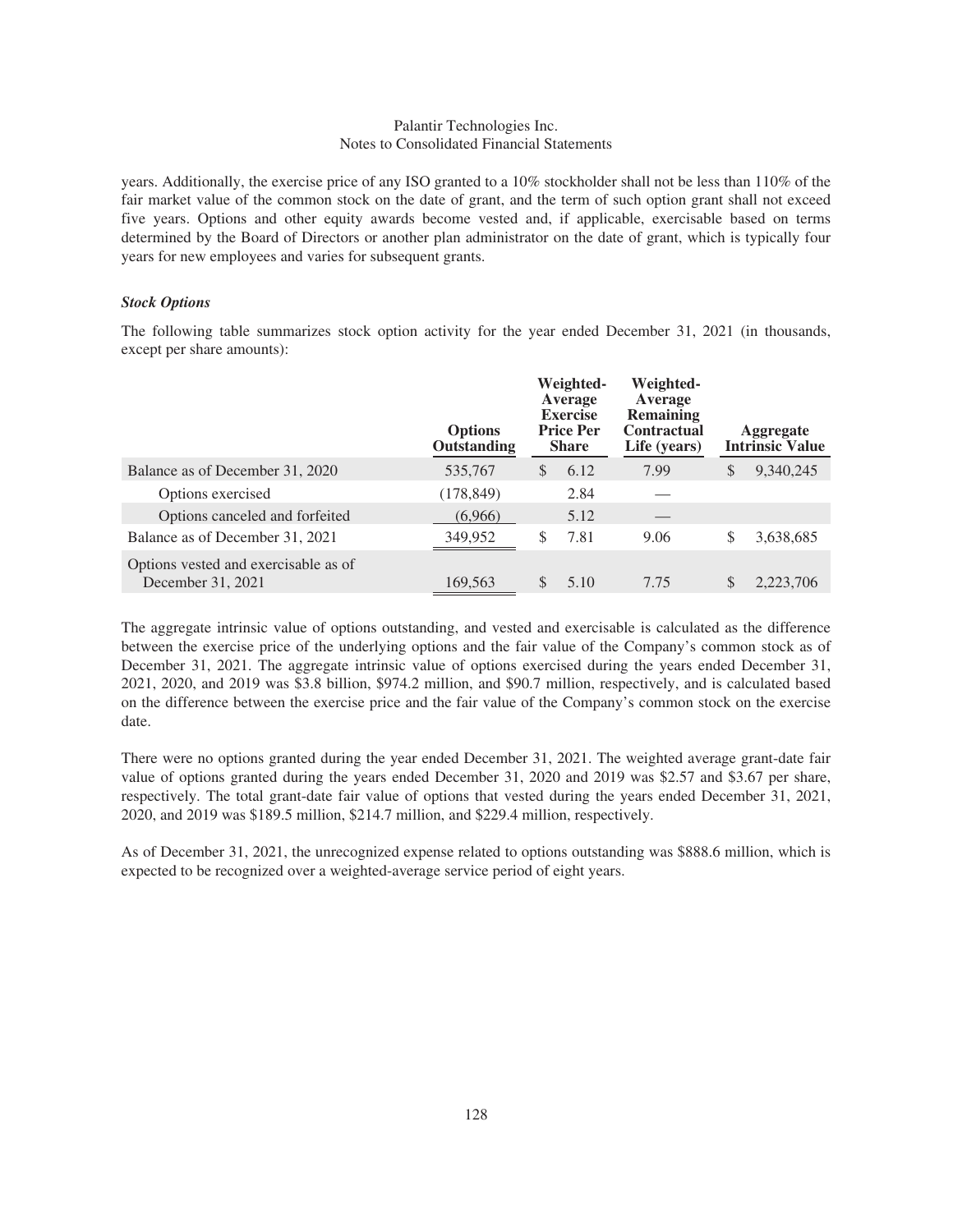### *Determination of Stock Option Fair Value*

The estimated grant-date fair value of all the Company's stock-based option awards was calculated using the Black-Scholes option-pricing model, based on the below assumptions. There were no options granted during the year ended December 31, 2021.

|                            | <b>Years Ended December 31,</b> |          |  |  |
|----------------------------|---------------------------------|----------|--|--|
|                            | 2020                            |          |  |  |
| Fair value of common stock | S.<br>7.60                      | 6.03     |  |  |
| Expected volatility        | 71.00%                          | 65.00%   |  |  |
| Expected term (in years)   | 12.04                           | 6.36     |  |  |
| Expected dividend yield    | $-\%$                           | $-\%$    |  |  |
| Risk-free interest rate    | $0.64\%$                        | $1.65\%$ |  |  |

## *RSUs*

The following table summarizes the RSU activity for the year ended December 31, 2021 (in thousands, except per share amounts):

|                                                       | <b>RSUs</b><br>Outstanding | <b>Weighted Average</b><br><b>Grant Date</b><br><b>Fair Value per</b><br><b>Share</b> |
|-------------------------------------------------------|----------------------------|---------------------------------------------------------------------------------------|
| RSUs unvested and outstanding as of December 31, 2020 | 184,870                    | 6.97                                                                                  |
| RSU <sub>s</sub> granted                              | 28,097                     | 24.08                                                                                 |
| RSU <sub>s</sub> vested                               | (50,350)                   | 8.36                                                                                  |
| RSU <sub>s</sub> canceled                             | (8, 868)                   | 8.07                                                                                  |
| RSUs unvested and outstanding as of December 31, 2021 | 153,749                    | 9.56                                                                                  |

Prior to September 30, 2020, the Company granted RSUs with both a service-based vesting condition and a liquidity event-related performance condition which was considered a performance-based vesting condition. The stock-based compensation expense related to such RSUs is recognized using the accelerated attribution method from the grant date. The service-based vesting period for these awards varies across service providers and is up to five years. The performance-based vesting condition for the RSUs was satisfied upon the Company's Direct Listing, which occurred on September 30, 2020. Additionally, subsequent to September 30, 2020 the Company granted RSUs with only a service based-based vesting condition. The stock-based compensation expense related to such RSUs is recognized ratably over the service period.

During the year ended December 31, 2020, the Company recognized \$940.0 million in stock-based compensation expense related to RSUs, of which \$769.5 million was recognized upon the Company's Direct Listing which satisfied the performance-based vesting condition. No compensation expense related to RSUs was recognized for the year ended December 31, 2019 as the performance-based vesting condition was not achieved.

The total grant-date fair value of RSUs vested during the years ended December 31, 2021 and 2020 was \$421.0 million and \$531.9 million. As of December 31, 2021, the total unrecognized stock-based compensation expense related to the RSUs outstanding was \$922.4 million, which is expected to be recognized over a weighted-average service period of three years.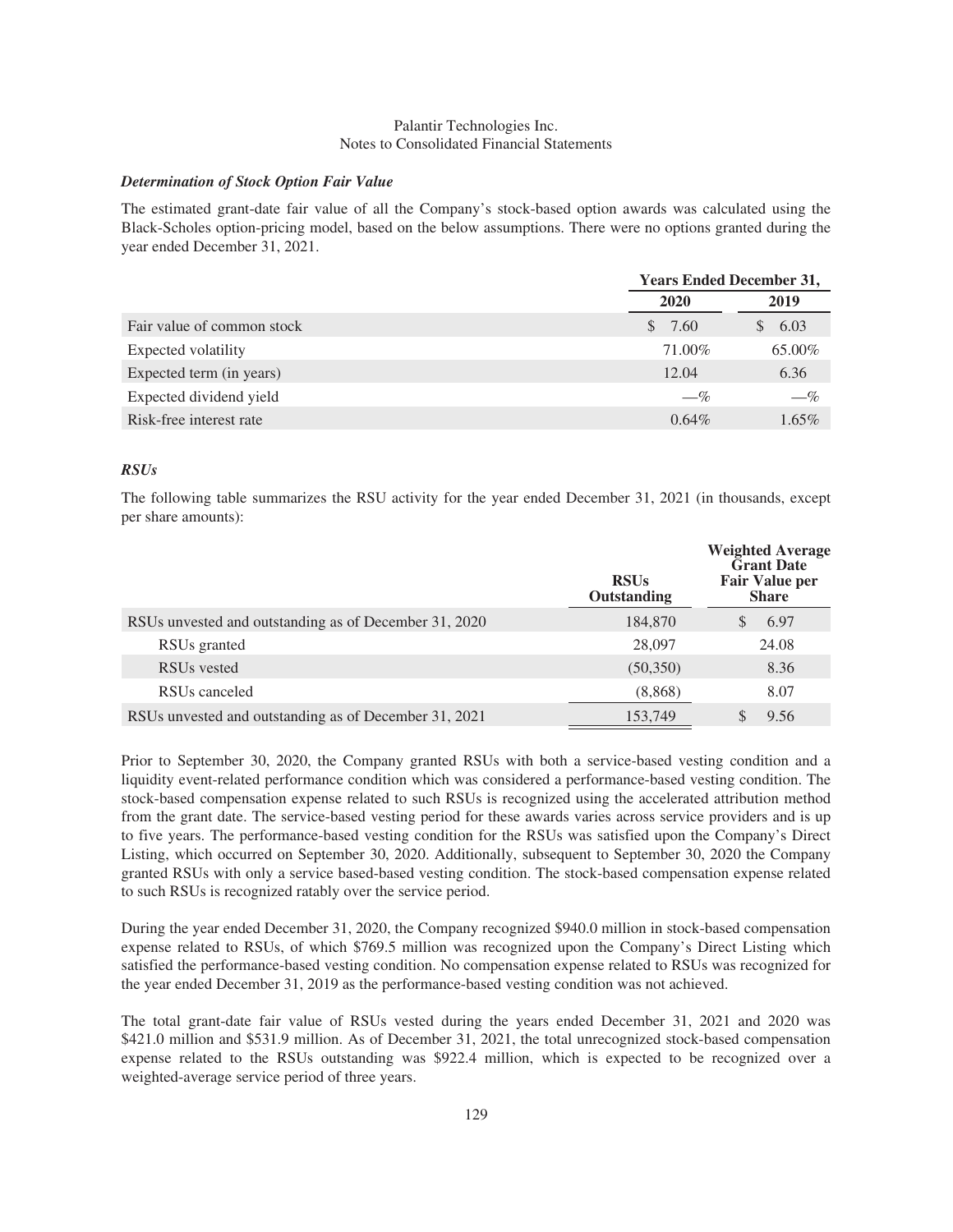# *Stock-based Compensation Expense*

Total stock-based compensation expense was as follows (in thousands):

|                                        | <b>Years Ended December 31,</b> |              |               |           |      |         |  |  |  |
|----------------------------------------|---------------------------------|--------------|---------------|-----------|------|---------|--|--|--|
|                                        |                                 | 2020<br>2021 |               |           | 2019 |         |  |  |  |
| Cost of revenue                        | <b>S</b>                        | 68.546       | $\mathcal{S}$ | 139,627   | S    | 27,904  |  |  |  |
| Sales and marketing                    |                                 | 242,910      |               | 398,205   |      | 79,215  |  |  |  |
| Research and development               |                                 | 150,298      |               | 357,063   |      | 67,933  |  |  |  |
| General and administrative             |                                 | 316,461      |               | 375,807   |      | 66,918  |  |  |  |
| Total stock-based compensation expense |                                 | 778.215      |               | 1,270,702 |      | 241,970 |  |  |  |

The Company did not recognize any tax benefits related to stock-based compensation expense during the year ended December 31, 2021, and it recognized tax benefits of \$18.2 million and \$6.4 million during the years ended December 31, 2020 and 2019, respectively.

## **12. Income Taxes**

Loss before provision for (benefit from) income taxes consisted of the following (in thousands):

|                                                 | <b>Years Ended December 31,</b> |            |  |             |  |   |            |  |
|-------------------------------------------------|---------------------------------|------------|--|-------------|--|---|------------|--|
|                                                 | 2021                            |            |  | 2020        |  |   | 2019       |  |
| <b>United States</b>                            | <sup>\$</sup>                   | (514,200)  |  | (1,203,682) |  | S | (580, 362) |  |
| Foreign                                         |                                 | 25,706     |  | 24.655      |  |   | 13,091     |  |
| Loss before provision for (benefit from) income |                                 |            |  |             |  |   |            |  |
| taxes                                           |                                 | (488, 494) |  | (1,179,027) |  | S | (567, 271) |  |

Provision for (benefit from) income taxes consisted of the following (in thousands):

|                                                 | <b>Years Ended December 31,</b> |           |                           |           |               |          |
|-------------------------------------------------|---------------------------------|-----------|---------------------------|-----------|---------------|----------|
|                                                 |                                 | 2021      | 2020                      |           |               | 2019     |
| Current:                                        |                                 |           |                           |           |               |          |
| Federal                                         | $\mathcal{S}$                   |           | $\boldsymbol{\mathsf{S}}$ |           | $\mathcal{S}$ |          |
| <b>State</b>                                    |                                 | (88)      |                           | 500       |               | 139      |
| Foreign                                         |                                 | (11, 343) |                           | 7,249     |               | 19,435   |
| Total current provision                         |                                 | (11, 431) |                           | 7,749     |               | 19,574   |
| Deferred:                                       |                                 |           |                           |           |               |          |
| Federal                                         |                                 | (111)     |                           |           |               |          |
| <b>State</b>                                    |                                 |           |                           |           |               |          |
| Foreign                                         |                                 | 43,427    |                           | (20, 385) |               | (7,199)  |
| Total deferred provision                        |                                 | 43,316    |                           | (20, 385) |               | (7, 199) |
| Total provision for (benefit from) income taxes | S                               | 31,885    | $\frac{1}{2}$             | (12, 636) | \$            | 12,375   |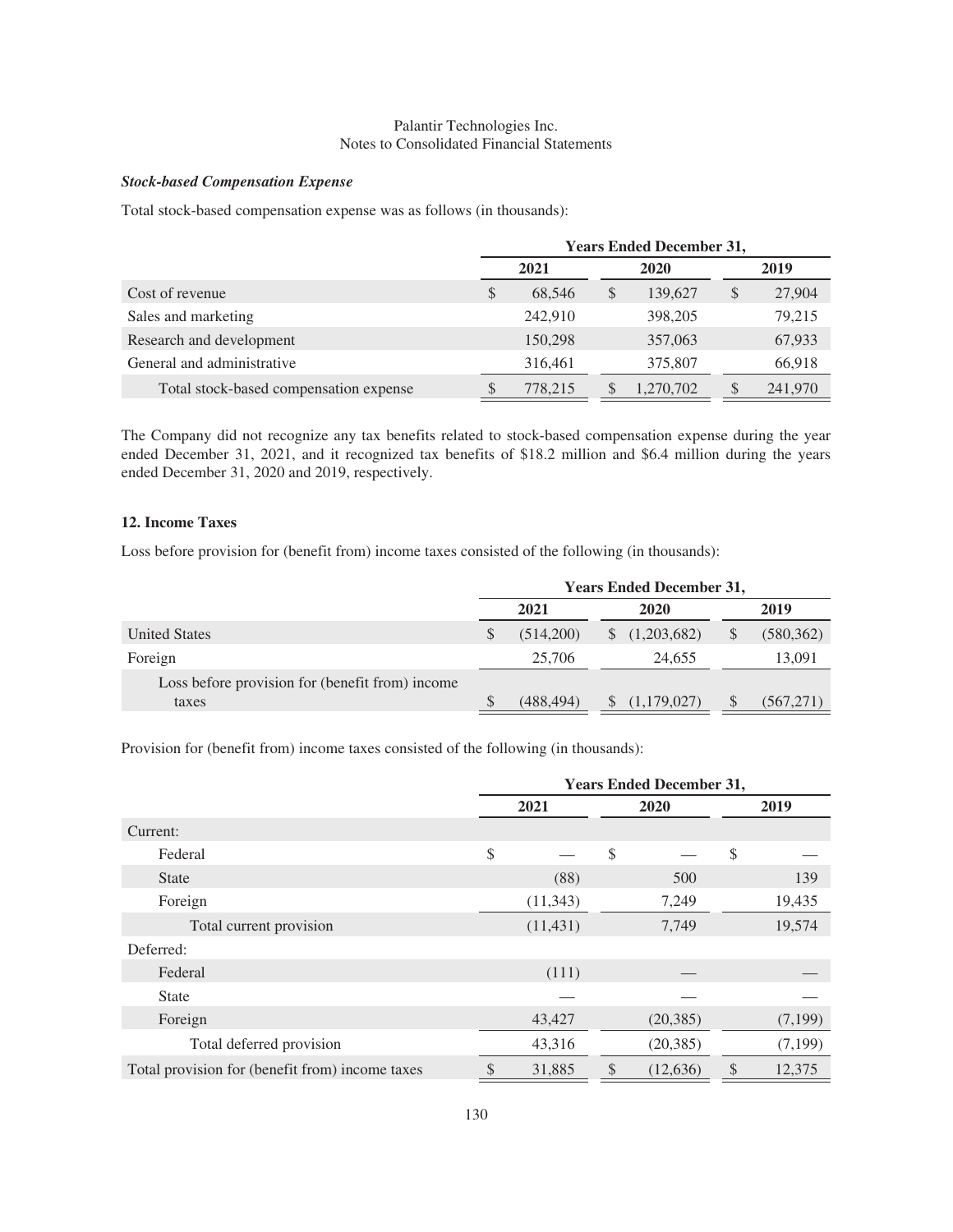A reconciliation of the expected tax provision (benefit) at the statutory federal income tax rate to the Company's recorded tax provision (benefit) consisted of the following (in thousands):

|                                                       | <b>Years Ended December 31,</b> |            |      |            |    |            |  |  |      |  |
|-------------------------------------------------------|---------------------------------|------------|------|------------|----|------------|--|--|------|--|
|                                                       | 2021                            |            | 2020 |            |    |            |  |  | 2019 |  |
| Expected tax (benefit) at U.S. federal statutory rate |                                 | (102, 584) | S    | (247, 596) | S  | (119, 127) |  |  |      |  |
| State income taxes - net of federal benefit           |                                 | (88)       |      | 500        |    | 139        |  |  |      |  |
| Foreign tax rate differential                         |                                 | 870        |      | (4,131)    |    | 25,430     |  |  |      |  |
| Research and development tax credits                  |                                 | (94, 591)  |      | (26, 294)  |    | (2,106)    |  |  |      |  |
| Stock-based compensation                              |                                 | (817, 839) |      | (194, 730) |    | (6,069)    |  |  |      |  |
| Non-deductible officers' compensation                 |                                 | 428,682    |      | 76,093     |    |            |  |  |      |  |
| Change in valuation allowance                         |                                 | 616,572    |      | 373,632    |    | 112,149    |  |  |      |  |
| Other                                                 |                                 | 863        |      | 9,890      |    | 1,959      |  |  |      |  |
| Total provision for (benefit from) income taxes       |                                 | 31,885     | \$   | (12, 636)  | \$ | 12,375     |  |  |      |  |

For the year ended December 31, 2021, the Company recorded a provision for income taxes compared to a benefit from income taxes for the year ended December 31, 2020, primarily due to the establishment of a full valuation allowance against its U.K. deferred tax assets during the fourth quarter of 2021, partially offset by a one-time benefit related to the refund of the Company's U.K. 2019 taxes paid based on the tax election to carry back the 2020 U.K. net tax operating losses.

For the year ended December 31, 2020, the Company recorded a benefit from income taxes compared to a provision for income taxes for the year ended December 31, 2019, primarily due to decreases in profits from our international operations and foreign benefits from stock-based compensation.

Deferred tax assets and liabilities are recognized for the future tax consequences of differences between the carrying amounts of assets and liabilities and their respective tax basis using enacted tax rates in effect for the year in which the differences are expected to reverse. Significant deferred tax assets and liabilities consisted of the following (in thousands):

|                                                          | As of December 31,       |              |
|----------------------------------------------------------|--------------------------|--------------|
|                                                          | 2021                     | 2020         |
| Net operating loss carryforwards                         | 1,497,774<br>S.          | 853,861<br>S |
| Reserves and accruals                                    | 43,348                   | 55,685       |
| Tax credit carryforwards                                 | 177,402                  | 68,626       |
| Stock-based compensation                                 | 212,163                  | 246,380      |
| Lease liabilities                                        | 59,787                   | 57,543       |
| Depreciation and amortization                            | 35,176                   | 28,970       |
| Gross deferred tax assets                                | 2,025,650                | 1,311,065    |
| Right-of-use assets                                      | (49,665)                 | (48, 120)    |
| Total net deferred tax assets before valuation allowance | 1,975,985                | 1,262,945    |
| Valuation allowance                                      | (1,977,565)              | (1,220,093)  |
| Net deferred tax assets                                  | <sup>\$</sup><br>(1,580) | 42,852<br>S  |

The Company performs an assessment of both positive and negative evidence when determining whether it is more likely than not that deferred tax assets are recoverable. Such assessment is required on a jurisdiction by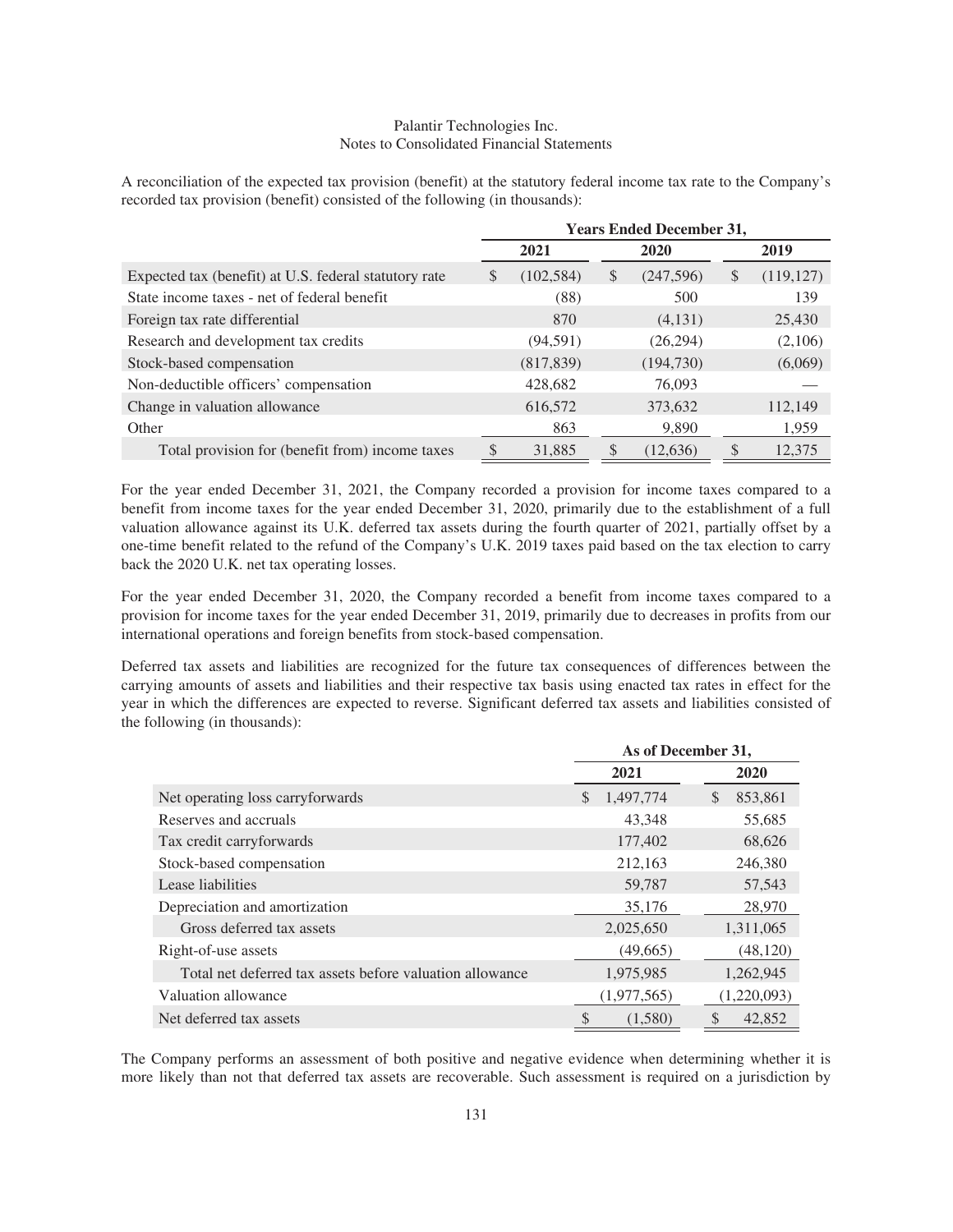jurisdiction basis. The Company reviews the recognition of deferred tax assets on a regular basis to determine if realization of such assets is more likely than not. A valuation allowance is provided when it is more likely than not that such assets will not be realized.

For the year ended December 31, 2021, the provision for income taxes increased compared to the year ended December 31, 2020, due to the Company's valuation allowance against its U.K. deferred tax assets. The Company maintains a full valuation allowance against its U.S. federal and state deferred tax assets. Additionally, due to the Company's current and projected U.K. tax losses, the Company has determined its U.K. deferred tax assets are currently not more likely than not to be realized, and accordingly, the Company established a full valuation allowance against its total net U.K. deferred tax assets.

As of December 31, 2021, the Company had U.S. federal and state net operating losses of approximately \$5.9 billion and \$2.9 billion, respectively. As of December 31, 2020, the Company had U.S. federal and state net operating losses of approximately \$3.6 billion and \$1.5 billion, respectively. The U.S. federal net operating loss carryforwards will expire at various dates beginning in 2024 through 2037 if not utilized, with the exception of \$4.3 billion which can be carried forward indefinitely. The state net operating loss carryforwards will expire at various dates beginning in 2022 through 2041 if not utilized. As of December 31, 2021, the Company has net operating losses in the U.K. of approximately \$333.0 million. The U.K. net operating losses can be carried forward indefinitely.

Additionally, as of December 31, 2021, the Company had federal and California research and development credits of approximately \$184.1 million and \$68.7 million, respectively. As of December 31, 2020, the Company had federal and California research and development credits of approximately \$85.1 million and \$66.0 million, respectively. The federal research and development credits will begin to expire in the years 2027 through 2041 if not utilized and the California research and development credits have no expiration date. Utilization of the net operating losses and research and development credit carryforwards may be subject to an annual limitation due to the ownership percentage change limitations provided by the Internal Revenue Code ("IRC") of 1986 and similar state provisions. The annual limitation may result in the expiration of the net operating loss and research and development credit carryforwards before utilization.

As of December 31, 2021, the Company had an immaterial amount of earnings indefinitely reinvested outside the U.S. The Company does not intend to repatriate these earnings and, accordingly, the Company does not provide for U.S. income taxes and foreign withholding tax on these earnings.

### *Uncertain Tax Positions*

A reconciliation of the gross unrecognized tax benefits consists of the following (in thousands):

|                                                                                 | <b>Years Ended December 31,</b> |           |             |        |   |         |  |
|---------------------------------------------------------------------------------|---------------------------------|-----------|-------------|--------|---|---------|--|
|                                                                                 |                                 | 2021      | <b>2020</b> |        |   | 2019    |  |
| Unrecognized tax benefit beginning of year                                      | S                               | 75,557    | S           | 31,702 | S | 27,812  |  |
| Increases in current year tax positions                                         |                                 | 19,638    |             | 43,855 |   | 6,301   |  |
| Increases in prior year tax positions                                           |                                 | 967       |             |        |   | 114     |  |
| Decreases in prior year tax positions                                           |                                 | (30, 895) |             |        |   | (1,829) |  |
| Decreases in prior year tax positions due to<br>settlements                     |                                 | (197)     |             |        |   | (696)   |  |
| Decreases in prior year tax positions due to lapse of<br>statute of limitations |                                 |           |             |        |   |         |  |
| Unrecognized tax benefit end of year                                            |                                 | 65,070    |             | 75,557 |   | 31,702  |  |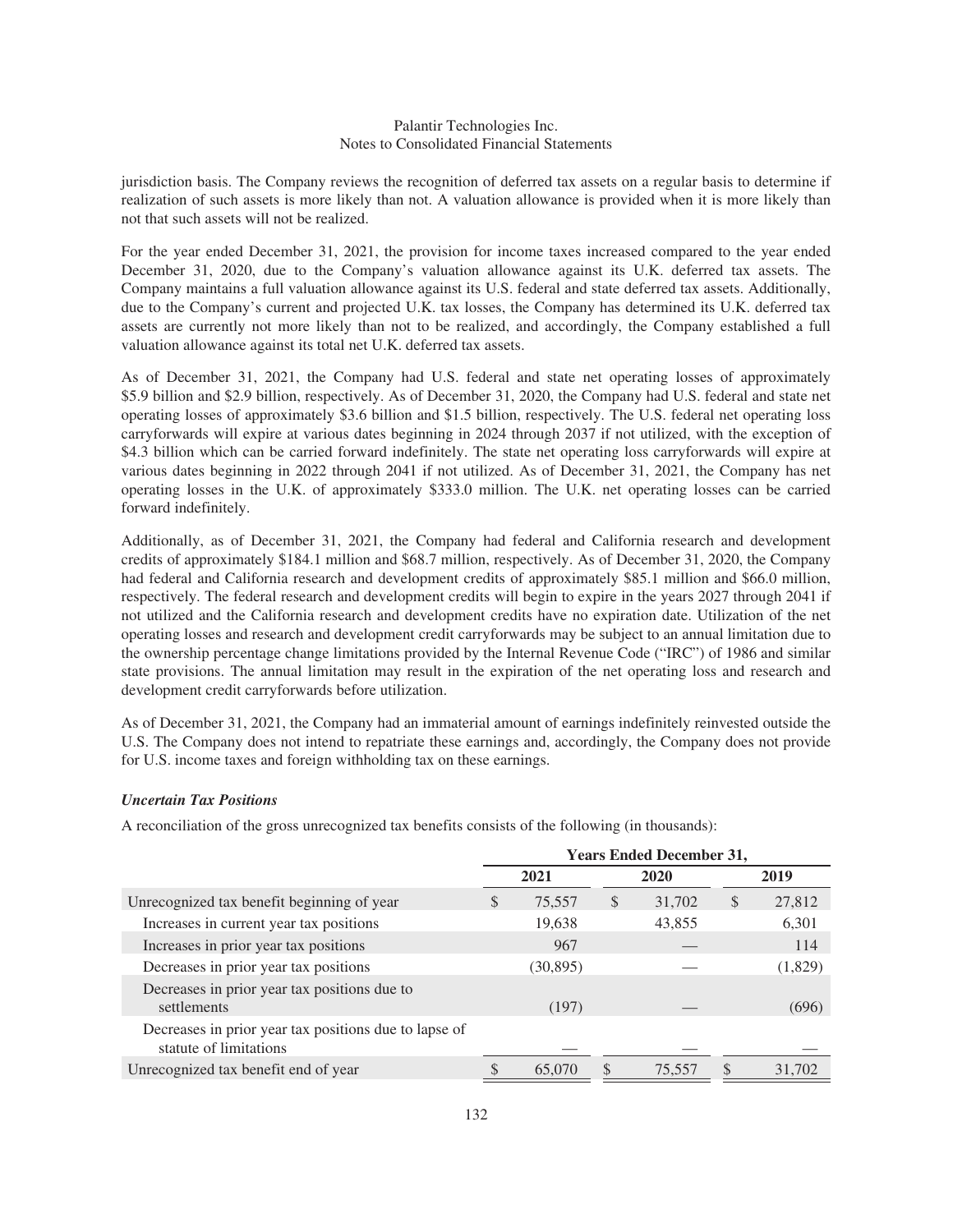For the years ended December 31, 2021, 2020, and 2019, the Company recorded gross unrecognized tax benefits of \$65.1 million, \$75.6 million, and \$31.7 million, respectively, that, if recognized, would not benefit the Company's effective tax rate due to the valuation allowance that currently offsets deferred tax assets.

As of December 31, 2021, no significant increases or decreases are expected to the Company's uncertain tax positions within the next twelve months.

It is the Company's policy to recognize interest and penalties related to income tax matters in income tax expense. The Company has accrued immaterial interest and penalties related to uncertain tax positions as of December 31, 2021 and has not accrued interest and penalties related to uncertain tax positions as of December 31, 2020.

The Company files U.S. federal, state, and foreign income tax returns in jurisdictions with varying statutes of limitation. The material jurisdictions where the Company is subject to potential examination by tax authorities are the U.S. (federal and state) for tax years 2004 through 2021 and the UK for tax years 2017 through 2021.

## **13. Net Loss Per Share Attributable to Common Stockholders**

The following table presents the calculation of basic and diluted net loss per share attributable to common stockholders (in thousands, except share and per share amounts):

|                                                                                 | As of December 31, |            |                |             |    |            |  |  |  |
|---------------------------------------------------------------------------------|--------------------|------------|----------------|-------------|----|------------|--|--|--|
|                                                                                 |                    | 2021       |                | 2020        |    | 2019       |  |  |  |
| <b>Numerator</b>                                                                |                    |            |                |             |    |            |  |  |  |
| Net loss                                                                        | \$                 | (520, 379) | $\mathbb{S}^-$ | (1,166,391) | \$ | (579, 646) |  |  |  |
| Less: Distributed earnings attributable to<br>participating securities          |                    |            |                |             |    | (8,481)    |  |  |  |
| Net loss attributable to common stockholders                                    | \$                 | (520, 379) | $\mathbb{S}$   | (1,166,391) | \$ | (588, 127) |  |  |  |
| Less: Change in fair value attributable to<br>participating securities          |                    |            |                | (5,483)     |    |            |  |  |  |
| Net loss attributable to common stockholders,<br>for diluted net loss per share |                    | (520, 379) | <sup>\$</sup>  | (1,171,874) | \$ | (588, 127) |  |  |  |
| <b>Denominator</b>                                                              |                    |            |                |             |    |            |  |  |  |
| Weighted-average shares used in computing net<br>loss per share, basic          |                    | 1,923,617  |                | 977,722     |    | 576,959    |  |  |  |
| Weighted-average shares used in computing net<br>loss per share, diluted        |                    | 1,923,617  |                | 979,330     |    | 576,959    |  |  |  |
| Net loss per share                                                              |                    |            |                |             |    |            |  |  |  |
| Net loss per share attributable to common<br>stockholders, basic                | \$                 | (0.27)     | \$             | (1.19)      | \$ | (1.02)     |  |  |  |
| Net loss per share attributable to common<br>stockholders, diluted              | \$                 | (0.27)     | \$             | (1.20)      | \$ | (1.02)     |  |  |  |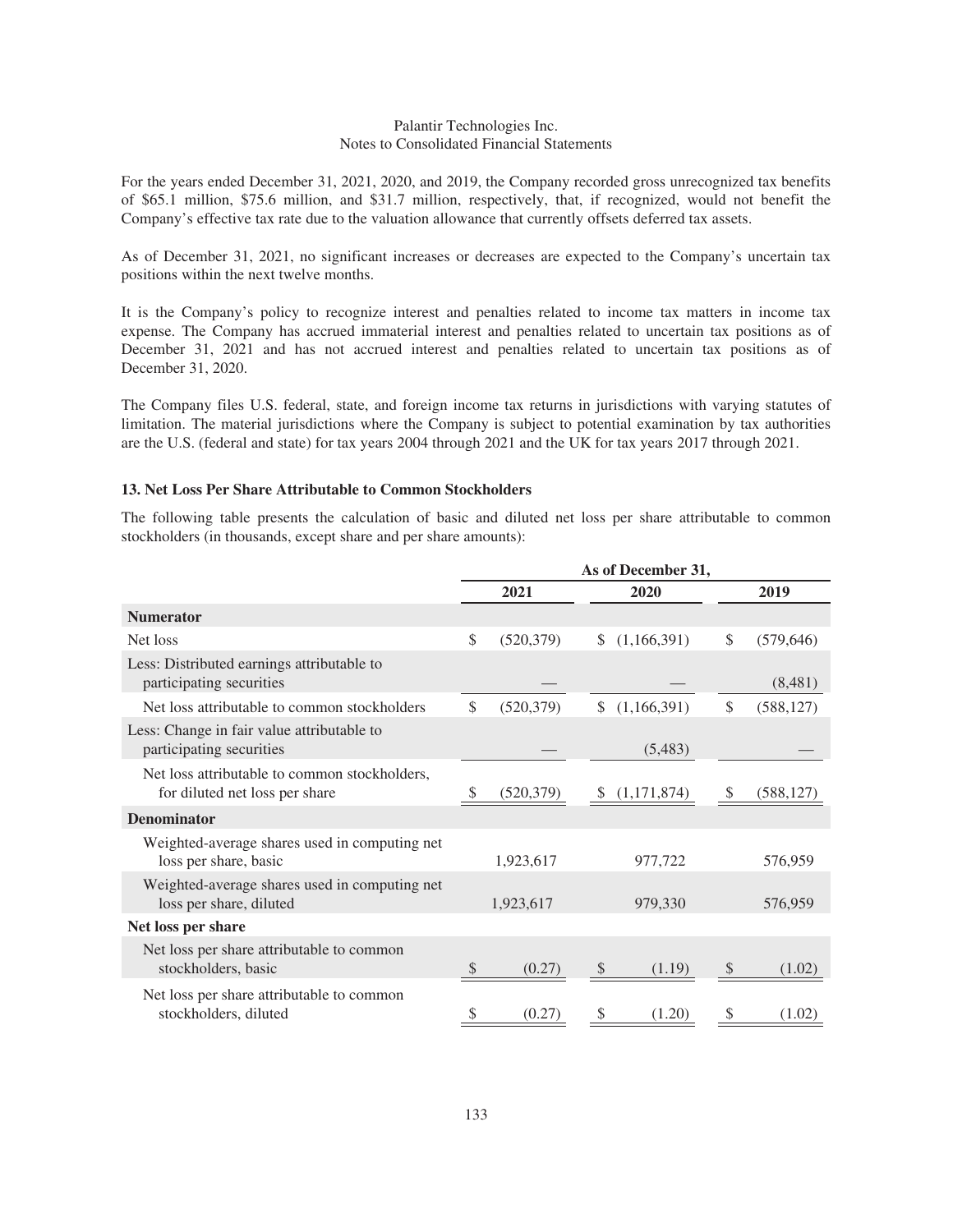The following outstanding potentially dilutive common stock equivalents have been excluded from the computation of diluted net loss per share attributable to common stockholders for the periods presented due to their anti-dilutive effect (in thousands):

|                                                                                | As of December 31, |         |           |  |  |  |  |  |  |
|--------------------------------------------------------------------------------|--------------------|---------|-----------|--|--|--|--|--|--|
|                                                                                | 2021               | 2020    | 2019      |  |  |  |  |  |  |
| Options and SARs issued and outstanding                                        | 349,977            | 535,792 | 497,541   |  |  |  |  |  |  |
| RSU <sub>s</sub> outstanding                                                   | 153,749            | 184,870 | 179,495   |  |  |  |  |  |  |
| Warrants to purchase common stock                                              | 13,042             | 19,068  | 993       |  |  |  |  |  |  |
| Growth units outstanding                                                       |                    | 3,583   | 3,583     |  |  |  |  |  |  |
| Redeemable convertible preferred stock                                         |                    |         | 4,017     |  |  |  |  |  |  |
| Convertible preferred stock                                                    |                    |         | 791,253   |  |  |  |  |  |  |
| Warrants to purchase redeemable convertible and<br>convertible preferred stock |                    |         | 21,832    |  |  |  |  |  |  |
| Total                                                                          | 516,768            | 743,313 | 1,498,714 |  |  |  |  |  |  |

### **14. Segment and Geographic Information**

The following reporting segment tables reflect the results of the Company's reportable operating segments consistent with the manner in which the CODM evaluates the performance of each segment and allocates the Company's resources. The CODM does not evaluate the performance of the Company's assets on a segment basis for internal management reporting and, therefore, such information is not presented.

Contribution is used, in part, to evaluate the performance of, and allocate resources to, each of the segments. A segment's contribution is calculated as segment revenue less the related costs of revenue and sales and marketing expenses. It excludes certain operating expenses that are not allocated to segments because they are separately managed at the consolidated corporate level. These unallocated costs include stock-based compensation expense, research and development expenses, and general and administrative expenses.

Financial information for each reportable segment was as follows (in thousands):

|                      | <b>Years Ended December 31,</b> |      |                                 |      |           |               |               |         |
|----------------------|---------------------------------|------|---------------------------------|------|-----------|---------------|---------------|---------|
|                      |                                 | 2021 |                                 |      | 2020      |               |               | 2019    |
| <b>Revenue:</b>      |                                 |      |                                 |      |           |               |               |         |
| Government           |                                 | \$   | 897,356                         | \$   | 610,198   |               | \$            | 345,521 |
| Commercial           |                                 |      | 644,533                         |      | 482,475   |               |               | 397,034 |
| Total revenue        |                                 |      | 1,541,889                       | S    | 1,092,673 |               | S             | 742,555 |
|                      |                                 |      | <b>Years Ended December 31,</b> |      |           |               |               |         |
|                      | 2021                            |      |                                 | 2020 |           |               | 2019          |         |
|                      | <b>Amount</b>                   | $\%$ | <b>Amount</b>                   |      | $\%$      |               | <b>Amount</b> | $\%$    |
| <b>Contribution:</b> |                                 |      |                                 |      |           |               |               |         |
| Government           | \$<br>541,883                   | 60%  | S<br>346,937                    |      | 57%       | <sup>\$</sup> | 79,606        | 23%     |
| Commercial           | 357,546                         | 55%  | 247,320                         |      | 51%       |               | 77,575        | 20%     |
| Total contribution   | \$<br>899,429                   | 58%  | \$<br>594,257                   |      | 54%       | \$            | 157.181       | 21%     |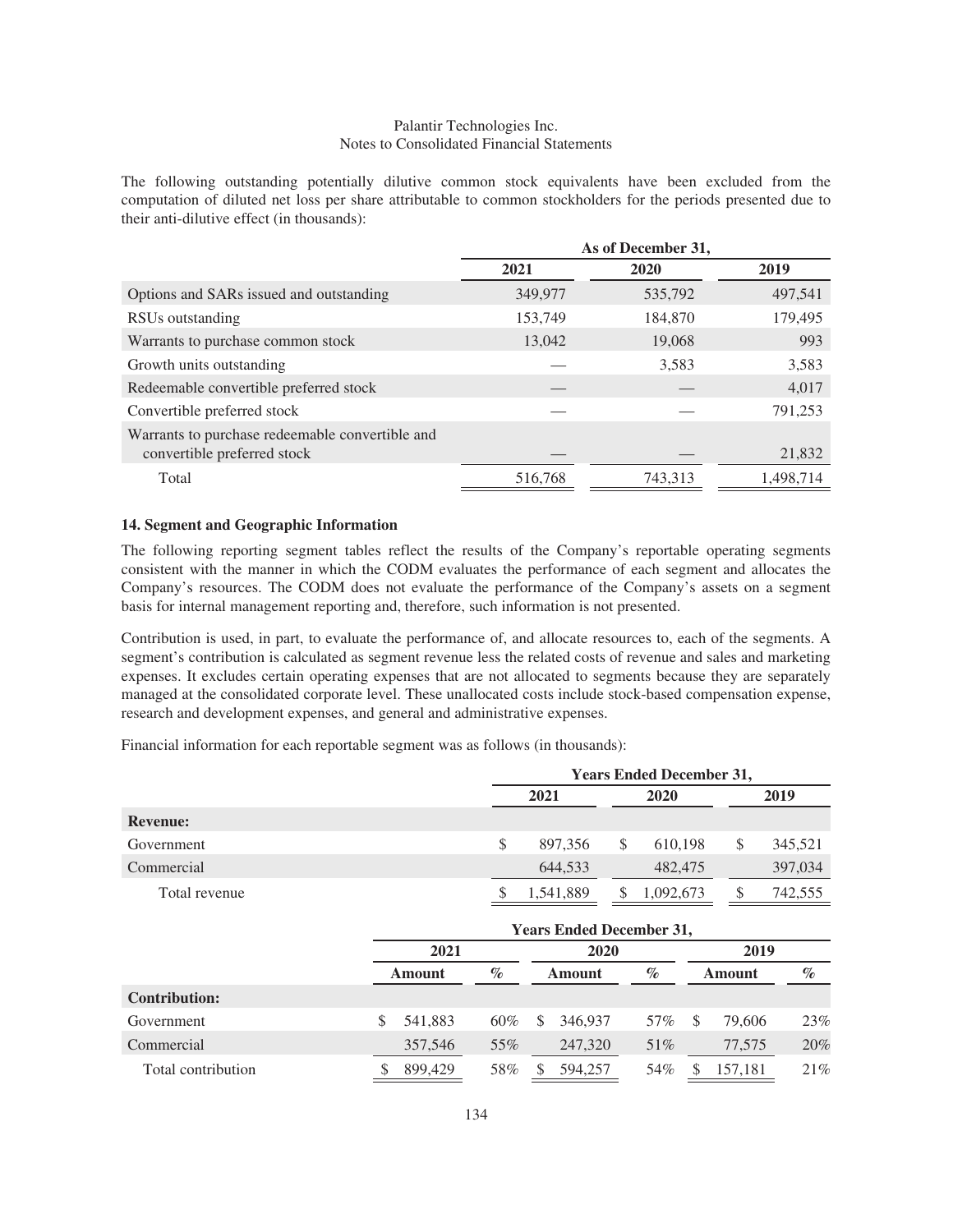The reconciliation of contribution to loss from operations is as follows (in thousands):

|                                                  | <b>Years Ended December 31,</b> |           |  |             |   |            |  |  |
|--------------------------------------------------|---------------------------------|-----------|--|-------------|---|------------|--|--|
|                                                  |                                 | 2021      |  | 2020        |   | 2019       |  |  |
| Loss from operations                             |                                 | (411,046) |  | (1,173,679) | S | (576, 444) |  |  |
| Research and development expenses <sup>(1)</sup> |                                 | 237,189   |  | 203,597     |   | 237,630    |  |  |
| General and administrative expenses (1)          |                                 | 295,071   |  | 293,637     |   | 254,025    |  |  |
| Total stock-based compensation expense           |                                 | 778,215   |  | 1,270,702   |   | 241,970    |  |  |
| Total contribution                               |                                 | 899,429   |  | 594,257     | S | 157,181    |  |  |

(1) Excludes stock-based compensation expense.

## *Geographic Information*

Revenue by geography is based on the customer's headquarters or agency location at the time of sale. Revenue is as follows (in thousands, except percentages):

|                      | <b>Years Ended December 31,</b> |      |      |               |        |      |               |      |
|----------------------|---------------------------------|------|------|---------------|--------|------|---------------|------|
|                      | 2021                            |      | 2020 |               |        | 2019 |               |      |
|                      | <b>Amount</b>                   | $\%$ |      | <b>Amount</b> | $\%$   |      | <b>Amount</b> | $\%$ |
| <b>Revenue:</b>      |                                 |      |      |               |        |      |               |      |
| <b>United States</b> | \$<br>879,156                   | 57%  | -S   | 573,549       | 52%    | S    | 295,753       | 40%  |
| United Kingdom       | 173,362                         | 11%  |      | 132,427       | $12\%$ |      | 120,185       | 16%  |
| France               | 85,652                          | 6%   |      | 97,702        | $9\%$  |      | 76,220        | 10%  |
| Rest of world $(1)$  | 403,719                         | 26%  |      | 288,995       | 27%    |      | 250,397       | 34%  |
| Total revenue        | 1,541,889                       | 100% |      | 1,092,673     | 100%   |      | 742,555       | 100% |

(1) No other country represents 10% or more of total revenue for the years ended December 31, 2021, 2020, or 2019.

Property and equipment, net is attributed to the Company's office locations as follows (in thousands, except percentages):

|                                   |             | As of December 31, |               |      |  |
|-----------------------------------|-------------|--------------------|---------------|------|--|
|                                   | 2021        |                    |               |      |  |
|                                   | Amount      | $\%$               | <b>Amount</b> | $\%$ |  |
| Property and equipment, net:      |             |                    |               |      |  |
| <b>United States</b>              | 18,728<br>S | 60%                | 13,268<br>S.  | 45%  |  |
| United Kingdom                    | 8,375       | $27\%$             | 13,325        | 45%  |  |
| Rest of world                     | 4.201       | 13%                | 2.948         | 10%  |  |
| Total property and equipment, net | 31,304      | $100\%$            | 29.541        | 100% |  |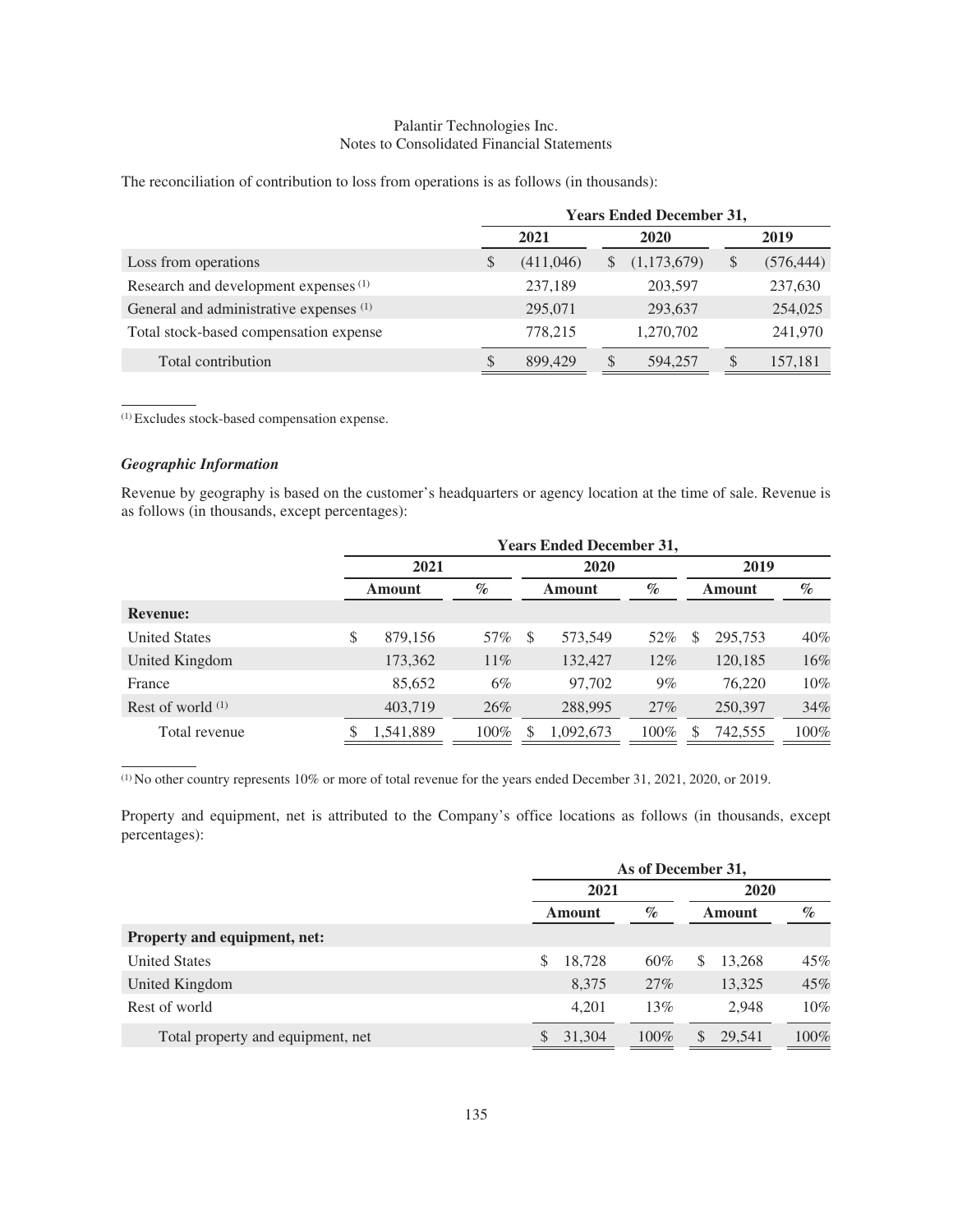## **15. Subsequent Events**

From January 1, 2022 to the date of this filing, the Company purchased 5.4 million shares for an aggregate purchase price of \$43.5 million, which were reflected as commitments in *Note 9. Commitments and Contingencies- Investment Commitments* as of December 31, 2021, as set forth in the following table (in thousands):

| <b>Entity</b>       |       | <b>Share Amount</b> Investment Amount |        |
|---------------------|-------|---------------------------------------|--------|
| <b>Fast Radius</b>  | 2,000 |                                       | 20,000 |
| <b>Energy Vault</b> | 850   |                                       | 8,500  |
| Tritium             | 2.500 |                                       | 15,000 |
| Total investments   | 5,350 |                                       | 43,500 |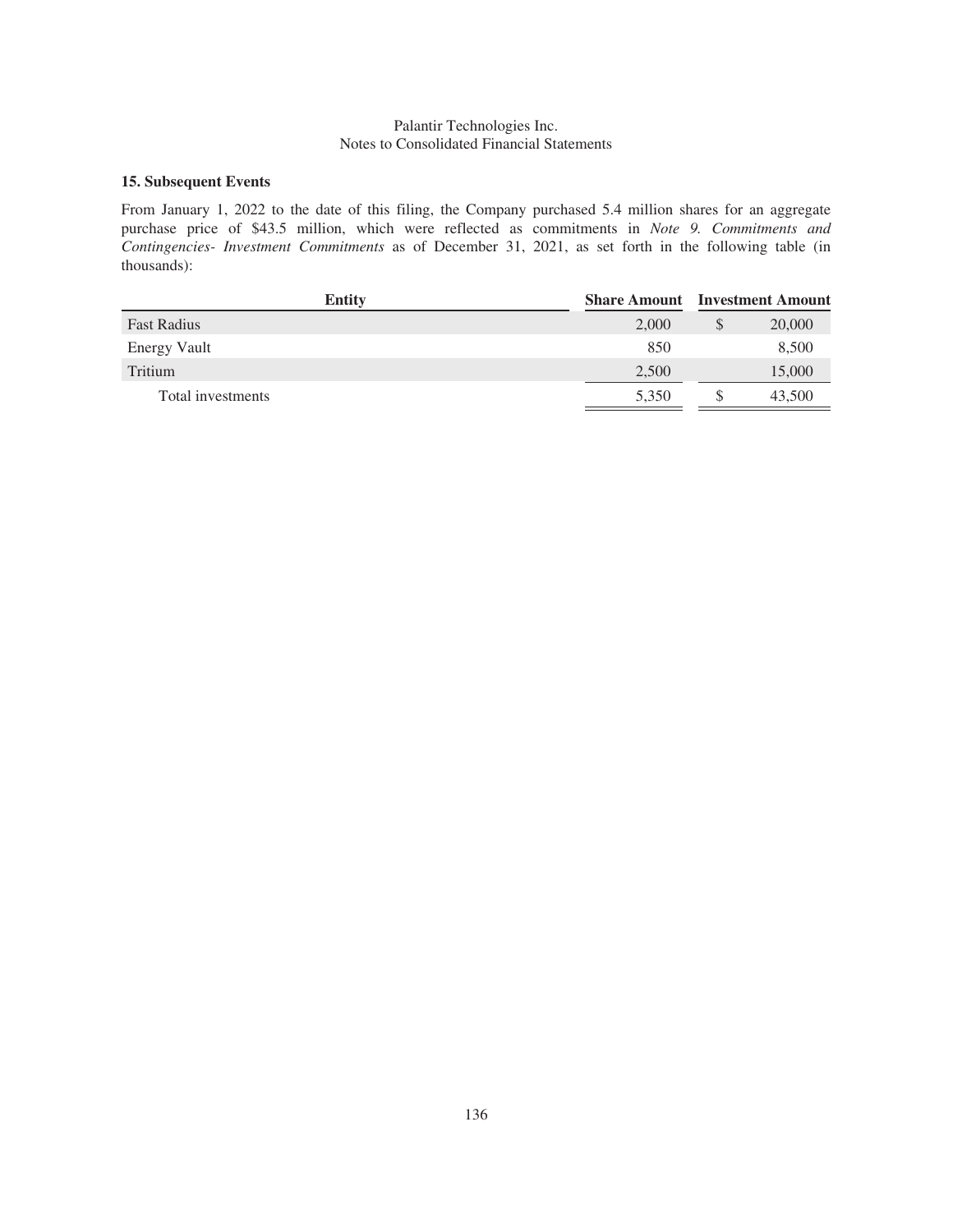## **ITEM 9. CHANGES IN AND DISAGREEMENTS WITH ACCOUNTANTS ON ACCOUNTING AND FINANCIAL DISCLOSURE**

None.

#### **ITEM 9A.CONTROLS AND PROCEDURES**

#### **Evaluation of Disclosure Controls and Procedures**

Our disclosure controls and procedures are designed to ensure that information we are required to disclose in reports that we file or submit under the Securities Exchange Act of 1934, as amended (the "Exchange Act") is recorded, processed, summarized, and reported within the time periods specified in SEC rules and forms, and that such information is accumulated and communicated to our management, including our Chief Executive Officer and Chief Financial Officer, as appropriate, to allow timely decisions regarding required disclosure.

Our management, with the participation and supervision of our Chief Executive Officer and our Chief Financial Officer, have evaluated the effectiveness of our disclosure controls and procedures (as defined in Rules 13a-15(e) and 15d-15(e) under the Exchange Act) as of the end of the period covered by this Annual Report on Form 10-K. Based on such evaluation, our Chief Executive Officer and Chief Financial Officer have concluded that as of such date, our disclosure controls and procedures were, in design and operation, effective at a reasonable assurance level.

#### **Management's Report on Internal Control Over Financial Reporting**

Our management is responsible for establishing and maintaining adequate internal control over financial reporting, as defined in Rule 13a-15(f) of the Exchange Act. Under the supervision and with the participation of our principal executive officer and principal financial officer and oversight of the Board of Directors, we conducted an evaluation of the effectiveness of our internal control over financial reporting based on the criteria set forth in Internal Control—Integrated Framework issued by the Committee of Sponsoring Organizations of the Treadway Commission (2013 framework). Based on our evaluation, management concluded that our internal control over financial reporting was effective as of December 31, 2021.

Our independent registered public accounting firm, Ernst & Young LLP, has issued an audit report with respect to our internal control over financial reporting, which is included in *Part II, Item 8, "Financial Statements and Supplementary Data"*, of this Annual Report on Form 10-K.

#### **Changes in Internal Controls Over Financial Reporting**

There were no changes in our internal control over financial reporting identified in connection with the evaluation required by Rule 13a-15(d) and 15d-15(d) of the Exchange Act that occurred during the period covered by this Annual Report on Form 10-K that have materially affected, or are reasonably likely to materially affect, our internal control over financial reporting.

#### **Inherent Limitations on the Effectiveness of Controls**

The effectiveness of any system of internal control over financial reporting, including ours, is subject to inherent limitations, including the exercise of judgment in designing, implementing, operating, and evaluating the controls and procedures, and the inability to eliminate misconduct completely. Accordingly, in designing and evaluating the disclosure controls and procedures, management recognizes that any system of internal control over financial reporting, including ours, no matter how well designed and operated, can only provide reasonable, not absolute assurance of achieving the desired control objectives. In addition, the design of disclosure controls and procedures must reflect the fact that there are resource constraints and that management is required to apply its judgment in evaluating the benefits of possible controls and procedures relative to their costs. Moreover,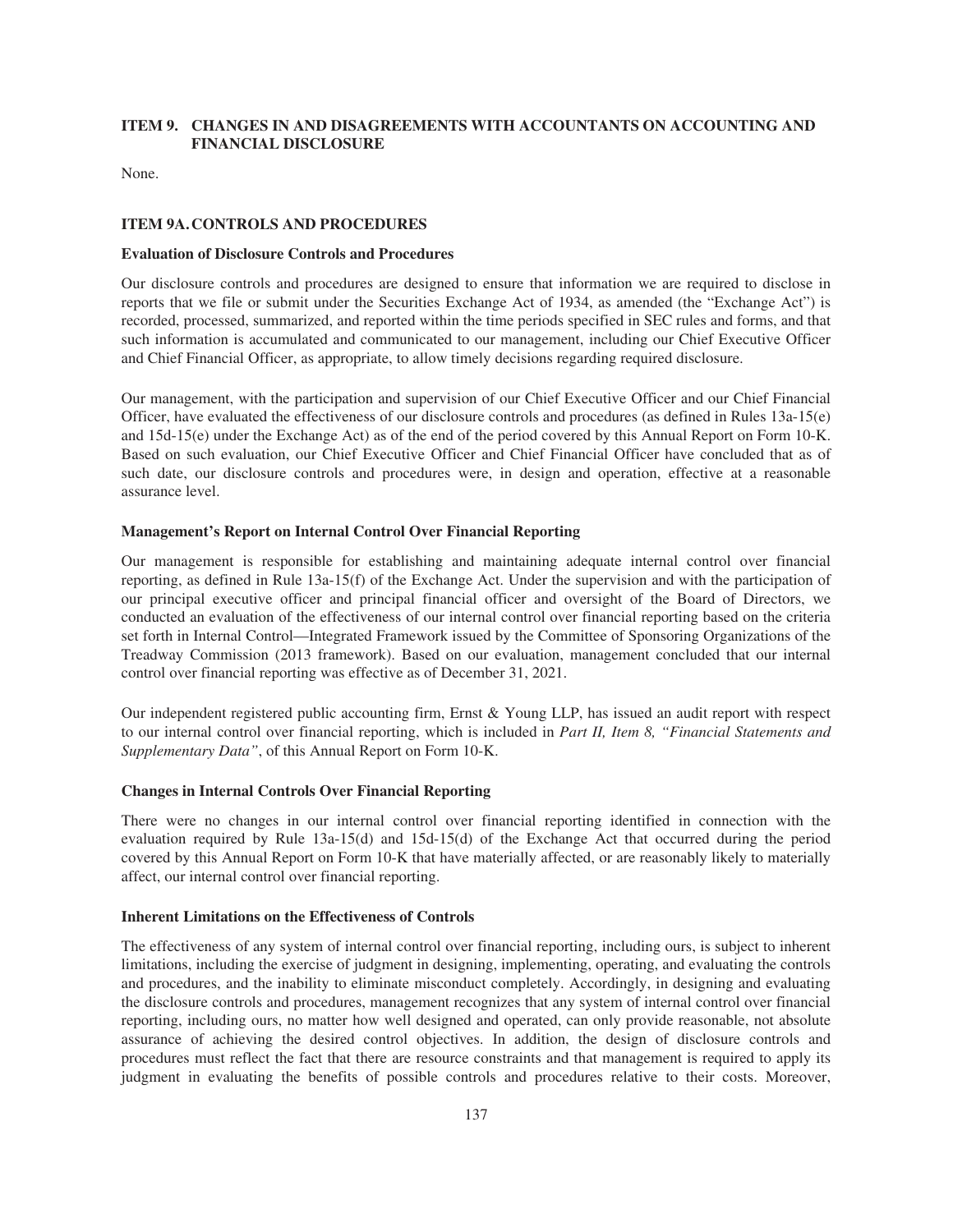projections of any evaluation of effectiveness to future periods are subject to the risk that controls may become inadequate because of changes in conditions, or that the degree of compliance with the policies or procedures may deteriorate. We intend to continue to monitor and upgrade our internal controls as necessary or appropriate for our business but cannot assure you that such improvements will be sufficient to provide us with effective internal control over financial reporting.

### **ITEM 9B. OTHER INFORMATION**

None.

### **ITEM 9C. DISCLOSURE REGARDING FOREIGN JURISDICTIONS THAT PREVENT INSPECTIONS.**

None.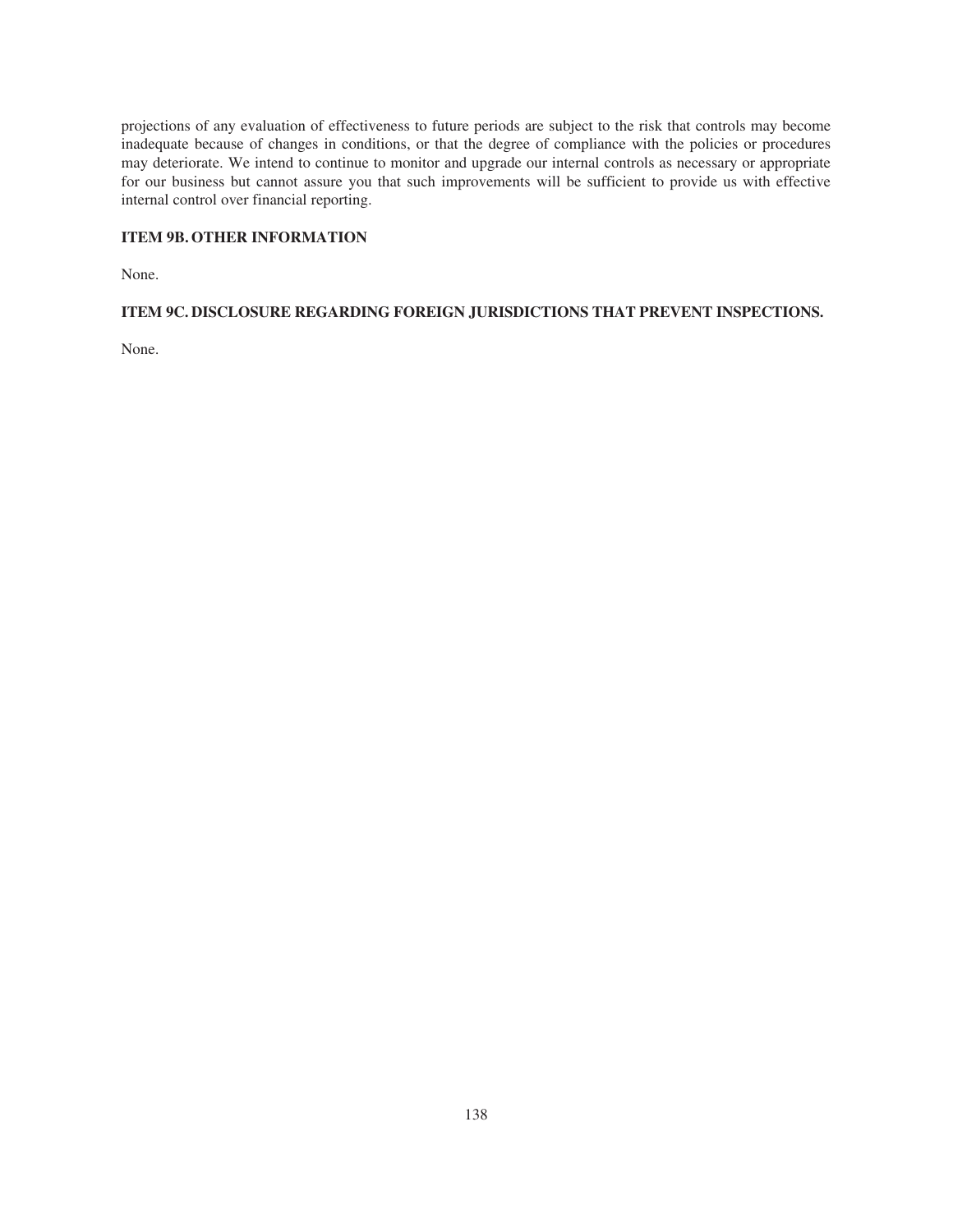### **PART III**

### **ITEM 10. DIRECTORS, EXECUTIVE OFFICERS AND CORPORATE GOVERNANCE**

The information called for by this item will be set forth in our Proxy Statement for the 2022 Annual Meeting of Stockholders to be filed with the SEC within 120 days of the fiscal year ended December 31, 2021 ("Proxy Statement") and is incorporated herein by reference.

Our Board of Directors has adopted a code of conduct that applies to all of our employees, officers, and directors, including our Chief Executive Officer, Chief Financial Officer, and other executive and senior financial officers. The full text of our code of conduct is posted on the investor relations page on our website, which is located at https://investors.palantir.com. We intend to satisfy the disclosure requirement under Item 5.05 of Form 8-K regarding amendment to, or waiver from, a provision of our code of conduct by posting such information on the website address and location specified above.

### **ITEM 11. EXECUTIVE COMPENSATION**

The information called for by this item will be set forth in our Proxy Statement and is incorporated herein by reference.

# **ITEM 12. SECURITY OWNERSHIP OF CERTAIN BENEFICIAL OWNERS AND MANAGEMENT AND RELATED STOCKHOLDER MATTERS**

The information required by this item will be set forth in our Proxy Statement and is incorporated herein by reference.

# **ITEM 13. CERTAIN RELATIONSHIPS AND RELATED TRANSACTIONS, AND DIRECTOR INDEPENDENCE**

The information, if any, required by this item will be set forth in our Proxy Statement and is incorporated herein by reference.

## **ITEM 14. PRINCIPAL ACCOUNTANT FEES AND SERVICES**

The information required by this item will be set forth in our Proxy Statement and is incorporated herein by reference.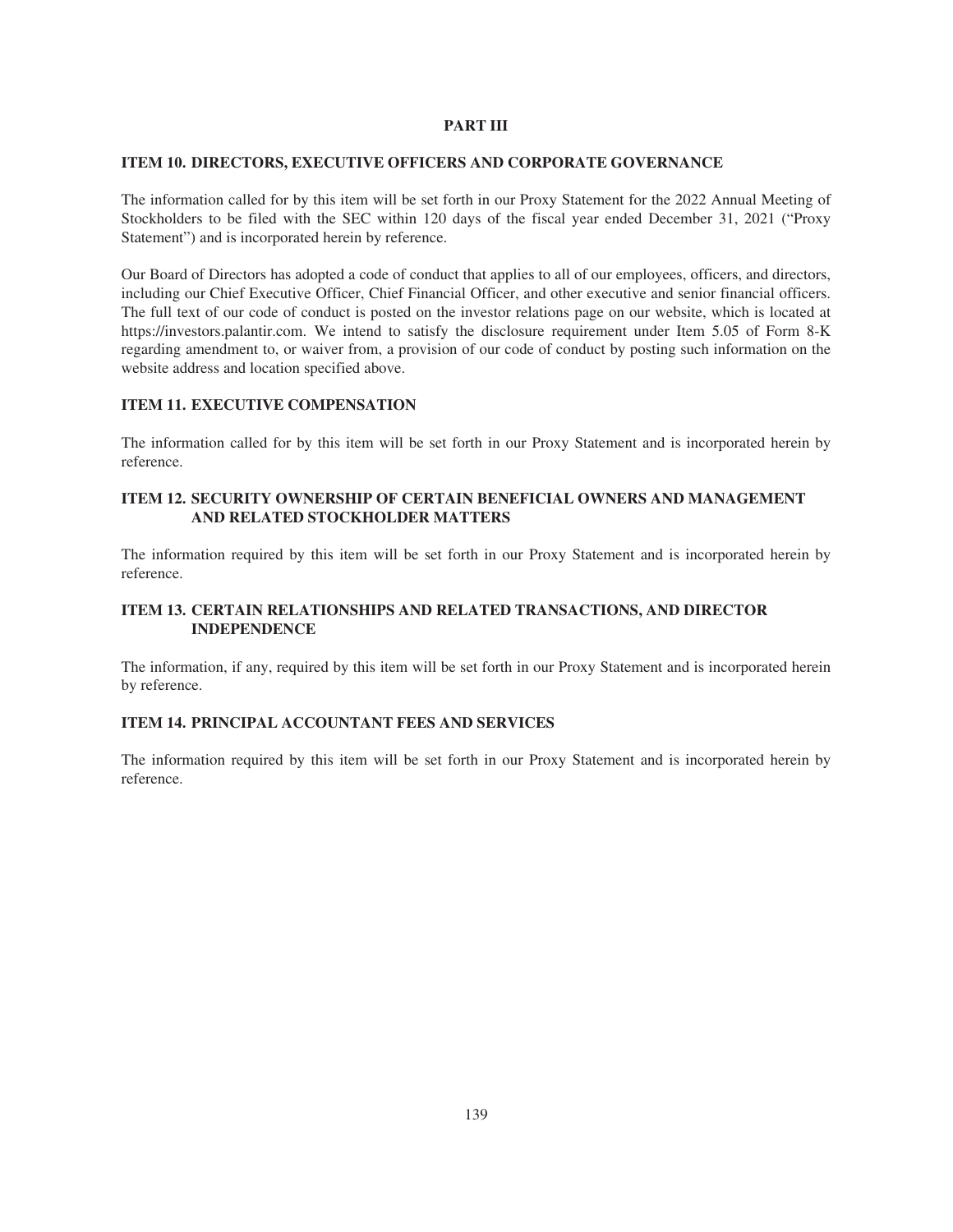## **PART IV**

# **ITEM 15. EXHIBIT AND FINANCIAL STATEMENT SCHEDULES**

(a) We have filed the following documents as part of this Annual Report on Form 10-K:

#### 1. Financial Statements

See Index under Part II, Item 8 of this Annual Report on Form 10-K.

### 2. Financial Statement Schedules

Schedules not listed above have been omitted because they are not required, because they are not applicable, or because the required information is otherwise included.

## 3. Exhibits

The exhibits listed below are filed as part of this Annual Report on Form 10-K or are incorporated herein by reference, in each case as indicated below.

|                                 |                                                                                                                                                       | <b>Incorporated by Reference</b> |                    |                |                       |  |
|---------------------------------|-------------------------------------------------------------------------------------------------------------------------------------------------------|----------------------------------|--------------------|----------------|-----------------------|--|
| <b>Exhibit</b><br><b>Number</b> | <b>Description</b>                                                                                                                                    | Form                             | <b>File</b><br>No. | <b>Exhibit</b> | <b>Filing</b><br>Date |  |
| 3.1                             | certificate<br>Amended<br>restated<br>and<br>of<br>incorporation of the registrant.                                                                   | $10-Q$                           | 001-39540          | 3.1            | November 13, 2020     |  |
| 3.2                             | Amended and restated bylaws of the<br>registrant.                                                                                                     | $10-o$                           | 001-39540          | 3.2            | November 13, 2020     |  |
| 4.1                             | Form of Class A common stock certificate<br>of the registrant.                                                                                        | $S-1$                            | 333-248413         | 4.1            | August 25, 2020       |  |
| 4.2                             | Amended and Restated Investors' Rights<br>Agreement among the registrant and certain<br>holders of its capital stock, dated as of<br>August 24, 2020. | $S-1/A$                          | 333-248413         | 4.2            | September 14, 2020    |  |
| 4.3                             | Form of Series I convertible preferred stock<br>lead investor IPO warrant.                                                                            | $S-1$                            | 333-248413         | 4.6            | August 25, 2020       |  |
| 4.4                             | Form of Series I convertible preferred stock<br><b>IPO</b> warrant.                                                                                   | $S-1$                            | 333-248413         | 4.7            | August 25, 2020       |  |
| $4.5*$                          | Description of Capital Stock of Palantir<br>Technologies Inc.                                                                                         |                                  |                    |                |                       |  |
| 9.1                             | Founder Voting Agreement.                                                                                                                             | $S-1/A$                          | 333-248413         | 9.1            | September 21, 2020    |  |
| 9.2                             | Founder Voting Trust Agreement.                                                                                                                       | $S-1/A$                          | 333-248413         | 9.2            | September 18, 2020    |  |
| $10.1+$                         | of<br>Indemnification<br>Agreement<br>Form<br>between the registrant and each of its<br>directors and executive officers.                             | $S-1$                            | 333-248413         | 10.1           | September 9, 2020     |  |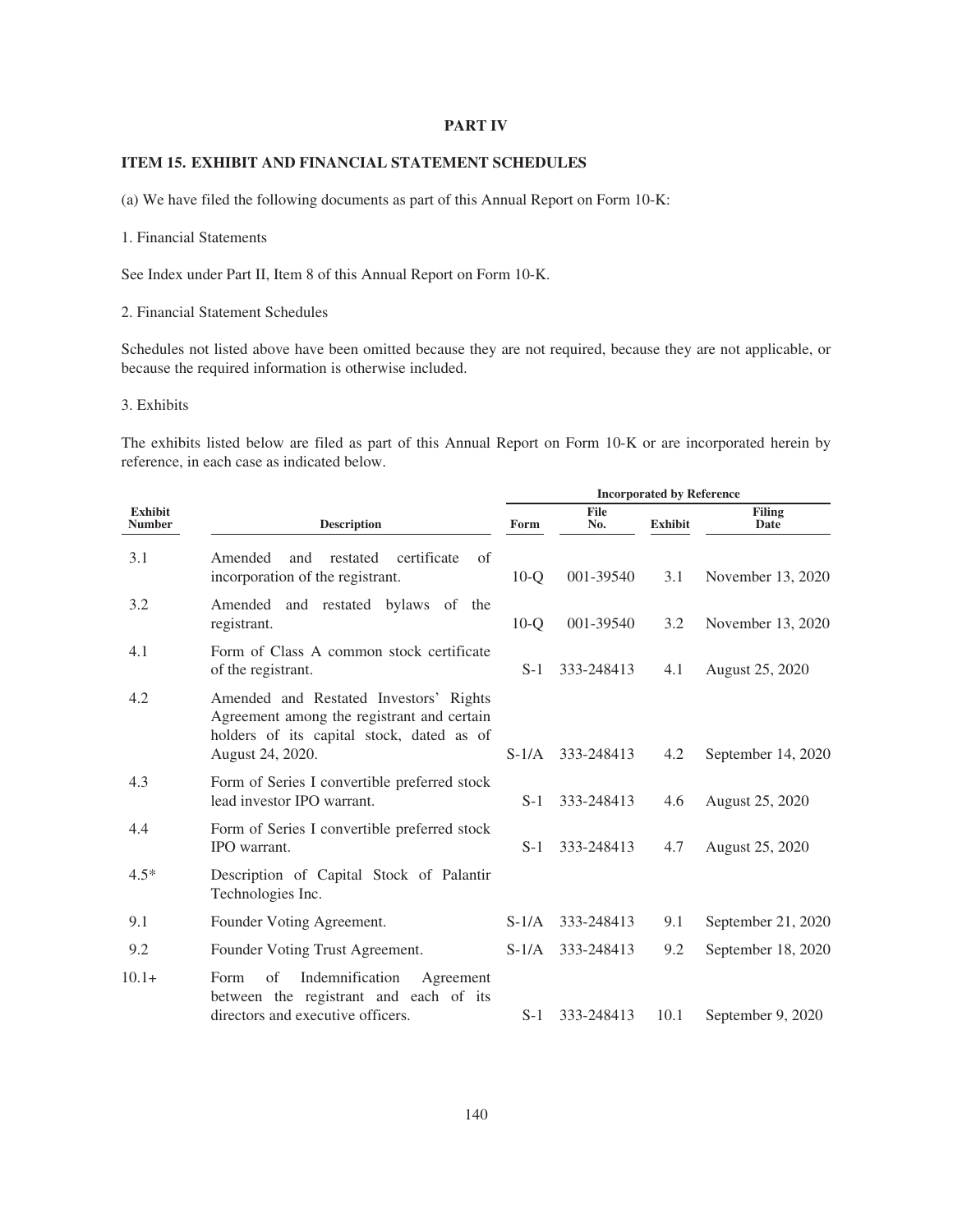|                                 |                                                                                                                                                                                                                                                                                                                                                                                                                                                                                                                                                                  | <b>Incorporated by Reference</b> |                    |                |                       |
|---------------------------------|------------------------------------------------------------------------------------------------------------------------------------------------------------------------------------------------------------------------------------------------------------------------------------------------------------------------------------------------------------------------------------------------------------------------------------------------------------------------------------------------------------------------------------------------------------------|----------------------------------|--------------------|----------------|-----------------------|
| <b>Exhibit</b><br><b>Number</b> | <b>Description</b>                                                                                                                                                                                                                                                                                                                                                                                                                                                                                                                                               | Form                             | <b>File</b><br>No. | <b>Exhibit</b> | <b>Filing</b><br>Date |
| 10.2                            | Amendment No. 11 to Revolving Credit<br>Agreement and Incremental Agreement,<br>dated as of April 1, 2021, among the<br>registrant, Palantir USG, Inc., the lenders<br>party thereto, and Morgan Stanley Senior<br>Funding, Inc., as Administrative Agent<br>(including the Credit Agreement, dated as of<br>October 7, 2014, and the Pledge and<br>Agreement,<br>dated<br>Security<br>as<br>of<br>December 20, 2019, each as amended and<br>restated, and each among the registrant,<br>Morgan Stanley Senior Funding, Inc., and<br>the other parties thereto). | $8-K$                            | 001-39540          | 10.1           | April 2, 2021         |
| $10.3+$                         | Palantir Technologies Inc. 2020 Equity<br>Incentive Plan and related form agreements.                                                                                                                                                                                                                                                                                                                                                                                                                                                                            | $S-1/A$                          | 333-248413         | 10.3           | September 9, 2020     |
| $10.4+$                         | Palantir Technologies Inc. Amended 2010<br>Equity Incentive Plan and related form<br>agreements.                                                                                                                                                                                                                                                                                                                                                                                                                                                                 | $S-1/A$                          | 333-248413         | 10.4           | September 3, 2020     |
| $10.5+$                         | Palantir Technologies Inc. 2020 Executive<br>Equity Incentive Plan.                                                                                                                                                                                                                                                                                                                                                                                                                                                                                              | $S-1/A$                          | 333-248413         | 10.7           | September 9, 2020     |
| $10.6+$                         | Palantir Technologies Inc. Outside Director<br>Compensation Policy.                                                                                                                                                                                                                                                                                                                                                                                                                                                                                              | $S-1/A$                          | 333-248413         | 10.8           | September 14, 2020    |
| $10.7+$                         | Employee Incentive Compensation Plan.                                                                                                                                                                                                                                                                                                                                                                                                                                                                                                                            | $S-1/A$                          | 333-248413         | 10.9           | September 14, 2020    |
| $10.8+$                         | Security Program Continuation Agreement<br>between the registrant and Alexander Karp<br>dated June 5, 2019.                                                                                                                                                                                                                                                                                                                                                                                                                                                      | $S-1/A$                          | 333-248413         | 10.10          | September 14, 2020    |
| $21.1*$                         | List of subsidiaries of Palantir Technologies<br>Inc.                                                                                                                                                                                                                                                                                                                                                                                                                                                                                                            |                                  |                    |                |                       |
| $23.1*$                         | Consent of Independent Registered Public<br>Accounting Firm.                                                                                                                                                                                                                                                                                                                                                                                                                                                                                                     |                                  |                    |                |                       |
| $31.1*$                         | Certification of the Chief Executive Officer<br>pursuant to Exchange Act Rule 13a-14 as<br>adopted pursuant to Section 302 of the<br>Sarbanes-Oxley Act of 2002.                                                                                                                                                                                                                                                                                                                                                                                                 |                                  |                    |                |                       |
| $31.2*$                         | Certification of the Chief Financial Officer<br>pursuant to Exchange Act Rule 13a-14 as<br>adopted pursuant to Section 302 of the<br>Sarbanes-Oxley Act of 2002.                                                                                                                                                                                                                                                                                                                                                                                                 |                                  |                    |                |                       |
| $32.1\dagger$                   | Certification of the Chief Executive Officer<br>and Chief Financial Officer pursuant to 18<br>U.S.C. Section 1350, as adopted pursuant to<br>Section 906 of the Sarbanes-Oxley Act of<br>2002.                                                                                                                                                                                                                                                                                                                                                                   |                                  |                    |                |                       |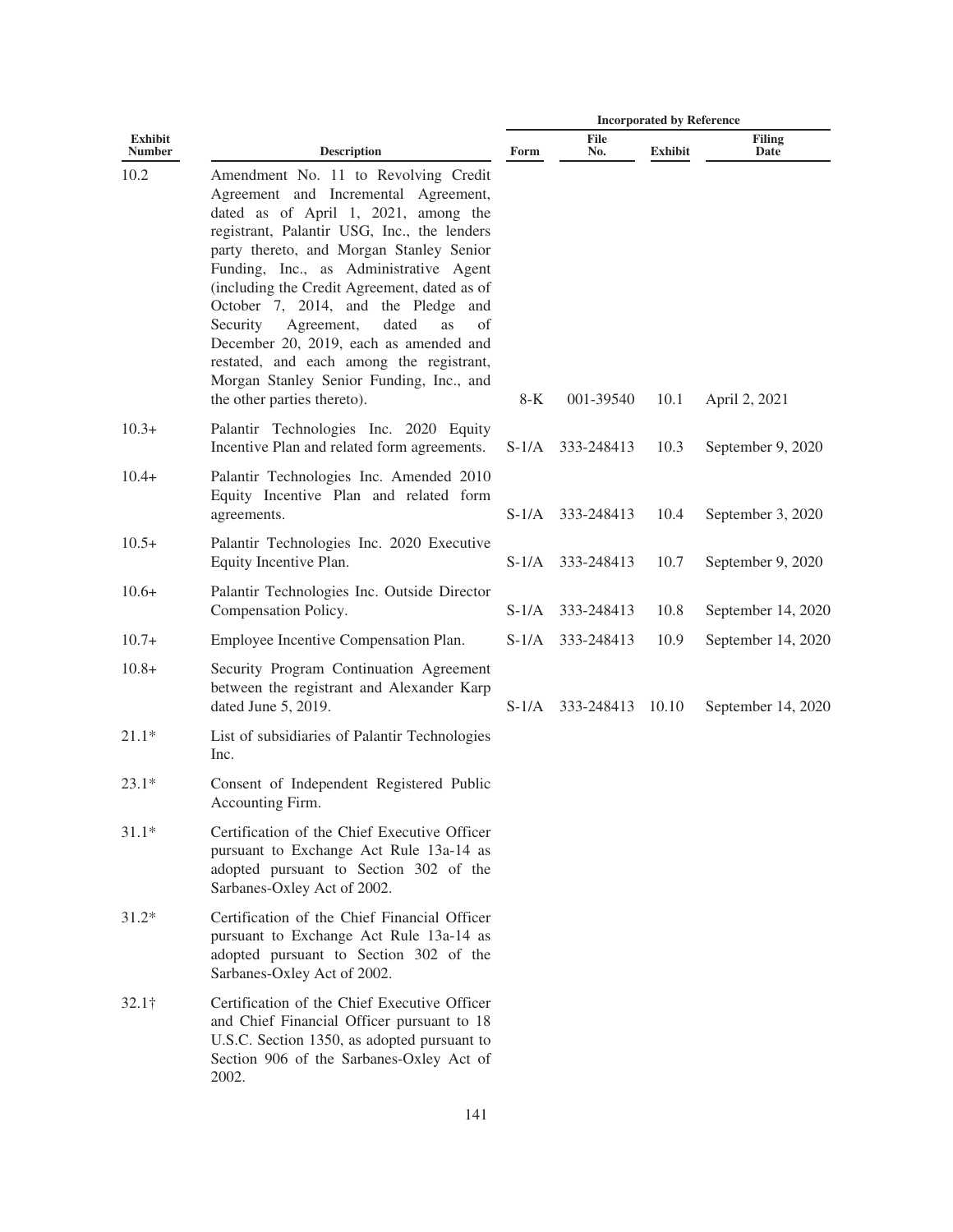|                                 |                                                                                                                             | <b>Incorporated by Reference</b> |                    |                |                       |  |
|---------------------------------|-----------------------------------------------------------------------------------------------------------------------------|----------------------------------|--------------------|----------------|-----------------------|--|
| <b>Exhibit</b><br><b>Number</b> | <b>Description</b>                                                                                                          | Form                             | <b>File</b><br>No. | <b>Exhibit</b> | <b>Filing</b><br>Date |  |
| 101.INS                         | Inline XBRL Instance Document.                                                                                              |                                  |                    |                |                       |  |
| 101.SCH                         | Inline XBRL Taxonomy Extension Schema<br>Document.                                                                          |                                  |                    |                |                       |  |
| 101.CAL                         | XBRL<br>Taxonomy<br>Extension<br>Inline<br>Calculation Linkbase Document.                                                   |                                  |                    |                |                       |  |
| 101.DEF                         | XBRL<br>Extension<br>Inline<br>Taxonomy<br>Definition Linkbase Document.                                                    |                                  |                    |                |                       |  |
| 101.LAB                         | Inlline XBRL Taxonomy Extension Label<br>Linkbase Document.                                                                 |                                  |                    |                |                       |  |
| 101.PRE                         | Inline<br><b>XBRL</b><br>Extension<br>Taxonomy<br>Presentation Linkbase Document.                                           |                                  |                    |                |                       |  |
| 104                             | Cover Page Interactive Data File (formatted<br><b>XBRL</b><br>Inline<br>contained<br>and<br>in<br><b>as</b><br>Exhibit 101) |                                  |                    |                |                       |  |

- \* Filed Herewith
- + Indicates a management contract or compensatory plan or arrangement
- † The certifications attached as Exhibit 32.1 that accompany this Annual Report on Form 10-K are not deemed filed with the Securities and Exchange Commission and are not to be incorporated by reference into any filing of the Registrant under the Securities Act of 1933, as amended, or the Securities Exchange Act of 1934, as amended, whether made before or after the date of this Annual Report on Form 10-K, irrespective of any general incorporation language contained in such filing.

# **Item 16. FORM 10-K SUMMARY**

None.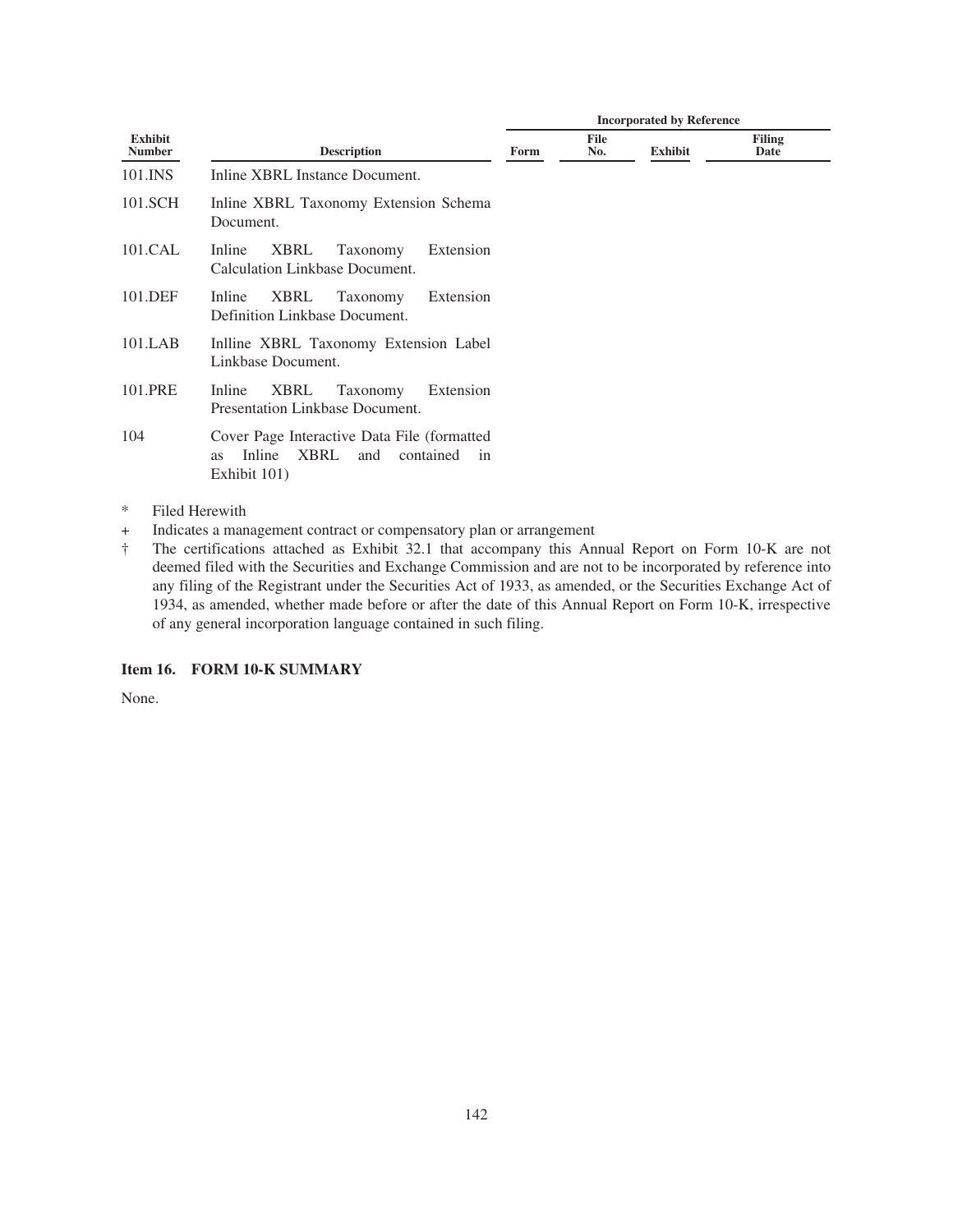#### **SIGNATURES**

Pursuant to the requirements of the Securities Exchange Act of 1934, the registrant has duly caused this report to be signed on its behalf by the undersigned thereunto duly authorized.

## **PALANTIR TECHNOLOGIES INC.**

Date: February 24, 2022 By: /s/ Alexander C. Karp

Alexander C. Karp Chief Executive Officer *(Principal Executive Officer)*

## **POWER OF ATTORNEY**

KNOW ALL PERSONS BY THESE PRESENTS, that each person whose signature appears below constitutes and appoints Alexander C. Karp, Stephen Cohen and David Glazer, and each one of them, as their true and lawful attorneys-in-fact and agents, with full power of substitution and resubstitution, for them and in their name, place and stead, in any and all capacities, to sign any and all amendments to this Annual Report on Form 10-K, and to file the same, with all exhibits thereto and other documents in connection therewith, with the Securities and Exchange Commission, granting unto said attorneys-in-fact and agents, and each of them, full power and authority to do and perform each and every act and thing requisite and necessary to be done in connection therewith, as fully to all intents and purposes as they might or could do in person, hereby ratifying and confirming all that said attorneys-in-fact and agents or any of them, or their substitute or substitutes, may lawfully do or cause to be done by virtue hereof.

| <b>Signature</b>                           | <b>Title</b>                                                             | Date              |  |  |
|--------------------------------------------|--------------------------------------------------------------------------|-------------------|--|--|
| /s/ Alexander C. Karp<br>Alexander C. Karp | Chief Executive Officer and<br>Director<br>(Principal Executive Officer) | February 24, 2022 |  |  |
| /s/ Stephen Cohen                          |                                                                          |                   |  |  |
| Stephen Cohen                              | <b>President and Director</b>                                            | February 24, 2022 |  |  |
| /s/ David Glazer                           |                                                                          |                   |  |  |
| David Glazer                               | <b>Chief Financial Officer</b><br>(Principal Financial Officer)          | February 24, 2022 |  |  |
| /s/ Jeffrey Buckley                        |                                                                          |                   |  |  |
| Jeffrey Buckley                            | Chief Accounting Officer<br>(Principal Accounting Officer)               | February 24, 2022 |  |  |
| /s/ Lauren Friedman Stat                   |                                                                          |                   |  |  |
| Lauren Friedman Stat                       | Director                                                                 | February 24, 2022 |  |  |
| /s/ Alexander Moore                        |                                                                          |                   |  |  |
| Alexander Moore                            | Director                                                                 | February 24, 2022 |  |  |

Pursuant to the requirements of the Securities Act of 1934, this report has been signed by the following persons on behalf of the registrant and in the capacities and on the dates indicated.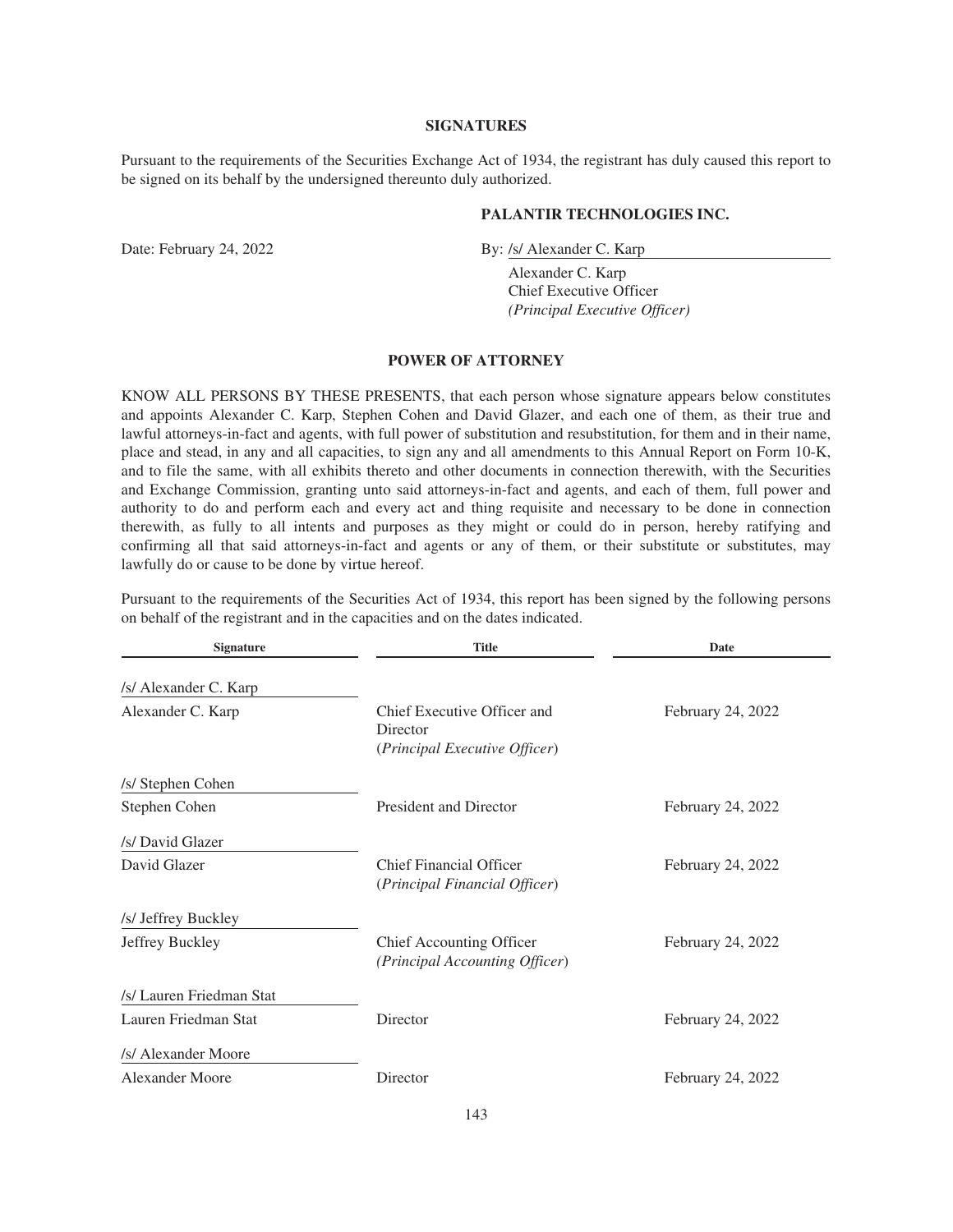| <b>Signature</b>       | <b>Title</b> | Date              |
|------------------------|--------------|-------------------|
| /s/ Spencer Rascoff    |              |                   |
| <b>Spencer Rascoff</b> | Director     | February 24, 2022 |
| /s/ Alexandra Schiff   |              |                   |
| Alexandra Schiff       | Director     | February 24, 2022 |
| /s/ Peter Thiel        |              |                   |
| Peter Thiel            | Director     | February 24, 2022 |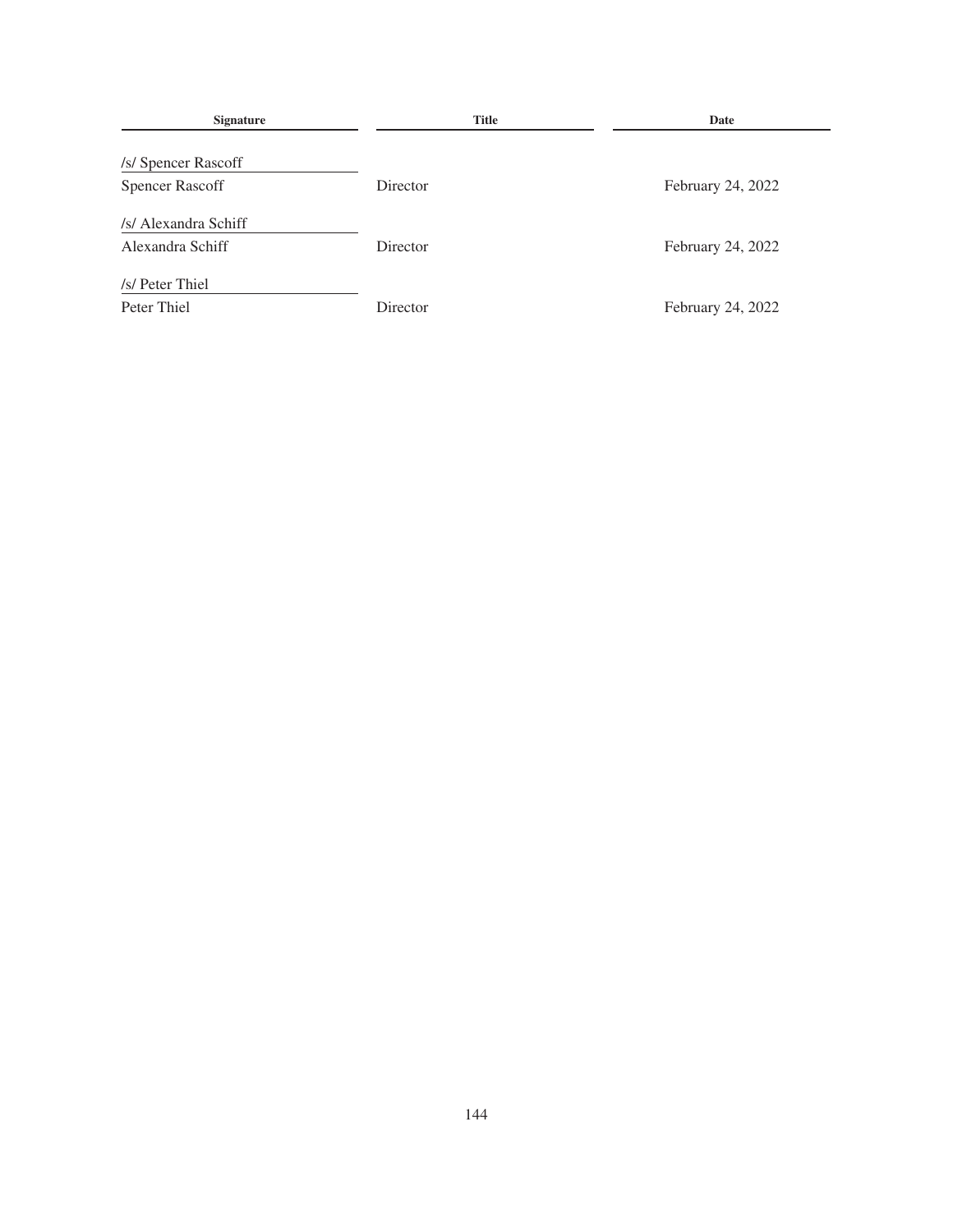# **DESCRIPTION OF CAPITAL STOCK**

#### **General**

The following description summarizes certain important terms of the capital stock of Palantir Technologies Inc. ("we," "us," "our" or the "Company"). Because it is only a summary, it does not contain all the information that may be important to you. For a complete description of the matters set forth in this exhibit titled "*Description of Capital Stock*," you should refer to our amended and restated certificate of incorporation, amended and restated bylaws, amended and restated investors' rights agreement, and the Founder Voting Agreement (as defined below), each previously filed with the Securities and Exchange Commission and incorporated by reference as an exhibit to the Annual Report on Form 10-K of which this Exhibit 4.5 is a part, and to the applicable provisions of Delaware law. Our authorized capital stock consists of 24,701,005,000 shares of capital stock, par value \$0.001 per share, of which:

- 20,000,000,000 shares are designated as Class A common stock;
- 2,700,000,000 shares are designated as Class B common stock;
- 1,005,000 shares are designated as Class F common stock; and
- 2,000,000,000 shares are designated as preferred stock.

## **Common Stock**

Our amended and restated certificate of incorporation includes a number of provisions that in certain circumstances and in combination with agreements adopted in connection with our governance structure, provide that Alexander Karp, Stephen Cohen, and Peter Thiel (the "Founders") have effective control over all matters submitted to our stockholders for approval, including the election and removal of directors and significant corporate transactions such as a merger or other sale of our Company. These and other provisions in our amended and restated certificate of incorporation discussed in this section could deter takeovers or delay or prevent changes in control of our Company, as well as changes in our Board of Directors (the "Board") or management team. While the Board retains the power to hire and remove members of our management, which currently includes two of our Founders, the Founders would continue to beneficially own shares of Class F common stock and Class B common stock and be able to exercise control over matters submitted to a vote of our stockholders so long as our Founders who are then party to that certain Founder Voting Agreement (the "Founder Voting Agreement"), dated as of September 22, 2020, among the Founders and Wilmington Trust, National Association, as the grantee of the proxies and powers of attorney to be delivered thereunder (the "Grantee"), and certain of their affiliates collectively meet a minimum ownership threshold (initially, 100 million of our Corporation Equity Securities (as defined in our amended and restated certificate of incorporation), subject to reduction if a Founder withdraws from the Founder Voting Agreement, as explained in more detail below) on the applicable record date for a vote of the stockholders, which minimum threshold is defined in the amended and restated certificate of incorporation as the "Ownership Threshold," even if one or more of our Founders resigns from the Company or is terminated.

# **Multi-Class Common Stock**

Our amended and restated certificate of incorporation provides for a multi-class common stock structure pursuant to which:

- Class A common stock has one (1) vote per share;
- Class B common stock has ten (10) votes per share; and
- Class F common stock has a variable number of votes per share, as described in more detail below.

This novel capital structure differs significantly from those of other companies that have dual or multiple class capital structures. Each of these classes of common stock has the same economic rights as the other two classes. For example, dividends or other distributions paid to the holders of shares of our common stock will be paid on an equal priority and ratably on a per share basis, unless different treatment of any such class is approved by an affirmative vote of the holders of a majority of the outstanding shares of Class A common stock, Class B common stock and Class F common stock, each voting separately as a class.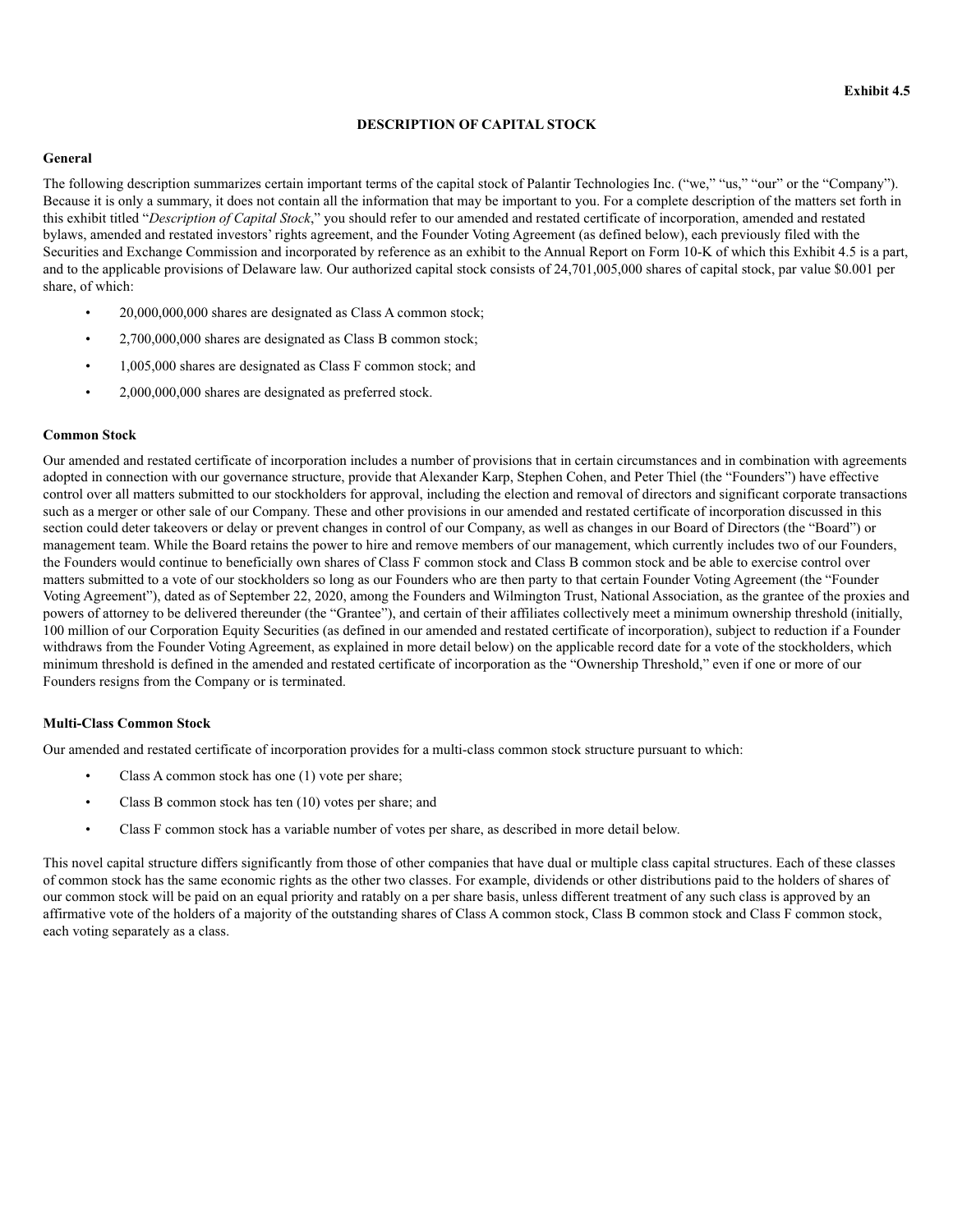Subject to the Ownership Threshold, shares of Class F common stock will generally have a number of votes per share in respect of a matter submitted to our stockholders that would cause the total votes of all shares of Class F common stock, together with the votes attributable to shares of Class A common stock and Class B common stock held by our Founders and their affiliates that are subject to the Founder Voting Agreement and the votes attributable to shares of Class A common stock and Class B common stock held by our Founders and their affiliates that are designated as Designated Founders' Excluded Shares (as defined in our amended and restated certificate of incorporation and described further herein), in each case entitled to vote on such matter, to equal, with respect to such matter, 49.999999% of the voting power of (i) all of the outstanding shares of capital stock of the Company entitled to vote on such matter (including in the case of the election of directors); or (ii) the shares present in person or represented by proxy and entitled to vote on such matter only if a majority of the shares present in person or represented by proxy and entitled to vote on such matter is the applicable voting standard (as applicable, "49.999999% of the Voting Power"). If the Ownership Threshold is not met, the shares of Class F common stock will have ten votes per share. In certain cases, however, even if the Ownership Threshold is met, if the voting power of shares of Class A common stock and Class B common stock held by the Founders or their affiliates that are subject to the Founder Voting Agreement or are Designated Founders' Excluded Shares collectively equals greater than 49.999999% of the Voting Power with respect to a matter, then the Class F common stock will have zero votes with respect to such matter. See *"—Founder Voting Agreement*."

In addition, shares of Class F common stock have ten (10) votes per share when holders of the Class F common stock vote separately as a class.

Our Founders are free to transfer or otherwise dispose of their shares of Class A common stock and Class B common stock without diminishing their voting power so long as our Founders who are then party to the Founder Voting Agreement and certain of their affiliates collectively meet the Ownership Threshold on the applicable record date. Our Founders are free to sell all of their shares pursuant to Rule 144 of the Securities Act of 1933, as amended (the "Securities Act") (subject to volume limitations) at such times and in such amounts as they determine. The total voting power that will be exercised in accordance with the decision of a majority in number of the Founders who are then party to the Founder Voting Agreement will not be diminished as a result of any such sales, so long as such Founders and certain of their affiliates collectively meet the Ownership Threshold on the applicable record date.

All shares of our Class F common stock are held in a voting trust (the "Founder Voting Trust"), established by our Founders pursuant to that certain Founder Voting Trust Agreement, dated as of September 22, 2020, among the Founders as beneficiaries and Wilmington Trust, National Association as the initial trustee (the "Trustee") (the "Founder Voting Trust Agreement"). Upon the withdrawal or removal of a Founder as a beneficiary of the Founder Voting Trust Agreement, the Trustee will instruct our transfer agent and us to convert the withdrawing Founder's pro rata portion of the shares of Class F common stock held in the Founder Voting Trust at the time of the withdrawal or removal into shares of Class B common stock in accordance with our amended and restated certificate of incorporation.

Our Founders are also currently party to the Founder Voting Agreement. The Founder Voting Agreement provides that all shares in respect of which the Founders or certain of their affiliates have granted a proxy and power of attorney in connection with such agreement will be voted, consented or not consented, as a whole, in the same manner as the shares of Class F common stock held in the Founder Voting Trust will be voted, consented or not consented by the Trustee, as notified to the Grantee by the Trustee. See "—*Founder Voting Agreement*." As a result, votes representing up to 49.999999% of the Voting Power will be voted in a manner

-2-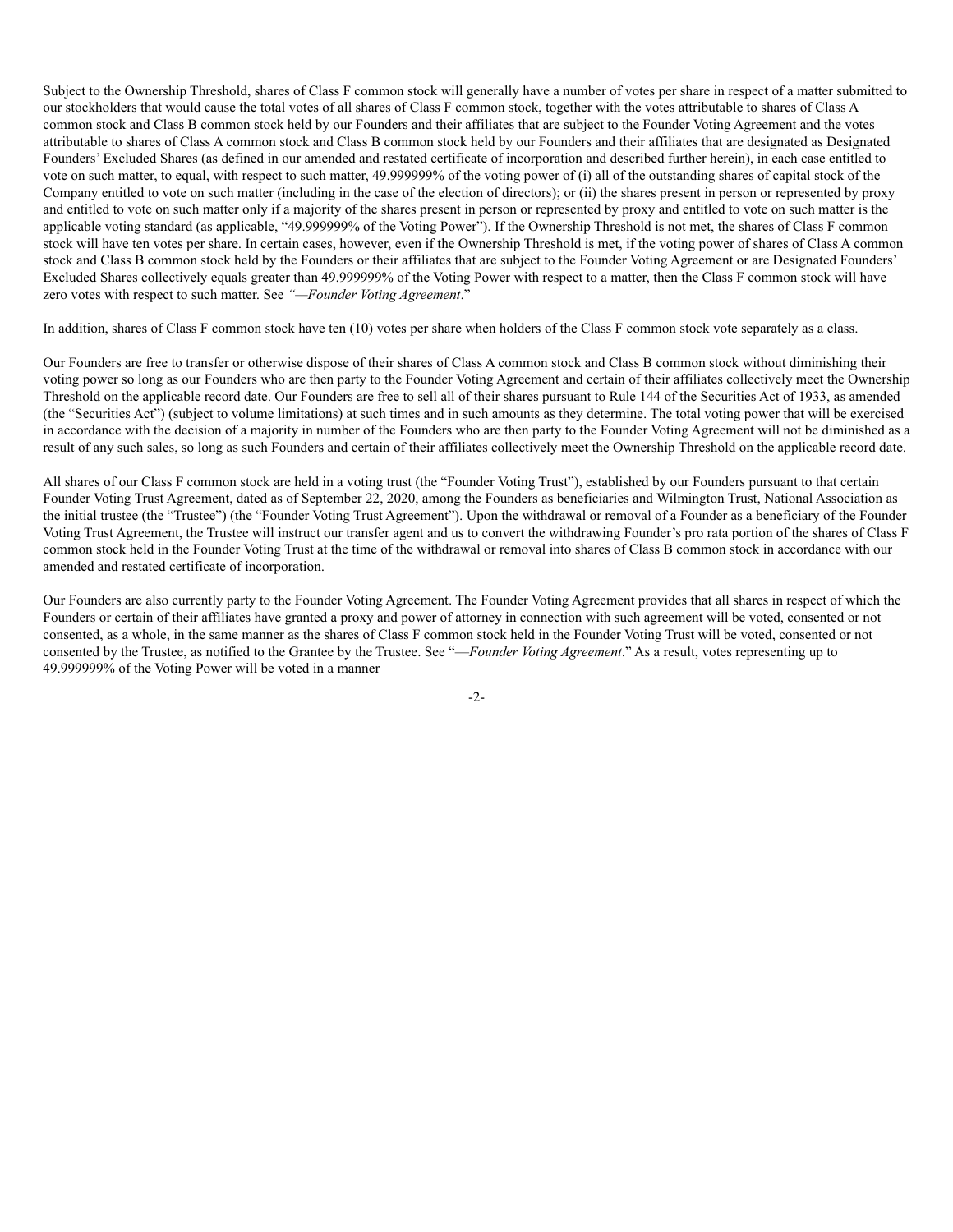determined by the voting or consent instructions of our Founders who are then party to the Founder Voting Agreement. These voting rights will not be reduced even if such Founders sell shares of our capital stock, so long as the Ownership Threshold is satisfied as of the applicable record date. Conversely, these voting rights will not be increased even if one or more of our Founders who are then party to the Founder Voting Agreement acquire additional shares of our Class A common stock or Class B common stock. So long as such acquired shares are not designated as Designated Founders' Excluded Shares (which is described further herein), such acquired shares would become subject to the proxy and power of attorney granted by the acquiring Founder pursuant to the Founder Voting Agreement and thus subject to the voting structure set forth in the Founder Voting Agreement. As a result, the acquisition of such additional shares would not increase the voting power that will be exercised in accordance with the decision of a majority in number of the Founders who are then party to the Founder Voting Agreement above 49.999999% of the Voting Power (unless such Founders hold in excess of 49.999999% of the Voting Power without giving effect to the voting power of the Class F common stock), but rather, due to the variable number of votes per share of the Class F common stock, would reduce the voting power of the Class F common stock. Further, even if such additional shares were designated as Designated Founders' Excluded Shares, which designation must be in writing accompanied by a signed acknowledgment from each other Founder who is then party to the Founder Voting Agreement, such additional shares would not increase the voting power of the Founders who are then party to the Founder Voting Agreement above 49.999999% of the Voting Power (unless such Founders hold in excess of 49.999999% of the Voting Power without giving effect to the voting power of the Class F common stock), but would also reduce the voting power of the Class F common stock due to its variable number of votes per share.

The voting power of the Founders could exceed 49.999999% in certain limited circumstances. For example, if the Founders and their affiliates hold shares other than the Class F common stock, such as Class B common stock, that, in the aggregate, have voting power that exceeds 49.999999% of the Voting Power with respect to a matter submitted to our stockholders, then the total voting power of the Founders and their affiliates would exceed 49.999999% of the Voting Power with respect to such matter. In this case, the shares of our Class F common stock would generally be entitled to zero votes per share on that matter and all of the other shares that are then subject to the Founder Voting Agreement would continue to be voted in accordance with the decision of a majority in number of the Founders who are then party to the Founder Voting Agreement.

Pursuant to our amended and restated certificate of incorporation, a Founder may designate in writing as "Designated Founders' Excluded Shares" a number of shares that would otherwise be required to be subject to the Founder Voting Agreement, provided that such written designation must be accompanied by signed acknowledgments from each other Founder who is then a party to the Founder Voting Agreement. A Founder's Designated Founders' Excluded Shares may be voted (or not voted) by the Founder or certain applicable affiliates of such Founder in his or their discretion, which may include a manner different than the voting power exercised in accordance with the decision of a majority of our Founders who are then party to the Founder Voting Agreement. Such Designated Founders' Excluded Shares would reduce the total voting power that will be exercised in accordance with the decision of a majority in number of the Founders who are then party to the Founder Voting Agreement. Depending on certain circumstances, such Designated Founders' Excluded Shares may have significant voting power. For example, Mr. Thiel has identified a portion of the shares of Class B common stock and Class A common stock beneficially owned by him and his affiliates as Designated Founders' Excluded Shares, which will not be subject to the Founder Voting Agreement. Accordingly, Mr. Thiel or his affiliates may vote or not vote such Designated Founders' Excluded Shares in their discretion.

-3-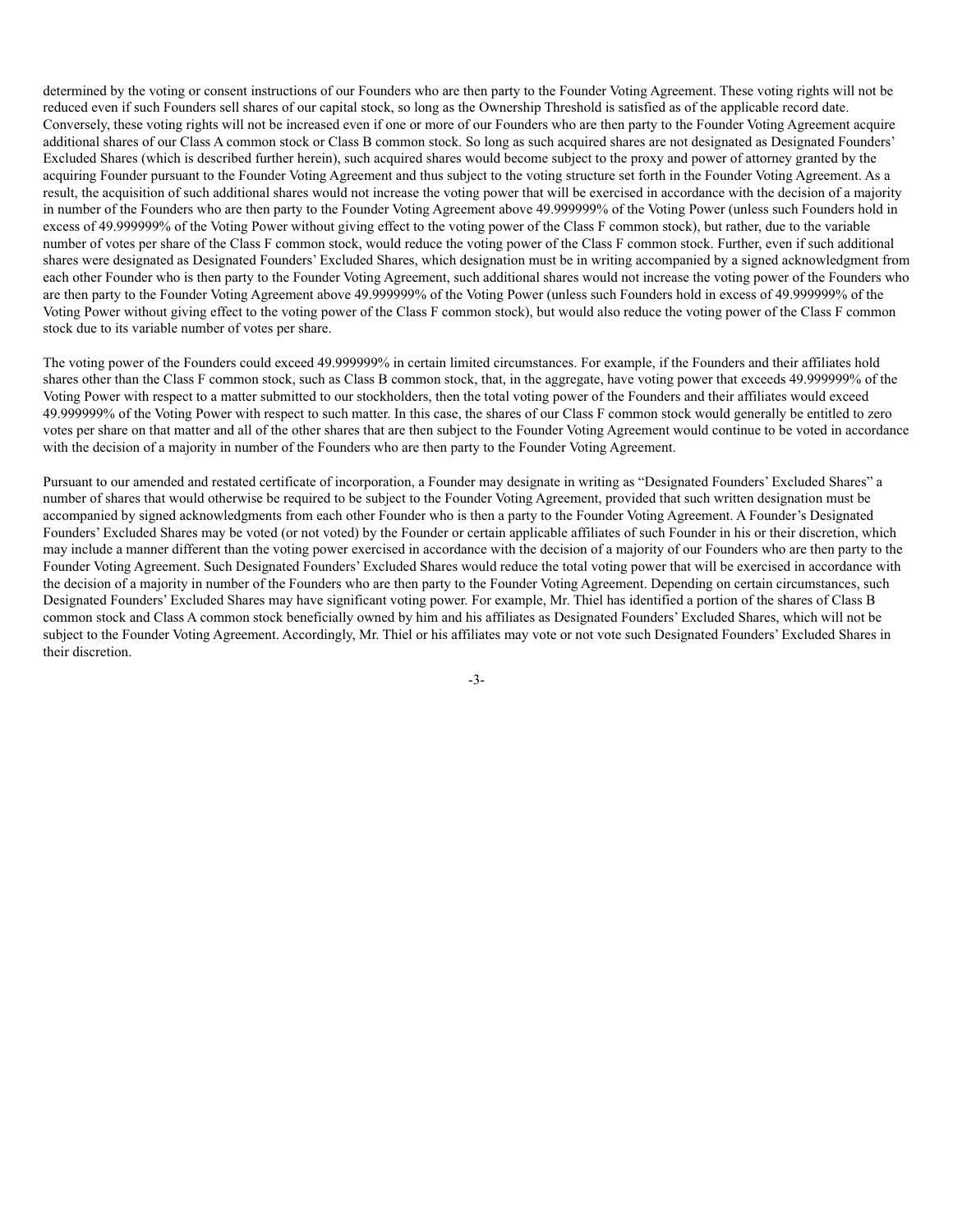Our amended and restated certificate of incorporation requires that, with respect to each matter that is submitted to a vote of our stockholders, each of our Founders who is then party to the Founder Voting Agreement will, no later than a date set forth in our amended and restated certificate of incorporation (the "Instruction Date"), deliver to our Secretary, the Trustee under the Founder Voting Trust Agreement and each other such Founder who is then party to the Founder Voting Agreement an instruction identifying how such Founder desires votes corresponding to the Class F common stock to be cast (including a vote of "withhold" or "abstain" that may not constitute a "vote" under the applicable voting standard required to approve the matter or elect the director nominee), or consents corresponding to the Class F common stock to be delivered or not delivered, as applicable, in each case with respect to such matter.

If there are two or three Founders who are then party to the Founder Voting Agreement as of the applicable Instruction Date, to the extent that at least two Founder instructions contain the same instruction as to how the Class F common stock should be cast, or consents corresponding to the Class F common stock to be delivered or not delivered, as applicable, in each case in respect of a matter, the shares of Class F common stock held in the Founder Voting Trust will be voted, consented or not consented, as a whole, by the Trustee in the manner contained in such matching instructions with respect to such matter, subject to the procedures set forth in our amended and restated certificate of incorporation. Conversely, if no two voting instructions are the same with respect to a matter, the shares of Class F common stock held in the Founder Voting Trust will be voted, as a whole, in the following manner by the Trustee with respect to such matter: (i) in the case of a vote on a director nominee, as "withhold," (ii) in the case of the vote on the frequency of the "say-on-pay" vote, as "abstain," (iii) in the case of all other matters subject to a vote of the stockholders at a meeting, be voted, as a whole, by the Trustee as "abstain" or "withhold", so long as the effect thereof would be a vote against such matter, otherwise, as "against", and (iv) in the case of a proposed stockholder action by written consent, the Trustee will not deliver consents in respect of the shares of Class F common stock held in the Founder Voting Trust (such instructions described in clauses (i)–(iv), the "No Majority Instruction"). If there is only one Founder who is then party to the Founder Voting Agreement, the shares of Class F common stock held in the Founder Voting Trust will be voted, consented or not consented, as a whole, by the Trustee in accordance with the voting or consent instruction of such Founder (unless he fails to timely provide an instruction, in which case shares of Class F common stock held in the Founder Voting Trust will be voted, consented or not consented, as a whole, by the Trustee in accordance with the No Majority Instruction). The Trustee will not exercise any voting discretion over the shares of Class F common stock held in the Founder Voting Trust. See "—*Founder Voting Trust Agreement*."

In the event that any Founder is no longer a party to the Founder Voting Agreement, the Ownership Threshold will be reduced on a pro rata basis by a number equal to 100 million (as equitably adjusted for any stock dividend, stock split, combination of shares, reorganization, recapitalization, reclassification or other similar event) multiplied by a fraction, the numerator of which is the number of Corporation Equity Securities (which excludes Designated Founders' Excluded Shares, as defined in our amended and restated certificate of incorporation) held or owned, directly or indirectly, on August 10, 2020, by such Founder and certain of his affiliates, on a fully diluted and as converted basis, and the denominator of which is the total number of Corporation Equity Securities (which excludes Designated Founders' Excluded Shares) held or owned, directly or indirectly, on August 10, 2020, by all of our Founders and certain of their affiliates, on a fully diluted and as converted basis. As of August 10, 2020, our Founders and such affiliates held or owned, directly or indirectly, in the aggregate, approximately 502.4 million Corporation Equity Securities on a fully diluted and as converted basis. We expect that the Ownership Threshold would be reduced by approximately 57 million Corporation Equity Securities upon the withdrawal or removal from the Founder Voting Agreement of Alexander Karp, approximately 12 million Corporation Equity Securities upon the withdrawal or removal of Stephen Cohen and approximately 31 million Corporation Equity Securities upon the withdrawal or removal of Peter Thiel.

-4-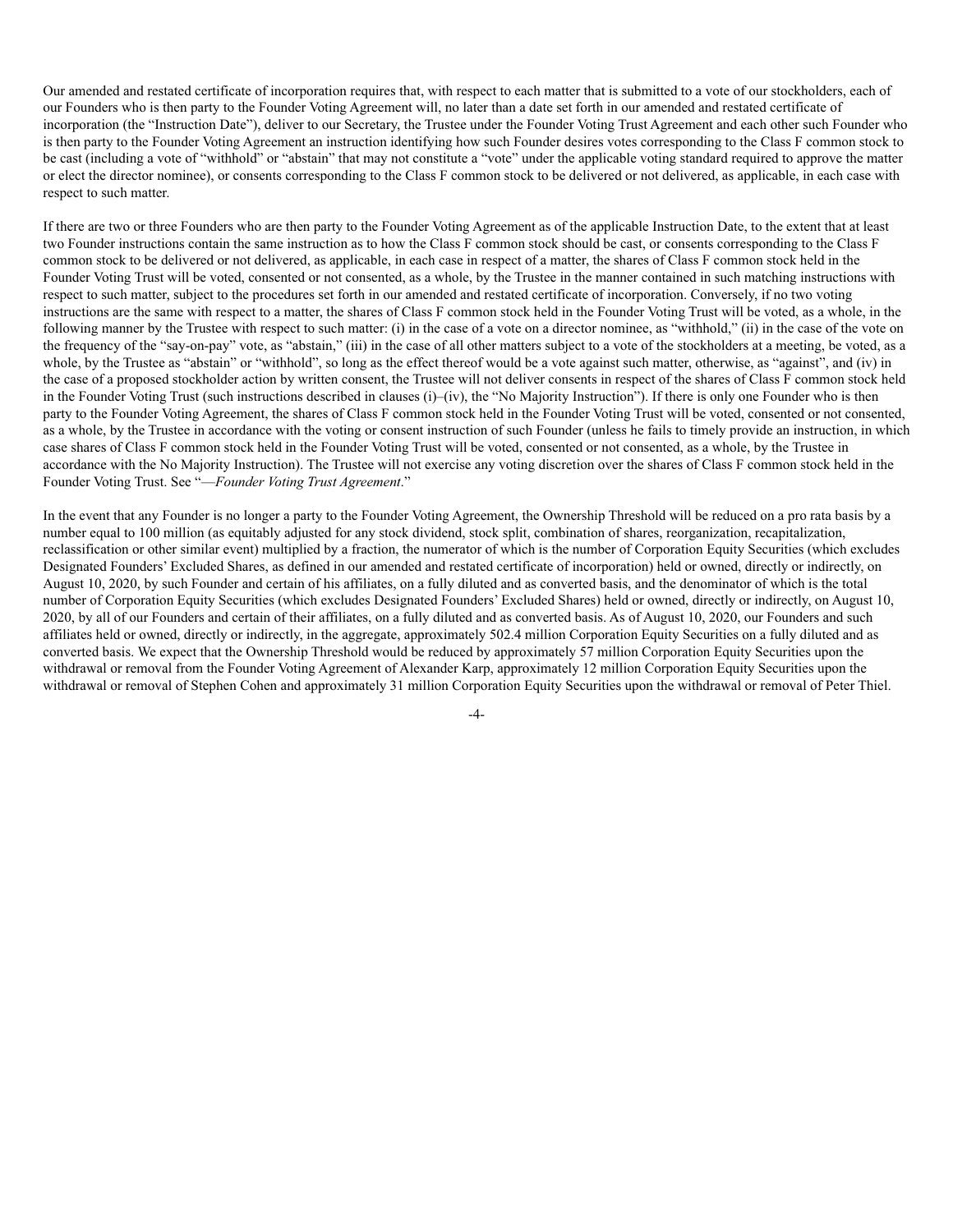As a result of the voting rights and related agreements contemplated herein, for the foreseeable future, so long as the Ownership Threshold is satisfied as of the applicable record date and shares of Class F common stock are outstanding, our Founders will be able to effectively control all matters submitted to the stockholders for approval, including the election and removal of directors and significant corporate transactions such as a merger or other sale of the Company. The effective control described above could also delay, defer or prevent a change of control, merger, consolidation, takeover or other business combination involving the Company that other stockholders may support, and could discourage a potential acquiror from initiating such a transaction. Upon the withdrawal or removal of any of our Founders from the Founder Voting Agreement, including upon their death or disability, the remaining Founders or Founder, as the case may be, will determine the manner in which the shares of our Class F common stock as well as the shares subject to the Founder Voting Agreement are voted. In such cases, the voting power of our outstanding capital stock will be further concentrated among the remaining Founders, which may be as few as one. Further, if there are only two Founders who are party to the Founder Voting Agreement, one Founder will be able to effectively defeat any stockholder action, except for the election of directors or other matters that are decided by a plurality of votes, if his instruction to vote the shares of Class F common stock differs from the other Founder.

Our amended and restated certificate of incorporation provides our Founders who are then parties to the Founder Voting Agreement certain rights to review and object to the calculation of the voting power of the shares of Class F common stock prior to the certification of any vote or effectiveness of any action of our stockholders. Our amended and restated certificate of incorporation also contains certain obligations applicable to our Founders and the Grantee to provide information with respect to certain matters related to the calculation of the voting power of the shares of Class F common stock.

#### *Dividend Rights*

Subject to preferences that may apply to any shares of preferred stock outstanding at the time, the holders of our common stock are entitled to receive dividends out of funds legally available if our Board of Directors, in its discretion, determines to issue dividends and then only at the times and in the amounts that our Board of Directors may determine.

## *Voting Rights*

Except as otherwise expressly provided in our amended and restated certificate of incorporation or required by applicable law, the Class A common stock, Class B common stock and Class F common stock will vote together as one class on all matters submitted to a vote of our stockholders.

Pursuant to the terms of our amended and restated certificate of incorporation, except as otherwise required by applicable law, holders of Class A common stock, Class B common stock and Class F common stock, are not entitled to vote on any amendment to our amended and restated certificate of incorporation that relates solely to one or more outstanding series of preferred stock if the holders of such affected series are entitled, either separately or together with the holders of one or more other such series, to vote thereon pursuant to the terms of our amended and restated certificate of incorporation or pursuant to applicable law; provided that, prior to the Final Class F Conversion Date (as defined therein), any such amendment that affects the number of shares of preferred stock, or the designation, powers, preferences, and relative, participating, optional or other special rights of the shares of each such series and any qualifications, limitations or restrictions thereof, shall also require the affirmative vote of the holders of a majority of the outstanding shares of Class F Common Stock, voting as a separate class.

Furthermore, pursuant to our amended and restated certificate of incorporation, prior to the Final Class F Conversion Date, any action required or permitted to be taken by our stockholders may be taken without a meeting, but only if the action receives the affirmative consent of a majority of the outstanding shares of the Class F common stock, acting as a separate class, in addition to any other consent required before such action may be effected.

#### *No Preemptive or Similar Rights*

Our common stock is not entitled to preemptive rights, and is not subject to conversion, redemption, or sinking fund provisions.

# *Right to Receive Liquidation Distributions*

If we become subject to a liquidation, dissolution, or winding-up, the assets legally available for distribution to our stockholders would be distributable ratably among the holders of our common stock and any participating preferred stock outstanding at that time, subject to prior satisfaction of all outstanding debt and liabilities and the preferential rights of and the payment of liquidation preferences, if any, on any outstanding shares of preferred stock.

-5-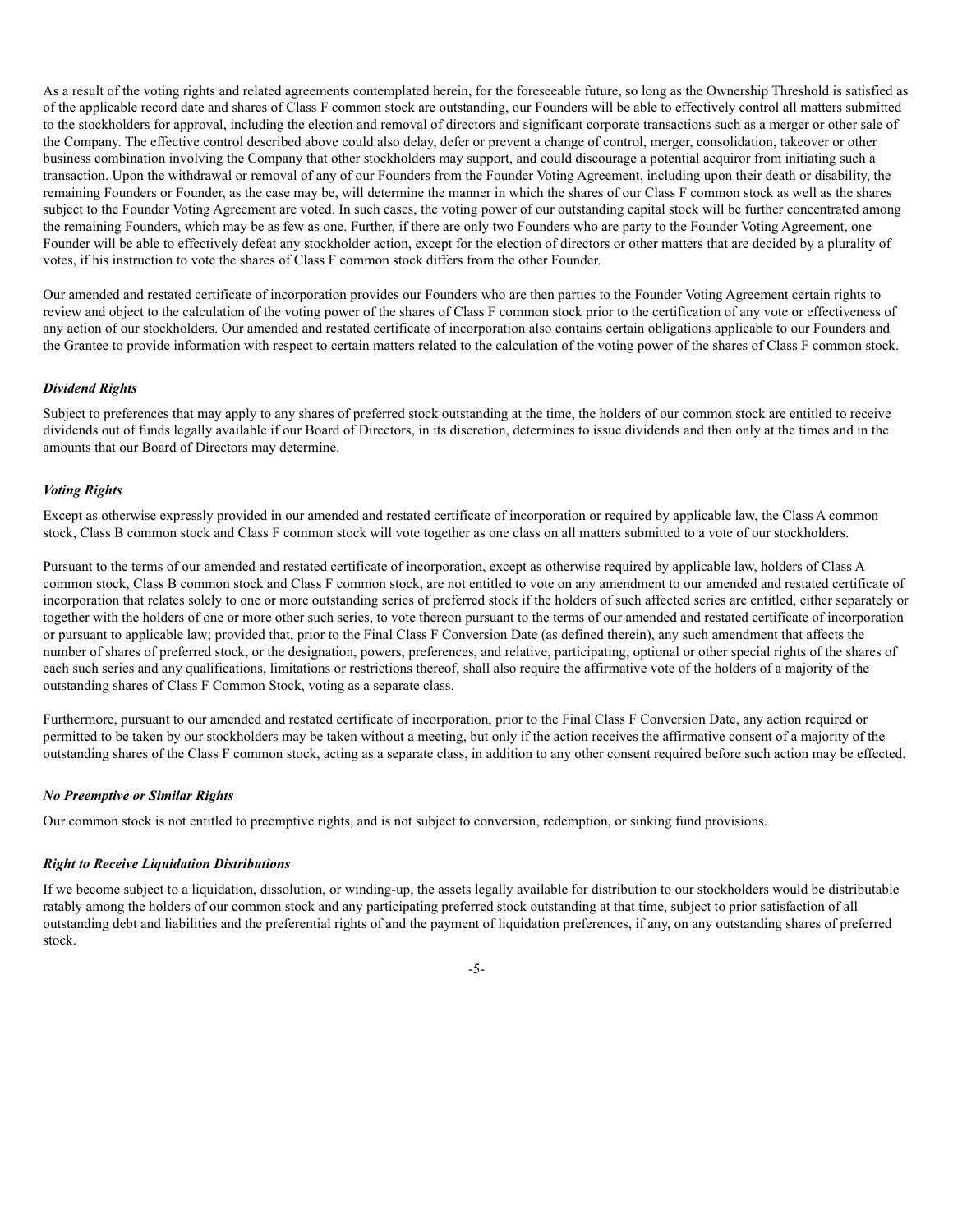#### *Conversion of Class F Common Stock*

Each outstanding share of Class F common stock will automatically convert into one (1) fully paid and nonassessable share of Class B common stock on the "Final Class F Conversion Date", which shall be the earlier of: (i) the effective date of the termination of the Founder Voting Trust, other than any termination that occurs in connection with certain reorganizations or redomiciliations thereof and (ii) the effective date of the termination of the Founder Voting Agreement. See "*—Founder Voting Trust Agreement*" and "*—Founder Voting Agreement*."

Our amended and restated certificate of incorporation also provides that each outstanding share of Class F common stock is convertible at any time at the option of the holder into one (1) fully paid and nonassessable share of Class B common stock. Shares of Class F common stock and legal and beneficial interests therein may not be transferred. Transactions to effect certain reorganizations or redomiciliations of the Founder Voting Trust will not constitute transfers. For the avoidance of doubt, the following actions will not constitute transfers: (i) the granting of a revocable proxy to our officers or directors at the request of our Board of Directors in connection with actions to be taken at an annual or special meeting of our stockholders or (ii) entering into, amending, extending, renewing, restating, supplementing or otherwise modifying the Founder Voting Agreement, the Founder Voting Trust Agreement or any agreement, arrangement or understanding contemplated by the terms of the Founder Voting Agreement or Founder Voting Trust Agreement, or taking any actions contemplated thereby, including (a) the granting of a proxy, whether or not irrevocable, to any person and the exercise of such proxy by such person and (b) the transfer of shares of Class B common stock to the Founder Voting Trust or to one or more beneficiaries of the Founder Voting Trust.

#### *Conversion of Class B Common Stock*

Our amended and restated certificate of incorporation provides that each outstanding share of Class B common stock is convertible at any time at the option of the holder into one (1) fully paid and nonassessable share of Class A common stock.

In addition, each share of Class B common stock will convert automatically into one (1) share of fully paid and nonassessable Class A common stock upon any transfer, whether or not for value, that occurs after our listing on the NYSE, except for those to which our Board of Directors or an officer designated by our Board of Directors has previously approved or consented or concurrently or subsequently approves or consents, and except for certain permitted transfers described in our amended and restated certificate of incorporation. These permitted transfers described in our amended and restated certificate of incorporation include transfers to trusts solely for the benefit of the stockholder and certain related entities, transfers to partnerships, corporations and other entities exclusively owned by the stockholder or certain related entities, and transfers between certain stockholders, but only if all permitted transfers of a holder of Class B common stock (whether then held or acquired in the future) taken together do not result in shares of Class B common stock being "held of record" (as defined in Rule 12g5-1 promulgated under the Securities Exchange Act of 1934, as amended) by a larger number of stockholders of the Company following such transfer and any such permitted transfer results in the transfer of all of such holder's shares of Class B common stock then held by such holder to such transferee, and such holder or such holder's legal representative (including a guardian or conservator) agrees that any shares of Class B common stock acquired by such holder or such holder's estate or beneficiary after the date of such transfer will be automatically transferred, without further action by such holder or such legal representative, to the same transferee such that neither the transfer nor any subsequent acquisition of Class B common stock results in any shares of Class B common stock being "held of record" (as defined in Rule 12g5-1 promulgated under the Securities Exchange Act of 1934, as amended) by a larger number of stockholders of the Company following such transfer or subsequent acquisition. Moreover, transfers will not include certain actions with respect to the Founder Voting Agreement, the Founder Voting Trust Agreement or any agreement, arrangement or understanding contemplated by their terms, or any actions contemplated thereby.

-6-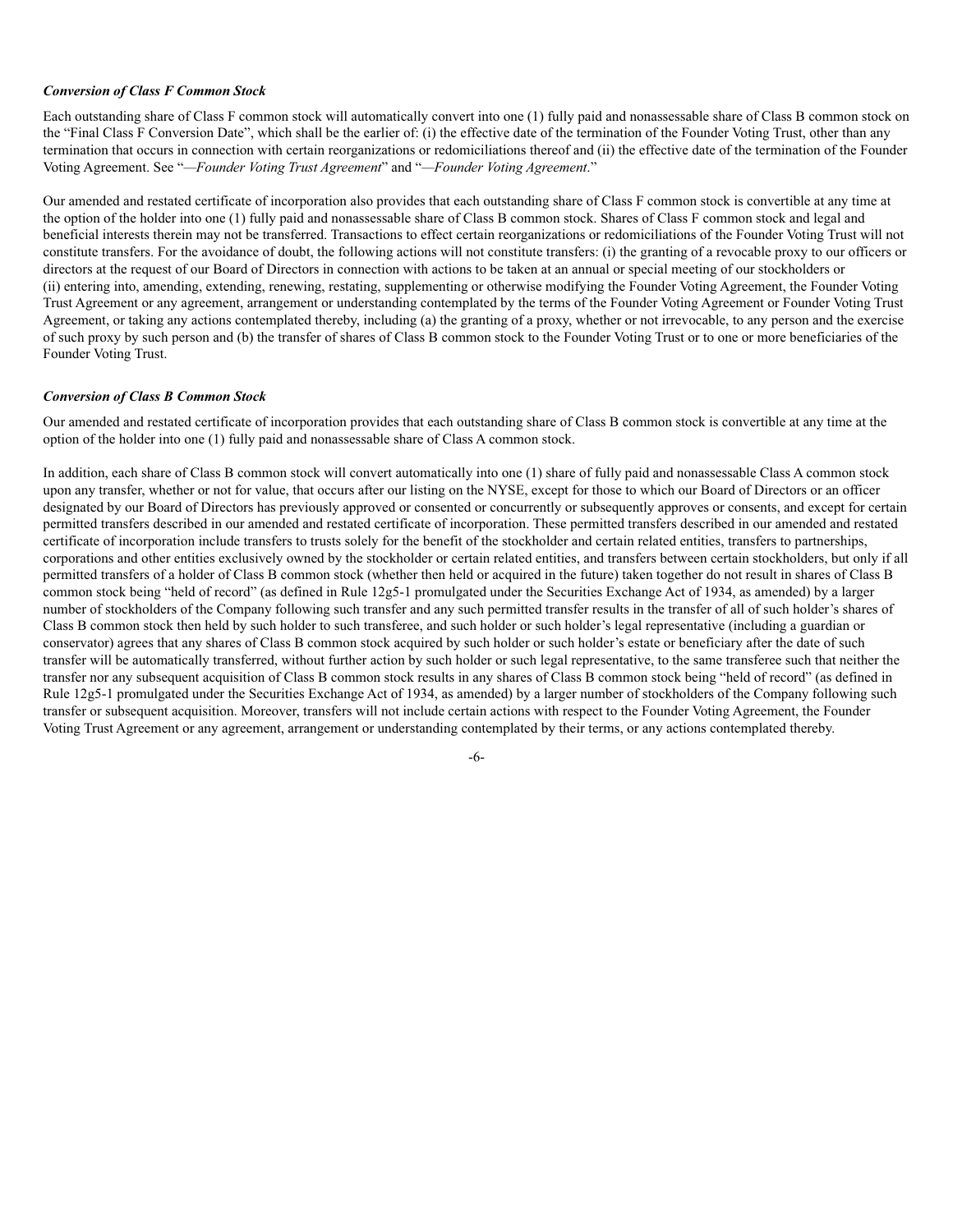#### **Preferred Stock**

No shares of our preferred stock are currently outstanding. Pursuant to our amended and restated certificate of incorporation, our Board of Directors has the authority, subject to limitations prescribed by Delaware law, to issue preferred stock in one or more series, to establish from time to time the number of shares to be included in each series and to fix the designation, powers, preferences and rights of the shares of each series and any of its qualifications, limitations or restrictions, in each case without further vote or action by our stockholders, except that, prior to the Final Class F Conversion Date, the designation or issuance of preferred stock must receive the affirmative vote of a majority of our outstanding Class F common stock. Our Board of Directors can also increase or decrease the number of shares of any series of preferred stock, but not below the number of shares of that series then outstanding, without any further vote or action by our stockholders. Certain amendments to our amended and restated certificate of incorporation that relate solely to our preferred stock must receive the affirmative vote of a majority of outstanding Class F common stock (and also the affected preferred stock). Our Board of Directors may authorize the issuance of preferred stock with voting or conversion rights that could adversely affect the voting power or other rights of the holders of our Class A common stock. The issuance of preferred stock, while providing flexibility in connection with possible acquisitions and other corporate purposes, could, among other things, have the effect of delaying, deferring or preventing a change in control of our company and might adversely affect the trading price of our Class A common stock and the voting and other rights of the holders of our Class A common stock. We have no current plan to issue any shares of preferred stock.

#### **Registration Rights**

Certain holders of our common stock are entitled to rights with respect to the registration of their shares under the Securities Act. These registration rights are contained in our Amended and Restated Investors' Rights Agreement dated August 24, 2020 (the "IRA"). We and certain holders of our convertible preferred stock, redeemable convertible preferred stock, and common stock are parties to our IRA. The registration rights set forth in the IRA will expire (i) with respect to any particular stockholder, when such stockholder is able to sell all of its shares pursuant to Rule 144 of the Securities Act during any 90-day period or (ii) after the consummation of a liquidation event (as defined in our current certificate of incorporation). We will pay the registration expenses (other than underwriting discounts and commissions) of the holders of the shares registered pursuant to the registrations described below. In an underwritten offering, the managing underwriter, if any, has the right, subject to specified conditions, to limit the number of shares such holders may include.

## *Demand Registration Rights*

Certain holders of our common stock are entitled to demand registration rights. At any time beginning six months after the effectiveness of the registration statement relating to our direct listing on the NYSE, the holders of at least 50% of the shares registrable under the IRA can request that we register the offer and sale of their shares. Such request for registration must cover securities with an anticipated aggregate offering price of at least \$25 million. We are obligated to effect only two such registrations. If we determine that it would be seriously detrimental to us and our stockholders to effect such a demand registration, we have the right to defer such registration, not more than twice in any twelve-month period, for a period of up to 120 days. Additionally, we will not be required to effect a demand registration during the period beginning 60 days prior to the public filing of a registration statement, and ending on a date 180 days following the effectiveness of a registration statement.

# *Piggyback Registration Rights*

If we propose to register the offer and sale of our Class A common stock or any other securities under the Securities Act, in connection with the public offering of such Class A common stock or any other securities, certain holders of our common stock will be entitled to "piggyback" registration rights allowing the holders to include their shares in such registration, subject to certain marketing and other limitations. As a result, whenever we propose to file a registration statement under the Securities Act, other than with respect to (i) a demand registration, (ii) a registration related to any employee benefit plan or a corporate reorganization or other transaction covered by Rule 145 promulgated under the Securities Act, (iii) a registration on any registration form which does not include substantially the same information as would be required to be included in a registration statement covering the sale

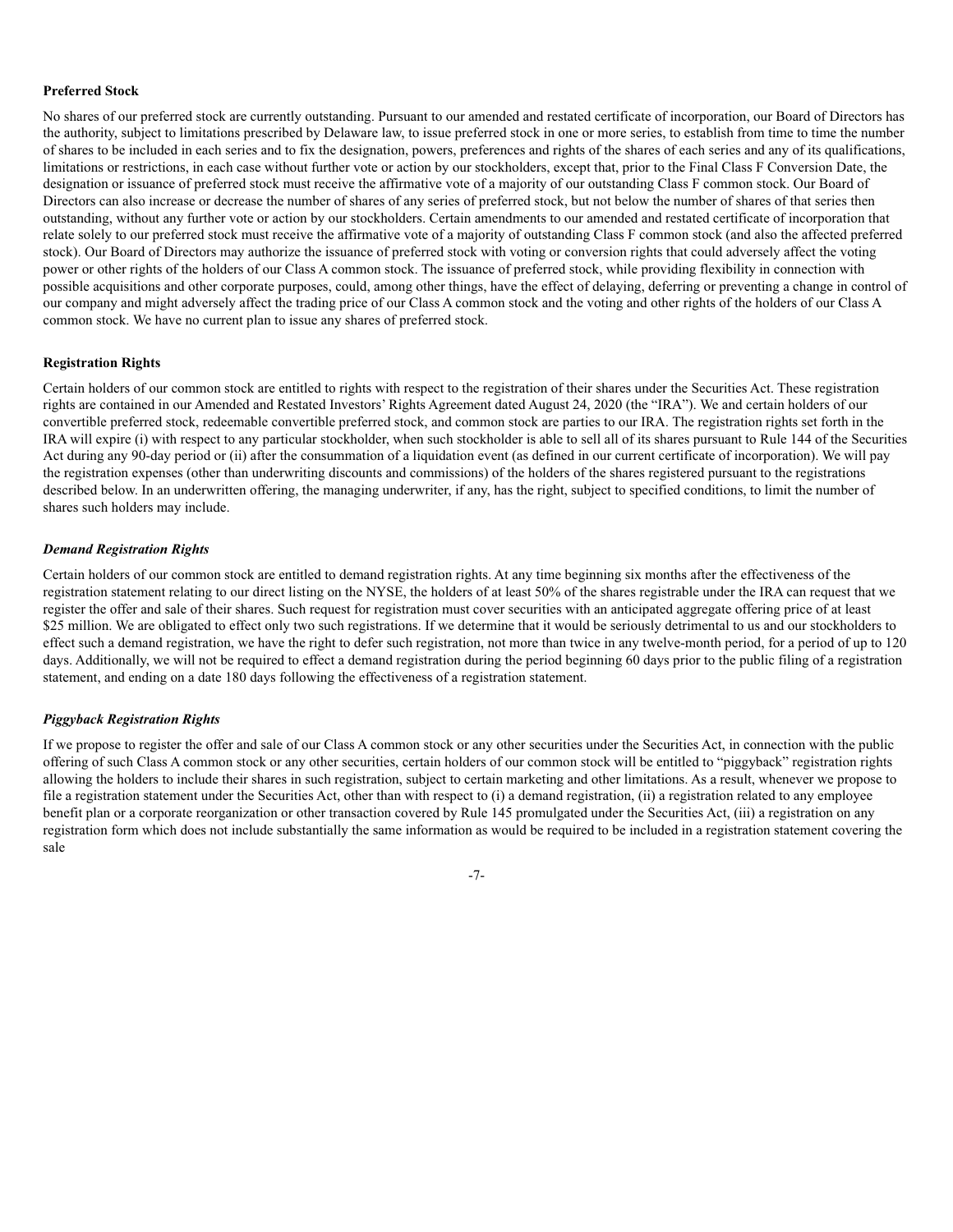of the shares registrable under the IRA or (iv) a registration in which the only Class A common stock being registered is Class A common stock issuable upon conversion of debt securities that are also being registered, the holders of these shares are entitled to notice of the registration and have the right, subject to certain limitations, to include their shares in the registration.

# *S-3 Registration Rights*

Certain holders of our common stock will be entitled to certain Form S-3 registration rights. The holders of at least 30% of these shares may make a written request that we register the offer and sale of their shares on a registration statement on Form S-3 if we are eligible to file a registration statement on Form S-3 so long as the request covers securities with an anticipated aggregate public offering price of at least \$1 million. These stockholders may make an unlimited number of requests for registration on Form S-3; however, we will not be required to effect a registration on Form S-3 if we have effected such a registration within the twelve-month period preceding the date of the request. Additionally, if we determine that it would be seriously detrimental to us and our stockholders to effect such a registration, we have the right to defer such registration, not more than twice in any twelve-month period, for a period of up to 120 days.

#### **Anti-Takeover Provisions**

Certain provisions of our amended and restated certificate of incorporation and our amended and restated bylaws, which are summarized below, may have the effect of delaying, deferring or discouraging another person from acquiring control of us. They are also designed, in part, to encourage persons seeking to acquire control of us to negotiate first with our Board of Directors. Our multi-class common stock structure, which provides our Founders and their affiliates with the ability to effectively control the outcome of matters requiring stockholder approval, even if they own significantly less than a majority of the shares of our outstanding common stock, so long as our Founders who are then party to the Founder Voting Agreement and certain of their affiliates collectively meet the Ownership Threshold on the applicable record date, may make the acquisition of us more difficult. If one or two Founders withdraw from the Founder Voting Agreement, but vote in the same manner as the shares of Class F common stock are voted pursuant to the Founder Voting Trust Agreement, the total voting power of the Founders and their affiliates exercised in the same manner would exceed 49.999999% of the voting power of our outstanding common stock in the aggregate so long as our Founders who are then party to the Founder Voting Agreement and certain of their affiliates collectively meet the Ownership Threshold on the applicable record date and could permit them to control the outcome of any vote of the stockholders on a potential acquisition of the Company. We believe that the benefits of increased protection of our potential ability to negotiate with an unfriendly or unsolicited acquirer outweigh the disadvantages of discouraging a proposal to acquire us because negotiation of these proposals could result in an improvement of their terms.

## *Delaware Law*

We will not be governed by the provisions of Section 203 of the Delaware General Corporation Law ("Section 203"). In general, Section 203 prohibits a public Delaware corporation from engaging in a "business combination" with an "interested stockholder" for a period of three years after the date of the transaction in which the person became an interested stockholder, except under certain circumstances. Such provision will not apply to us.

#### *Amended and Restated Certificate of Incorporation and Amended and Restated Bylaw Provisions*

Our amended and restated certificate of incorporation and our amended and restated bylaws include a number of provisions that could deter hostile takeovers or delay or prevent changes in control of our Board of Directors or management team, including the following:

*Board of Directors Vacancies*

-8-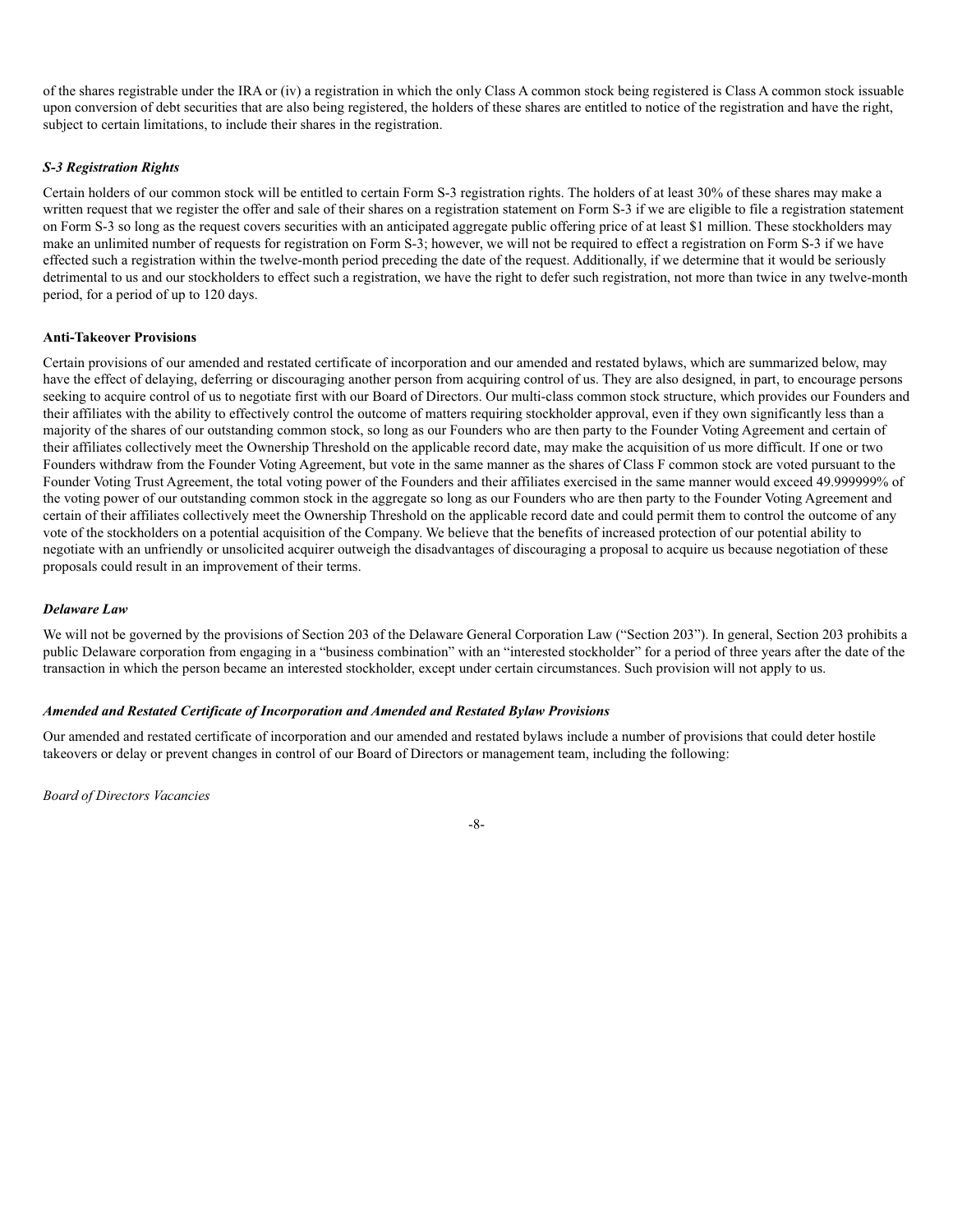Our amended and restated certificate of incorporation and amended and restated bylaws authorize only our Board of Directors to fill vacant directorships and newly created directorships. In addition, the number of directors constituting our Board of Directors is permitted to be set only by a resolution adopted by a majority vote of our Board of Directors.

## *Stockholder Action by Written Consent; Special Meeting of Stockholders.*

Prior to the Final Class F Conversion Date, our amended and restated certificate of incorporation provides that any action required or permitted to be taken by our stockholders may be taken without a meeting, but only if the action receives the affirmative consent of a majority of the outstanding shares of the Class F common stock, acting as a separate class, in addition to any other consent required before such action may be effected. From and after the Final Class F Conversion Date, our amended and restated certificate of incorporation provides that any action required or permitted to be taken by our stockholders must be taken at a meeting. Our amended and restated certificate of incorporation further provides that special meetings of our stockholders may be called only by a majority of our entire Board of Directors, the chairperson of our Board of Directors, our Chief Executive Officer or our President, thus prohibiting a stockholder from calling a special meeting.

#### *Advance Notice Requirement*

Our amended and restated bylaws provide for advance notice procedures for our stockholders seeking to bring business before our annual meeting of our stockholders or to nominate candidates for election as directors at our annual meeting of our stockholders. Our amended and restated bylaws also specify certain requirements regarding the form and content of a stockholder's notice.

## *No Cumulative Voting*

The Delaware General Corporation Law provides that stockholders are not entitled to cumulate votes in the election of directors unless a corporation's certificate of incorporation provides otherwise. Our amended and restated certificate of incorporation does not provide for cumulative voting.

## *Issuance of Undesignated Preferred Stock*

Our Board of Directors has the authority, without further action by our stockholders, to issue shares of undesignated preferred stock with rights and preferences, including voting rights, designated from time to time by our Board of Directors. The existence of authorized but unissued shares of preferred stock would enable our Board of Directors to render more difficult or to discourage an attempt to obtain control of us by means of a merger, tender offer, proxy contest, or other means. However, prior to the Final Class F Conversion Date, we may not designate or issue shares of preferred stock, or make certain amendments to our amended and restated certificate of incorporation that relate solely to one or more series of preferred stock, without an affirmative vote of a majority of the outstanding shares of the Class F common stock, voting as a separate class.

#### *Board of Directors Permitted to Amend Bylaws*

Our amended and restated certificate of incorporation and our amended and restated bylaws authorize our Board of Directors to adopt, amend or repeal the bylaws, provided, however, that our amended and restated bylaws require that a bylaw amendment adopted by our stockholders which specifies the votes that shall be necessary for the election of directors shall not be further amended or repealed by the Board of Directors.

# *Classified Board of Directors*

Our amended and restated certificate of incorporation provides for a classified board of directors consisting of three classes of approximately equal size, each serving staggered three-year terms, from and after the Final Class F Conversion Date. Our directors will be assigned by the then current board of directors among the three classes when that event occurs. Prior to the Final Class F Conversion Date, directors will be elected annually.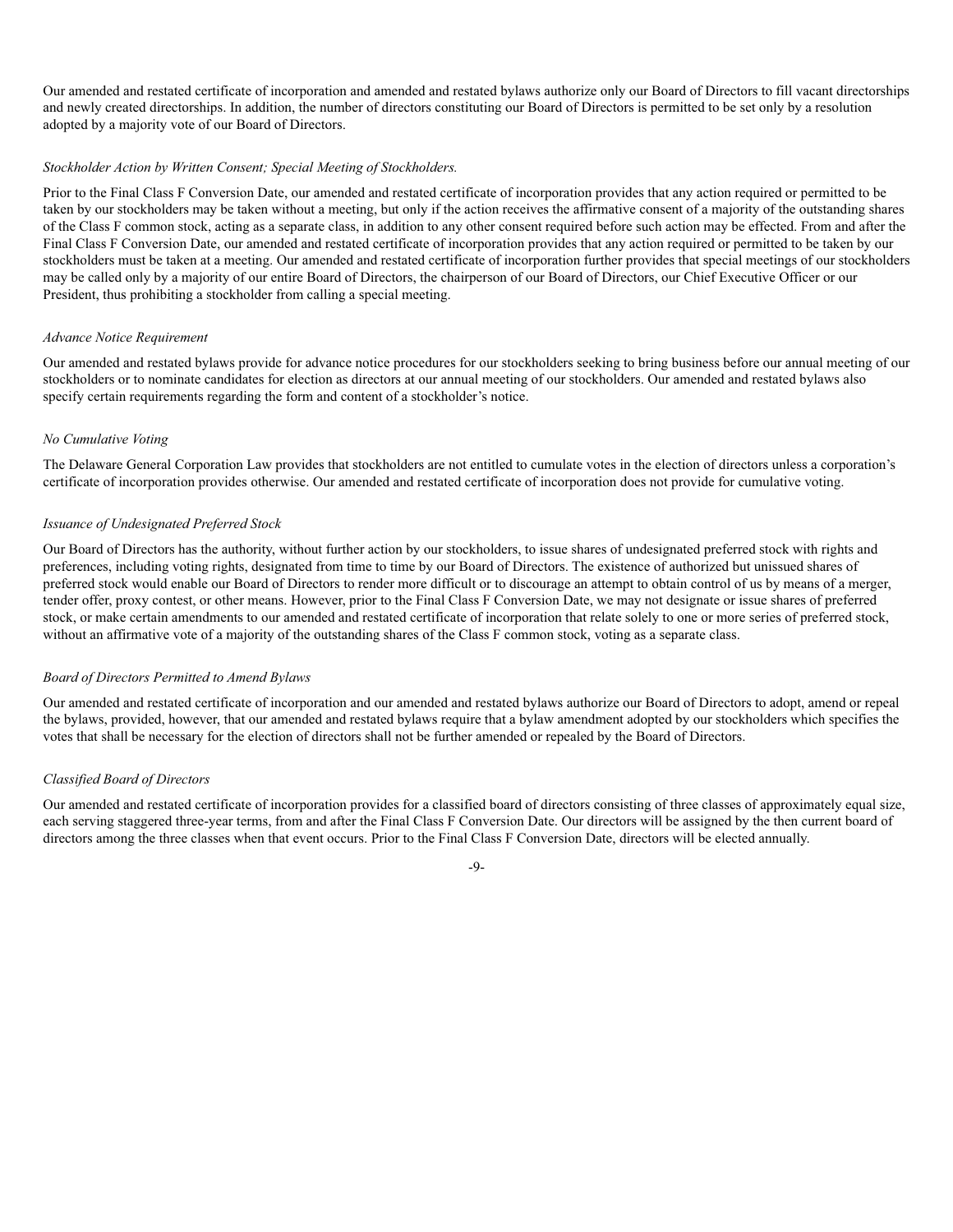## *Director Removal*

Our amended and restated certificate of incorporation provides that a director may only be removed from office by the stockholders as provided in the Delaware General Corporation Law.

## *Exclusive Forum*

Our amended and restated bylaws provide that, unless we consent in writing to the selection of an alternative forum, the sole and exclusive forum for (1) any derivative action or proceeding brought on our behalf, (2) any action or proceeding asserting a claim of breach of a fiduciary duty owed by any of our current or former directors, stockholders, officers, or other employees to us or our stockholders, (3) any action or proceeding asserting a claim arising pursuant to, or seeking to enforce any right, obligation or remedy under, any provision of the Delaware General Corporation Law or our certificate of incorporation or bylaws (as amended from time to time), (4) any action or proceeding as to which the Delaware General Corporation Law confers jurisdiction on the Court of Chancery of the State of Delaware or (5) any other action or proceeding asserting a claim that is governed by the internal affairs doctrine shall be the Court of Chancery of the State of Delaware (or, if the Court of Chancery of the State of Delaware does not have jurisdiction, another State court in Delaware, or if no State court has jurisdiction, the federal district court for the District of Delaware) and any appellate court therefrom, in all cases subject to the court having jurisdiction over indispensable parties named as defendants.

Our amended and restated bylaws also provide that the federal district courts of the United States will be the exclusive forum for resolving any complaint asserting a cause of action arising under the Securities Act.

#### **Founder Voting Agreement**

Our Founders have entered into the Founder Voting Agreement with Wilmington Trust, National Association, as the grantee of certain proxies and powers of attorney contemplated therein. The Founder Voting Agreement became effective substantially concurrently with the filing and acceptance of our amended and restated certificate of incorporation with the Secretary of State of the State of Delaware.

Pursuant to the terms of the Founder Voting Agreement, on the day the agreement was executed and delivered, each Founder who was then party to the Founder Voting Agreement granted, and Peter Thiel caused certain of his affiliates to grant, a proxy and power of attorney to the Grantee to vote, or to deliver or not deliver consents, as applicable, with respect to (1) any Corporation Equity Securities entitled to vote on a matter submitted to a vote of our stockholders (other than shares of Class F common stock) that are held or owned, directly or indirectly, by such Founder or such affiliate, if applicable, and for which such Founder or such affiliate either has (a) sole voting power or (b) shared voting power and, in the case of this clause (b), the power and authority to grant, or to cause to be granted, a proxy and power of attorney with respect to such Corporation Equity Securities and (2) any other shares of our capital stock entitled to vote on a matter submitted to a vote of our stockholders (other than shares of Class F common stock) as volunteered by such Founder or such affiliate. As described above under "*—Multi-Class Common Stock*", the number of such shares will affect the calculation of the voting power of the shares of Class F common stock. The Founder Voting Agreement provides that, so long as a Founder is then party to the Founder Voting Agreement, his controlled affiliates may be required to grant to the Grantee a proxy and power of attorney with respect to certain Corporation Equity Securities that such controlled affiliate owns or acquires, as more fully set forth in the Founder Voting Agreement. The Founder Voting Agreement will not restrict the ability of our Founders or any of their affiliates to transfer any Corporation Equity Securities that they hold or own, directly or indirectly, although certain controlled affiliates of our Founders that become transferees will be required to execute substantially similar proxy and power of attorney arrangements.

For any matter subject to a vote of the holders of one or more classes of our capital stock, at a meeting of our stockholders, the Founder Voting Agreement provides that the Grantee will vote (including a vote of "withhold" or "abstain" that may not constitute a "vote" under the applicable voting standard required to approve the matter or elect the director nominee) all shares of our capital stock entitled to vote thereon for which the Grantee has been granted a proxy and power of attorney in accordance with the Founder Voting Agreement, and will take all

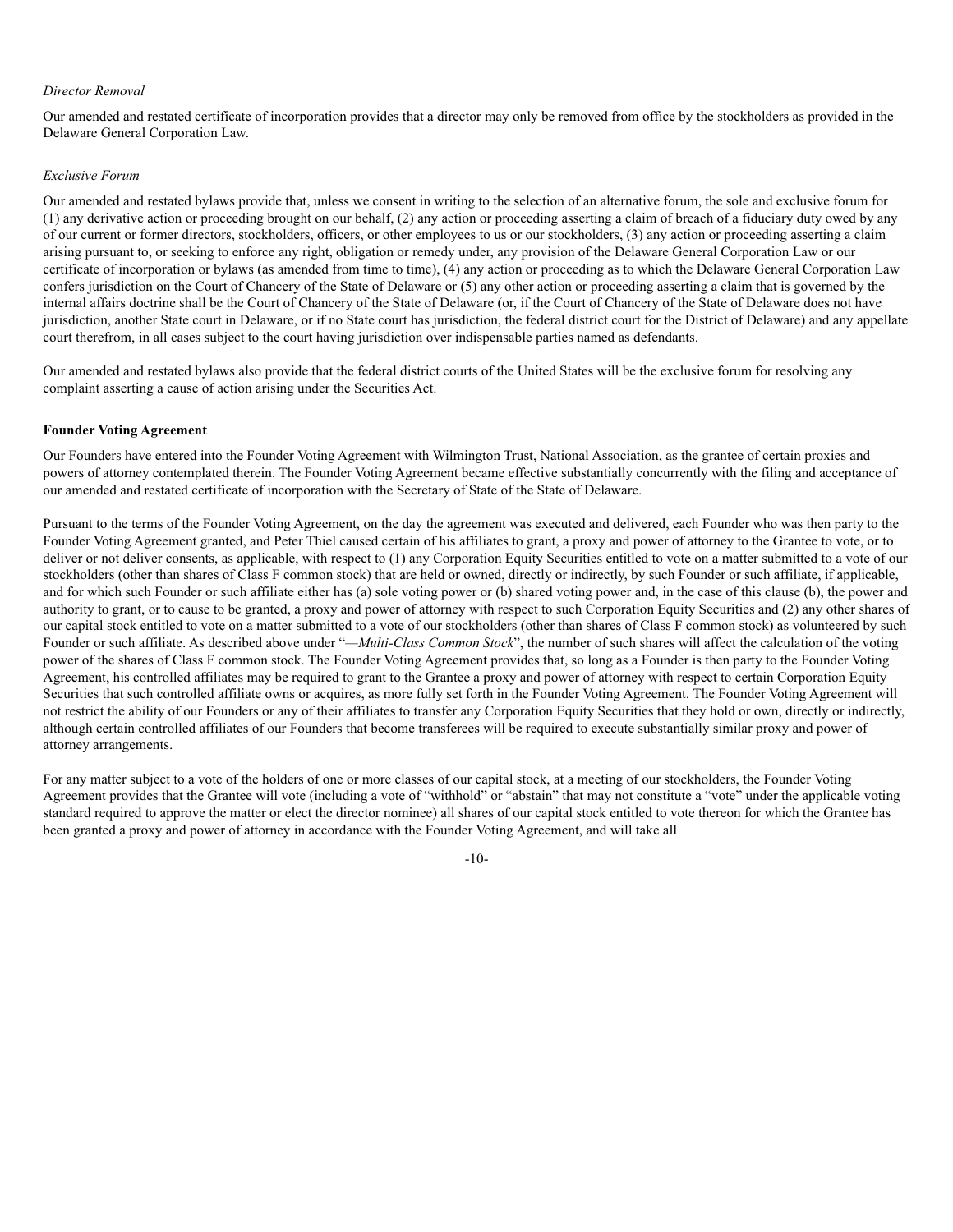necessary and appropriate action in order to ensure that all such shares are voted, as a whole, in the same manner as the shares of Class F common stock held in the Founder Voting Trust will be voted by the Trustee (even if the shares of Class F common stock have zero votes per share with respect to the particular matter), as notified to the Grantee by the Trustee. For any matter subject to an action by written consent by holders of one or more classes or series of our capital stock, the Founder Voting Agreement provides that the Grantee will deliver consent or not deliver consent, as the case may be, to such action with respect to all shares of our capital stock entitled to vote thereon for which the Grantee has been granted a proxy and power of attorney in accordance with the Founder Voting Agreement, as a whole, in the same manner as the consents will be delivered or not delivered by the Trustee with respect to the shares of Class F common stock held in the Founder Voting Trust (even if the shares of Class F common stock have zero votes per share with respect to the particular matter), as notified to the Grantee by the Trustee. Pursuant to the Founder Voting Trust Agreement, the Trustee will notify the Grantee of how the Trustee is voting, or delivering consents or not delivering consents, as the case may be, with respect to, the shares of Class F common stock held in the Founder Voting Trust. The Trustee will notify the Grantee even if the shares of Class F common stock are entitled to zero votes per share. The Founder Voting Agreement provides that, if the Grantee has not received such notification from the Trustee, the Grantee will not vote or deliver a consent for any shares of our capital stock over which it has been granted a proxy and power of attorney in accordance with such agreement. For further discussion of the Trustee's role in voting the Class F common stock, see "—*Founder Voting Trust Agreement*."

The proxies and powers of attorney granted in accordance with the Founder Voting Agreement will be irrevocable until the earliest of (1) the Expiration Date (as defined below) and (2) such time as (A) the grantor has transferred the shares covered by such proxy and power of attorney to a person that is not required to execute and deliver a proxy and power of attorney pursuant to the Founder Voting Agreement or, if so required, such proxy and power of attorney has been so delivered, (B) in the case of a grantor that is a controlled affiliate of a Founder on the date it grants a proxy and power of attorney, the date such grantor ceases to be a controlled affiliate of a Founder and (C) in the case of a grantor that was a Founder on the date the Founder Voting Agreement was executed, the date such Founder ceases to be a party to the Founder Voting Agreement, in each case in accordance with the terms of the Founder Voting Agreement, and in each case upon which date such proxy and power of attorney with respect to such shares shall be automatically revoked without further action by any Person, as defined in the Founder Voting Agreement.

Pursuant to the terms of the Founder Voting Agreement, any Founder may withdraw from the agreement at any time, with or without the prior consent of any other party thereto, by concurrently (1) delivering an irrevocable written notice of withdrawal from the Founder Voting Agreement to us, the Grantee, the Trustee and each other Founder then party to the Founder Voting Agreement and (2) delivering an irrevocable written notice of withdrawal from the Founder Voting Trust Agreement to us, the Grantee, the Trustee and each other Founder then party to the Founder Voting Agreement pursuant to and in accordance with its terms. Upon the delivery of such notices, the withdrawing Founder will immediately cease to be a party to the Founder Voting Agreement, and the proxy and power of attorney granted by such Founder and, if applicable, his affiliates, pursuant to the Founder Voting Agreement will be automatically revoked. In addition, a Founder will immediately cease to be a party to the Founder Voting Agreement, and the proxy and power of attorney granted by such Founder and, if applicable, his affiliates, will be automatically revoked (1) upon his death, (2) upon the determination, in a final non-appealable order of a court of competent jurisdiction, that he is permanently and totally disabled or (3) upon the proper delivery of a written notice of withdrawal from the Founder Voting Trust Agreement with respect to such Founder in accordance with the Founder Voting Trust Agreement. If, for a period of six months, a Founder who is then party to the Founder Voting Agreement fails to hold or own, directly or indirectly, together with certain of his affiliates, a certain number of our Corporation Equity Securities, and the Founders who are then party to the Founder Voting Agreement, together with certain of their affiliates, in the aggregate do not hold or own, directly or indirectly, a number of Corporation Equity Securities at least equal to the Ownership Threshold, the other Founders who are then party to the Founder Voting Agreement will be entitled, in their sole discretion and by their unanimous decision, to require such Founder to withdraw from the Founder Voting Agreement and the Founder Voting Trust Agreement. Upon a discretionary or compulsory withdrawal of a Founder as a beneficiary of the Founder Voting Trust Agreement, the Trustee will instruct our transfer agent and us to convert the withdrawing

-11-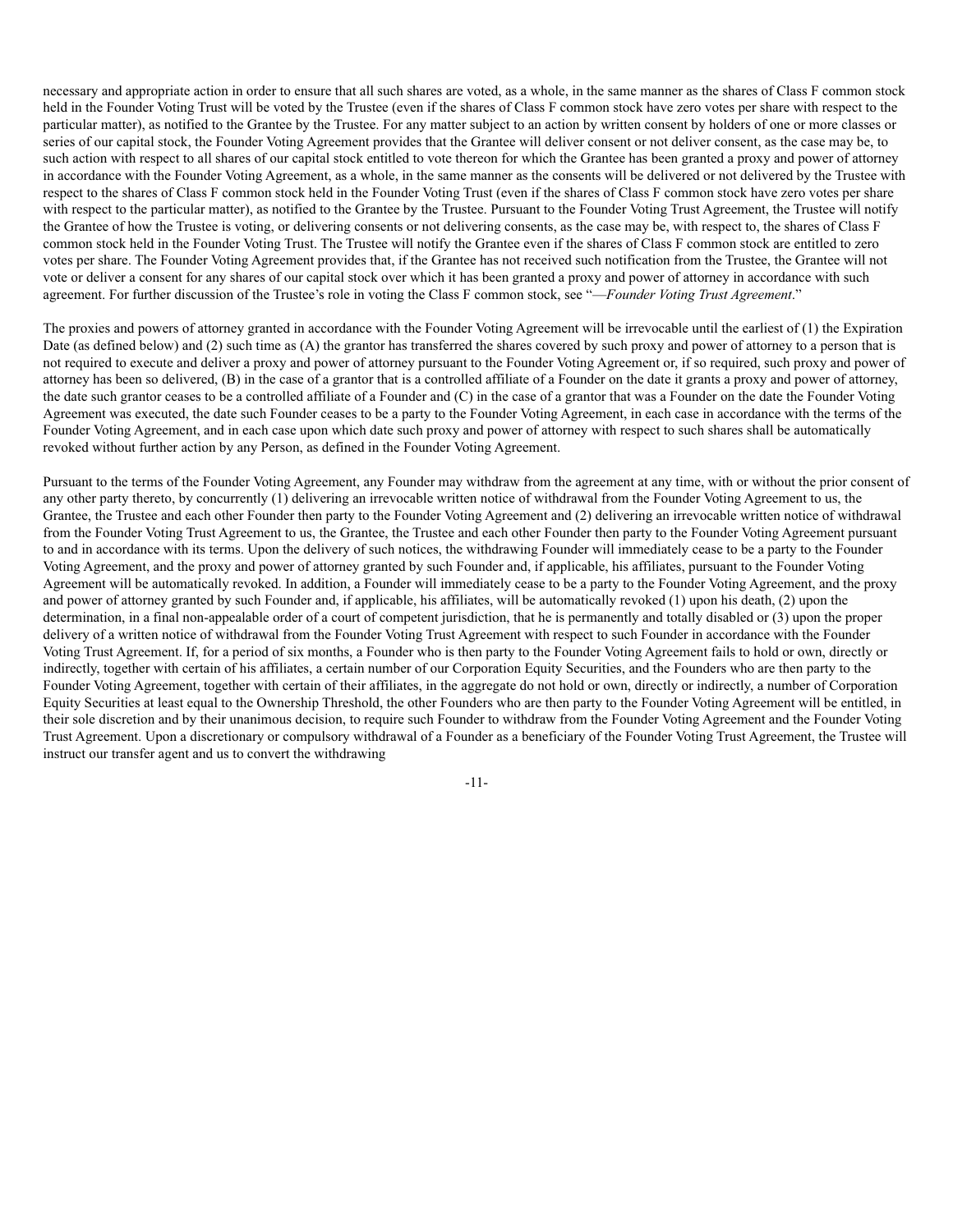Founder's pro rata portion of the shares of Class F common stock held in the Founder Voting Trust at the time of the withdrawal into shares of Class B common stock in accordance with our amended and restated certificate of incorporation.

The Founder Voting Agreement will terminate on the date that is the earlier to occur of (1) the termination of the Founder Voting Trust (other than any termination that occurs in connection with certain reorganizations or redomiciliations thereof) and (2) the business day following the death of the last Founder party thereto (such earlier date, the "Expiration Date").

The terms of the Founder Voting Agreement can be amended at any time and from time to time with the consent of each of the Founders then party thereto, except that any amendment or modification that would have an adverse effect on the rights or obligations of the Grantee would require the affirmative consent of the Grantee. We are an express, intended third-party beneficiary of the Founder Voting Agreement but will not have a general consent right with respect to amendments thereto.

#### **Founder Voting Trust Agreement**

Our Founders have entered into the Founder Voting Trust Agreement, which became effective substantially concurrently with the filing and acceptance of our amended and restated certificate of incorporation with the Secretary of State of the State of Delaware, and pursuant to which each Founder has deposited 335,000 shares of Class B common stock in the Founder Voting Trust, under which Wilmington Trust, National Association, as Trustee, will act on behalf of the Founders. The Founders were issued trust units, which represent the shares of our Company deposited with the Trustee.

Substantially concurrently with the filing and acceptance of our amended and restated certificate of incorporation with the Secretary of State of the State of Delaware, all shares of Class B common stock held in the Founder Voting Trust were exchanged, pursuant to an Exchange Agreement between us and the Trustee, for an equivalent number of shares of Class F common stock, which we issued directly to the Trustee to be held in the Founder Voting Trust. As a result of the Founder Voting Trust Agreement, the Trustee is the record owner of the shares of Class F common stock held in the Founder Voting Trust, which constitutes all of the issued and outstanding shares of Class F common stock.

Pursuant to the terms of the Founder Voting Trust Agreement, the Trustee will vote the shares of Class F common stock held in the Founder Voting Trust, or deliver or not deliver consents in respect of such shares, as a whole, in the manner determined by the instructions of our Founders who are then party to the Founder Voting Agreement (even if the shares of Class F common stock have zero votes per share with respect to the particular matter), as further described above under "*—Multi-Class Common Stock*." The Trustee will not exercise any voting discretion over the shares of Class F common stock held in the Founder Voting Trust.

Pursuant to the terms of the Founder Voting Trust Agreement, a Founder may withdraw as a beneficiary of the Founder Voting Trust Agreement at the Founder's discretion at any time. In addition, each Founder will be deemed to have withdrawn as a beneficiary of the Founder Voting Trust Agreement immediately upon his death or upon the determination, in a final non-appealable order of a court of competent jurisdiction, that he is permanently and totally disabled. Upon such a discretionary or compulsory withdrawal, the Trustee will instruct our transfer agent and us to convert the withdrawing Founder's pro rata portion of the shares of Class F common stock held in the Founder Voting Trust at the time of the withdrawal into shares of Class B common stock in accordance with our amended and restated certificate of incorporation. Following such conversion, the Trustee will, among other actions, distribute such shares of Class B common stock to the withdrawing Founder and cancel the withdrawing Founder's trust units. After these actions, the withdrawing Founder will cease to be a beneficiary within the meaning of the Founder Voting Trust Agreement.

The Founder Voting Trust Agreement contains certain covenants that, among other things, prohibit each of our Founders from transferring his trust units and prohibit the Trustee from transferring or converting shares of Class F common stock held in the Founder Voting Trust, except in connection with a discretionary or compulsory withdrawal effected in accordance with the terms of the Founder Voting Trust Agreement or as otherwise required by applicable law.

-12-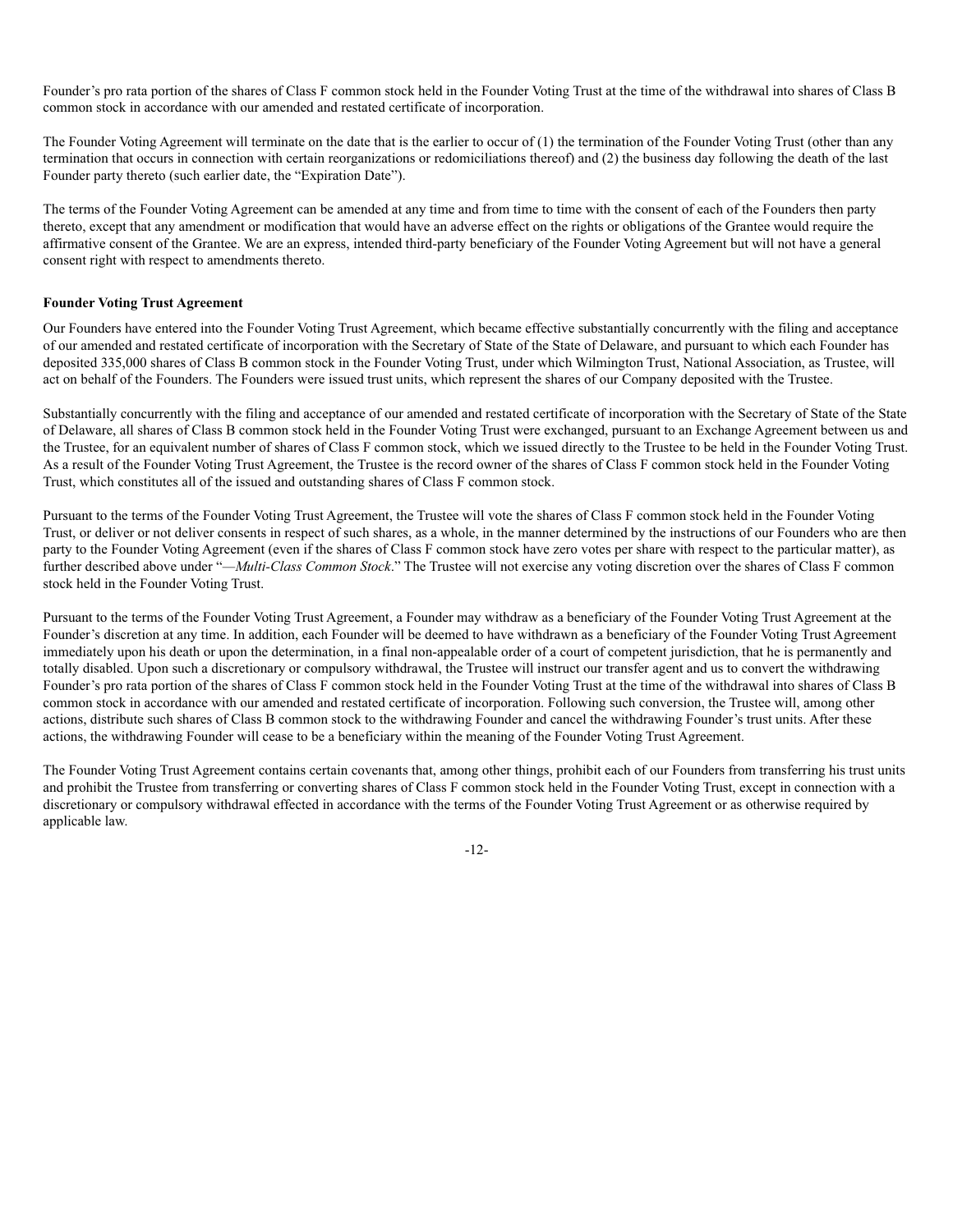The Founder Voting Trust Agreement will terminate upon the business day following the earliest to occur of (1) the Founder Voting Trust ceasing to hold any shares of Class B common stock or Class F common stock (as a result of transfers effected in accordance with the terms of the Founder Voting Trust Agreement), (2) at any time there are no beneficiaries of the Founder Voting Trust and (3) upon the written approval of such termination by each of the Founders then a beneficiary of the Founder Voting Trust Agreement.

The terms of the Founder Voting Trust Agreement can be amended at any time and from time to time with the consent of each of the Founders then party thereto, except that any amendment or modification that would have an adverse effect on the rights or obligations of the Trustee would require the affirmative consent of the Trustee. We are an express, intended third-party beneficiary of the Founder Voting Trust Agreement, but will not have a general consent right with respect to amendments thereto. The beneficiaries of the Founder Voting Trust will be required to give notice to us of certain changes in the Trustee.

## **Transfer Agent and Registrar**

The transfer agent and registrar for our Class A common stock is Computershare Trust Company, N.A. The transfer agent and registrar's address is 250 Royall Street, Canton, Massachusetts 02021.

## **Listing**

Our Class A common stock is listed on the NYSE under the symbol "PLTR."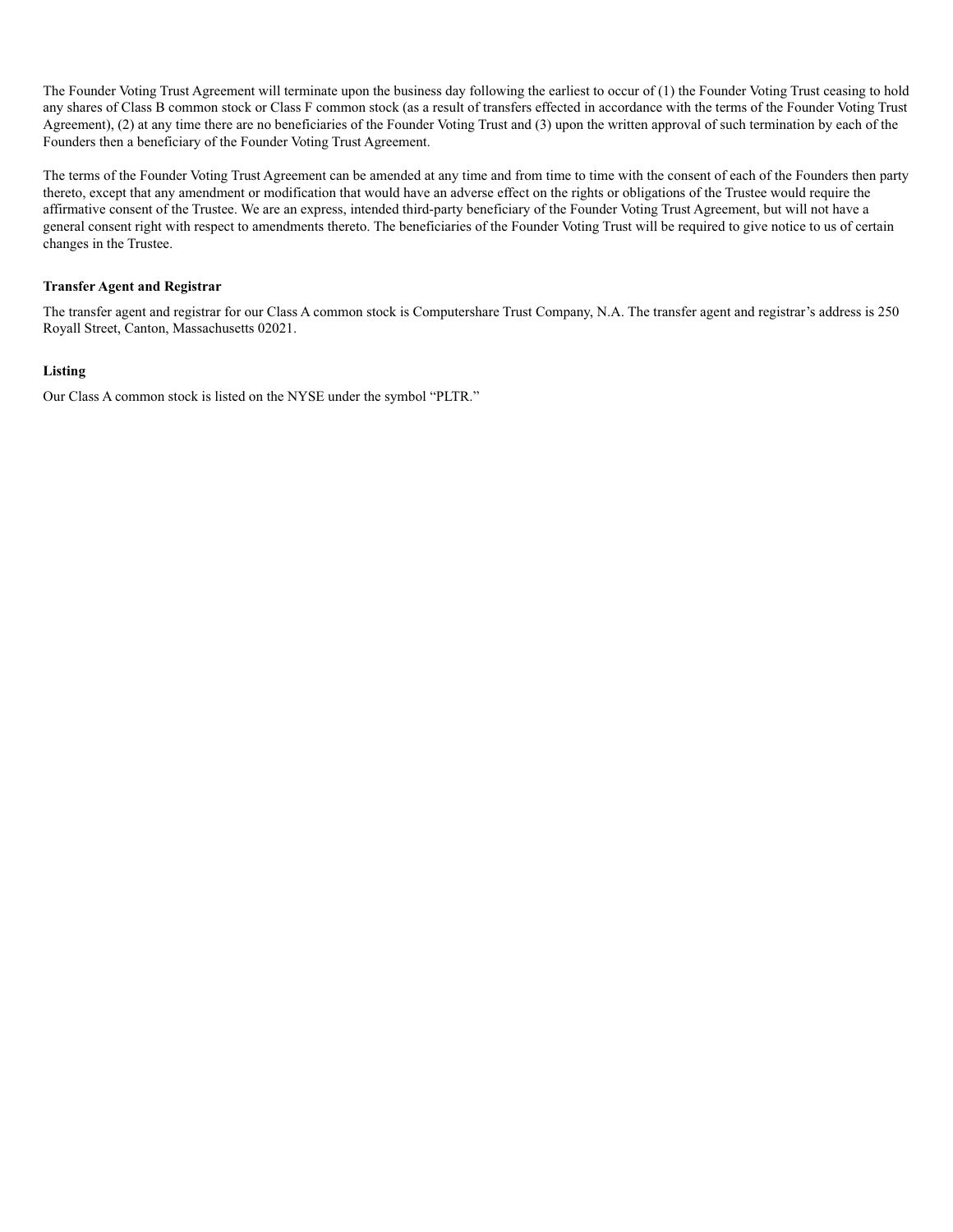# **SUBSIDIARIES OF PALANTIR TECHNOLOGIES INC.\***

| <b>NAME OF SUBSIDIARY</b>                       | STATE OR JURISDICTION OF INCORPORATION |
|-------------------------------------------------|----------------------------------------|
| Palantir USG, Inc.                              | Delaware, U.S.                         |
| Palantir GSC Inc.                               | Delaware, U.S.                         |
| Palantir Technologies Geneva Sarl               | Switzerland                            |
| Palantir Technologies Holdings LLC              | Delaware, U.S.                         |
| Palantir International Inc.                     | Delaware, U.S.                         |
| Palantir Italia S.R.L.                          | Italy                                  |
| Palantir Technologies Singapore Pte. Ltd.       | Singapore                              |
| Palantir Technologies New Zealand Limited       | New Zealand                            |
| Palantir Technologies Australia PTY Ltd.        | Australia                              |
| Palantir Technologies GmbH                      | Germany                                |
| Palantir Technologies Canada Inc.               | Canada                                 |
| Palantir Technologies Japan, G.K.               | Japan                                  |
| Palantir Engineering Israel Ltd.                | <b>Israel</b>                          |
| Palantir Technologies Sweden AB                 | Sweden                                 |
| Palantir Technologies Mexico S. de R.L. de C.V. | Mexico                                 |
| Palantir Tecnologia Do Brasil LTDA              | <b>Brazil</b>                          |
| Palantir Technologies Switzerland GmbH          | Switzerland                            |
| Palantir Technologies Hong Kong Limited         | Hong Kong                              |
| Palantir Technologies Spain SL                  | Spain                                  |
| Palantir Technologies France SAS                | France                                 |
| Palantir Technologies Poland Sp. z o.o.         | Poland                                 |
| Palantir Technologies Denmark ApS               | Denmark                                |
| Palantir Technologies Norway AS                 | Norway                                 |
| Palantir Technologies U.K., Ltd.                | United Kingdom                         |
| Palantir Shakti Technologies Private Limited    | India                                  |
| Palantir Technologies Taiwan Limited            | Taiwan                                 |
| Palantir Technologies QFC LLC                   | Oatar                                  |
| Palantir Technologies U.K.—Eagle Ltd.           | United Kingdom                         |
| Palantir Technologies Austria GmbH              | Austria                                |
| Palantir Technologies Korea LLC                 | South Korea                            |

\* Pursuant to Item 601(b)(21)(ii) of Regulation S-K, the names of other subsidiaries of Palantir Technologies Inc. are omitted because, considered in the aggregate, they would not constitute a significant subsidiary as of the end of the year covered by this report.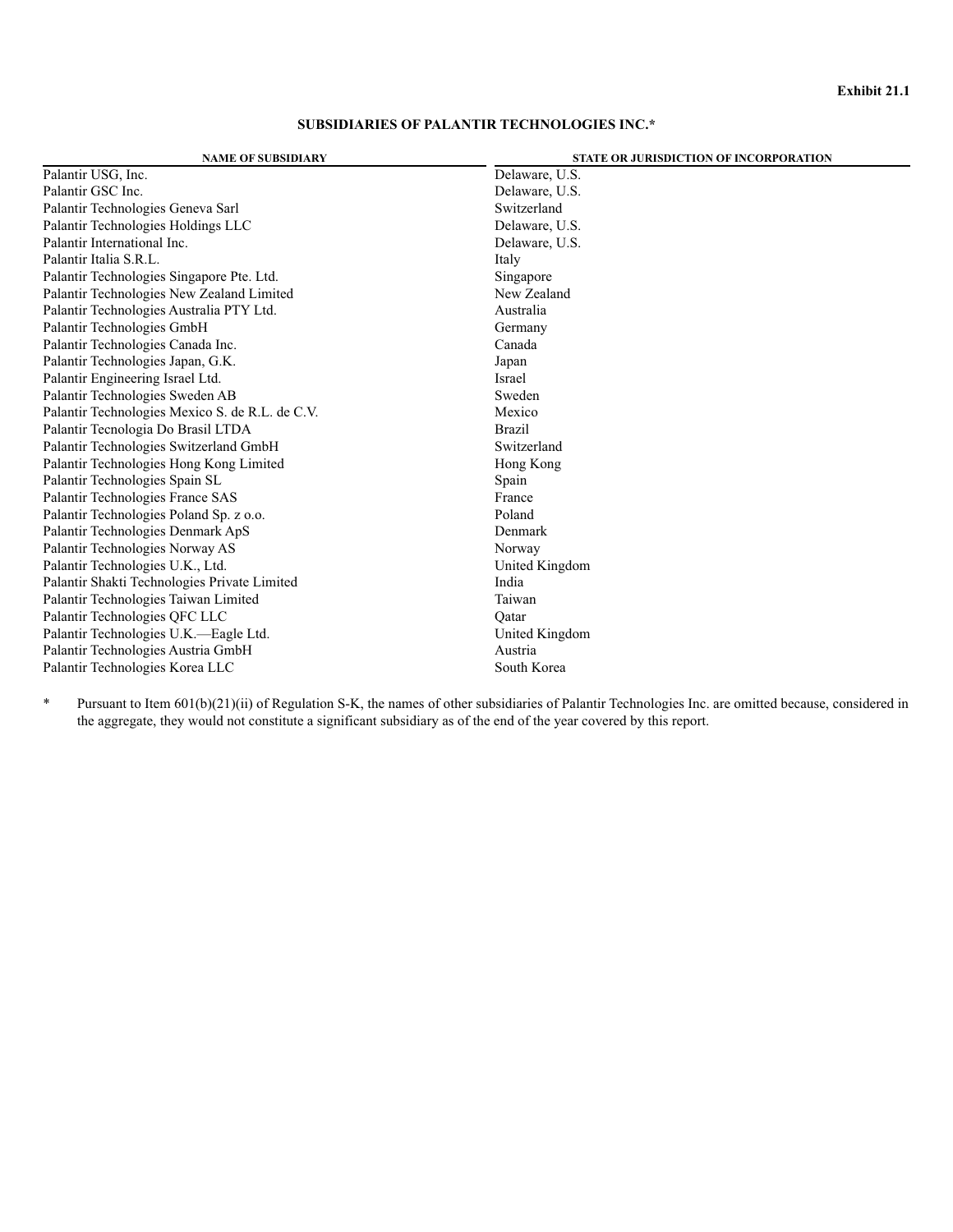# **Consent of Independent Registered Public Accounting Firm**

We consent to the incorporation by reference in the Registration Statement (Form S-8 No. 333-248970) pertaining to the Palantir Technologies Inc. 2020 Equity Incentive Plan, 2020 Executive Equity Incentive Plan, Amended 2010 Equity Incentive Plan, Stand Alone Option Agreement Dated September 22, 2009, and Stand Alone Option Agreement Dated January 24, 2011 of our reports dated February 24, 2022, with respect to the consolidated financial statements of Palantir Technologies Inc. and the effectiveness of internal control over financial reporting of Palantir Technologies Inc., included in this Annual Report (Form 10-K) of Palantir Technologies Inc. for the year ended December 31, 2021.

/s/ Ernst & Young LLP

San Jose, California February 24, 2022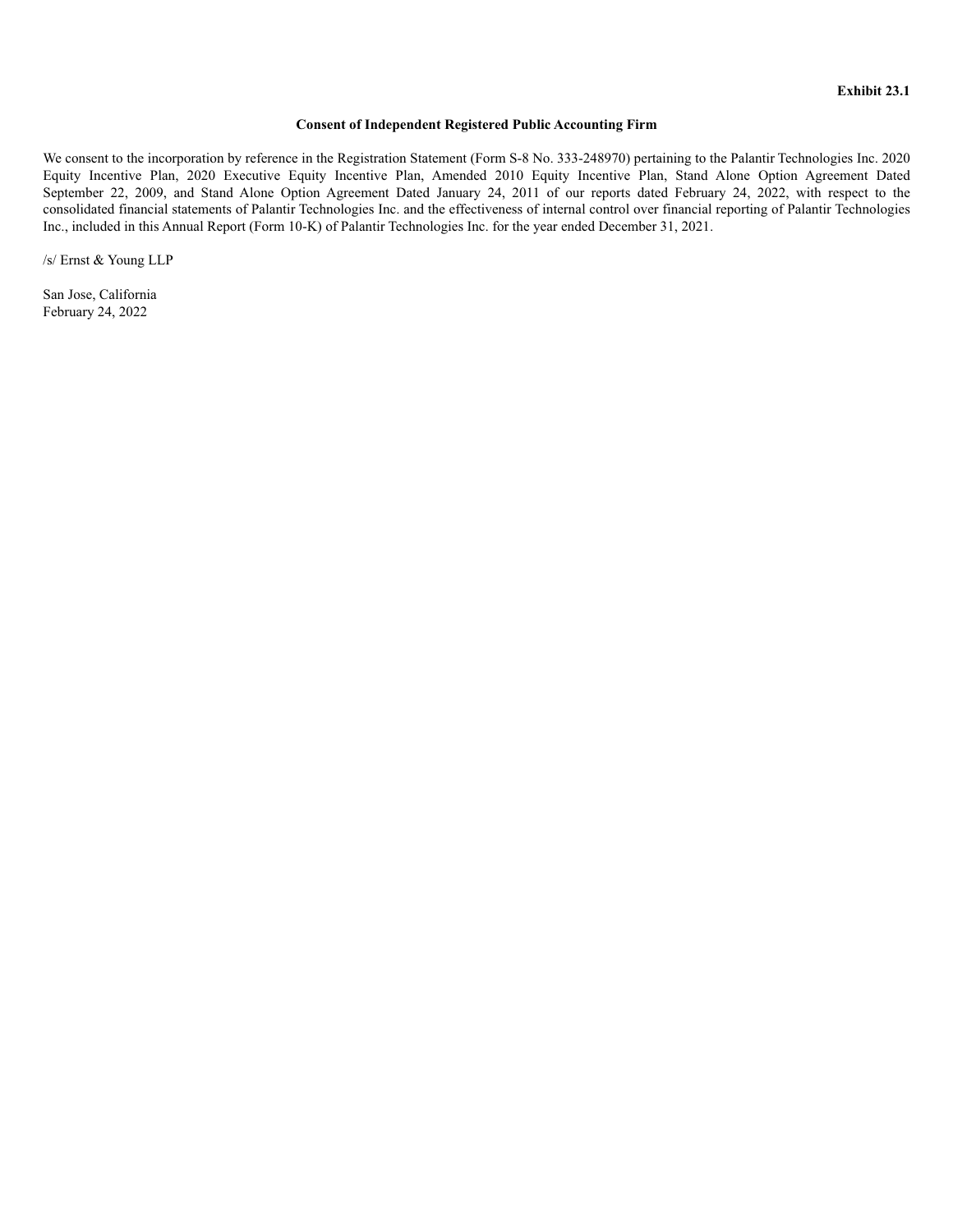# **CERTIFICATION PURSUANT TO RULE 13a-14(a) OR 15d-14a OF THE SECURITIES EXCHANGE ACT OF 1934 AS ADOPTED PURSUANT TO SECTION 302 OF THE SARBANES OXLEY ACT OF 2002**

I, Alexander C. Karp, certify that:

- 1. I have reviewed this Annual Report on Form 10-K of Palantir Technologies Inc.;
- 2. Based on my knowledge, this report does not contain any untrue statement of a material fact or omit to state a material fact necessary to make the statements made, in light of the circumstances under which such statements were made, not misleading with respect to the period covered by this report;
- 3. Based on my knowledge, the financial statements, and other financial information included in this report, fairly present in all material respects the financial condition, results of operations and cash flows of the registrant as of, and for, the periods presented in this report;
- 4. The registrant's other certifying officer(s) and I are responsible for establishing and maintaining disclosure controls and procedures (as defined in Exchange Act Rules 13a-15(e) and 15d-15(e)) and internal control over financial reporting (as defined in Exchange Act Rules 13a-15(f) and 15d-15(f)) for the registrant and have:
	- a. Designed such disclosure controls and procedures, or caused such disclosure controls and procedures to be designed under our supervision, to ensure that material information relating to the registrant, including its consolidated subsidiaries, is made known to us by others within those entities, particularly during the period in which this report is being prepared;
	- b. Designed such internal control over financial reporting, or caused such internal control over financial reporting to be designed under our supervision, to provide reasonable assurance regarding the reliability of financial reporting and the preparation of financial statements for external purposes in accordance with generally accepted accounting principles;
	- c. Evaluated the effectiveness of the registrant's disclosure controls and procedures and presented in this report our conclusions about the effectiveness of the disclosure controls and procedures, as of the end of the period covered by this report based on such evaluation; and
	- d. Disclosed in this report any change in the registrant's internal control over financial reporting that occurred during the registrant's most recent fiscal quarter (the registrant's fourth fiscal quarter in the case of an annual report) that has materially affected, or is reasonably likely to materially affect, the registrant's internal control over financial reporting; and
- 5. The registrant's other certifying officer(s) and I have disclosed, based on our most recent evaluation of internal control over financial reporting, to the registrant's auditors and the audit committee of the registrant's board of directors (or persons performing the equivalent functions):
	- a. All significant deficiencies and material weaknesses in the design or operation of internal control over financial reporting which are reasonably likely to adversely affect the registrant's ability to record, process, summarize and report financial information; and
	- b. Any fraud, whether or not material, that involves management or other employees who have a significant role in the registrant's internal control over financial reporting.

# **PALANTIR TECHNOLOGIES INC.**

Date: February 24, 2022 By: /s/ Alexander C. Karp

 Alexander C. Karp Chief Executive Officer (*Principal Executive Officer*)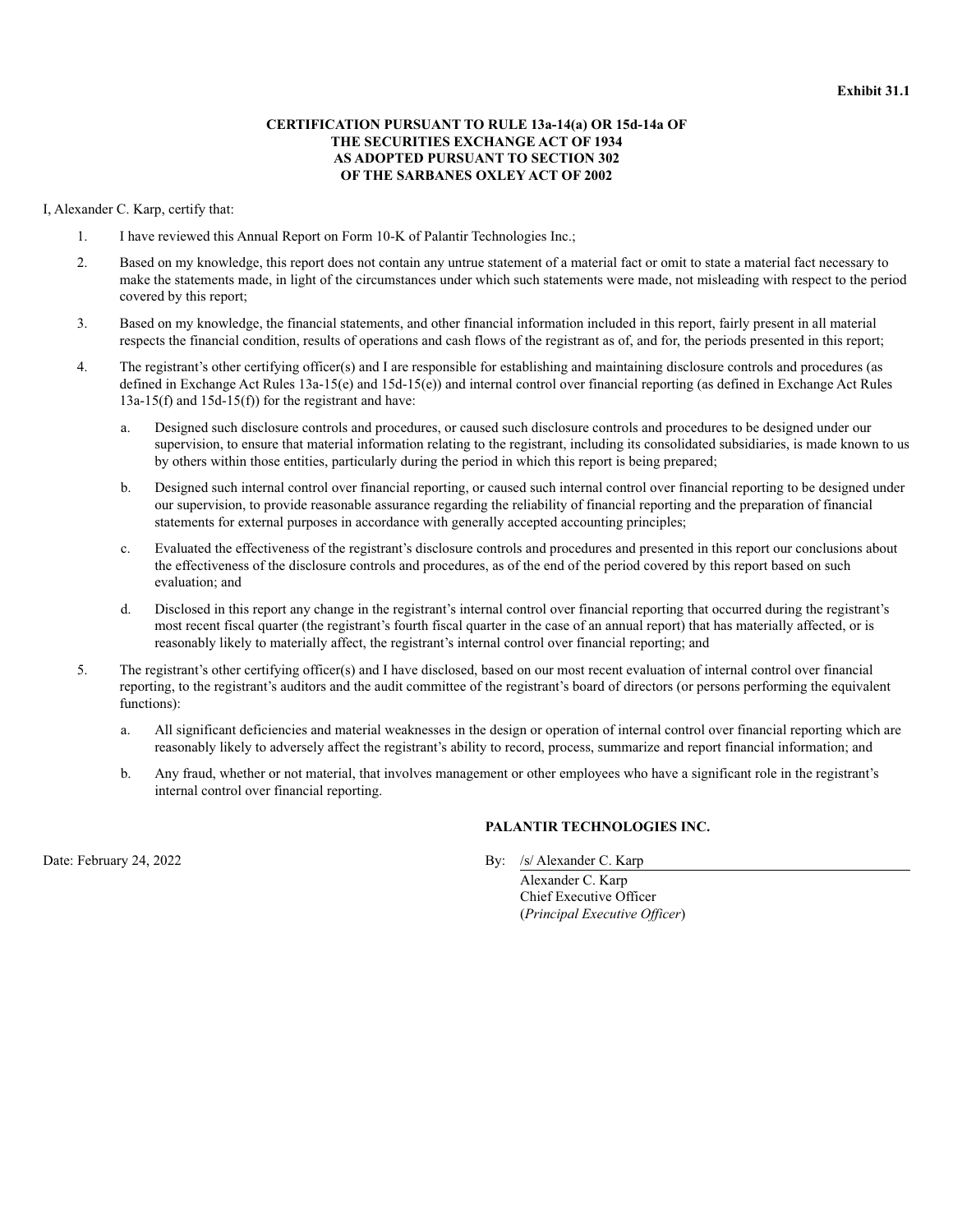# **CERTIFICATION PURSUANT TO RULE 13a-14(a) OR 15d-14a OF THE SECURITIES EXCHANGE ACT OF 1934 AS ADOPTED PURSUANT TO SECTION 302 OF THE SARBANES OXLEY ACT OF 2002**

I, David Glazer, certify that:

- 1. I have reviewed this Annual Report on Form 10-K of Palantir Technologies Inc.;
- 2. Based on my knowledge, this report does not contain any untrue statement of a material fact or omit to state a material fact necessary to make the statements made, in light of the circumstances under which such statements were made, not misleading with respect to the period covered by this report;
- 3. Based on my knowledge, the financial statements, and other financial information included in this report, fairly present in all material respects the financial condition, results of operations and cash flows of the registrant as of, and for, the periods presented in this report;
- 4. The registrant's other certifying officer(s) and I are responsible for establishing and maintaining disclosure controls and procedures (as defined in Exchange Act Rules 13a-15(e) and 15d-15(e)) and internal control over financial reporting (as defined in Exchange Act Rules 13a-15(f) and 15d-15(f)) for the registrant and have:
	- a. Designed such disclosure controls and procedures, or caused such disclosure controls and procedures to be designed under our supervision, to ensure that material information relating to the registrant, including its consolidated subsidiaries, is made known to us by others within those entities, particularly during the period in which this report is being prepared;
	- b. Designed such internal control over financial reporting, or caused such internal control over financial reporting to be designed under our supervision, to provide reasonable assurance regarding the reliability of financial reporting and the preparation of financial statements for external purposes in accordance with generally accepted accounting principles;
	- c. Evaluated the effectiveness of the registrant's disclosure controls and procedures and presented in this report our conclusions about the effectiveness of the disclosure controls and procedures, as of the end of the period covered by this report based on such evaluation; and
	- d. Disclosed in this report any change in the registrant's internal control over financial reporting that occurred during the registrant's most recent fiscal quarter (the registrant's fourth fiscal quarter in the case of an annual report) that has materially affected, or is reasonably likely to materially affect, the registrant's internal control over financial reporting; and
- 5. The registrant's other certifying officer(s) and I have disclosed, based on our most recent evaluation of internal control over financial reporting, to the registrant's auditors and the audit committee of the registrant's board of directors (or persons performing the equivalent functions):
	- a. All significant deficiencies and material weaknesses in the design or operation of internal control over financial reporting which are reasonably likely to adversely affect the registrant's ability to record, process, summarize and report financial information; and
	- b. Any fraud, whether or not material, that involves management or other employees who have a significant role in the registrant's internal control over financial reporting.

# **PALANTIR TECHNOLOGIES INC.**

Date: February 24, 2022 By: /s/ David Glazer

 David Glazer Chief Financial Officer (*Principal Financial Officer*)